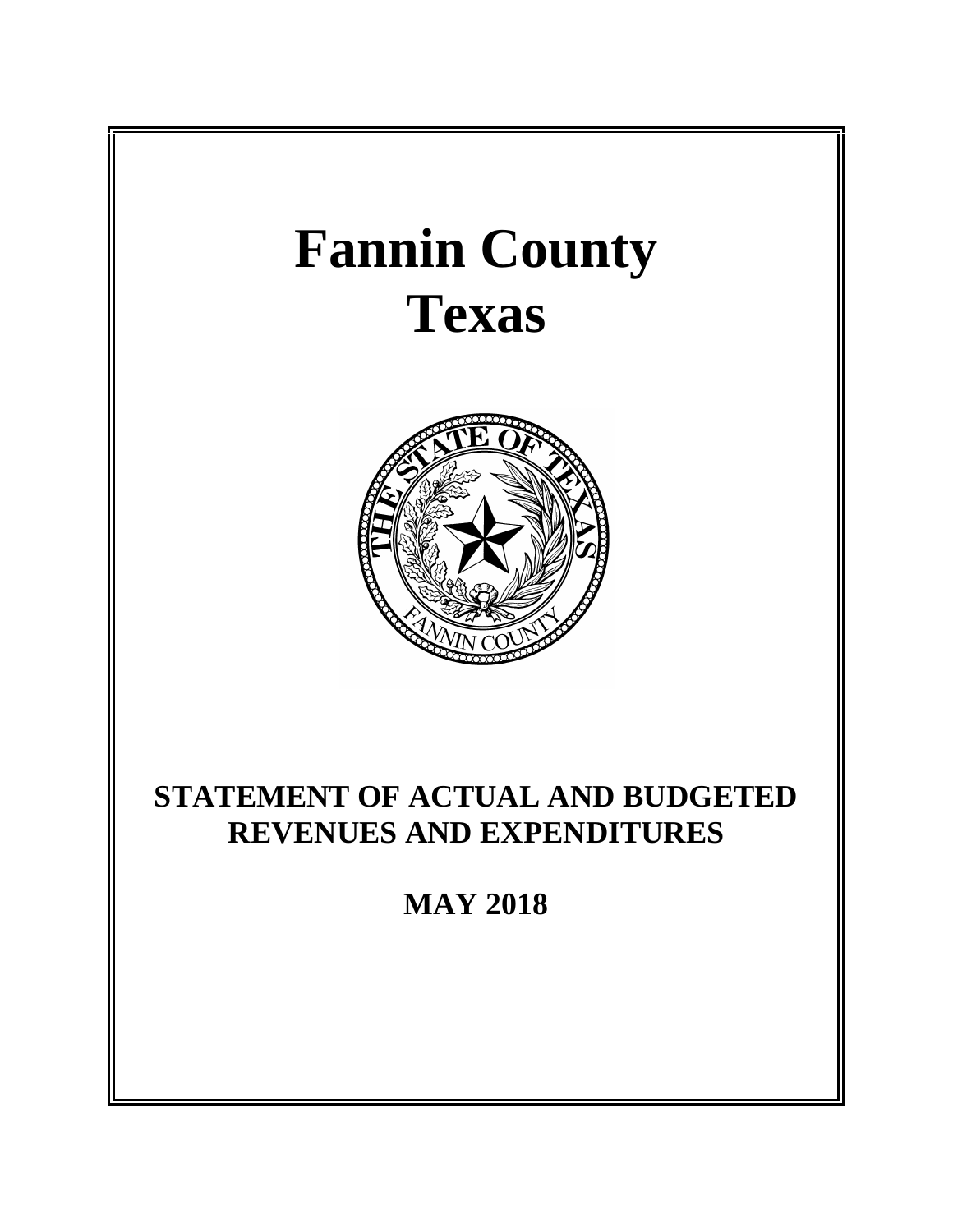|          | 06-01-2018**BUDGET ANALYSIS USAGE REPORT ** ASSET LIABILITY INCOME & EXPENSE<br>TIME: 07:38 AM - EFFECTIVE MONTH: 05 - FOR MONTH ENDING 5-31-18 |                                  |                                                                                |            |              |                                          | PAGE<br>1<br>PREPARER: 0004        |
|----------|-------------------------------------------------------------------------------------------------------------------------------------------------|----------------------------------|--------------------------------------------------------------------------------|------------|--------------|------------------------------------------|------------------------------------|
| ACT      | NUM ACCOUNT-TITLE                                                                                                                               | ORIGINAL                         | AMENDED<br>BUDGET-AMOUNT BUDGET-AMOUNT YEAR-TO-DATE YEAR-TO-DATE MONTH-TO-DATE | ENCUMBERED | ACTIVITY     | ACTIVITY                                 | <b>CURRENT USED</b><br>BALANCE PCT |
|          | REPORTING FUND: 0010 GENERAL FUND                                                                                                               |                                  |                                                                                |            |              |                                          | EFFECTIVE MONTH - 05               |
|          | 0100 PAYROLL                                                                                                                                    |                                  |                                                                                |            |              |                                          |                                    |
|          | 0100 PAYROLL                                                                                                                                    |                                  |                                                                                |            |              | 13.54 1.34 13.54                         |                                    |
| ---- --- | PAYROLL                                                                                                                                         |                                  |                                                                                |            | 13.54        | 1.34                                     | 13.54                              |
|          | 0103 CASH                                                                                                                                       |                                  |                                                                                |            |              |                                          |                                    |
|          | 0100 GENERAL-COMBINED FUNDS CHECKING                                                                                                            |                                  |                                                                                |            |              | 594, 234.93 654, 553.23 - 2, 739, 657.85 |                                    |
|          | 0175 TEXPOOL                                                                                                                                    |                                  |                                                                                |            | 1,031,973.25 |                                          | 6,283.48 4,582,896.18              |
|          | CASH                                                                                                                                            |                                  |                                                                                |            |              |                                          |                                    |
|          | 0104 PETTY CASH                                                                                                                                 |                                  |                                                                                |            |              |                                          |                                    |
|          |                                                                                                                                                 |                                  |                                                                                |            |              |                                          |                                    |
|          | 0560 SHERIFF PETTY CASH                                                                                                                         |                                  |                                                                                |            | 0.00         | 0.00                                     | 130.00                             |
|          | PETTY CASH                                                                                                                                      |                                  |                                                                                |            | 0.00         | 0.00                                     | 130.00                             |
|          | 0105 CHANGE FUND                                                                                                                                |                                  |                                                                                |            |              |                                          |                                    |
|          | 0003 COUNTY CLERK CHANGE FUND                                                                                                                   |                                  |                                                                                |            | 0.00         | 0.00                                     | 100.00                             |
|          | 0075 CO.ATTORNEY CHANGE FUND                                                                                                                    |                                  |                                                                                |            | 0.00         | 0.00                                     | 0.00                               |
|          | 0115 JURY CASH ON HAND                                                                                                                          |                                  |                                                                                |            | 0.00         | 0.00                                     | 1,000.00                           |
|          | 0450 DISTRICT CLK. CHANGE FUND                                                                                                                  |                                  |                                                                                |            | 0.00         | 0.00                                     | 50.00                              |
|          | 0455 JP#1 CASH ON HAND                                                                                                                          |                                  |                                                                                |            | 0.00         | 0.00                                     | 100.00                             |
|          | 0457 JP#3 CASH ON HAND                                                                                                                          |                                  |                                                                                |            | 0.00         | 0.00                                     | 100.00                             |
|          | 0499 TAX ASSESSOR CHANGE FUND<br>--------------                                                                                                 |                                  |                                                                                |            | 0.00         | 0.00                                     | 1,400.00                           |
|          | CHANGE FUND                                                                                                                                     |                                  |                                                                                |            | 0.00         | 0.00                                     | 2,750.00                           |
|          | 0120 RECEIVABLES                                                                                                                                |                                  |                                                                                |            |              |                                          |                                    |
|          | 0305 FINES RECEIVABLE                                                                                                                           |                                  |                                                                                |            | 0.00         | 0.00                                     | 6,024,016.44                       |
|          | 0306 ALLOWANCE FOR UNCOLLECTIBLES                                                                                                               |                                  |                                                                                |            | 0.00         | 0.00                                     | 1,710,769.53-                      |
|          | 0307 ALOWANCE FOR UNCOLLECTIBLES HOSPIT                                                                                                         |                                  |                                                                                |            | 0.00         | 0.00                                     | $100,000.00-$                      |
|          | 0311 TAXES RECEIVABLE                                                                                                                           |                                  |                                                                                |            | 0.00         | 0.00                                     | 567,943.62                         |
|          | 0312 DUE FROM OTHER GOVERNMENTS                                                                                                                 |                                  |                                                                                |            | 0.00         | 0.00                                     | 115,461.01                         |
|          | 0313 DUE FROM OTHER FUNDS                                                                                                                       |                                  |                                                                                |            | 0.00         | 0.00                                     | 185,152.01                         |
|          | 0314 ACCOUNTS RECEIVABLE                                                                                                                        | ________________________________ |                                                                                |            | 0.00         | 0.00<br>$- - - - -$                      | 180,459.03<br>-------------        |
|          | RECEIVABLES                                                                                                                                     |                                  |                                                                                |            | 0.00         | 0.00                                     | 5, 262, 262.58                     |
|          | 0133 ADVANCE TO FUND                                                                                                                            |                                  |                                                                                |            |              |                                          |                                    |
|          | 0089 DUE FROM T.J.P.C.                                                                                                                          |                                  |                                                                                |            | 0.00         | 0.00                                     | 0.00                               |
|          | --------------------- ------------<br>ADVANCE TO FUND                                                                                           |                                  |                                                                                |            | 0.00         | 0.00                                     | 0.00                               |
|          | 0200 LIABILITY ACCOUNT                                                                                                                          |                                  |                                                                                |            |              |                                          |                                    |
|          |                                                                                                                                                 |                                  |                                                                                |            |              |                                          |                                    |
|          | 0097 DUE TO OTHER GOVERNMENTS-FINES<br>0099 DUE TO OTHERS-FINES                                                                                 |                                  |                                                                                |            | 0.00<br>0.00 | 0.00<br>0.00                             | 687,325.47                         |
|          | 0150 ACCRUED SALARY PAYABLE                                                                                                                     |                                  |                                                                                |            | 0.00         | 0.00                                     | 2,362,259.68<br>143,544.58         |
|          | 0155 ACCRUED FRINGE BENEFITS                                                                                                                    |                                  |                                                                                |            | 0.00         | 0.00                                     | 60,521.29                          |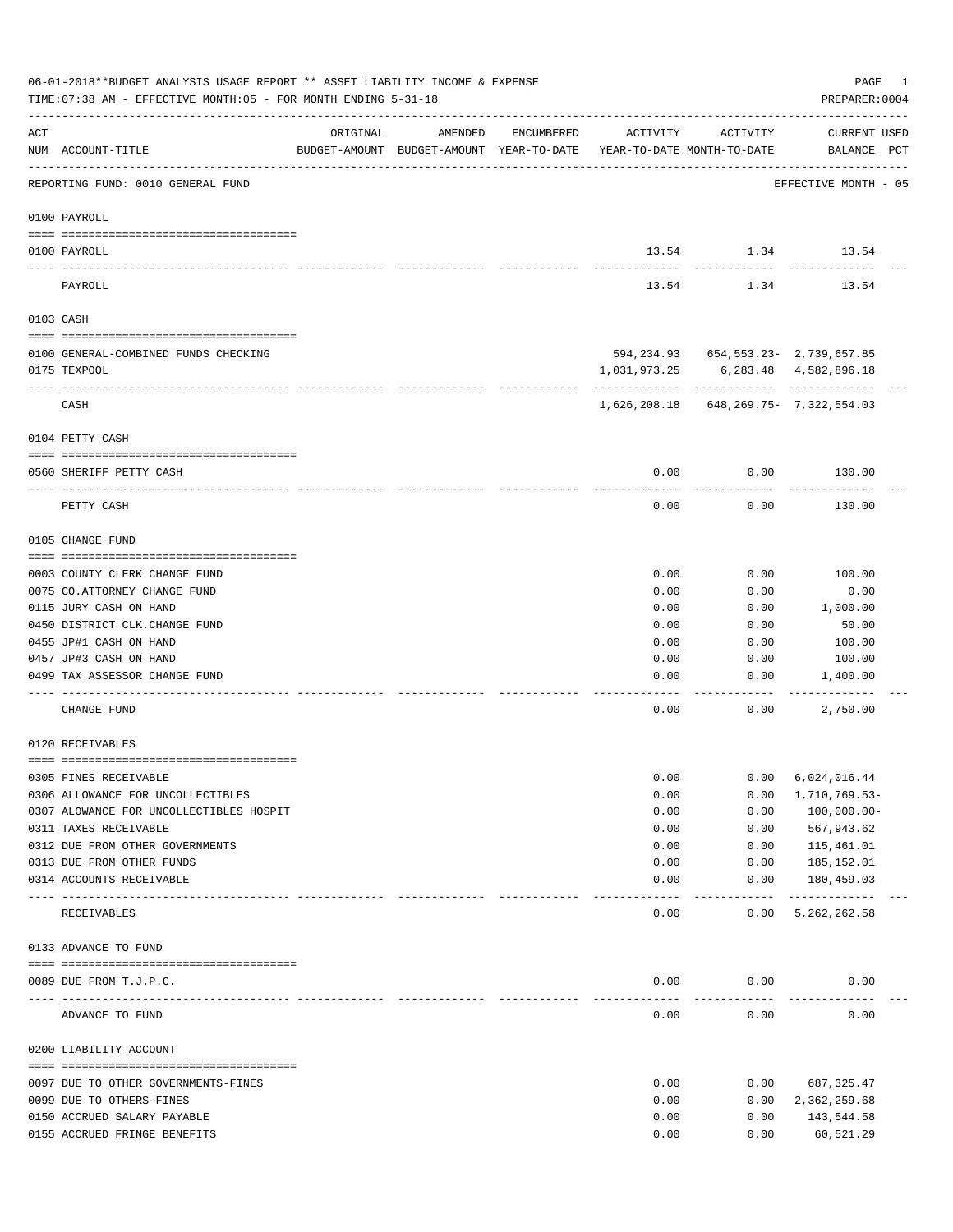| ACT<br>ORIGINAL<br>AMENDED<br>ENCUMBERED<br>ACTIVITY<br>ACTIVITY<br>CURRENT USED<br>NUM ACCOUNT-TITLE<br>BUDGET-AMOUNT BUDGET-AMOUNT YEAR-TO-DATE<br>YEAR-TO-DATE MONTH-TO-DATE<br>BALANCE PCT<br>REPORTING FUND: 0010 GENERAL FUND<br>EFFECTIVE MONTH - 05<br>0.00<br>523,638.82<br>0200 DEFERRED TAX REVENUE<br>0.00<br>0205 DEFERRED FINE REVENUE<br>0.00<br>$0.00 \quad 1,263,661.78$<br>0910 SYSTEM ADDED LIABILITY LINE-ITEM<br>$406, 316.03 -$<br>0.00<br>$406, 316.03 -$<br>------------<br>---------<br>406,316.03-<br>$0.00 \quad 4,634,635.59$<br>LIABILITY ACCOUNT<br>0207 DUE TO FUND<br>0070 DUE TO R.O.W.<br>0.00<br>0.00<br>0.00<br>0.00<br>0.00<br>0089 DUE TO T.J.P.C.<br>0.00<br>0090 DUE TO CJD<br>0.00<br>0.00<br>1,794.00<br>0970 DUE TO OTHER GOVERNMENTS<br>0.00<br>0.00<br>0.00<br>0990 DUE TO OTHERS<br>0.00<br>0.00<br>344.79<br>0.00<br>0.00<br>2,138.79<br>DUE TO FUND<br>0225 LONG TERM LIABILITIES<br>0.00<br>0.00<br>0.00<br>0510 TIME PYMT. WARRANTS ON COMPUTERS<br>0.00<br>0.00<br>0.00<br>LONG TERM LIABILITIES<br>0271 EQUITY ACCOUNT<br>0.00<br>0.00<br>5,918,398.02<br>0200 EQUITY ACCOUNT<br>0.00<br>0.00 5,918,398.02<br>EQUITY ACCOUNT<br>0300 CASH<br>0.00<br>2,735,791.80 2,735,791.80<br>$0.00 \quad 2,735,791.80 \quad 00$<br>0110 UNENCUMBERED FUND BALANCE<br>CASH<br>2,735,791.80<br>2,735,791.80<br>0.00<br>0.00<br>0.00<br>2,735,791.80<br>00<br>0310 PROPERTY TAXES<br>7,401,203.68 7,401,203.68<br>7,445,214.65  125,768.03  44,010.97+  101<br>0110 CURRENT TAXES<br>80,000.00<br>80,000.00<br>154,561.40 21,878.10<br>74,561.40+ 193<br>0120 DELINQUENT TAXES<br>-------------<br>7,481,203.68 7,481,203.68<br>0.00 7,599,776.05<br>147,646.13<br>118,572.37+ 102<br>PROPERTY TAXES<br>0318 OTHER TAXES<br>16,000.00    16,000.00<br>0.00<br>$0.00$ 16,000.00 00<br>0120 PAY N LIEU TAX/GRASSLAND<br>15,381.60<br>15,381.60<br>788.80 95<br>0121 PAY N LIEU TAX/UPPER TRINITY<br>14,592.80<br>0.00<br>240,000.00<br>0130 COURT COSTS/ARREST FEES<br>240,000.00<br>136,271.79 16,868.37<br>103,728.21<br>57<br>0132 ATTORNEYS & DOCTORS<br>11,000.00<br>11,000.00<br>11, 152. 14 2, 080. 10<br>152.14+ 101<br>12,000.00<br>12,000.00<br>582.35+ 105<br>0140 TAX ON MIXED DRINKS<br>12,582.35<br>0.00<br>711,760.94<br>711,760.94<br>572,237.70<br>85,653.86<br>139,523.24 80<br>0160 SALES TAX REVENUES<br>1,006,142.54 1,006,142.54 0.00 746,836.78 104,602.33<br>259,305.76 74<br>OTHER TAXES<br>0319 F.C. DETENTION CENTER | 06-01-2018**BUDGET ANALYSIS USAGE REPORT ** ASSET LIABILITY INCOME & EXPENSE<br>TIME: 07:38 AM - EFFECTIVE MONTH: 05 - FOR MONTH ENDING 5-31-18 |  |  | PAGE<br>PREPARER: 0004 | 2 |
|-------------------------------------------------------------------------------------------------------------------------------------------------------------------------------------------------------------------------------------------------------------------------------------------------------------------------------------------------------------------------------------------------------------------------------------------------------------------------------------------------------------------------------------------------------------------------------------------------------------------------------------------------------------------------------------------------------------------------------------------------------------------------------------------------------------------------------------------------------------------------------------------------------------------------------------------------------------------------------------------------------------------------------------------------------------------------------------------------------------------------------------------------------------------------------------------------------------------------------------------------------------------------------------------------------------------------------------------------------------------------------------------------------------------------------------------------------------------------------------------------------------------------------------------------------------------------------------------------------------------------------------------------------------------------------------------------------------------------------------------------------------------------------------------------------------------------------------------------------------------------------------------------------------------------------------------------------------------------------------------------------------------------------------------------------------------------------------------------------------------------------------------------------------------------------------------------------------------------------------------------------------------------------------------------------------------------------------------------------------------------------------------------------------------------------------------------------------------------------------|-------------------------------------------------------------------------------------------------------------------------------------------------|--|--|------------------------|---|
|                                                                                                                                                                                                                                                                                                                                                                                                                                                                                                                                                                                                                                                                                                                                                                                                                                                                                                                                                                                                                                                                                                                                                                                                                                                                                                                                                                                                                                                                                                                                                                                                                                                                                                                                                                                                                                                                                                                                                                                                                                                                                                                                                                                                                                                                                                                                                                                                                                                                                     |                                                                                                                                                 |  |  |                        |   |
|                                                                                                                                                                                                                                                                                                                                                                                                                                                                                                                                                                                                                                                                                                                                                                                                                                                                                                                                                                                                                                                                                                                                                                                                                                                                                                                                                                                                                                                                                                                                                                                                                                                                                                                                                                                                                                                                                                                                                                                                                                                                                                                                                                                                                                                                                                                                                                                                                                                                                     |                                                                                                                                                 |  |  |                        |   |
|                                                                                                                                                                                                                                                                                                                                                                                                                                                                                                                                                                                                                                                                                                                                                                                                                                                                                                                                                                                                                                                                                                                                                                                                                                                                                                                                                                                                                                                                                                                                                                                                                                                                                                                                                                                                                                                                                                                                                                                                                                                                                                                                                                                                                                                                                                                                                                                                                                                                                     |                                                                                                                                                 |  |  |                        |   |
|                                                                                                                                                                                                                                                                                                                                                                                                                                                                                                                                                                                                                                                                                                                                                                                                                                                                                                                                                                                                                                                                                                                                                                                                                                                                                                                                                                                                                                                                                                                                                                                                                                                                                                                                                                                                                                                                                                                                                                                                                                                                                                                                                                                                                                                                                                                                                                                                                                                                                     |                                                                                                                                                 |  |  |                        |   |
|                                                                                                                                                                                                                                                                                                                                                                                                                                                                                                                                                                                                                                                                                                                                                                                                                                                                                                                                                                                                                                                                                                                                                                                                                                                                                                                                                                                                                                                                                                                                                                                                                                                                                                                                                                                                                                                                                                                                                                                                                                                                                                                                                                                                                                                                                                                                                                                                                                                                                     |                                                                                                                                                 |  |  |                        |   |
|                                                                                                                                                                                                                                                                                                                                                                                                                                                                                                                                                                                                                                                                                                                                                                                                                                                                                                                                                                                                                                                                                                                                                                                                                                                                                                                                                                                                                                                                                                                                                                                                                                                                                                                                                                                                                                                                                                                                                                                                                                                                                                                                                                                                                                                                                                                                                                                                                                                                                     |                                                                                                                                                 |  |  |                        |   |
|                                                                                                                                                                                                                                                                                                                                                                                                                                                                                                                                                                                                                                                                                                                                                                                                                                                                                                                                                                                                                                                                                                                                                                                                                                                                                                                                                                                                                                                                                                                                                                                                                                                                                                                                                                                                                                                                                                                                                                                                                                                                                                                                                                                                                                                                                                                                                                                                                                                                                     |                                                                                                                                                 |  |  |                        |   |
|                                                                                                                                                                                                                                                                                                                                                                                                                                                                                                                                                                                                                                                                                                                                                                                                                                                                                                                                                                                                                                                                                                                                                                                                                                                                                                                                                                                                                                                                                                                                                                                                                                                                                                                                                                                                                                                                                                                                                                                                                                                                                                                                                                                                                                                                                                                                                                                                                                                                                     |                                                                                                                                                 |  |  |                        |   |
|                                                                                                                                                                                                                                                                                                                                                                                                                                                                                                                                                                                                                                                                                                                                                                                                                                                                                                                                                                                                                                                                                                                                                                                                                                                                                                                                                                                                                                                                                                                                                                                                                                                                                                                                                                                                                                                                                                                                                                                                                                                                                                                                                                                                                                                                                                                                                                                                                                                                                     |                                                                                                                                                 |  |  |                        |   |
|                                                                                                                                                                                                                                                                                                                                                                                                                                                                                                                                                                                                                                                                                                                                                                                                                                                                                                                                                                                                                                                                                                                                                                                                                                                                                                                                                                                                                                                                                                                                                                                                                                                                                                                                                                                                                                                                                                                                                                                                                                                                                                                                                                                                                                                                                                                                                                                                                                                                                     |                                                                                                                                                 |  |  |                        |   |
|                                                                                                                                                                                                                                                                                                                                                                                                                                                                                                                                                                                                                                                                                                                                                                                                                                                                                                                                                                                                                                                                                                                                                                                                                                                                                                                                                                                                                                                                                                                                                                                                                                                                                                                                                                                                                                                                                                                                                                                                                                                                                                                                                                                                                                                                                                                                                                                                                                                                                     |                                                                                                                                                 |  |  |                        |   |
|                                                                                                                                                                                                                                                                                                                                                                                                                                                                                                                                                                                                                                                                                                                                                                                                                                                                                                                                                                                                                                                                                                                                                                                                                                                                                                                                                                                                                                                                                                                                                                                                                                                                                                                                                                                                                                                                                                                                                                                                                                                                                                                                                                                                                                                                                                                                                                                                                                                                                     |                                                                                                                                                 |  |  |                        |   |
|                                                                                                                                                                                                                                                                                                                                                                                                                                                                                                                                                                                                                                                                                                                                                                                                                                                                                                                                                                                                                                                                                                                                                                                                                                                                                                                                                                                                                                                                                                                                                                                                                                                                                                                                                                                                                                                                                                                                                                                                                                                                                                                                                                                                                                                                                                                                                                                                                                                                                     |                                                                                                                                                 |  |  |                        |   |
|                                                                                                                                                                                                                                                                                                                                                                                                                                                                                                                                                                                                                                                                                                                                                                                                                                                                                                                                                                                                                                                                                                                                                                                                                                                                                                                                                                                                                                                                                                                                                                                                                                                                                                                                                                                                                                                                                                                                                                                                                                                                                                                                                                                                                                                                                                                                                                                                                                                                                     |                                                                                                                                                 |  |  |                        |   |
|                                                                                                                                                                                                                                                                                                                                                                                                                                                                                                                                                                                                                                                                                                                                                                                                                                                                                                                                                                                                                                                                                                                                                                                                                                                                                                                                                                                                                                                                                                                                                                                                                                                                                                                                                                                                                                                                                                                                                                                                                                                                                                                                                                                                                                                                                                                                                                                                                                                                                     |                                                                                                                                                 |  |  |                        |   |
|                                                                                                                                                                                                                                                                                                                                                                                                                                                                                                                                                                                                                                                                                                                                                                                                                                                                                                                                                                                                                                                                                                                                                                                                                                                                                                                                                                                                                                                                                                                                                                                                                                                                                                                                                                                                                                                                                                                                                                                                                                                                                                                                                                                                                                                                                                                                                                                                                                                                                     |                                                                                                                                                 |  |  |                        |   |
|                                                                                                                                                                                                                                                                                                                                                                                                                                                                                                                                                                                                                                                                                                                                                                                                                                                                                                                                                                                                                                                                                                                                                                                                                                                                                                                                                                                                                                                                                                                                                                                                                                                                                                                                                                                                                                                                                                                                                                                                                                                                                                                                                                                                                                                                                                                                                                                                                                                                                     |                                                                                                                                                 |  |  |                        |   |
|                                                                                                                                                                                                                                                                                                                                                                                                                                                                                                                                                                                                                                                                                                                                                                                                                                                                                                                                                                                                                                                                                                                                                                                                                                                                                                                                                                                                                                                                                                                                                                                                                                                                                                                                                                                                                                                                                                                                                                                                                                                                                                                                                                                                                                                                                                                                                                                                                                                                                     |                                                                                                                                                 |  |  |                        |   |
|                                                                                                                                                                                                                                                                                                                                                                                                                                                                                                                                                                                                                                                                                                                                                                                                                                                                                                                                                                                                                                                                                                                                                                                                                                                                                                                                                                                                                                                                                                                                                                                                                                                                                                                                                                                                                                                                                                                                                                                                                                                                                                                                                                                                                                                                                                                                                                                                                                                                                     |                                                                                                                                                 |  |  |                        |   |
|                                                                                                                                                                                                                                                                                                                                                                                                                                                                                                                                                                                                                                                                                                                                                                                                                                                                                                                                                                                                                                                                                                                                                                                                                                                                                                                                                                                                                                                                                                                                                                                                                                                                                                                                                                                                                                                                                                                                                                                                                                                                                                                                                                                                                                                                                                                                                                                                                                                                                     |                                                                                                                                                 |  |  |                        |   |
|                                                                                                                                                                                                                                                                                                                                                                                                                                                                                                                                                                                                                                                                                                                                                                                                                                                                                                                                                                                                                                                                                                                                                                                                                                                                                                                                                                                                                                                                                                                                                                                                                                                                                                                                                                                                                                                                                                                                                                                                                                                                                                                                                                                                                                                                                                                                                                                                                                                                                     |                                                                                                                                                 |  |  |                        |   |
|                                                                                                                                                                                                                                                                                                                                                                                                                                                                                                                                                                                                                                                                                                                                                                                                                                                                                                                                                                                                                                                                                                                                                                                                                                                                                                                                                                                                                                                                                                                                                                                                                                                                                                                                                                                                                                                                                                                                                                                                                                                                                                                                                                                                                                                                                                                                                                                                                                                                                     |                                                                                                                                                 |  |  |                        |   |
|                                                                                                                                                                                                                                                                                                                                                                                                                                                                                                                                                                                                                                                                                                                                                                                                                                                                                                                                                                                                                                                                                                                                                                                                                                                                                                                                                                                                                                                                                                                                                                                                                                                                                                                                                                                                                                                                                                                                                                                                                                                                                                                                                                                                                                                                                                                                                                                                                                                                                     |                                                                                                                                                 |  |  |                        |   |
|                                                                                                                                                                                                                                                                                                                                                                                                                                                                                                                                                                                                                                                                                                                                                                                                                                                                                                                                                                                                                                                                                                                                                                                                                                                                                                                                                                                                                                                                                                                                                                                                                                                                                                                                                                                                                                                                                                                                                                                                                                                                                                                                                                                                                                                                                                                                                                                                                                                                                     |                                                                                                                                                 |  |  |                        |   |
|                                                                                                                                                                                                                                                                                                                                                                                                                                                                                                                                                                                                                                                                                                                                                                                                                                                                                                                                                                                                                                                                                                                                                                                                                                                                                                                                                                                                                                                                                                                                                                                                                                                                                                                                                                                                                                                                                                                                                                                                                                                                                                                                                                                                                                                                                                                                                                                                                                                                                     |                                                                                                                                                 |  |  |                        |   |
|                                                                                                                                                                                                                                                                                                                                                                                                                                                                                                                                                                                                                                                                                                                                                                                                                                                                                                                                                                                                                                                                                                                                                                                                                                                                                                                                                                                                                                                                                                                                                                                                                                                                                                                                                                                                                                                                                                                                                                                                                                                                                                                                                                                                                                                                                                                                                                                                                                                                                     |                                                                                                                                                 |  |  |                        |   |
|                                                                                                                                                                                                                                                                                                                                                                                                                                                                                                                                                                                                                                                                                                                                                                                                                                                                                                                                                                                                                                                                                                                                                                                                                                                                                                                                                                                                                                                                                                                                                                                                                                                                                                                                                                                                                                                                                                                                                                                                                                                                                                                                                                                                                                                                                                                                                                                                                                                                                     |                                                                                                                                                 |  |  |                        |   |
|                                                                                                                                                                                                                                                                                                                                                                                                                                                                                                                                                                                                                                                                                                                                                                                                                                                                                                                                                                                                                                                                                                                                                                                                                                                                                                                                                                                                                                                                                                                                                                                                                                                                                                                                                                                                                                                                                                                                                                                                                                                                                                                                                                                                                                                                                                                                                                                                                                                                                     |                                                                                                                                                 |  |  |                        |   |
|                                                                                                                                                                                                                                                                                                                                                                                                                                                                                                                                                                                                                                                                                                                                                                                                                                                                                                                                                                                                                                                                                                                                                                                                                                                                                                                                                                                                                                                                                                                                                                                                                                                                                                                                                                                                                                                                                                                                                                                                                                                                                                                                                                                                                                                                                                                                                                                                                                                                                     |                                                                                                                                                 |  |  |                        |   |
|                                                                                                                                                                                                                                                                                                                                                                                                                                                                                                                                                                                                                                                                                                                                                                                                                                                                                                                                                                                                                                                                                                                                                                                                                                                                                                                                                                                                                                                                                                                                                                                                                                                                                                                                                                                                                                                                                                                                                                                                                                                                                                                                                                                                                                                                                                                                                                                                                                                                                     |                                                                                                                                                 |  |  |                        |   |
|                                                                                                                                                                                                                                                                                                                                                                                                                                                                                                                                                                                                                                                                                                                                                                                                                                                                                                                                                                                                                                                                                                                                                                                                                                                                                                                                                                                                                                                                                                                                                                                                                                                                                                                                                                                                                                                                                                                                                                                                                                                                                                                                                                                                                                                                                                                                                                                                                                                                                     |                                                                                                                                                 |  |  |                        |   |
|                                                                                                                                                                                                                                                                                                                                                                                                                                                                                                                                                                                                                                                                                                                                                                                                                                                                                                                                                                                                                                                                                                                                                                                                                                                                                                                                                                                                                                                                                                                                                                                                                                                                                                                                                                                                                                                                                                                                                                                                                                                                                                                                                                                                                                                                                                                                                                                                                                                                                     |                                                                                                                                                 |  |  |                        |   |
|                                                                                                                                                                                                                                                                                                                                                                                                                                                                                                                                                                                                                                                                                                                                                                                                                                                                                                                                                                                                                                                                                                                                                                                                                                                                                                                                                                                                                                                                                                                                                                                                                                                                                                                                                                                                                                                                                                                                                                                                                                                                                                                                                                                                                                                                                                                                                                                                                                                                                     |                                                                                                                                                 |  |  |                        |   |
|                                                                                                                                                                                                                                                                                                                                                                                                                                                                                                                                                                                                                                                                                                                                                                                                                                                                                                                                                                                                                                                                                                                                                                                                                                                                                                                                                                                                                                                                                                                                                                                                                                                                                                                                                                                                                                                                                                                                                                                                                                                                                                                                                                                                                                                                                                                                                                                                                                                                                     |                                                                                                                                                 |  |  |                        |   |
|                                                                                                                                                                                                                                                                                                                                                                                                                                                                                                                                                                                                                                                                                                                                                                                                                                                                                                                                                                                                                                                                                                                                                                                                                                                                                                                                                                                                                                                                                                                                                                                                                                                                                                                                                                                                                                                                                                                                                                                                                                                                                                                                                                                                                                                                                                                                                                                                                                                                                     |                                                                                                                                                 |  |  |                        |   |
|                                                                                                                                                                                                                                                                                                                                                                                                                                                                                                                                                                                                                                                                                                                                                                                                                                                                                                                                                                                                                                                                                                                                                                                                                                                                                                                                                                                                                                                                                                                                                                                                                                                                                                                                                                                                                                                                                                                                                                                                                                                                                                                                                                                                                                                                                                                                                                                                                                                                                     |                                                                                                                                                 |  |  |                        |   |
|                                                                                                                                                                                                                                                                                                                                                                                                                                                                                                                                                                                                                                                                                                                                                                                                                                                                                                                                                                                                                                                                                                                                                                                                                                                                                                                                                                                                                                                                                                                                                                                                                                                                                                                                                                                                                                                                                                                                                                                                                                                                                                                                                                                                                                                                                                                                                                                                                                                                                     |                                                                                                                                                 |  |  |                        |   |
| 108,000.00<br>108,000.00<br>147,088.95<br>0.00<br>39,088.95+136<br>0420 JAIL PAY PHONE COMMISSION                                                                                                                                                                                                                                                                                                                                                                                                                                                                                                                                                                                                                                                                                                                                                                                                                                                                                                                                                                                                                                                                                                                                                                                                                                                                                                                                                                                                                                                                                                                                                                                                                                                                                                                                                                                                                                                                                                                                                                                                                                                                                                                                                                                                                                                                                                                                                                                   |                                                                                                                                                 |  |  |                        |   |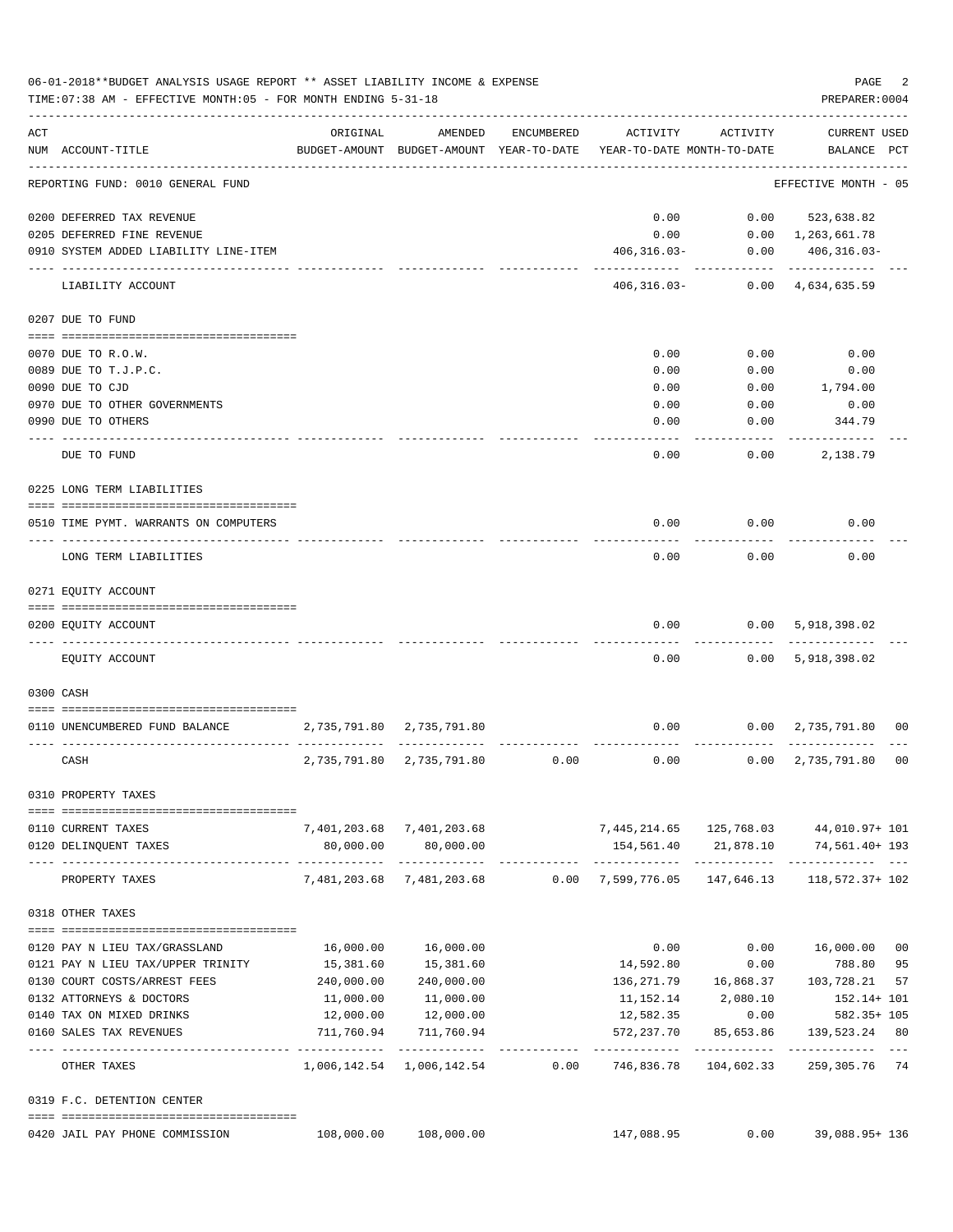| ACT                                                               | ORIGINAL                | AMENDED                                  | ENCUMBERED | ACTIVITY           | ACTIVITY                   | <b>CURRENT USED</b>          |
|-------------------------------------------------------------------|-------------------------|------------------------------------------|------------|--------------------|----------------------------|------------------------------|
| NUM ACCOUNT-TITLE                                                 |                         | BUDGET-AMOUNT BUDGET-AMOUNT YEAR-TO-DATE |            |                    | YEAR-TO-DATE MONTH-TO-DATE | BALANCE PCT                  |
| REPORTING FUND: 0010 GENERAL FUND                                 |                         |                                          |            |                    |                            | EFFECTIVE MONTH - 05         |
| 0429 SCHOLARSHIP FUNDS                                            | 10,000.00               | 10,000.00                                |            | 10,000.00          | 10,000.00                  | $0.00$ 100                   |
| 0551 ANNUAL PAYMENT                                               | 0.00                    | 0.00                                     |            | 0.00               | 0.00                       | 0.00                         |
| 0552 MONTHLY MONITORING PAYMEN                                    | 0.00                    | 0.00                                     |            | 0.00               | 0.00                       | 0.00                         |
| 0553 ADMINISTRATIVE FEE                                           | 282,875.00              | 282,875.00                               |            | 178,712.50         |                            | 26,760.00 104,162.50<br>63   |
| 0554 REIMB.FOR CONFINEMENT EXP.                                   | 0.00                    | 0.00                                     |            | 0.00               | 0.00                       | 0.00                         |
| F.C. DETENTION CENTER                                             |                         | 400,875.00 400,875.00                    | 0.00       | 335,801.45         | 36,760.00                  | 65,073.55 84                 |
| 0320 LICENSES & PERMITS                                           |                         |                                          |            |                    |                            |                              |
|                                                                   |                         |                                          |            |                    |                            |                              |
| 0200 ALCOHLIC BEVERAGE LICENSE                                    | 1,000.00<br>70,000.00   | 1,000.00                                 |            | 680.50             | 20.00                      | 319.50<br>68                 |
| 0300 SEWAGE PERMITS/INSPECTIONS<br>0545 FOOD SERV.PERMITS/CLASSES | 0.00                    | 70,000.00<br>0.00                        |            | 67,115.29<br>0.00  | 8,860.03<br>0.00           | 2,884.71<br>96<br>0.00       |
| 0546 \$5 COUNTY FEE/FOOD HANDLERS CLASS                           | 0.00                    | 0.00                                     |            | 0.00               | 0.00                       | 0.00                         |
|                                                                   |                         |                                          |            |                    |                            |                              |
| LICENSES & PERMITS                                                | 71,000.00               | 71,000.00                                | 0.00       | 67,795.79          | 8,880.03                   | 3,204.21 95                  |
| 0321 FEES OF TAX COLLECTOR                                        |                         |                                          |            |                    |                            |                              |
| 0200 COMMISSIONS ON CAR REGIST                                    |                         | 110,000.00                               |            |                    |                            | 72,960.94 9,044.55 37,039.06 |
| 0250 COMMISSION ON CAR TITLES                                     | 110,000.00<br>40,000.00 | 40,000.00                                |            | 29,000.00          |                            | 66<br>11,000.00<br>73        |
| 0251 COMM.ON SALES TAX COLLECTIONS                                | 200,000.00              | 200,000.00                               |            | 247,809.34         | 3,460.00<br>247,809.34     | 47,809.34+ 124               |
| 0901 TAX CERTIFICATES                                             | 5,800.00                | 5,800.00                                 |            | 5,737.06           | 1,724.64                   | 62.94<br>99                  |
|                                                                   |                         |                                          |            |                    |                            |                              |
| FEES OF TAX COLLECTOR                                             | 355,800.00              | 355,800.00                               | 0.00       | 355,507.34         | 262,038.53                 | 292.66 100                   |
| 0330 GRANTS                                                       |                         |                                          |            |                    |                            |                              |
| 0396 RIFLE RESISTANT BODY ARMOR 3439801                           |                         |                                          |            | 0.00               | 0.00                       | 0.00                         |
| 0403 TEAM REDEVELOPMENT TRAINING                                  |                         | $0.00$ 0.00                              |            | 0.00               | 0.00                       | 0.00                         |
| 0437 INDIGENT DEFENSE GRANT                                       | 35,000.00               | 35,000.00                                |            | 34,428.50          |                            | 8,481.25 571.50<br>98        |
| GRANTS                                                            |                         | 35,000.00 35,000.00                      | 0.00       | 34,428.50          | 8,481.25                   | 571.50<br>98                 |
| 0340 FEES OF OFFICE                                               |                         |                                          |            |                    |                            |                              |
|                                                                   |                         |                                          |            |                    |                            |                              |
| 0135 FAMILY PROTECTION FEE                                        | 0.00                    | 0.00                                     |            | 1,276.85           | 255.00                     | $1,276.85+$                  |
| 0400 COUNTY JUDGE FEES                                            | 200.00                  | 200.00                                   |            | 217.22             | 0.00                       | $17.22 + 109$                |
| 0403 COUNTY CLERK FEES                                            | 210,000.00              | 210,000.00                               |            | 106, 472.82        | 0.00                       | 103,527.18<br>51             |
| 0450 DISTRICT CLERK FEES                                          | 85,000.00               | 85,000.00                                |            | 46,659.49          | 3,594.95                   | 38,340.51<br>55              |
| 0455 J. P. #1 FEES                                                | 20,000.00               | 20,000.00                                |            | 11,903.21          | 2,252.87                   | 8,096.79<br>60               |
| 0456 J. P. #2 FEES                                                | 3,500.00                | 3,500.00                                 |            | 4,954.31           | 0.00                       | $1,454.31+142$               |
| 0457 J. P. #3 FEES                                                | 10,000.00               | 10,000.00                                |            | 5,552.85           | 0.00                       | 4,447.15<br>56               |
| 0475 DISTRICT ATTORNEY FEES                                       | 7,000.00                | 7,000.00                                 |            | 2,856.36           | 8.00                       | 4, 143.64<br>41              |
| 0480 BOND APPLICATION FEE                                         | 0.00                    | 0.00                                     |            | 500.00             | 0.00                       | $500.00+$                    |
| 0484 ELECTION REIMBURSEMENTS                                      | 0.00                    | 0.00                                     |            | 233.90             | 67.50                      | $233.90+$                    |
| 0551 CONSTABLE PCT. 1 FEES                                        | 7,000.00                | 7,000.00                                 |            | 7,657.48           | 930.00                     | $657.48 + 109$               |
| 0552 CONSTABLE PCT. 2 FEES                                        | 3,000.00                | 3,000.00                                 |            | 1,365.00           | 0.00                       | 1,635.00<br>46               |
| 0553 CONSTABLE PCT. 3 FEES                                        | 2,000.00                | 2,000.00                                 |            | 1,470.00           | 70.00                      | 74<br>530.00                 |
| 0560 SHERIFF FEES                                                 | 40,000.00               | 40,000.00                                |            | 24,640.86          | 1,569.41                   | 15,359.14<br>62              |
| 0573 BOND SUPERVISION FEES                                        | 50,000.00               | 50,000.00                                |            | 43,957.80          | 5,499.00                   | 6,042.20<br>88               |
| 0600 D.C.6TH COURT OF APPEALS FEE                                 | 1,500.00                | 1,500.00                                 |            | 1,040.82           | 165.00                     | 459.18<br>69<br>47           |
| 0601 C.C.6TH COURT OF APPEALS FEE<br>0652 SUBDIVISION FEES        | 800.00<br>250.00        | 800.00<br>250.00                         |            | 375.00<br>2,692.40 | 0.00<br>0.00               | 425.00<br>$2,442.40+$<br>77  |
| 0900 OTHER FEES                                                   | 500.00                  | 500.00                                   |            | 0.00               | 0.00                       | 500.00<br>00                 |
|                                                                   |                         |                                          |            |                    |                            |                              |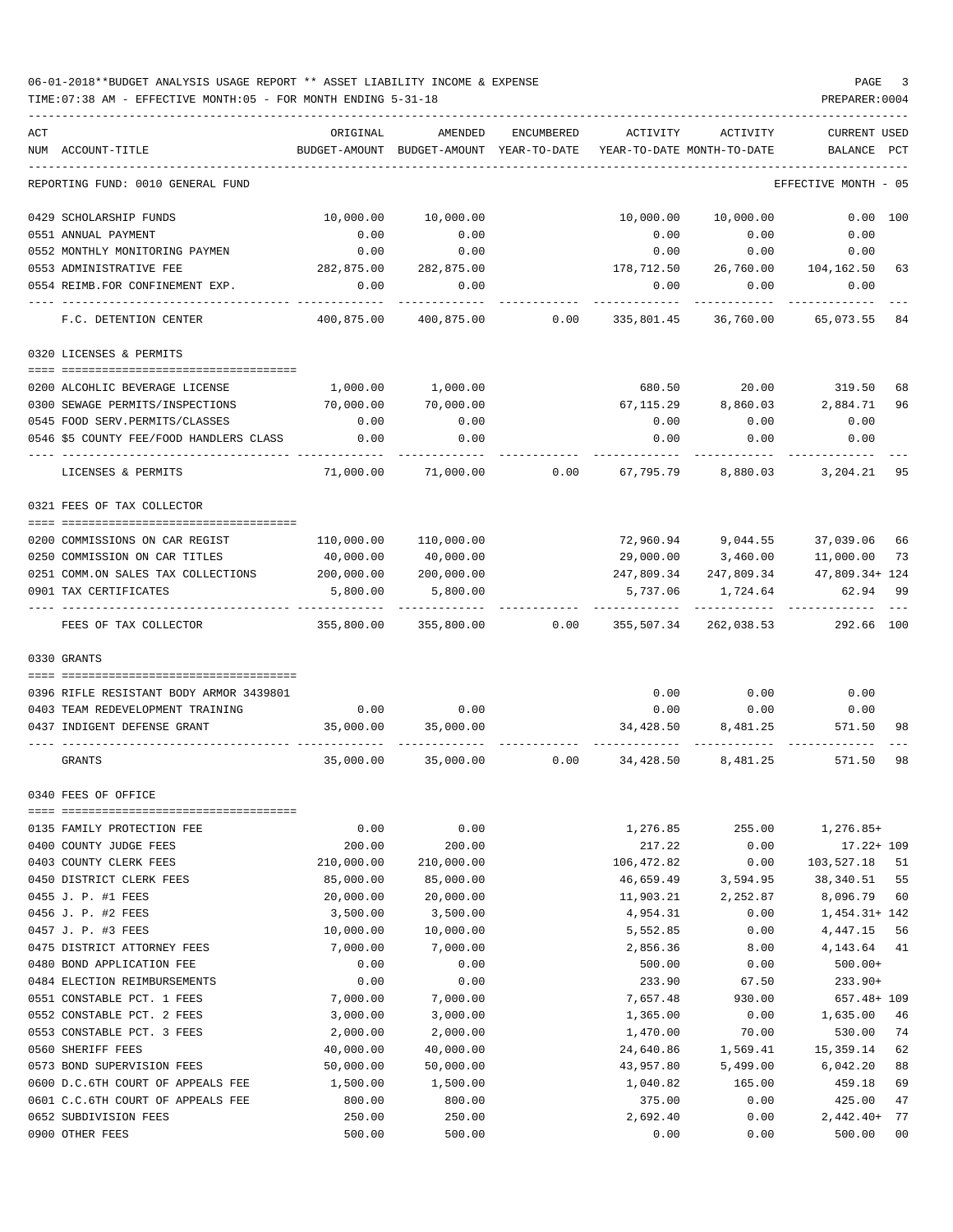| 06-01-2018**BUDGET ANALYSIS USAGE REPORT ** ASSET LIABILITY INCOME & EXPENSE |  |  | PAGE |  |
|------------------------------------------------------------------------------|--|--|------|--|
|                                                                              |  |  |      |  |

TIME:07:38 AM - EFFECTIVE MONTH:05 - FOR MONTH ENDING 5-31-18 PREPARER:0004

| ACT | NUM ACCOUNT-TITLE                                    | ORIGINAL               | AMENDED<br>BUDGET-AMOUNT BUDGET-AMOUNT YEAR-TO-DATE | ENCUMBERED | ACTIVITY               | ACTIVITY<br>YEAR-TO-DATE MONTH-TO-DATE | <b>CURRENT USED</b><br>BALANCE | PCT            |
|-----|------------------------------------------------------|------------------------|-----------------------------------------------------|------------|------------------------|----------------------------------------|--------------------------------|----------------|
|     |                                                      |                        |                                                     |            |                        |                                        |                                |                |
|     | REPORTING FUND: 0010 GENERAL FUND                    |                        |                                                     |            |                        |                                        | EFFECTIVE MONTH - 05           |                |
|     | FEES OF OFFICE                                       | 440,750.00             | 440,750.00                                          | 0.00       | 263,826.37             | 14,411.73                              | 176,923.63                     | 60             |
|     | 0350 FINES                                           |                        |                                                     |            |                        |                                        |                                |                |
|     |                                                      |                        |                                                     |            |                        |                                        |                                |                |
|     | 0455 J. P. #1 FINES                                  | 14,000.00<br>1,000.00  | 14,000.00                                           |            |                        | 5,400.35 1,972.90 8,599.65             | 865.90                         | 39<br>13       |
|     | 0456 J. P. #2 FINES<br>0457 J. P. #3 FINES           | 2,500.00               | 1,000.00<br>2,500.00                                |            | 134.10<br>2,497.23     | 0.00<br>0.00                           |                                | 2.77 100       |
|     |                                                      |                        |                                                     |            |                        |                                        |                                |                |
|     | FINES                                                | 17,500.00              | 17,500.00                                           | 0.00       | 8,031.68               | 1,972.90                               | 9,468.32                       | - 46           |
|     | 0352 FINES & FORFEITURES                             |                        |                                                     |            |                        |                                        |                                |                |
|     | 0100 10% COMM.ON SURETY BAIL BOND FEE                | 1,000.00               | 1,000.00                                            |            | 397.50                 | 0.00                                   | 602.50                         | 40             |
|     | 0201 BOND FORFEITURES                                | 8,000.00               | 8,000.00                                            |            | 63.00                  | 0.00                                   | 7,937.00                       | 01             |
|     | FINES & FORFEITURES                                  | 9,000.00               | 9,000.00                                            | 0.00       | 460.50                 | 0.00                                   | 8,539.50                       | 05             |
|     | 0360 INTEREST EARNINGS                               |                        |                                                     |            |                        |                                        |                                |                |
|     | 0100 INTEREST EARNINGS                               | 6,000.00               | 6,000.00                                            |            | 34,396.34              | 6,522.39                               | $28,396.34+573$                |                |
|     | INTEREST EARNINGS                                    | 6,000.00               | 6,000.00                                            | 0.00       | 34,396.34              | 6,522.39                               | $28,396.34+573$                |                |
|     | 0364 SALE OF ASSETS LAND/BUILDING                    |                        |                                                     |            |                        |                                        |                                |                |
|     | 0162 SALE OF ASSETS LAND/BUILDING                    | 0.00                   | 0.00                                                |            | 0.00                   | 0.00                                   | 0.00                           |                |
|     | 0163 SALE OF EQUIPMENT                               | 1,000.00               | 1,000.00                                            |            | 23,382.38              | 0.00                                   | 22, 382. 38+ 338               |                |
|     |                                                      |                        |                                                     |            | -------                |                                        |                                |                |
|     | SALE OF ASSETS LAND/BUILDING                         | 1,000.00               | 1,000.00                                            | 0.00       | 23,382.38              | 0.00                                   | 22, 382. 38+ 338               |                |
|     | 0370 MISCELLANEOUS                                   |                        |                                                     |            |                        |                                        |                                |                |
|     | 0100 KFYN-RADIO TOWER RENT                           | 2,400.00               | 2,400.00                                            |            | 1,600.00               |                                        | 200.00 800.00                  | 67             |
|     | 0112 TOBACCO SETTLEMENT                              | 21,000.00              | 21,000.00                                           |            | 18,060.46              | 0.00                                   | 2,939.54                       | 86             |
|     | 0115 RENT- VERIZON TOWER                             | 11,109.00              | 11,109.00                                           |            | 9,442.63               | 1,064.61                               | 1,666.37 85                    |                |
|     | 0120 CONTRIBUTION IHC TRUST                          | 3,000.00               | 3,000.00                                            |            | 3,878.84               | 0.00                                   | 878.84+ 129                    |                |
|     | 0125 IHC STATE REIMBURSEMENT                         | 0.00                   | 0.00                                                |            | 0.00                   | 0.00                                   | 0.00                           |                |
|     | 0130 REFUNDS & MISCELLANEOUS                         | 25,000.00              | 25,000.00                                           |            | 9,928.14               | 0.00                                   | 15,071.86                      | 40             |
|     | 0131 AUTOMOBILE INSURANCE LOSS PAYMENTS              | 0.00                   | 0.00                                                |            | 0.00                   | 0.00                                   | 0.00                           |                |
|     | 0132 PROPERTY INSURANCE LOSS PAYMENTS                | 0.00                   | 0.00                                                |            | 0.00                   | 0.00                                   | 0.00                           |                |
|     | 0135 HEALTH INS. SURPLUS DISTRIBUTION                | 5,000.00               | 5,000.00                                            |            | 0.00                   | 0.00                                   | 5,000.00                       | 0 <sub>0</sub> |
|     | 0139 STATE JUROR REIMB.FEE<br>0143 D.A.SALARY REIMB. | 25,000.00<br>27,500.00 | 25,000.00<br>27,500.00                              |            | 21,624.00<br>18,333.32 | 8,262.00<br>9,166.66                   | 3,376.00<br>9,166.68           | 86<br>67       |
|     | 0144 CO. JUDGE COURT FEES SALARY REIMB.              | 25,200.00              | 25,200.00                                           |            | 0.00                   | 0.00                                   | 25,200.00                      | 00             |
|     | 0147 UTILITIES REIMBURSEMENT                         | 17,500.00              | 17,500.00                                           |            | 11,339.91              | 1,109.15                               | 6,160.09                       | 65             |
|     | 0151 ASST. DA LONGEVITY PAY                          | 4,440.00               | 4,440.00                                            |            | 3,840.00               | 1,080.00                               | 600.00                         | 86             |
|     | 0152 HB 9 D.A. SUPPLEMENTAL FUNDS                    | 4,317.00               | 4,317.00                                            |            | 2,878.48               | 359.81                                 | 1,438.52                       | 67             |
|     | 0162 COURT REPORTER SERVICE FEE                      | 6,000.00               | 6,000.00                                            |            | 3,543.74               | 495.00                                 | 2,456.26                       | 59             |
|     | 0163 ADM.OF COURT JUSTICE 10% SB 1417                | 1,000.00               | 1,000.00                                            |            | 561.18                 | 62.32                                  | 438.82                         | 56             |
|     | 0164 TIME PAYMENT FEE 40% SB 1417                    | 3,000.00               | 3,000.00                                            |            | 2,245.03               | 249.30                                 | 754.97                         | 75             |
|     | 0166 JUDICIAL SUPP.FEE(60 CENTS)                     | 1,000.00               | 1,000.00                                            |            | 503.39                 | 64.98                                  | 496.61                         | 50             |
|     | 0167 JUROR REIMB.FEE                                 | 6,000.00               | 6,000.00                                            |            | 3,350.57               | 433.35                                 | 2,649.43                       | 56             |
|     | 0408 COUNTY WELLNESS PROGRAM                         | 3,000.00               | 3,000.00                                            |            | 1,037.04               | 0.00                                   | 1,962.96                       | 35             |

0410 CO CT AT LAW SUPPLEMENT  $84,000.00$   $84,000.00$   $84,000.00$   $42,000.00$   $9.00$   $42,000.00$   $50$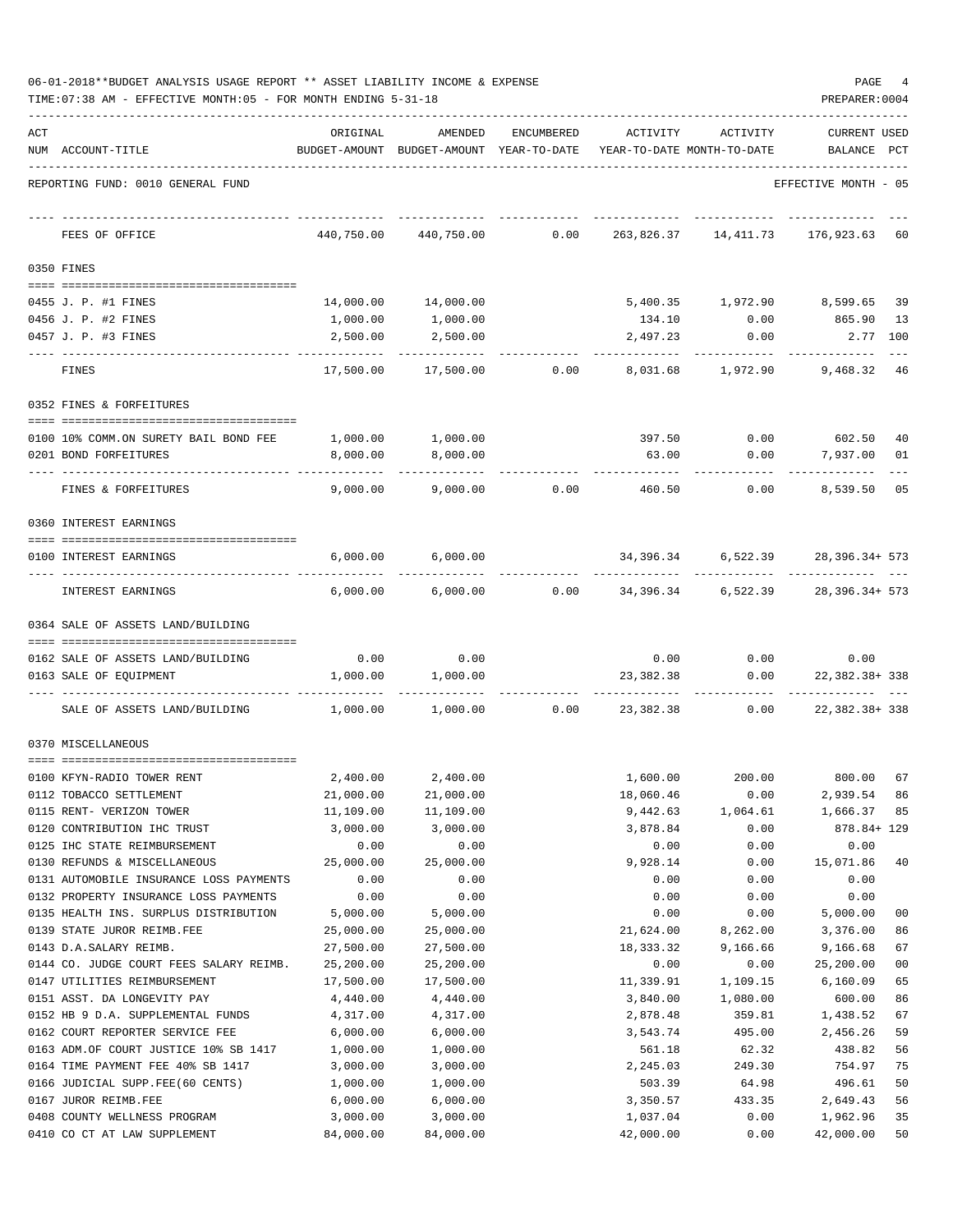TIME:07:38 AM - EFFECTIVE MONTH:05 - FOR MONTH ENDING 5-31-18 PREPARER:0004

| ACT<br>NUM ACCOUNT-TITLE                     | ORIGINAL           | AMENDED<br>BUDGET-AMOUNT BUDGET-AMOUNT YEAR-TO-DATE YEAR-TO-DATE MONTH-TO-DATE | ENCUMBERED   | ACTIVITY           | ACTIVITY                 | <b>CURRENT USED</b><br>BALANCE PCT |                       |
|----------------------------------------------|--------------------|--------------------------------------------------------------------------------|--------------|--------------------|--------------------------|------------------------------------|-----------------------|
|                                              |                    |                                                                                |              |                    |                          |                                    |                       |
| REPORTING FUND: 0010 GENERAL FUND            |                    |                                                                                |              |                    |                          | EFFECTIVE MONTH - 05               |                       |
| 0450 DIST. CLK. PASSPORT PHOTO               | 2,500.00           | 2,500.00                                                                       |              | 80.00              | 0.00                     | 2,420.00                           | 03                    |
| 0453 REIMB.CEC ODYSSEY SAAS                  | 21,593.00          | 21,593.00                                                                      |              | 16,194.75          | 0.00                     | 5,398.25                           | 75                    |
| 0509 CANDY MACHINE COMMISSION                | 350.00             | 350.00                                                                         |              | 115.18             | 0.00                     | 234.82                             | 33                    |
| 0510 DR. PEPPER COMMISSION                   | 300.00             | 300.00                                                                         |              | 144.00             | 24.00                    | 156.00                             | 48                    |
| 0553 DONATION CONST.3 RADIO EQUIP.           | 0.00               | 0.00                                                                           |              | 0.00               | 0.00                     | 0.00                               |                       |
| 0562 STATE REIMB.OFFENDER TRANSPORT          | 4,000.00           | 4,000.00                                                                       |              | 2,698.40           | 0.00                     | 1,301.60                           | 67                    |
| 0565 COCA-COLA COMMISSIONS                   | 150.00             | 150.00                                                                         |              | 26.08              | 0.00                     | 123.92                             | 17                    |
| MISCELLANEOUS                                | 304,359.00         | 304,359.00                                                                     | 0.00         |                    | 173, 425. 14 22, 571. 18 | 130,933.86                         | 57                    |
| 0400 COUNTY JUDGE                            |                    |                                                                                |              |                    |                          |                                    |                       |
| 0101 SALARY ELECTED OFFICIAL                 | 64,716.75          | 64,716.75                                                                      | 0.00         | 44,803.98          | 7,467.33                 | 19,912.77                          | 69                    |
| 0104 STATE PROBATE SALARY SUPPLEMENT         | 0.00               | 0.00                                                                           | 0.00         | 0.00               | 0.00                     | 0.00                               |                       |
| 0105 SALARY SECRETARY                        | 33, 322.66         | 33, 322.66                                                                     | 0.00         | 26,027.10          | 4,382.55                 | 7,295.56                           | 78                    |
| 0201 SOCIAL SECURITY TAXES                   | 6,450.44           | 6,450.44                                                                       | 0.00         | 4,056.10           | 672.84                   | 2,394.34                           | 63                    |
| 0202 GROUP HEALTH & DENTAL INSURANCE         | 20,989.25          | 20,989.25                                                                      | 0.00         | 13,735.75          | 2,623.68                 | 7,253.50                           | 65                    |
| 0203 RETIREMENT                              | 11,430.01          | 11,430.01                                                                      | 0.00         | 8,212.42           | 1,397.25                 | 3,217.59                           | 72                    |
| 0204 WORKERS' COMPENSATION                   | 436.97             | 436.97                                                                         | 0.00         | 176.25             | 0.00                     | 260.72                             | 40                    |
| 0205 MEDICARE TAX                            | 1,508.57           | 1,508.57                                                                       | 0.00         | 948.55             | 157.35                   | 560.02                             | 63                    |
| 0225 TRAVEL ALLOWANCE                        |                    | 3,600.00                                                                       |              | 2,550.00           |                          |                                    | 71                    |
|                                              | 3,600.00           |                                                                                | 0.00         |                    | 450.00                   | 1,050.00                           | 60                    |
| 0310 OFFICE SUPPLIES<br>0311 POSTAL EXPENSES | 800.00             | 800.00<br>400.00                                                               | 0.00<br>0.00 | 481.89<br>40.47    | 0.00<br>13.34            | 318.11<br>359.53                   | 10                    |
| 0427 OUT OF COUNTY TRAVEL                    | 400.00<br>5,750.00 |                                                                                | 0.00         | 5,304.09           |                          | 445.91                             | 92                    |
| 0431 LOCAL TRAVEL                            |                    | 5,750.00                                                                       | 0.00         |                    | 1,182.13                 |                                    |                       |
|                                              | 0.00<br>200.00     | 0.00                                                                           | 0.00         | 0.00               | 0.00                     | 0.00                               | 29                    |
| 0435 PRINTING                                |                    | 200.00                                                                         |              | 58.50              | 0.00                     | 141.50                             | 0 <sub>0</sub>        |
| 0437 COURT REPORTER EXPENSE                  | 2,500.00           | 2,500.00                                                                       | 0.00         | 0.00               | 0.00<br>300.00           | 2,500.00                           | 71                    |
| 0468 JUVENILE BOARD SALARY<br>0480 BOND      | 2,400.00           | 2,400.00<br>247.00                                                             | 0.00         | 1,700.00<br>247.00 |                          | 700.00                             |                       |
|                                              | 0.00               |                                                                                | 0.00         |                    | 0.00                     | 0.00<br>962.41                     | 100<br>0 <sub>4</sub> |
| 0572 OFFICE EQUIPMENT<br>0574 TECHNOLOGY     | 1,000.00<br>0.00   | 1,000.00<br>0.00                                                               | 0.00         | 37.59              | 0.00                     | 0.00                               |                       |
|                                              |                    |                                                                                | 0.00         | 0.00               | 0.00                     |                                    |                       |
| 0590 BOOKS                                   | 300.00             | 300.00                                                                         | 0.00         | 161.00             | 0.00                     | 139.00                             | 54                    |
| COUNTY JUDGE                                 |                    | 155,804.65 156,051.65                                                          | 0.00         |                    | 108,540.69 18,646.47     | 47,510.96                          | 70                    |
| 0401 911 COORDINATOR                         |                    |                                                                                |              |                    |                          |                                    |                       |
| 0403 TCOG RURAL ADDRESSING                   | 23,000.00          | 23,000.00                                                                      | 0.00         | 23,000.00          | 0.00                     | 0.00 100                           |                       |
| 911 COORDINATOR                              | 23,000.00          | 23,000.00                                                                      | 0.00         | 23,000.00          | 0.00                     | 0.00 100                           |                       |
| 0403 COUNTY CLERK                            |                    |                                                                                |              |                    |                          |                                    |                       |
| 0101 SALARY ELECTED OFFICIAL                 | 56,541.72          | 56,541.72                                                                      | 0.00         | 39,144.24          | 6,524.04                 | 17,397.48                          | 69                    |
| 0104 SALARY DEPUTIES                         | 174,272.43         | 174,272.43                                                                     | 0.00         |                    | 116,098.65 18,663.81     | 58,173.78                          | 67                    |
| 0107 REGULAR-TEMP. PART-TIME                 | 16,588.00          | 16,588.00                                                                      | 0.00         | 2,871.00           | 1,914.00                 | 13,717.00                          | 17                    |
| 0201 SOCIAL SECURITY TAXES                   | 15,353.81          | 15,353.81                                                                      | 0.00         | 8,572.61           | 1,456.13                 | 6,781.20                           | 56                    |
| 0202 GROUP HEALTH & DENTAL INSURANCE         | 73,462.20          | 73,462.20                                                                      | 0.00         | 52,473.56          | 9,620.16                 | 20,988.64                          | 71                    |
| 0203 RETIREMENT                              | 28, 154.36         | 28,154.36                                                                      | 0.00         | 17,903.65          | 3,116.72                 | 10,250.71                          | 64                    |
| 0204 WORKERS COMPENSATION                    | 1,040.10           | 1,040.10                                                                       | 0.00         | 434.14             | 0.00                     | 605.96                             | 42                    |
| 0205 MEDICARE TAX                            | 3,590.81           | 3,590.81                                                                       | 0.00         | 2,005.02           | 340.56                   | 1,585.79                           | 56                    |
| 0310 OFFICE SUPPLIES                         | 3,760.00           | 3,760.00                                                                       | 357.38       | 2,878.94           | 285.47                   | 523.68                             | 86                    |
| 0311 POSTAL EXPENSES                         | 1,500.00           | 1,500.00                                                                       | 0.00         | 392.88             | 126.15                   | 1,107.12                           | 26                    |
| 0420 UTILITIES TELEPHONE                     | 0.00               | 0.00                                                                           | 0.00         | 0.00               | 0.00                     | 0.00                               |                       |
|                                              |                    |                                                                                |              |                    |                          |                                    |                       |

0427 OUT OF COUNTY TRAVEL 4,000.00 4,000.00 0.00 2,355.30 142.68 1,644.70 59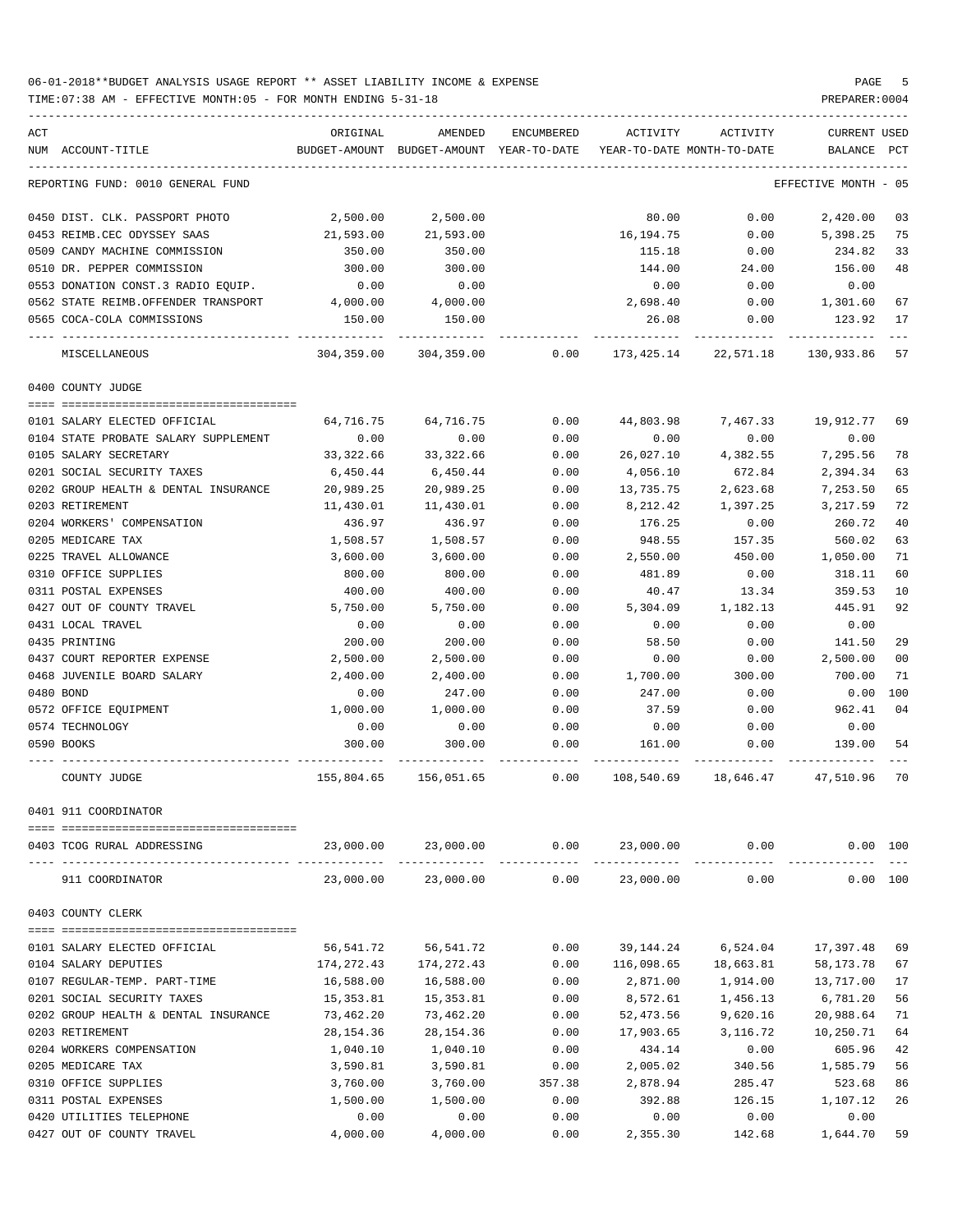### 06-01-2018\*\*BUDGET ANALYSIS USAGE REPORT \*\* ASSET LIABILITY INCOME & EXPENSE PAGE 6 TIME:07:38 AM - EFFECTIVE MONTH:05 - FOR MONTH ENDING 5-31-18 PREPARER:0004

-----------------------------------------------------------------------------------------------------------------------------------

| ACT |                                      | ORIGINAL   | AMENDED                                  | ENCUMBERED | ACTIVITY                   | ACTIVITY                        | <b>CURRENT USED</b>  |                |
|-----|--------------------------------------|------------|------------------------------------------|------------|----------------------------|---------------------------------|----------------------|----------------|
|     | NUM ACCOUNT-TITLE                    |            | BUDGET-AMOUNT BUDGET-AMOUNT YEAR-TO-DATE |            | YEAR-TO-DATE MONTH-TO-DATE |                                 | BALANCE              | $_{\rm PCT}$   |
|     |                                      |            |                                          |            |                            |                                 |                      |                |
|     | REPORTING FUND: 0010 GENERAL FUND    |            |                                          |            |                            |                                 | EFFECTIVE MONTH - 05 |                |
|     | 0431 LOCAL TRAVEL                    | 0.00       | 0.00                                     | 0.00       | 0.00                       | 0.00                            | 0.00                 |                |
|     | 0435 PRINTING                        | 1,400.00   | 1,400.00                                 | 0.00       | 652.29                     | 453.89                          | 747.71               | 47             |
|     | 0437 IMAGING/INDEXING                | 14,000.00  | 14,000.00                                | 0.00       | 6,821.83                   | 2,145.54                        | 7,178.17             | 49             |
|     | 0480 BOND                            | 292.50     | 292.50                                   | 0.00       | 200.00                     | 0.00                            | 92.50                | 68             |
|     | 0481 DUES                            | 225.00     | 225.00                                   | 0.00       | 0.00                       | 0.00                            | 225.00               | 0 <sub>0</sub> |
|     | 0572 OFFICE EQUIPMENT                | 3,478.83   | 3,478.83                                 | 0.00       | 0.00                       | 0.00                            | 3,478.83             | 00             |
|     | COUNTY CLERK                         | 397,659.76 | 397,659.76                               | 357.38     | 252,804.11                 | 44,789.15                       | 144,498.27           | 64             |
|     | 0404 ELECTION                        |            |                                          |            |                            |                                 |                      |                |
|     |                                      |            |                                          |            |                            |                                 |                      |                |
|     | 0109 SALARY                          | 11,300.00  | 13,300.00                                | 0.00       | 15,319.08                  | 2,142.00                        | 2,019.08-115         |                |
|     | 0201 SOCIAL SECURITY TAXES           | 0.00       | 0.00                                     | 0.00       | 13.02                      | 13.02                           | 13.02-               |                |
|     | 0203 RETIREMENT                      | 0.00       | 0.00                                     | 0.00       | 0.00                       | 0.00                            | 0.00                 |                |
|     | 0205 MEDICARE TAX                    | 0.00       | 0.00                                     | 0.00       | 3.05                       | 3.05                            | $3.05-$              |                |
|     | 0310 ELECTION SUPPLIES               | 4,000.00   | 4,000.00                                 | 553.65     | 3,548.53                   | 1,058.25                        | 102.18- 103          |                |
|     | 0311 POSTAGE                         | 8,500.00   | 7,500.00                                 | 0.00       | 6,840.64                   | 671.83                          | 659.36               | 91             |
|     | 0423 CELL PHONE                      | 240.00     | 240.00                                   | 0.00       | 170.00                     | 30.00                           | 70.00                | 71             |
|     | 0427 ELECTION TRAVEL                 | 2,900.00   | 1,900.00                                 | 0.00       | 350.05                     | 42.59                           | 1,549.95             | 18             |
|     |                                      | 0.00       | 0.00                                     |            |                            |                                 |                      |                |
|     | 0428 EMPLOYEE TRAINING               |            |                                          | 0.00       | 0.00                       | 0.00                            | 0.00                 |                |
|     | 0429 DPS BACKGROUND CHECK            | 50.00      | 50.00                                    | 0.00       | 0.00                       | 0.00                            | 50.00                | 00             |
|     | 0430 BIDS AND NOTICES                | 600.00     | 600.00                                   | 0.00       | 421.89                     | 54.30                           | 178.11               | 70             |
|     | 0442 PROFESSIONAL SERVICE/TRANSLATOR | 200.00     | 200.00                                   | 0.00       | 156.25                     | 56.25                           | 43.75                | 78             |
|     | 0483 VOTER REGISTRATION              | 2,000.00   | 2,000.00                                 | 0.00       | 1,374.48                   | 0.00                            | 625.52               | 69             |
|     | 0485 ELECTION MAINT. AGREEMENT       | 14,226.00  | 14,226.00                                | 0.00       | 14,231.00                  | 0.00                            | $5.00 - 100$         |                |
|     | 0573 ELECTION EQUIPMENT              | 2,402.79   | 2,402.79                                 | 0.00       | 0.00                       | 0.00                            | 2,402.79             | 0 <sub>0</sub> |
|     | ELECTION                             | 46,418.79  | 46,418.79                                | 553.65     | 42,427.99                  | 4,071.29                        | 3,437.15 93          |                |
|     | 0405 VETERANS'SERVICE                |            |                                          |            |                            |                                 |                      |                |
|     |                                      |            |                                          |            |                            |                                 |                      |                |
|     | 0102 SALARY APPOINTED OFFICIAL       | 37,080.00  | 37,080.00                                | 0.00       |                            | 25,670.88 4,278.48              | 11,409.12            | 69             |
|     | 0201 SOCIAL SECURITY TAXES           | 2,298.96   | 2,298.96                                 | 0.00       | 1,591.56                   | 265.26                          | 707.40               | 69             |
|     | 0202 GROUP HEALTH & DENTAL INSURANCE | 10,494.60  | 10,494.60                                | 0.00       | 7,433.76                   | 1,311.84                        | 3,060.84             | 71             |
|     | 0203 RETIREMENT                      | 4,219.70   | 4,219.70                                 | 0.00       | 2,906.26                   | 492.03                          | 1,313.44             | 69             |
|     | 0204 WORKERS' COMPENSATION           | 155.74     | 155.74                                   | 0.00       | 65.07                      | 0.00                            | 90.67                | 42             |
|     | 0205 MEDICARE TAX                    | 537.66     | 537.66                                   | 0.00       | 372.24                     | 62.04                           | 165.42               | 69             |
|     | 0310 OFFICE SUPPLIES                 | 250.00     | 250.00                                   | 58.37      | 78.84                      | 0.00                            | 112.79               | 55             |
|     | 0311 POSTAL EXPENSES                 | 100.00     | 100.00                                   | 0.00       | 98.00                      | 0.00                            | 2.00                 | 98             |
|     | 0427 OUT OF COUNTY TRAVEL            | 750.00     | 750.00                                   | 0.00       | 300.84                     | 300.84                          | 449.16               | 40             |
|     | 0428 TRAINING/TUITION                | 500.00     | 500.00                                   | 0.00       | 0.00                       | 0.00                            | 500.00               | 00             |
|     | 0435 PRINTING                        | 100.00     | 100.00                                   | 30.00      | 0.00                       | 0.00                            | 70.00                | 30             |
|     | 0572 OFFICE EQUIPMENT                | 0.00       | 0.00                                     | 0.00       | 0.00                       | 0.00                            | 0.00                 |                |
|     | VETERANS 'SERVICE                    | 56,486.66  | 56,486.66                                | 88.37      |                            | 38,517.45 6,710.49 17,880.84 68 |                      |                |
|     | 0406 EMERGENCY MANAGEMENT            |            |                                          |            |                            |                                 |                      |                |
|     | 0103 SALARY                          | 40,983.57  | 40,983.57                                | 0.00       | 28,373.22                  | 4,728.87                        | 12,610.35            | 69             |
|     | 0107 SALARY TEMP./EXTRA              | 0.00       | 0.00                                     | 0.00       | 0.00                       | 0.00                            | 0.00                 |                |
|     | 0201 SOCIAL SECURITY TAXES           | 2,570.74   | 2,570.74                                 | 0.00       | 1,755.91                   | 292.62                          | 814.83               | 68             |
|     | 0202 GROUP HEALTH & DENTAL INS       | 10,494.60  | 10,494.60                                | 0.00       | 7,433.76                   | 1,311.84                        | 3,060.84             | 71             |
|     | 0203 RETIREMENT                      | 4,663.93   | 4,663.93                                 | 0.00       | 3,212.11                   | 543.81                          | 1,451.82             | 69             |
|     | 0204 WORKERS' COMPENSATION           | 174.15     | 174.15                                   | 0.00       | 71.92                      | 0.00                            | 102.23               | 41             |
|     | 0205 MEDICARE TAX                    | 601.22     | 601.22                                   | 0.00       | 410.63                     | 68.43                           | 190.59               | 68             |
|     |                                      |            |                                          |            |                            |                                 |                      |                |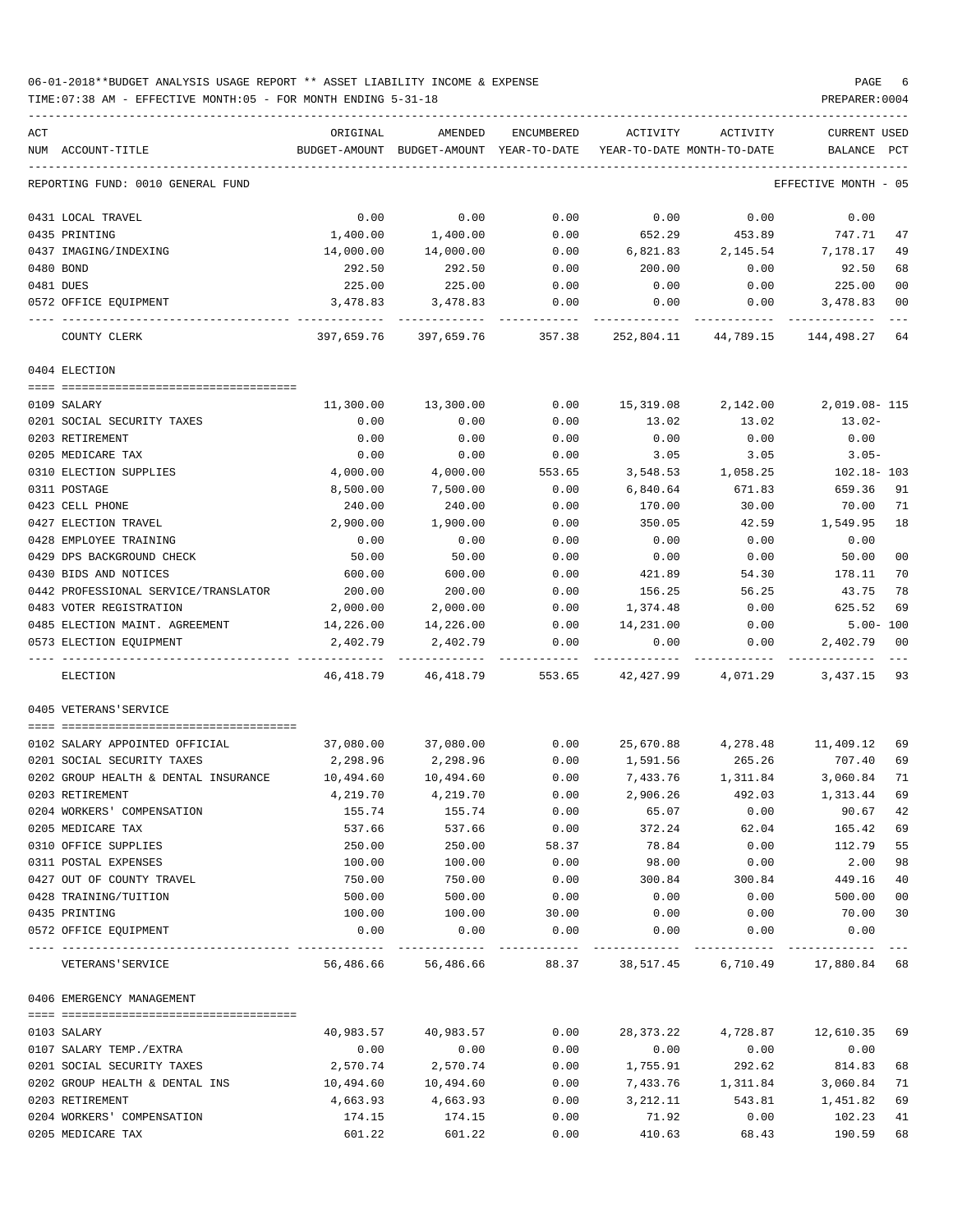| ACT |                                                  | ORIGINAL   | AMENDED                                  | <b>ENCUMBERED</b> | ACTIVITY   | ACTIVITY                                     | <b>CURRENT USED</b>       |             |
|-----|--------------------------------------------------|------------|------------------------------------------|-------------------|------------|----------------------------------------------|---------------------------|-------------|
|     | NUM ACCOUNT-TITLE                                |            | BUDGET-AMOUNT BUDGET-AMOUNT YEAR-TO-DATE |                   |            | YEAR-TO-DATE MONTH-TO-DATE                   | BALANCE                   | PCT         |
|     |                                                  |            |                                          |                   |            |                                              |                           |             |
|     | REPORTING FUND: 0010 GENERAL FUND                |            |                                          |                   |            |                                              | EFFECTIVE MONTH - 05      |             |
|     | 0225 TRAVEL ALLOWANCE                            | 0.00       | 70.00                                    | 0.00              | 70.00      | 0.00                                         | 0.00                      | 100         |
|     | 0310 OFFICE SUPPLIES                             | 150.00     | 150.00                                   | 0.00              | 40.19      | 40.19                                        | 109.81                    | 27          |
|     | 0311 POSTAL EXPENSE                              | 50.00      | 50.00                                    | 0.00              | 49.00      | 0.00                                         | 1.00                      | 98          |
|     | 0330 AUTO EXPENSE-GAS & OIL                      | 1,000.00   | 930.00                                   | 0.00              | 475.92     | 72.61                                        | 454.08                    | 51          |
|     | 0422 R&M RADIO                                   | 0.00       | 0.00                                     | 0.00              | 0.00       | 0.00                                         | 0.00                      |             |
|     | 0423 CELL PHONE ALLOWANCE                        | 480.00     | 480.00                                   | 0.00              | 340.00     | 60.00                                        | 140.00                    | 71          |
|     | 0427 OUT OF COUNTY TRAVEL                        | 400.00     | 400.00                                   | 0.00              | 13.91      | 0.00                                         | 386.09                    | 03          |
|     | 0428 TRAINING & TUITION                          | 0.00       | 0.00                                     | 0.00              | 0.00       | 0.00                                         | 0.00                      |             |
|     | 0454 R&M AUTO                                    | 375.00     | 375.00                                   | 0.00              | 344.81     | 18.82                                        | 30.19                     | 92          |
|     | 0487 TRAILER/AUTO INSURANCE                      | 1,035.00   | 1,035.00                                 | 0.00              | 657.00     | 0.00                                         | 378.00                    | 63          |
|     | 0489 CODE RED EARLY WARNING SYSTEM               | 12,768.00  | 12,768.00                                | 0.00              | 12,768.00  | 0.00                                         | 0.00                      | 100         |
|     | 0490 911 RADIO TOWER BUILDING                    | 500.00     | 500.00                                   | 0.00              | 0.00       | 0.00                                         | 500.00                    | 00          |
|     | 0573 RADIO EQUIPMENT                             | 0.00       | 0.00                                     | 0.00              | 0.00       | 0.00                                         | 0.00                      |             |
|     | EMERGENCY MANAGEMENT                             | 76,246.21  | 76,246.21                                | 0.00              | 56,016.38  | 7,137.19                                     | 20, 229, 83 73            |             |
|     | 0409 NON-DEPARTMENTAL                            |            |                                          |                   |            |                                              |                           |             |
|     |                                                  |            |                                          |                   |            |                                              |                           |             |
|     | 0100 COMPENSATION PAY                            | 0.00       | 0.00                                     | 0.00              | 0.00       | 0.00                                         | 0.00                      |             |
|     | 0201 SOCIAL SECURITY TAXES                       | 0.00       | 0.00                                     | 0.00              | 0.00       | 0.00                                         | 0.00                      |             |
|     | 0203 RETIREMENT                                  | 0.00       | 0.00                                     | 0.00              | 0.00       | 0.00                                         | 0.00                      |             |
|     | 0204 WORKERS' COMPENSATION                       | 0.00       | 0.00                                     | 0.00              | 475.45     | 0.00                                         | $475.45-$                 |             |
|     | 0205 MEDICARE TAX                                | 0.00       | 0.00                                     | 0.00              | 0.00       | 0.00                                         | 0.00                      |             |
|     | 0206 UNEMPLOYMENT EXPENSE                        | 0.00       | 0.00                                     | 0.00              | 0.00       | 0.00                                         | 0.00                      |             |
|     | 0395 ERRORS AND OMISSIONS                        | 500.00     | 500.00                                   | 0.00              | 0.00       | 0.00                                         | 500.00                    | 00          |
|     | 0399 CLAIMS SETTLEMENTS                          | 5,000.00   | 5,000.00                                 | 0.00              | 3,550.86   | 0.00                                         | 1,449.14                  | 71          |
|     | 0400 LEGAL FEES                                  | 20,000.00  | 20,000.00                                | 0.00              | 2,739.12   | 0.00                                         | 17,260.88                 | 14          |
|     | 0401 AUDIT EXPENSE                               | 32,000.00  | 32,000.00                                | 0.00              | 32,250.00  | 8,100.00                                     | 250.00- 101               |             |
|     | 0404 911 EMERGENCY SERVICE                       | 8,917.00   | 8,917.00                                 | 0.00              | 4,458.50   | 0.00                                         | 4,458.50                  | 50          |
|     | 0406 TAX APPRAISAL DISTRICT                      | 388,429.57 | 388, 429.57                              | 0.00              | 444,769.40 | 141,421.92                                   | 56, 339.83- 115           |             |
|     | 0408 COUNTY WELLNESS PROGRAM                     | 3,000.00   | 3,000.00                                 | 0.00              | 986.68     | 262.23                                       | 2,013.32                  | 33          |
|     | 0426 PROFESSIONAL FEES                           | 30,000.00  | 30,000.00                                | 0.00              | 0.00       | 0.00                                         | 30,000.00                 | 00          |
|     | 0430 BIDS & NOTICES                              | 1,800.00   | 1,800.00                                 | 0.00              | 1,091.65   | 172.80                                       | 708.35                    | 61          |
|     | 0444 LAWN MAINTENANCE                            | 0.00       | 0.00                                     | 0.00              | 0.00       | 0.00                                         | 0.00                      |             |
|     | 0481 DUES                                        | 9,500.00   | 9,500.00                                 | 0.00              | 6,410.83   | 0.00                                         | 3,089.17                  | 67          |
|     | 0483 PUBLIC OFFICIALS INS.                       | 26,000.00  | 26,000.00                                | 0.00              | 14,942.28  | 0.00                                         | 11,057.72 57              |             |
|     | 0484 GENERAL LIABILITY INSURANCE                 | 6,931.00   | 6,931.00                                 | 0.00              | 6,933.00   | 0.00                                         | $2.00 - 100$              |             |
|     | 0485 WATER SUPPLY AGENCY                         | 1,000.00   | 1,000.00                                 | 0.00              | 818.75     | 818.75                                       | 181.25                    | 82          |
|     | 0487 TCOG-REG. INTERLOCAL AGREEMENT              | 0.00       | 0.00                                     | 0.00              | 0.00       | 0.00                                         | 0.00                      |             |
|     | 0488 FANNIN RURAL RAIL DIST                      | 0.00       | 0.00                                     | 0.00              | 0.00       | 0.00                                         | 0.00                      |             |
|     | 0489 COURT COSTS/ARREST FEES                     | 240,000.00 | 240,000.00                               | 0.00              | 111,137.68 | 124.44                                       | 128,862.32                | 46          |
|     | 0490 MISCELLANEOUS                               | 312.00     | 312.00                                   | 0.00              | 301.39     | 0.00                                         | 10.61                     | 97          |
|     | 0491 SULPHUR RIVER REGIONAL MOBILITY AU 2,500.00 |            | 2,500.00                                 | 0.00              | 0.00       | 0.00                                         | 2,500.00                  | $00\,$      |
|     | 0495 '98 JAIL BOND PAYMENT                       | 0.00       | 0.00                                     | 0.00              | 0.00       | 0.00                                         | 0.00                      |             |
|     | 0499 BANK SERVICE FEES                           |            |                                          | 0.00              |            | 800.00                                       | 2,275.00                  | 74          |
|     | 0500 6TH COURT OF APPEALS FEE                    | 8,675.00   | 8,675.00<br>2,700.00                     |                   | 6,400.00   |                                              |                           |             |
|     |                                                  | 2,700.00   |                                          | 0.00              | 1,084.72   | 0.00                                         | 1,615.28<br>------------- | 40<br>$---$ |
|     | NON-DEPARTMENTAL                                 |            | 787,264.57 787,264.57 0.00               |                   |            | 638, 350. 31  151, 700. 14  148, 914. 26  81 |                           |             |
|     | 0410 COUNTY COURT AT LAW                         |            |                                          |                   |            |                                              |                           |             |
|     |                                                  |            |                                          |                   |            |                                              |                           |             |
|     | 0101 SALARY ELECTED OFFICIAL                     | 140,000.00 | 140,000.00                               | 0.00              | 96,923.16  |                                              | 16, 153.86 43, 076.84     | 69          |
|     | 0103 SALARY COURT COORDINATOR                    | 30,290.37  | 30,290.37                                | 0.00              | 20,838.26  | 3,495.03                                     | 9,452.11                  | 69          |
|     | 0110 SALARY COURT REPORTER                       | 64,083.59  | 64,083.59                                | 0.00              | 40,818.68  | 7,394.25                                     | 23,264.91                 | 64          |
|     | 0130 BAILIFF                                     | 38,163.50  | 38,163.50                                | 0.00              | 26,420.76  | 4,403.46                                     | 11,742.74                 | 69          |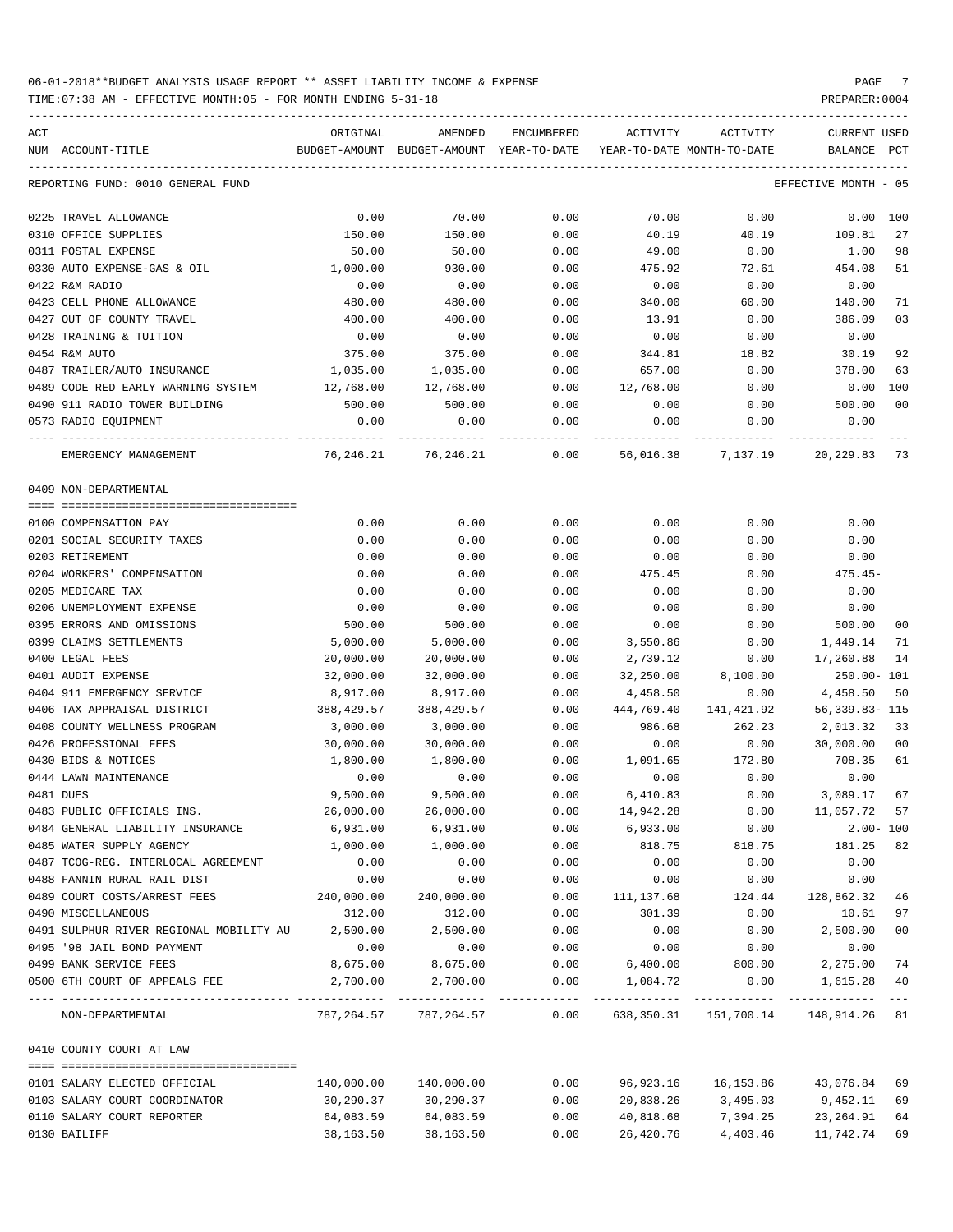TIME:07:38 AM - EFFECTIVE MONTH:05 - FOR MONTH ENDING 5-31-18 PREPARER:0004

| ACT<br>ACCOUNT-TITLE<br>NUM             | ORIGINAL<br>BUDGET-AMOUNT | AMENDED<br>BUDGET-AMOUNT YEAR-TO-DATE     | ENCUMBERED           | ACTIVITY   | ACTIVITY<br>YEAR-TO-DATE MONTH-TO-DATE | <b>CURRENT USED</b><br>BALANCE | PCT             |
|-----------------------------------------|---------------------------|-------------------------------------------|----------------------|------------|----------------------------------------|--------------------------------|-----------------|
| REPORTING FUND: 0010 GENERAL FUND       |                           |                                           |                      |            |                                        | EFFECTIVE MONTH - 05           |                 |
| 0201 SOCIAL SECURITY TAXES              | 15,341.12                 | 15,341.12                                 | 0.00                 | 11,060.98  | 1,940.06                               | 4,280.14                       | 72              |
| 0202 GROUP HEALTH & DENTAL INS          | 36,731.10                 | 36,731.10                                 | 0.00                 | 26,334.02  | 4,647.18                               | 10,397.08                      | 72              |
| 0203 RETIREMENT                         | 31,287.88                 | 31,287.88                                 | 0.00                 | 21,142.05  | 3,650.91                               | 10,145.83                      | 68              |
| 0204 WORKERS COMPENSATION               | 1,154.74                  | 1,154.74                                  | 0.00                 | 482.45     | 0.00                                   | 672.29                         | 42              |
| 0205 MEDICARE TAX                       | 3,986.59                  | 3,986.59                                  | 0.00                 | 2,681.05   | 453.73                                 | 1,305.54                       | 67              |
| 0310 OFFICE SUPPLIES                    | 1,700.00                  | 1,700.00                                  | 0.00                 | 247.23     | 55.96                                  | 1,452.77                       | 15              |
| 0311 POSTAGE                            | 1,800.00                  | 1,800.00                                  | 0.00                 | 823.36     | 233.39                                 | 976.64                         | 46              |
| 0315 COPIER RENTAL                      | 600.00                    | 600.00                                    | 0.00                 | 300.88     | 44.77                                  | 299.12                         | 50              |
| 0395 BAILIFF UNIFORMS                   | 0.00                      | 0.00                                      | 0.00                 | 0.00       | 0.00                                   | 0.00                           |                 |
| 0420 TELEPHONE                          | 2,300.00                  | 2,300.00                                  | 0.00                 | 1,562.79   | 196.66                                 | 737.21                         | 68              |
| 0421 DSL INTERNET                       | 0.00                      | 0.00                                      | 0.00                 | 0.00       | 0.00                                   | 0.00                           |                 |
| 0424 INDIGENT ATTORNEY FEES             | 70,000.00                 | 70,000.00                                 | 0.00                 | 32,849.61  | 5,000.00                               | 37,150.39                      | 47              |
| 0425 PROFESSIONAL SERVICES              | 2,250.00                  | 2,250.00                                  | 0.00                 | 350.00     | 50.00                                  | 1,900.00                       | 16              |
| 0427 OUT OF COUNTY TRAVEL               | 2,000.00                  | 2,000.00                                  | 0.00                 | 0.00       | 0.00                                   | 2,000.00                       | 00              |
| 0435 PRINTING                           | 250.00                    | 250.00                                    | 0.00                 | 0.00       | 0.00                                   | 250.00                         | 00              |
| 0437 COURT REPORTER EXPENSE             | 3,500.00                  | 3,500.00                                  | 0.00                 | 4,575.00   | 700.00                                 | 1,075.00- 131                  |                 |
| 0439 WITNESS EXPENSE                    | 500.00                    | 500.00                                    | 0.00                 | 0.00       | 0.00                                   | 500.00                         | 00              |
| 0453 R&M EQUIPMENT                      | 400.00                    | 400.00                                    | 0.00                 | 0.00       | 0.00                                   | 400.00                         | 00              |
| 0467 VISITING JUDGE                     | 500.00                    | 500.00                                    | 0.00                 | 682.28     | 0.00                                   | 182.28-136                     |                 |
| 0468 JUVENILE BOARD SALARY              | 2,400.00                  | 2,400.00                                  | 0.00                 | 1,700.00   | 300.00                                 | 700.00                         | 71              |
|                                         |                           |                                           |                      |            |                                        |                                |                 |
| 0480 BONDS                              | 0.00                      | 247.00                                    | 0.00                 | 247.00     | 0.00                                   | 0.00                           | 100             |
| 0481 DUES                               | 295.00                    | 295.00                                    | 0.00                 | 0.00       | 0.00                                   | 295.00                         | 00              |
| 0572 OFFICE EQUIPMENT                   | 600.00                    | 600.00                                    | 0.00                 | 0.00       | 0.00                                   | 600.00                         | 00              |
| 0574 TECHNOLOGY                         | 0.00                      | 0.00                                      | 0.00                 | 0.00       | 0.00                                   | 0.00                           |                 |
| 0590 BOOKS & PUBLICATIONS               | 250.00                    | 250.00                                    | 0.00                 | 0.00       | 0.00                                   | 250.00                         | 00              |
| 0591 LEXIS NEXIS ONLINE LEGAL           | 621.00                    | 621.00                                    | 0.00                 | 427.00     | 62.00                                  | 194.00                         | 69              |
| COUNTY COURT AT LAW                     | 451,004.89                | 451,251.89                                | 0.00                 | 290,466.56 | 48,781.26                              | 160,785.33                     | 64              |
| 0425 COURT ADMINISTRATION               |                           |                                           |                      |            |                                        |                                |                 |
| 0201 SOCIAL SECURITY                    | 0.00                      | 0.00                                      | 0.00                 | 77.74      | 0.00                                   | 77.74-                         |                 |
| 0205 MEDICARE TAX                       | 0.00                      | 0.00                                      | 0.00                 | 18.18      | 0.00                                   | $18.18 -$                      |                 |
| 0311 JURY POSTAGE                       | 4,200.00                  | 4,200.00                                  | 0.00                 | 2,302.62   | 577.41                                 | 1,897.38                       | 55              |
| 0312 DISTRICT JURY SUPPLIES             | 500.00                    | 760.00                                    | 158.88               | 593.15     | 0.00                                   | 7.97                           | 99              |
| 0313 GRAND JURY EXPENSE                 | 5,000.00                  | 5,000.00                                  | 0.00                 | 3,179.00   | 0.00                                   | 1,821.00                       | 64              |
| 0314 PETIT JURY EXPENSE                 | 46,000.00                 | 45,740.00                                 | 0.00                 | 25,196.50  | 1,760.00                               | 20,543.50                      | 55              |
| 0316 COUNTY COURT JURY EXP.             | 0.00                      | 0.00                                      | 0.00                 | 0.00       | 0.00                                   | 0.00                           |                 |
| 0317 COURT REPORTER SUPPLIES            | 100.00                    | 100.00                                    | 0.00                 | 0.00       | 0.00                                   | 100.00                         | $00\,$          |
| 0318 J.P. JURY EXPENSE                  | 800.00                    | 800.00                                    | 0.00                 | 140.00     | 0.00                                   | 660.00                         | 18              |
| 0319 CO.CT.@LAW JURY EXPENSE            | 5,000.00                  | 5,000.00                                  | 0.00                 | 1,343.62   | 0.00                                   | 3,656.38                       | 27              |
| 0422 REGIONAL INDIGENT DEFENSE PROGRAM  | 18,056.00                 | 18,056.00                                 | 0.00                 | 18,056.00  | 0.00                                   | 0.00                           | 100             |
| 0424 CO.CT. ATTORNEY FEES               | 8,000.00                  | 8,000.00                                  |                      | 1,750.00   |                                        | 6, 250.00                      | 22              |
|                                         | 1,000.00                  |                                           | 0.00                 |            | 150.00                                 |                                |                 |
| 0425 CO.CT. PROFESSIONAL SERVICES       |                           | 1,000.00                                  | 0.00                 | 0.00       | 0.00                                   | 1,000.00                       | 00              |
| 0426 COUNTY COURT SUPPLIES              | 0.00                      | 0.00                                      | 0.00                 | 0.00       | 0.00                                   | 0.00                           |                 |
| 0435 PRINTING                           | 1,500.00                  | 1,500.00                                  | 0.00                 | 985.00     | 0.00                                   | 515.00                         | 66              |
| 0465 PHYSICAL EVID. ANALYSES            | 1,500.00                  | 1,500.00                                  | 0.00                 | 91.19      | 40.00                                  | 1,408.81                       | 06              |
| 0466 AUTOPSIES                          | 50,000.00                 | 50,000.00                                 | 0.00                 | 18,056.75  | 7,025.00                               | 31,943.25                      | 36              |
| 0467 VISITING JUDGE EXPENSE             | 2,000.00                  | 2,000.00<br>------------                  | 0.00<br>------------ | 1,525.54   | 70.85                                  | 474.46                         | 76<br>$- - - -$ |
| COURT ADMINISTRATION                    |                           | 143,656.00  143,656.00  158.88  73,315.29 |                      |            | 9,623.26                               | 70,181.83 51                   |                 |
| 0435 336TH DISTRICT COURT ADMINISTRATIO |                           |                                           |                      |            |                                        |                                |                 |

0103 SALARY COURT COORDINATOR 35,352.79 35,352.79 0.00 23,852.25 3,606.39 11,500.54 67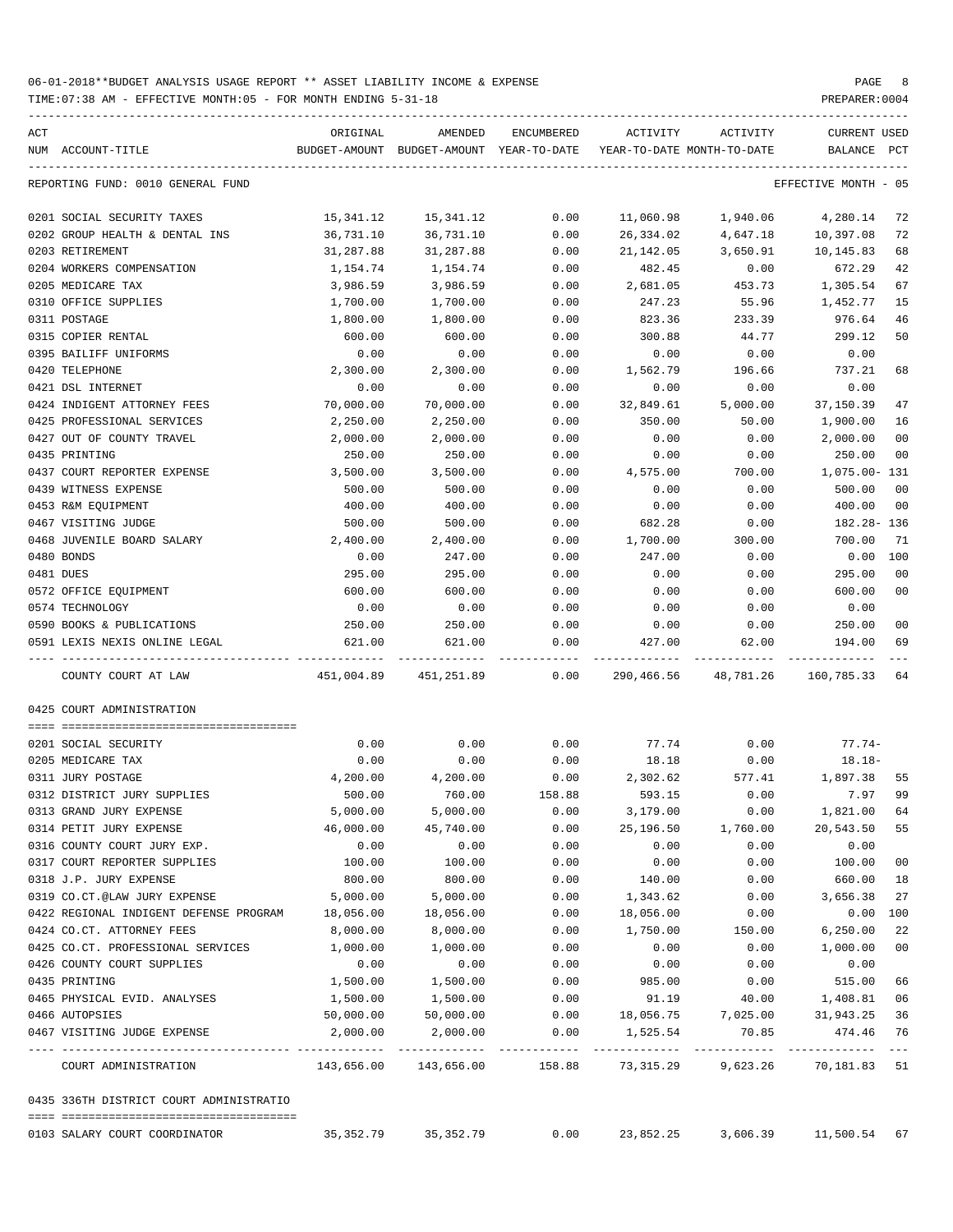TIME:07:38 AM - EFFECTIVE MONTH:05 - FOR MONTH ENDING 5-31-18 PREPARER:0004

| ACT<br>NUM ACCOUNT-TITLE                                                                          | ORIGINAL           | AMENDED<br>BUDGET-AMOUNT BUDGET-AMOUNT YEAR-TO-DATE YEAR-TO-DATE MONTH-TO-DATE | ENCUMBERED   | ACTIVITY   | ACTIVITY      | <b>CURRENT USED</b><br>BALANCE PCT        |                |
|---------------------------------------------------------------------------------------------------|--------------------|--------------------------------------------------------------------------------|--------------|------------|---------------|-------------------------------------------|----------------|
| REPORTING FUND: 0010 GENERAL FUND                                                                 |                    |                                                                                |              |            |               | EFFECTIVE MONTH - 05                      |                |
| 0110 SALARY COURT REPORTER                                                                        | 74,477.72          | 74,477.72                                                                      | 0.00         | 51,561.54  | 8,593.59      | 22,916.18                                 | 69             |
| 0130 BAILIFF                                                                                      | 39,065.00          | 39,065.00                                                                      | 0.00         | 27,045.00  | 4,507.50      | 12,020.00                                 | 69             |
| 0201 SOCIAL SECURITY                                                                              | 9,454.72           | 9,454.72                                                                       | 0.00         | 6,071.87   | 1,004.56      | 3,382.85                                  | 64             |
| 0202 GROUP HEALTH INSURANCE                                                                       | 31,483.80          | 31,483.80                                                                      | 0.00         | 22,301.28  | 3,935.52      | 9,182.52                                  | 71             |
| 0203 RETIREMENT                                                                                   | 17,353.99          | 17,353.99                                                                      | 0.00         | 11,887.88  | 1,973.11      | 5,466.11                                  | 69             |
| 0204 WORKERS COMPENSATION                                                                         | 625.36             | 625.36                                                                         | 0.00         | 261.28     | 0.00          | 364.08                                    | 42             |
| 0205 MEDICARE                                                                                     | 2,211.18           | 2,211.18                                                                       | 0.00         | 1,420.26   | 234.96        | 790.92                                    | 64             |
| 0310 OFFICE SUPPLIES                                                                              | 1,800.00           | 1,800.00                                                                       | 0.00         | 1,174.74   | 0.00          | 625.26                                    | 65             |
| 0311 DISTRICT JUDGE POSTAGE                                                                       | 400.00             | 400.00                                                                         | 0.00         | 70.13      | 18.54         | 329.87                                    | 18             |
| 0352 GPS/SCRAM MONITORS                                                                           | 1,000.00           | 1,000.00                                                                       | 0.00         | 0.00       | 0.00          | 1,000.00                                  | 0 <sub>0</sub> |
| 0395 BAILIFF UNIFORMS                                                                             | 400.00             | 400.00                                                                         | 0.00         | 0.00       | 0.00          | 400.00                                    | 0 <sub>0</sub> |
| 0421 LEXIS NEXIS ONLINE LEGAL                                                                     | 768.00             | 768.00                                                                         | 0.00         | 448.00     | 64.00         | 320.00                                    | 58             |
| 0427 TRAVEL                                                                                       | 3,000.00           | 3,000.00                                                                       | 0.00         | 1,817.39   | 0.00          | 1,182.61                                  | 61             |
| 0428 TRAINING/TUITION                                                                             | 2,500.00           | 2,500.00                                                                       | 0.00         | 1,175.00   | 0.00          | 1,325.00                                  | 47             |
| 0432 ATTORNEY FEES JUVENILE                                                                       | 20,000.00          | 20,000.00                                                                      | 0.00         | 8,963.50   | 3,500.00      | 11,036.50                                 | 45             |
| 0433 ATTORNEY FEES DRUG CT                                                                        | 0.00               | 0.00                                                                           | 0.00         | 0.00       | 0.00          | 0.00                                      |                |
| 0434 APPEAL COURT TRANSCRIPTS                                                                     | 18,000.00          | 38,000.00                                                                      | 0.00         | 36,170.00  | 8,140.00      | 1,830.00                                  | 95             |
| 0435 ATTORNEYS FEES APPEALS CT                                                                    | 20,000.00          | 10,000.00                                                                      | 0.00         | 6,415.50   | 0.00          | 3,584.50                                  | 64             |
| 0436 ATTORNEY FEES- CPS CASES                                                                     | 150,000.00         | 400,000.00                                                                     | 0.00         | 267,334.45 | 59,649.39     | 132,665.55                                | 67             |
| 0437 ATTORNEY FEES                                                                                | 275,000.00         | 165,000.00                                                                     | 0.00         | 121,657.23 | 33,926.26     | 43,342.77                                 | 74             |
| 0438 COURT REPORTER EXPENSE                                                                       | 10,000.00          | 20,000.00                                                                      | 0.00         | 9,787.00   | 600.00        | 10,213.00                                 | 49             |
| 0439 INVESTIGATOR EXPENSE                                                                         | 10,000.00          | 10,000.00                                                                      | 0.00         | 4,646.01   | 536.32        | 5,353.99                                  | 46             |
| 0440 PHYSICIANS EXPENSE                                                                           | 0.00               | 0.00                                                                           | 0.00         | 0.00       | 0.00          | 0.00                                      |                |
| 0442 OTHER PROFESSIONAL SERV.                                                                     | 35,000.00          | 25,000.00                                                                      | 0.00         | 12,953.16  | 3,204.16      | 12,046.84                                 | 52             |
| 0468 JUVENILE BOARD SALARY                                                                        |                    |                                                                                | 0.00         | 2,550.00   |               |                                           | 71             |
| 0481 DUES                                                                                         | 3,600.00<br>771.00 | 3,600.00<br>771.00                                                             |              |            | 450.00        | 1,050.00<br>626.00                        | 19             |
|                                                                                                   | 2,500.00           | 2,500.00                                                                       | 0.00<br>0.00 | 145.00     | 35.00<br>0.00 | 2,054.02                                  | 18             |
| 0572 OFFICE EQUIPMENT                                                                             |                    |                                                                                |              | 445.98     |               |                                           | 0 <sub>0</sub> |
| 0574 TECHNOLOGY                                                                                   | 5,300.00<br>500.00 | 5,300.00                                                                       | 0.00         | 0.00       | 0.00          | 5,300.00                                  | 18             |
| 0590 DISTRICT JUDGE BOOKS                                                                         |                    | 500.00                                                                         | 0.00         | 90.47      | 0.00          | 409.53                                    |                |
| 336TH DISTRICT COURT ADMINISTRATIO 770,563.56 920,563.56 0.00 620,244.92 133,979.30 300,318.64 67 |                    |                                                                                |              |            |               |                                           |                |
| 0450 DISTRICT CLERK                                                                               |                    |                                                                                |              |            |               |                                           |                |
| 0101 SALARY ELECTED OFFICIAL                                                                      | 56,541.72          | 56,541.72                                                                      |              |            |               | $0.00$ $39,144.24$ $6,524.04$ $17,397.48$ | 69             |
| 0103 SALARY ASST. DIST. CLERK                                                                     | 38,375.27          | 38, 375. 27                                                                    | 0.00         | 26,567.46  | 4,427.91      | 11,807.81                                 | 69             |
| 0104 SALARIES DEPUTIES                                                                            | 165,915.39         | 165,915.39                                                                     | 0.00         | 113,601.38 | 19,064.25     | 52, 314.01                                | 68             |
| 0107 SALARY PART-TIME                                                                             | 23,729.54          | 23,729.54                                                                      | 0.00         | 12,938.10  | 2,429.70      | 10,791.44                                 | 55             |
| 0201 SOCIAL SECURITY TAXES                                                                        | 17,642.84          | 17,642.84                                                                      | 0.00         | 11,106.38  | 1,867.47      | 6,536.46                                  | 63             |
| 0202 GROUP HEALTH & DENTAL INSURANCE                                                              | 83,956.80          | 83,956.80                                                                      | 0.00         | 59,469.36  | 10,494.48     | 24,487.44                                 | 71             |
| 0203 RETIREMENT                                                                                   | 32,383.15          | 32, 383. 15                                                                    | 0.00         | 21,759.16  | 3,731.34      | 10,623.99                                 | 67             |
| 0204 WORKERS COMPENSATION                                                                         | 1,195.16           | 1,195.16                                                                       | 0.00         | 499.34     | 0.00          | 695.82                                    | 42             |
| 0205 MEDICARE TAX                                                                                 | 4,126.15           | 4,126.15                                                                       | 0.00         | 2,597.52   | 436.76        | 1,528.63                                  | 63             |
| 0310 OFFICE SUPPLIES                                                                              | 5,000.00           | 5,000.00                                                                       | 0.00         | 2,506.30   | 343.93        | 2,493.70                                  | 50             |
| 0311 POSTAL EXPENSES                                                                              | 5,000.00           | 5,000.00                                                                       | 0.00         | 2,625.68   | 638.62        | 2,374.32                                  | 53             |
| 0313 PASSPORT PHOTO SUPPLIES                                                                      | 1,500.00           | 1,500.00                                                                       | 0.00         | 1,164.00   | 1,164.00      | 336.00                                    | 78             |
| 0315 COPIER RENTAL                                                                                | 0.00               | 0.00                                                                           | 0.00         | 0.00       | 0.00          | 0.00                                      |                |
| 0353 COMPUTER EXPENSE                                                                             | 1,400.00           | 1,400.00                                                                       | 0.00         | 1,290.50   | 0.00          | 109.50                                    | 92             |
| 0423 CELL PHONE                                                                                   | 0.00               | 0.00                                                                           | 0.00         | 0.00       | 0.00          | 0.00                                      |                |
| 0427 OUT OF COUNTY TRAVEL                                                                         | 5,500.00           | 5,500.00                                                                       | 0.00         | 2,737.37   | 0.00          | 2,762.63                                  | 50             |
| 0428 EMPLOYEE TRAINING                                                                            | 0.00               | 0.00                                                                           | 0.00         | 0.00       | 0.00          | 0.00                                      |                |
| 0431 LOCAL TRAVEL                                                                                 | 0.00               | 0.00                                                                           | 0.00         | 0.00       | 0.00          | 0.00                                      |                |
| 0435 PRINTING                                                                                     | 3,000.00           | 3,000.00                                                                       | 0.00         | 343.66     | 271.64        | 2,656.34                                  | 11             |
| 0480 BONDS                                                                                        | 443.00             | 443.00                                                                         | 0.00         | 300.00     | 50.00         | 143.00                                    | 68             |
|                                                                                                   |                    |                                                                                |              |            |               |                                           |                |

0481 DUES 225.00 225.00 0.00 0.00 0.00 225.00 00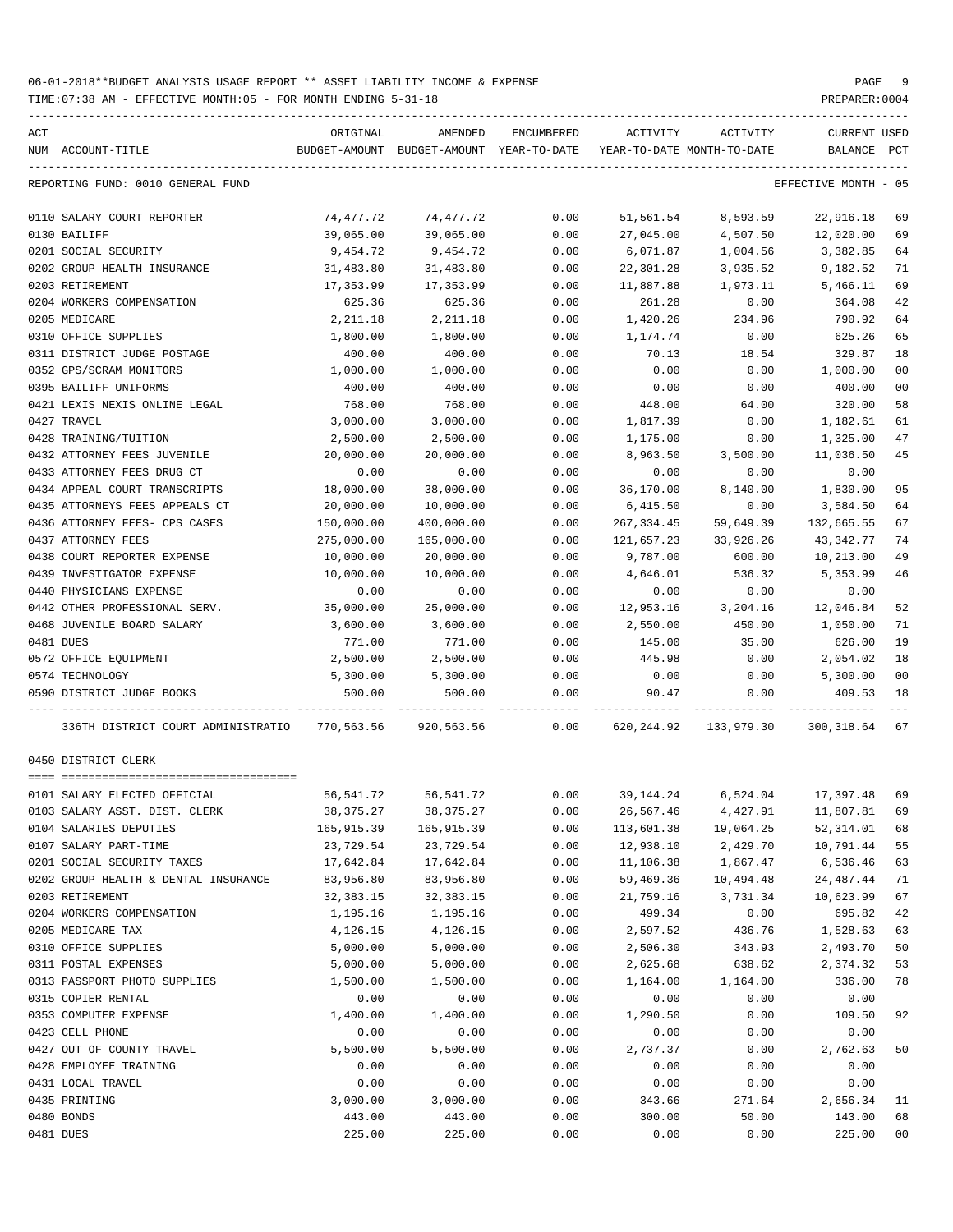| ACT |                                      | ORIGINAL               | AMENDED                                                             | ENCUMBERED      | ACTIVITY               | ACTIVITY  | <b>CURRENT USED</b>    |                |
|-----|--------------------------------------|------------------------|---------------------------------------------------------------------|-----------------|------------------------|-----------|------------------------|----------------|
|     | NUM ACCOUNT-TITLE                    |                        | BUDGET-AMOUNT BUDGET-AMOUNT YEAR-TO-DATE YEAR-TO-DATE MONTH-TO-DATE |                 |                        |           | BALANCE                | $_{\rm PCT}$   |
|     | REPORTING FUND: 0010 GENERAL FUND    |                        |                                                                     |                 |                        |           | EFFECTIVE MONTH - 05   |                |
|     | 0572 OFFICE EQUIPMENT                | 500.00                 | 500.00                                                              | 0.00            | 0.00                   | 0.00      | 500.00                 | 00             |
|     | DISTRICT CLERK                       | 446,434.02             | 446,434.02                                                          | 0.00            | 298,650.45             |           | 51,444.14 147,783.57   | 67             |
|     | 0455 JUSTICE OF PEACE PCT # 1        |                        |                                                                     |                 |                        |           |                        |                |
|     | 0101 SALARY ELECTED OFFICIAL         |                        |                                                                     | 0.00            |                        | 4,983.21  |                        | 69             |
|     | 0103 SALARY ASSISTANTS               | 43,187.80<br>63,386.52 | 43,187.80<br>63,386.52                                              | 0.00            | 29,899.26<br>42,409.60 | 7,013.13  | 13,288.54<br>20,976.92 | 67             |
|     | 0201 SOCIAL SECURITY TAXES           | 6,756.41               | 6,756.41                                                            | 0.00            | 4,143.40               | 683.82    | 2,613.01               | 61             |
|     | 0202 GROUP HEALTH & DENTAL INSURANCE | 31,483.80              | 31,483.80                                                           | 0.00            | 23,333.10              | 3,935.49  | 8,150.70               | 74             |
|     | 0203 RETIREMENT                      | 12,100.85              | 12,100.85                                                           | 0.00            | 8,185.25               | 1,379.58  | 3,915.60               | 68             |
|     | 0204 WORKERS' COMPENSATION           | 457.69                 | 457.69                                                              | 0.00            | 186.59                 | 0.00      | 271.10                 | 41             |
|     | 0205 MEDICARE TAX                    | 1,580.13               | 1,580.13                                                            | 0.00            | 969.04                 | 159.93    | 611.09                 | 61             |
|     | 0225 TRAVEL ALLOWANCE                | 2,400.00               | 2,400.00                                                            | 0.00            | 1,700.00               | 300.00    | 700.00                 | 71             |
|     | 0310 OFFICE SUPPLIES                 | 850.00                 | 850.00                                                              | 0.00            | 458.45                 | 152.32    | 391.55                 | 54             |
|     | 0311 POSTAL EXPENSES                 | 1,200.00               | 1,125.00                                                            | 0.00            | 204.85                 | 83.07     | 920.15                 | 18             |
|     | 0420 UTILITIES TELEPHONE             | 1,395.00               | 1,395.00                                                            | 0.00            | 926.80                 | 118.23    | 468.20                 | 66             |
|     | 0422 R & M RADIO                     | 0.00                   | 0.00                                                                | 0.00            | 0.00                   | 0.00      | 0.00                   |                |
|     | 0423 CELL PHONE ALLOWANCE            | 240.00                 | 240.00                                                              | 0.00            | 170.00                 | 30.00     | 70.00                  | 71             |
|     | 0427 OUT OF COUNTY TRAVEL            | 4,680.00               | 4,680.00                                                            | 0.00            | 2,299.35               | 1,078.10  | 2,380.65               | 49             |
|     | 0435 PRINTING                        | 400.00                 | 400.00                                                              | 0.00            | 86.75                  | 0.00      | 313.25                 | 22             |
|     | 0480 BOND                            | 165.00                 | 165.00                                                              | 0.00            | 0.00                   | 0.00      | 165.00                 | 0 <sub>0</sub> |
|     | 0481 DUES                            | 60.00                  | 135.00                                                              | 0.00            | 135.00                 | 0.00      | 0.00                   | 100            |
|     | 0572 OFFICE EQUIPMENT                | 2,500.00               | 2,500.00                                                            | 0.00            | 616.91                 | 328.94    | 1,883.09               | 25             |
|     | 0573 RADIO EQUIPMENT                 | 0.00                   | 0.00                                                                | 0.00            | 0.00                   | 0.00      | 0.00                   |                |
|     | 0574 TECHNOLOGY                      | 0.00                   | 0.00                                                                | 0.00<br>------- | 0.00<br>---------      | 0.00      | 0.00                   |                |
|     | JUSTICE OF PEACE PCT # 1             | 172,843.20             | 172,843.20                                                          | 0.00            | 115,724.35             | 20,245.82 | 57,118.85              | 67             |
|     | 0456 JUSTICE OF PEACE PCT # 2        |                        |                                                                     |                 |                        |           |                        |                |
|     | 0101 SALARY ELECTED OFFICIAL         | 43,187.80              | 43,187.80                                                           | 0.00            | 6,478.17 4,983.21      |           | 36,709.63              | 15             |
|     | 0104 SALARY DEPUTY                   | 38,373.91              | 38,373.91                                                           | 0.00            | 26,566.56              | 4,427.76  | 11,807.35              | 69             |
|     | 0201 SOCIAL SECURITY TAXES           | 5,220.51               | 5,220.51                                                            | 0.00            | 2,082.94               | 603.96    | 3,137.57               | 40             |
|     | 0202 GROUP HEALTH & DENTAL INSURANCE | 20,989.20              | 20,989.20                                                           | 0.00            | 10,488.95              | 2,621.22  | 10,500.25              | 50             |
|     | 0203 RETIREMENT                      | 9,281.72               | 9,281.72                                                            | 0.00            | 3,752.59               | 1,082.25  | 5,529.13               | 40             |
|     | 0204 WORKERS' COMPENSATION           | 353.65                 | 353.65                                                              | 0.00            | 143.12                 | 0.00      | 210.53                 | 40             |
|     | 0205 MEDICARE TAX                    | 1,220.92               | 1,220.92                                                            | 0.00            | 487.11                 | 141.24    | 733.81                 | 40             |
|     | 0225 TRAVEL ALLOWANCE                | 2,400.00               | 2,400.00                                                            | 0.00            | 500.00                 | 300.00    | 1,900.00               | 21             |
|     | 0310 OFFICE SUPPLIES                 | 700.00                 | 615.90                                                              | 0.00            | 612.27                 | 490.10    | 3.63                   | 99             |
|     | 0311 POSTAL EXPENSES                 | 350.00                 | 350.00                                                              | 0.00            | 78.00                  | 0.00      | 272.00                 | 22             |
|     | 0420 UTILITIES TELEPHONE             | 1,200.00               | 1,200.00                                                            | 0.00            | 726.76                 | 181.92    | 473.24                 | 61             |
|     | 0421 DSL LINE                        | 900.00                 | 900.00                                                              | 0.00            | 599.60                 | 149.90    | 300.40                 | 67             |
|     | 0422 R & M RADIO                     | 0.00                   | 0.00                                                                | 0.00            | 0.00                   | 0.00      | 0.00                   |                |
|     | 0423 CELL PHONE ALLOWANCE            | 240.00                 | 240.00                                                              | 0.00            | 50.00                  | 30.00     | 190.00                 | 21             |
|     | 0427 OUT OF COUNTY TRAVEL            | 2,000.00               | 1,897.33                                                            | 0.00            | 1,159.49               | 859.49    | 737.84                 | 61             |
|     | 0435 PRINTING                        | 200.00                 | 357.77                                                              | 0.00            | 357.77                 | 357.77    | 0.00                   | 100            |
|     | 0460 OFFICE RENTAL                   | 4,200.00               | 4,200.00                                                            | 0.00            | 2,450.00               | 0.00      | 1,750.00               | 58             |
|     | 0480 BOND                            | 171.00                 | 200.00                                                              | 0.00            | 200.00                 | 0.00      | 0.00                   | 100            |
|     | 0481 DUES                            | 95.00                  | 95.00                                                               | 0.00            | 35.00                  | 0.00      | 60.00                  | 37             |
|     | 0572 OFFICE EQUIPMENT                | 1,400.00               | 1,400.00                                                            | 0.00            | 1,022.50               | 158.00    | 377.50                 | 73             |
|     | 0573 RADIO EQUIPMENT                 | 0.00                   | 0.00                                                                | 0.00            | 0.00                   | 0.00      | 0.00                   |                |
|     | 0574 TECHNOLOGY                      | 0.00                   | 0.00                                                                | 0.00            | 0.00                   | 0.00      | 0.00                   |                |
|     | JUSTICE OF PEACE PCT # 2             | 132,483.71             | 132,483.71                                                          | 0.00            | 57,790.83              | 16,386.82 | 74,692.88              | 44             |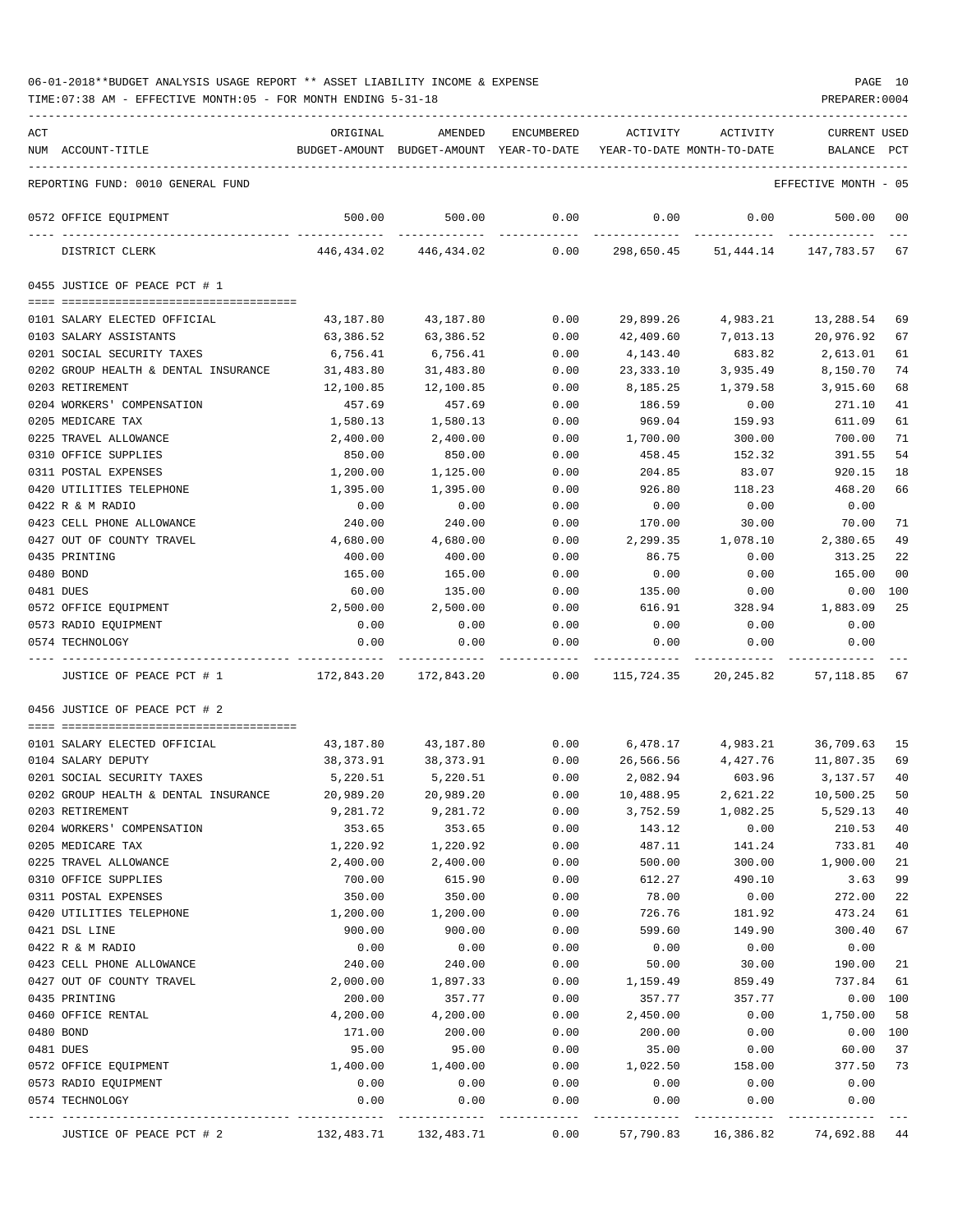|     | TIME: 07:38 AM - EFFECTIVE MONTH: 05 - FOR MONTH ENDING 5-31-18 |                                                                                 |                         |                         |                       |                           | PREPARER: 0004                     |                |
|-----|-----------------------------------------------------------------|---------------------------------------------------------------------------------|-------------------------|-------------------------|-----------------------|---------------------------|------------------------------------|----------------|
| ACT | NUM ACCOUNT-TITLE                                               | ORIGINAL<br>BUDGET-AMOUNT BUDGET-AMOUNT YEAR-TO-DATE YEAR-TO-DATE MONTH-TO-DATE | AMENDED                 | ENCUMBERED              | ACTIVITY              | ACTIVITY                  | <b>CURRENT USED</b><br>BALANCE PCT |                |
|     | REPORTING FUND: 0010 GENERAL FUND                               |                                                                                 |                         |                         |                       |                           | EFFECTIVE MONTH - 05               |                |
|     | 0457 JUSTICE OF THE PEACE # 3                                   |                                                                                 |                         |                         |                       |                           |                                    |                |
|     |                                                                 |                                                                                 |                         |                         |                       |                           |                                    |                |
|     | 0101 SALARY ELECTED OFFICIAL<br>0103 SALARY ASSISTANT           | 43,187.80<br>26,714.23                                                          | 43,187.80<br>26,714.23  | 0.00<br>0.00            | 29,899.26             | 4,983.21<br>3,015.00      | 13,288.54<br>8,814.58              | 69<br>67       |
|     | 0201 SOCIAL SECURITY TAXES                                      | 4,497.61                                                                        | 4,497.61                | 0.00                    | 17,899.65<br>3,079.54 | 516.36                    | 1,418.07                           | 68             |
|     | 0202 GROUP HEALTH & DENTAL INSURANCE                            | 20,989.20                                                                       | 20,989.20               | 0.00                    | 14,299.00             | 2,623.64                  | 6,690.20                           | 68             |
|     | 0203 RETIREMENT                                                 | 7,954.85                                                                        | 7,954.85                | 0.00                    | 5,411.91              | 919.80                    | 2,542.94                           | 68             |
|     | 0204 WORKERS' COMPENSATION                                      | 304.68                                                                          | 304.68                  | 0.00                    | 122.66                | 0.00                      | 182.02                             | 40             |
|     | 0205 MEDICARE TAX                                               | 1,051.86                                                                        | 1,051.86                | 0.00                    | 720.16                | 120.75                    | 331.70                             | 68             |
|     | 0225 TRAVEL ALLOWANCE                                           | 2,400.00                                                                        | 2,400.00                | 0.00                    | 1,700.00              | 300.00                    | 700.00                             | 71             |
|     | 0310 OFFICE SUPPLIES                                            | 500.00                                                                          | 500.00                  | 27.85                   | 79.62                 | 0.00                      | 392.53                             | 21             |
|     | 0311 POSTAL EXPENSES                                            | 250.00                                                                          | 250.00                  | 0.00                    | 49.00                 | 0.00                      | 201.00                             | 20             |
|     | 0420 UTILITIES TELEPHONE                                        | 200.00                                                                          | 200.00                  | 0.00                    | 200.00                | 0.00                      | 0.00                               | 100            |
|     | 0423 CELL PHONE ALLOWANCE                                       | 240.00                                                                          | 240.00                  | 0.00                    | 170.00                | 30.00                     | 70.00                              | 71             |
|     | 0427 OUT OF COUNTY TRAVEL                                       | 1,500.00                                                                        | 1,500.00                | 0.00                    | 630.76                | 630.76                    | 869.24                             | 42             |
|     | 0435 PRINTING                                                   | 250.00                                                                          | 250.00                  | 0.00                    | 108.57                | 0.00                      | 141.43                             | 43             |
|     | 0460 OFFICE RENTAL                                              | 2,500.00                                                                        | 2,500.00                | 0.00                    | 1,874.97              | 208.33                    | 625.03                             | 75             |
|     | 0480 BOND                                                       | 199.00                                                                          | 199.00                  | 0.00                    | 149.00                | 0.00                      | 50.00                              | 75             |
|     | 0481 DUES                                                       | 60.00                                                                           | 60.00                   | 0.00                    | 60.00                 | 0.00                      | 0.00                               | 100            |
|     | 0572 OFFICE EQUIPMENT                                           | 1,500.00                                                                        | 1,500.00                | 0.00                    | 0.00                  | 0.00                      | 1,500.00                           | 0 <sup>0</sup> |
|     | 0574 TECHNOLOGY                                                 | 0.00                                                                            | 0.00                    | 0.00<br>- - - - - - - - | 0.00<br>----------    | 0.00                      | 0.00                               |                |
|     | JUSTICE OF THE PEACE # 3                                        |                                                                                 | 114,299.23 114,299.23   |                         |                       | 27.85 76,454.10 13,347.85 | 37,817.28                          | 67             |
|     | 0475 DISTRICT & CO. ATTORNEY                                    |                                                                                 |                         |                         |                       |                           |                                    |                |
|     |                                                                 |                                                                                 |                         |                         |                       |                           |                                    |                |
|     | 0101 DA. SALARY SUPPLEMENT                                      | 5,000.00                                                                        | 5,000.00                | 0.00                    | 3,461.58              | 576.93                    | 1,538.42                           | 69             |
|     | 0102 HB 9 D.A. SUPPLEMENTAL FUNDS                               | 3,640.00                                                                        | 3,640.00                | 0.00                    | 2,520.00              | 420.00                    | 1,120.00                           | 69             |
|     | 0103 SALARY ASSISTANT D.A.                                      | 324,490.24                                                                      | 324,490.24              | 0.00                    | 202,264.25            | 36,448.35                 | 122,225.99                         | 62             |
|     | 0104 ASST. DA LONGEVITY PAY                                     | 5,160.00                                                                        | 5,160.00                | 0.00                    | 3,260.00              | 540.00                    | 1,900.00                           | 63             |
|     | 0105 SALARIES SECRETARIES                                       | 179,488.96                                                                      | 179,488.96              | 0.00                    | 120,618.05            | 19,623.65                 | 58,870.91                          | 67             |
|     | 0106 DA SALARY REIMB. GC CH 46                                  | 27,500.00<br>0.00                                                               | 27,500.00               | 0.00                    | 16,258.33<br>0.00     | 2,813.01                  | 11,241.67                          | 59             |
|     | 0107 SALARY TEMP./EXTRA                                         |                                                                                 | 0.00                    | 0.00                    |                       | 0.00                      | 0.00                               |                |
|     | 0108 INVESTIGATOR CRIMES AGAINST WOMEN<br>0109 INVESTIGATOR     | 21,432.59<br>58,644.20                                                          | 21, 432.59<br>58,644.20 | 0.00<br>0.00            | 0.00<br>40,599.90     | 0.00<br>6,766.65          | 21,432.59<br>18,044.30             | 00<br>69       |
|     | 0201 SOCIAL SECURITY TAXES                                      | 38,794.39                                                                       | 38,794.39               | 0.00                    | 23,020.28             | 4,014.39                  | 15,774.11                          | 59             |
|     | 0202 GROUP HEALTH INSURANCE                                     | 111,400.18                                                                      | 111,400.18              | 0.00                    | 67,915.06             | 13,692.84                 | 43, 485. 12                        | 61             |
|     | 0203 RETIREMENT                                                 | 71,165.50                                                                       | 71,165.50               | 0.00                    | 44,002.04             | 7,726.70                  | 27, 163. 46                        | 62             |
|     | 0204 WORKERS' COMPENSATION                                      | 1,841.96                                                                        | 1,841.96                | 0.00                    | 719.68                | 0.00                      | 1,122.28                           | 39             |
|     | 0205 MEDICARE TAX                                               | 9,072.88                                                                        | 9,072.88                | 0.00                    | 5,383.87              | 938.86                    | 3,689.01                           | 59             |
|     | 0310 OFFICE SUPPLIES                                            | 8,000.00                                                                        | 8,000.00                | 1,010.74                | 5,582.13              | 622.52                    | 1,407.13                           | 82             |
|     | 0311 POSTAL EXPENSES                                            | 3,000.00                                                                        | 3,000.00                | 0.00                    | 1,395.50              | 467.14                    | 1,604.50                           | 47             |
|     | 0315 COPIER EXPENSE                                             | 1,500.00                                                                        | 1,500.00                | 0.00                    | 756.65                | 111.36                    | 743.35                             | 50             |
|     | 0421 INTERNET/ONLINE LEGAL RE                                   | 6,733.72                                                                        | 6,733.72                | 0.00                    | 4,711.62              | 1,052.66                  | 2,022.10                           | 70             |
|     | 0422 INVESTIGATOR CELL PHONE                                    | 360.00                                                                          | 360.00                  | 0.00                    | 255.00                | 45.00                     | 105.00                             | 71             |
|     | 0427 OUT OF COUNTY TRAVEL                                       | 9,000.00                                                                        | 9,000.00                | 0.00                    | 3,309.90              | 745.41                    | 5,690.10                           | 37             |
|     | 0428 TRAINING/TUITION                                           | 8,000.00                                                                        | 8,000.00                | 0.00                    | 1,236.55              | 1,085.00                  | 6,763.45                           | 15             |
|     | 0431 LOCAL TRAVEL                                               | 0.00                                                                            | 0.00                    | 0.00                    | 0.00                  | 0.00                      | 0.00                               |                |
|     | 0435 PRINTING                                                   | 1,500.00                                                                        | 1,500.00                | 0.00                    | 1,122.50              | 1,122.50                  | 377.50                             | 75             |
|     | 0438 CT.REPORTER-TRANSCRIPTS                                    | 8,750.00                                                                        | 8,750.00                | 0.00                    | 2,754.00              | 286.00                    | 5,996.00                           | 31             |
|     | 0439 WITNESS EXPENSE                                            | 5,000.00                                                                        | 5,000.00                | 0.00                    | 96.05                 | 0.00                      | 4,903.95                           | 02             |
|     | 0465 PHYS. EVIDENCE ANALYSIS                                    | 4,000.00                                                                        | 4,000.00                | 0.00                    | 100.51                | 10.00                     | 3,899.49                           | 03             |
|     | 0469 DPS TESTING                                                | 0.00                                                                            | 0.00                    | 0.00                    | 0.00                  | 0.00                      | 0.00                               |                |
|     | 0480 BOND                                                       | 236.00                                                                          | 236.00                  | 0.00                    | 91.00                 | 0.00                      | 145.00                             | 39             |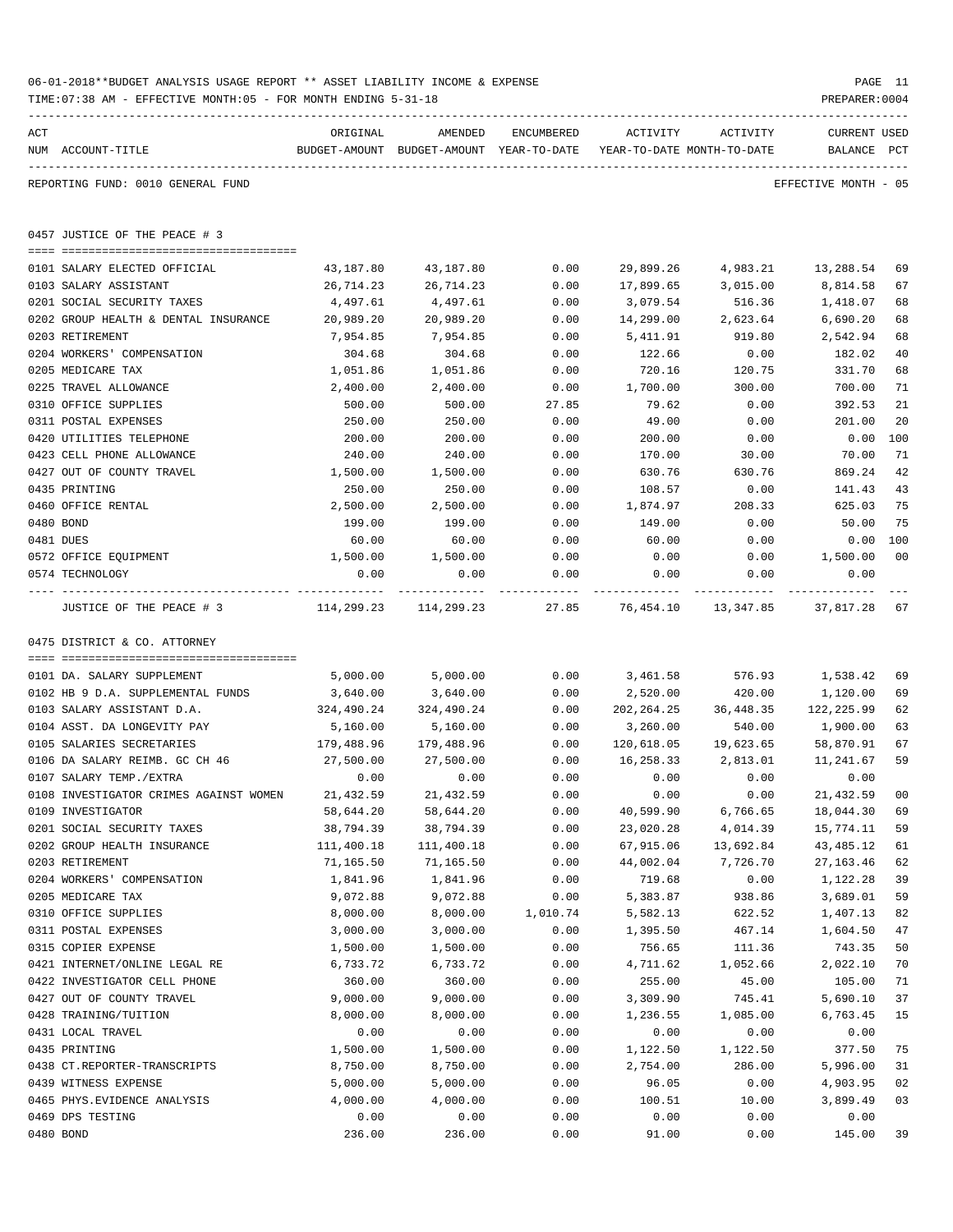| ACT                                          | ORIGINAL            | AMENDED                    | ENCUMBERED   | ACTIVITY                   | ACTIVITY                               | CURRENT USED         |              |
|----------------------------------------------|---------------------|----------------------------|--------------|----------------------------|----------------------------------------|----------------------|--------------|
| NUM ACCOUNT-TITLE                            | BUDGET-AMOUNT       | BUDGET-AMOUNT YEAR-TO-DATE |              | YEAR-TO-DATE MONTH-TO-DATE |                                        | BALANCE              | $_{\rm PCT}$ |
| REPORTING FUND: 0010 GENERAL FUND            |                     |                            |              |                            |                                        | EFFECTIVE MONTH - 05 |              |
| 0481 DUES                                    | 2,500.00            | 2,500.00                   | 0.00         | 1,235.00                   | 1,175.00                               | 1,265.00             | 49           |
| 0572 OFFICE EQUIPMENT                        | 3,000.00            | 3,000.00                   | 0.00         | 358.09                     | 55.60                                  | 2,641.91             | 12           |
| 0574 TECHNOLOGY                              | 0.00                | 0.00                       | 0.00         | 0.00                       | 0.00                                   | 0.00                 |              |
| 0590 BOOKS                                   | 750.00              | 750.00                     | 0.00         | 0.00                       | 0.00                                   | 750.00               | 00           |
| DISTRICT & CO. ATTORNEY                      | 919,960.62          | 919,960.62                 | 1,010.74     | 553,027.54                 | 100,339.57                             | 365,922.34 60        |              |
| 0495 COUNTY AUDITOR                          |                     |                            |              |                            |                                        |                      |              |
|                                              |                     |                            |              |                            |                                        |                      |              |
| 0102 SALARY APPOINTED OFFICIAL               | 70,716.75           | 70,716.75                  | 0.00         | 48,957.84                  | 8,159.64                               | 21,758.91            | 69           |
| 0103 SALARIES ASSISTANTS                     | 120,226.31          | 120,226.31                 | 0.00         | 83,233.80                  | 13,872.30                              | 36,992.51            | 69           |
| 0201 SOCIAL SECURITY TAXES                   | 11,838.47           | 11,838.47                  | 0.00         | 7,624.96                   | 1,282.56                               | 4,213.51             | 64           |
| 0202 GROUP HEALTH & DENTAL INSURANCE         | 41,969.40           | 41,969.40                  | 0.00         | 29,728.07                  | 5,246.13                               | 12,241.33            | 71<br>69     |
| 0203 RETIREMENT<br>0204 WORKERS COMPENSATION | 21,729.32<br>801.96 | 21,729.32<br>801.96        | 0.00<br>0.00 | 14,965.66<br>335.22        | 2,533.71<br>0.00                       | 6,763.66<br>466.74   | 42           |
| 0205 MEDICARE TAX                            | 2,768.67            | 2,768.67                   | 0.00         | 1,783.06                   | 299.91                                 | 985.61               | 64           |
| 0310 OFFICE SUPPLIES                         | 900.00              | 900.00                     | 53.28        | 120.71                     | 0.00                                   | 726.01               | 19           |
| 0353 COMPUTER SOFTWARE MAINTENANCE           | 2,810.00            | 2,810.00                   | 0.00         | 2,810.00                   | 0.00                                   | 0.00                 | 100          |
| 0427 OUT OF COUNTY TRAVEL                    | 3,500.00            | 3,500.00                   | 0.00         | 3,053.49                   | 0.00                                   | 446.51               | 87           |
| 0431 LOCAL TRAVEL                            | 0.00                | 0.00                       | 0.00         | 0.00                       | 0.00                                   | 0.00                 |              |
| 0435 PRINTING                                | 50.00               | 50.00                      | 0.00         | 0.00                       | 0.00                                   | 50.00                | 00           |
| 0452 R & M EQUIPMENT                         | 500.00              | 500.00                     | 0.00         | 53.90                      | 0.00                                   | 446.10               | 11           |
| 0480 BOND                                    | 100.00              | 100.00                     | 0.00         | 100.00                     | 0.00                                   | $0.00$ 100           |              |
| 0481 DUES                                    | 590.00              | 590.00                     | 0.00         | 340.00                     | 0.00                                   | 250.00               | 58           |
| 0572 OFFICE EQUIPMENT                        | 1,300.00            | 1,300.00                   | 0.00         | 233.15                     | 0.00                                   | 1,066.85             | 18           |
| COUNTY AUDITOR                               | 279,800.88          | 279,800.88                 | 53.28        | 193,339.86                 | 31,394.25                              | 86,407.74 69         |              |
| 0496 COUNTY PURCHASING                       |                     |                            |              |                            |                                        |                      |              |
| 0103 SALARY PURCHASING AGENT                 | 56,866.18           | 56,866.18                  | 0.00         | 18,435.63                  | 0.00                                   | 38,430.55            | -32          |
| 0201 SOCIAL SECURITY TAXES                   | 3,548.02            | 3,548.02                   | 0.00         | 1,148.56                   | 0.00                                   | 2,399.46             | 32           |
| 0202 GROUP HEALTH INSURANCE                  | 10,494.60           | 10,494.60                  | 0.00         | 1,311.81                   | 0.00                                   | 9,182.79             | 12           |
| 0203 RETIREMENT                              | 6,471.37            | 6,471.37                   | 0.00         | 2,049.65                   | 0.00                                   | 4,421.72             | 32           |
| 0204 WORKERS' COMPENSATION                   | 240.35              | 240.35                     | 0.00         | 99.79                      | 0.00                                   | 140.56               | 42           |
| 0205 MEDICARE TAX                            | 829.78              | 829.78                     | 0.00         | 268.61                     | 0.00                                   | 561.17 32            |              |
| 0310 OFFICE SUPPLIES                         | 400.00              | 400.00                     | 0.00         | 319.91                     | 119.48                                 | 80.09                | 80           |
| 0353 COMPUTER SOFTWARE MAINTENANCE           | 350.00              | 350.00                     | 0.00         | 350.00                     | 0.00                                   | $0.00$ 100           |              |
| 0421 CELL PHONE                              | 360.00              | 360.00                     | 0.00         | 90.00                      | 0.00                                   | 270.00               | 25           |
| 0427 OUT OF COUNTY TRAVEL                    | 1,200.00            | 1,200.00                   | 0.00         | 974.94                     | 930.00                                 | 225.06               | 81           |
| 0431 LOCAL TRAVEL                            | 0.00                | 0.00                       | 0.00         | 0.00                       | 0.00                                   | 0.00                 |              |
| 0435 PRINTING                                | 70.00               | 70.00                      | 0.00         | 0.00                       | 0.00                                   | 70.00                | 00           |
| 0452 R & M EQUIPMENT                         | 0.00<br>93.00       | 0.00<br>93.00              | 0.00         | 0.00                       | 0.00                                   | 0.00<br>93.00        |              |
| 0480 BOND<br>0481 DUES                       | 450.00              | 450.00                     | 0.00<br>0.00 | 0.00<br>454.00             | 0.00<br>100.00                         | $4.00 - 101$         | 00           |
| 0572 OFFICE EOUIPMENT                        | 500.00              | 500.00                     | 0.00         | 0.00                       | 0.00                                   | 500.00               | 00           |
|                                              |                     |                            |              |                            |                                        |                      |              |
| COUNTY PURCHASING                            |                     | 81,873.30 81,873.30        |              |                            | $0.00$ 25,502.90 1,149.48 56,370.40 31 |                      |              |
| 0497 COUNTY TREASURER                        |                     |                            |              |                            |                                        |                      |              |
| 0101 SALARY ELECTED OFFICIAL                 | 56,541.72           | 56,541.72                  | 0.00         | 39,144.24                  | 6,524.04                               | 17,397.48 69         |              |
| 0103 SALARY ASSISTANT                        | 43,572.49           | 43,572.49                  | 0.00         | 30,165.66                  | 5,027.61                               | 13,406.83 69         |              |
| 0201 SOCIAL SECURITY TAXES                   | 6,207.08            | 6,207.08                   | 0.00         | 3,313.67                   | 542.73                                 | 2,893.41             | 53           |
| 0202 GROUP HEALTH & DENTAL INSURANCE         | 20,989.20           | 20,989.20                  | 0.00         | 14,867.18                  | 2,623.62                               | 6,122.02             | 71           |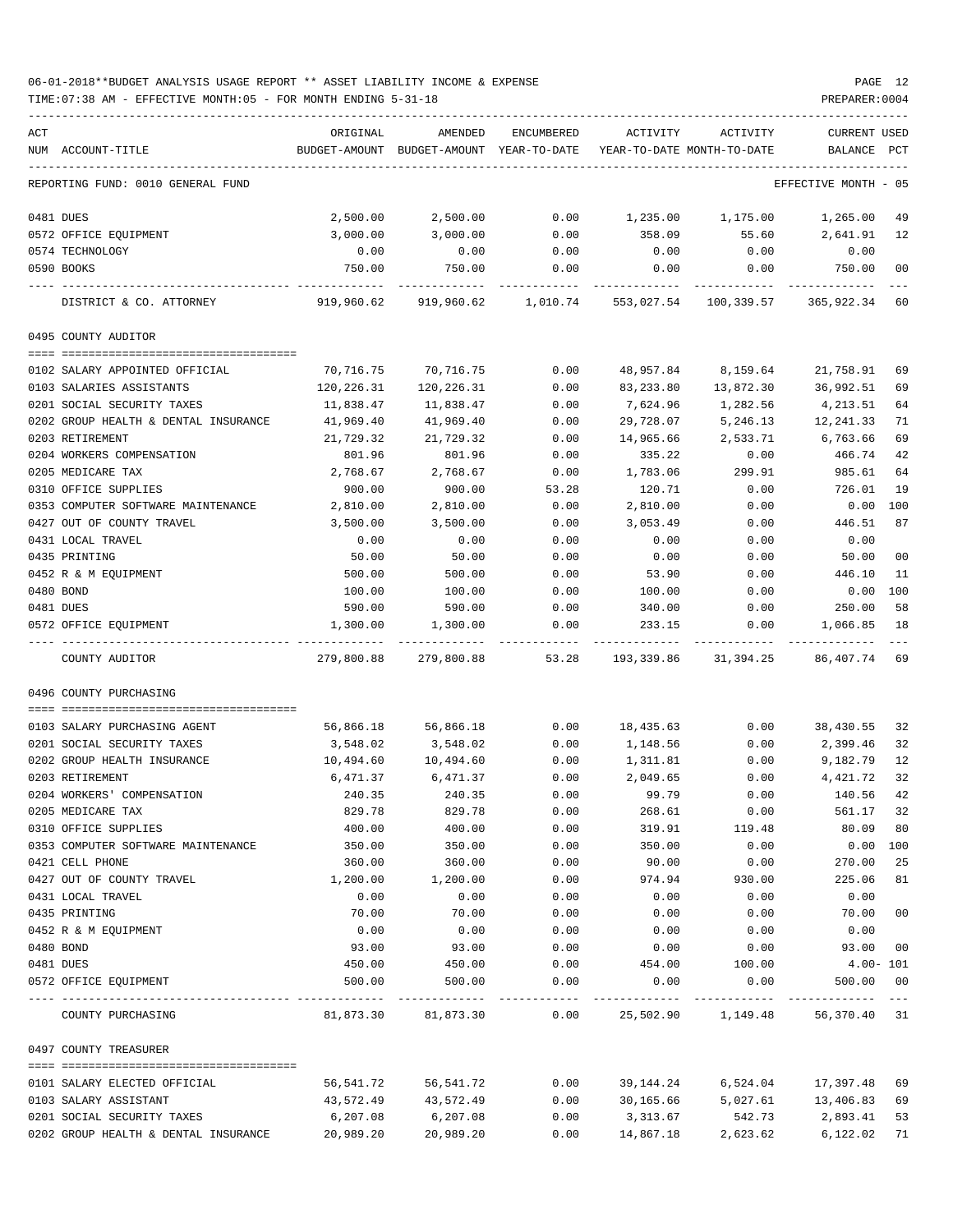| ACT                                  | ORIGINAL               | AMENDED                                  | ENCUMBERED           | ACTIVITY                   | ACTIVITY                          | CURRENT USED         |              |
|--------------------------------------|------------------------|------------------------------------------|----------------------|----------------------------|-----------------------------------|----------------------|--------------|
| NUM ACCOUNT-TITLE                    |                        | BUDGET-AMOUNT BUDGET-AMOUNT YEAR-TO-DATE |                      | YEAR-TO-DATE MONTH-TO-DATE |                                   | BALANCE              | $_{\rm PCT}$ |
| REPORTING FUND: 0010 GENERAL FUND    |                        |                                          |                      |                            |                                   | EFFECTIVE MONTH - 05 |              |
| 0203 RETIREMENT                      | 11,393.00              | 11,393.00                                | 0.00                 | 7,846.72                   | 1,328.46                          | 3,546.28             | 69           |
| 0204 WORKERS' COMPENSATION           | 420.48                 | 420.48                                   | 0.00                 | 175.68                     | 0.00                              | 244.80               | 42           |
| 0205 MEDICARE TAX                    | 1,451.66               | 1,451.66                                 | 0.00                 | 774.97                     | 126.93                            | 676.69               | 53           |
| 0310 OFFICE SUPPLIES                 | 500.00                 | 500.00                                   | 0.00                 | 0.00                       | 0.00                              | 500.00               | 00           |
| 0427 OUT OF COUNTY TRAVEL            | 2,000.00               | 2,068.67                                 | 0.00                 | 2,068.67                   | 0.00                              | 0.00                 | 100          |
| 0431 LOCAL TRAVEL                    | 0.00                   | 0.00                                     | 0.00                 | 0.00                       | 0.00                              | 0.00                 |              |
| 0435 PRINTING                        | 350.00                 | 281.33                                   | 0.00                 | 60.00                      | 0.00                              | 221.33               | 21           |
| 0452 R&M EQUIPMENT                   | 250.00                 | 250.00                                   | 0.00                 | 0.00                       | 0.00                              | 250.00               | 00           |
| 0453 COMPUTER SOFTWARE MAINTEN       | 1,300.00               | 1,300.00                                 | 0.00                 | 1,300.00                   | 0.00                              | 0.00 100             |              |
| 0480 BOND                            | 0.00                   | 0.00                                     | 0.00                 | 0.00                       | 0.00                              | 0.00                 |              |
| 0481 DUES                            | 175.00                 | 175.00                                   | 0.00                 | 175.00                     | 0.00                              | 0.00 100             |              |
| 0572 OFFICE EQUIPMENT                | 300.00                 | 300.00                                   | 0.00                 | 0.00                       | 0.00                              | 300.00               | 00           |
| 0574 TECHNOLOGY                      | 0.00                   | 0.00                                     | 0.00                 | 0.00                       | 0.00                              | 0.00                 |              |
| COUNTY TREASURER                     |                        | 145,450.63 145,450.63                    | 0.00                 | 99,891.79                  | 16,173.39                         | 45,558.84 69         |              |
| 0499 TAX ASSESSOR-COLLECTOR          |                        |                                          |                      |                            |                                   |                      |              |
|                                      |                        |                                          |                      |                            |                                   |                      |              |
| 0101 SALARIES ELECTED OFFICIAL       | 56,541.72              | 56,541.72                                | 0.00                 | 39,144.24                  | 6,524.04                          | 17,397.48            | 69           |
| 0103 SALARIES ASSISTANTS             | 39,526.56              | 39,526.56                                | 0.00                 | 27,364.50                  | 4,560.75                          | 12,162.06            | 69           |
| 0104 SALARIES DEPUTIES               | 94,899.18              | 94,899.18                                | 0.00                 | 65,699.46                  | 10,949.91                         | 29,199.72            | 69           |
| 0107 SALARY TEMP./EXTRA              | 14, 243. 21            | 14,243.21                                | 0.00                 | 9,865.80                   | 1,644.30                          | 4,377.41             | 69           |
| 0201 SOCIAL SECURITY TAXES           | 12,723.06              | 12,723.06                                | 0.00                 | 8,253.15                   | 1,370.82                          | 4,469.91             | 65           |
| 0202 GROUP HEALTH & DENTAL INSURANCE | 52,473.00              | 52,473.00                                | 0.00                 | 37,167.95                  | 6,559.05                          | 15,305.05            | 71           |
| 0203 RETIREMENT                      | 23,352.97              | 23, 352.97                               | 0.00                 | 16,084.43                  | 2,723.10                          | 7,268.54             | 69           |
| 0204 WORKERS COMPENSATION            | 861.88                 | 861.88                                   | 0.00                 | 360.10                     | 0.00                              | 501.78               | 42           |
| 0205 MEDICARE TAX                    | 2,975.55               | 2,975.55                                 | 0.00                 | 1,930.26                   | 320.61                            | 1,045.29             | 65           |
| 0225 LEONARD OFFICE TRAVEL           | 800.00                 | 800.00                                   | 0.00                 | 343.64                     | 52.32                             | 456.36               | 43           |
| 0310 OFFICE SUPPLIES                 | 1,300.00               | 1,300.00                                 | 0.00                 | 737.74                     | 553.04                            | 562.26               | 57           |
| 0311 POSTAL EXPENSES                 | 6,500.00               | 6,480.00                                 | 0.00                 | 4,508.47                   | 24.46-                            | 1,971.53             | 70           |
| 0315 COPIER EXPENSE                  | 450.00                 | 450.00                                   | 0.00                 | 282.76                     | 49.84                             | 167.24               | 63           |
| 0420 TELEPHONE LEONARD OFFICE        | 700.00                 | 700.00                                   | 0.00                 | 480.73                     | 60.06                             | 219.27               | 69           |
| 0423 CELL PHONE                      | 0.00                   | 0.00                                     | 0.00                 | 0.00                       | 0.00                              | 0.00                 |              |
| 0427 OUT OF COUNTY TRAVEL            | 3,500.00               | 3,520.00                                 | 0.00                 | 3,518.23                   | 852.30                            | 1.77 100             |              |
| 0435 PRINTING                        | 250.00                 | 250.00                                   | 0.00                 | 194.34                     | 151.65                            | 55.66                | 78           |
| 0460 LEONARD OFFICE RENT             | 1,200.00               | 1,200.00                                 | 0.00                 | 700.00                     | 0.00                              | 500.00 58            |              |
| 0480 BOND                            | 368.00                 | 368.00                                   | 0.00                 | 0.00                       | 0.00                              | 368.00               | 00           |
| 0481 DUES                            | 125.00                 | 125.00                                   | 0.00                 | 125.00                     | 0.00                              | 0.00 100             |              |
| 0572 OFFICE EQUIPMENT                | 700.00                 | 700.00                                   | 0.00                 | 643.25                     | 587.97                            | 56.75 92             |              |
| 0574 TECHNOLOGY                      | 0.00<br>-------------- | 0.00                                     | 0.00<br>------------ | 0.00                       | 0.00<br>-------------             | 0.00                 |              |
| TAX ASSESSOR-COLLECTOR               |                        | 313,490.13 313,490.13                    | 0.00                 |                            | 217,404.05 36,935.30 96,086.08 69 |                      |              |
| 0503 COMPUTER/IT DEPT.               |                        |                                          |                      |                            |                                   |                      |              |
|                                      |                        |                                          |                      |                            |                                   |                      |              |
| 0103 SALARY-TECHNICIAN               | 40,055.36              | 40,055.36                                | 0.00                 | 27,730.62                  | 4,621.77                          | 12,324.74            | 69           |
| 0107 PART TIME TECHNICIAN            | 18,934.00              | 18,934.00                                | 0.00                 | 12,463.88                  | 2,095.65                          | 6,470.12             | 66           |
| 0201 SOCIAL SECURITY                 | 3,657.34               | 3,657.34                                 | 0.00                 | 2,355.41                   | 392.37                            | 1,301.93             | 64           |
| 0202 GROUP HEALTH INSURANCE          | 10,494.60              | 10,494.60                                | 0.00                 | 7,433.59                   | 1,311.81                          | 3,061.01             | 71           |
| 0203 RETIREMENT                      | 6,712.99               | 6,712.99                                 | 0.00                 | 4,550.53                   | 772.51                            | 2,162.46             | 68           |
| 0204 WORKERS COMPENSATION            | 313.20                 | 313.20                                   | 0.00                 | 114.41                     | 0.00                              | 198.79               | 37           |
| 0205 MEDICARE TAX                    | 855.32                 | 855.32                                   | 0.00                 | 550.80                     | 91.75                             | 304.52               | 64           |
| 0225 TRAVEL ALLOWANCE                | 828.00                 | 828.00                                   | 0.00                 | 586.50                     | 103.50                            | 241.50               | 71           |
| 0310 OFFICE SUPPLIES                 | 200.00                 | 200.00                                   | 0.00                 | 0.00                       | 0.00                              | 200.00               | 00           |
| 0421 CELL PHONE ALLOWANCE            | 414.00                 | 414.00                                   | 0.00                 | 293.25                     | 51.75                             | 120.75               | 71           |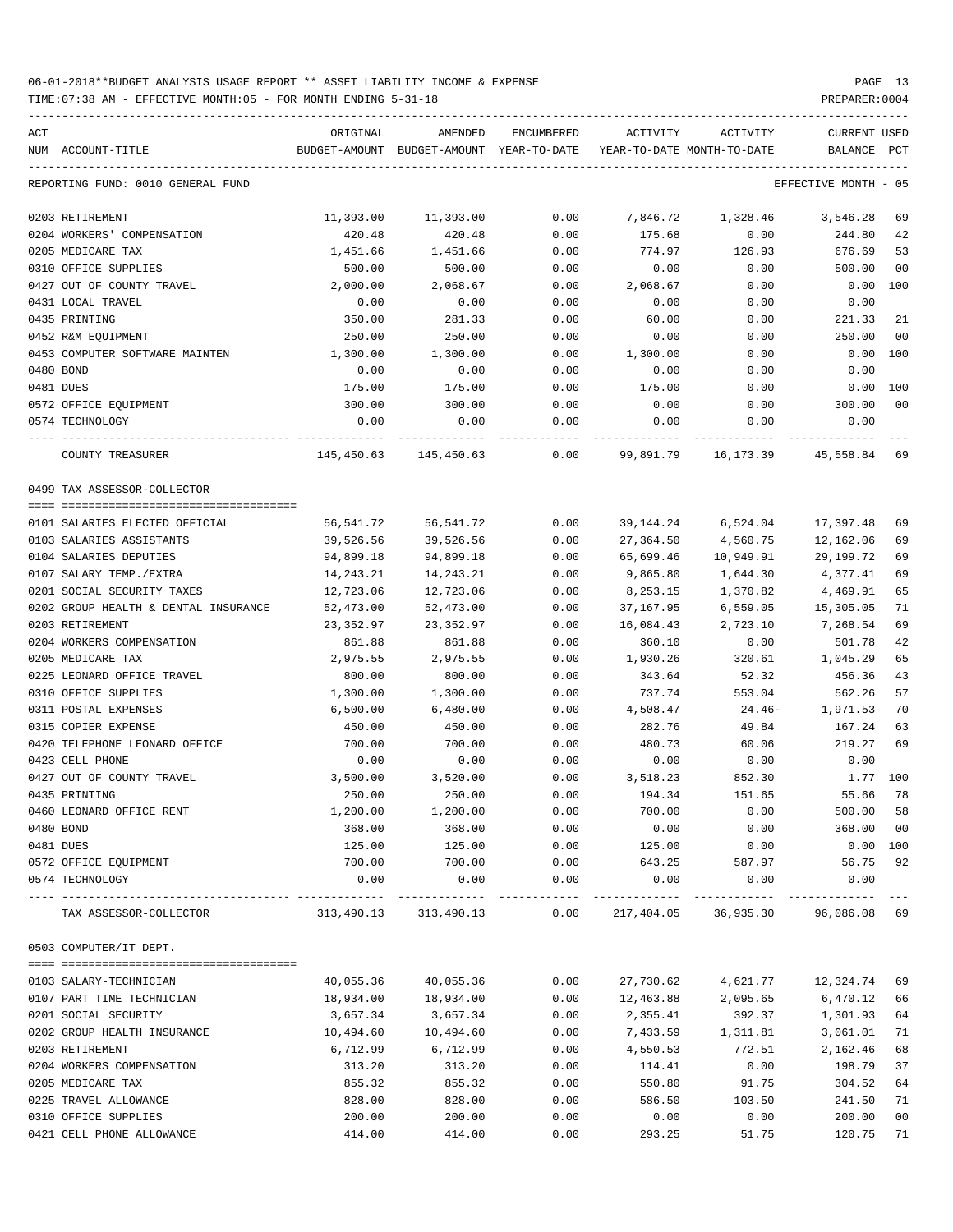TIME:07:38 AM - EFFECTIVE MONTH:05 - FOR MONTH ENDING 5-31-18 PREPARER:0004

| ACT                                  | ORIGINAL      | AMENDED                    | ENCUMBERED   | ACTIVITY   | ACTIVITY                   | <b>CURRENT USED</b> |                |
|--------------------------------------|---------------|----------------------------|--------------|------------|----------------------------|---------------------|----------------|
| ACCOUNT-TITLE<br>NUM                 | BUDGET-AMOUNT | BUDGET-AMOUNT              | YEAR-TO-DATE |            | YEAR-TO-DATE MONTH-TO-DATE | BALANCE             | PCT            |
| REPORTING FUND: 0010 GENERAL FUND    |               |                            |              |            |                            | EFFECTIVE MONTH     | - 05           |
| 0427 OUT OF COUNTY TRAVEL            | 900.00        | 900.00                     | 0.00         | 750.00     | 0.00                       | 150.00              | 83             |
| 0435 PRINTING                        | 0.00          | 0.00                       | 0.00         | 0.00       | 0.00                       | 0.00                |                |
| 0453 R&M COMPUTER/TRAINING           | 0.00          | 0.00                       | 0.00         | 0.00       | 0.00                       | 0.00                |                |
| 0572 OFFICE EQUIPMENT                | 1,850.00      | 1,850.00                   | 0.00         | 1,846.83   | 21.68                      | 3.17                | 100            |
| 0574 COMPUTER/WEB SOFTWARE           | 2,500.00      | 2,500.00                   | 0.00         | 2,015.60   | 0.00                       | 484.40              | 81             |
| 0576 COUNTY COMPUTER REPLACEMENT     | 34,000.00     | 34,000.00                  | 0.00         | 0.00       | 0.00                       | 34,000.00           | 00             |
| COMPUTER/IT DEPT.                    | 121,714.81    | 121,714.81                 | 0.00         | 60,691.42  | 9,462.79                   | 61,023.39           | 50             |
| 0509 CONTINGENCY                     |               |                            |              |            |                            |                     |                |
|                                      |               |                            |              |            |                            |                     |                |
| 0475 CONTINGENCY                     | 250,000.00    | 98,584.05                  | 0.00         | 0.00       | 0.00                       | 98,584.05           | 00             |
| CONTINGENCY                          | 250,000.00    | 98,584.05                  | 0.00         | 0.00       | 0.00                       | 98,584.05           | 00             |
| 0510 COURTHOUSE                      |               |                            |              |            |                            |                     |                |
|                                      |               |                            |              |            |                            |                     |                |
| 0107 REGULAR TEMP. - PART TIME       | 0.00          | 0.00                       | 0.00         | 0.00       | 0.00                       | 0.00                |                |
| 0115 SALARY JANITOR                  | 38,376.62     | 38,376.62                  | 0.00         | 26,568.36  | 4,428.06                   | 11,808.26           | 69             |
| 0201 SOCIAL SECURITY TAXES           | 2,379.35      | 2,379.35                   | 0.00         | 1,622.87   | 270.24                     | 756.48              | 68             |
| 0202 GROUP HEALTH & DENTAL INSURANCE | 10,494.60     | 10,494.60                  | 0.00         | 7,433.59   | 1,311.81                   | 3,061.01            | 71             |
| 0203 RETIREMENT                      | 4,367.26      | 4,367.26                   | 0.00         | 3,007.79   | 509.22                     | 1,359.47            | 69             |
| 0204 WORKERS' COMPENSATION           | 1,581.12      | 1,581.12                   | 0.00         | 659.25     | 0.00                       | 921.87              | 42             |
| 0205 MEDICARE TAX                    | 556.46        | 556.46                     | 0.00         | 379.59     | 63.21                      | 176.87              | 68             |
| 0310 OFFICE SUPPLIES                 | 5,000.00      | 5,000.00                   | 677.55       | 2,880.99   | 192.51                     | 1,441.46            | 71             |
| 0311 POSTAL EXPENSE                  | 9,000.00      | 9,000.00                   | 0.00         | 1.99       | $2,595.77-$                | 8,998.01            | 0 <sub>0</sub> |
| 0315 COPIER RENTAL                   | 5,000.00      | 5,000.00                   | 0.00         | 2,417.40   | 339.02                     | 2,582.60            | 48             |
| 0316 EMPLOYEE AWARDS BANQUET         | 2,500.00      | 2,500.00                   | 0.00         | 1,806.05   | 0.00                       | 693.95              | 72             |
| 0330 AUTO EXPENSE-GAS AND OIL        | 600.00        | 600.00                     | 0.00         | 346.24     | 0.00                       | 253.76              | 58             |
| 0332 JANITOR SUPPLIES                | 0.00          | 0.00                       | 0.00         | 0.00       | 0.00                       | 0.00                |                |
| 0353 R&M COMPUTER                    | 5,000.00      | 5,000.00                   | 0.00         | 0.00       | 0.00                       | 5,000.00            | 00             |
| 0420 TELEPHONE                       | 0.00          | 540.00                     | 0.00         | 539.45     | 62.80                      | 0.55                | 100            |
| 0421 INTERNET LINES                  | 0.00          | 420.00                     | 0.00         | 419.67     | 0.00                       | 0.33                | 100            |
| 0423 CELL PHONE                      | 400.00        | 400.00                     | 0.00         | 208.76     | 52.16                      | 191.24              | 52             |
| 0440 UTILITIES ELECTRICITY           | 15,000.00     | 15,000.00                  | 0.00         | 6,047.50   | 502.01                     | 8,952.50            | 40             |
| 0441 UTILITIES GAS                   | 1,000.00      | 1,000.00                   | 0.00         | 695.03     | 0.00                       | 304.97              | 70             |
| 0442 UTILITIES WATER                 | 2,000.00      | 10,500.00                  | 0.00         | 9,319.06   | 262.81                     | 1,180.94            | 89             |
| 0443 TRASH PICK-UP                   | 1,000.00      | 1,487.00                   | 0.00         | 1,092.79   | 79.79                      | 394.21              | 73             |
| 0445 AIR CONDITIONER MAINTENANCE     | 5,500.00      | 5,500.00                   | 0.00         | 2,507.64   | 0.00                       | 2,992.36            | 46             |
| 0446 ELEVATOR MAINTENANCE CONTR      | 3,200.00      | 3,200.00                   | 0.00         | 1,889.44   | 0.00                       | 1,310.56            | 59             |
| 0450 R & M BUILDINGS                 | 1,360.00      | 2,165.00                   | 0.00         | 2,164.98   | 0.00                       | 0.02                | 100            |
| 0453 COMPUTER SOFTWARE MAINTEN       | 160,000.00    | 160,000.00                 | 0.00         | 110,063.50 | 0.00                       | 49,936.50           | 69             |
| 0463 RENTAL PERSONNEL PAGER          | 0.00          | 0.00                       | 0.00         | 0.00       | 0.00                       | 0.00                |                |
| 0482 FIRE INSURANCE                  | 13,000.00     | 13,000.00                  | 0.00         | 0.00       | 0.00                       | 13,000.00           | 00             |
| 0500 LAND                            | 0.00          | 0.00                       | 0.00         | 0.00       | 0.00                       | 0.00                |                |
| 0530 PERMANENT IMPROVEMENTS          | 0.00          | 0.00                       | 0.00         | 0.00       | 0.00                       | 0.00                |                |
| 0572 OFFICE EQUIPMENT                | 0.00          | 0.00                       | 0.00         | 0.00       | 0.00                       | 0.00                |                |
| 0573 ODYSSEY SOFTWARE/EQUIPMENT      | 35,000.00     | 24, 248.00                 | 0.00         | 0.00       | 0.00                       | 24, 248.00          | 00             |
| 0574 TECHNOLOGY                      | 1,323.00      | 1,323.00                   | 0.00         | 0.00       | 0.00                       | 1,323.00            | 00             |
| 0575 LAND/BUILDING                   | 0.00          | 0.00                       | 0.00         | 0.00       | 0.00                       | 0.00                |                |
| 0577 JANITOR EQUIPMENT               | 1,000.00      | 1,000.00                   | 0.00         | 0.00       | 0.00                       | 1,000.00            | 00             |
| COURTHOUSE                           | 324,638.41    | ------------<br>324,638.41 | 677.55       | 182,071.94 | 5,477.87                   | 141,888.92          | 56             |

0511 COUNTY OFFICE BUILDING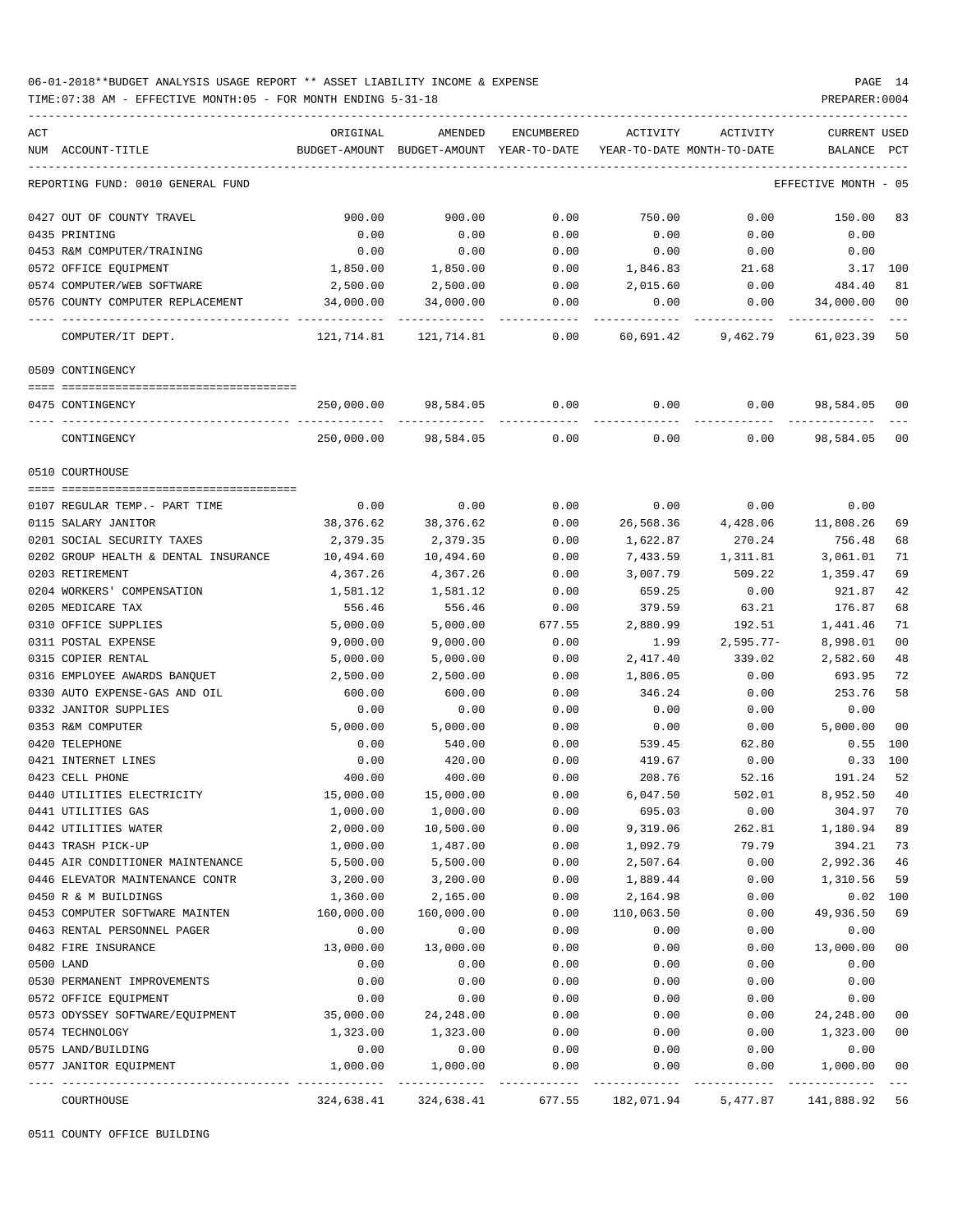| 06-01-2018**BUDGET ANALYSIS USAGE REPORT ** ASSET LIABILITY INCOME & EXPENSE |  |  |  |  | PAGE |  |
|------------------------------------------------------------------------------|--|--|--|--|------|--|
|                                                                              |  |  |  |  |      |  |

TIME:07:38 AM - EFFECTIVE MONTH:05 - FOR MONTH ENDING 5-31-18

| ACT                               | ORIGINAL  | AMENDED                                                             | ENCUMBERED | ACTIVITY  | ACTIVITY              | <b>CURRENT USED</b>  |              |
|-----------------------------------|-----------|---------------------------------------------------------------------|------------|-----------|-----------------------|----------------------|--------------|
| NUM ACCOUNT-TITLE                 |           | BUDGET-AMOUNT BUDGET-AMOUNT YEAR-TO-DATE YEAR-TO-DATE MONTH-TO-DATE |            |           |                       | BALANCE              | $_{\rm PCT}$ |
|                                   |           |                                                                     |            |           |                       |                      |              |
| REPORTING FUND: 0010 GENERAL FUND |           |                                                                     |            |           |                       | EFFECTIVE MONTH - 05 |              |
|                                   |           |                                                                     |            |           |                       |                      |              |
| 0115 SALARY JANITOR               | 3,208.24  | 3,208.24                                                            | 0.00       | 2,912.24  | 555.30                | 296.00               | 91           |
| 0201 SOCIAL SECURITY TAXES        | 198.91    | 198.91                                                              | 0.00       | 180.54    | 34.43                 | 18.37                | 91           |
| 0203 RETIREMENT                   | 365.10    | 365.10                                                              | 0.00       | 329.81    | 63.87                 | 35.29                | 90           |
| 0204 WORKER' COMPENSATION         | 132.18    | 132.18                                                              | 0.00       | 55.11     | 0.00                  | 77.07                | 42           |
| 0205 MEDICARE TAX                 | 46.52     | 46.52                                                               | 0.00       | 42.26     | 8.05                  | 4.26                 | 91           |
| 0225 JANITOR TRAVEL               | 100.00    | 100.00                                                              | 0.00       | 72.61     | 0.00                  | 27.39                | 73           |
| 0332 JANITOR SUPPLIES             | 1,000.00  | 1,000.00                                                            | 0.00       | 201.15    | 63.23                 | 798.85               | 20           |
| 0440 UTILITIES ELECTRICITY        | 5,000.00  | 5,000.00                                                            | 0.00       | 2,292.50  | 304.32                | 2,707.50             | 46           |
| 0441 UTILITIES GAS                | 1,000.00  | 1,000.00                                                            | 0.00       | 624.21    | 53.91                 | 375.79               | 62           |
| 0442 UTILITIES WATER              | 600.00    | 600.00                                                              | 0.00       | 628.44    | 90.16                 | 28.44- 105           |              |
| 0443 TRASH PICK-UP SERVICE        | 480.00    | 480.00                                                              | 0.00       | 279.26    | 39.89                 | 200.74               | 58           |
| 0444 LAWN MAINTENANCE             | 0.00      | 0.00                                                                | 0.00       | 0.00      | 0.00                  | 0.00                 |              |
| 0450 R & M BUILDING               | 5,000.00  | 5,000.00                                                            | 0.00       | 1,775.71  | 464.00                | 3,224.29             | 36           |
| 0482 FIRE INSURANCE               | 1,000.00  | 1,000.00                                                            | 0.00       | 0.00      | 0.00                  | 1,000.00             | 00           |
| 0535 BUILDINGS                    | 0.00      | 0.00                                                                | 0.00       | 0.00      | 0.00                  | 0.00                 |              |
| COUNTY OFFICE BUILDING            | 18,130.95 | 18,130.95                                                           | 0.00       | 9,393.84  | 1,677.16              | 8,737.11 52          |              |
| 0512 CO-OP OFFICE BUILDING        |           |                                                                     |            |           |                       |                      |              |
|                                   |           |                                                                     |            |           |                       |                      |              |
| 0332 JANITOR SUPPLIES             | 500.00    | 500.00                                                              | 23.38      | 247.96    | 41.04                 | 228.66               | 54           |
| 0440 UTILITIES ELECTRICITY        | 6,000.00  | 6,000.00                                                            | 0.00       | 3,637.80  | 380.90                | 2,362.20             | 61           |
| 0442 UTILITIES WATER              | 600.00    | 600.00                                                              | 0.00       | 394.90    | 55.50                 | 205.10               | 66           |
| 0450 R&M BUILDING                 | 3,000.00  | 3,000.00                                                            | 0.00       | 242.00    | 0.00                  | 2,758.00             | 08           |
| 0482 FIRE INSURANCE               | 1,000.00  | 1,000.00                                                            | 0.00       | 0.00      | 0.00                  | 1,000.00             | 00           |
| 0535 BUILDINGS                    | 0.00      | 0.00                                                                | 0.00       | 0.00      | 0.00                  | 0.00                 |              |
| CO-OP OFFICE BUILDING             | 11,100.00 | 11,100.00                                                           | 23.38      | 4,522.66  | 477.44                | 6,553.96 41          |              |
| 0513 COURTHOUSE SOUTH ANNEX       |           |                                                                     |            |           |                       |                      |              |
| 0115 SALARY JANITOR               |           | 12,824.31    12,824.31                                              | 0.00       |           | 8, 156. 74 1, 332. 72 | 4,667.57             | 64           |
| 0201 SOCIAL SECURITY TAXES        | 795.11    | 795.11                                                              | 0.00       | 505.70    | 82.62                 | 289.41               | 64           |
| 0203 RETIREMENT                   | 1,459.41  | 1,459.41                                                            | 0.00       | 923.38    | 153.26                | 536.03               | 63           |
| 0204 WORKERS' COMPENSATION        | 528.36    | 528.36                                                              | 0.00       | 220.30    | 0.00                  | 308.06               | 42           |
| 0205 MEDICARE TAX                 | 185.95    | 185.95                                                              | 0.00       | 118.30    | 19.34                 | 67.65                | 64           |
| 0315 COPIER RENTAL                | 1,800.00  | 1,800.00                                                            | 0.00       | 746.27    | 109.21                | 1,053.73             | 41           |
| 0332 JANITOR SUPPLIES             | 2,000.00  | 2,000.00                                                            | 117.69     | 578.14    | 93.69                 | 1,304.17             | 35           |
| 0420 TELEPHONE                    | 4,700.00  | 4,700.00                                                            | 0.00       | 3,477.00  | 448.03                | 1,223.00             | 74           |
| 0421 INTERNET                     | 1,200.00  | 1,200.00                                                            | 0.00       | 815.84    | 101.98                | 384.16               | 68           |
| 0440 UTILITIES ELECTRICITY        | 6,000.00  | 6,000.00                                                            | 0.00       | 2,665.06  | 409.45                | 3,334.94             | 44           |
| 0441 UTILITIES GAS                | 1,300.00  | 1,300.00                                                            | 0.00       | 1,022.31  | 110.96                | 277.69               | 79           |
| 0442 UTILITIES WATER              | 1,000.00  | 1,000.00                                                            | 0.00       | 783.45    | 167.52                | 216.55               | 78           |
| 0443 TRASH PICKUP SERVICE         | 1,000.00  | 1,000.00                                                            | 0.00       | 478.74    | 0.00                  | 521.26               | 48           |
| 0444 LAWN MAINTENANCE             | 0.00      | 0.00                                                                | 0.00       | 0.00      | 0.00                  | 0.00                 |              |
| 0450 R&M BUILDING                 | 5,000.00  | 5,000.00                                                            | 0.00       | 3,804.44  | 3,060.00              | 1,195.56             | 76           |
| 0455 PARKING LOT                  | 0.00      | 0.00                                                                | 0.00       | 0.00      | 0.00                  | 0.00                 |              |
| 0482 FIRE INSURANCE               | 2,100.00  | 2,100.00                                                            | 0.00       | 0.00      | 0.00                  | 2,100.00             | 00           |
| 0531 ANNEX                        | 0.00      | 0.00                                                                | 0.00       | 0.00      | 0.00                  | 0.00                 |              |
| COURTHOUSE SOUTH ANNEX            | 41,893.14 | 41,893.14                                                           | 117.69     | 24,295.67 | 6,088.78              | 17,479.78            | 58           |

0514 CITY HALL ANNEX

==== ===================================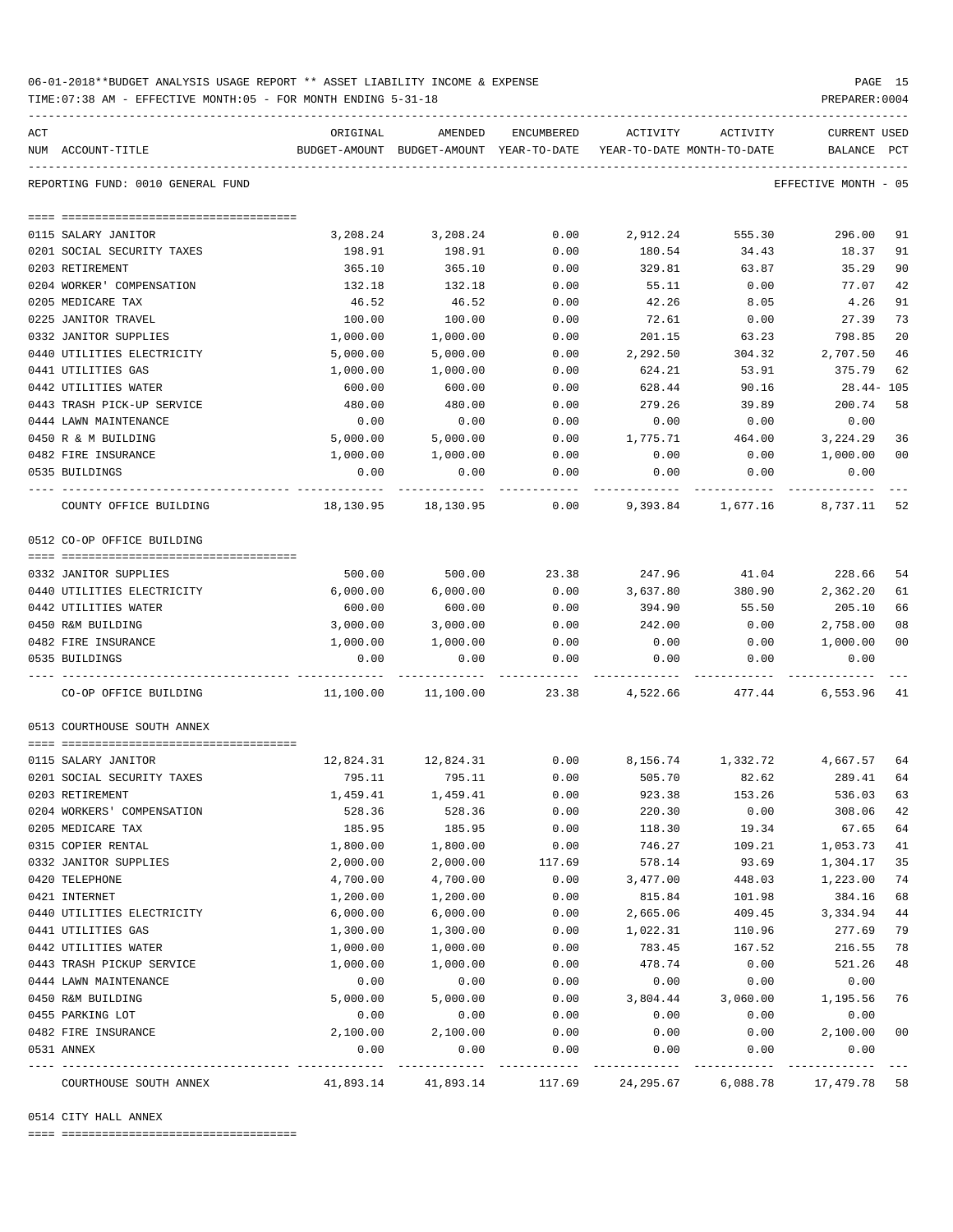TIME:07:38 AM - EFFECTIVE MONTH:05 - FOR MONTH ENDING 5-31-18 PREPARER:0004

| ACT |                                   | ORIGINAL            | AMENDED                                                             | ENCUMBERED           | ACTIVITY               | ACTIVITY | <b>CURRENT USED</b>  |                |
|-----|-----------------------------------|---------------------|---------------------------------------------------------------------|----------------------|------------------------|----------|----------------------|----------------|
|     | NUM ACCOUNT-TITLE                 |                     | BUDGET-AMOUNT BUDGET-AMOUNT YEAR-TO-DATE YEAR-TO-DATE MONTH-TO-DATE |                      |                        |          | BALANCE PCT          |                |
|     |                                   |                     |                                                                     |                      |                        |          |                      |                |
|     | REPORTING FUND: 0010 GENERAL FUND |                     |                                                                     |                      |                        |          | EFFECTIVE MONTH - 05 |                |
|     | 0421 TELEPHONE/INTERNET           | 4,400.00            | 4,400.00                                                            | 0.00                 | 2,925.14               | 732.25   | 1,474.86             | 66             |
|     | CITY HALL ANNEX                   | 4,400.00            | 4,400.00                                                            | 0.00                 | 2,925.14               | 732.25   | 1,474.86             | 66             |
|     | 0515 WINDOM CO.BLDG.              |                     |                                                                     |                      |                        |          |                      |                |
|     |                                   |                     |                                                                     |                      |                        |          |                      |                |
|     | 0440 UTILITIES ELECTRICITY        | 2,250.00            | 2,250.00                                                            | 0.00                 | 326.65                 | 74.98    | 1,923.35             | 15             |
|     | 0441 UTILITIES GAS                | 700.00              | 700.00                                                              | 0.00                 | 463.01                 | 50.93    | 236.99               | 66             |
|     | 0442 UTILITIES WATER              | 0.00                | 0.00                                                                | 0.00                 | 0.00                   | 0.00     | 0.00                 |                |
|     | 0444 LAWN MAINTENANCE             | 800.00              | 800.00                                                              | 0.00                 | 0.00                   | 0.00     | 800.00               | 0 <sub>0</sub> |
|     | 0450 R&M BUILDING                 | 1,000.00            | 1,000.00                                                            | 0.00                 | 320.00                 | 0.00     | 680.00               | 32             |
|     | 0482 FIRE INSURANCE               | 1,000.00            | 1,000.00                                                            | 0.00                 | 0.00                   | 0.00     | 1,000.00             | 00             |
|     | 0501 PEST CONTROL                 | 100.00<br>--------- | 100.00<br>-------------                                             | 0.00<br>------------ | 60.00<br>------------- | 0.00     | 40.00                | 60             |
|     | WINDOM CO.BLDG.                   | 5,850.00            | 5,850.00                                                            |                      | $0.00$ 1,169.66        | 125.91   | 4,680.34             | 20             |
|     | 0516 AGRILIFE EXTENSION BUILDING  |                     |                                                                     |                      |                        |          |                      |                |
|     | 0115 SALARY JANITOR               | 2,566.43            | 2,566.43                                                            | 0.00                 | 1,345.06               |          | 222.12 1,221.37      | 52             |
|     | 0201 SOCIAL SECURITY TAXES        | 159.12              | 159.12                                                              | 0.00                 | 83.39                  | 13.77    | 75.73                | 52             |
|     | 0203 RETIREMENT                   | 292.06              | 292.06                                                              | 0.00                 | 152.22                 | 25.54    | 139.84               | 52             |
|     | 0204 WORKERS' COMPENSATION        | 105.74              | 105.74                                                              | 0.00                 | 44.08                  | 0.00     | 61.66                | 42             |
|     | 0205 MEDICARE TAX                 | 37.21               | 37.21                                                               | 0.00                 | 19.45                  | 3.21     | 17.76                | 52             |
|     | 0225 JANITOR TRAVEL               | 150.00              | 150.00                                                              | 0.00                 | 117.93                 | 0.00     | 32.07                | 79             |
|     | 0332 JANITOR SUPPLIES             | 500.00              | 500.00                                                              | 0.00                 | 70.07                  | 0.00     | 429.93               | 14             |
|     | 0420 TELEPHONE                    | 0.00                | 0.00                                                                | 0.00                 | 0.00                   | 0.00     | 0.00                 |                |
|     | 0440 UTILITIES ELECTRICITY        | 5,000.00            | 5,000.00                                                            | 0.00                 | 3,420.27               | 458.91   | 1,579.73             | 68             |
|     | 0441 UTILITIES GAS                | 0.00                | 0.00                                                                | 0.00                 | 0.00                   | 0.00     | 0.00                 |                |
|     | 0442 UTILITIES WATER              | 550.00              | 550.00                                                              | 0.00                 | 360.22                 | 51.46    | 189.78               | 65             |
|     | 0443 TRASH PICKUP SERVICE         | 0.00                | 0.00                                                                | 0.00                 | 0.00                   | 0.00     | 0.00                 |                |
|     | 0444 LAWN MAINTENANCE             | 0.00                | 0.00                                                                | 0.00                 | 0.00                   | 0.00     | 0.00                 |                |
|     | 0450 R&M BUILDING                 | 40,000.00           | 40,000.00                                                           | 0.00                 | 491.00                 | 185.00   | 39,509.00            | 01             |
|     | 0482 FIRE INSURANCE               | 600.00              | 600.00                                                              | 0.00                 | 0.00                   | 0.00     | 600.00               | 0 <sub>0</sub> |
|     | 0530 BUILDING REMODEL             | 0.00                | 0.00                                                                | 0.00                 | 0.00                   | 0.00     | 0.00                 |                |
|     | 0535 BUILDING CONSTRUCTION        | 0.00                | 0.00                                                                | 0.00                 | 0.00                   | 0.00     | 0.00                 |                |
|     | 0572 OFFICE EQUIPMENT             | 0.00                | 0.00                                                                | 0.00                 | 0.00                   | 0.00     | 0.00                 |                |
|     | AGRILIFE EXTENSION BUILDING       | 49,960.56           | 49,960.56                                                           | 0.00                 | 6,103.69               | 960.01   | 43,856.87 12         |                |
|     | 0517 COURTHOUSE EAST ANNEX        |                     |                                                                     |                      |                        |          |                      |                |
|     |                                   |                     |                                                                     |                      |                        |          |                      |                |
|     | 0535 BUILDING                     | 0.00                | 0.00                                                                | 0.00                 | 0.00                   | 0.00     | 0.00                 |                |
|     | COURTHOUSE EAST ANNEX             | 0.00                | 0.00                                                                | 0.00                 | 0.00                   | 0.00     | 0.00                 |                |
|     | 0518 COUNTY OFFICES RELOCATION    |                     |                                                                     |                      |                        |          |                      |                |
|     | 0311 POSTAL EXPENSES              | 344.00              | 344.00                                                              | 0.00                 | 344.00                 | 0.00     | 0.00 100             |                |
|     | 0332 JANITOR SUPPLIES             | 4,500.00            | 4,500.00                                                            | 160.18               | 1,558.47               | 7.88     | 2,781.35             | 38             |
|     | 0420 UTILITIES TELEPHONE          | 9,500.00            | 17,000.00                                                           | 0.00                 | 11,490.95              | 1,440.75 | 5,509.05             | 68             |
|     | 0421 INTERNET SERVICES            | 9,000.00            | 12,500.00                                                           | 0.00                 | 9,028.21               | 1,124.62 | 3,471.79             | 72             |
|     | 0440 UTILITIES ELECTRICITY        | 15,000.00           | 15,000.00                                                           | 0.00                 | 15,015.68              | 7,969.89 | $15.68 - 100$        |                |
|     | 0441 UTILITIES GAS                | 3,000.00            | 3,000.00                                                            | 0.00                 | 2,760.47               | 106.73   | 239.53               | 92             |
|     | 0442 UTILITIES WATER              | 3,000.00            | 3,000.00                                                            | 0.00                 | 3,234.49               | 1,711.27 | $234.49 - 108$       |                |

0443 TRASH PICKUP SERVICE 1,600.00 1,600.00 0.00 989.24 141.32 610.76 62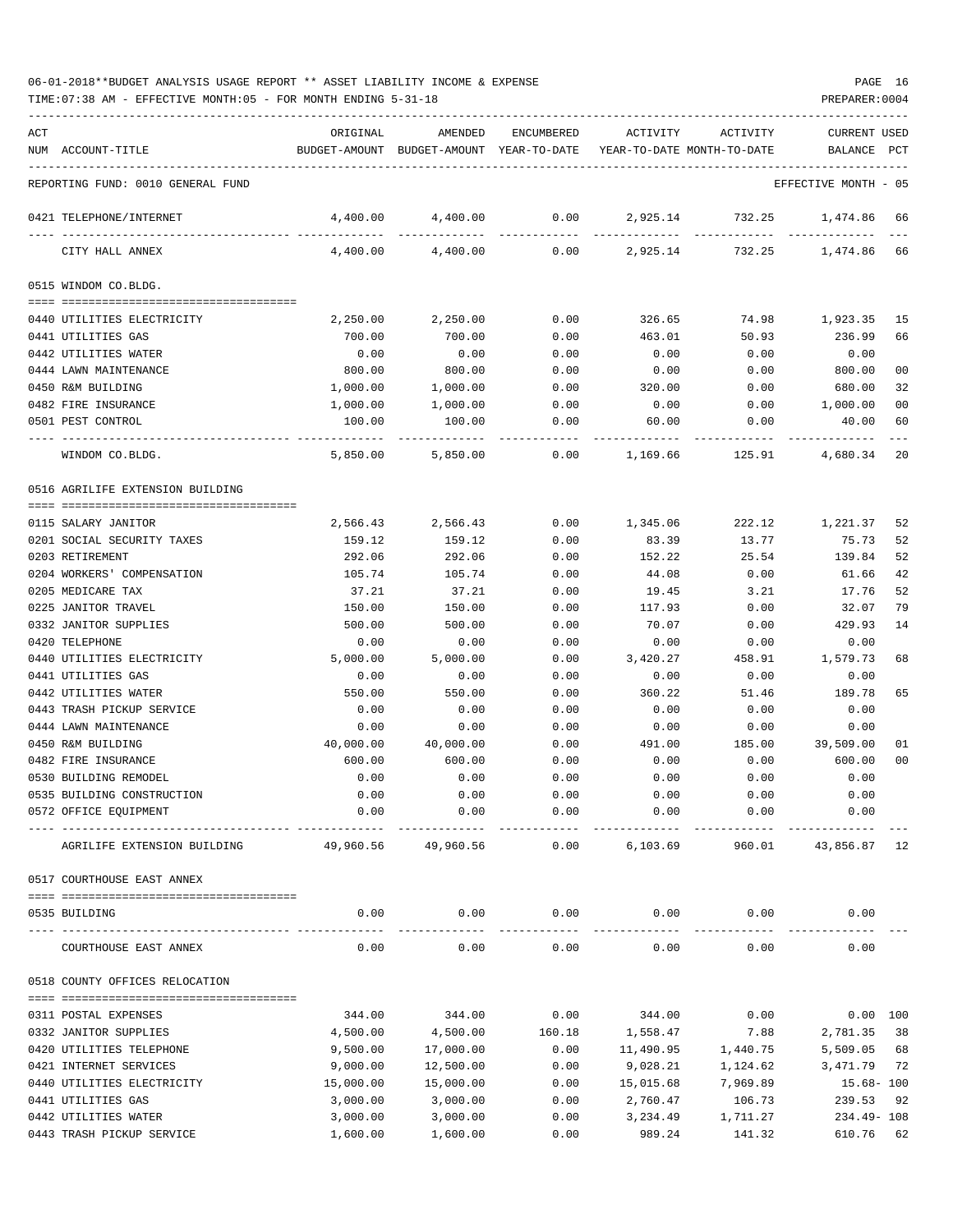### 06-01-2018\*\*BUDGET ANALYSIS USAGE REPORT \*\* ASSET LIABILITY INCOME & EXPENSE PAGE 17 TIME:07:38 AM - EFFECTIVE MONTH:05 - FOR MONTH ENDING 5-31-18 PREPARER:0004

| ACT |                                                         | ORIGINAL                   | AMENDED               | ENCUMBERED   | ACTIVITY              | ACTIVITY                                                        | CURRENT USED                |          |
|-----|---------------------------------------------------------|----------------------------|-----------------------|--------------|-----------------------|-----------------------------------------------------------------|-----------------------------|----------|
|     | NUM ACCOUNT-TITLE                                       | BUDGET-AMOUNT              | BUDGET-AMOUNT         | YEAR-TO-DATE |                       | YEAR-TO-DATE MONTH-TO-DATE                                      | BALANCE                     | PCT      |
|     | REPORTING FUND: 0010 GENERAL FUND                       |                            |                       |              |                       |                                                                 | EFFECTIVE MONTH - 05        |          |
|     | 0450 R & M BUILDING                                     | 10,000.00                  | 10,000.00             | 0.00         | 5,364.53              | 600.00                                                          | 4,635.47                    | 54       |
|     | 0460 MOVING EXPENSES                                    | 0.00                       | 0.00                  | 0.00         | 0.00                  | 0.00                                                            | 0.00                        |          |
|     | 0470 OFFICE SPACE LEASE                                 | 91,200.00                  | 91,200.00             | 0.00         | 67,225.00             | 7,600.00                                                        | 23,975.00                   | 74       |
|     | 0483 ALARM MONITORING                                   | 2,000.00                   | 2,000.00              | 0.00         | 885.60                | 0.00                                                            | 1,114.40                    | 44       |
|     | 0484 CLEANING SERVICES                                  | 11,000.00                  | 0.00                  | 0.00         | 0.00                  | 0.00                                                            | 0.00                        |          |
|     | 0501 PEST CONTROL                                       | 800.00                     | 800.00                | 0.00         | 932.00<br>----------- | 225.00<br>. <u>.</u> .                                          | 132.00- 117<br>.            |          |
|     | COUNTY OFFICES RELOCATION                               | 160,944.00                 | 160,944.00            | 160.18       | 118,828.64            |                                                                 | 20,927.46 41,955.18 74      |          |
|     | 0519 GOVERNMENT BUILDING                                |                            |                       |              |                       |                                                                 |                             |          |
|     |                                                         |                            |                       |              |                       |                                                                 |                             |          |
|     | 0165 CONSTRUCTION<br>---- ----------------              | 750,000.00<br>. <u>.</u> . | 750,000.00            |              |                       | $0.00$ $0.00$ $0.00$ $0.00$                                     | 750,000.00 00<br>---------- |          |
|     | GOVERNMENT BUILDING                                     | 750,000.00                 | 750,000.00            | 0.00         | 0.00                  | 0.00                                                            | 750,000.00 00               |          |
|     | 0540 AMBULANCE SERVICE                                  |                            |                       |              |                       |                                                                 |                             |          |
|     |                                                         |                            |                       |              |                       |                                                                 |                             |          |
|     | 0417 AMBULANCE SERVICE                                  |                            | 540,000.00 540,000.00 | 0.00         |                       | 360,000.00 45,000.00 180,000.00                                 |                             | 67       |
|     | AMBULANCE SERVICE                                       | 540,000.00                 | 540,000.00 0.00       |              |                       | 360,000.00 45,000.00 180,000.00                                 |                             | 67       |
|     | 0543 FIRE PROTECTION                                    |                            |                       |              |                       |                                                                 |                             |          |
|     |                                                         |                            |                       |              |                       |                                                                 |                             |          |
|     | 0416 FIRE PROTECTION SERVICE                            | 84,000.00                  | 84,000.00             | 0.00         | 63,000.00             |                                                                 | 21,000.00 21,000.00         | 75       |
|     | 0422 R&M RADIO/TOWER                                    | 700.00                     | 700.00                | 0.00         | 36.87                 | 0.00                                                            | 663.13                      | 05       |
|     | 0440 UTILITIES ELECTRICITY                              | 300.00                     | 300.00                | 0.00         | 0.00                  | 0.00                                                            | 300.00                      | 00       |
|     | 0447 REPEATER SERVICE CONTRACT                          | 8,235.81                   | 8,235.81              | 0.00         | 8,235.80              | 0.00                                                            | $0.01$ 100                  |          |
|     | 0490 FCC RADIO LICENSE                                  | 0.00                       | 0.00                  | 0.00         | 0.00                  | 0.00                                                            | 0.00                        |          |
|     | FIRE PROTECTION                                         |                            |                       |              |                       | 93,235.81  93,235.81  0.00  71,272.67  21,000.00  21,963.14  76 |                             |          |
|     | 0551 CONSTABLE PRECINCT # 1                             |                            |                       |              |                       |                                                                 |                             |          |
|     |                                                         |                            |                       |              |                       |                                                                 |                             |          |
|     | 0101 SALARY ELECTED OFFICIAL                            |                            |                       |              |                       | 32,188.90 32,188.90 0.00 22,284.72 3,714.12 9,904.18 69         |                             |          |
|     | 0201 SOCIAL SECURITY TAXES                              | 2,144.51                   | 2,144.51              | 0.00         | 1,429.78              | 238.77                                                          | 714.73                      | 67       |
|     | 0202 GROUP HEALTH & DENTAL INSURANCE<br>0203 RETIREMENT | 5,247.30<br>3,663.10       | 5,247.30              | 0.00         | 3,401.02              | 600.18<br>427.08                                                | 1,846.28 65                 |          |
|     | 0204 WORKERS' COMPENSATION                              | 854.35                     | 3,663.10<br>854.35    | 0.00<br>0.00 | 2,522.65<br>327.02    | 0.00                                                            | 1,140.45<br>527.33          | 69<br>38 |
|     | 0205 MEDICARE TAX                                       | 501.54                     | 501.54                | 0.00         | 334.32                | 55.83                                                           | 167.22                      | 67       |
|     | 0310 OFFICE SUPPLIES                                    | 100.00                     | 100.00                | 0.00         | 0.00                  | 0.00                                                            | 100.00                      | 00       |
|     | 0311 POSTAL EXPENSES                                    | 600.00                     | 600.00                | 0.00         | 72.32                 | 26.23                                                           | 527.68                      | 12       |
|     | 0330 AUTO EXPENSE-GAS AND OIL                           | 1,400.00                   | 1,400.00              | 0.00         | 580.13                | 0.00                                                            | 819.87                      | 41       |
|     | 0421 ONLINE RESEARCH/ACCURINT                           | 600.00                     | 600.00                | 0.00         | 350.00                | 50.00                                                           | 250.00                      | 58       |
|     | 0422 R & M RADIO                                        | 200.00                     | 200.00                | 0.00         | 0.00                  | 0.00                                                            | 200.00                      | 00       |
|     | 0427 TRAVEL EXPENSE                                     | 2,400.00                   | 2,400.00              | 0.00         | 1,700.00              | 300.00                                                          | 700.00                      | 71       |
|     | 0435 PRINTING                                           | 100.00                     | 100.00                | 0.00         | 0.00                  | 0.00                                                            | 100.00                      | 00       |
|     | 0480 BOND                                               | 0.00                       | 0.00                  | 0.00         | 0.00                  | 0.00                                                            | 0.00                        |          |
|     | 0488 LAW ENFORCEMENT PROF. INS                          | 400.00                     | 400.00                | 0.00         | 482.00                | 0.00                                                            | $82.00 - 121$               |          |
|     | 0572 EQUIPMENT                                          | 0.00                       | 0.00                  | 0.00         | 0.00                  | 0.00                                                            | 0.00                        |          |
|     | 0574 TECHNOLOGY                                         | 0.00                       | 0.00                  | 0.00         | 0.00                  | 0.00                                                            | 0.00                        |          |
|     | CONSTABLE PRECINCT # 1                                  | 50,399.70                  | 50,399.70             | 0.00         | 33,483.96             | 5,412.21                                                        | 16,915.74 66                |          |

0552 CONSTABLE PRECINCT #2

==== ===================================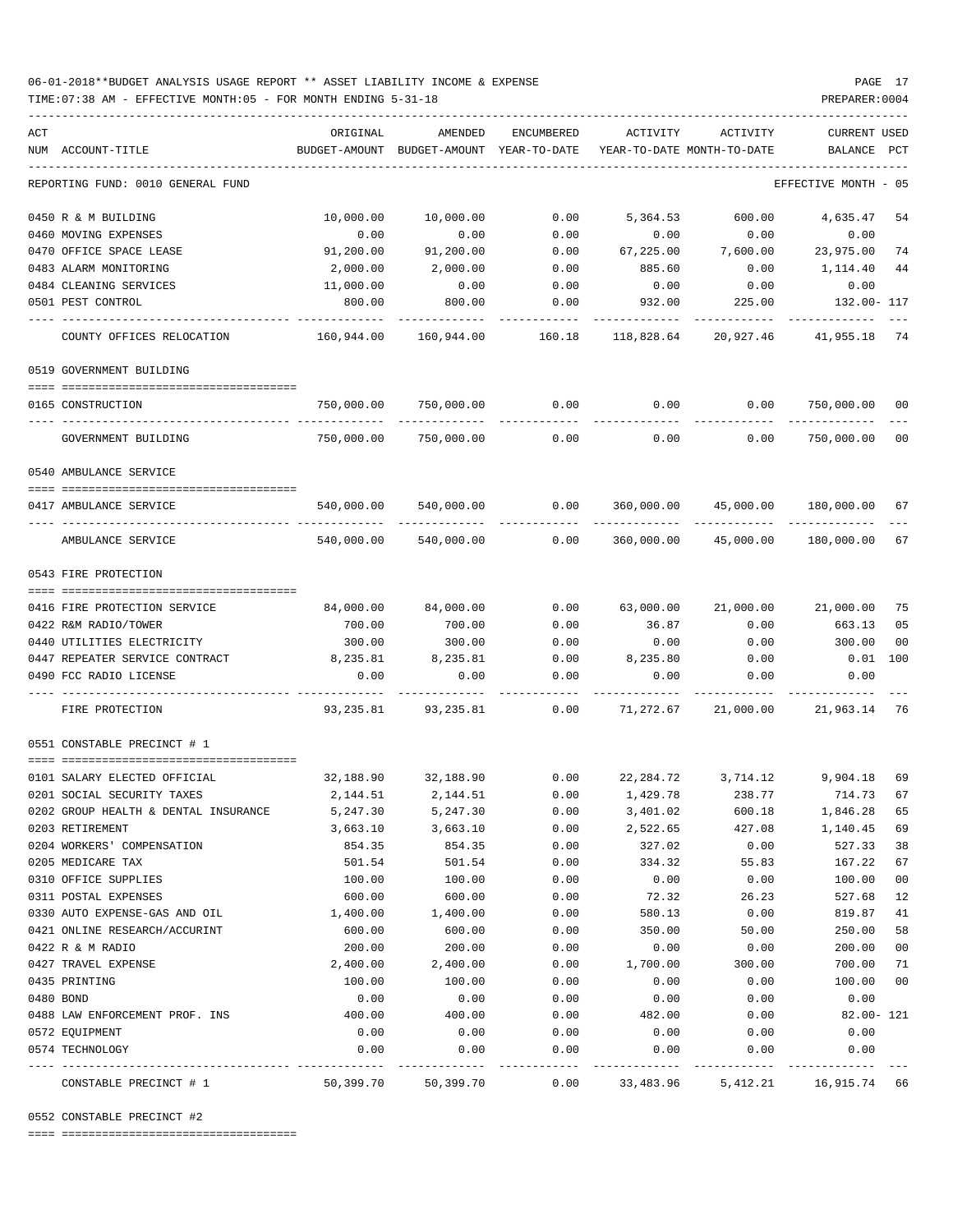| ACT | NUM ACCOUNT-TITLE                    | ORIGINAL                                                              | AMENDED<br>BUDGET-AMOUNT BUDGET-AMOUNT YEAR-TO-DATE | ENCUMBERED | ACTIVITY<br>YEAR-TO-DATE MONTH-TO-DATE | ACTIVITY                        | CURRENT USED<br>BALANCE | PCT            |
|-----|--------------------------------------|-----------------------------------------------------------------------|-----------------------------------------------------|------------|----------------------------------------|---------------------------------|-------------------------|----------------|
|     | REPORTING FUND: 0010 GENERAL FUND    |                                                                       |                                                     |            |                                        |                                 | EFFECTIVE MONTH - 05    |                |
|     | 0101 SALARY ELECTED OFFICIAL         | 15,630.15                                                             | 15,630.15                                           | 0.00       |                                        |                                 | 4,809.27                | 69             |
|     | 0201 SOCIAL SECURITY TAXES           | 1,117.87                                                              | 1,117.87                                            | 0.00       | 776.26                                 | 130.41                          | 341.61                  | 69             |
|     | 0202 GROUP HEALTH & DENTAL INSURANCE | 10,494.60                                                             | 10,494.60                                           | 0.00       | 7,433.59                               | 1,311.81                        | 3,061.01                | 71             |
|     | 0203 RETIREMENT                      | 1,778.71                                                              | 1,778.71                                            | 0.00       | 1,225.02                               | 207.39                          | 553.69                  | 69             |
|     | 0204 WORKERS' COMPENSATION           | 445.34                                                                | 445.34                                              | 0.00       | 158.79                                 | 0.00                            | 286.55                  | 36             |
|     | 0205 MEDICARE TAX                    | 261.44                                                                | 261.44                                              | 0.00       | 181.61                                 | 30.51                           | 79.83                   | 69             |
|     | 0310 OFFICE SUPPLIES                 | 100.00                                                                | 100.00                                              | 0.00       | 0.00                                   | 0.00                            | 100.00                  | 0 <sup>0</sup> |
|     | 0311 POSTAL EXPENSES                 | 600.00                                                                | 600.00                                              | 0.00       | 0.00                                   | 0.00                            | 600.00                  | 00             |
|     | 0330 AUTO EXPENSE-GAS AND OIL        | 1,400.00                                                              | 1,400.00                                            | 0.00       | 41.21                                  | 0.00                            | 1,358.79                | 03             |
|     | 0422 R & M RADIO                     | 163.55                                                                | 163.55                                              | 0.00       | 0.00                                   | 0.00                            | 163.55                  | 00             |
|     | 0427 TRAVEL EXPENSE                  | 2,400.00                                                              | 2,400.00                                            | 0.00       | 1,700.00                               | 300.00                          | 700.00                  | 71             |
|     | 0428 TRAINING/TUITION/TRAVEL         | 228.53                                                                | 228.53                                              | 0.00       | 0.00                                   | 0.00                            | 228.53                  | 0 <sub>0</sub> |
|     | 0435 PRINTING                        | 100.00                                                                | 100.00                                              | 0.00       | 0.00                                   | 0.00                            | 100.00                  | 00             |
|     | 0480 BOND                            | 0.00                                                                  | 0.00                                                | 0.00       | 0.00                                   | 0.00                            | 0.00                    |                |
|     | 0488 LAW ENFOREMENT PROF. INS.       | 400.00                                                                | 400.00                                              | 0.00       | 482.00                                 | 0.00                            | 82.00- 121              |                |
|     | 0573 RADIO EQUIPMENT                 | 445.00                                                                | 445.00                                              | 0.00       | 0.00                                   | 0.00                            | 445.00                  | 00             |
|     | 0574 TECHNOLOGY                      | 0.00                                                                  | 0.00                                                | 0.00       | 0.00                                   | 0.00                            | 0.00                    |                |
|     | CONSTABLE PRECINCT #2                | 35,565.19   35,565.19     0.00   22,819.36   3,783.60   12,745.83  64 |                                                     |            |                                        |                                 |                         |                |
|     | 0553 CONSTABLE PRECINCT # 3          |                                                                       |                                                     |            |                                        |                                 |                         |                |
|     | 0101 SALARY ELECTED OFFICIAL         | 13,893.76                                                             | 13,893.76                                           | 0.00       |                                        | 9,618.84 1,603.14 4,274.92      |                         | 69             |
|     | 0201 SOCIAL SECURITY TAXES           | 1,010.21                                                              | 1,010.21                                            | 0.00       | 701.74                                 | 117.99                          | 308.47                  | 69             |
|     | 0202 GROUP HEALTH & DENTAL INSURANCE | 10,494.60                                                             | 10,494.60                                           | 0.00       | 7,433.59                               | 1,311.81                        | 3,061.01                | 71             |
|     | 0203 RETIREMENT                      | 1,581.11                                                              | 1,581.11                                            | 0.00       | 1,088.95                               | 184.35                          | 492.16                  | 69             |
|     | 0204 WORKERS' COMPENSATION           | 402.46                                                                | 402.46                                              | 0.00       | 141.15                                 | 0.00                            | 261.31                  | 35             |
|     | 0205 MEDICARE TAX                    | 236.26                                                                | 236.26                                              | 0.00       | 164.15                                 | 27.60                           | 72.11                   | 69             |
|     | 0310 OFFICE SUPPLIES                 | 100.00                                                                | 100.00                                              | 0.00       | 0.00                                   | 0.00                            | 100.00                  | 0 <sub>0</sub> |
|     | 0311 POSTAL EXPENSES                 | 600.00                                                                | 600.00                                              | 0.00       | 0.00                                   | 0.00                            | 600.00                  | 00             |
|     | 0330 AUTO EXPENSE-GAS AND OIL        | 1,400.00                                                              | 1,400.00                                            | 0.00       | 0.00                                   | 0.00                            | 1,400.00                | $00\,$         |
|     | 0427 TRAVEL EXPENSE                  | 2,400.00                                                              | 2,400.00                                            | 0.00       | 1,700.00                               | 300.00                          | 700.00                  | 71             |
|     | 0435 PRINTING                        | 100.00                                                                | 100.00                                              | 0.00       | 0.00                                   | 0.00                            | 100.00                  | 00             |
|     | 0480 BOND                            | 0.00                                                                  | 0.00                                                | 0.00       | 0.00                                   | 0.00                            | 0.00                    |                |
|     | 0488 LAW ENFORCEMENT PROF. INS       | 400.00                                                                | 400.00                                              | 0.00       | 482.00                                 | 0.00                            | $82.00 - 121$           |                |
|     | 0573 RADIO EQUIPMENT                 | 0.00                                                                  | 0.00                                                | 0.00       | 0.00                                   | 0.00                            | 0.00                    |                |
|     | CONSTABLE PRECINCT # 3               | 32,618.40                                                             | 32,618.40                                           | 0.00       |                                        | 21,330.42 3,544.89 11,287.98 65 |                         |                |
|     | 0555 ANIMAL CONTROL OFFICER          |                                                                       |                                                     |            |                                        |                                 |                         |                |
|     |                                      |                                                                       |                                                     |            |                                        |                                 |                         |                |
|     | 0441 ANIMAL CONTROL OFFICER/SERVICES |                                                                       | 4,000.00 4,000.00                                   |            |                                        | $0.00$ 2,026.89 409.99          | 1,973.11 51             |                |
|     | ANIMAL CONTROL OFFICER               |                                                                       | 4,000.00 4,000.00                                   |            | 0.00 2,026.89                          |                                 | 409.99 1,973.11 51      |                |
|     | 0560 COUNTY SHERIFF                  |                                                                       |                                                     |            |                                        |                                 |                         |                |
|     | 0101 SALARY ELECTED OFFICIAL         | 58,246.58                                                             | 58,246.58                                           | 0.00       | 40,324.50                              | 6,720.75                        | 17,922.08               | 69             |
|     | 0102 ADMINISTRATIVE SECRETARY        | 40,714.13                                                             | 40,714.13                                           | 0.00       | 28,186.74                              | 4,697.79                        | 12,527.39               | 69             |
|     | 0103 CHIEF DEPUTY                    | 44,945.00                                                             | 44,945.00                                           | 0.00       | 31,115.70                              | 5,185.95                        | 13,829.30               | 69             |
|     | 0104 SALARIES DEPUTIES               | 598,904.87                                                            | 598,904.87                                          | 0.00       | 410,565.70                             | 68,332.29                       | 188,339.17              | 69             |
|     | 0107 PT RECORDS/EVIDENCE CLERKS      | 14,678.12                                                             | 14,678.12                                           | 0.00       | 7,453.67                               | 1,096.20                        | 7,224.45                | 51             |
|     | 0108 COMPENSATION PAY                | 0.00                                                                  | 0.00                                                | 0.00       | 0.00                                   | 0.00                            | 0.00                    |                |
|     | 0110 JAIL ADMINISTRATOR              | 34,779.99                                                             | 34,779.99                                           | 0.00       | 22,326.36                              | 2,261.01                        | 12,453.63               | 64             |
|     | 0111 LIEUTENANT                      | 40,859.00                                                             | 40,859.00                                           | 0.00       | 28,287.00                              | 4,714.50                        | 12,572.00               | 69             |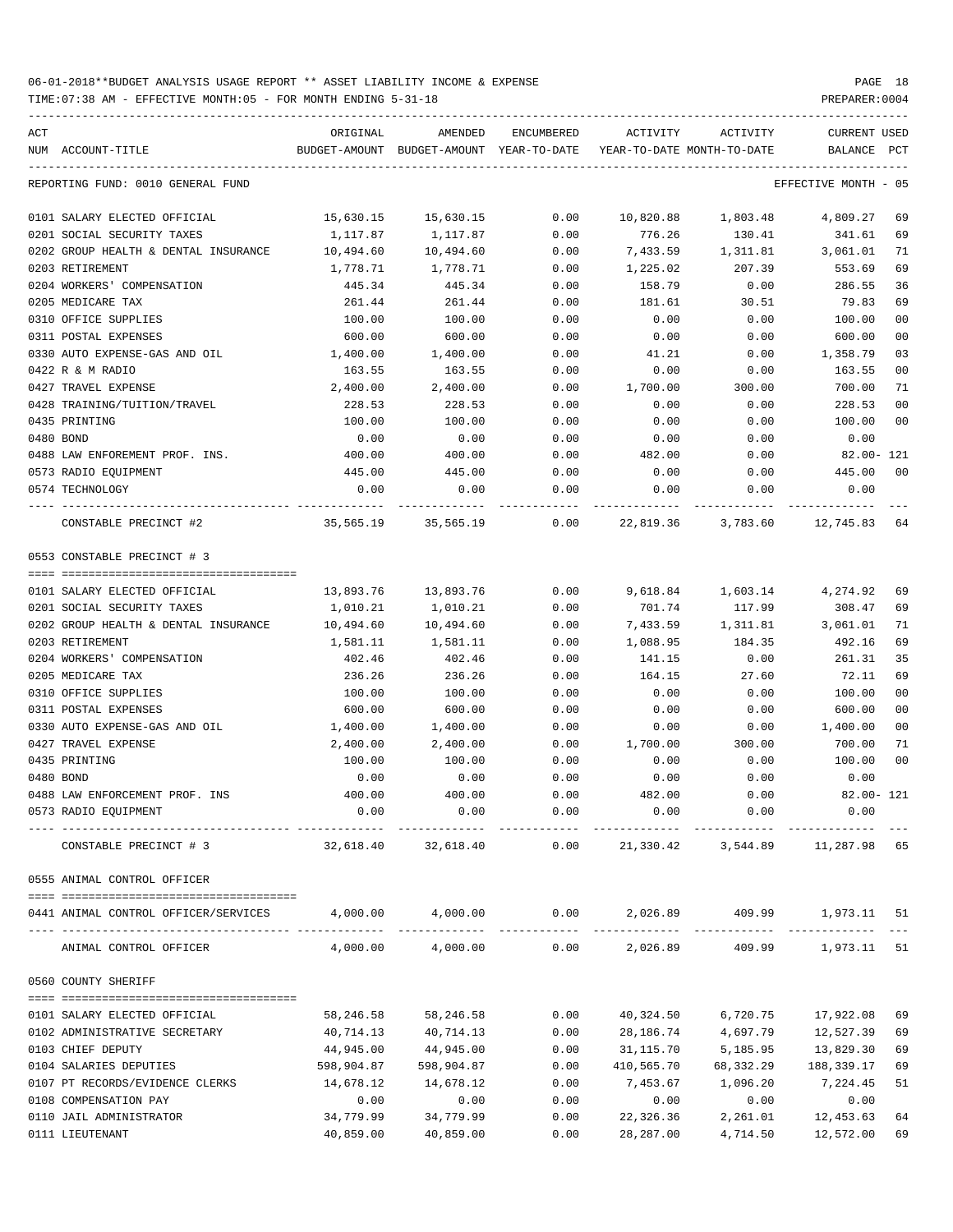TIME:07:38 AM - EFFECTIVE MONTH:05 - FOR MONTH ENDING 5-31-18 PREPARER:0004

| ACT |                                         | ORIGINAL    | AMENDED                                               | <b>ENCUMBERED</b> | ACTIVITY    | <b>ACTIVITY</b>            | <b>CURRENT USED</b>     |
|-----|-----------------------------------------|-------------|-------------------------------------------------------|-------------------|-------------|----------------------------|-------------------------|
|     | NUM ACCOUNT-TITLE                       |             | BUDGET-AMOUNT BUDGET-AMOUNT YEAR-TO-DATE              |                   |             | YEAR-TO-DATE MONTH-TO-DATE | BALANCE<br>$_{\rm PCT}$ |
|     | REPORTING FUND: 0010 GENERAL FUND       |             |                                                       |                   |             |                            | EFFECTIVE MONTH - 05    |
|     | 0113 TRANSPORT OFFICER                  | 34,779.99   | 34,779.99                                             | 0.00              | 24,078.42   | 4,013.07                   | 10,701.57<br>69         |
|     | 0114 PROF. STANDARDS OFFICER            | 0.00        | 0.00                                                  | 0.00              | 0.00        | 0.00                       | 0.00                    |
|     | 0120 SALARY DISPATCHER                  | 199,050.75  | 199,050.75                                            | 0.00              | 137,804.22  | 22,967.37                  | 61,246.53<br>69         |
|     | 0201 SOCIAL SECURITY TAXES              | 66,151.92   | 66,151.92                                             | 0.00              | 44, 155. 51 | 7,245.61                   | 21,996.41<br>67         |
|     | 0202 GROUP HEALTH INSURANCE             | 304, 343.40 | 304, 343.40                                           | 0.00              | 219,776.90  | 39, 215.77                 | 84,566.50<br>72         |
|     | 0203 RETIREMENT                         | 121,024.76  | 121,024.76                                            | 0.00              | 82,659.95   | 13,798.72                  | 38, 364.81<br>68        |
|     | 0204 WORKERS' COMPENSATION              | 20,161.12   | 20, 161. 12                                           | 0.00              | 8,322.71    | 0.00                       | 11,838.41<br>41         |
|     | 0205 MEDICARE TAX                       | 15,471.01   | 15,471.01                                             | 0.00              | 10,326.69   | 1,694.54                   | 5, 144. 32<br>67        |
|     | 0206 UNEMPLOYMENT EXPENSE               | 3,000.00    | 3,000.00                                              | 0.00              | 7,049.00    | 5,194.00                   | 4,049.00-235            |
|     | 0250 EMPLOYEE PHYSICALS                 | 1,000.00    | 1,000.00                                              | 0.00              | 0.00        | 0.00                       | 1,000.00<br>00          |
|     | 0310 OFFICE SUPPLIES                    | 8,000.00    | 8,000.00                                              | 0.00              | 6,620.36    | 250.92                     | 1,379.64<br>83          |
|     | 0311 POSTAL EXPENSES                    | 1,700.00    | 1,700.00                                              | 0.00              | 1,196.31    | 144.42                     | 503.69<br>70            |
|     | 0315 SHERIFF COPIER RENTAL              | 0.00        | 0.00                                                  | 0.00              | 0.00        | 0.00                       | 0.00                    |
|     | 0330 AUTO EXPENSE GAS & OIL             | 84,000.00   | 83,000.00                                             | 0.00              | 37,931.43   | 6,671.85                   | 45,068.57<br>46         |
|     | 0332 SHERIFF JANITOR SUPPLIES           | 1,237.38    | 1,237.38                                              | 0.00              | 1,190.13    | 0.00                       | 47.25<br>96             |
|     | 0395 UNIFORMS/OTHER                     | 4,939.46    | 4,939.46                                              | 0.00              | 4,112.90    | 99.98                      | 826.56<br>83            |
|     | 0419 SHERIFF CELL PHONE                 | 1,080.00    | 1,080.00                                              | 0.00              | 340.00      | 60.00                      | 740.00<br>31            |
|     | 0420 TELEPHONE                          | 14,400.00   | 14,400.00                                             | 0.00              | 8,611.24    | 1,179.70                   | 5,788.76<br>60          |
|     | 0421 CELL PHONE                         | 2,400.00    | 2,400.00                                              | 0.00              | 1,450.00    | 225.00                     | 950.00<br>60            |
|     | 0422 R & M RADIO                        | 1,055.00    | 1,055.00                                              | 0.00              | 0.00        | 0.00                       | 1,055.00<br>00          |
|     | 0427 OUT OF COUNTY TRAVEL               | 4,000.00    | 4,000.00                                              | 0.00              | 360.87      | 0.00                       | 3,639.13<br>09          |
|     | 0428 PRISONER TRANSPORT                 | 4,500.00    | 4,500.00                                              | 0.00              | 2,475.11    | 739.55                     | 2,024.89<br>55          |
|     | 0430 BIDS AND NOTICES                   | 500.00      | 500.00                                                | 0.00              | 546.74      | 444.14                     | $46.74 - 109$           |
|     | 0432 IMPOUNDMENT OF ESTRAY LIVESTOCK    | 1,500.00    | 1,500.00                                              | 0.00              | 0.00        | 0.00                       | 1,500.00<br>00          |
|     | 0435 PRINTING                           | 1,000.00    | 1,000.00                                              | 0.00              | 751.55      | 478.55                     | 248.45<br>75            |
|     | 0440 UTILITIES ELECTRICITY              | 0.00        | 0.00                                                  | 0.00              | 0.00        | 0.00                       | 0.00                    |
|     | 0442 UTILITIES WATER                    | 3,500.00    | 3,500.00                                              | 0.00              | 2,006.36    | 119.47                     | 1,493.64<br>57          |
|     | 0443 SHERIFF TRASH PICKUP               | 1,300.00    | 1,300.00                                              | 0.00              | 770.84      | 110.12                     | 529.16<br>59            |
|     | 0444 INTERNET SERVICE                   | 1,200.00    | 1,200.00                                              | 0.00              | 599.70      | 0.00                       | 600.30<br>50            |
|     | 0445 AIR CONDITIONER MAINTENANCE        | 2,400.00    | 2,400.00                                              | 0.00              | 589.20      | 0.00                       | 1,810.80<br>25          |
|     | 0447 REPEATER SERVICE CONTRACT          | 0.00        | 0.00                                                  | 0.00              | 0.00        | 0.00                       | 0.00                    |
|     | 0450 SHERIFF OFF. R&M BLDG.             | 10,000.00   | 11,000.00                                             | 0.00              | 10,607.01   | 3,500.00                   | 392.99<br>96            |
|     | 0452 R & M EQUIPMENT                    | 0.00        | 0.00                                                  | 0.00              | 0.00        | 0.00                       | 0.00                    |
|     | 0454 R & M AUTOMOBILES                  | 32,000.00   | 32,000.00                                             | 1,831.76          | 20,642.73   | 971.02                     | 9,525.51<br>70          |
|     | 0480 BOND                               | 80.00       | 80.00                                                 | 0.00              | 448.00      | 0.00                       | $368.00 - 560$          |
|     | 0482 FIRE INSURANCE                     | 400.00      | 400.00                                                | 0.00              | 0.00        | 0.00                       | 400.00<br>00            |
|     | 0487 AUTOMOBILE INSURANCE               | 10,000.00   | 10,000.00                                             | 0.00              | 8,200.00    | 0.00                       | 1,800.00 82             |
|     | 0488 LAW ENFORCEMENT INSURANCE          | 11,342.51   | 11,342.51                                             | 0.00              | 12,503.00   | 0.00                       | 1,160.49- 110           |
|     | 0571 HWY. PATROL RADAR EQUIPMENT        | 0.00        | 0.00                                                  | 0.00              | 0.00        | 0.00                       | 0.00                    |
|     | 0572 OFFICE EQUIPMENT                   | 5,500.00    | 5,500.00                                              | 0.00              | 2,313.41    | 186.33                     | 3,186.59<br>42          |
|     | 0573 RADIO EQUIPMENT                    | 0.00        | 0.00                                                  | 0.00              | 0.00        | 0.00                       | 0.00                    |
|     | 0574 TECHNOLOGY                         | 0.00        | 0.00                                                  | 0.00              | 0.00        | 0.00                       | 0.00                    |
|     | 0575 AUTOMOBILES                        | 87,500.00   | 87,500.00                                             | 3,236.58          | 74,904.96   | 0.00                       | 9,358.46<br>89          |
|     | 0630 AUTO NOTE PMT-PRINCIPAL            | 0.00        | 0.00                                                  | 0.00              | 0.00        | 0.00                       | 0.00                    |
|     | 0670 AUTO NOTE PMT-INTEREST             | 0.00        | 0.00                                                  | 0.00<br>--------  | 0.00        | 0.00                       | 0.00                    |
|     | COUNTY SHERIFF                          |             | 1,893,644.99   1,893,644.99   5,068.34   1,301,604.92 |                   |             | 202,318.62                 | 586,971.73 69           |
|     | 0562 RIFLE RESISTANT BODY ARMOR 3439801 |             |                                                       |                   |             |                            |                         |
|     |                                         |             |                                                       |                   |             |                            |                         |
|     | 0396 BODY ARMOR                         | 0.00        | 0.00                                                  | 0.00              | 0.00        | 0.00                       | 0.00                    |
|     |                                         |             |                                                       |                   |             |                            |                         |

RIFLE RESISTANT BODY ARMOR 3439801 0.00 0.00 0.00 0.00 0.00 0.00

-----------------------------------------------------------------------------------------------------------------------------------

0565 JAIL OPERATIONS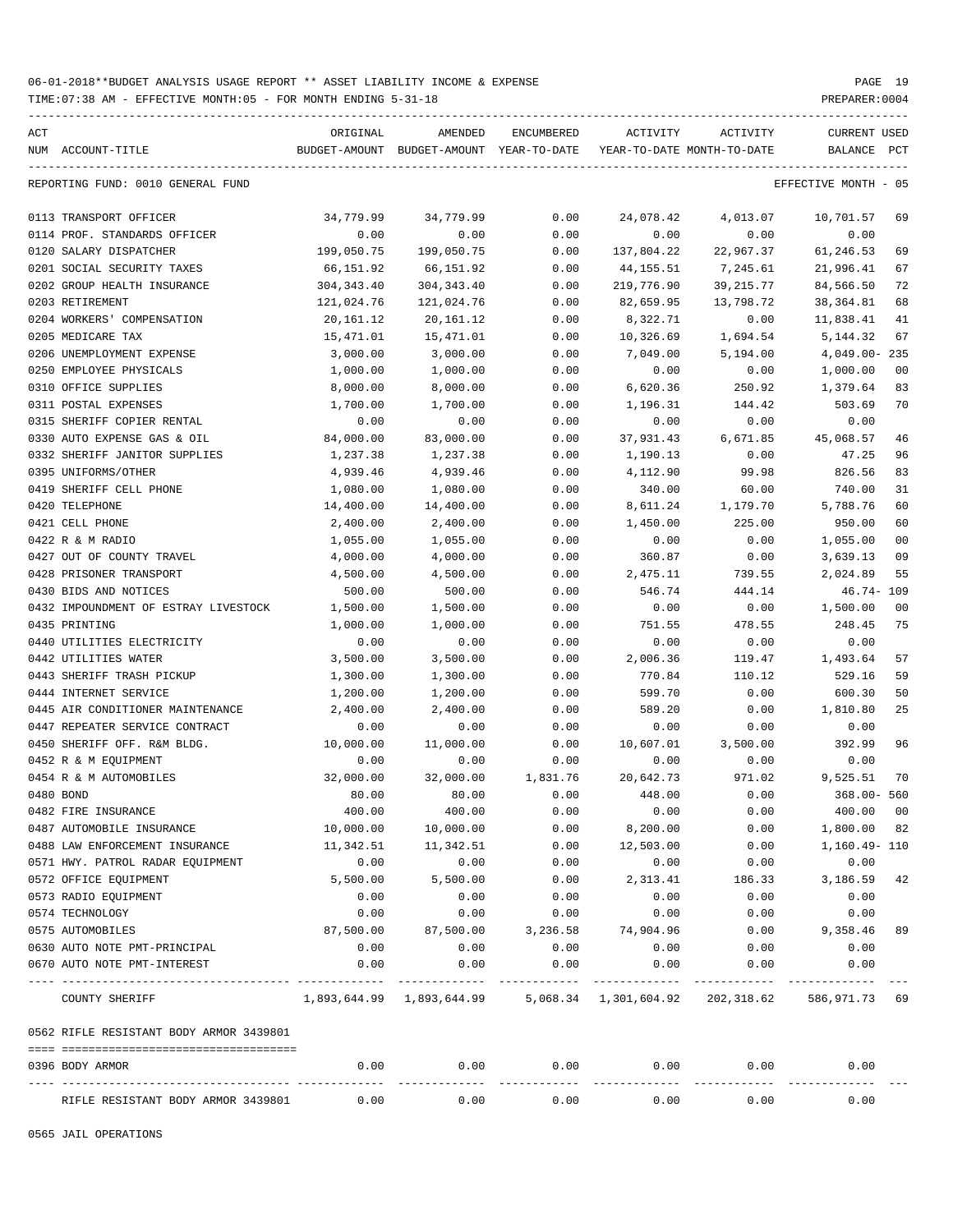| 06-01-2018**BUDGET ANALYSIS USAGE REPORT ** ASSET LIABILITY INCOME & EXPENSE | PAGE 20        |
|------------------------------------------------------------------------------|----------------|
| TIME: 07:38 AM - EFFECTIVE MONTH: 05 - FOR MONTH ENDING 5-31-18              | PREPARER: 0004 |

| ACT | NUM ACCOUNT-TITLE                  | ORIGINAL     | AMENDED<br>BUDGET-AMOUNT BUDGET-AMOUNT YEAR-TO-DATE | ENCUMBERED | ACTIVITY<br>YEAR-TO-DATE MONTH-TO-DATE | ACTIVITY              | CURRENT USED<br>BALANCE PCT                                 |                |
|-----|------------------------------------|--------------|-----------------------------------------------------|------------|----------------------------------------|-----------------------|-------------------------------------------------------------|----------------|
|     | REPORTING FUND: 0010 GENERAL FUND  |              |                                                     |            |                                        |                       | EFFECTIVE MONTH - 05                                        |                |
|     | 0380 PRISONER HOUSING              | 1,797,625.00 | 1,797,625.00                                        | 0.00       |                                        | 992,336.25 141,312.50 | 805,288.75                                                  | 55             |
|     | 0400 PRISONER TRANSPORT/GUARD      | 20,000.00    | 20,000.00                                           | 0.00       | 14,448.00                              | 6,040.13              | 5,552.00                                                    | 72             |
|     | 0405 PRISONER MEDICAL              | 125,000.00   | 125,000.00                                          | 0.00       | 78,598.53                              | 19,432.07             | 46,401.47                                                   | 63             |
|     | 0429 SCHOLARSHIP AWARDS            | 10,000.00    | 10,000.00                                           | 0.00       | 10,000.00                              | 10,000.00             | $0.00$ 100                                                  |                |
|     | 0442 CR4200 UTILITY WATER          | 0.00         | 0.00                                                | 0.00       | 0.00                                   | 0.00                  | 0.00                                                        |                |
|     | 0450 R&M BUILDING                  | 5,000.00     | 5,000.00                                            | 0.00       | 0.00                                   | 0.00                  | 5,000.00                                                    | 0 <sub>0</sub> |
|     | 0482 FIRE INSURANCE                | 0.00         | 0.00                                                | 0.00       | 0.00                                   | 0.00                  | 0.00                                                        |                |
|     | 0491 JUSTICE ASSISTANCE GRANT      | 0.00         | 0.00                                                | 0.00       | 0.00                                   | 0.00                  | 0.00                                                        |                |
|     | 0500 LAND                          | 0.00         | 0.00                                                | 0.00       | 0.00                                   | 0.00                  | 0.00                                                        |                |
|     | 0532 JAIL                          | 0.00         | 0.00                                                | 0.00       | 0.00                                   | 0.00                  | 0.00                                                        |                |
|     | JAIL OPERATIONS                    |              | 1,957,625.00 1,957,625.00                           | -----      |                                        |                       | $0.00 \quad 1.095.382.78 \quad 176.784.70 \quad 862.242.22$ | 56             |
|     | 0570 ADULT PROBATION               |              |                                                     |            |                                        |                       |                                                             |                |
|     | 0420 TELEPHONE                     |              | 2,300.00 2,300.00                                   |            |                                        |                       | $0.00$ 1,616.54 $407.23$ 683.46                             | 70             |
|     | 0421 TELEPHONE SYSTEM INSTALLATION | 0.00         | 0.00                                                | 0.00       | 0.00                                   | 0.00                  | 0.00                                                        |                |
|     | ADULT PROBATION                    | 2,300.00     | 2,300.00                                            | 0.00       | 1,616.54                               | 407.23                | 683.46                                                      | 70             |
|     | 0573 BOND SUPERVISION              |              |                                                     |            |                                        |                       |                                                             |                |
|     | 0103 SALARY-BOND SUPERVISOR        | 39,665.99    | 39,665.99                                           | 0.00       | 27,461.16                              | 4,576.86              | 12,204.83                                                   | 69             |
|     | 0201 SOCIAL SECURITY TAXES         | 2,459.29     | 2,459.29                                            | 0.00       | 1,702.62                               | 283.77                | 756.67                                                      | 69             |
|     | 0202 GROUP HEALTH INSURANCE        | 10,494.60    | 10,494.60                                           | 0.00       | 7,433.59                               | 1,311.81              | 3,061.01                                                    | 71             |
|     | 0203 RETIREMENT                    | 4,513.99     | 4,513.99                                            | 0.00       | 3,108.96                               | 526.35                | 1,405.03                                                    | 69             |
|     | 0204 WORKERS' COMPENSATION         | 166.60       | 166.60                                              | 0.00       | 69.61                                  | 0.00                  | 96.99                                                       | 42             |
|     | 0205 MEDICARE TAX                  | 575.16       | 575.16                                              | 0.00       | 398.16                                 | 66.36                 | 177.00                                                      | 69             |
|     | 0310 OFFICE SUPPLIES               | 575.00       | 575.00                                              | 138.70     | 80.11                                  | 0.00                  | 356.19                                                      | 38             |
|     | 0311 POSTAL EXPENSES               | 24.50        | 24.50                                               | 0.00       | 0.00                                   | 0.00                  | 24.50                                                       | 0 <sub>0</sub> |
|     | 0313 DRUG TESTING SUPPLIES         | 650.00       | 650.00                                              | 0.00       | 472.50                                 | 0.00                  | 177.50                                                      | 73             |
|     | 0340 EVALUATIONS                   | 200.00       | 200.00                                              | 0.00       | 0.00                                   | 0.00                  | 200.00                                                      | 0 <sub>0</sub> |
|     | 0353 COMPUTER EXPENSE              | 0.00         | 0.00                                                | 0.00       | 0.00                                   | 0.00                  | 0.00                                                        |                |
|     | 0420 TELEPHONE                     | 840.00       | 840.00                                              | 0.00       | 520.82                                 | 65.27                 | 319.18                                                      | 62             |
|     | 0453 COMPUTER SOFTWARE             | 1,284.00     | 1,284.00                                            | 0.00       | 963.00                                 | 107.00                | 321.00 75                                                   |                |
|     | BOND SUPERVISION                   |              | 61,449.13 61,449.13                                 |            |                                        |                       | 138.70 42,210.53 6,937.42 19,099.90 69                      |                |
|     | 0575 JUVENILE PROBATION            |              |                                                     |            |                                        |                       |                                                             |                |
|     | 0311 POSTAGE                       | 0.00         | 0.00                                                | 0.00       | 3.52                                   | 3.52                  | $3.52-$                                                     |                |
|     | 0408 DETENTION OPERATING COST      | 0.00         | 0.00                                                | 0.00       | 0.00                                   | 0.00                  | 0.00                                                        |                |
|     | 0415 RESIDENTIAL PLACEMENT         | 0.00         | 0.00                                                | 0.00       | 0.00                                   | 0.00                  | 0.00                                                        |                |
|     | 0416 COUNSELING SERVICES           | 0.00         | 0.00                                                | 0.00       | 0.00                                   | 0.00                  | 0.00                                                        |                |
|     | 0420 TELEPHONE                     | 0.00         | 0.00                                                | 0.00       | 0.00                                   | 0.00                  | 0.00                                                        |                |
|     | 0427 TRAVEL & TRAINING             | 0.00         | 0.00                                                | 0.00       | 0.00                                   | 0.00                  | 0.00                                                        |                |
|     | 0995 JUVENILE PROBATION FUNDING    | 145,000.00   | 145,000.00                                          | 0.00       | 145,000.00                             | 0.00                  | 0.00 100                                                    |                |
|     | JUVENILE PROBATION                 |              |                                                     | 0.00       | 145,003.52                             | 3.52                  | . _ _ _ _ _ _ _ _ _ _<br>$3.52 - 100$                       |                |
|     | 0590 HEALTH INSPECTOR              |              |                                                     |            |                                        |                       |                                                             |                |
|     | 0104 SALARIES DEPUTIES             | 15,962.41    | 15,962.41                                           |            | $0.00$ 11,050.92                       | 1,841.82              | 4,911.49                                                    | 69             |

0107 SALARY TEMP/EXTRA 16,588.00 16,588.00 0.00 7,905.74 1,870.94 8,682.26 48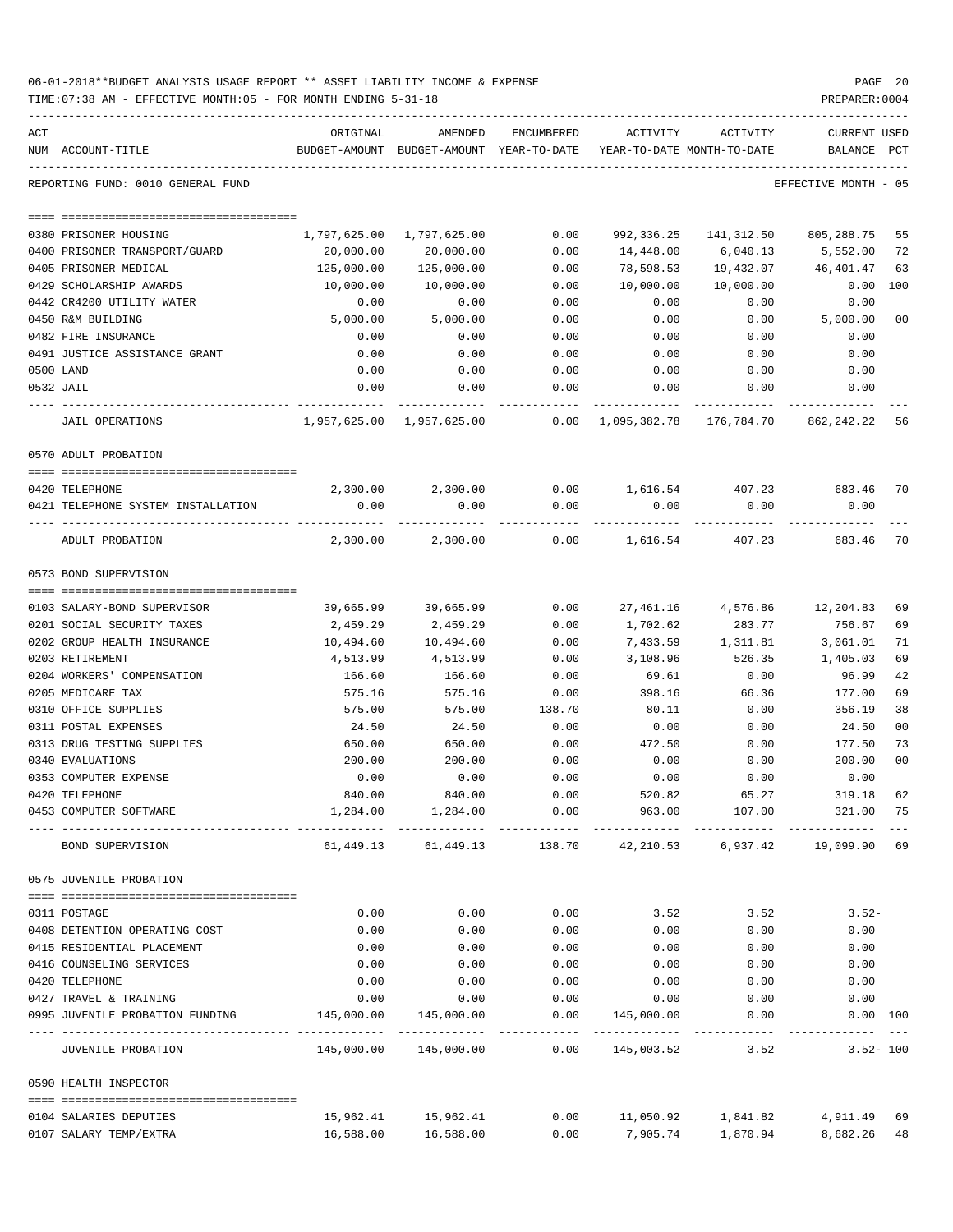TIME:07:38 AM - EFFECTIVE MONTH:05 - FOR MONTH ENDING 5-31-18 PREPARER:0004

| ACT | NUM ACCOUNT-TITLE                                                        | ORIGINAL              | AMENDED<br>BUDGET-AMOUNT BUDGET-AMOUNT YEAR-TO-DATE | ENCUMBERED   | ACTIVITY              | ACTIVITY<br>YEAR-TO-DATE MONTH-TO-DATE | <b>CURRENT USED</b><br>BALANCE PCT |                |
|-----|--------------------------------------------------------------------------|-----------------------|-----------------------------------------------------|--------------|-----------------------|----------------------------------------|------------------------------------|----------------|
|     | REPORTING FUND: 0010 GENERAL FUND                                        |                       |                                                     |              |                       |                                        | EFFECTIVE MONTH - 05               |                |
|     | 0151 SALARY HEALTH INSPECTOR                                             | 38,628.25             | 38,628.25                                           | 0.00         | 26,742.60             | 4,457.10                               | 11,885.65                          | 69             |
|     | 0201 SOCIAL SECURITY TAXES                                               | 4,413.08              | 4,413.08                                            | 0.00         | 2,712.59              | 485.84                                 | 1,700.49                           | 61             |
|     | 0202 GROUP HEALTH & DENTAL INSURANCE                                     | 15,741.90             | 15,741.90                                           | 0.00         | 11,150.30             | 1,967.70                               | 4,591.60                           | 71             |
|     | 0203 RETIREMENT                                                          | 8,100.13              | 8,100.13                                            | 0.00         | 5,181.84              | 939.54                                 | 2,918.29                           | 64             |
|     | 0204 WORKERS' COMPENSATION                                               | 337.58                | 337.58                                              | 0.00         | 119.55                | 0.00                                   | 218.03                             | 35             |
|     | 0205 MEDICARE TAX                                                        | 1,032.09              | 1,032.09                                            | 0.00         | 634.40                | 113.63                                 | 397.69                             | 61             |
|     | 0310 OFFICE SUPPLIES                                                     | 700.00                | 700.00                                              | 39.28        | 322.03                | 13.28                                  | 338.69                             | 52             |
|     | 0311 POSTAL EXPENSE                                                      | 1,323.00              | 1,323.00                                            | 0.00         | 490.00                | 0.00                                   | 833.00                             | 37             |
|     | 0315 COPIER RENTAL                                                       | 450.00                | 450.00                                              | 0.00         | 255.74                | 36.22                                  | 194.26                             | 57             |
|     | 0330 AUTO EXPENSE GAS & OIL                                              | 1,500.00              | 1,500.00                                            | 0.00         | 673.68                | 57.00                                  | 826.32                             | 45             |
|     | 0420 TELEPHONE                                                           | 750.00                | 750.00                                              | 0.00         | 466.61                | 61.92                                  | 283.39                             | 62             |
|     | 0427 OUT OF COUNTY TRAVEL                                                | 600.00                | 1,521.95                                            | 0.00         | 1,324.34              | 474.60                                 | 197.61                             | 87             |
|     | 0435 PRINTING                                                            | 100.00                | 100.00                                              | 0.00         | 79.27                 | 0.00                                   | 20.73                              | 79             |
|     | 0453 SOFTWARE MAINTENANCE SAFE                                           | 400.00                | 400.00                                              | 0.00         | 400.00                | 0.00                                   | 0.00 100                           |                |
|     | 0454 R&M AUTO                                                            | 1,000.00              | 1,000.00                                            | 0.00         | 549.74                | 0.00                                   | 450.26                             | 55             |
|     | 0467 VISITING HEALTH INSPECTOR                                           | 300.00                | 300.00                                              | 0.00         | 198.11                | 96.03                                  | 101.89                             | 66             |
|     | 0480 BOND                                                                | 71.00                 | 71.00                                               | 0.00         | 0.00                  | 0.00                                   | 71.00                              | 0 <sub>0</sub> |
|     | 0481 DUES                                                                | 111.00                | 111.00                                              | 0.00         | 0.00                  | 0.00                                   | 111.00                             | 0 <sub>0</sub> |
|     | 0487 AUTOMOBILE INSURANCE                                                | 350.00                | 350.00                                              | 0.00         | 208.00                | 0.00                                   | 142.00                             | 59             |
|     | 0572 OFFICE EQUIPMENT                                                    | 300.00                | 300.00                                              | 0.00         | 252.70                | 0.00                                   | 47.30                              | 84             |
|     | 0574 TECHNOLOGY                                                          | 0.00                  | 0.00                                                | 0.00         | 0.00                  | 0.00                                   | 0.00                               |                |
|     | 0575 AUTOMOBILE/PICKUP                                                   | 0.00                  | 0.00                                                | 0.00         | 0.00                  | 0.00                                   | 0.00                               |                |
|     | HEALTH INSPECTOR                                                         |                       | 108,758.44 109,680.39                               | 39.28        |                       |                                        |                                    | 65             |
|     | 0640 COUNTY SERVICES                                                     |                       |                                                     |              |                       |                                        |                                    |                |
|     |                                                                          |                       |                                                     |              |                       |                                        |                                    |                |
|     | 0410 FANNIN CO. CHILDRENS CTR                                            | 7,000.00              | 7,000.00                                            | 0.00         | 7,000.00              | 0.00                                   | 0.00 100                           |                |
|     | 0411 FANNIN CO. WELFARE BOARD                                            | 6,000.00              | 6,000.00                                            | 0.00         | 6,000.00              | 0.00                                   | 0.00 100                           |                |
|     | 0412 FANNIN CO. HISTORICAL SOC<br>0413 TEXOMA COMMUNITY CENTER(M.H.M.R.) | 4,500.00<br>22,500.00 | 4,500.00<br>22,500.00                               | 0.00<br>0.00 | 4,500.00<br>22,500.00 | 0.00<br>0.00                           | 0.00 100<br>0.00 100               |                |
|     | 0414 FANNIN COUNTY CRISIS CENTER                                         | 5,000.00              | 5,000.00                                            | 0.00         |                       | 0.00                                   | 5,000.00                           | 0 <sub>0</sub> |
|     | 0415 TAPS PUBLIC TRANSIT                                                 | 5,000.00              | 5,000.00                                            | 0.00         | 0.00<br>5,000.00      | 0.00                                   | 0.00 100                           |                |
|     | 0416 TRI-COUNTY SNAP                                                     | 2,103.00              | 2,103.00                                            | 0.00         | 0.00                  | 0.00                                   | 2,103.00                           | 0 <sub>0</sub> |
|     | 0440 UTILITIES ELECTRICITY                                               | 9,000.00              | 9,000.00                                            | 0.00         | 4,355.73              | 671.71                                 | 4,644.27                           | 48             |
|     | 0441 UTILITIES GAS                                                       | 1,700.00              | 1,700.00                                            | 0.00         | 1,492.60              | 82.55                                  | 207.40 88                          |                |
|     | 0442 UTILITIES WATER                                                     | 3,200.00              | 3,200.00                                            | 0.00         | 1,983.64              | 295.33                                 | 1,216.36                           | 62             |
|     | 0443 TRASH PICK-UP                                                       | 500.00                | 500.00                                              | 0.00         | 279.27                | 39.90                                  | 220.73                             | 56             |
|     | 0450 R & M BUILDINGS (TDHS)                                              | 0.00                  | 0.00                                                | 0.00         | 0.00                  | 0.00                                   | 0.00                               |                |
|     | 0482 FIRE INSURANCE                                                      | 1,800.00              | 1,800.00                                            | 0.00         | 0.00                  | 0.00                                   | 1,800.00                           | 0 <sub>0</sub> |
|     | 0493 DHS PARKING LOT                                                     | 0.00                  | 0.00                                                | 0.00         | 0.00                  | 0.00                                   | 0.00                               |                |
|     | 0575 LAKE FANNIN                                                         | 200,000.00            | 200,000.00                                          | 0.00         | 0.00                  | 0.00                                   | 200,000.00                         | 0 <sub>0</sub> |
|     | COUNTY SERVICES                                                          |                       | 268,303.00 268,303.00                               | 0.00         |                       | 53,111.24 1,089.49                     | 215,191.76                         | $- - -$<br>20  |
|     | 0641 HEALTH OFFICER                                                      |                       |                                                     |              |                       |                                        |                                    |                |
|     |                                                                          |                       |                                                     |              |                       |                                        |                                    |                |
|     | 0102 SALARY APPOINTED OFFICIAL                                           |                       | 2,400.00 2,400.00                                   |              | 0.00 1,600.00         | 200.00                                 | 800.00 67                          |                |
|     | HEALTH OFFICER                                                           |                       | 2,400.00 2,400.00                                   |              | $0.00$ 1,600.00       | 200.00                                 | 800.00                             | 67             |
|     | 0645 INDIGENT CARE                                                       |                       |                                                     |              |                       |                                        |                                    |                |
|     |                                                                          |                       |                                                     |              |                       |                                        |                                    |                |
|     | 0102 SALARY IHC DIRECTOR                                                 | 39,789.00             | 39,789.00                                           |              | 0.00 27,546.30        |                                        | 4,591.05 12,242.70 69              |                |
|     | 0107 SALARY ASSISTANT                                                    | 15.962.41             | 15.962.41                                           | 0.00         |                       |                                        |                                    | 69             |

0107 SALARY ASSISTANT 15,962.41 15,962.41 0.00 11,050.92 1,841.82 4,911.49 69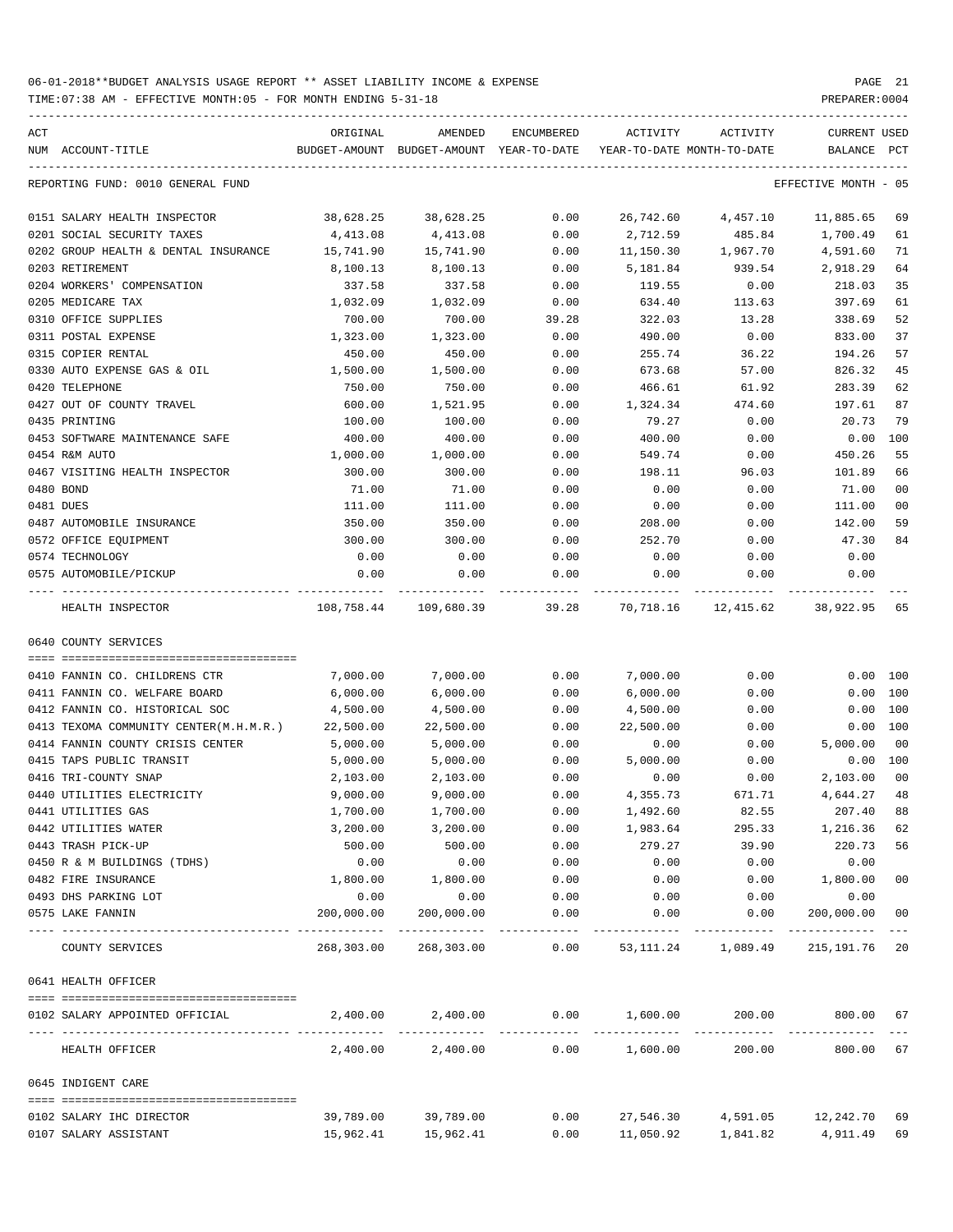| ACT |                                   | ORIGINAL   | AMENDED                                                         | ENCUMBERED            | ACTIVITY                   | ACTIVITY              | <b>CURRENT USED</b>      |                |
|-----|-----------------------------------|------------|-----------------------------------------------------------------|-----------------------|----------------------------|-----------------------|--------------------------|----------------|
|     | NUM ACCOUNT-TITLE                 |            | BUDGET-AMOUNT BUDGET-AMOUNT YEAR-TO-DATE                        |                       | YEAR-TO-DATE MONTH-TO-DATE |                       | <b>BALANCE</b>           | PCT            |
|     | REPORTING FUND: 0010 GENERAL FUND |            |                                                                 |                       |                            |                       | EFFECTIVE MONTH - 05     |                |
|     | 0201 SOCIAL SECURITY TAX          | 3,456.59   | 3,456.59                                                        | 0.00                  | 2,318.36                   | 385.83                | 1,138.23                 | 67             |
|     | 0202 GROUP HEALTH INSURANCE       | 15,741.90  | 15,741.90                                                       | 0.00                  | 11,150.47                  | 1,967.73              | 4,591.43                 | 71             |
|     | 0203 RETIREMENT                   | 6,344.51   | 6,344.51                                                        | 0.00                  | 4,369.71                   | 739.80                | 1,974.80                 | 69             |
|     | 0204 WORKER'S COMP                | 234.16     | 234.16                                                          | 0.00                  | 97.83                      | 0.00                  | 136.33                   | 42             |
|     | 0205 MEDICARE TAX                 | 808.40     | 808.40                                                          | 0.00                  | 542.23                     | 90.24                 | 266.17                   | 67             |
|     | 0210 TOTAL SALARY & BENEFITS      | 82,336.97  | 82,336.97                                                       | 0.00                  | 57,075.82                  | 9,616.47              | 25, 261.15               | 69             |
|     | 0310 OFFICE SUPPLIES              | 650.00     | 650.00                                                          | 113.84                | 80.71                      | 80.00                 | 455.45                   | 30             |
|     | 0311 POSTAL EXPENSE               | 275.00     | 275.00                                                          | 0.00                  | 0.00                       | 0.00                  | 275.00                   | 00             |
|     | 0330 BIDS & NOTICES               | 125.00     | 125.00                                                          | 0.00                  | 0.00                       | 0.00                  | 125.00                   | 0 <sub>0</sub> |
|     | 0353 COMPUTER EXPENSE             | 12,708.00  | 12,708.00                                                       | 0.00                  | 9,531.00                   | 1,059.00              | 3,177.00                 | 75             |
|     | 0390 SUBSCRIPTIONS                | 0.00       | 0.00                                                            | 0.00                  | 0.00                       | 0.00                  | 0.00                     |                |
|     | 0399 SUBTOTAL OFFICE EXPENSE      | 13,758.00  | 13,758.00                                                       | 113.84                | 9,611.71                   | 1,139.00              | 4,032.45                 | 71             |
|     | 0404 COBRA/INSURANCE              | 0.00       | 0.00                                                            | 0.00                  | 0.00                       | 0.00                  | 0.00                     |                |
|     | 0407 INELIGIBLE IHC EXPENSE       | 0.00       | 0.00                                                            | 0.00                  | 0.00                       | 0.00                  | 0.00                     |                |
|     | 0409 DIABETIC SUPPLIES            | 4,000.00   | 4,000.00                                                        | 0.00                  | 1,220.02                   | 425.78                | 2,779.98                 | 31             |
|     | 0410 CERT. REG. NURSE ANES.       | 1,000.00   | 1,000.00                                                        | 0.00                  | 0.00                       | 0.00                  | 1,000.00                 | 00             |
|     | 0411 PHYSICIAN, NON-EMERGENCY     | 20,000.00  | 20,000.00                                                       | 0.00                  | 8,303.14                   | 0.00                  | 11,696.86                | 42             |
|     | 0412 PRESCRIPTIONS, DRUGS         | 25,000.00  | 25,000.00                                                       | 0.00                  | 6,754.79                   | 1,747.86              | 18,245.21                | 27             |
|     | 0413 HOSPITAL, INPATIENT          | 50,000.00  | 50,000.00                                                       | 0.00                  | 42,871.67                  | 0.00                  | 7,128.33                 | 86             |
|     | 0414 HOSPITAL, OUTPATIENT         | 85,000.00  | 85,000.00                                                       | 0.00                  | 7,928.87                   | 0.00                  | 77,071.13                | 09             |
|     | 0415 LABORATORY/ X-RAY            | 6,000.00   | 6,000.00                                                        | 0.00                  | 1,556.13                   | 0.00                  | 4,443.87                 | 26             |
|     | 0416 SKILLED NURSING FACILITY     | 0.00       | 0.00                                                            | 0.00                  | 0.00                       | 0.00                  | 0.00                     |                |
|     | 0417 FAMILY PLANNING              | 0.00       | 0.00                                                            | 0.00                  | 0.00                       | 0.00                  | 0.00                     |                |
|     | 0418 FED. QUALIFIED HEALTH CENTER | 10,000.00  | 10,000.00                                                       | 0.00                  | 1,896.54                   | 0.00                  | 8,103.46                 | 19             |
|     | 0419 COUNSELING SERVICE           | 0.00       | 0.00                                                            | 0.00                  | 0.00                       | 0.00                  | 0.00                     |                |
|     | 0420 RURAL HEALTH CLINIC          | 0.00       | 0.00                                                            | 0.00                  | 0.00                       | 0.00                  | 0.00                     |                |
|     | 0421 STATE HOSPITAL CONTRACTS     | 0.00       | 0.00                                                            | 0.00                  | 0.00                       | 0.00                  | 0.00                     |                |
|     | 0422 AMBULATORY SURGICAL CENTE    | 1,000.00   | 1,000.00                                                        | 0.00                  | 0.00                       | 0.00                  | 1,000.00                 | 00             |
|     | 0423 MEDICAL EQUIP. PURCHASE      | 1,000.00   | 1,000.00                                                        | 0.00                  | 0.00                       | 0.00                  | 1,000.00                 | 00             |
|     | 0425 TOTAL MEDICAL/IHC            | 203,000.00 | 203,000.00                                                      | 0.00                  | 70,531.16                  | 2,173.64              | 132,468.84               | 35             |
|     | 0427 OUT OF COUNTY TRAVEL         | 365.00     | 365.00                                                          | 0.00                  | 0.00                       | 0.00                  | 365.00                   | 00             |
|     | 0435 PRINTING                     | 0.00       | 0.00                                                            | 0.00                  | 0.00                       | 0.00                  | 0.00                     |                |
|     | 0440 TELEPHONE                    | 1,400.00   | 1,400.00                                                        | 0.00                  | 746.00                     | 107.09                | 654.00                   | 53             |
|     | 0441 DSL LINE                     | 600.00     | 600.00<br>-------------                                         | 0.00<br>------------- | 475.98<br>-------------    | 60.00<br>------------ | 124.02<br>-------------- | 79             |
|     | 0499 SERVICES & OTHER CHARGES     | 2,365.00   | 2,365.00                                                        | 0.00                  | 1,221.98                   | 167.09                | 1,143.02                 | 52             |
|     | 0574 TECHNOLOGY                   | 0.00       | 0.00                                                            | 0.00                  | 0.00                       | 0.00                  | 0.00                     |                |
|     | 0599 CAPITAL OUTLAY               | 0.00       | 0.00                                                            | 0.00                  | 0.00                       | 0.00                  | 0.00                     |                |
|     | INDIGENT CARE                     |            | 301,459.97 301,459.97 113.84 138,440.67 13,096.20 162,905.46 46 |                       |                            |                       |                          |                |
|     | 0665 COUNTY AGENTS                |            |                                                                 |                       |                            |                       |                          |                |
|     |                                   |            |                                                                 |                       |                            |                       |                          |                |

| 0105 SALARY SECRETARY        | 25,958.16 | 25,958.16 | 0.00 | 17,971.02 | 2,995.17 | 7,987.14  | 69 |
|------------------------------|-----------|-----------|------|-----------|----------|-----------|----|
| 0107 REGULAR-TEMP. PART-TIME | 0.00      | 0.00      | 0.00 | 0.00      | 0.00     | 0.00      |    |
| 0150 CO. AGENTS SALARIES     | 46,969.25 | 45,919.25 | 0.00 | 20,308.14 | 4,282.14 | 25,611.11 | 44 |
| 0201 SOCIAL SECURITY TAXES   | 4,646.06  | 4,646.06  | 0.00 | 1,998.62  | 388.30   | 2,647.44  | 43 |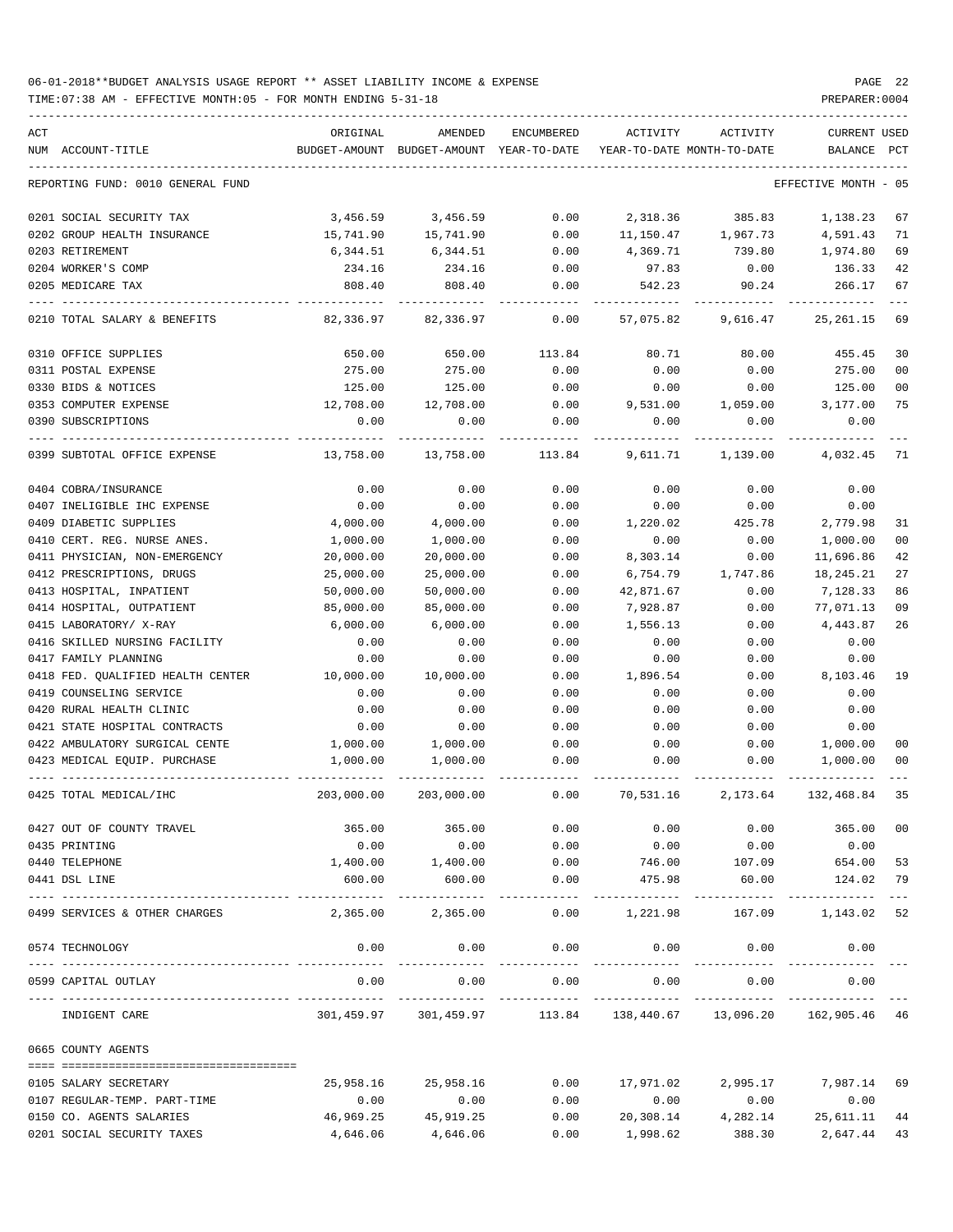| ACT |                                      | ORIGINAL      | AMENDED                     | <b>ENCUMBERED</b> | ACTIVITY     | ACTIVITY                           | <b>CURRENT USED</b>     |       |
|-----|--------------------------------------|---------------|-----------------------------|-------------------|--------------|------------------------------------|-------------------------|-------|
| NUM | ACCOUNT-TITLE                        | BUDGET-AMOUNT | BUDGET-AMOUNT               | YEAR-TO-DATE      |              | YEAR-TO-DATE MONTH-TO-DATE         | <b>BALANCE</b>          | PCT   |
|     | REPORTING FUND: 0010 GENERAL FUND    |               |                             |                   |              |                                    | EFFECTIVE MONTH         | $-05$ |
|     | 0202 GROUP HEALTH & DENTAL INSURANCE | 10,494.60     | 10,494.60                   | 0.00              | 7,433.59     | 1,311.81                           | 3,061.01                | 71    |
|     | 0203 RETIREMENT                      | 2,954.04      | 2,954.04                    | 0.00              | 2,034.45     | 344.43                             | 919.59                  | 69    |
|     | 0204 WORKERS' COMPENSATION           | 109.02        | 109.02                      | 0.00              | 45.55        | 0.00                               | 63.47                   | 42    |
|     | 0205 MEDICARE TAX                    | 1,086.58      | 1,086.58                    | 0.00              | 467.43       | 90.82                              | 619.15                  | 43    |
|     | 0310 OFFICE SUPPLIES                 | 1,100.00      | 1,100.00                    | 0.00              | 357.72       | 149.99                             | 742.28                  | 33    |
|     | 0311 POSTAL EXPENSE                  | 300.00        | 300.00                      | 0.00              | 98.00        | 0.00                               | 202.00                  | 33    |
|     | 0315 COPIER RENTAL                   | 1,500.00      | 1,500.00                    | 0.00              | 826.06       | 124.75                             | 673.94                  | 55    |
|     | 0335 PROGRAM SUPPLIES                | 500.00        | 500.00                      | 0.00              | 0.00         | 0.00                               | 500.00                  | 00    |
|     | 0420 TELEPHONE                       | 1,800.00      | 1,800.00                    | 0.00              | 1,169.10     | 299.00                             | 630.90                  | 65    |
|     | 0421 CELL PHONE ALLOWANCE            | 1,200.00      | 1,450.00                    | 0.00              | 913.31       | 213.31                             | 536.69                  | 63    |
|     | 0422 CABLE INTERNET                  | 672.00        | 672.00                      | 0.00              | 448.00       | 112.00                             | 224.00                  | 67    |
|     | 0427 IN/OUT CO.TRAVEL-AG.            | 4,000.00      | 4,000.00                    | 0.00              | 527.67       | 0.00                               | 3,472.33                | 13    |
|     | 0428 IN/OUT CO.TRAVEL-F.C.S.         | 4,000.00      | 4,000.00                    | 0.00              | 1,668.02     | 384.83                             | 2,331.98                | 42    |
|     | 0429 IN/OUT CO.TRAVEL-4-H            | 4,000.00      | 4,000.00                    | 0.00              | 270.00       | 270.00                             | 3,730.00                | 07    |
|     | 0572 OFFICE EQUIPMENT                | 0.00          | 0.00                        | 0.00              | 0.00         | 0.00                               | 0.00                    |       |
|     | 0574 TECHNOLOGY                      | 0.00          | 800.00                      | 0.00              | 0.00         | 0.00                               | 800.00                  | 00    |
|     | COUNTY AGENTS                        | 111,289.71    | 111,289.71                  | 0.00              | 56,536.68    | 10,966.55                          | 54,753.03               | 51    |
|     | 0696 DONATIONS & ALLOCATIONS         |               |                             |                   |              |                                    |                         |       |
|     |                                      |               |                             |                   |              |                                    |                         |       |
|     | 0491 SOIL & WATER CONSERVATION       | 1,000.00      | 1,000.00                    | 0.00              | 1,000.00     | 0.00                               | 0.00 100                |       |
|     | 0492 INDIGENT BURIAL                 | 2,000.00      | 2,000.00                    | 0.00              | 1,500.00     | 0.00                               | 500.00                  | 75    |
|     | 0494 FLOOD CONTROL SITE MAINTENANCE  | 0.00          | 0.00                        | 0.00              | 0.00         | 0.00                               | 0.00                    |       |
|     | DONATIONS & ALLOCATIONS              | 3,000.00      | 3,000.00                    | 0.00              | 2,500.00     | 0.00                               | 500.00                  | 83    |
|     | 0999 ACCOUNTS PAYABLE                |               |                             |                   |              |                                    |                         |       |
|     |                                      |               |                             |                   |              |                                    |                         |       |
|     | 0100 A/P CLEARING ACCOUNT            |               |                             |                   | 0.00         | 0.00                               | 0.00                    |       |
|     | ACCOUNTS PAYABLE                     |               |                             |                   | 0.00         | 0.00                               | 0.00                    |       |
|     | <b>GENERAL FUND</b>                  |               |                             |                   |              |                                    |                         |       |
|     | INCOME TOTALS                        |               | 12,864,422.02 12,864,422.02 |                   | 9,643,668.32 |                                    | 613,886.47 3,220,753.70 | 75    |
|     | <b>EXPENSE TOTALS</b>                |               | 12,864,422.02 12,864,422.02 |                   |              | 8,589.11 7,611,130.57 1,262,154.88 | 5, 244, 702. 34         | 59    |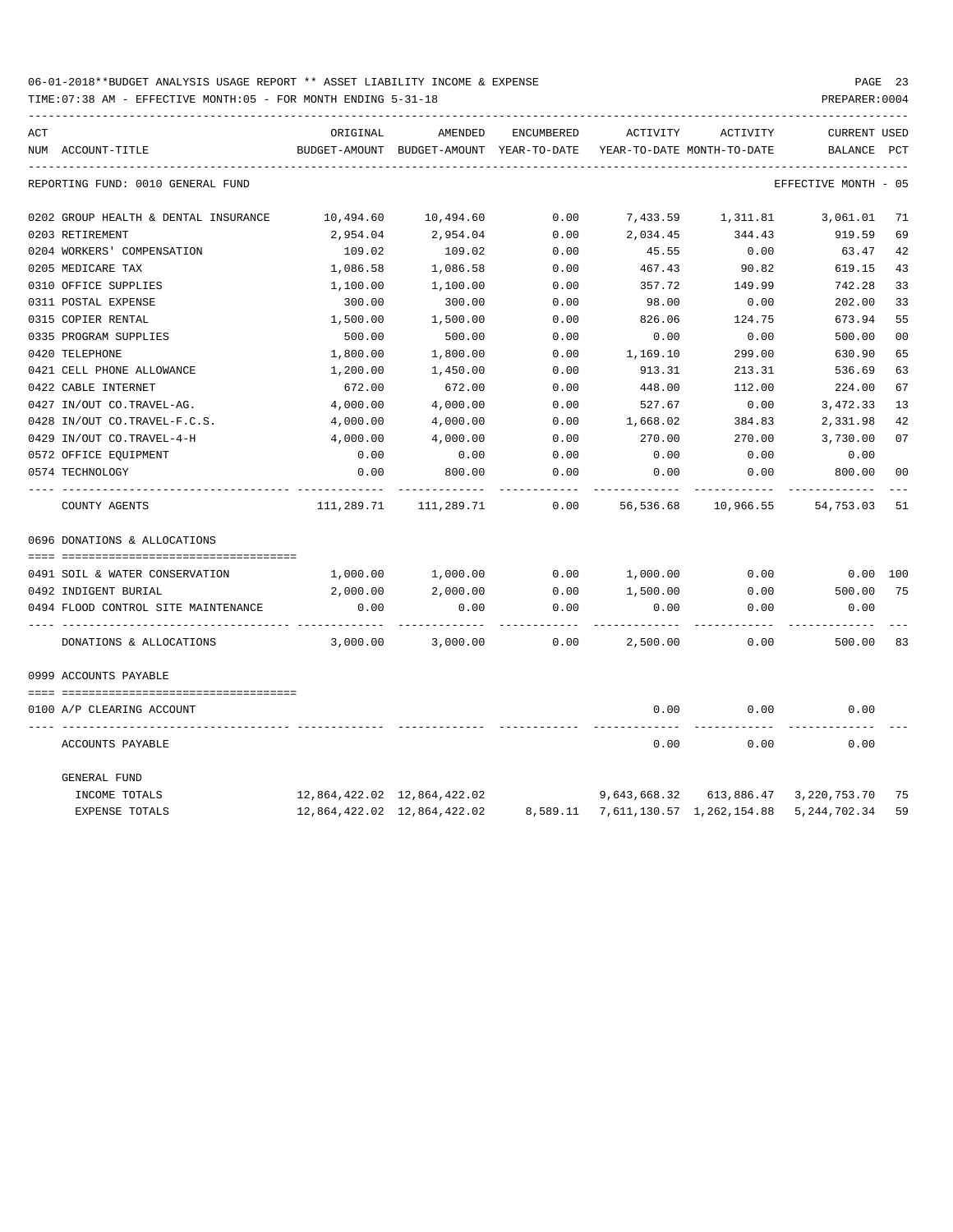|                    | 06-01-2018**BUDGET ANALYSIS USAGE REPORT ** ASSET LIABILITY INCOME & EXPENSE<br>TIME: 07:38 AM - EFFECTIVE MONTH: 05 - FOR MONTH ENDING 5-31-18                                                                                                                                                                                                                                                                                                                        |           |                                                     |                |                                        |                            | PREPARER: 0004                                          | PAGE 24        |
|--------------------|------------------------------------------------------------------------------------------------------------------------------------------------------------------------------------------------------------------------------------------------------------------------------------------------------------------------------------------------------------------------------------------------------------------------------------------------------------------------|-----------|-----------------------------------------------------|----------------|----------------------------------------|----------------------------|---------------------------------------------------------|----------------|
| $\mathop{\rm ACT}$ | NUM ACCOUNT-TITLE                                                                                                                                                                                                                                                                                                                                                                                                                                                      | ORIGINAL  | AMENDED<br>BUDGET-AMOUNT BUDGET-AMOUNT YEAR-TO-DATE | ENCUMBERED     | ACTIVITY<br>YEAR-TO-DATE MONTH-TO-DATE | ACTIVITY                   | <b>CURRENT USED</b><br>BALANCE PCT                      |                |
|                    | REPORTING FUND: 0011 COURTHOUSE SECURITY                                                                                                                                                                                                                                                                                                                                                                                                                               |           |                                                     |                |                                        |                            | EFFECTIVE MONTH - 05                                    |                |
|                    | 0100 PAYROLL                                                                                                                                                                                                                                                                                                                                                                                                                                                           |           |                                                     |                |                                        |                            |                                                         |                |
|                    | 0100 PAYROLL                                                                                                                                                                                                                                                                                                                                                                                                                                                           |           |                                                     |                |                                        | $0.00$ 0.00                | 0.00                                                    |                |
|                    | PAYROLL                                                                                                                                                                                                                                                                                                                                                                                                                                                                |           |                                                     |                | 0.00                                   | 0.00                       | 0.00                                                    |                |
|                    | 0102 A/P CLEARING                                                                                                                                                                                                                                                                                                                                                                                                                                                      |           |                                                     |                |                                        |                            |                                                         |                |
|                    | 0100 A/P CLEARING                                                                                                                                                                                                                                                                                                                                                                                                                                                      |           |                                                     |                | 0.00                                   | 0.00                       | 0.00                                                    |                |
|                    | A/P CLEARING                                                                                                                                                                                                                                                                                                                                                                                                                                                           |           |                                                     |                | 0.00                                   | 0.00                       | 0.00                                                    |                |
|                    | 0103 CASH                                                                                                                                                                                                                                                                                                                                                                                                                                                              |           |                                                     |                |                                        |                            |                                                         |                |
|                    | 0100 C.H. SECURITY-COMBINED FUNDS CKING                                                                                                                                                                                                                                                                                                                                                                                                                                |           |                                                     |                |                                        |                            | 5,546.32 550.72 122,749.05                              |                |
|                    | CASH                                                                                                                                                                                                                                                                                                                                                                                                                                                                   |           |                                                     |                | 5,546.32                               | . <u>.</u> .<br>550.72     | ---------<br>122,749.05                                 |                |
|                    | 0120 RECEIVABLES                                                                                                                                                                                                                                                                                                                                                                                                                                                       |           |                                                     |                |                                        |                            |                                                         |                |
|                    | 0313 DUE FROM OTHER FUNDS                                                                                                                                                                                                                                                                                                                                                                                                                                              |           |                                                     |                | 0.00                                   |                            | $0.00$ $4,119.57$                                       |                |
|                    | RECEIVABLES                                                                                                                                                                                                                                                                                                                                                                                                                                                            |           |                                                     |                | 0.00                                   | 0.00                       | 4,119.57                                                |                |
|                    | 0200 SYSTEM ADDED LIABILITY DEPARTMENT                                                                                                                                                                                                                                                                                                                                                                                                                                 |           |                                                     |                |                                        |                            |                                                         |                |
|                    | 0910 SYSTEM ADDED LIABILITY LINE-ITEM                                                                                                                                                                                                                                                                                                                                                                                                                                  |           |                                                     |                | 0.00                                   | 0.00                       | 0.00                                                    |                |
|                    | SYSTEM ADDED LIABILITY DEPARTMENT                                                                                                                                                                                                                                                                                                                                                                                                                                      |           |                                                     |                | 0.00                                   | 0.00                       | 0.00                                                    |                |
|                    | 0271 EQUITY ACCOUNT                                                                                                                                                                                                                                                                                                                                                                                                                                                    |           |                                                     |                |                                        |                            |                                                         |                |
|                    | 0200 EQUITY ACCOUNT                                                                                                                                                                                                                                                                                                                                                                                                                                                    |           |                                                     |                |                                        |                            | $0.00$ $0.00$ $121,322.30$                              |                |
|                    | EQUITY ACCOUNT                                                                                                                                                                                                                                                                                                                                                                                                                                                         |           |                                                     |                | 0.00                                   |                            | $0.00$ 121,322.30                                       |                |
|                    | 0300 CASH                                                                                                                                                                                                                                                                                                                                                                                                                                                              |           |                                                     |                |                                        |                            |                                                         |                |
|                    | $\begin{minipage}{0.03\textwidth} \centering \begin{tabular}{ l l l } \hline \textbf{1} & \textbf{2} & \textbf{2} & \textbf{2} & \textbf{2} & \textbf{2} & \textbf{2} & \textbf{2} & \textbf{2} & \textbf{2} & \textbf{2} & \textbf{2} & \textbf{2} & \textbf{2} & \textbf{2} & \textbf{2} & \textbf{2} & \textbf{2} & \textbf{2} & \textbf{2} & \textbf{2} & \textbf{2} & \textbf{2} & \textbf{2} & \textbf{2} & \textbf{2} & \textbf$<br>0111 BEGINNING CASH BALANCE |           | 28, 151. 10 28, 151. 10                             |                | 0.00                                   | 0.00                       | 28,151.10 00                                            |                |
|                    | CASH                                                                                                                                                                                                                                                                                                                                                                                                                                                                   | 28,151.10 |                                                     | 28,151.10 0.00 | --------------<br>0.00                 | ----------                 | . <u>.</u><br>0.00<br>28,151.10                         | 0 <sub>0</sub> |
|                    | 0340 FEES OF OFFICE                                                                                                                                                                                                                                                                                                                                                                                                                                                    |           |                                                     |                |                                        |                            |                                                         |                |
|                    | 0600 COUNTY CLERK FEES                                                                                                                                                                                                                                                                                                                                                                                                                                                 | 8,450.00  | 8,450.00                                            |                |                                        |                            | 4,422.42 0.00 4,027.58                                  | 52             |
|                    | 0650 DISTRICT CLERK FEES                                                                                                                                                                                                                                                                                                                                                                                                                                               | 4,000.00  | 4,000.00                                            |                |                                        |                            | 1,784.89 271.99 2,215.11                                | 45             |
|                    | 0651 JUSTICE OF PEACE FEES                                                                                                                                                                                                                                                                                                                                                                                                                                             | 4,000.00  | 4,000.00                                            |                | 1,888.13<br>-----------                |                            | 2, 111.87 47<br>271.36<br>----------------------------- |                |
|                    | FEES OF OFFICE                                                                                                                                                                                                                                                                                                                                                                                                                                                         |           | $16,450.00$ $16,450.00$ $0.00$ $8,095.44$           |                |                                        |                            | 543.35 8,354.56 49                                      |                |
|                    | 0360 INTEREST EARNINGS                                                                                                                                                                                                                                                                                                                                                                                                                                                 |           |                                                     |                |                                        |                            |                                                         |                |
|                    | 0100 INTEREST EARNINGS                                                                                                                                                                                                                                                                                                                                                                                                                                                 | 50.00     | 50.00                                               |                |                                        | 59.38 7.37<br>------------ |                                                         | $9.38 + 119$   |
|                    | INTEREST EARNINGS                                                                                                                                                                                                                                                                                                                                                                                                                                                      | 50.00     | 50.00                                               | 0.00           | 59.38                                  | 7.37                       |                                                         | $9.38 + 119$   |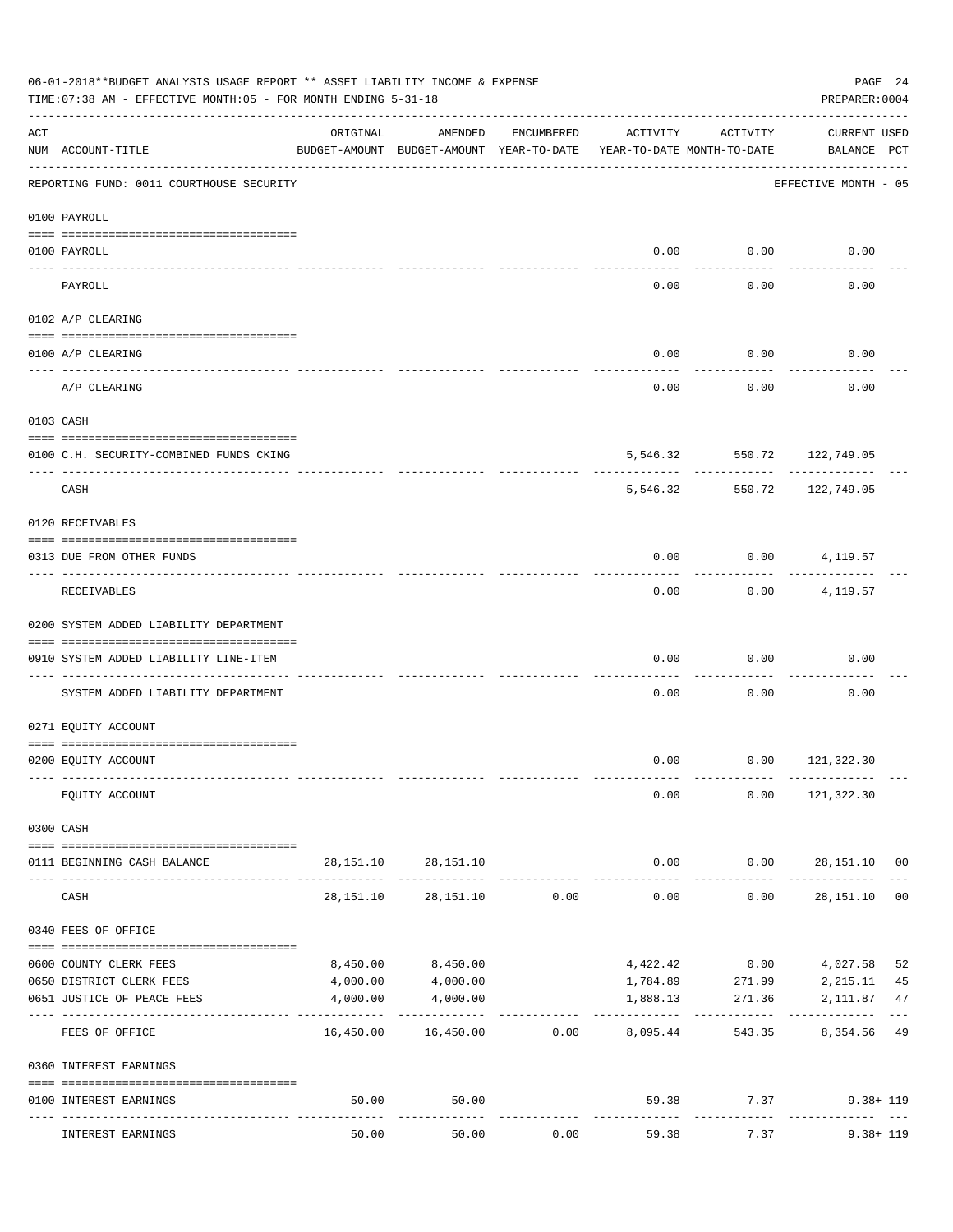|     | 06-01-2018**BUDGET ANALYSIS USAGE REPORT ** ASSET LIABILITY INCOME & EXPENSE<br>TIME: 07:38 AM - EFFECTIVE MONTH: 05 - FOR MONTH ENDING 5-31-18 |                     |                                                               |                   |          |                                        | PAGE 25<br>PREPARER: 0004        |                |
|-----|-------------------------------------------------------------------------------------------------------------------------------------------------|---------------------|---------------------------------------------------------------|-------------------|----------|----------------------------------------|----------------------------------|----------------|
| ACT | NUM ACCOUNT-TITLE                                                                                                                               | ORIGINAL            | AMENDED<br>BUDGET-AMOUNT BUDGET-AMOUNT YEAR-TO-DATE           | ENCUMBERED        | ACTIVITY | ACTIVITY<br>YEAR-TO-DATE MONTH-TO-DATE | CURRENT USED<br>BALANCE PCT      |                |
|     | REPORTING FUND: 0011 COURTHOUSE SECURITY                                                                                                        |                     |                                                               |                   |          |                                        | EFFECTIVE MONTH - 05             |                |
|     | 0435 COURTHOUSE SECURITY PART TIME                                                                                                              |                     |                                                               |                   |          |                                        |                                  |                |
|     | 0107 PART TIME                                                                                                                                  |                     | $25,000.00$ $25,000.00$ $0.00$ $0.00$ $0.00$ $25,000.00$ $00$ |                   |          |                                        |                                  |                |
|     | COURTHOUSE SECURITY PART TIME $25,000.00$ $25,000.00$ 0.00                                                                                      |                     |                                                               | -------------     |          | 0.00                                   | --------------<br>0.00 25,000.00 | 0 <sup>0</sup> |
|     | 0510 COURTHOUSE SECURITY EQUIP                                                                                                                  |                     |                                                               |                   |          |                                        |                                  |                |
|     | --------------------------------------<br>0571 EQUIPMENT                                                                                        |                     | 19,651.10 19,651.10 0.00 2,608.50 0.00 17,042.60 13           |                   |          |                                        |                                  |                |
|     | COURTHOUSE SECURITY EQUIP 19,651.10 19,651.10 0.00 2,608.50 0.00 17,042.60 13                                                                   |                     |                                                               | _____________     |          | -----------                            |                                  |                |
|     | 0560 BAILIFF                                                                                                                                    |                     |                                                               |                   |          |                                        |                                  |                |
|     |                                                                                                                                                 |                     |                                                               |                   |          |                                        |                                  |                |
|     | 0130 SALARY/BAILIFF                                                                                                                             | 0.00                | 0.00                                                          | 0.00              | 0.00     | 0.00                                   | 0.00                             |                |
|     | 0201 SOCIAL SECURITY                                                                                                                            | 0.00                | 0.00                                                          | 0.00              | 0.00     | 0.00                                   | 0.00                             |                |
|     | 0203 RETIREMENT                                                                                                                                 | 0.00                | 0.00                                                          | 0.00              | 0.00     | 0.00                                   | 0.00                             |                |
|     | 0204 WORKER'S COMPENSATION                                                                                                                      | 0.00                | 0.00                                                          | 0.00              | 0.00     | 0.00                                   | 0.00                             |                |
|     | 0205 MEDICARE                                                                                                                                   | 0.00                | 0.00                                                          | 0.00              | 0.00     | 0.00                                   | 0.00                             |                |
|     | 0427 BAILIFF CONT.ED./OUT OF COUNTY                                                                                                             | 0.00<br>$- - - - -$ | 0.00                                                          | 0.00<br>--------- | 0.00     | 0.00                                   | 0.00                             |                |
|     | BAILIFF                                                                                                                                         | 0.00                | 0.00                                                          | 0.00              |          | 0.00<br>0.00                           | 0.00                             |                |
|     | COURTHOUSE SECURITY                                                                                                                             |                     |                                                               |                   |          |                                        |                                  |                |
|     | INCOME TOTALS                                                                                                                                   |                     | 44,651.10 44,651.10                                           |                   |          |                                        | 8, 154.82 550.72 36, 496.28      | 18             |
|     | <b>EXPENSE TOTALS</b>                                                                                                                           | 44,651.10           | 44,651.10                                                     | 0.00              | 2,608.50 | 0.00                                   | 42,042.60                        | 06             |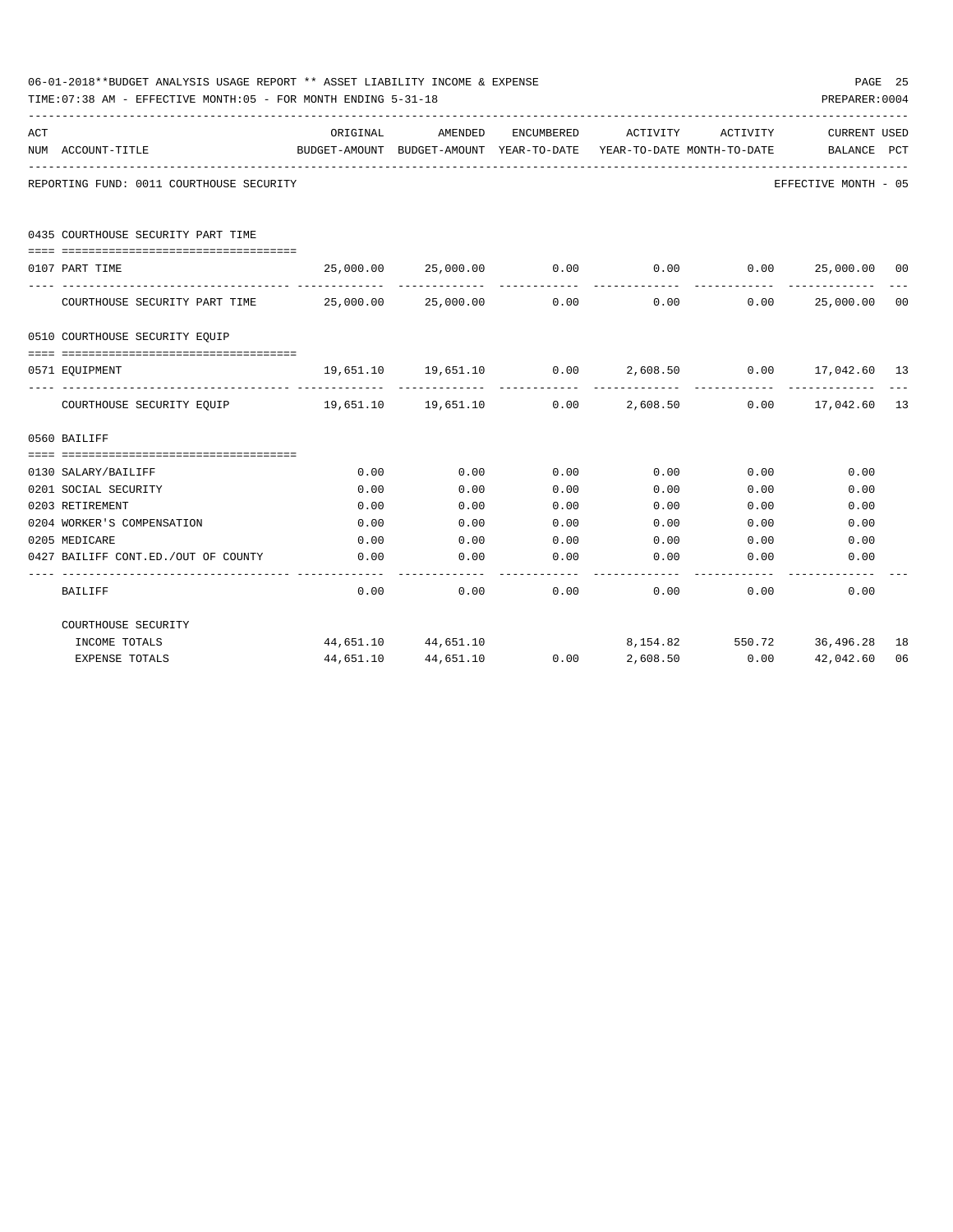|                | 06-01-2018**BUDGET ANALYSIS USAGE REPORT ** ASSET LIABILITY INCOME & EXPENSE<br>TIME: 07:38 AM - EFFECTIVE MONTH: 05 - FOR MONTH ENDING 5-31-18 |                                      |                                                     |                     |                                        |                        | PREPARER: 0004                     | PAGE 26        |
|----------------|-------------------------------------------------------------------------------------------------------------------------------------------------|--------------------------------------|-----------------------------------------------------|---------------------|----------------------------------------|------------------------|------------------------------------|----------------|
| $\mathtt{ACT}$ | NUM ACCOUNT-TITLE                                                                                                                               | ORIGINAL                             | AMENDED<br>BUDGET-AMOUNT BUDGET-AMOUNT YEAR-TO-DATE | ENCUMBERED          | ACTIVITY<br>YEAR-TO-DATE MONTH-TO-DATE | ACTIVITY               | <b>CURRENT USED</b><br>BALANCE PCT |                |
|                | REPORTING FUND: 0012 CO.CLK.VITAL STAT.FEE                                                                                                      |                                      |                                                     |                     |                                        |                        | EFFECTIVE MONTH - 05               |                |
|                | 0102 A/P CLEARING                                                                                                                               |                                      |                                                     |                     |                                        |                        |                                    |                |
|                | 0100 A/P CLEARING                                                                                                                               |                                      |                                                     |                     | 0.00                                   | 0.00                   | 0.00                               |                |
|                | ---- ----------<br>A/P CLEARING                                                                                                                 |                                      |                                                     |                     | 0.00                                   | 0.00                   | 0.00                               |                |
|                | 0103 CASH                                                                                                                                       |                                      |                                                     |                     |                                        |                        |                                    |                |
|                | 0100 CO.CLK.VITAL STAT.-COMB.FUNDS CKIN                                                                                                         |                                      |                                                     |                     |                                        | $1,480.76 - 0.35$      | 5,819.52                           |                |
|                | CASH                                                                                                                                            |                                      |                                                     |                     |                                        | .<br>$1,480.76 - 0.35$ | 5,819.52                           |                |
|                | 0120 RECEIVABLES                                                                                                                                |                                      |                                                     |                     |                                        |                        |                                    |                |
|                | 0313 DUE FROM OTHER FUNDS                                                                                                                       |                                      |                                                     |                     | 0.00                                   | 0.00                   | 319.00                             |                |
|                | RECEIVABLES                                                                                                                                     |                                      |                                                     |                     | 0.00                                   | 0.00                   | 319.00                             |                |
|                | 0200 SYSTEM ADDED LIABILITY DEPARTMENT                                                                                                          |                                      |                                                     |                     |                                        |                        |                                    |                |
|                | 0910 SYSTEM ADDED LIABILITY LINE-ITEM                                                                                                           |                                      |                                                     |                     | 0.00                                   | 0.00                   | 0.00                               |                |
|                | SYSTEM ADDED LIABILITY DEPARTMENT                                                                                                               |                                      |                                                     |                     | 0.00                                   | 0.00                   | 0.00                               |                |
|                | 0271 EQUITY ACCOUNT                                                                                                                             |                                      |                                                     |                     |                                        |                        |                                    |                |
|                | 0200 EQUITY ACCOUNT                                                                                                                             |                                      |                                                     |                     | 0.00                                   | 0.00                   | 7,619.28                           |                |
|                | EQUITY ACCOUNT                                                                                                                                  |                                      |                                                     |                     | 0.00                                   | 0.00                   | 7,619.28                           |                |
|                | 0300 CASH                                                                                                                                       |                                      |                                                     |                     |                                        |                        |                                    |                |
|                | 0112 BEGINNING CASH BALANCE                                                                                                                     |                                      | 2,000.00 2,000.00                                   |                     |                                        |                        | $0.00$ $0.00$ $2,000.00$           | 0 <sup>0</sup> |
|                | CASH                                                                                                                                            |                                      | $2,000.00$ $2,000.00$ $0.00$                        |                     | 0.00                                   | 0.00                   | 2,000.00 00                        |                |
|                | 0360 INTEREST EARNINGS                                                                                                                          |                                      |                                                     |                     |                                        |                        |                                    |                |
|                | 0100 INTEREST EARNINGS                                                                                                                          | 5.00                                 | 5.00                                                |                     | 3.24                                   | 0.35                   | 1.76 65                            |                |
|                | INTEREST EARNINGS                                                                                                                               | ------------- --------------<br>5.00 | -----------<br>5.00                                 | 0.00                | -------------<br>3.24                  | ----------<br>0.35     | 1.76                               | 65             |
|                | 0370 MISCELLANEOUS INCOME                                                                                                                       |                                      |                                                     |                     |                                        |                        |                                    |                |
|                | 0134 CO. CLK. VITAL STAT. FEE                                                                                                                   | 1,005.00                             | 1,005.00                                            |                     |                                        |                        | 435.00   0.00   570.00   43        |                |
|                | MISCELLANEOUS INCOME                                                                                                                            |                                      | $1,005.00$ $1,005.00$ 0.00                          |                     | 435.00                                 | 0.00                   | 570.00                             | 43             |
|                | 0403 CO.CLK. VITAL STATS.                                                                                                                       |                                      |                                                     |                     |                                        |                        |                                    |                |
|                | 0310 OFFICE SUPPLIES                                                                                                                            |                                      | 2,010.00 2,010.00                                   |                     | $0.00$ 1,919.00                        |                        | $0.00$ 91.00                       | 95             |
|                | 0427 OUT OF COUNTY TRAVEL                                                                                                                       | 1,000.00                             |                                                     | $1,000.00$ 0.00     | 0.00                                   |                        | 0.00 1,000.00                      | 0 <sub>0</sub> |
|                | 0574 COMPUTER EQUIPMENT                                                                                                                         | 0.00                                 | 0.00                                                | 0.00                | 0.00                                   | 0.00                   | 0.00                               |                |
|                | CO.CLK. VITAL STATS.                                                                                                                            | 3,010.00                             | .<br>3,010.00                                       | -----------<br>0.00 | 1,919.00                               | 0.00                   | -----------<br>1,091.00 64         |                |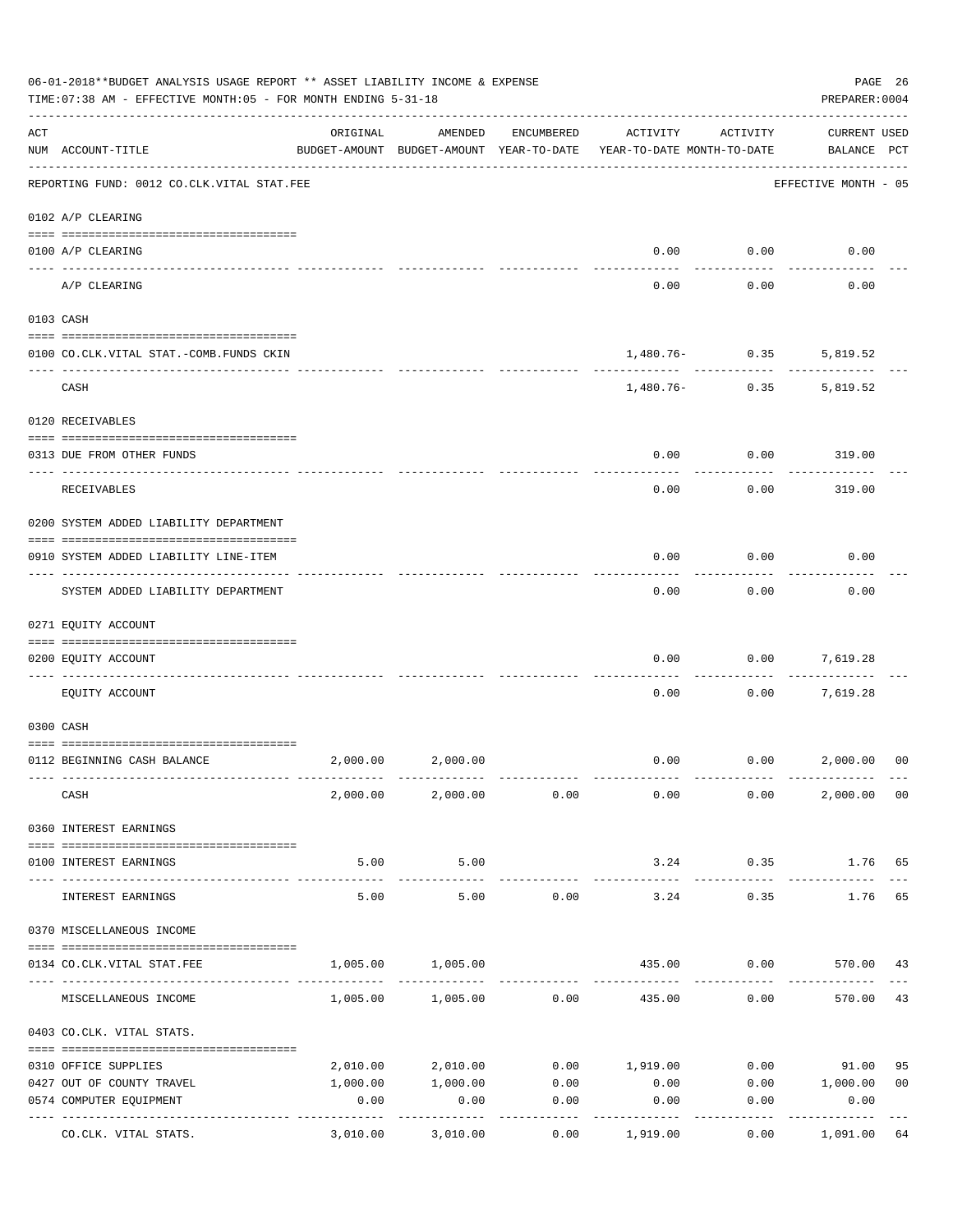|                                            | 06-01-2018**BUDGET ANALYSIS USAGE REPORT ** ASSET LIABILITY INCOME & EXPENSE<br>PAGE 27<br>TIME: 07:38 AM - EFFECTIVE MONTH: 05 - FOR MONTH ENDING 5-31-18<br>PREPARER: 0004 |               |              |          |                            |                      |  |  |  |
|--------------------------------------------|------------------------------------------------------------------------------------------------------------------------------------------------------------------------------|---------------|--------------|----------|----------------------------|----------------------|--|--|--|
| ACT                                        | ORIGINAL                                                                                                                                                                     | AMENDED       | ENCUMBERED   | ACTIVITY | ACTIVITY                   | <b>CURRENT USED</b>  |  |  |  |
| NUM ACCOUNT-TITLE                          | BUDGET-AMOUNT                                                                                                                                                                | BUDGET-AMOUNT | YEAR-TO-DATE |          | YEAR-TO-DATE MONTH-TO-DATE | PCT<br>BALANCE       |  |  |  |
| REPORTING FUND: 0012 CO.CLK.VITAL STAT.FEE |                                                                                                                                                                              |               |              |          |                            | EFFECTIVE MONTH - 05 |  |  |  |
| CO. CLK. VITAL STAT. FEE                   |                                                                                                                                                                              |               |              |          |                            |                      |  |  |  |
| INCOME TOTALS                              | 3.010.00                                                                                                                                                                     | 3,010.00      |              | 438.24   | 0.35                       | 15<br>2,571.76       |  |  |  |
| EXPENSE TOTALS                             | 3.010.00                                                                                                                                                                     | 3.010.00      | 0.00         | 1,919.00 | 0.00                       | 1,091.00<br>64       |  |  |  |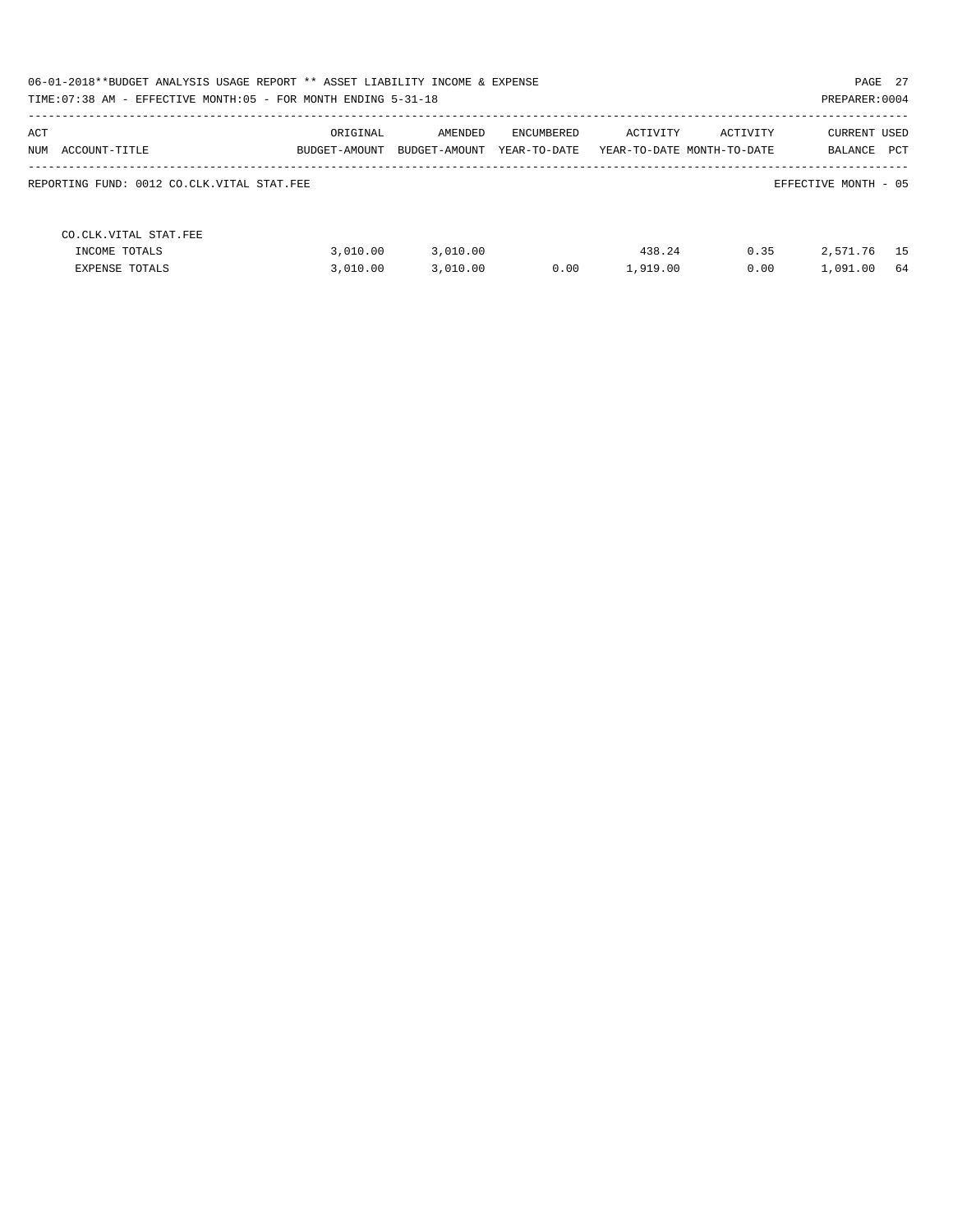|     | 06-01-2018**BUDGET ANALYSIS USAGE REPORT ** ASSET LIABILITY INCOME & EXPENSE<br>TIME: 07:38 AM - EFFECTIVE MONTH: 05 - FOR MONTH ENDING 5-31-18 |                                                      |                                                |             |                             |                                        | PAGE 28<br>PREPARER: 0004          |          |
|-----|-------------------------------------------------------------------------------------------------------------------------------------------------|------------------------------------------------------|------------------------------------------------|-------------|-----------------------------|----------------------------------------|------------------------------------|----------|
| ACT | NUM ACCOUNT-TITLE                                                                                                                               | ORIGINAL<br>BUDGET-AMOUNT BUDGET-AMOUNT YEAR-TO-DATE | AMENDED                                        | ENCUMBERED  | ACTIVITY                    | ACTIVITY<br>YEAR-TO-DATE MONTH-TO-DATE | <b>CURRENT USED</b><br>BALANCE PCT |          |
|     | REPORTING FUND: 0013 BAIL BONDS TRUST FUND                                                                                                      |                                                      |                                                |             |                             |                                        | EFFECTIVE MONTH - 05               |          |
|     | 0102 A/P CLEARING                                                                                                                               |                                                      |                                                |             |                             |                                        |                                    |          |
|     | 0100 A/P CLEARING<br>---- ---------                                                                                                             |                                                      |                                                |             | 0.00                        | 0.00                                   | 0.00                               |          |
|     | A/P CLEARING                                                                                                                                    |                                                      |                                                |             | 0.00                        | 0.00                                   | 0.00                               |          |
|     | 0103 CASH                                                                                                                                       |                                                      |                                                |             |                             |                                        |                                    |          |
|     | 0113 SURETY BAIL BOND FEE                                                                                                                       |                                                      |                                                |             | 915.00                      | 915.00                                 | 6,225.00                           |          |
|     | CASH                                                                                                                                            |                                                      |                                                |             | 915.00                      | 915.00                                 | 6,225.00                           |          |
|     | 0207 DUE TO FUND                                                                                                                                |                                                      |                                                |             |                             |                                        |                                    |          |
|     |                                                                                                                                                 |                                                      |                                                |             |                             |                                        |                                    |          |
|     | 0097 DUE TO OTHER GOVERNMENTS                                                                                                                   |                                                      |                                                |             | 0.00                        | 0.00                                   | 5,100.00                           |          |
|     | DUE TO FUND                                                                                                                                     |                                                      |                                                |             | 0.00                        | 0.00                                   | 5,100.00                           |          |
|     | 0271 EQUITY ACCOUNT                                                                                                                             |                                                      |                                                |             |                             |                                        |                                    |          |
|     | 0200 EQUITY ACCOUNT                                                                                                                             |                                                      |                                                |             | 0.00                        | 0.00                                   | 210.00                             |          |
|     | EQUITY ACCOUNT                                                                                                                                  |                                                      |                                                |             | 0.00                        | 0.00                                   | 210.00                             |          |
|     | 0300 CASH                                                                                                                                       |                                                      |                                                |             |                             |                                        |                                    |          |
|     | 0113 BEGINNING CASH BALANCE<br>-----------------------------                                                                                    | 0.00                                                 | 0.00                                           |             | 0.00                        | 0.00                                   | 0.00                               |          |
|     | CASH                                                                                                                                            | 0.00                                                 | 0.00                                           | 0.00        | 0.00                        | 0.00                                   | 0.00                               |          |
|     | 0345 BONDS                                                                                                                                      |                                                      |                                                |             |                             |                                        |                                    |          |
|     | 0113 SURETY BAIL BOND FEE                                                                                                                       |                                                      | 9,555.00 9,555.00                              |             |                             |                                        | 4,890.00 915.00 4,665.00           | 51       |
|     | <b>BONDS</b>                                                                                                                                    |                                                      | $9,555.00$ $9,555.00$ $0.00$ $4,890.00$        |             |                             | 915.00                                 | 4,665.00                           | 51       |
|     | 0370 MISCELLANEOUS                                                                                                                              |                                                      |                                                |             |                             |                                        |                                    |          |
|     | 0130 REFUNDS & MISCELLANEOUS                                                                                                                    | 0.00                                                 | 0.00                                           |             | 0.00                        | 0.00                                   | 0.00                               |          |
|     | 0132 TEMPORARY BOND SECURITY                                                                                                                    | 0.00                                                 | 0.00                                           |             | 0.00                        | 0.00                                   | 0.00                               |          |
|     | MISCELLANEOUS                                                                                                                                   | 0.00                                                 | ----------<br>0.00                             | 0.00        | 0.00                        | 0.00                                   | 0.00                               |          |
|     | 0498 BAIL BOND FEE EXPENSE                                                                                                                      |                                                      |                                                |             |                             |                                        |                                    |          |
|     | 0489 10% TO STATE COMPTROLLER                                                                                                                   |                                                      | $9,555.00$ $9,555.00$ $0.00$ $3,975.00$ $0.00$ | ----------- | -----------                 | -----------                            | 5,580.00<br>-------------          | 42       |
|     | BAIL BOND FEE EXPENSE                                                                                                                           | 9,555.00                                             | 9,555.00                                       | 0.00        |                             | 3,975.00 0.00                          | 5,580.00                           | 42       |
|     | BAIL BONDS TRUST FUND                                                                                                                           |                                                      |                                                |             |                             |                                        |                                    |          |
|     | INCOME TOTALS<br>EXPENSE TOTALS                                                                                                                 | 9,555.00<br>9,555.00                                 | 9,555.00<br>9,555.00                           |             | 4,890.00<br>$0.00$ 3,975.00 | 915.00<br>0.00                         | 4,665.00<br>5,580.00               | 51<br>42 |
|     |                                                                                                                                                 |                                                      |                                                |             |                             |                                        |                                    |          |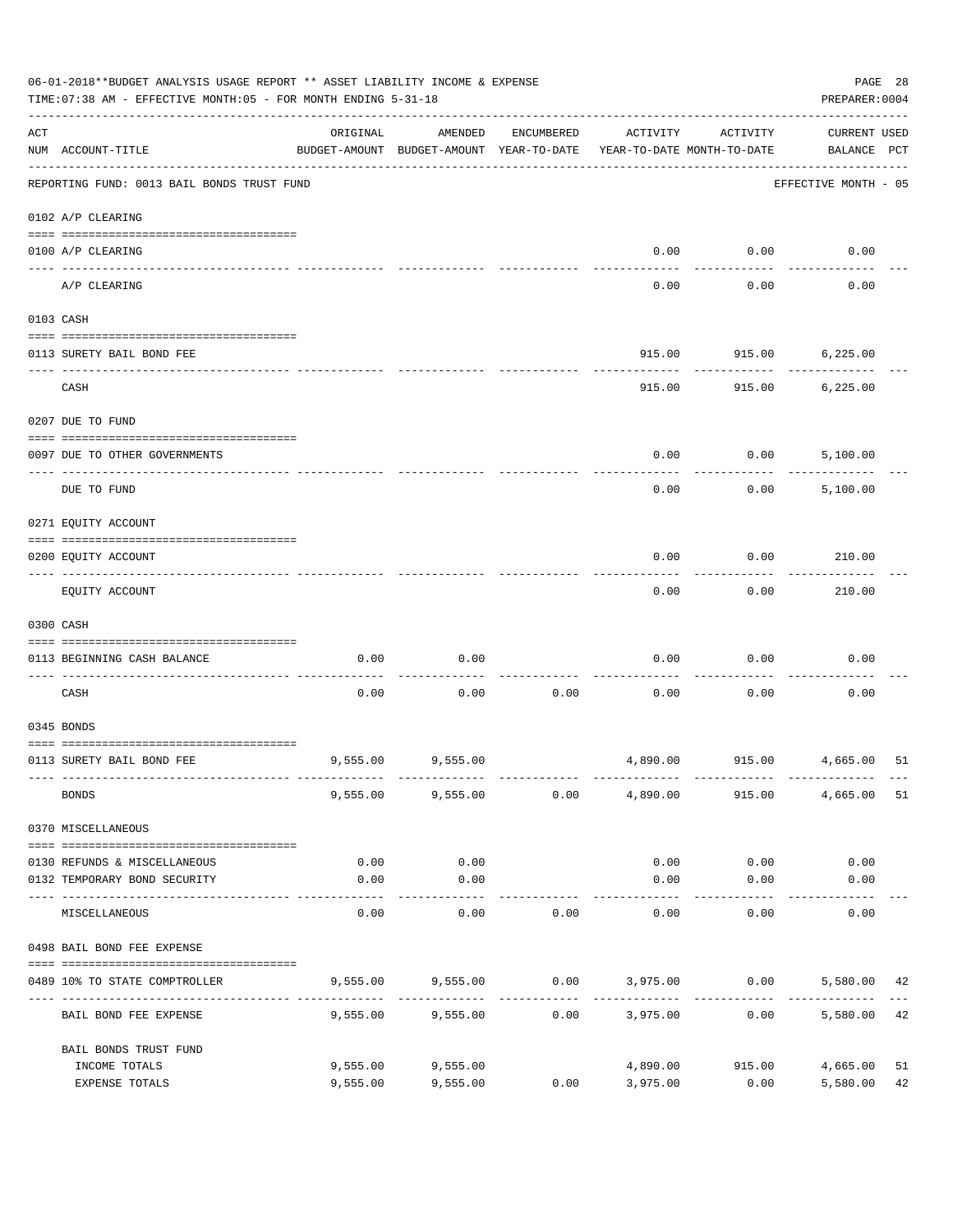|     | 06-01-2018**BUDGET ANALYSIS USAGE REPORT ** ASSET LIABILITY INCOME & EXPENSE<br>TIME: 07:38 AM - EFFECTIVE MONTH: 05 - FOR MONTH ENDING 5-31-18 |                                                                                 |                        |                   |                   |                                        | PAGE 29<br>PREPARER: 0004          |                |
|-----|-------------------------------------------------------------------------------------------------------------------------------------------------|---------------------------------------------------------------------------------|------------------------|-------------------|-------------------|----------------------------------------|------------------------------------|----------------|
| ACT | NUM ACCOUNT-TITLE                                                                                                                               | ORIGINAL<br>BUDGET-AMOUNT BUDGET-AMOUNT YEAR-TO-DATE YEAR-TO-DATE MONTH-TO-DATE | AMENDED                | ENCUMBERED        | ACTIVITY          | ACTIVITY                               | <b>CURRENT USED</b><br>BALANCE PCT |                |
|     | REPORTING FUND: 0014 JUSTICE CT. BLDG. SECURITY                                                                                                 |                                                                                 |                        |                   |                   |                                        | EFFECTIVE MONTH - 05               |                |
|     | 0102 A/P CLEARING                                                                                                                               |                                                                                 |                        |                   |                   |                                        |                                    |                |
|     | 0100 A/P CLEARING                                                                                                                               |                                                                                 |                        |                   | 0.00              | 0.00                                   | 0.00                               |                |
|     | A/P CLEARING                                                                                                                                    |                                                                                 |                        |                   | 0.00              | 0.00                                   | 0.00                               |                |
|     | 0103 CASH                                                                                                                                       |                                                                                 |                        |                   |                   |                                        |                                    |                |
|     | 0100 JUST.CT.BLDG.SEC.-COMB.FUNDS CKING                                                                                                         |                                                                                 |                        |                   |                   | 624.41 90.45 16,740.83                 |                                    |                |
|     | -----------------------------------<br>CASH                                                                                                     |                                                                                 |                        |                   |                   | ---------<br>624.41 90.45 16,740.83    |                                    |                |
|     | 0120 RECEIVABLES                                                                                                                                |                                                                                 |                        |                   |                   |                                        |                                    |                |
|     | 0313 DUE FROM OTHER FUNDS                                                                                                                       |                                                                                 |                        |                   | 0.00              | 0.00                                   | 180.10                             |                |
|     | RECEIVABLES                                                                                                                                     |                                                                                 |                        |                   | 0.00              | 0.00                                   | 180.10                             |                |
|     | 0200 SYSTEM ADDED LIABILITY DEPT.                                                                                                               |                                                                                 |                        |                   |                   |                                        |                                    |                |
|     | 0910 SYSTEM ADDED LIABILITY LINE-ITEM                                                                                                           |                                                                                 |                        |                   | 0.00              | 0.00                                   | 0.00                               |                |
|     | SYSTEM ADDED LIABILITY DEPT.                                                                                                                    |                                                                                 |                        |                   | 0.00              | 0.00                                   | 0.00                               |                |
|     | 0271 EQUITY ACCOUNT                                                                                                                             |                                                                                 |                        |                   |                   |                                        |                                    |                |
|     | 0200 EQUITY ACCOUNT                                                                                                                             |                                                                                 |                        |                   | 0.00              | 0.00                                   | 16,296.52                          |                |
|     | ----------------------- ----------<br>---- ------------<br>EQUITY ACCOUNT                                                                       |                                                                                 |                        |                   | 0.00              | 0.00                                   | ---------<br>16,296.52             |                |
|     | 0300 CASH                                                                                                                                       |                                                                                 |                        |                   |                   |                                        |                                    |                |
|     | 0114 BEGINNING CASH                                                                                                                             | 2,300.00                                                                        | 2,300.00               |                   | 0.00              |                                        | $0.00$ 2,300.00                    | 00             |
|     | CASH                                                                                                                                            |                                                                                 | 2,300.00 2,300.00      | 0.00              | 0.00              | 0.00                                   | 2,300.00                           | 0 <sub>0</sub> |
|     | 0370 MISCELLANEOUS INCOME                                                                                                                       |                                                                                 |                        |                   |                   |                                        |                                    |                |
|     |                                                                                                                                                 |                                                                                 |                        |                   |                   |                                        |                                    |                |
|     | 0455 JP1 SECURITY FEE                                                                                                                           | 600.00                                                                          | 600.00                 |                   | 321.13            | 90.45                                  | 278.87                             | 54             |
|     | 0456 JP2 SECURITY FEE<br>0457 JP3 SECURITY FEE                                                                                                  | 300.00<br>300.00                                                                | 300.00<br>300.00       |                   | 133.61<br>169.67  | 0.00<br>0.00                           | 166.39<br>130.33                   | 45<br>57       |
|     | ---- ----------------<br>MISCELLANEOUS INCOME                                                                                                   | ------------- -------------<br>1,200.00                                         | 1,200.00               | 0.00              | -------<br>624.41 | 90.45                                  | -------<br>575.59                  | 52             |
|     | 0435 JUSTICE CT.BLDG.EXP.                                                                                                                       |                                                                                 |                        |                   |                   |                                        |                                    |                |
|     | 0320 JP1 SECURITY EXPENSE                                                                                                                       |                                                                                 | 2,000.00 2,000.00      |                   |                   | $0.00$ $0.00$ $0.00$ $0.00$ $2,000.00$ |                                    | 0 <sub>0</sub> |
|     | 0321 JP2 SECURITY EXPENSE                                                                                                                       | 0.00                                                                            | 0.00                   | 0.00              | 0.00              | 0.00                                   | 0.00                               |                |
|     | 0322 JP3 SECURITY EXPENSE                                                                                                                       | 1,500.00                                                                        | 1,500.00<br>---------- | 0.00<br>--------- | 0.00              | 0.00<br>---------                      | 1,500.00                           | 0 <sub>0</sub> |
|     | JUSTICE CT.BLDG.EXP.                                                                                                                            | 3,500.00                                                                        | 3,500.00               | 0.00              | 0.00              | 0.00                                   | 3,500.00                           | 0 <sub>0</sub> |
|     | JUSTICE CT.BLDG.SECURITY                                                                                                                        |                                                                                 |                        |                   |                   |                                        |                                    |                |
|     | INCOME TOTALS                                                                                                                                   |                                                                                 | 3,500.00 3,500.00      |                   | 624.41            | 90.45                                  | 2,875.59                           | 18             |
|     | EXPENSE TOTALS                                                                                                                                  | 3,500.00                                                                        | 3,500.00               | 0.00              | 0.00              | 0.00                                   | 3,500.00                           | 0 <sub>0</sub> |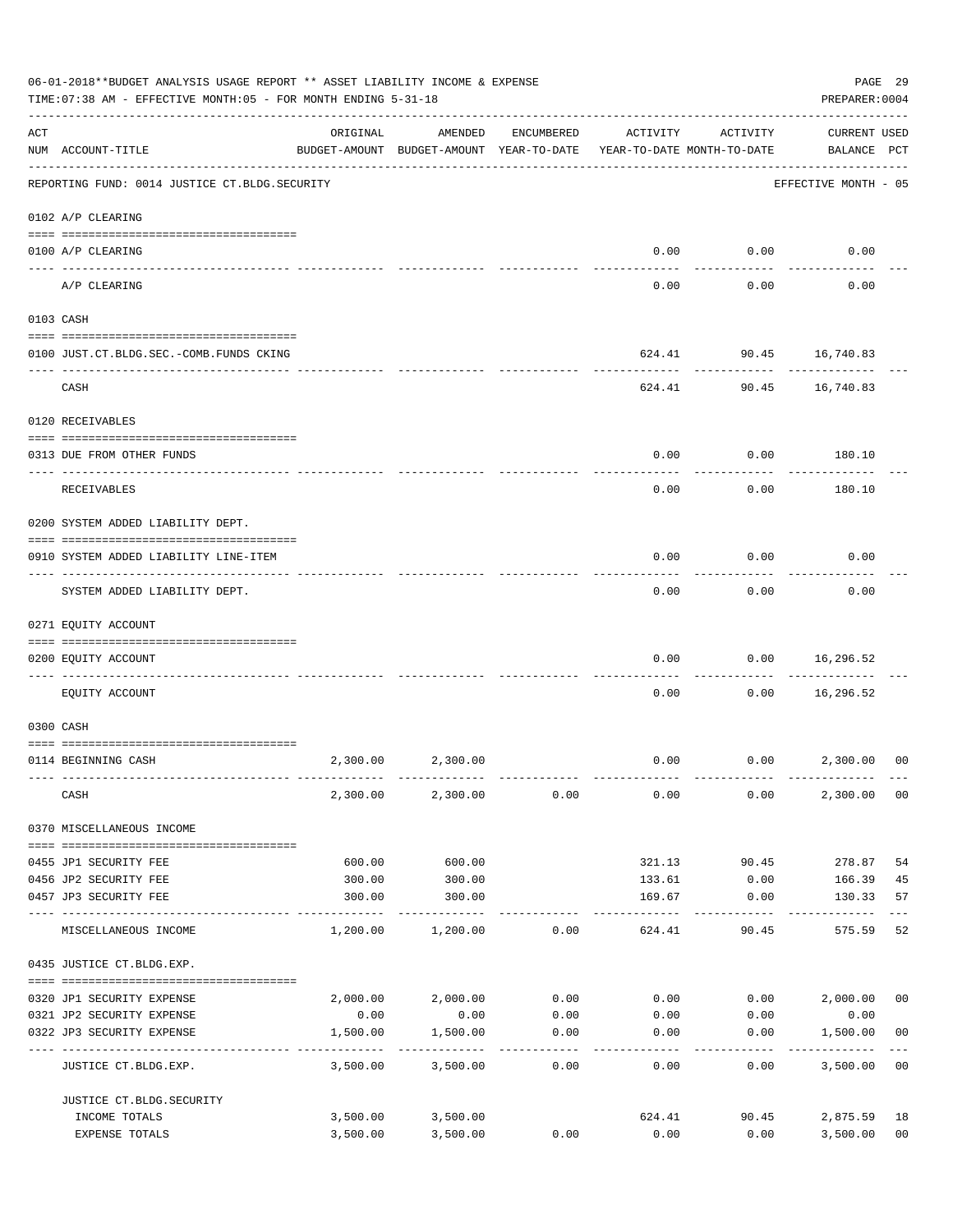|     | 06-01-2018**BUDGET ANALYSIS USAGE REPORT ** ASSET LIABILITY INCOME & EXPENSE<br>TIME: 07:38 AM - EFFECTIVE MONTH: 05 - FOR MONTH ENDING 5-31-18 |          |                                                     |                   |                                        |                    | PREPARER: 0004                  | PAGE 30        |
|-----|-------------------------------------------------------------------------------------------------------------------------------------------------|----------|-----------------------------------------------------|-------------------|----------------------------------------|--------------------|---------------------------------|----------------|
| ACT | NUM ACCOUNT-TITLE                                                                                                                               | ORIGINAL | AMENDED<br>BUDGET-AMOUNT BUDGET-AMOUNT YEAR-TO-DATE | ENCUMBERED        | ACTIVITY<br>YEAR-TO-DATE MONTH-TO-DATE | ACTIVITY           | CURRENT USED<br>BALANCE PCT     |                |
|     | --------------------------------------<br>REPORTING FUND: 0016 CO.JUDGE EXCESS SUPP.                                                            |          |                                                     |                   |                                        |                    | EFFECTIVE MONTH - 05            |                |
|     | 0102 A/P CLEARING                                                                                                                               |          |                                                     |                   |                                        |                    |                                 |                |
|     | 0100 A/P CLEARING                                                                                                                               |          |                                                     |                   | 0.00                                   | 0.00               | 0.00                            |                |
|     | ---- -------<br>A/P CLEARING                                                                                                                    |          |                                                     |                   | 0.00                                   | 0.00               | 0.00                            |                |
|     | 0103 CASH                                                                                                                                       |          |                                                     |                   |                                        |                    |                                 |                |
|     | 0100 CO.JUDGE EXCESS SUPP.-COMB.FUND CK                                                                                                         |          |                                                     |                   | 133.29                                 |                    | $0.00$ 17,624.67                |                |
|     | CASH                                                                                                                                            |          |                                                     |                   | 133.29                                 |                    | $0.00$ 17,624.67                |                |
|     | 0200 SYSTEM ADDED LIABILITY DEPARTMENT                                                                                                          |          |                                                     |                   |                                        |                    |                                 |                |
|     | 0910 SYSTEM ADDED LIABILITY LINE-ITEM                                                                                                           |          |                                                     |                   | 0.00                                   | 0.00               | 0.00                            |                |
|     | SYSTEM ADDED LIABILITY DEPARTMENT                                                                                                               |          |                                                     |                   | 0.00                                   | 0.00               | 0.00                            |                |
|     | 0271 EQUITY ACCOUNT                                                                                                                             |          |                                                     |                   |                                        |                    |                                 |                |
|     | 0200 EQUITY ACCOUNT                                                                                                                             |          |                                                     |                   | 0.00                                   |                    | $0.00$ 17,491.38                |                |
|     | EQUITY ACCOUNT                                                                                                                                  |          |                                                     |                   | 0.00                                   |                    | -----------<br>$0.00$ 17,491.38 |                |
|     | 0300 CASH                                                                                                                                       |          |                                                     |                   |                                        |                    |                                 |                |
|     | 0116 BEGINNING CASH BALANCE                                                                                                                     | 1,000.00 | 1,000.00                                            |                   | 0.00                                   | 0.00               | 1,000.00                        | 00             |
|     | CASH                                                                                                                                            | 1,000.00 | 1,000.00                                            | 0.00              | ------------- -------------<br>0.00    | ----------<br>0.00 | 1,000.00                        | 00             |
|     | 0370 MISCELLANEOUS INCOME                                                                                                                       |          |                                                     |                   |                                        |                    |                                 |                |
|     | 0149 CO. JUDGE EXCESS SUPP.                                                                                                                     |          | 500.00 500.00                                       |                   |                                        |                    | 246.29 0.00 253.71 49           |                |
|     | MISCELLANEOUS INCOME                                                                                                                            | 500.00   | 500.00                                              | 0.00              | 246.29                                 | 0.00               | 253.71 49                       |                |
|     | 0400 CO. JUDGE EXCESS SUPP.                                                                                                                     |          |                                                     |                   |                                        |                    |                                 |                |
|     | 0310 OFFICE SUPPLIES                                                                                                                            | 300.00   | 300.00                                              | 0.00              | 0.00                                   | 0.00               | 300.00                          | 0 <sub>0</sub> |
|     | 0427 OUT OF COUNTY TRAVEL                                                                                                                       | 500.00   | 500.00                                              | 0.00              | 0.00                                   | 0.00               | 500.00                          | 0 <sub>0</sub> |
|     | 0572 OFFICE EQUIPMENT                                                                                                                           | 400.00   | 400.00                                              | 0.00              | 0.00                                   | 0.00               | 400.00                          | 0 <sub>0</sub> |
|     | 0590 COUNTY JUDGE BOOKS                                                                                                                         | 300.00   | 300.00                                              | 0.00              | 113.00                                 | 0.00               | 187.00                          | 38             |
|     | CO. JUDGE EXCESS SUPP.                                                                                                                          | 1,500.00 | 1,500.00                                            | $--- - -$<br>0.00 | 113.00                                 | 0.00               | 1,387.00                        | 08             |
|     | CO.JUDGE EXCESS SUPP.                                                                                                                           |          |                                                     |                   |                                        |                    |                                 |                |
|     | INCOME TOTALS                                                                                                                                   | 1,500.00 | 1,500.00                                            |                   | 246.29                                 | 0.00               | 1,253.71                        | 16             |
|     | EXPENSE TOTALS                                                                                                                                  | 1,500.00 | 1,500.00                                            | 0.00              | 113.00                                 | 0.00               | 1,387.00                        | 08             |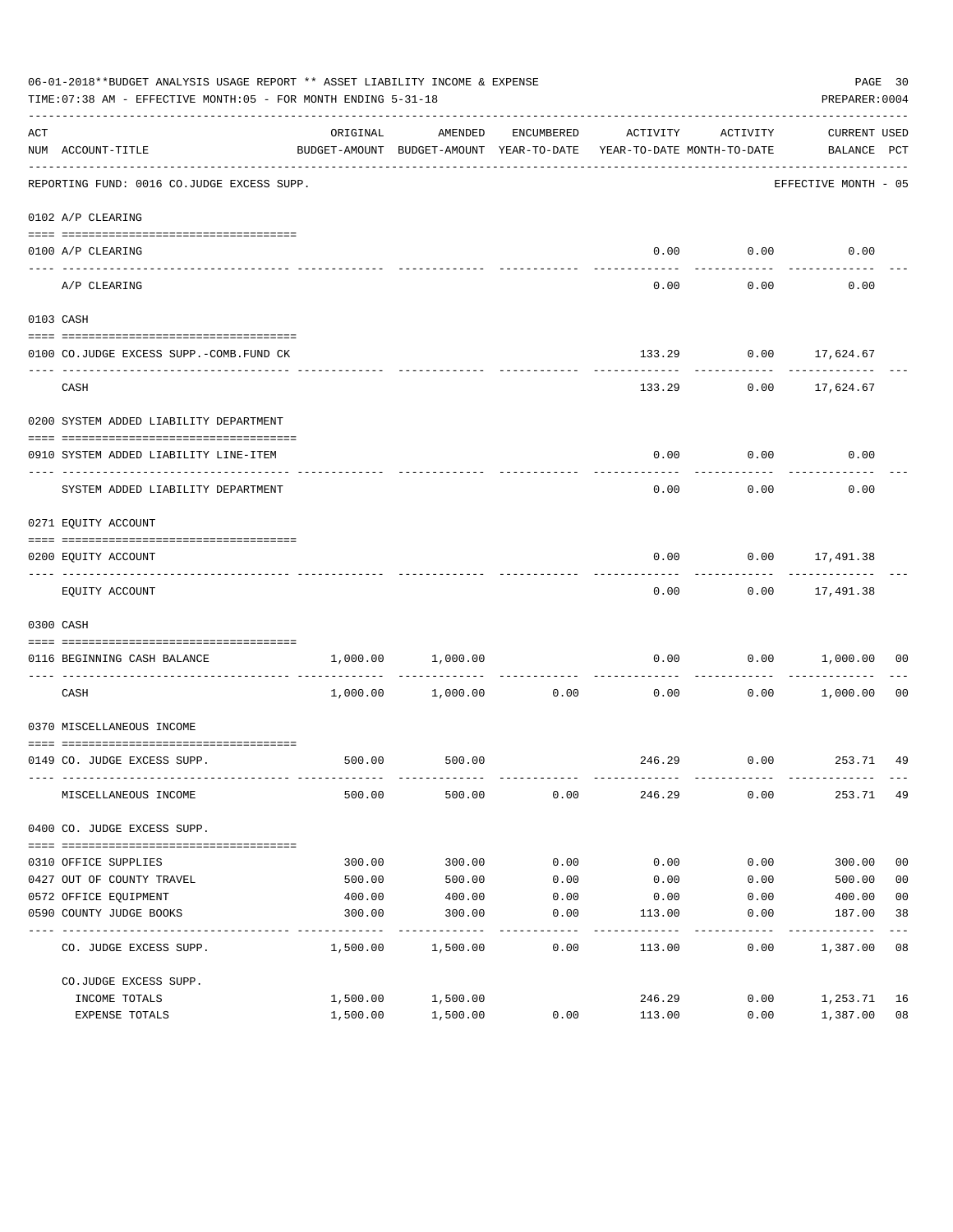|     | 06-01-2018**BUDGET ANALYSIS USAGE REPORT ** ASSET LIABILITY INCOME & EXPENSE<br>TIME: 07:38 AM - EFFECTIVE MONTH: 05 - FOR MONTH ENDING 5-31-18 |                                                                                 |                   |                                         |          |                               | PREPARER: 0004                     | PAGE 31        |
|-----|-------------------------------------------------------------------------------------------------------------------------------------------------|---------------------------------------------------------------------------------|-------------------|-----------------------------------------|----------|-------------------------------|------------------------------------|----------------|
| ACT | NUM ACCOUNT-TITLE                                                                                                                               | ORIGINAL<br>BUDGET-AMOUNT BUDGET-AMOUNT YEAR-TO-DATE YEAR-TO-DATE MONTH-TO-DATE | AMENDED           | ENCUMBERED                              | ACTIVITY | ACTIVITY                      | <b>CURRENT USED</b><br>BALANCE PCT |                |
|     | REPORTING FUND: 0017 PROBATE JUDGES EDUCATION                                                                                                   |                                                                                 |                   |                                         |          |                               | EFFECTIVE MONTH - 05               |                |
|     | 0102 A/P CLEARING                                                                                                                               |                                                                                 |                   |                                         |          |                               |                                    |                |
|     | 0100 A/P CLEARING                                                                                                                               |                                                                                 |                   |                                         | 0.00     | 0.00                          | 0.00                               |                |
|     | A/P CLEARING                                                                                                                                    |                                                                                 |                   |                                         | 0.00     | 0.00                          | 0.00                               |                |
|     | 0103 CASH                                                                                                                                       |                                                                                 |                   |                                         |          |                               |                                    |                |
|     | 0100 PROB.JUDGES ED. - COMB. FUNDS CKING                                                                                                        |                                                                                 |                   |                                         | 260.25   | 0.00                          | 5,002.39                           |                |
|     | CASH                                                                                                                                            |                                                                                 |                   |                                         | 260.25   | 0.00                          | 5,002.39                           |                |
|     | 0120 RECEIVABLES                                                                                                                                |                                                                                 |                   |                                         |          |                               |                                    |                |
|     | 0313 DUE FROM OTHER FUNDS                                                                                                                       |                                                                                 |                   |                                         | 0.00     |                               | $0.00$ 310.26                      |                |
|     | RECEIVABLES                                                                                                                                     |                                                                                 |                   |                                         | 0.00     | 0.00                          | 310.26                             |                |
|     | 0271 EQUITY ACCOUNT                                                                                                                             |                                                                                 |                   |                                         |          |                               |                                    |                |
|     | 0200 EQUITY ACCOUNT                                                                                                                             |                                                                                 |                   |                                         | 0.00     | 0.00                          | 5,052.40                           |                |
|     | EQUITY ACCOUNT                                                                                                                                  |                                                                                 |                   |                                         | 0.00     | 0.00                          | 5,052.40                           |                |
|     | 0300 CASH                                                                                                                                       |                                                                                 |                   |                                         |          |                               |                                    |                |
|     | 0117 BEGINNING CASH BALANCE                                                                                                                     | 1,000.00                                                                        | 1,000.00          |                                         | 0.00     | 0.00                          | 1,000.00                           | 00             |
|     | CASH                                                                                                                                            |                                                                                 | 1,000.00 1,000.00 | -------------------------------<br>0.00 | 0.00     | . <u>.</u>                    | 0.00 1,000.00                      | 0 <sub>0</sub> |
|     | 0340 FEES OF OFFICE                                                                                                                             |                                                                                 |                   |                                         |          |                               |                                    |                |
|     | 0131 PROBATE JUDGES EDUCATION                                                                                                                   |                                                                                 | 600.00 600.00     |                                         |          |                               | 260.25 0.00 339.75 43              |                |
|     | FEES OF OFFICE                                                                                                                                  | 600.00                                                                          | 600.00            | 0.00                                    | 260.25   | 0.00                          | 339.75                             | 43             |
|     | 0370 MISCELLANEOUS                                                                                                                              |                                                                                 |                   |                                         |          |                               |                                    |                |
|     | 0130 REFUNDS & MISCELLANEOUS                                                                                                                    | 0.00                                                                            | 0.00              |                                         | 0.00     | 0.00                          | 0.00                               |                |
|     | MISCELLANEOUS                                                                                                                                   | 0.00                                                                            | .<br>0.00         | 0.00                                    | 0.00     | . _ _ _ _ _ _ _ _ _ _<br>0.00 | 0.00                               |                |
|     | 0400 PROBATE JUDGES EDUCATION                                                                                                                   |                                                                                 |                   |                                         |          |                               |                                    |                |
|     | 0427 OUT OF COUNTY TRAVEL                                                                                                                       | 1,600.00                                                                        | 1,600.00          | 0.00                                    | 0.00     | 0.00                          | 1,600.00                           | 00             |
|     | PROBATE JUDGES EDUCATION                                                                                                                        | 1,600.00                                                                        | 1,600.00          | 0.00                                    | 0.00     | 0.00                          | 1,600.00                           | 0 <sub>0</sub> |
|     | PROBATE JUDGES EDUCATION                                                                                                                        |                                                                                 |                   |                                         |          |                               |                                    |                |
|     | INCOME TOTALS                                                                                                                                   | 1,600.00                                                                        | 1,600.00          |                                         | 260.25   | 0.00                          | 1,339.75                           | 16             |
|     | EXPENSE TOTALS                                                                                                                                  | 1,600.00                                                                        | 1,600.00          | 0.00                                    | 0.00     | 0.00                          | 1,600.00                           | 0 <sub>0</sub> |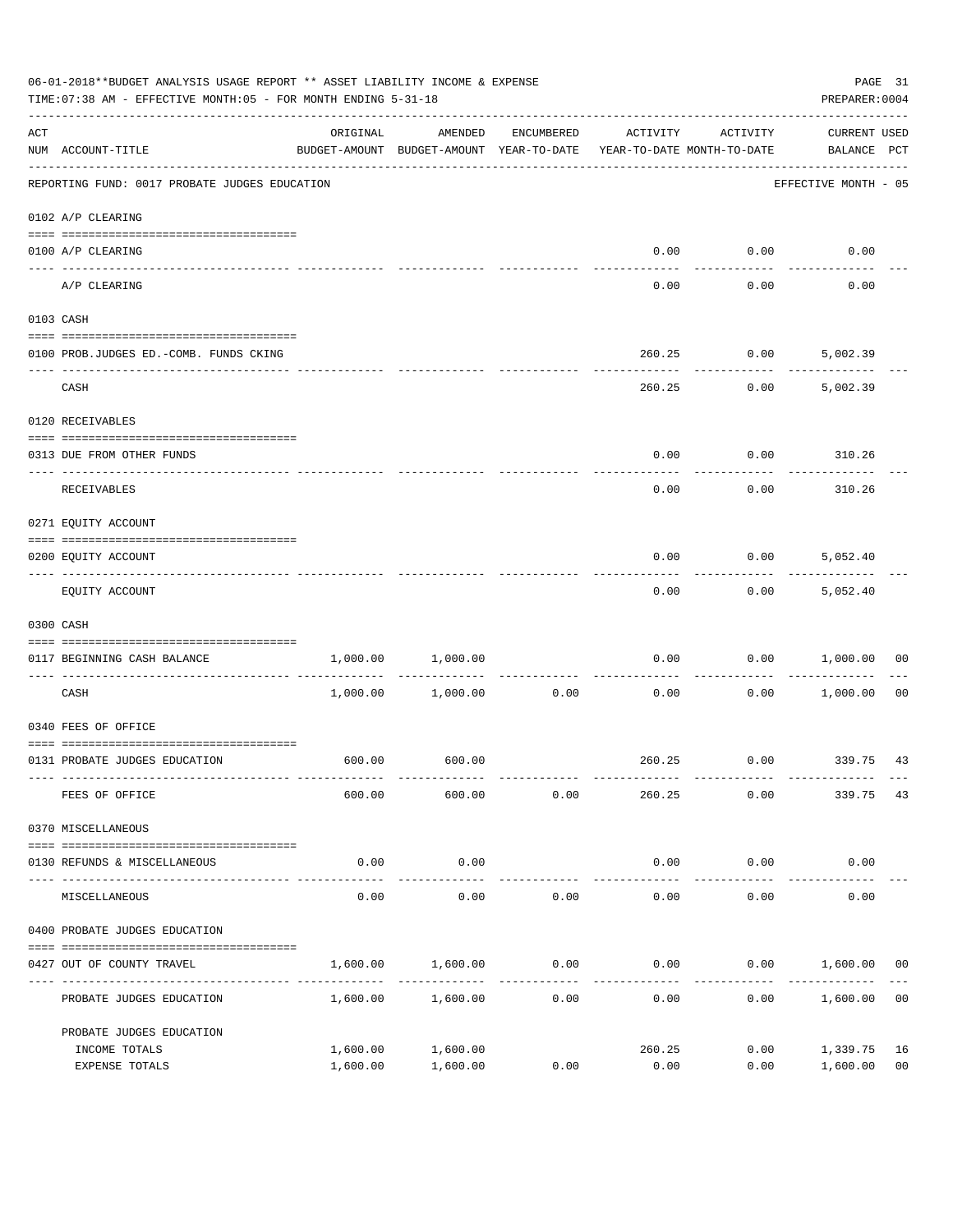|               | 06-01-2018**BUDGET ANALYSIS USAGE REPORT ** ASSET LIABILITY INCOME & EXPENSE<br>TIME: 07:38 AM - EFFECTIVE MONTH: 05 - FOR MONTH ENDING 5-31-18 |           |                                                     |               |                                        |                                      | PAGE 32<br>PREPARER: 0004                    |
|---------------|-------------------------------------------------------------------------------------------------------------------------------------------------|-----------|-----------------------------------------------------|---------------|----------------------------------------|--------------------------------------|----------------------------------------------|
| ACT           | NUM ACCOUNT-TITLE                                                                                                                               | ORIGINAL  | AMENDED<br>BUDGET-AMOUNT BUDGET-AMOUNT YEAR-TO-DATE | ENCUMBERED    | ACTIVITY<br>YEAR-TO-DATE MONTH-TO-DATE | ACTIVITY                             | CURRENT USED<br>BALANCE PCT                  |
|               | REPORTING FUND: 0018 CO.CLERK RECORD MNGMT.                                                                                                     |           |                                                     |               |                                        |                                      | EFFECTIVE MONTH - 05                         |
|               | 0100 PAYROLL                                                                                                                                    |           |                                                     |               |                                        |                                      |                                              |
| $\frac{1}{2}$ | 0100 PAYROLL                                                                                                                                    |           |                                                     |               |                                        | $0.00$ $0.00$                        | 0.00                                         |
|               | PAYROLL                                                                                                                                         |           |                                                     |               | 0.00                                   | 0.00                                 | 0.00                                         |
|               | 0102 A/P CLEARING                                                                                                                               |           |                                                     |               |                                        |                                      |                                              |
|               | 0100 A/P CLEARING                                                                                                                               |           |                                                     |               | 0.00                                   | 0.00                                 | 0.00                                         |
|               | A/P CLEARING                                                                                                                                    |           |                                                     |               | 0.00                                   | 0.00                                 | 0.00                                         |
|               | 0103 CASH                                                                                                                                       |           |                                                     |               |                                        |                                      |                                              |
|               | 0100 CO.CLK.REC.MNGMT.-COMB.FUNDS CKING                                                                                                         |           |                                                     |               |                                        | 260.85- 7,012.41- 55,216.30          |                                              |
|               | CASH                                                                                                                                            |           |                                                     |               |                                        | .<br>$260.85 - 7,012.41 - 55,216.30$ |                                              |
|               | 0120 RECEIVABLES                                                                                                                                |           |                                                     |               |                                        |                                      |                                              |
|               | 0313 DUE FROM OTHER FUNDS                                                                                                                       |           |                                                     |               | 0.00                                   | $0.00$ 23,815.17                     |                                              |
|               | RECEIVABLES                                                                                                                                     |           |                                                     |               | 0.00                                   |                                      | $0.00$ 23,815.17                             |
|               | 0200 SYSTEM ADDED LIABILITY DEPARTMENT                                                                                                          |           |                                                     |               |                                        |                                      |                                              |
|               | 0150 ACCRUED SALARY PAYABLE                                                                                                                     |           |                                                     |               | 0.00                                   | 0.00                                 | 1,090.97                                     |
|               | 0155 ACCRUED FRINGE BENEFITS<br>0910 SYSTEM ADDED LIABILITY LINE-ITEM                                                                           |           |                                                     |               | 0.00<br>1,867.20-                      | 0.00<br>0.00                         | 584.39<br>1,867.20-                          |
|               |                                                                                                                                                 |           |                                                     |               |                                        |                                      |                                              |
|               | SYSTEM ADDED LIABILITY DEPARTMENT                                                                                                               |           |                                                     |               | $1,867.20-$                            | 0.00                                 | 191.84-                                      |
|               | 0271 EQUITY ACCOUNT                                                                                                                             |           |                                                     |               |                                        |                                      |                                              |
|               | 0200 EQUITY ACCOUNT                                                                                                                             |           |                                                     |               | 0.00                                   |                                      | $0.00$ 77,616.96                             |
|               | EQUITY ACCOUNT                                                                                                                                  |           |                                                     |               | 0.00                                   | 0.00                                 | 77,616.96                                    |
|               | 0300 CASH                                                                                                                                       |           |                                                     |               |                                        |                                      |                                              |
|               | 0118 BEGINNING CASH BALANCE                                                                                                                     |           | 14,974.64 14,974.64                                 |               |                                        |                                      | $0.00$ $0.00$ $14,974.64$ 00<br>------------ |
|               | CASH                                                                                                                                            |           | 14,974.64    14,974.64    0.00                      | ------------- | $- - - - - -$<br>0.00                  | ----------                           | $0.00$ 14,974.64 00                          |
|               | 0360 INTEREST EARNINGS                                                                                                                          |           |                                                     |               |                                        |                                      |                                              |
|               | 0100 INTEREST EARNINGS                                                                                                                          | 50.00     | 50.00                                               |               |                                        |                                      | 26.04 3.74 23.96<br>52                       |
|               | INTEREST EARNINGS                                                                                                                               | 50.00     | 50.00                                               | 0.00          | 26.04                                  | 3.74                                 | 52<br>23.96                                  |
|               | 0370 MISCELLANEOUS INCOME                                                                                                                       |           |                                                     |               |                                        |                                      |                                              |
|               | 0130 REFUNDS & MISCELLANEOUS                                                                                                                    | 0.00      | 0.00                                                |               | 0.00                                   | 0.00                                 | 0.00                                         |
|               | 0133 CO.CLERK PRESERVE REC FEE                                                                                                                  | 55,500.00 | 55,500.00                                           |               | 36,635.13                              | $0.00$ 18,864.87                     | 66                                           |
|               |                                                                                                                                                 |           |                                                     |               |                                        |                                      |                                              |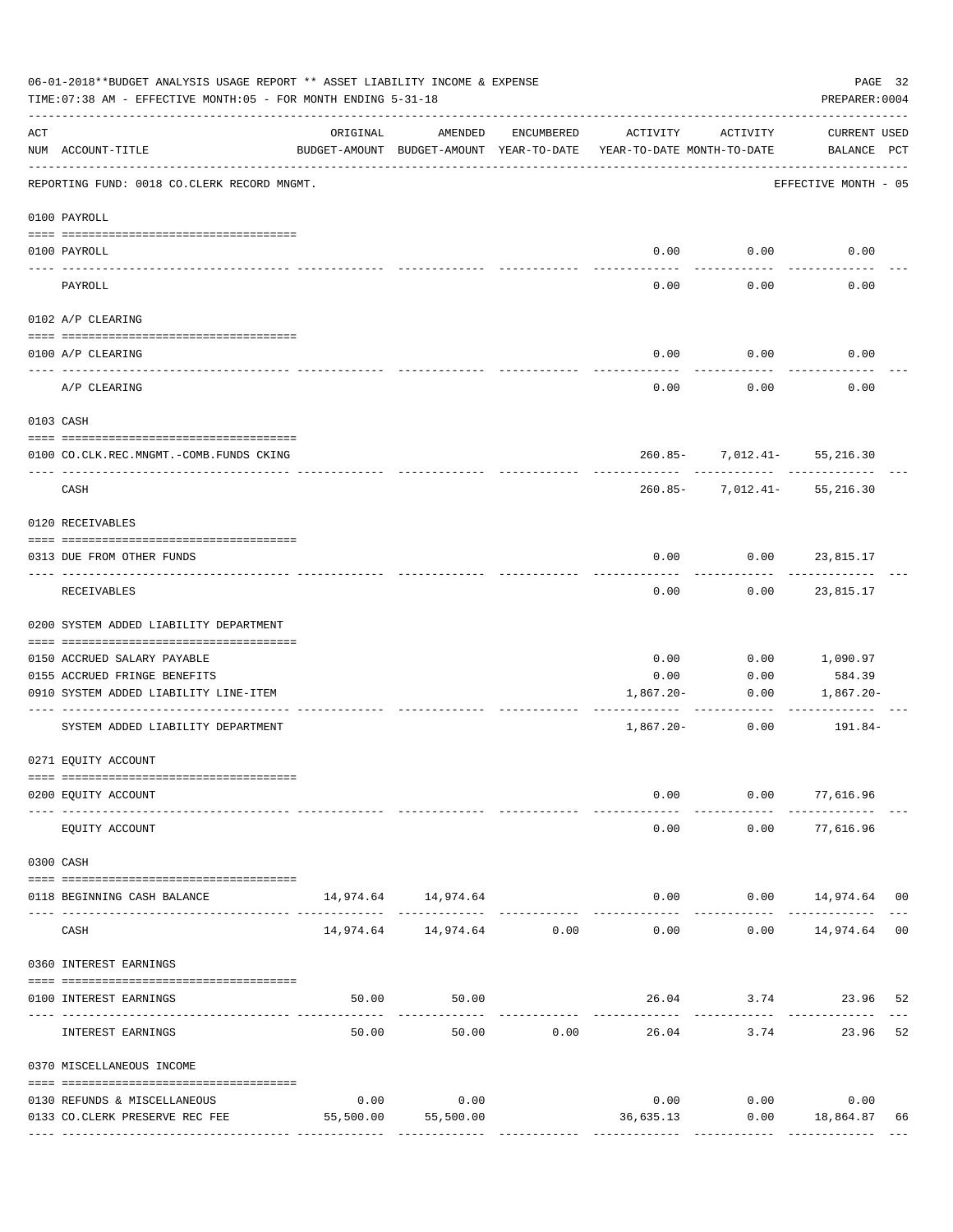| ACT                                         | NUM ACCOUNT-TITLE                 | ORIGINAL  | AMENDED<br>BUDGET-AMOUNT BUDGET-AMOUNT YEAR-TO-DATE | ENCUMBERED | ACTIVITY<br>YEAR-TO-DATE MONTH-TO-DATE | ACTIVITY           | <b>CURRENT USED</b><br>BALANCE                        | PCT            |
|---------------------------------------------|-----------------------------------|-----------|-----------------------------------------------------|------------|----------------------------------------|--------------------|-------------------------------------------------------|----------------|
|                                             |                                   |           |                                                     |            |                                        |                    |                                                       |                |
| REPORTING FUND: 0018 CO.CLERK RECORD MNGMT. |                                   |           |                                                     |            |                                        |                    | EFFECTIVE MONTH - 05                                  |                |
|                                             | MISCELLANEOUS INCOME              | 55,500.00 |                                                     |            |                                        |                    |                                                       |                |
|                                             | 0402 CO.CLERK RECORD MNGMT.       |           |                                                     |            |                                        |                    |                                                       |                |
|                                             |                                   |           |                                                     |            |                                        |                    |                                                       |                |
|                                             | 0103 SALARY ASSISTANT             | 29,216.44 | 29,216.44                                           | 0.00       |                                        |                    | 13,415.48 2,639.13 15,800.96                          | 46             |
|                                             | 0107 SALARY TEMP/EXTRA            | 0.00      | 0.00                                                | 0.00       | 0.00                                   | 0.00               | 0.00                                                  |                |
|                                             | 0201 SOCIAL SECURITY TAXES        | 1,811.42  | 1,811.42                                            | 0.00       | 748.29                                 | 150.95             | 1,063.13                                              | 41             |
|                                             | 0202 GROUP HEALTH INSURANCE       | 10,494.60 | 10,494.60                                           | 0.00       | 6,816.42                               | 437.28             | 3,678.18                                              | 65             |
|                                             | 0203 RETIREMENT                   | 3,324.83  | 3,324.83                                            | 0.00       | 1,514.85                               | 303.49             | 1,809.98                                              | 46             |
|                                             | 0204 WORKERS COMPENSATION         | 122.71    | 122.71                                              | 0.00       | 51.27                                  | 0.00               | 71.44                                                 | 42             |
|                                             | 0205 MEDICARE TAX                 | 423.64    | 423.64                                              | 0.00       | 175.01                                 | 35.30              | 248.63                                                | 41             |
|                                             | 0310 OFFICE SUPPLIES              | 800.00    | 800.00                                              | 0.00       | 0.00                                   | 0.00               | 800.00                                                | 00             |
|                                             | 0312 IMAGING SYSTEM               | 21,000.00 | 21,000.00                                           | 0.00       |                                        | 12,075.00 3,450.00 | 8,925.00                                              | 58             |
|                                             | 0315 COPIER MAINTENANCE           | 250.00    | 250.00                                              | 0.00       | 0.00                                   | 0.00               | 250.00                                                | 0 <sup>0</sup> |
|                                             | 0420 TELEPHONE                    | 700.00    | 700.00                                              | 0.00       | 0.00                                   | 0.00               | 700.00                                                | 00             |
|                                             | 0437 DIGITAL IMAGING OF MICROFILM | 0.00      | 0.00                                                | 0.00       | 0.00                                   | 0.00               | 0.00                                                  |                |
|                                             | 0453 COMPUTER SOFTWARE            | 0.00      | 0.00                                                | 0.00       | 0.00                                   | 0.00               | 0.00                                                  |                |
|                                             | 0490 CO. CLERK MISCELLANEOUS      | 881.00    | 881.00                                              | 0.00       |                                        |                    | $0.00$ $0.00$ $881.00$                                | 00             |
|                                             | 0574 COMPUTER EQUIPMENT           | 1,500.00  | 1,500.00                                            | 0.00       |                                        |                    | 258.50 0.00 1,241.50                                  | 17             |
|                                             | CO.CLERK RECORD MNGMT.            |           |                                                     |            |                                        |                    | 70,524.64 70,524.64 0.00 35,054.82 7,016.15 35,469.82 | 50             |
|                                             | CO.CLERK RECORD MNGMT.            |           |                                                     |            |                                        |                    |                                                       |                |
|                                             | INCOME TOTALS                     |           | 70,524.64 70,524.64                                 |            |                                        |                    | 36,661.17 3.74 33,863.47 52                           |                |
|                                             | <b>EXPENSE TOTALS</b>             | 70,524.64 |                                                     |            |                                        |                    | 70,524.64   0.00   35,054.82   7,016.15   35,469.82   | 50             |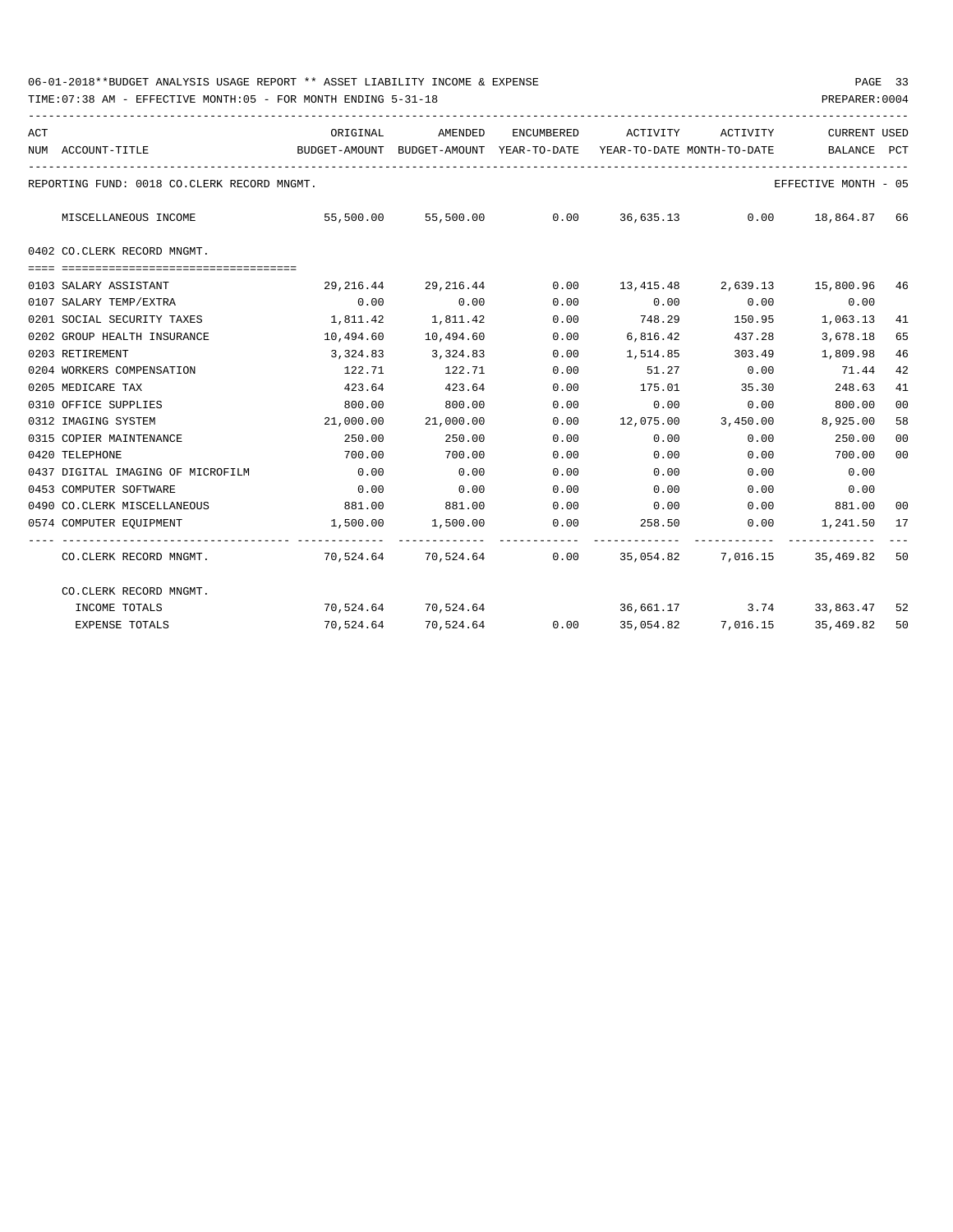|     | 06-01-2018**BUDGET ANALYSIS USAGE REPORT ** ASSET LIABILITY INCOME & EXPENSE<br>PAGE 34<br>TIME: 07:38 AM - EFFECTIVE MONTH: 05 - FOR MONTH ENDING 5-31-18<br>PREPARER: 0004 |          |                                                     |            |                                        |                           |                             |                |
|-----|------------------------------------------------------------------------------------------------------------------------------------------------------------------------------|----------|-----------------------------------------------------|------------|----------------------------------------|---------------------------|-----------------------------|----------------|
| ACT | NUM ACCOUNT-TITLE                                                                                                                                                            | ORIGINAL | AMENDED<br>BUDGET-AMOUNT BUDGET-AMOUNT YEAR-TO-DATE | ENCUMBERED | ACTIVITY<br>YEAR-TO-DATE MONTH-TO-DATE | ACTIVITY                  | CURRENT USED<br>BALANCE PCT |                |
|     | REPORTING FUND: 0019 DIST.CLK.RECORDS MNGMT.                                                                                                                                 |          |                                                     |            |                                        |                           | EFFECTIVE MONTH - 05        |                |
|     | 0100 PAYROLL                                                                                                                                                                 |          |                                                     |            |                                        |                           |                             |                |
|     | 0100 PAYROLL<br>----- -------                                                                                                                                                |          |                                                     |            | 0.00                                   | 0.00                      | 0.00                        |                |
|     | PAYROLL                                                                                                                                                                      |          |                                                     |            | 0.00                                   | 0.00                      | 0.00                        |                |
|     | 0102 A/P CLEARING                                                                                                                                                            |          |                                                     |            |                                        |                           |                             |                |
|     | 0100 A/P CLEARING                                                                                                                                                            |          |                                                     |            | 0.00                                   | 0.00                      | 0.00                        |                |
|     | A/P CLEARING                                                                                                                                                                 |          |                                                     |            | 0.00                                   | 0.00                      | 0.00                        |                |
|     | 0103 CASH                                                                                                                                                                    |          |                                                     |            |                                        |                           |                             |                |
|     | 0100 DIST.CLK.REC.MNGMT-COMB.FUNDS CKIN                                                                                                                                      |          |                                                     |            |                                        | 1,727.71 241.55 10,184.11 |                             |                |
|     | CASH                                                                                                                                                                         |          |                                                     |            | 1,727.71                               | ----------<br>241.55      | ---------<br>10,184.11      |                |
|     | 0120 RECEIVABLES                                                                                                                                                             |          |                                                     |            |                                        |                           |                             |                |
|     | 0313 DUE FROM OTHER FUNDS                                                                                                                                                    |          |                                                     |            | 0.00                                   | 0.00                      | 436.56                      |                |
|     | RECEIVABLES                                                                                                                                                                  |          |                                                     |            | 0.00                                   | 0.00                      | ----------<br>436.56        |                |
|     | 0200 LIABILITY ACCOUNT                                                                                                                                                       |          |                                                     |            |                                        |                           |                             |                |
|     | 0150 ACCRUED SALARY PAYABLE                                                                                                                                                  |          |                                                     |            | 0.00                                   | 0.00                      | 0.01                        |                |
|     | 0155 ACCRUED FRINGE BENEFITS                                                                                                                                                 |          |                                                     |            | 0.00                                   | 0.00                      | 0.00                        |                |
|     | 0910 SYSTEM ADDED LIABILITY LINE-ITEM                                                                                                                                        |          |                                                     |            | 0.00                                   | 0.00                      | 0.00                        |                |
|     | LIABILITY ACCOUNT                                                                                                                                                            |          |                                                     |            | 0.00                                   | 0.00                      | 0.01                        |                |
|     | 0271 EQUITY ACCOUNT                                                                                                                                                          |          |                                                     |            |                                        |                           |                             |                |
|     | 0200 EQUITY ACCOUNT                                                                                                                                                          |          |                                                     |            | 0.00                                   |                           | $0.00$ 8,892.95             |                |
|     | EQUITY ACCOUNT                                                                                                                                                               |          |                                                     |            | 0.00                                   |                           | $0.00$ $8,892.95$           |                |
|     | 0300 CASH                                                                                                                                                                    |          |                                                     |            |                                        |                           |                             |                |
|     | 0119 BEGINNING CASH BALANCE                                                                                                                                                  |          | 1,030.00 1,030.00                                   |            |                                        |                           | $0.00$ $0.00$ $1,030.00$ 00 |                |
|     | CASH                                                                                                                                                                         | 1,030.00 | $1,030.00$ 0.00                                     |            | 0.00                                   |                           | $0.00$ 1,030.00             | 0 <sub>0</sub> |
|     | 0360 INTEREST EARNINGS                                                                                                                                                       |          |                                                     |            |                                        |                           |                             |                |
|     | 0100 INTEREST EARNINGS                                                                                                                                                       | 5.00     | 5.00                                                |            |                                        | 4.52 0.59                 | 0.48                        | 90             |
|     | INTEREST EARNINGS                                                                                                                                                            | 5.00     | 5.00                                                | 0.00       | 4.52                                   | 0.59                      | 0.48                        | 90             |
|     | 0370 MISCELLEANEOUS INCOME                                                                                                                                                   |          |                                                     |            |                                        |                           |                             |                |
|     |                                                                                                                                                                              |          |                                                     |            |                                        |                           |                             |                |
|     | 0136 DIST.CLK.PRES.REC.FEE<br>---------------- --------------<br>----------------                                                                                            |          | 3,000.00 3,000.00                                   |            |                                        | ------------              | 1,723.19 240.96 1,276.81    | 57             |
|     | MISCELLEANEOUS INCOME                                                                                                                                                        | 3,000.00 | 3,000.00                                            | 0.00       | 1,723.19                               | 240.96                    | 1,276.81                    | 57             |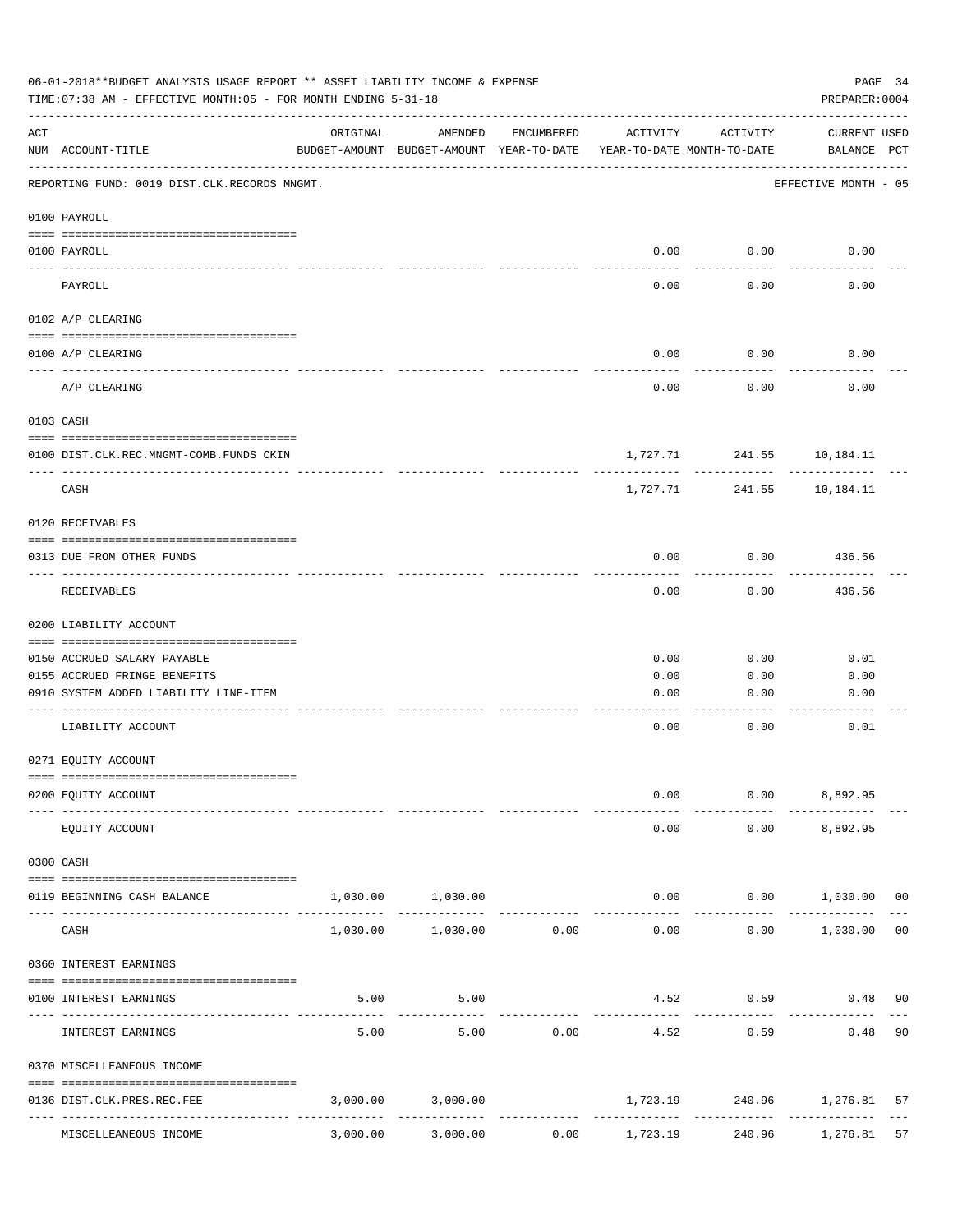| 06-01-2018**BUDGET ANALYSIS USAGE REPORT ** ASSET LIABILITY INCOME & EXPENSE | PAGE 35        |
|------------------------------------------------------------------------------|----------------|
| TIME: 07:38 AM - EFFECTIVE MONTH: 05 - FOR MONTH ENDING 5-31-18              | PREPARER: 0004 |

| ACT |                                                                                          | ORIGINAL | AMENDED                                    |      | ENCUMBERED ACTIVITY  | ACTIVITY | <b>CURRENT USED</b>                                       |    |
|-----|------------------------------------------------------------------------------------------|----------|--------------------------------------------|------|----------------------|----------|-----------------------------------------------------------|----|
|     | BUDGET-AMOUNT BUDGET-AMOUNT YEAR-TO-DATE YEAR-TO-DATE_MONTH-TO-DATE<br>NUM ACCOUNT-TITLE |          |                                            |      |                      |          | BALANCE PCT                                               |    |
|     | REPORTING FUND: 0019 DIST.CLK.RECORDS MNGMT.                                             |          |                                            |      |                      |          | EFFECTIVE MONTH - 05                                      |    |
|     |                                                                                          |          |                                            |      |                      |          |                                                           |    |
|     | 0450 DIST.CLERK REC. MNGMT.                                                              |          |                                            |      |                      |          |                                                           |    |
|     | ___________________________________                                                      |          |                                            |      |                      |          |                                                           |    |
|     | 0107 SALARY TEMP/EXTRA                                                                   | 0.00     | 0.00                                       | 0.00 | $0.00$ 0.00          |          | 0.00                                                      |    |
|     | 0201 SOCIAL SECURITY TAXES                                                               | 0.00     | 0.00                                       | 0.00 | 0.00                 | 0.00     | 0.00                                                      |    |
|     | 0203 RETIREMENT                                                                          | 0.00     | 0.00                                       | 0.00 | 0.00                 | 0.00     | 0.00                                                      |    |
|     | 0204 WORKERS COMPENSATION                                                                | 0.00     | 0.00                                       | 0.00 | 0.00                 | 0.00     | 0.00                                                      |    |
|     | 0205 MEDICARE TAX                                                                        | 0.00     | 0.00                                       | 0.00 | 0.00                 | 0.00     | 0.00                                                      |    |
|     | 0310 OFFICE SUPPLIES                                                                     | 4,035.00 | 4,035.00                                   | 0.00 | 0.00                 |          | $0.00$ 4,035.00                                           | 00 |
|     | 0400 RECORDS STORAGE SHELVING                                                            | 0.00     | 0.00                                       | 0.00 |                      | 0.00     | 0.00<br>0.00                                              |    |
|     | 0435 PRINTING                                                                            | 0.00     | 0.00                                       | 0.00 |                      | 0.00     | 0.00<br>0.00                                              |    |
|     | 0572 OFFICE EQUIPMENT                                                                    | 0.00     | 0.00                                       |      | $0.00$ 0.00          |          | 0.00<br>0.00                                              |    |
|     | DIST.CLERK REC. MNGMT.                                                                   |          | $4,035.00$ $4,035.00$ $0.00$ $0.00$ $0.00$ |      |                      |          | 4,035,00 00                                               |    |
|     | DIST.CLK.RECORDS MNGMT.                                                                  |          |                                            |      |                      |          |                                                           |    |
|     | INCOME TOTALS                                                                            |          |                                            |      |                      |          | $4,035.00$ $4,035.00$ $1,727.71$ $241.55$ $2,307.29$ $43$ |    |
|     | <b>EXPENSE TOTALS</b>                                                                    | 4,035.00 | 4,035.00                                   |      | $0.00$ $0.00$ $0.00$ |          | 4,035.00                                                  | 00 |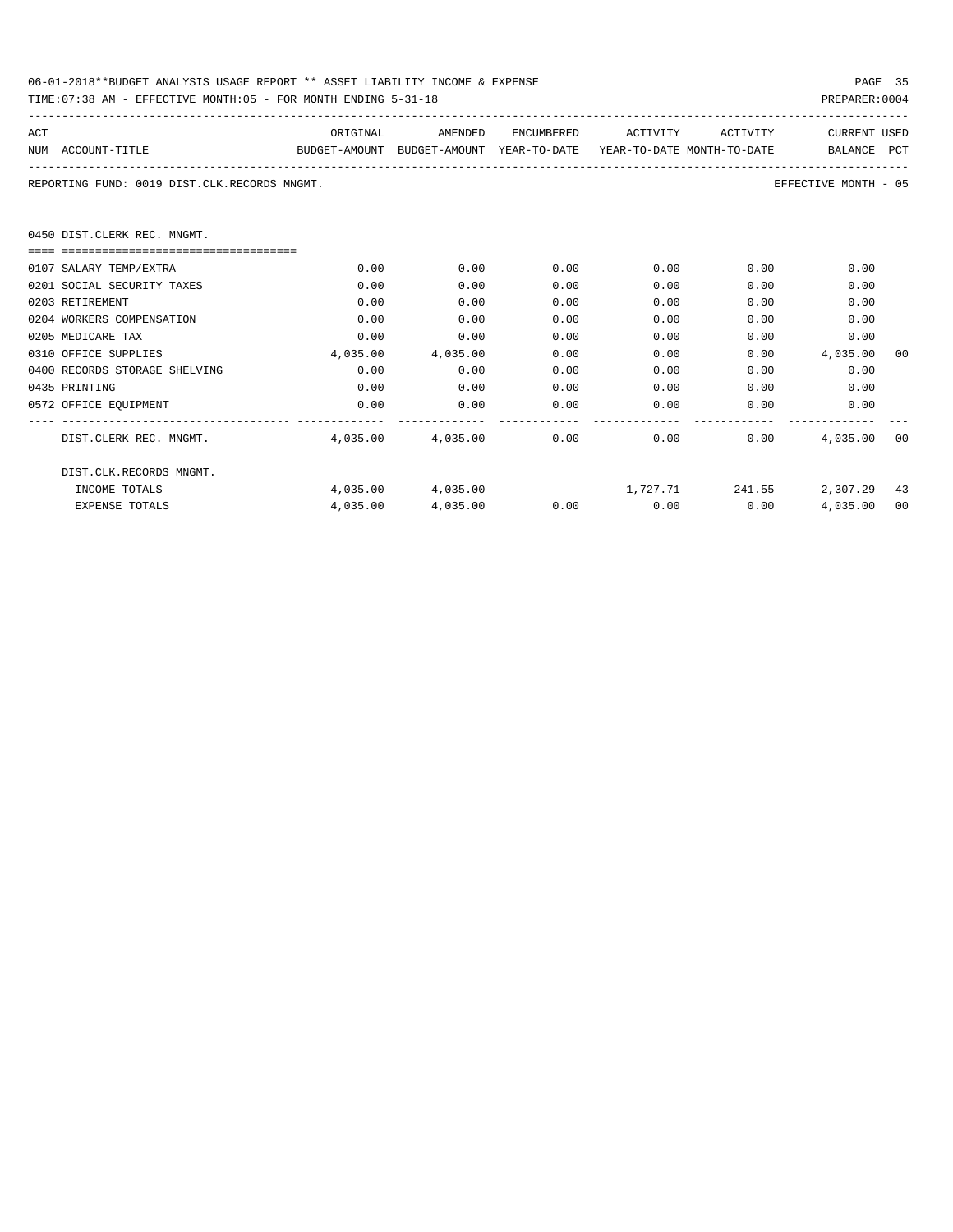|                    | 06-01-2018**BUDGET ANALYSIS USAGE REPORT ** ASSET LIABILITY INCOME & EXPENSE<br>TIME: 07:38 AM - EFFECTIVE MONTH: 05 - FOR MONTH ENDING 5-31-18 |           |                                                                                |            |           |                        | PREPARER: 0004              | PAGE 36 |
|--------------------|-------------------------------------------------------------------------------------------------------------------------------------------------|-----------|--------------------------------------------------------------------------------|------------|-----------|------------------------|-----------------------------|---------|
| $\mathop{\rm ACT}$ | NUM ACCOUNT-TITLE                                                                                                                               | ORIGINAL  | AMENDED<br>BUDGET-AMOUNT BUDGET-AMOUNT YEAR-TO-DATE YEAR-TO-DATE MONTH-TO-DATE | ENCUMBERED | ACTIVITY  | ACTIVITY               | CURRENT USED<br>BALANCE PCT |         |
|                    | REPORTING FUND: 0020 COUNTY OFFICES REC.MNGMT.                                                                                                  |           |                                                                                |            |           |                        | EFFECTIVE MONTH - 05        |         |
|                    | 0100 PAYROLL                                                                                                                                    |           |                                                                                |            |           |                        |                             |         |
|                    | 0100 PAYROLL                                                                                                                                    |           |                                                                                |            |           | $0.00$ 0.00            | 0.00                        |         |
|                    | PAYROLL                                                                                                                                         |           |                                                                                |            | 0.00      | 0.00                   | 0.00                        |         |
|                    | 0102 A/P CLEARING                                                                                                                               |           |                                                                                |            |           |                        |                             |         |
|                    | 0100 A/P CLEARING                                                                                                                               |           |                                                                                |            | 0.00      | 0.00                   | 0.00                        |         |
|                    | A/P CLEARING                                                                                                                                    |           |                                                                                |            | 0.00      | 0.00                   | 0.00                        |         |
|                    | 0103 CASH                                                                                                                                       |           |                                                                                |            |           |                        |                             |         |
|                    | 0100 CO.OFF.REC.MNGMT-COMB. FUNDS CKING                                                                                                         |           |                                                                                |            |           |                        | 1,052.23- 372.59 41,710.39  |         |
|                    | _______________________________<br>CASH                                                                                                         |           |                                                                                |            | 1,052.23- | -----------<br>372.59  | 41,710.39                   |         |
|                    | 0120 RECEIVABLES                                                                                                                                |           |                                                                                |            |           |                        |                             |         |
|                    | 0313 DUE FROM OTHER FUNDS                                                                                                                       |           |                                                                                |            | 0.00      |                        | $0.00$ 3,668.45             |         |
|                    | RECEIVABLES                                                                                                                                     |           |                                                                                |            | 0.00      | 0.00                   | 3,668.45                    |         |
|                    | 0200 SYSTEM ADDED LIABILITY DEPARTMENT                                                                                                          |           |                                                                                |            |           |                        |                             |         |
|                    | 0150 ACCRUED SALARY PAYABLE                                                                                                                     |           |                                                                                |            | 0.00      | 0.00                   | 283.09                      |         |
|                    | 0155 ACCRUED FRINGE BENEFITS                                                                                                                    |           |                                                                                |            | 0.00      | 0.00                   | 52.13                       |         |
|                    | 0910 SYSTEM ADDED LIABILITY LINE-ITEM                                                                                                           |           |                                                                                |            | 0.00      | 0.00                   | 0.00                        |         |
|                    | SYSTEM ADDED LIABILITY DEPARTMENT                                                                                                               |           |                                                                                |            | 0.00      | 0.00                   | 335.22                      |         |
|                    | 0271 EQUITY ACCOUNT                                                                                                                             |           |                                                                                |            |           |                        |                             |         |
|                    | 0200 EQUITY ACCOUNT                                                                                                                             |           |                                                                                |            | 0.00      |                        | 0.00 46,095.85              |         |
|                    | EQUITY ACCOUNT                                                                                                                                  |           |                                                                                |            | 0.00      |                        | $0.00$ 46,095.85            |         |
|                    | 0300 CASH                                                                                                                                       |           |                                                                                |            |           |                        |                             |         |
|                    | 0120 BEGINNING CASH BALANCE                                                                                                                     | 0.00      | 0.00                                                                           |            |           | $0.00$ $0.00$          | 0.00                        |         |
|                    | CASH                                                                                                                                            | 0.00      | . <u>.</u><br>0.00                                                             | 0.00       | 0.00      | ----------<br>0.00     | 0.00                        |         |
|                    | 0360 INTEREST EARNINGS                                                                                                                          |           |                                                                                |            |           |                        |                             |         |
|                    | 0100 INTEREST EARNINGS                                                                                                                          | 40.00     | 40.00                                                                          |            |           |                        | 20.39 2.51 19.61 51         |         |
|                    | INTEREST EARNINGS                                                                                                                               | 40.00     | 40.00                                                                          | 0.00       | 20.39     | 2.51                   | 19.61                       | 51      |
|                    | 0370 MISCELLENEOUS INCOME                                                                                                                       |           |                                                                                |            |           |                        |                             |         |
|                    | 0135 CO.OFFICE REC.MNGMT.FEE                                                                                                                    | 18,000.00 | 18,000.00<br>-------------                                                     |            | 6,660.55  |                        | 569.88 11,339.45            | 37      |
|                    | MISCELLENEOUS INCOME                                                                                                                            | 18,000.00 | 18,000.00                                                                      | 0.00       | 6,660.55  | ------------<br>569.88 | 11,339.45 37                |         |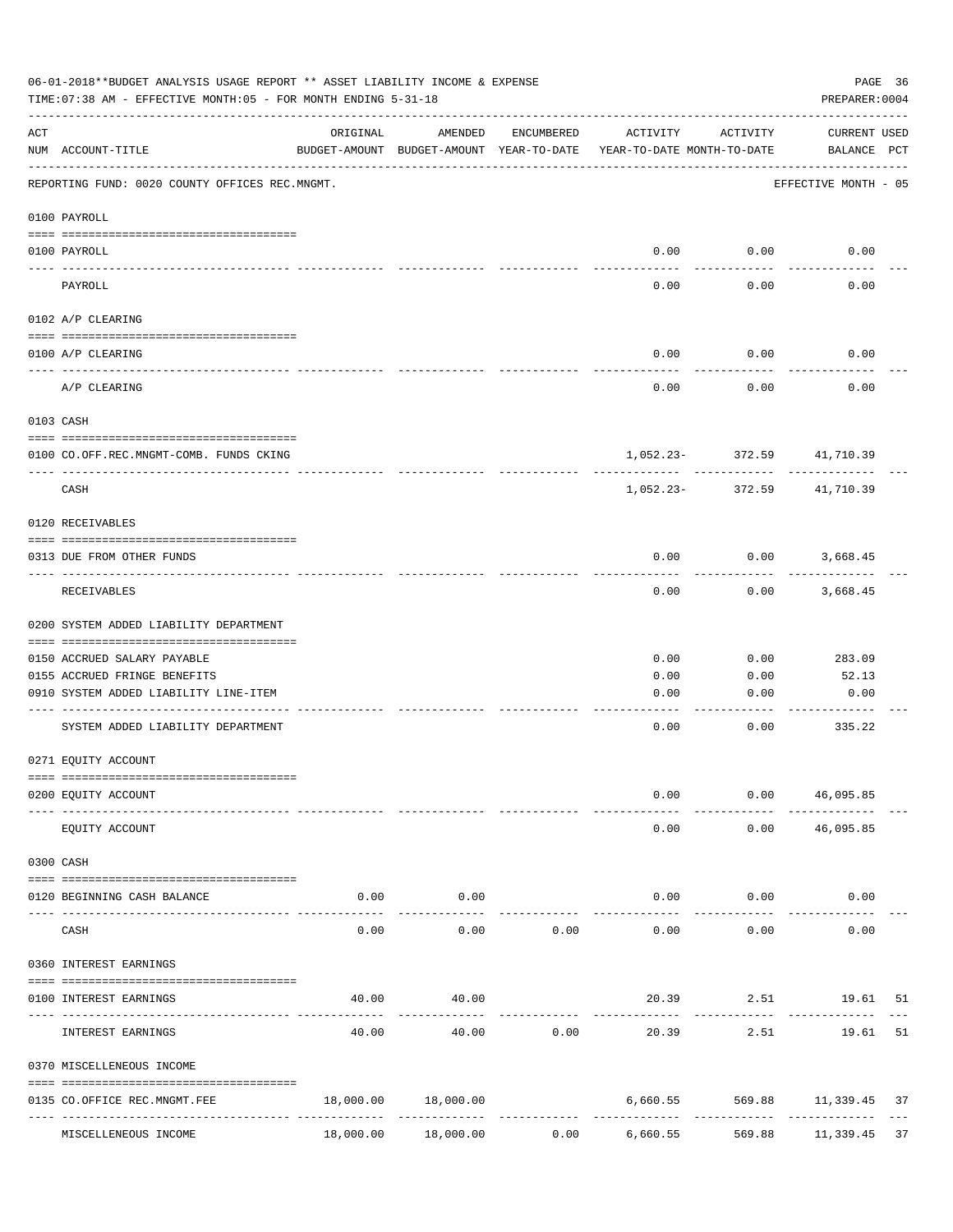| 06-01-2018**BUDGET ANALYSIS USAGE REPORT ** ASSET LIABILITY INCOME & EXPENSE | PAGE 37        |
|------------------------------------------------------------------------------|----------------|
| TIME: 07:38 AM - EFFECTIVE MONTH: 05 - FOR MONTH ENDING 5-31-18              | PREPARER: 0004 |

| ACT |                                                                                          | ORIGINAL          | AMENDED              | ENCUMBERED | ACTIVITY     | ACTIVITY | <b>CURRENT USED</b>  |    |
|-----|------------------------------------------------------------------------------------------|-------------------|----------------------|------------|--------------|----------|----------------------|----|
|     | NUM ACCOUNT-TITLE<br>BUDGET-AMOUNT BUDGET-AMOUNT YEAR-TO-DATE YEAR-TO-DATE MONTH-TO-DATE |                   |                      |            |              |          | BALANCE PCT          |    |
|     | REPORTING FUND: 0020 COUNTY OFFICES REC.MNGMT.                                           |                   |                      |            |              |          | EFFECTIVE MONTH - 05 |    |
|     |                                                                                          |                   |                      |            |              |          |                      |    |
|     | 0449 COUNTY OFFICES REC.MNGMT.                                                           |                   |                      |            |              |          |                      |    |
|     |                                                                                          |                   |                      |            |              |          |                      |    |
|     | 0103 SALARY ASSISTANT                                                                    | 0.00              | 0.00                 | 0.00       | 0.00         |          | $0.00$ 0.00          |    |
|     | 0107 SALARY TEMP./EXTRA                                                                  | 8,053.83          | 8,053.83             | 0.00       | 4,257.24     | 0.00     | 3,796.59             | 53 |
|     | 0201 SOCIAL SECURITY TAXES                                                               | 499.34            | 499.34               | 0.00       | 263.94       | 0.00     | 235.40               | 53 |
|     | 0202 GROUP HEALTH INSURANCE                                                              | 0.00              | 0.00                 | 0.00       | 0.00         | 0.00     | 0.00                 |    |
|     | 0203 RETIREMENT                                                                          | 916.53            | 916.53               | 0.00       | 479.58       | 0.00     | 436.95               | 52 |
|     | 0204 WORKERS COMPENSATION                                                                | 33.83             | 33.83                | 0.00       | 14.13        | 0.00     | 19.70                | 42 |
|     | 0205 MEDICARE TAX                                                                        | 116.78            | 116.78               | 0.00       | 61.70        | 0.00     | 55.08                | 53 |
|     | 0310 OFFICE SUPPLIES                                                                     | 4,863.25          | 4,863.25             | 0.00       | 0.00         | 0.00     | 4,863.25             | 00 |
|     | 0350 RECORDS DISPOSAL                                                                    | 2,006.44          | 2,006.44             | 0.00       | 1,106.58     |          | 199.80 899.86        | 55 |
|     | 0400 RECORDS STORAGE SHELVING                                                            | 0.00              | 0.00                 | 0.00       | 0.00         | 0.00     | 0.00                 |    |
|     | 0453 COMPUTER SOFTWARE MAINTENANCE                                                       | 1,550.00 1,550.00 |                      | 0.00       | 1,550.00     | 0.00     | $0.00$ 100           |    |
|     | 0460 EOUIPMENT RENTAL                                                                    | 0.00              | 0.00                 | 0.00       | 0.00         | 0.00     | 0.00                 |    |
|     | 0574 COMPUTER EQUIPMENT                                                                  | 0.00              | 0.00                 | 0.00       | 0.00         | 0.00     | 0.00                 |    |
|     | COUNTY OFFICES REC.MNGMT. 48,040.00 18,040.00 0.00 7,733.17 199.80 10,306.83             |                   |                      |            |              |          |                      | 43 |
|     | COUNTY OFFICES REC.MNGMT.                                                                |                   |                      |            |              |          |                      |    |
|     | INCOME TOTALS                                                                            |                   | 18,040.00  18,040.00 |            | 6,680.94     |          | 572.39 11,359.06     | 37 |
|     | <b>EXPENSE TOTALS</b>                                                                    |                   | 18,040.00 18,040.00  |            | 0.007,733.17 | 199.80   | 10,306.83            | 43 |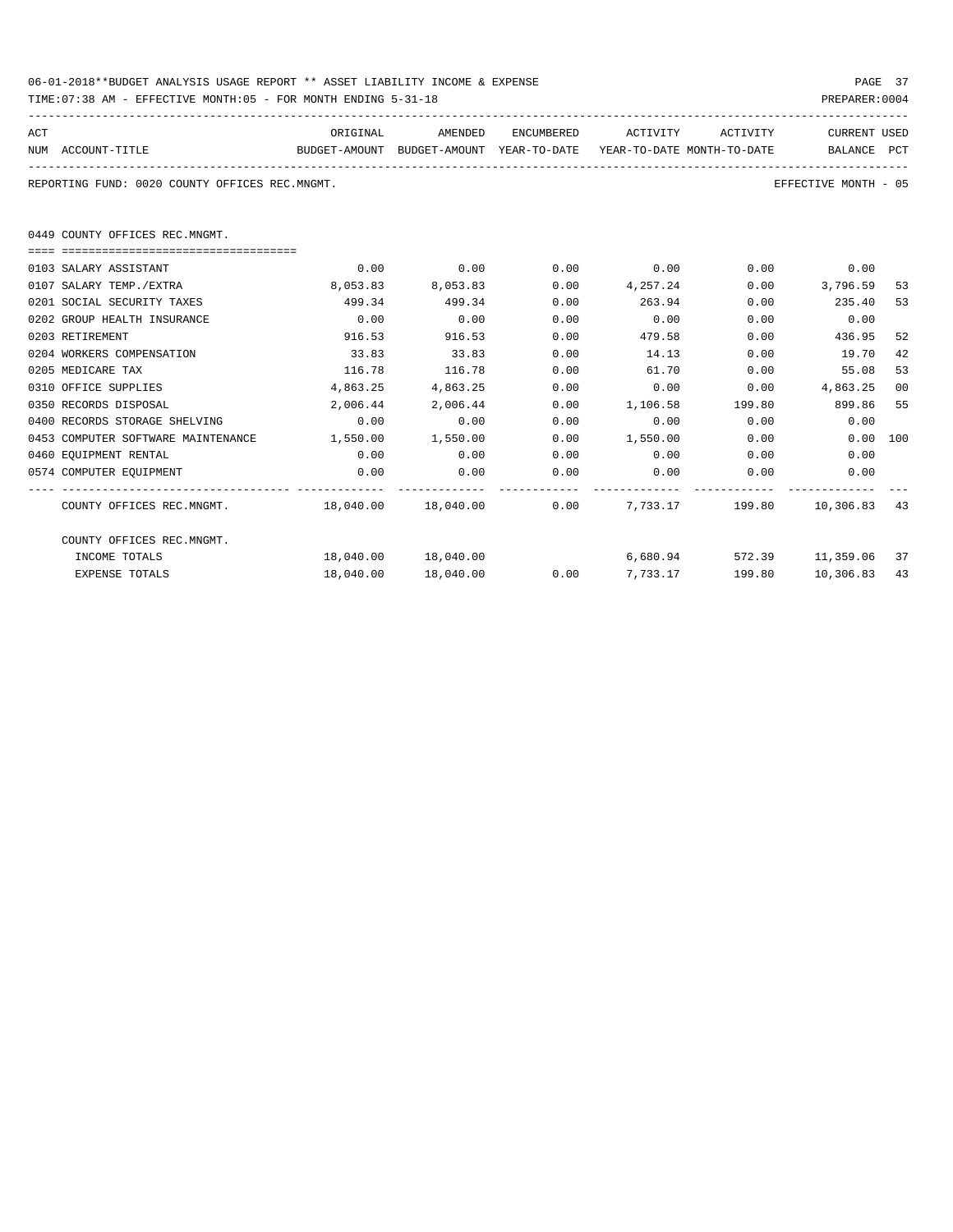|            | 06-01-2018**BUDGET ANALYSIS USAGE REPORT ** ASSET LIABILITY INCOME & EXPENSE<br>TIME: 07:38 AM - EFFECTIVE MONTH: 05 - FOR MONTH ENDING 5-31-18 |                            |                                                     |            |                                        |                                                        | PREPARER: 0004                     | PAGE 38 |
|------------|-------------------------------------------------------------------------------------------------------------------------------------------------|----------------------------|-----------------------------------------------------|------------|----------------------------------------|--------------------------------------------------------|------------------------------------|---------|
| ACT        | NUM ACCOUNT-TITLE                                                                                                                               | ORIGINAL                   | AMENDED<br>BUDGET-AMOUNT BUDGET-AMOUNT YEAR-TO-DATE | ENCUMBERED | ACTIVITY<br>YEAR-TO-DATE MONTH-TO-DATE | ACTIVITY                                               | <b>CURRENT USED</b><br>BALANCE PCT |         |
|            | REPORTING FUND: 0021 FANNIN CO. R & B #1 FUND                                                                                                   |                            |                                                     |            |                                        |                                                        | EFFECTIVE MONTH - 05               |         |
|            | 0100 PAYROLL                                                                                                                                    |                            |                                                     |            |                                        |                                                        |                                    |         |
|            | 0100 PAYROLL                                                                                                                                    |                            |                                                     |            | 0.00                                   | 0.00                                                   | 0.00                               |         |
| ----- ---- | PAYROLL                                                                                                                                         |                            |                                                     |            | 0.00                                   | 0.00                                                   | 0.00                               |         |
|            | 0102 A/P CLEARING                                                                                                                               |                            |                                                     |            |                                        |                                                        |                                    |         |
|            | 0100 A/P CLEARING                                                                                                                               |                            |                                                     |            | 0.00                                   | 0.00                                                   | 0.00                               |         |
|            | A/P CLEARING                                                                                                                                    |                            |                                                     |            | 0.00                                   | 0.00                                                   | 0.00                               |         |
|            | 0103 CASH                                                                                                                                       |                            |                                                     |            |                                        |                                                        |                                    |         |
|            |                                                                                                                                                 |                            |                                                     |            |                                        |                                                        |                                    |         |
|            | 0100 R&B#1-COMBINED FUNDS CHECKING<br>0175 TEXPOOL                                                                                              |                            |                                                     |            | 146.64                                 | 95,925.40 59,107.97- 260,739.98<br>24.13<br>---------- | 17,612.62                          |         |
|            | CASH                                                                                                                                            |                            |                                                     |            |                                        | 96,072.04 59,083.84- 278,352.60                        | ----------                         |         |
|            | 0120 RECEIVABLES                                                                                                                                |                            |                                                     |            |                                        |                                                        |                                    |         |
|            | 0311 TAXES RECEIVABLE                                                                                                                           |                            |                                                     |            | 0.00                                   | 0.00                                                   | 29,558.47                          |         |
|            | 0312 DUE FROM OTHER GOVERNMENTS                                                                                                                 |                            |                                                     |            | 0.00                                   | 0.00                                                   | 6,633.14                           |         |
|            | 0313 DUE FROM OTHER FUNDS                                                                                                                       |                            |                                                     |            | 0.00                                   | 0.00                                                   | 8,927.99                           |         |
|            | 0315 INVENTORY ASSET                                                                                                                            |                            |                                                     |            | 0.00                                   | 0.00                                                   | 3,473.88<br>. <u>.</u>             |         |
|            | RECEIVABLES                                                                                                                                     |                            |                                                     |            | 0.00                                   | 0.00                                                   | 48,593.48                          |         |
|            | 0200 LIABILITY ACCOUNT                                                                                                                          |                            |                                                     |            |                                        |                                                        |                                    |         |
|            | 0150 ACCRUED SALARY PAYABLE                                                                                                                     |                            |                                                     |            | 0.00                                   | 0.00                                                   | 11,068.97                          |         |
|            | 0155 ACCRUED FRINGE BENEFITS                                                                                                                    |                            |                                                     |            | 0.00                                   | 0.00                                                   | 4,896.71                           |         |
|            | 0200 DEFERRED TAX REVENUE                                                                                                                       |                            |                                                     |            | 0.00                                   | 0.00                                                   | 27, 352.33                         |         |
|            | 0910 SYSTEM ADDED LIABILITY LINE-ITEM                                                                                                           |                            |                                                     |            | 12,796.59-                             | 0.00                                                   | $12,796.59-$                       |         |
|            | LIABILITY ACCOUNT                                                                                                                               |                            |                                                     |            | 12,796.59-                             | 0.00                                                   | 30,521.42                          |         |
|            | 0207 DUE TO FUND                                                                                                                                |                            |                                                     |            |                                        |                                                        |                                    |         |
|            | 0070 DUE TO RIGHT OF WAY                                                                                                                        |                            |                                                     |            | 0.00                                   | 0.00                                                   | 0.00                               |         |
|            | 0131 DUE TO RD. DIST. 17A                                                                                                                       |                            |                                                     |            | 0.00                                   | 0.00                                                   | 0.00                               |         |
|            | DUE TO FUND                                                                                                                                     | ------------ ------------- |                                                     |            | 0.00                                   | 0.00                                                   | 0.00                               |         |
|            | 0231 LOANS                                                                                                                                      |                            |                                                     |            |                                        |                                                        |                                    |         |
|            | 0100 LOAN BSB EQUIPMENT                                                                                                                         |                            |                                                     |            | 0.00                                   | 0.00                                                   | 0.00                               |         |
|            | LOANS                                                                                                                                           |                            |                                                     |            | 0.00                                   | 0.00                                                   | 0.00                               |         |
|            | 0271 EQUITY ACCOUNT                                                                                                                             |                            |                                                     |            |                                        |                                                        |                                    |         |
|            | 0200 EQUITY ACCOUNTY                                                                                                                            |                            |                                                     |            | 0.00                                   | 0.00                                                   | 187,556.03                         |         |
|            | EQUITY ACCOUNT                                                                                                                                  | ----- -------------        |                                                     |            | 0.00                                   | 0.00                                                   | ---------<br>187,556.03            |         |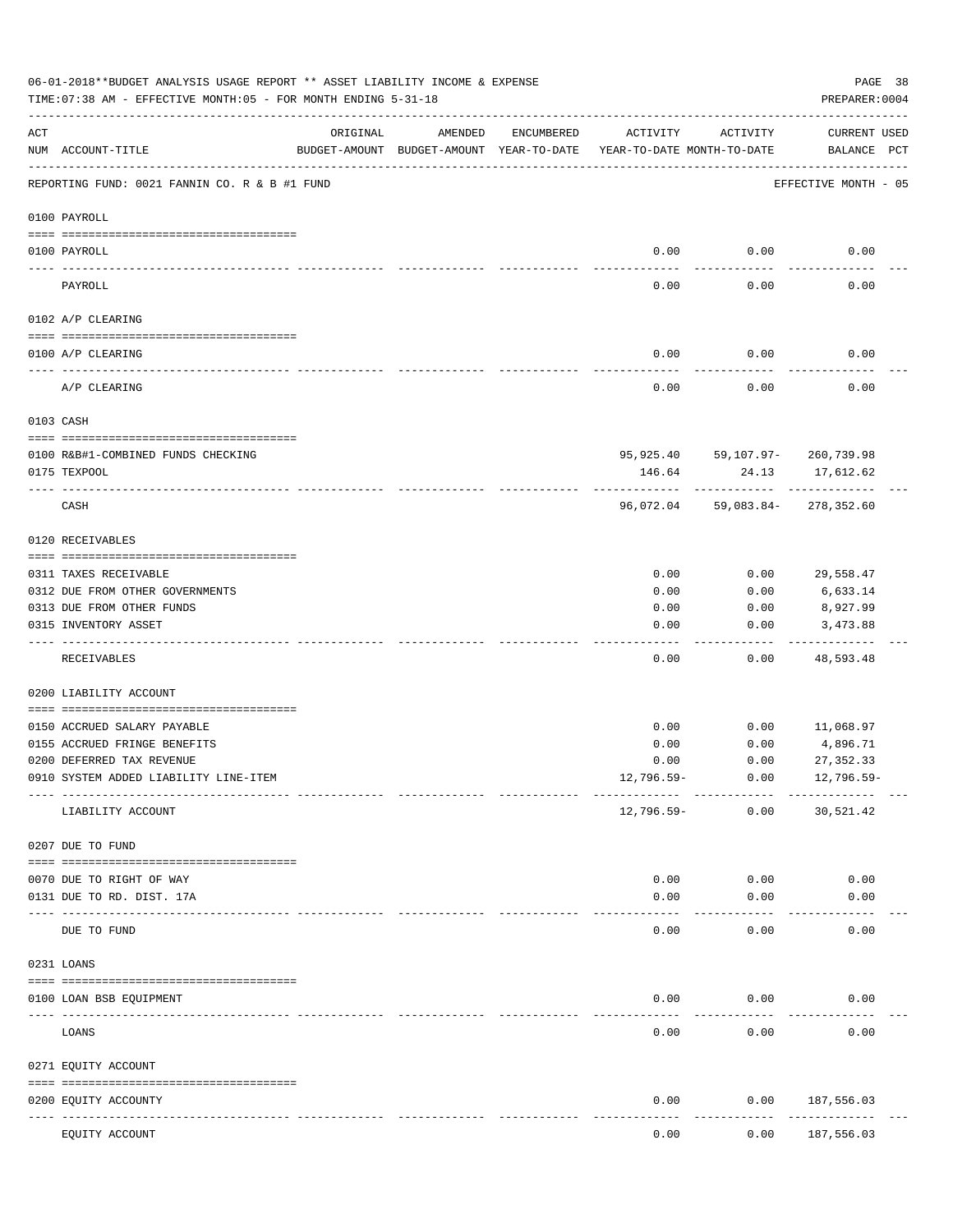|     | 06-01-2018**BUDGET ANALYSIS USAGE REPORT ** ASSET LIABILITY INCOME & EXPENSE                                                                     |                                   |                                                                     |               |             |                                                         | PAGE 39                 |                |
|-----|--------------------------------------------------------------------------------------------------------------------------------------------------|-----------------------------------|---------------------------------------------------------------------|---------------|-------------|---------------------------------------------------------|-------------------------|----------------|
|     | TIME: 07:38 AM - EFFECTIVE MONTH: 05 - FOR MONTH ENDING 5-31-18                                                                                  |                                   |                                                                     |               |             |                                                         | PREPARER: 0004          |                |
| ACT |                                                                                                                                                  | ORIGINAL                          | AMENDED                                                             | ENCUMBERED    |             | ACTIVITY ACTIVITY                                       | CURRENT USED            |                |
|     | NUM ACCOUNT-TITLE                                                                                                                                |                                   | BUDGET-AMOUNT BUDGET-AMOUNT YEAR-TO-DATE YEAR-TO-DATE MONTH-TO-DATE |               |             |                                                         | BALANCE PCT             |                |
|     | REPORTING FUND: 0021 FANNIN CO. R & B #1 FUND                                                                                                    |                                   |                                                                     |               |             |                                                         | EFFECTIVE MONTH - 05    |                |
|     | 0300 TOTAL REV/TRANSFERS                                                                                                                         |                                   |                                                                     |               |             |                                                         |                         |                |
|     | 0121 BEGINNING CASH BALANCE                                                                                                                      | 136, 267.36 136, 267.36           |                                                                     |               |             | $0.00$ $0.00$ $136,267.36$                              |                         | 00             |
|     | TOTAL REV/TRANSFERS                                                                                                                              |                                   | $136,267.36$ $136,267.36$ $0.00$ $0.00$ $0.00$ $136,267.36$         |               |             |                                                         |                         | 0 <sub>0</sub> |
|     | 0310 PROPERTY TAXES                                                                                                                              |                                   |                                                                     |               |             |                                                         |                         |                |
|     | 0110 CURRENT TAXES                                                                                                                               |                                   | 449,085.92 449,085.92                                               |               |             | 427,967.15 7,229.41 21,118.77                           |                         | 95             |
|     | 0120 DELINQUENT TAXES                                                                                                                            |                                   | 9,000.00 9,000.00                                                   |               |             | 8,883.18 1,257.61 116.82                                |                         | 99             |
|     | PROPERTY TAXES                                                                                                                                   | ------------------- ------------- | 458,085.92 458,085.92 0.00 436,850.33 8,487.02 21,235.59            |               | ----------- | ---------                                               |                         | 95             |
|     | 0318 OTHER TAXES                                                                                                                                 |                                   |                                                                     |               |             |                                                         |                         |                |
|     | 0120 PAY N LIEU TAX/GRASSLAND                                                                                                                    |                                   | 1,000.00 1,000.00                                                   |               |             | 635.82 0.00                                             | 364.18                  | 64             |
|     | 0121 PAY N LIEU TAX/UPPER TRINITY                                                                                                                | 0.00                              | 0.00                                                                |               | 884.17      | 0.00                                                    | 884.17+                 |                |
|     | 0160 SALES TAX REVENUES                                                                                                                          | 40,913.00<br>. <u>.</u>           | 40,913.00                                                           |               | 32,389.21   | 4,923.56                                                | 8,523.79                | 79             |
|     | OTHER TAXES                                                                                                                                      |                                   | $41,913.00$ $41,913.00$ $0.00$ $33,909.20$ $4,923.56$               |               |             |                                                         | 8,003.80                | 81             |
|     | 0321 FEES OF TAX COLLECTOR                                                                                                                       |                                   |                                                                     |               |             |                                                         |                         |                |
|     | 0200 CAR REGISTRATION/SALES TAX                                                                                                                  |                                   | 85,392.00 85,392.00                                                 |               |             | 73, 244.13 0.00 12, 147.87                              |                         | 86             |
|     | 0300 COUNTY'S ADDITIONAL \$10                                                                                                                    |                                   | 64,000.00 64,000.00                                                 |               | . <u>.</u>  | 44,719.90 5,720.66 19,280.10<br>------------            | -------------           | 70             |
|     | FEES OF TAX COLLECTOR                             149,392.00         149,392.00             0.00       117,964.03       5,720.66       31,427.97 |                                   |                                                                     |               |             |                                                         |                         | 79             |
|     | 0330 GRANTS                                                                                                                                      |                                   |                                                                     |               |             |                                                         |                         |                |
|     | 0200 FEMA GRANT                                                                                                                                  | 0.00                              | 0.00                                                                |               |             | $0.00$ $0.00$<br>------------                           | 0.00                    |                |
|     | GRANTS                                                                                                                                           | 0.00                              | 0.00                                                                | 0.00          | 0.00        | 0.00                                                    | 0.00                    |                |
|     | 0350 FINES                                                                                                                                       |                                   |                                                                     |               |             |                                                         |                         |                |
|     | 0403 COUNTY CLERK FINES                                                                                                                          |                                   | 12,024.00 12,024.00                                                 |               |             | 4, 163. 48 0.00 7, 860. 52                              |                         | 35             |
|     | 0450 DISTRICT CLERK FINES                                                                                                                        |                                   | 11,311.00   11,311.00                                               |               |             | 5,716.78 909.90                                         | 5,594.22                | 51             |
|     | 0455 J. P. #1 FINES                                                                                                                              | 7,686.00                          | 7,686.00<br>1,800.00                                                |               |             | $4,080.15$ $1,495.52$<br>$1,894.57$ $0.00$              | 3,605.85                | 53             |
|     | 0456 J. P. #2 FINES                                                                                                                              | 1,800.00                          |                                                                     |               |             |                                                         | 94.57+ 105              |                |
|     | 0457 J. P. #3 FINES<br>-- -----------------------------------                                                                                    | 2,500.00<br>-----------           | 2,500.00<br>-------------                                           | ------------- | 1,911.76    | 0.00                                                    | 588.24<br>------------- | 76<br>$---$    |
|     | FINES                                                                                                                                            | 35,321.00                         |                                                                     |               |             | 35, 321.00   0.00   17, 766.74   2, 405.42   17, 554.26 |                         | 50             |
|     | 0360 INTEREST EARNINGS                                                                                                                           |                                   |                                                                     |               |             |                                                         |                         |                |
|     | 0100 INTEREST EARNINGS                                                                                                                           |                                   | 175.00 175.00                                                       |               |             | 258.06 43.41 83.06+147                                  |                         |                |
|     | INTEREST EARNINGS                                                                                                                                | 175.00                            |                                                                     | $175.00$ 0.00 |             | 258.06 43.41                                            | 83.06+ 147              |                |
|     | 0364 SALE OF EQUIPMENT                                                                                                                           |                                   |                                                                     |               |             |                                                         |                         |                |
|     | 0162 LAND/BUILDING                                                                                                                               | 0.00                              | 0.00                                                                |               | 0.00        |                                                         | 0.00<br>0.00            |                |
|     | 0163 SALE OF EQUIPMENT                                                                                                                           | 10,000.00  10,000.00              |                                                                     |               | 0.00        |                                                         | 0.00 10,000.00          | 0 <sub>0</sub> |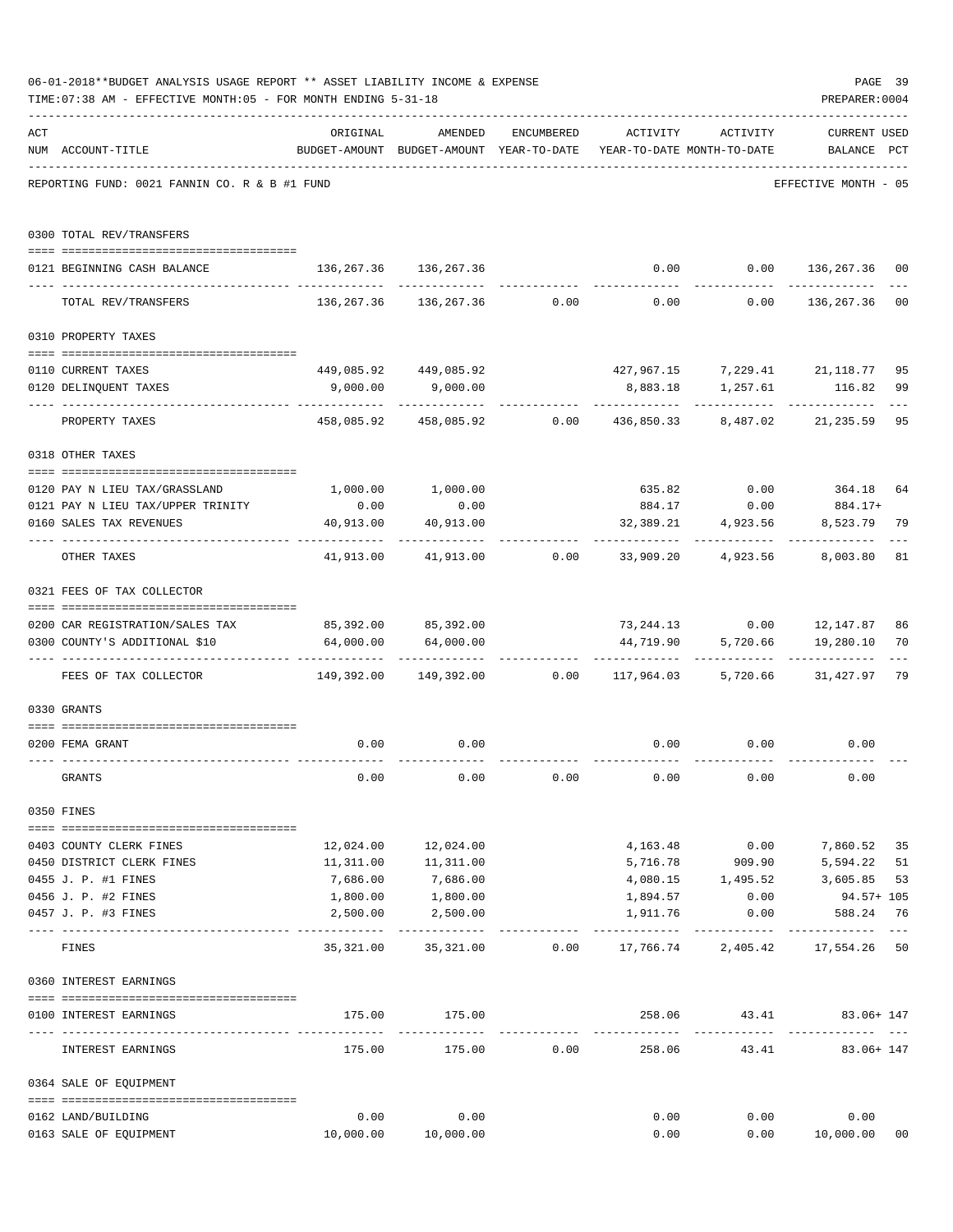| 06-01-2018**BUDGET ANALYSIS USAGE REPORT ** ASSET LIABILITY INCOME & EXPENSE |  |  |  |  | PAGE | 40 |
|------------------------------------------------------------------------------|--|--|--|--|------|----|
|                                                                              |  |  |  |  |      |    |

TIME:07:38 AM - EFFECTIVE MONTH:05 - FOR MONTH ENDING 5-31-18 PREPARER:0004

| ACT |                                                                | ORIGINAL                                                                         | AMENDED                                                             | ENCUMBERED           | ACTIVITY                   | ACTIVITY                           | CURRENT USED                                      |    |
|-----|----------------------------------------------------------------|----------------------------------------------------------------------------------|---------------------------------------------------------------------|----------------------|----------------------------|------------------------------------|---------------------------------------------------|----|
|     | NUM ACCOUNT-TITLE                                              |                                                                                  | BUDGET-AMOUNT BUDGET-AMOUNT YEAR-TO-DATE YEAR-TO-DATE MONTH-TO-DATE |                      |                            |                                    | BALANCE PCT                                       |    |
|     | REPORTING FUND: 0021 FANNIN CO. R & B #1 FUND                  |                                                                                  |                                                                     |                      |                            |                                    | EFFECTIVE MONTH - 05                              |    |
|     | SALE OF EQUIPMENT                                              | 10,000.00                                                                        | 10,000.00                                                           | 0.00                 | 0.00                       | 0.00                               | 10,000.00                                         | 00 |
|     | 0370 MISCELLANEOUS REVENUES                                    |                                                                                  |                                                                     |                      |                            |                                    |                                                   |    |
|     | 0100 PROPERTY LEASE                                            | 0.00                                                                             | 0.00                                                                |                      | 0.00                       | 0.00                               | 0.00                                              |    |
|     | 0120 STATE LATERAL ROAD                                        | 9,500.00                                                                         | 9,500.00                                                            |                      | 17,352.25                  | 0.00                               | 7,852.25+ 183                                     |    |
|     | 0125 TDT. WEIGHT FEES                                          | 20,000.00                                                                        | 20,000.00                                                           |                      | 11,254.66                  | 0.00                               | 8,745.34 56                                       |    |
|     | 0130 REFUNDS & MISCELLANEOUS                                   | 100.00                                                                           | 100.00                                                              |                      |                            | 3,462.80 2,609.60                  | 3,362.80+ 463                                     |    |
|     | 0140 PROCEEDS OF LOAN                                          | 0.00                                                                             | 0.00                                                                |                      | 0.00                       | 0.00                               | 0.00                                              |    |
|     | 0145 REIMBURSEMENT OF MATERIALS                                | 10,000.00                                                                        | 10,000.00                                                           |                      | 8,605.11                   | 1,205.60                           | 1,394.89 86                                       |    |
|     | MISCELLANEOUS REVENUES                                         | 39,600.00                                                                        | 39,600.00                                                           | 0.00                 | 40,674.82                  | 3,815.20                           | 1,074.82+ 103                                     |    |
|     | 0509 CONTINGENCY                                               |                                                                                  |                                                                     |                      |                            |                                    |                                                   |    |
|     |                                                                |                                                                                  |                                                                     |                      |                            |                                    |                                                   |    |
|     | 0475 CONTINGENCY                                               | 20,652.99                                                                        | 20,652.99                                                           | 0.00                 | 0.00                       | 0.00                               | 20,652.99                                         | 00 |
|     | CONTINGENCY                                                    | 20,652.99                                                                        | 20,652.99                                                           | 0.00                 | 0.00                       | 0.00                               | 20,652.99                                         | 00 |
|     | 0621 ROAD & BRIDGE 1                                           |                                                                                  |                                                                     |                      |                            |                                    |                                                   |    |
|     |                                                                |                                                                                  |                                                                     |                      |                            |                                    |                                                   |    |
|     | 0100 COMPENSATION PAY                                          | 0.00                                                                             | 0.00                                                                | 0.00                 |                            | $0.00$ $0.00$                      | 0.00                                              |    |
|     | 0101 SALARY ELECTED OFFICIAL                                   | 60,894.15                                                                        | 60,894.15                                                           | 0.00                 | 42,157.62                  | 7,026.27                           | 18,736.53                                         | 69 |
|     | 0105 SALARY SECRETARY                                          | 0.00<br>181,789.20                                                               | 0.00<br>181,789.20                                                  | 0.00                 | 0.00<br>125,007.92         | 0.00<br>20,975.73                  | 0.00<br>56,781.28                                 |    |
|     | 0106 SALARY PRECINCT EMPLOYEES<br>0107 REGULAR-TEMP. PART-TIME | 0.00                                                                             | 0.00                                                                | 0.00<br>0.00         | 0.00                       | 0.00                               | 0.00                                              | 69 |
|     | 0108 SALARY-FOREMAN                                            | 43,479.62                                                                        | 43,479.62                                                           | 0.00                 | 30,101.40                  | 5,016.90                           | 13,378.22                                         | 69 |
|     |                                                                |                                                                                  |                                                                     | --------             |                            |                                    |                                                   |    |
|     | 0199 TOTAL SALARIES                                            | 286,162.97                                                                       | 286,162.97                                                          | 0.00                 | 197,266.94                 | 33,018.90                          | 88,896.03                                         | 69 |
|     | 0201 SOCIAL SECURITY TAXES                                     | 17,779.30                                                                        | 17,779.30                                                           | 0.00                 |                            |                                    | 11,944.29    1,997.37    5,835.01                 | 67 |
|     | 0202 GROUP HEALTH INSURANCE                                    | 73,462.20                                                                        | 73,462.20                                                           | 0.00                 | 51,800.00                  | 9,145.65                           | 21,662.20                                         | 71 |
|     | 0203 RETIREMENT                                                | 32,565.34                                                                        | 32,565.34                                                           | 0.00                 | 22,334.72                  |                                    | 3,797.13 10,230.62                                | 69 |
|     | 0204 WORKERS' COMPENSATION                                     | 9,447.06                                                                         | 9,447.06                                                            | 0.00                 | 3,825.07                   | 0.00                               | 5,621.99                                          | 40 |
|     | 0205 MEDICARE TAX                                              |                                                                                  | 4, 158.06 4, 158.06                                                 |                      | $0.00$ $2,793.29$          | 467.10                             | 1,364.77 67                                       |    |
|     | 0206 UNEMPLOYMENT EXPENSE                                      | 0.00                                                                             | 0.00<br>.                                                           | 0.00<br>------------ | 0.00<br>.                  | 0.00<br>------------               | 0.00                                              |    |
|     | 0299 TOTAL EMPLOYEE BENEFITS                                   | 137,411.96  137,411.96   0.00  92,697.37  15,407.25  44,714.59                67 |                                                                     |                      |                            |                                    |                                                   |    |
|     | 0314 EMPLOYEE PHYSICALS/DOT TESTING                            | 450.00                                                                           | 450.00                                                              | 0.00                 | 40.00                      | 0.00                               | 410.00 09                                         |    |
|     | 0340 SHOP SUPPLIES                                             | 3,000.00                                                                         | 3,000.00                                                            |                      | $0.00$ 1, 213.65           |                                    | 287.24 1,786.35 40                                |    |
|     | 0341 R & B MAT. ROCK & GRAVEL 120,000.00                       |                                                                                  | 120,000.00                                                          |                      | $0.00$ 66,489.81 12,713.12 |                                    | 53,510.19                                         | 55 |
|     | 0342 R & B MAT. CULVERTS                                       | 25,000.00                                                                        | 25,000.00                                                           | 0.00                 | 13,074.82                  | 1,209.60                           | 11,925.18                                         | 52 |
|     | 0343 R & B MAT. HARDWRE & LUMB                                 | 2,042.14                                                                         | 2,042.14                                                            | 0.00                 | 1,141.17                   | 119.07                             | 900.97                                            | 56 |
|     | 0344 R & B MAT ASPHALT /RD OIL                                 | 60,000.00                                                                        | 60,000.00                                                           | 0.00                 | 22,061.33                  | 3,736.87                           | 37,938.67                                         | 37 |
|     | 0345 CHEMICALS                                                 | 0.00                                                                             | 0.00                                                                | 0.00                 | 0.00                       | 0.00                               | 0.00                                              |    |
|     | 0346 CETRZ EXPENDITURES                                        | 0.00                                                                             | 0.00                                                                | 0.00                 | 0.00                       | 0.00                               | 0.00                                              |    |
|     | 0350 DEBRIS REMOVAL                                            | 0.00                                                                             | 0.00<br>-------------                                               | 0.00<br>------------ | 0.00                       | 0.00<br>------------- ------------ | 0.00                                              |    |
|     | 0399 TOTAL R&B MATERIAL                                        |                                                                                  | 210,492.14 210,492.14                                               |                      |                            |                                    | $0.00$ $104,020.78$ $18,065.90$ $106,471.36$ $49$ |    |
|     | 0400 LEGAL FEES                                                | 0.00                                                                             | 0.00                                                                | 0.00                 |                            | $0.00$ 0.00                        | 0.00                                              |    |
|     | 0420 UTILITY TELEPHONE                                         | 675.00                                                                           | 675.00                                                              | 0.00                 |                            | 473.71 61.35                       | 201.29 70                                         |    |

0421 CELL PHONE ALLOWANCE 600.00 600.00 0.00 425.00 75.00 175.00 71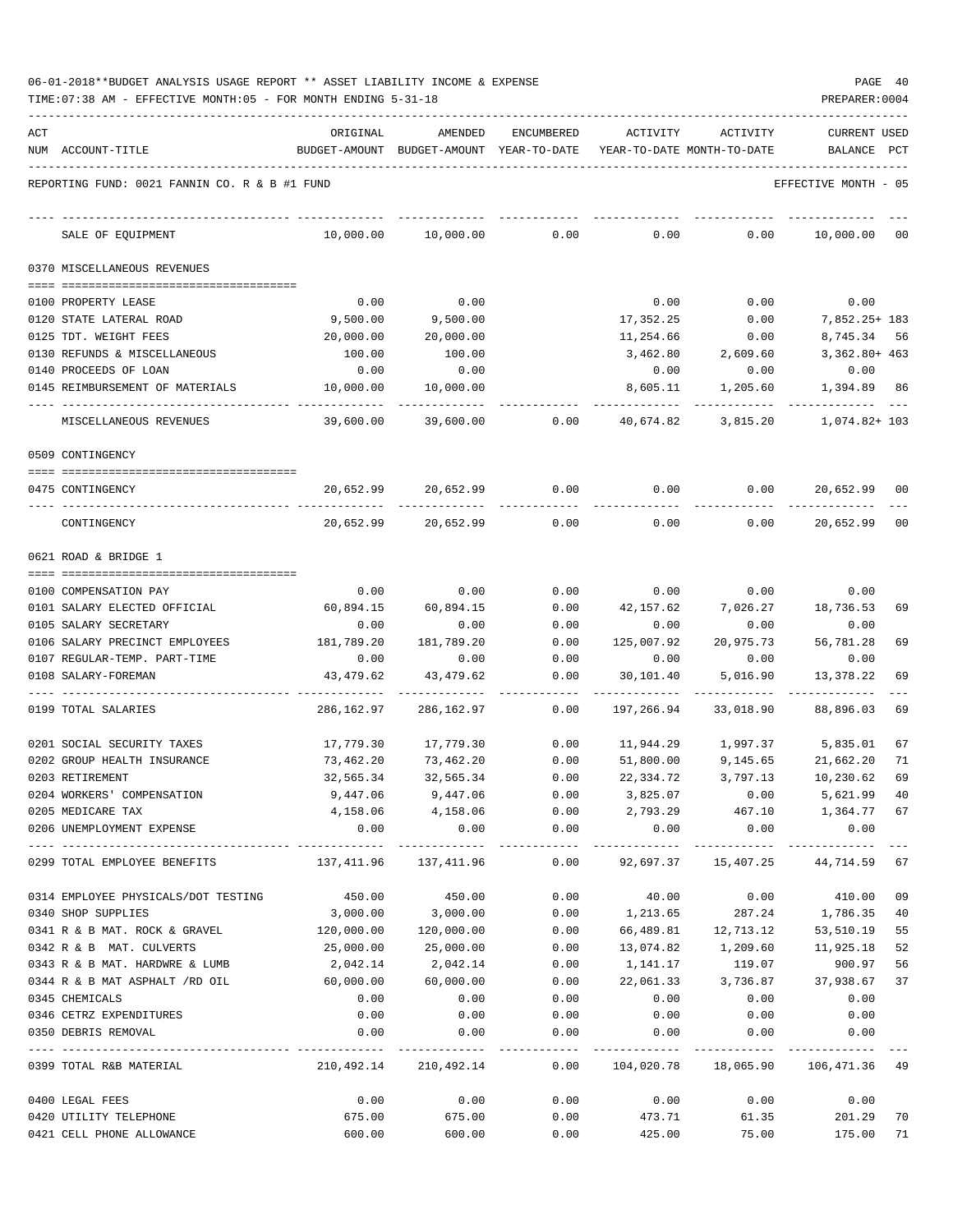TIME:07:38 AM - EFFECTIVE MONTH:05 - FOR MONTH ENDING 5-31-18 PREPARER:0004

| ACT |                                               | ORIGINAL      | AMENDED                    | ENCUMBERED | ACTIVITY   | ACTIVITY                           | <b>CURRENT USED</b>  |                |
|-----|-----------------------------------------------|---------------|----------------------------|------------|------------|------------------------------------|----------------------|----------------|
|     | NUM ACCOUNT-TITLE                             | BUDGET-AMOUNT | BUDGET-AMOUNT YEAR-TO-DATE |            |            | YEAR-TO-DATE MONTH-TO-DATE         | BALANCE              | PCT            |
|     |                                               |               |                            |            |            |                                    |                      |                |
|     | REPORTING FUND: 0021 FANNIN CO. R & B #1 FUND |               |                            |            |            |                                    | EFFECTIVE MONTH - 05 |                |
|     | 0423 INTERNET SERVICE                         | 0.00          | 0.00                       | 0.00       | 0.00       | 0.00                               | 0.00                 |                |
|     | 0427 OUT OF COUNTY TRAVEL                     | 1,435.58      | 1,435.58                   | 0.00       | 777.43     | 512.43                             | 658.15               | 54             |
|     | 0430 BIDS, NOTICES & PERMITS                  | 800.00        | 800.00                     | 0.00       | 150.52     | 56.02                              | 649.48               | 19             |
|     | 0435 PRINTING                                 | 100.00        | 100.00                     | 0.00       | 0.00       | 0.00                               | 100.00               | 00             |
|     | 0440 UTILITY ELECTRICITY                      | 1,600.00      | 1,600.00                   | 0.00       | 881.50     | 181.14                             | 718.50               | 55             |
|     | 0442 UTILITY WATER                            | 250.00        | 250.00                     | 0.00       | 117.73     | 16.58                              | 132.27               | 47             |
|     | 0443 TRASH DUMPSTER PICKUP                    | 1,000.00      | 1,000.00                   | 0.00       | 517.65     | 74.97                              | 482.35               | 52             |
|     | 0447 REPEATER SERVICE CONTRACT                | 682.32        | 682.32                     | 0.00       | 686.32     | 0.00                               | $4.00 - 101$         |                |
|     | 0450 R & M BUILDING                           | 300.00        | 300.00                     | 0.00       | 0.00       | 0.00                               | 300.00               | 00             |
|     | 0453 COMPUTER SOFTWARE                        | 912.50        | 912.50                     | 0.00       | 0.00       | 0.00                               | 912.50               | 0 <sub>0</sub> |
|     | 0457 R & M MACHINERY GAS & OIL                | 51,000.00     | 51,000.00                  | 0.00       | 17,747.56  | 2,108.33                           | 33, 252.44           | 35             |
|     | 0458 R & M MACHINERY PARTS                    | 30,000.00     | 42,000.00                  | 0.00       | 34, 316.93 | 12,613.34                          | 7,683.07             | 82             |
|     | 0459 R & M MACH. TIRES & TUBES                | 20,000.00     | 20,000.00                  | 0.00       | 2,398.50   | 665.50                             | 17,601.50            | 12             |
|     | 0460 EQUIPMENT RENTAL/LEASE                   | 0.00          | 0.00                       | 0.00       | 0.00       | 0.00                               | 0.00                 |                |
|     | 0480 BOND                                     | 178.00        | 178.00                     | 0.00       | 0.00       | 0.00                               | 178.00               | 00             |
|     | 0482 INSURANCE                                | 4,500.00      | 4,500.00                   | 0.00       | 3,234.93   | 0.00                               | 1,265.07             | 72             |
|     | 0485 PRISONER SUPPLIES                        |               | 0.00                       | 0.00       | 0.00       |                                    | 0.00                 |                |
|     |                                               | 0.00          |                            |            |            | 0.00                               |                      |                |
|     | 0488 FANNIN RURAL RAIL DISTRICT               | 0.00          | 0.00                       | 0.00       | 0.00       | 0.00                               | 0.00                 |                |
|     | 0490 MISCELLANEOUS                            | 1,000.00      | 1,000.00                   | 0.00       | 0.00       | 0.00                               | 1,000.00             | 00             |
|     | 0491 SOIL & WATER CONSERVATION                | 250.00        | 250.00                     | 0.00       | 250.00     | 0.00                               | 0.00                 | 100            |
|     | 0492 TDRA FLOOD CASH MATCH                    | 0.00          | 0.00                       | 0.00       | 0.00       | 0.00                               | 0.00                 |                |
|     | 0494 FLOOD CONTROL SITE MAINTENANCE           | 5,500.00      | 5,500.00                   | 0.00       | 5,500.00   | 0.00                               | 0.00                 | 100            |
|     | 0495 PIPELINE SALES TAX REIMBURSEMENT         | 0.00          | 0.00                       | 0.00       | 0.00       | 0.00                               | 0.00                 |                |
|     | 0496 TCOG HAZARDOUS WASTEMATCH                | 1,250.00      | 1,250.00                   | 0.00       | 0.00       | 0.00                               | 1,250.00             | 00             |
|     | 0499 TOTAL SER. & OTHER CHARGES               | 122,033.40    | 134,033.40                 | 0.00       | 67, 477.78 | 16,364.66                          | 66,555.62            | 50             |
|     |                                               |               |                            |            |            |                                    |                      |                |
|     | 0500 LAND                                     |               |                            |            | 0.00       | 0.00                               | 0.00                 |                |
|     | 0535 BUILDING                                 |               |                            |            | 0.00       | 0.00                               | 0.00                 |                |
|     | 0570 COMPUTER EQUIPMENT                       | 300.00        | 300.00                     | 0.00       | 0.00       | 0.00                               | 300.00               | 00             |
|     | 0571 PURCHASE OF MACH./EOUIP.                 | 79,000.00     | 67,000.00                  | 0.00       | 67,000.00  | 0.00                               | 0.00 100             |                |
|     | 0573 RADIO EQUIPMENT                          | 0.00          | 0.00                       | 0.00       | 0.00       | 0.00                               | 0.00                 |                |
|     | 0575 LAND AND BUILDING                        | 0.00          | 0.00                       | 0.00       | 0.00       | 0.00                               | 0.00                 |                |
|     | 0599 CAPITAL OUTLAY                           | 79,300.00     | 67,300.00                  | 0.00       | 67,000.00  | 0.00                               | 300.00               | 100            |
|     | 0630 NOTE PAYMENT                             | 0.00          | 0.00                       | 0.00       |            | 0.00<br>0.00                       | 0.00                 |                |
|     | 0670 NOTE PAYMENT-INTEREST                    | 0.00          | 0.00                       | 0.00       |            | $0.00$ 0.00                        | 0.00                 |                |
|     | 0695 SURVEYING                                | 0.00          | 0.00                       | 0.00       | 0.00       | 0.00                               | 0.00                 |                |
|     | ROAD & BRIDGE 1                               |               | 835,400.47 835,400.47      | 0.00       |            | 528,462.87 82,856.71 306,937.60 63 |                      |                |
|     | 0625 ADMINISTRATIVE OFFICE R&B #1             |               |                            |            |            |                                    |                      |                |
|     |                                               |               |                            |            |            |                                    |                      |                |
|     | 0105 SALARY SECRETARY                         | 9,593.48      | 9,593.48                   | 0.00       | 6,641.64   | 1,106.94                           | 2,951.84             | 69             |
|     | 0201 SOCIAL SECURITY TAXES                    | 594.80        | 594.80                     | 0.00       | 298.86     | 48.81                              | 295.94               | 50             |
|     | 0202 GROUP HEALTH INSURANCE                   | 2,623.65      | 2,623.65                   | 0.00       | 1,858.27   | 327.93                             | 765.38               | 71             |
|     | 0203 RETIREMENT                               | 1,091.74      | 1,091.74                   | 0.00       | 751.88     | 127.32                             | 339.86               | 69             |
|     | 0204 WORKERS' COMPENSATION                    | 40.29         | 40.29                      | 0.00       | 16.83      | 0.00                               | 23.46                | 42             |
|     | 0205 MEDICARE TAX                             | 139.11        | 139.11                     | 0.00       | 69.80      | 11.40                              | 69.31                | 50             |
|     | 0310 OFFICE SUPPLIES                          | 100.00        | 100.00                     | 0.00       | 20.35      | 0.00                               | 79.65                | 20             |
|     | 0311 POSTAL EXPENSES                          | 0.00          | 0.00                       | 0.00       | 0.00       | 0.00                               | 0.00                 |                |
|     | 0353 COMPUTER EXPENSE                         | 500.00        | 500.00                     | 0.00       | 409.30     | 0.00                               | 90.70                | 82             |
|     | 0427 OUT OF COUNTY TRAVEL                     | 0.00          | 0.00                       | 0.00       | 0.00       | 0.00                               | 0.00                 |                |

0480 BOND 17.75 17.75 0.00 24.75 0.00 7.00- 139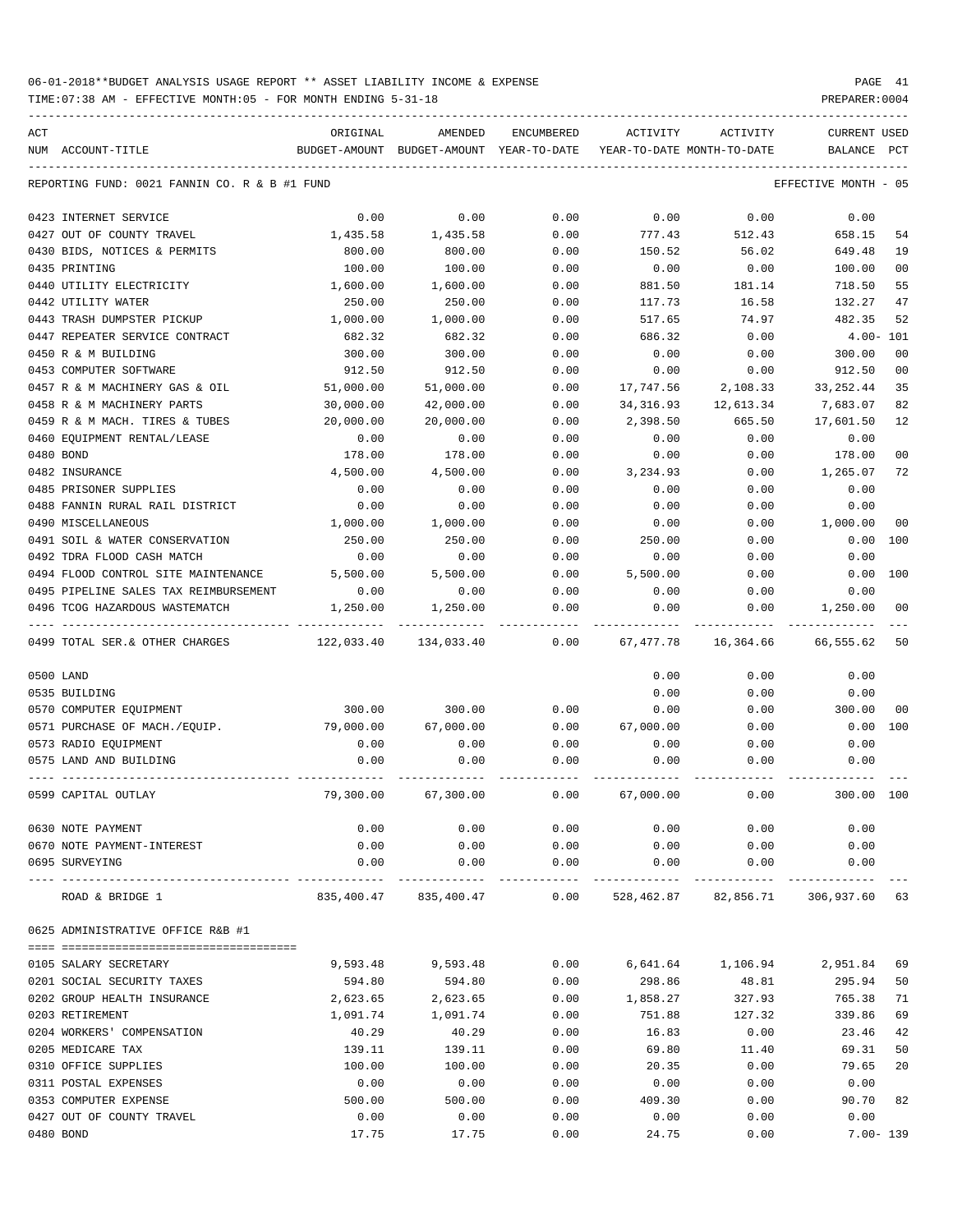06-01-2018\*\*BUDGET ANALYSIS USAGE REPORT \*\* ASSET LIABILITY INCOME & EXPENSE PAGE 42 TIME:07:38 AM - EFFECTIVE MONTH:05 - FOR MONTH ENDING 5-31-18 PREPARER:0004

| ACT |                                               | ORIGINAL      | AMENDED       | ENCUMBERED   | ACTIVITY                   | ACTIVITY  | <b>CURRENT USED</b>  |            |
|-----|-----------------------------------------------|---------------|---------------|--------------|----------------------------|-----------|----------------------|------------|
| NUM | ACCOUNT-TITLE                                 | BUDGET-AMOUNT | BUDGET-AMOUNT | YEAR-TO-DATE | YEAR-TO-DATE MONTH-TO-DATE |           | BALANCE              | <b>PCT</b> |
|     | REPORTING FUND: 0021 FANNIN CO. R & B #1 FUND |               |               |              |                            |           | EFFECTIVE MONTH - 05 |            |
|     | 0572 OFFICE EQUIPMENT                         | 0.00          | 0.00          | 0.00         | 0.00                       | 0.00      | 0.00                 |            |
|     | 0574 COMPUTER EOUIPMENT                       | 0.00          | 0.00          | 0.00         | 0.00                       | 0.00      | 0.00                 |            |
|     | ADMINISTRATIVE OFFICE R&B #1                  | 14,700.82     | 14,700.82     | 0.00         | 10,091.68                  | 1,622.40  | 4,609.14             | 69         |
|     | FANNIN CO. R & B #1 FUND                      |               |               |              |                            |           |                      |            |
|     | INCOME TOTALS                                 | 870,754.28    | 870,754.28    |              | 647,423.18                 | 25,395.27 | 223,331.10           | 74         |
|     | <b>EXPENSE TOTALS</b>                         | 870,754.28    | 870,754.28    | 0.00         | 538,554.55                 | 84,479.11 | 332,199.73           | 62         |
|     |                                               |               |               |              |                            |           |                      |            |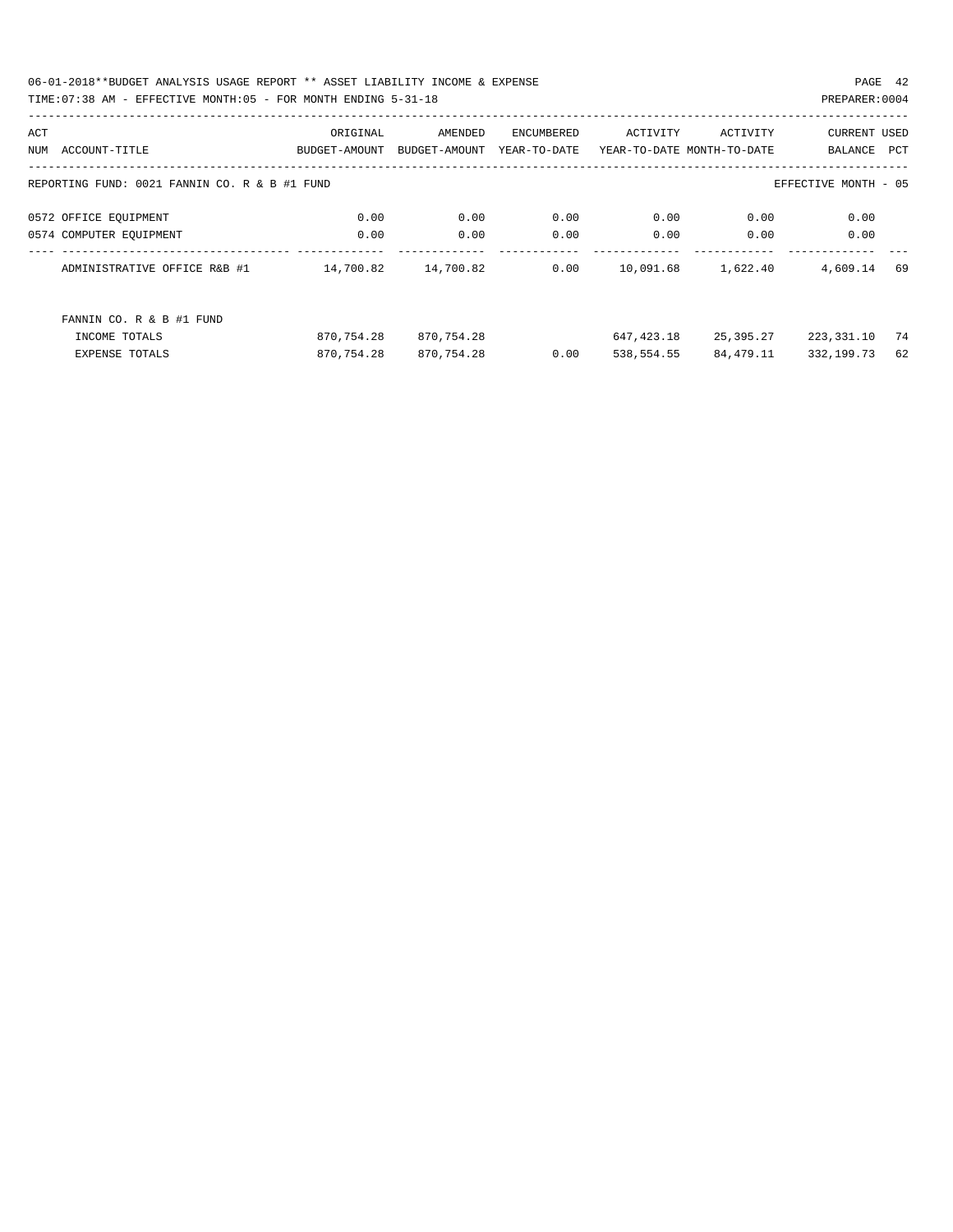|     | 06-01-2018**BUDGET ANALYSIS USAGE REPORT ** ASSET LIABILITY INCOME & EXPENSE<br>TIME: 07:38 AM - EFFECTIVE MONTH: 05 - FOR MONTH ENDING 5-31-18 |               |                      |              |                                                                                 |                      | PREPARER: 0004                            | PAGE 43        |
|-----|-------------------------------------------------------------------------------------------------------------------------------------------------|---------------|----------------------|--------------|---------------------------------------------------------------------------------|----------------------|-------------------------------------------|----------------|
| ACT | NUM ACCOUNT-TITLE                                                                                                                               | ORIGINAL      | AMENDED              | ENCUMBERED   | ACTIVITY<br>BUDGET-AMOUNT BUDGET-AMOUNT YEAR-TO-DATE YEAR-TO-DATE MONTH-TO-DATE | ACTIVITY             | <b>CURRENT USED</b><br>BALANCE PCT        |                |
|     | REPORTING FUND: 0022 FANNIN CO. R & B #2 FUND                                                                                                   |               |                      |              |                                                                                 |                      | EFFECTIVE MONTH - 05                      |                |
|     | 0100 PAYROLL                                                                                                                                    |               |                      |              |                                                                                 |                      |                                           |                |
|     | 0100 PAYROLL                                                                                                                                    |               |                      |              | 0.00                                                                            | 0.00                 | 0.00                                      |                |
|     | PAYROLL                                                                                                                                         |               |                      |              | 0.00                                                                            | 0.00                 | 0.00                                      |                |
|     | 0102 A/P CLEARING                                                                                                                               |               |                      |              |                                                                                 |                      |                                           |                |
|     | 0100 A/P CLEARING                                                                                                                               |               |                      |              | 0.00                                                                            | 0.00                 | 0.00                                      |                |
|     | A/P CLEARING                                                                                                                                    |               |                      |              | 0.00                                                                            | 0.00                 | 0.00                                      |                |
|     | 0103 CASH                                                                                                                                       |               |                      |              |                                                                                 |                      |                                           |                |
|     | 0100 R&B#2- COMBINED FUNDS CHECKING                                                                                                             |               |                      |              |                                                                                 |                      | 100,194.65 239,117.93- 278,056.80         |                |
|     | 0175 TEXPOOL                                                                                                                                    |               |                      |              | 128,518.02-                                                                     | 630.22               | 251,902.35                                |                |
|     | CASH                                                                                                                                            |               |                      |              |                                                                                 | ------------         | 28, 323. 37 - 238, 487. 71 - 529, 959. 15 |                |
|     | 0120 RECEIVABLES                                                                                                                                |               |                      |              |                                                                                 |                      |                                           |                |
|     | 0311 TAXES RECEIVABLE                                                                                                                           |               |                      |              | 0.00                                                                            | 0.00                 | 32,900.60                                 |                |
|     | 0312 DUE FROM OTHER GOVERNMENT                                                                                                                  |               |                      |              | 0.00                                                                            | 0.00                 | 7,258.43                                  |                |
|     | 0313 DUE FROM OTHER FUNDS                                                                                                                       |               |                      |              | 0.00                                                                            | 0.00                 | 10,399.94                                 |                |
|     | 0315 INVENTORY ASSET                                                                                                                            |               |                      |              | 0.00                                                                            | 0.00                 | 41,975.72<br>.                            |                |
|     | RECEIVABLES                                                                                                                                     |               |                      |              | 0.00                                                                            | 0.00                 | 92,534.69                                 |                |
|     | 0200 LIABILITY ACCOUNT                                                                                                                          |               |                      |              |                                                                                 |                      |                                           |                |
|     | 0150 ACCRUED SALARY PAYABLE                                                                                                                     |               |                      |              | 0.00                                                                            | 0.00                 | 10,638.97                                 |                |
|     | 0155 ACCRUED FRINGE BENEFITS                                                                                                                    |               |                      |              | 0.00                                                                            | 0.00                 | 5,217.20                                  |                |
|     | 0200 DEFERRED TAX REVENUE                                                                                                                       |               |                      |              | 0.00                                                                            | 0.00                 | 29,990.98                                 |                |
|     | 0910 SYSTEM ADDED LIABILITY LINE-ITEM                                                                                                           |               |                      |              | $9,878.53-$                                                                     | 0.00<br>------------ | $9,878.53-$                               |                |
|     | LIABILITY ACCOUNT                                                                                                                               |               |                      |              | $9,878.53-$                                                                     | 0.00                 | 35,968.62                                 |                |
|     | 0207 DUE TO FUND                                                                                                                                |               |                      |              |                                                                                 |                      |                                           |                |
|     | 0070 DUE TO RIGHT OF WAY                                                                                                                        | ------------- |                      |              | 0.00                                                                            | 0.00                 | 0.00                                      |                |
|     | DUE TO FUND                                                                                                                                     |               |                      |              | 0.00                                                                            | 0.00                 | 0.00                                      |                |
|     | 0271 EQUITY ACCOUNT                                                                                                                             |               |                      |              |                                                                                 |                      |                                           |                |
|     | 0200 EQUITY ACCOUNT                                                                                                                             |               |                      |              | 0.00                                                                            |                      | 0.00 604,970.06                           |                |
|     | EQUITY ACCOUNT                                                                                                                                  |               |                      |              | 0.00                                                                            | ---------<br>0.00    | 604,970.06                                |                |
|     | 0300 TOTAL REV/TRANSFERS                                                                                                                        |               |                      |              |                                                                                 |                      |                                           |                |
|     | 0122 BEGINNING CASH BALANCE<br>---- -----------------                                                                                           |               | 72,428.09 224,798.55 | ------------ | 0.00<br>--------------                                                          | 0.00                 | 224,798.55<br>-----------                 | 00             |
|     | TOTAL REV/TRANSFERS                                                                                                                             | 72,428.09     | 224,798.55           | 0.00         | 0.00                                                                            | 0.00                 | 224,798.55                                | 0 <sub>0</sub> |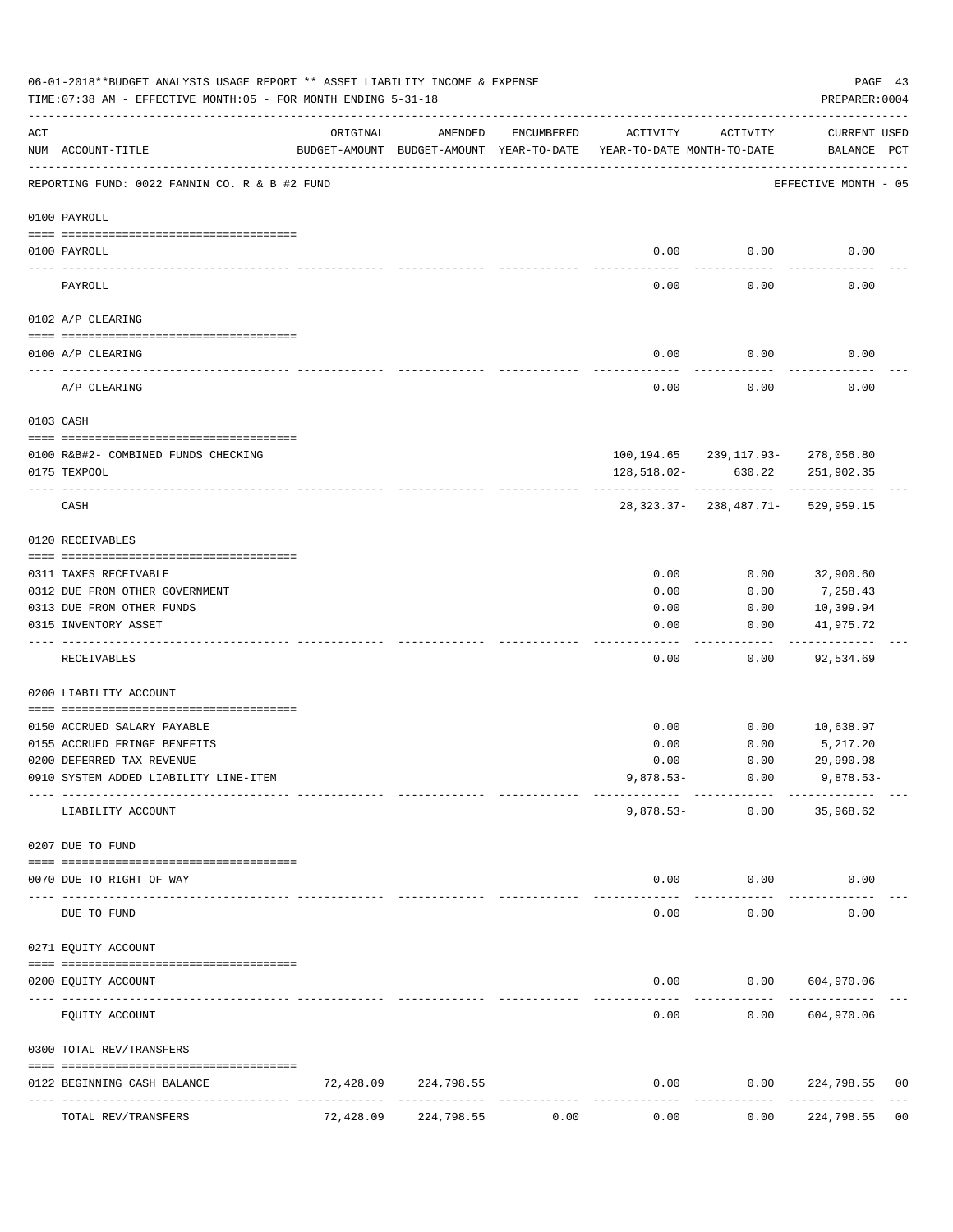|     | 06-01-2018**BUDGET ANALYSIS USAGE REPORT ** ASSET LIABILITY INCOME & EXPENSE<br>TIME: 07:38 AM - EFFECTIVE MONTH: 05 - FOR MONTH ENDING 5-31-18 |                                                                                 |                           |                |                        |                                                       | PAGE 44<br>PREPARER: 0004                    |     |
|-----|-------------------------------------------------------------------------------------------------------------------------------------------------|---------------------------------------------------------------------------------|---------------------------|----------------|------------------------|-------------------------------------------------------|----------------------------------------------|-----|
| ACT | NUM ACCOUNT-TITLE                                                                                                                               | ORIGINAL<br>BUDGET-AMOUNT BUDGET-AMOUNT YEAR-TO-DATE YEAR-TO-DATE MONTH-TO-DATE | AMENDED                   | ENCUMBERED     | ACTIVITY               | ACTIVITY                                              | <b>CURRENT USED</b><br>BALANCE               | PCT |
|     | REPORTING FUND: 0022 FANNIN CO. R & B #2 FUND                                                                                                   | _________________________________                                               |                           |                |                        |                                                       | EFFECTIVE MONTH - 05                         |     |
|     | 0310 PROPERTY TAXES                                                                                                                             |                                                                                 |                           |                |                        |                                                       |                                              |     |
|     | 0110 CURRENT TAXES                                                                                                                              |                                                                                 | 523, 125.60 523, 125.60   |                |                        | 498,525.04 8,421.31 24,600.56 95                      |                                              |     |
|     | 0120 DELINQUENT TAXES                                                                                                                           | 8,068.00                                                                        | 8,068.00<br>-----------   |                | . <u>.</u> .           | 10,347.69    1,464.93    2,279.69+128<br>------------ | -------------                                |     |
|     | PROPERTY TAXES                                                                                                                                  |                                                                                 | 531,193.60 531,193.60     |                | $0.00$ 508,872.73      | 9,886.24                                              | 22,320.87 96                                 |     |
|     | 0318 OTHER TAXES                                                                                                                                |                                                                                 |                           |                |                        |                                                       |                                              |     |
|     | 0120 PAY N LIEU TAX/GRASSLAND                                                                                                                   | 1,500.00                                                                        | 1,500.00                  |                | 740.65                 |                                                       | $0.00$ 759.35                                | 49  |
|     | 0121 PAY N LIEU TAX/UPPER TRINITY                                                                                                               | 0.00                                                                            | 0.00                      |                | 1,029.94               | 0.00                                                  | 1,029.94+                                    |     |
|     | 0160 SALES TAX REVENUES                                                                                                                         | 47,659.00                                                                       | 47,659.00                 |                | 37,729.11              | 5,735.29                                              | 9,929.89                                     | 79  |
|     | OTHER TAXES                                                                                                                                     | ------------<br>49,159.00                                                       |                           | 49,159.00 0.00 | 39,499.70              | ------------<br>5,735.29                              | 9,659.30                                     | 80  |
|     | 0321 FEES OF TAX COLLECTOR                                                                                                                      |                                                                                 |                           |                |                        |                                                       |                                              |     |
|     | 0200 CAR REGISTRATION/SALES TAX                                                                                                                 |                                                                                 | 99,470.00 99,470.00       |                |                        | 85,319.69   0.00   14,150.31   86                     |                                              |     |
|     | 0300 COUNTY'S ADDITIONAL \$10                                                                                                                   | 65,285.00                                                                       | 65,285.00                 |                |                        | 52,092.65 6,663.83                                    | 13,192.35                                    | 80  |
|     | FEES OF TAX COLLECTOR                                                                                                                           | 164,755.00                                                                      | -------------             |                |                        | ------------ -------------                            | --------------                               | 83  |
|     | 0330 GRANTS                                                                                                                                     |                                                                                 |                           |                |                        |                                                       |                                              |     |
|     | 0200 FEMA GRANT                                                                                                                                 | 0.00                                                                            | 0.00                      |                | 0.00                   | 0.00                                                  | 0.00                                         |     |
|     | GRANTS                                                                                                                                          | 0.00                                                                            | 0.00                      | 0.00           | 0.00                   | 0.00                                                  | 0.00                                         |     |
|     |                                                                                                                                                 |                                                                                 |                           |                |                        |                                                       |                                              |     |
|     | 0350 FINES                                                                                                                                      |                                                                                 |                           |                |                        |                                                       |                                              |     |
|     | 0403 COUNTY CLERK FINES                                                                                                                         | 14,007.00                                                                       | 14,007.00                 |                |                        | 4,849.89 0.00 9,157.11                                |                                              | 35  |
|     | 0450 DISTRICT CLERK FINES                                                                                                                       | 13,176.00                                                                       | 13,176.00                 |                |                        | 6,659.27 1,059.91 6,516.73                            |                                              | 51  |
|     | 0455 J. P. #1 FINES                                                                                                                             | 9,133.00                                                                        | 9,133.00                  |                | 4,752.83               | 1,742.09                                              | 4,380.17                                     | 52  |
|     | 0456 J. P. #2 FINES                                                                                                                             | 2,000.00                                                                        | 2,000.00                  |                |                        | 2,206.93 0.00                                         | 206.93+ 110                                  |     |
|     | 0457 J. P. #3 FINES                                                                                                                             | 2,500.00<br>-------------                                                       | 2,500.00<br>------------- |                | 2,226.94               | 0.00                                                  | 273.06 89                                    |     |
|     | FINES                                                                                                                                           | 40,816.00                                                                       |                           | 40,816.00 0.00 |                        | 20,695.86 2,802.00 20,120.14 51                       |                                              |     |
|     | 0360 INTEREST EARNINGS                                                                                                                          |                                                                                 |                           |                |                        |                                                       |                                              |     |
|     | 0100 INTEREST EARNINGS                                                                                                                          |                                                                                 | 225.00 225.00             |                |                        | 3,627.63 661.38 3,402.63+612                          |                                              |     |
|     | INTEREST EARNINGS                                                                                                                               | 225.00                                                                          | -------------<br>225.00   |                | $0.00$ 3,627.63        |                                                       | 661.38 3,402.63+ 612                         |     |
|     | 0364 SALE OF EQUIPMENT                                                                                                                          |                                                                                 |                           |                |                        |                                                       |                                              |     |
|     | 0163 SALE OF EQUIPMENT                                                                                                                          |                                                                                 | 5,000.00 5,000.00         |                |                        | $0.00$ 0.00                                           | 5,000.00 00                                  |     |
|     | SALE OF EQUIPMENT                                                                                                                               | 5,000.00                                                                        |                           | 5,000.00 0.00  | 0.00                   | 0.00                                                  | --------------<br>5,000.00 00                |     |
|     | 0370 MISCELLANEOUS REVENUES                                                                                                                     |                                                                                 |                           |                |                        |                                                       |                                              |     |
|     |                                                                                                                                                 |                                                                                 |                           |                |                        |                                                       |                                              |     |
|     | 0120 STATE LATERAL ROAD<br>0125 TDT WEIGHT FEES                                                                                                 | 10,000.00<br>18,000.00                                                          | 10,000.00<br>18,000.00    |                | 20,213.07<br>13,110.19 |                                                       | $0.00$ $10,213.07+202$<br>$0.00$ 4,889.81 73 |     |
|     | 0130 REFUNDS & MISCELLANEOUS                                                                                                                    | 0.00                                                                            | 0.00                      |                | 601.60                 | 601.60                                                | $601.60+$                                    |     |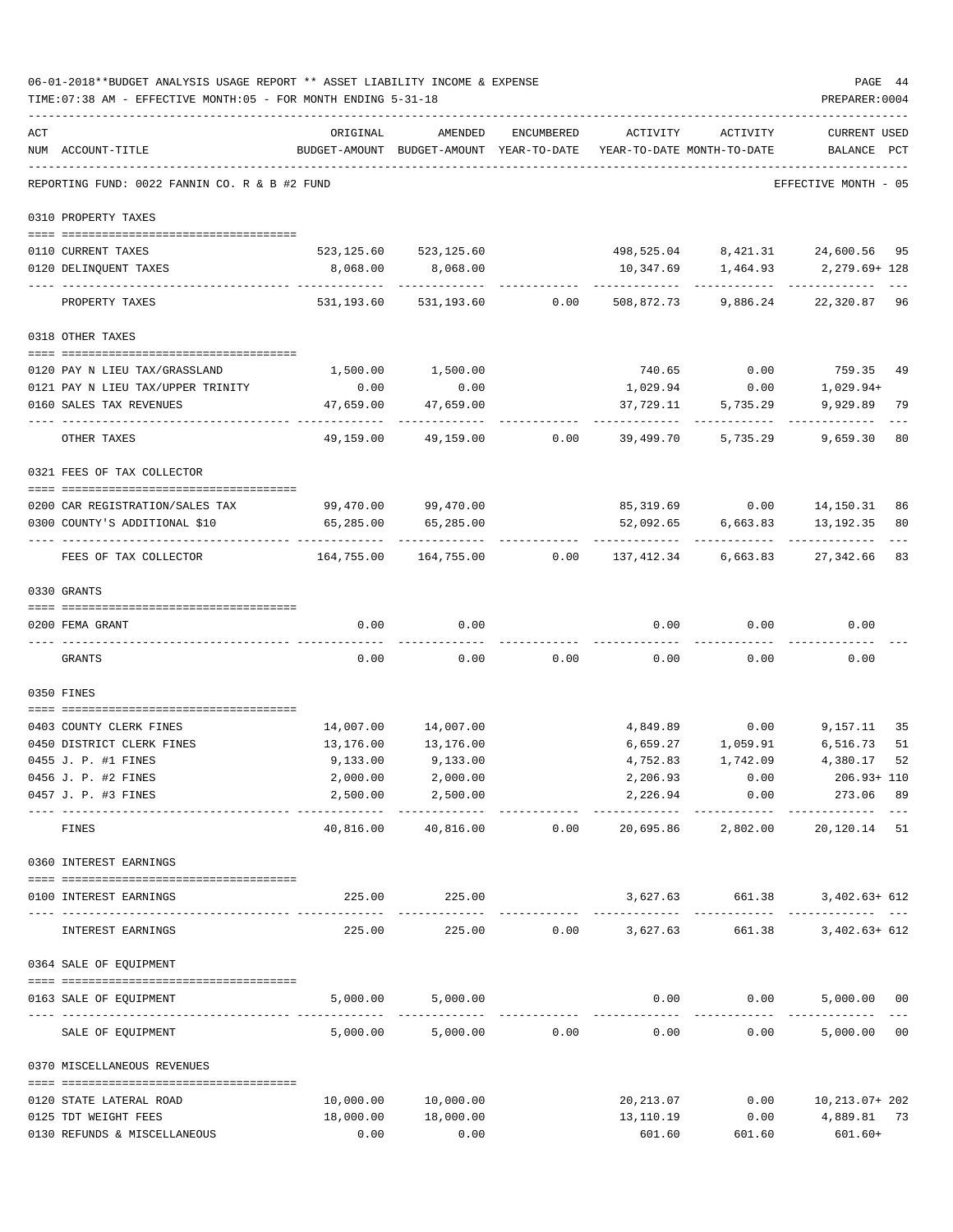| ACT | NUM ACCOUNT-TITLE                             | ORIGINAL   | AMENDED<br>BUDGET-AMOUNT BUDGET-AMOUNT YEAR-TO-DATE | ENCUMBERED            | ACTIVITY   | ACTIVITY<br>YEAR-TO-DATE MONTH-TO-DATE | CURRENT USED<br>BALANCE      | PCT    |
|-----|-----------------------------------------------|------------|-----------------------------------------------------|-----------------------|------------|----------------------------------------|------------------------------|--------|
|     | REPORTING FUND: 0022 FANNIN CO. R & B #2 FUND |            |                                                     |                       |            |                                        | EFFECTIVE MONTH - 05         |        |
|     |                                               |            |                                                     |                       |            |                                        |                              |        |
|     | 0131 AUTOMOBILE INSURANCE LOSS PAYMENT        | 0.00       | 29,871.00                                           |                       | 29,871.00  | 0.00                                   | 0.00 100                     |        |
|     | 0140 PROCEEDS OF LOAN                         | 0.00       | 0.00                                                |                       | 0.00       | 0.00                                   | 0.00                         |        |
|     | 0145 REIMBURSEMENT OF MATERIALS               | 5,000.00   | 5,000.00                                            |                       | 6,218.88   | 150.00                                 | 1,218.88+ 124<br>200.00+ 105 |        |
|     | 0150 TRENTON HIGH MEADOWS SUBDIVISION         | 4,000.00   | 4,000.00                                            |                       | 4,200.00   | 0.00                                   |                              |        |
|     | MISCELLANEOUS REVENUES                        | 37,000.00  | 66,871.00                                           | 0.00                  | 74,214.74  | 751.60                                 | 7,343.74+ 111                |        |
|     | 0509 CONTINGENCY                              |            |                                                     |                       |            |                                        |                              |        |
|     | 0475 CONTINGENCY                              |            | 10,760.65 10,760.65                                 | 0.00                  | 0.00       | 0.00                                   | 10,760.65 00                 |        |
|     | CONTINGENCY                                   | 10,760.65  | 10,760.65                                           | 0.00                  | 0.00       | 0.00                                   | 10,760.65                    | 00     |
|     | 0622 ROAD & BRIDGE 2                          |            |                                                     |                       |            |                                        |                              |        |
|     |                                               |            |                                                     |                       |            |                                        |                              |        |
|     | 0100 COMPENSATION PAY                         | 0.00       | 0.00                                                | 0.00                  |            | $0.00$ 0.00                            | 0.00                         |        |
|     | 0101 SALARY ELECTED OFFICIAL                  |            | 60,894.15 60,894.15                                 | 0.00                  |            | 42,157.62 7,026.27                     | 18,736.53                    | 69     |
|     | 0105 SALARY SECRETARY                         | 0.00       | 0.00                                                | 0.00                  | 0.00       | 0.00                                   | 0.00                         |        |
|     | 0106 SALARY PRECINCT EMPLOYEES                | 213,754.97 | 213,754.97                                          | 0.00                  | 147,984.12 | 24,664.02                              | 65,770.85                    | 69     |
|     | 0107 REGULAR-TEMP. PART-TIME                  | 0.00       | 0.00                                                | 0.00                  | 0.00       | 0.00                                   | 0.00                         |        |
|     | 0199 TOTAL SALARIES                           | 274,649.12 | 274,649.12                                          | 0.00                  | 190,141.74 | 31,690.29                              | 84,507.38                    | 69     |
|     | 0201 SOCIAL SECURITY TAXES                    | 17,065.44  | 17,065.44                                           | 0.00                  |            | 11,324.21 1,883.16                     | 5,741.23                     | 66     |
|     | 0202 GROUP HEALTH INSURANCE                   | 83,956.80  | 83,956.80                                           | 0.00                  | 59,468.72  | 10,494.48                              | 24,488.08                    | 71     |
|     | 0203 RETIREMENT                               | 31,255.07  | 31,255.07                                           | 0.00                  | 21,526.13  | 3,644.40                               | 9,728.94                     | 69     |
|     | 0204 WORKERS' COMPENSATION                    | 8,965.36   | 8,965.36                                            | 0.00                  | 3,636.32   | 0.00                                   | 5,329.04                     | 41     |
|     | 0205 MEDICARE TAX                             | 3,991.11   | 3,991.11                                            | 0.00                  | 2,648.30   | 440.40                                 | 1,342.81                     | 66     |
|     | 0206 UNEMPLOYMENT EXPENSE                     | 0.00       | 0.00                                                | 0.00                  | 0.00       | 0.00                                   | 0.00                         |        |
|     | 0299 TOTAL EMPLOYEE BENEFITS                  | 145,233.78 | 145,233.78                                          | 0.00                  | 98,603.68  | 16,462.44                              | 46,630.10                    | 68     |
|     | 0312 CONTRACT LABOR                           | 0.00       | 0.00                                                | 0.00                  | 0.00       | 0.00                                   | 0.00                         |        |
|     | 0314 EMPLOYEE PHYSICALS/DOT TESTING           | 400.00     | 400.00                                              | 0.00                  | 120.00     | 60.00                                  | 280.00                       | 30     |
|     | 0340 SHOP SUPPLIES                            | 4,000.00   | 4,000.00                                            | 48.96                 | 1,243.06   | 85.98                                  | 2,707.98                     | 32     |
|     | 0341 R & B MAT. ROCK & GRAVEL                 | 145,000.00 | 145,000.00                                          | 0.00                  |            | $123, 413.17$ $47, 220.72$             | 21,586.83                    | 85     |
|     | 0342 R & B MAT. CULVERTS                      | 15,000.00  | 15,000.00                                           | 0.00                  | 12,266.36  | 4,119.36                               | 2,733.64                     | 82     |
|     | 0343 R & B MAT. HARDWRE & LUMB                | 6,000.00   | 6,000.00                                            | 0.00                  | 853.69     | 0.00                                   | 5,146.31                     | 14     |
|     | 0344 R & B MAT. ASPHALT/RD OIL                | 42,000.00  | 42,000.00                                           | 0.00                  | 1,811.20   | 0.00                                   | 40,188.80                    | 04     |
|     | 0345 CHEMICALS                                | 1,000.00   | 1,000.00                                            | 0.00                  | 0.00       | 0.00                                   | 1,000.00                     | $00\,$ |
|     | 0346 CETRZ EXPENDITURES                       | 0.00       | 0.00                                                | 0.00                  | 0.00       | 0.00                                   | 0.00                         |        |
|     | 0350 DEBRIS REMOVAL                           | 0.00       | 0.00                                                | 0.00                  | 0.00       | 0.00                                   | 0.00                         |        |
|     | 0395 UNIFORMS                                 | 2,800.00   | 2,800.00                                            | 0.00                  | 1,698.91   | 225.93                                 | 1,101.09                     | 61     |
|     | 0399 TOTAL R&B MATERIALS                      | 216,200.00 | -------------<br>216,200.00                         | ------------<br>48.96 |            | 141,406.39 51,711.99 74,744.65 65      |                              |        |
|     | 0400 LEGAL FEES                               | 0.00       | 0.00                                                | 0.00                  | 0.00       | 0.00                                   | 0.00                         |        |
|     | 0420 UTILITY TELEPHONE                        | 1,250.00   | 1,250.00                                            | 0.00                  | 1,118.60   | 139.94                                 | 131.40                       | 89     |
|     | 0421 CELL PHONE ALLOWANCE                     | 600.00     | 600.00                                              | 0.00                  | 425.00     | 75.00                                  | 175.00                       | 71     |
|     | 0427 OUT OF COUNTY TRAVEL                     | 800.00     | 800.00                                              | 0.00                  | 40.00      | 0.00                                   | 760.00                       | 05     |
|     | 0430 BIDS, NOTICES & PERMITS                  | 1,000.00   | 1,000.00                                            | 0.00                  | 56.03      | 56.03                                  | 943.97                       | 06     |
|     | 0435 PRINTING                                 | 100.00     | 100.00                                              | 0.00                  | 0.00       | 0.00                                   | 100.00                       | $00\,$ |
|     | 0440 UTILITY ELECTRICITY                      | 2,000.00   | 2,000.00                                            | 0.00                  | 997.10     | 245.03                                 | 1,002.90                     | 50     |
|     | 0441 UTILITY GAS                              | 750.00     | 750.00                                              | 0.00                  | 648.60     | 60.88                                  | 101.40                       | 86     |
|     | 0442 UTILITY WATER                            | 800.00     | 800.00                                              | 0.00                  | 537.81     | 76.83                                  | 262.19                       | 67     |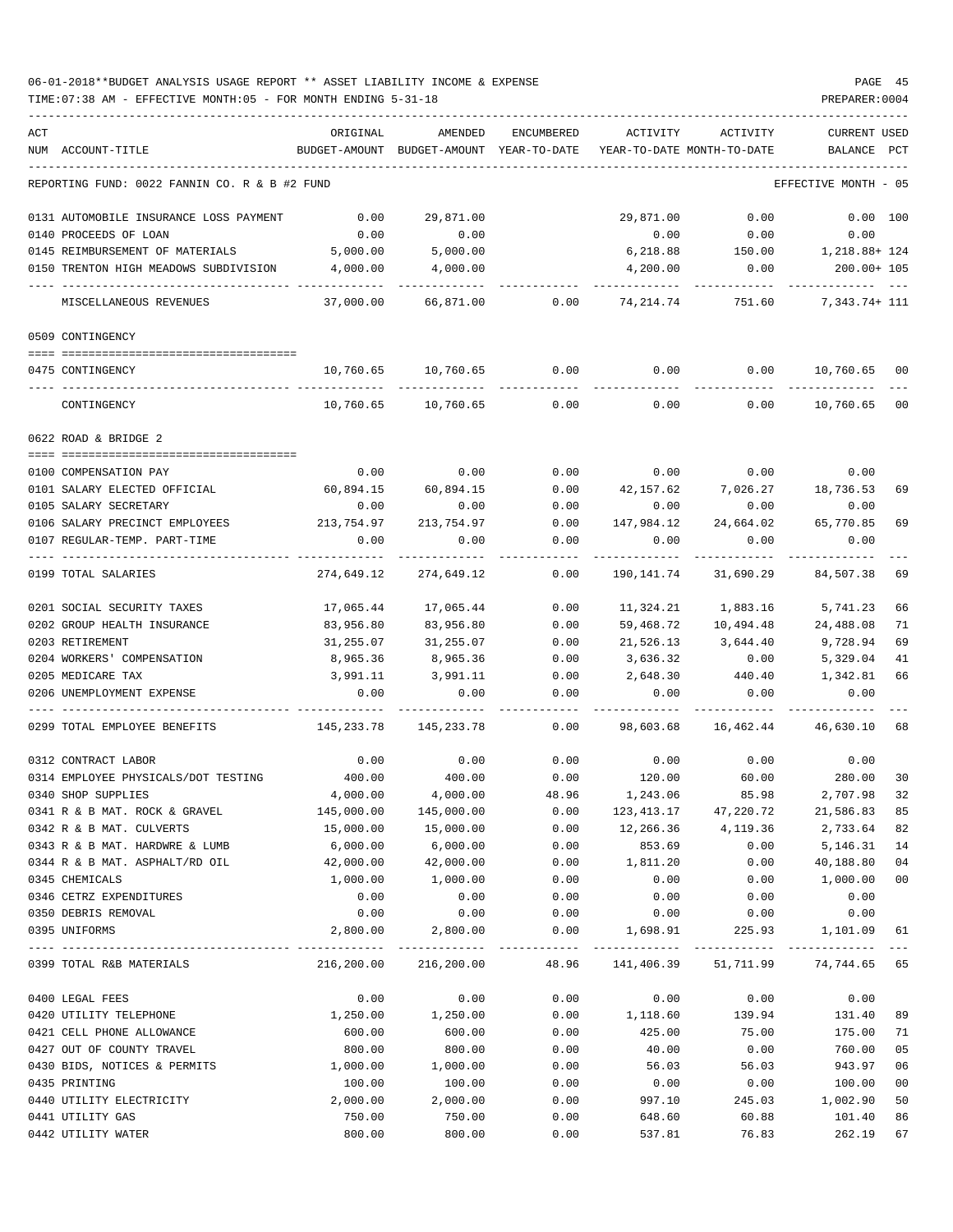| ACT |                                                           |            |                                                     |                   | ACTIVITY                   |            |                                  |                |
|-----|-----------------------------------------------------------|------------|-----------------------------------------------------|-------------------|----------------------------|------------|----------------------------------|----------------|
|     | NUM ACCOUNT-TITLE                                         | ORIGINAL   | AMENDED<br>BUDGET-AMOUNT BUDGET-AMOUNT YEAR-TO-DATE | ENCUMBERED        | YEAR-TO-DATE MONTH-TO-DATE | ACTIVITY   | <b>CURRENT USED</b><br>BALANCE   | $_{\rm PCT}$   |
|     |                                                           |            |                                                     |                   |                            |            |                                  |                |
|     | REPORTING FUND: 0022 FANNIN CO. R & B #2 FUND             |            |                                                     |                   |                            |            | EFFECTIVE MONTH - 05             |                |
|     | 0443 TRASH PICKUP                                         | 1,300.00   | 1,300.00                                            | 0.00              | 960.75                     | 330.75     | 339.25                           | 74             |
|     | 0447 REPEATER SERVICE CONTRACT                            | 682.32     | 682.32                                              | 0.00              | 686.32                     | 0.00       | $4.00 - 101$                     |                |
|     | 0450 R&M BUILDING                                         | 2,000.00   | 2,000.00                                            | 0.00              | 0.00                       | 0.00       | 2,000.00                         | 0 <sub>0</sub> |
|     | 0453 COMPUTER SOFTWARE                                    | 0.00       | 0.00                                                | 0.00              | 0.00                       | 0.00       | 0.00                             |                |
|     | 0457 R & M MACHINERY GAS & OIL                            | 70,000.00  | 70,000.00                                           | 0.00              | 40,418.60                  | 6,461.90   | 29,581.40                        | 58             |
|     | 0458 R & M MACHINERY PARTS                                | 25,000.00  | 25,000.00                                           | 0.00              | 24,685.56                  | 3,285.06   | 314.44                           | 99             |
|     | 0459 R & M MACH. TIRES & TUBES                            | 15,000.00  | 15,000.00                                           | 0.00              | 7,683.58                   | 0.00       | 7,316.42                         | 51             |
|     | 0460 EQUIPMENT RENTAL/LEASE                               | 0.00       | 0.00                                                | 0.00              | 0.00                       | 0.00       | 0.00                             |                |
|     | 0480 BOND                                                 | 0.00       | 0.00                                                | 0.00              | 0.00                       | 0.00       | 0.00                             |                |
|     | 0482 INSURANCE                                            | 8,500.00   | 8,500.00                                            | 0.00              | 5,291.93                   | 0.00       | 3,208.07                         | 62             |
|     | 0485 PRISONER SUPPLIES                                    | 0.00       | 0.00                                                | 0.00              | 0.00                       | 0.00       | 0.00                             |                |
|     | 0488 FANNIN RURAL RAIL DISTRICT                           | 0.00       | 0.00                                                | 0.00              | 0.00                       | 0.00       | 0.00                             |                |
|     | 0490 MISCELLANEOUS                                        | 1,000.00   | 1,000.00                                            | 0.00              | 0.00                       | 0.00       | 1,000.00                         | 00             |
|     | 0491 SOIL & WATER CONSERVATION                            | 250.00     | 250.00                                              | 0.00              | 250.00                     | 0.00       | 0.00                             | 100            |
|     | 0492 TDRA FLOOD CASH MATCH                                | 0.00       | 0.00                                                | 0.00              | 0.00                       | 0.00       | 0.00                             |                |
|     | 0493 TRENTON HIGH MEADOWS SUBDIVISION                     | 4,000.00   | 4,000.00                                            | 0.00              | 0.00                       | 0.00       | 4,000.00                         | 00             |
|     | 0494 FLOOD CONTROL SITE MAINTENANCE                       | 4,000.00   | 4,000.00                                            | 0.00              | 4,000.00                   | 0.00       | 0.00                             | 100            |
|     | 0495 PIPELINE SALES TAX REIMBURSEMENT                     | 0.00       | 0.00                                                | 0.00              | 0.00                       | 0.00       | 0.00                             |                |
|     | 0496 TCOG HAZARDOUS WASTEMATCH                            | 0.00       | 0.00                                                | 0.00              | 0.00                       | 0.00       | 0.00                             |                |
|     | 0.00 0499 TOTAL SER.& OTHER CHARGES 139,032.32 139,032.32 |            |                                                     |                   | 87,799.88                  | 10,731.42  | 51,232.44                        | 63             |
|     | 0500 LAND                                                 |            |                                                     |                   | 0.00                       | 0.00       | 0.00                             |                |
|     | 0535 BUILDING                                             |            |                                                     |                   | 0.00                       | 0.00       | 0.00                             |                |
|     | 0562 LAND/BUILDING                                        | 0.00       | 0.00                                                | 0.00              | 0.00                       | 0.00       | 0.00                             |                |
|     | 0570 COMPUTER EQUIPMENT                                   | 0.00       | 0.00                                                | 0.00              | 0.00                       | 0.00       | 0.00                             |                |
|     | 0571 PURCHASE OF MACH./EQUIP.                             | 100,000.00 | 282,241.46                                          | 0.00              | 274,644.10                 | 152,769.42 | 7,597.36                         | 97             |
|     | 0573 RADIO EQUIPMENT                                      | 0.00       | 0.00                                                | 0.00              | 0.00                       | 0.00       | 0.00                             |                |
|     | 0575 LAND/BUILDING                                        |            |                                                     |                   | 0.00                       | 0.00       | 0.00                             |                |
|     | 0580 PRECINCT BRIDGE                                      | 0.00       | 0.00                                                | 0.00              | 0.00                       | 0.00       | 0.00                             |                |
|     | 0599 CAPITAL OUTLAY                                       | 100,000.00 | 282,241.46                                          | 0.00              | 274,644.10                 | 152,769.42 | 7,597.36                         | 97             |
|     |                                                           |            | 875,115.22 1,057,356.68 48.96                       |                   |                            |            | 792,595.79 263,365.56 264,711.93 | 75             |
|     | ROAD & BRIDGE 2                                           |            |                                                     |                   |                            |            |                                  |                |
|     | 0625 ADMINISTRATIVE OFFICE R&B #2                         |            |                                                     |                   |                            |            |                                  |                |
|     | 0105 SALARY SECRETARY                                     | 9,593.48   | 9,593.48                                            | 0.00              | 6,641.64                   | 1,106.94   | 2,951.84                         | 69             |
|     | 0201 SOCIAL SECURITY TAXES                                | 594.80     | 594.80                                              | 0.00              | 299.20                     | 48.87      | 295.60                           | 50             |
|     | 0202 GROUP HEALTH INSURANCE                               | 2,623.65   | 2,623.65                                            | 0.00              | 1,858.44                   | 327.96     | 765.21                           | 71             |
|     | 0203 RETIREMENT                                           | 1,091.74   | 1,091.74                                            | 0.00              | 751.91                     | 127.29     | 339.83                           | 69             |
|     | 0204 WORKERS' COMPENSATION                                | 40.29      | 40.29                                               | 0.00              | 16.83                      | 0.00       | 23.46                            | 42             |
|     | 0205 MEDICARE TAX                                         | 139.11     | 139.11                                              | 0.00              | 69.98                      | 11.43      | 69.13                            | 50             |
|     | 0310 OFFICE SUPPLIES                                      | 100.00     | 100.00                                              | 0.00              | 100.00                     | 0.00       | 0.00                             | 100            |
|     | 0311 POSTAL EXPENSES                                      | 0.00       | 0.00                                                | 0.00              | 0.00                       | 0.00       | 0.00                             |                |
|     | 0353 COMPUTER EXPENSE                                     | 500.00     | 500.00                                              | 0.00              | 409.30                     | 0.00       | 90.70                            | 82             |
|     | 0427 OUT OF COUNTY TRAVEL                                 | 0.00       | 0.00                                                | 0.00              | 0.00                       | 0.00       | 0.00                             |                |
|     | 0480 BOND                                                 | 17.75      | 17.75                                               | 0.00              | 24.75                      | 0.00       | $7.00 - 139$                     |                |
|     | 0572 OFFICE EQUIPMENT                                     | 0.00       | 0.00                                                | 0.00              | 0.00                       | 0.00       | 0.00                             |                |
|     | 0574 COMPUTER EQUIPMENT                                   | 0.00       | 0.00                                                | 0.00<br>$- - - -$ | 0.00                       | 0.00       | 0.00                             |                |
|     | ADMINISTRATIVE OFFICE R&B #2                              | 14,700.82  | 14,700.82                                           | 0.00              | 10,172.05                  | 1,622.49   | 4,528.77 69                      |                |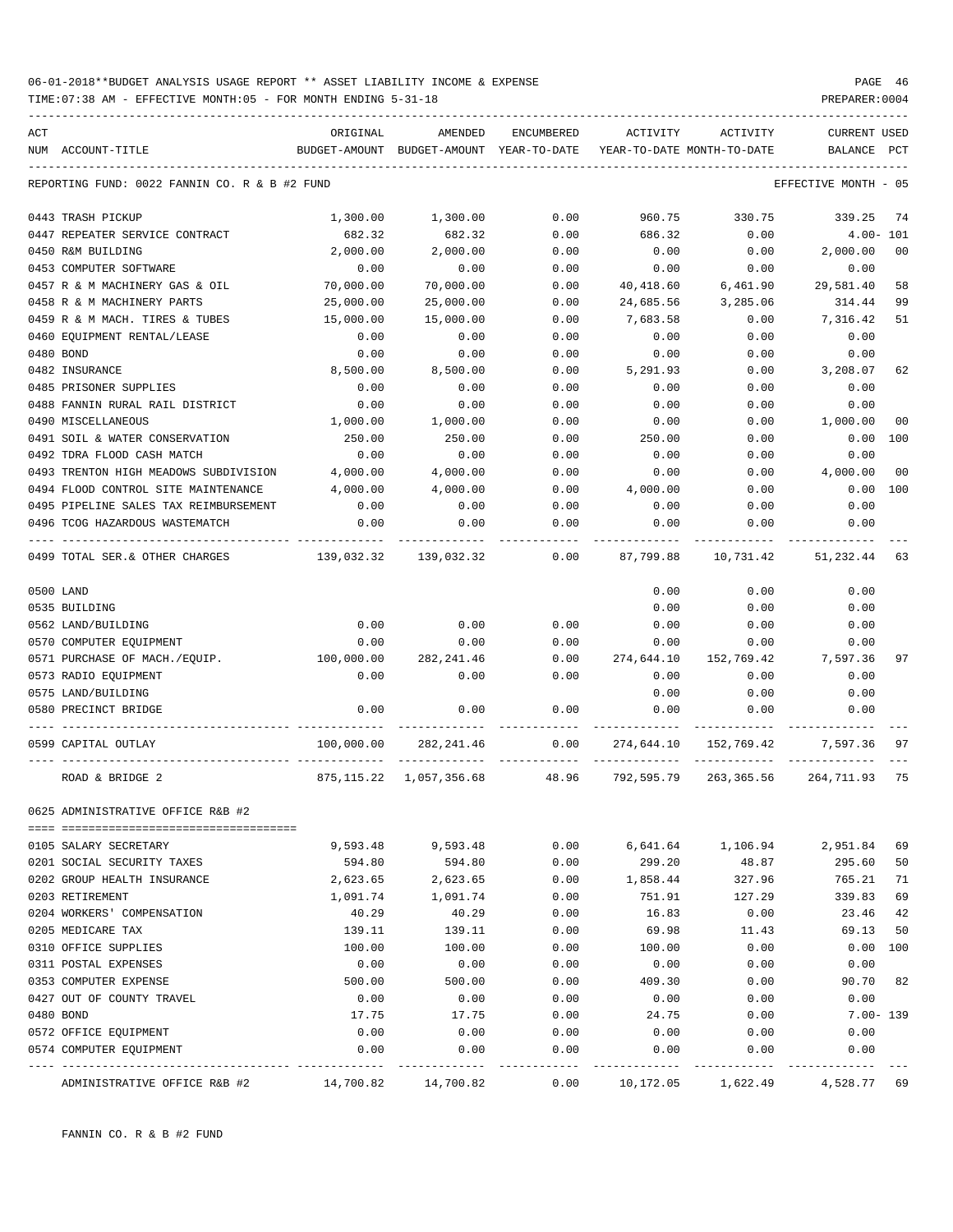|     | 06-01-2018**BUDGET ANALYSIS USAGE REPORT ** ASSET LIABILITY INCOME & EXPENSE |               |               |              |                            |           |                      | PAGE 47    |
|-----|------------------------------------------------------------------------------|---------------|---------------|--------------|----------------------------|-----------|----------------------|------------|
|     | TIME: 07:38 AM - EFFECTIVE MONTH: 05 - FOR MONTH ENDING 5-31-18              |               |               |              |                            |           | PREPARER: 0004       |            |
|     |                                                                              |               |               |              |                            |           |                      |            |
| ACT |                                                                              | ORIGINAL      | AMENDED       | ENCUMBERED   | ACTIVITY                   | ACTIVITY  | <b>CURRENT USED</b>  |            |
|     | NUM ACCOUNT-TITLE                                                            | BUDGET-AMOUNT | BUDGET-AMOUNT | YEAR-TO-DATE | YEAR-TO-DATE MONTH-TO-DATE |           | BALANCE              | <b>PCT</b> |
|     | REPORTING FUND: 0022 FANNIN CO. R & B #2 FUND                                |               |               |              |                            |           | EFFECTIVE MONTH - 05 |            |
|     | INCOME TOTALS                                                                | 900,576.69    | 1,082,818.15  |              | 784,323.00                 | 26,500.34 | 298,495.15 72        |            |

EXPENSE TOTALS 900,576.69 1,082,818.15 48.96 802,767.84 264,988.05 280,001.35 74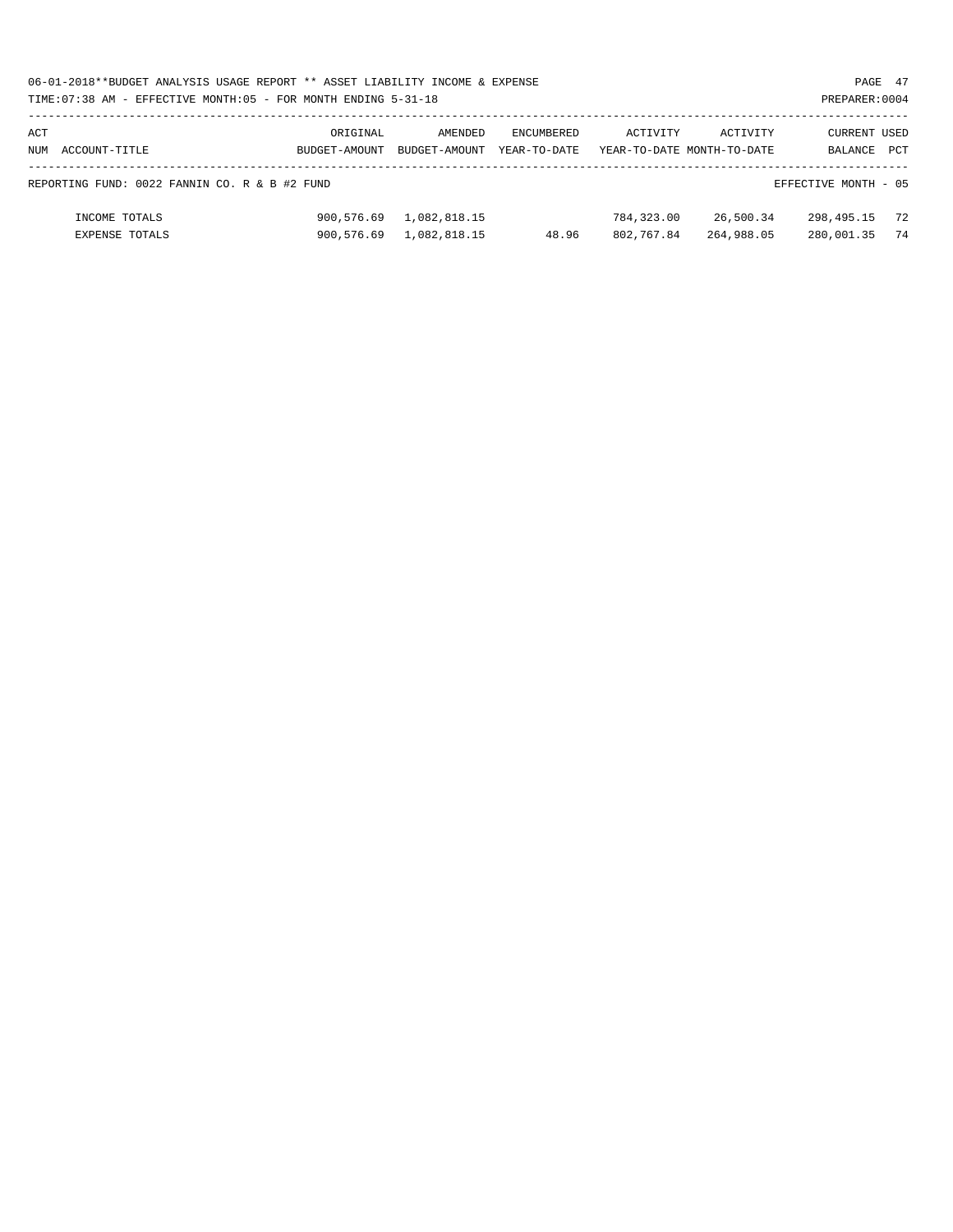|     | 06-01-2018**BUDGET ANALYSIS USAGE REPORT ** ASSET LIABILITY INCOME & EXPENSE<br>TIME: 07:38 AM - EFFECTIVE MONTH: 05 - FOR MONTH ENDING 5-31-18 |                                |         |            |                                                                                 |                                         | PAGE 48<br>PREPARER: 0004          |  |
|-----|-------------------------------------------------------------------------------------------------------------------------------------------------|--------------------------------|---------|------------|---------------------------------------------------------------------------------|-----------------------------------------|------------------------------------|--|
| ACT | NUM ACCOUNT-TITLE                                                                                                                               | ORIGINAL                       | AMENDED | ENCUMBERED | ACTIVITY<br>BUDGET-AMOUNT BUDGET-AMOUNT YEAR-TO-DATE YEAR-TO-DATE MONTH-TO-DATE | ACTIVITY                                | <b>CURRENT USED</b><br>BALANCE PCT |  |
|     | REPORTING FUND: 0023 FANNIN CO. R & B #3 FUND                                                                                                   |                                |         |            |                                                                                 |                                         | EFFECTIVE MONTH - 05               |  |
|     | 0100 PAYROLL                                                                                                                                    |                                |         |            |                                                                                 |                                         |                                    |  |
|     | 0100 PAYROLL                                                                                                                                    |                                |         |            | 0.00                                                                            | 0.00                                    | 0.00                               |  |
|     | PAYROLL                                                                                                                                         |                                |         |            | 0.00                                                                            | 0.00                                    | 0.00                               |  |
|     | 0102 A/P CLEARING                                                                                                                               |                                |         |            |                                                                                 |                                         |                                    |  |
|     | 0100 A/P CLEARING                                                                                                                               |                                |         |            | 0.00                                                                            | 0.00                                    | 0.00                               |  |
|     | A/P CLEARING                                                                                                                                    |                                |         |            | 0.00                                                                            | 0.00                                    | 0.00                               |  |
|     | 0103 CASH                                                                                                                                       |                                |         |            |                                                                                 |                                         |                                    |  |
|     | 0100 R&B#3-COMBINED FUNDS CHECKING                                                                                                              |                                |         |            |                                                                                 | 320,536.11 69,409.59- 812,982.73        |                                    |  |
|     | 0175 TEXPOOL                                                                                                                                    |                                |         |            | 1,922.84                                                                        |                                         | 316.58 230,893.36                  |  |
|     | CASH                                                                                                                                            |                                |         |            |                                                                                 | 322, 458.95 69, 093.01 - 1, 043, 876.09 |                                    |  |
|     | 0120 RECEIVABLES                                                                                                                                |                                |         |            |                                                                                 |                                         |                                    |  |
|     | 0311 TAXES RECEIVABLE                                                                                                                           |                                |         |            | 0.00                                                                            | 0.00                                    | 49,363.23                          |  |
|     | 0312 DUE FROM OTHER GOVERNMENTS                                                                                                                 |                                |         |            | 0.00                                                                            | 0.00                                    | 11,590.67                          |  |
|     | 0313 DUE FROM OTHER FUNDS                                                                                                                       |                                |         |            | 0.00                                                                            | 0.00                                    | 15,599.90                          |  |
|     | 0315 INVENTORY                                                                                                                                  |                                |         |            | 0.00                                                                            | 0.00                                    | 33,404.57<br>.                     |  |
|     | RECEIVABLES                                                                                                                                     |                                |         |            | 0.00                                                                            | 0.00                                    | 109,958.37                         |  |
|     | 0200 LIABILITY ACCOUNT                                                                                                                          |                                |         |            |                                                                                 |                                         |                                    |  |
|     | 0150 ACCRUED SALARY PAYABLE                                                                                                                     |                                |         |            | 0.00                                                                            | 0.00                                    | 12,205.75                          |  |
|     | 0155 ACCRUED FRINGE BENEFITS                                                                                                                    |                                |         |            | 0.00                                                                            | 0.00                                    | 5,919.66                           |  |
|     | 0200 DEFERRED TAX REVENUE                                                                                                                       |                                |         |            | 0.00                                                                            | 0.00                                    | 44,999.39                          |  |
|     | 0910 SYSTEM ADDED LIABILITY LINE-ITEM                                                                                                           |                                |         |            | $21,436.11-$                                                                    | 0.00                                    | $21,436.11-$                       |  |
|     | LIABILITY ACCOUNT                                                                                                                               |                                |         |            | 21,436.11-                                                                      | 0.00                                    | 41,688.69                          |  |
|     | 0205 SHORT-TERM LOAN                                                                                                                            |                                |         |            |                                                                                 |                                         |                                    |  |
|     | 0571 SHORT-TERM LOAN/EQUIPMENT                                                                                                                  | 0.00                           | 0.00    | 0.00       | 0.00                                                                            | 0.00                                    | 0.00                               |  |
|     | SHORT-TERM LOAN                                                                                                                                 | 0.00                           | 0.00    | 0.00       | 0.00                                                                            | 0.00                                    | 0.00                               |  |
|     | 0231 LOANS                                                                                                                                      |                                |         |            |                                                                                 |                                         |                                    |  |
|     |                                                                                                                                                 |                                |         |            | 0.00                                                                            | 0.00                                    |                                    |  |
|     | 0571 LOAN OF CAPITAL EQUIP. PURCHASE                                                                                                            |                                |         |            |                                                                                 |                                         | 0.00                               |  |
|     | LOANS                                                                                                                                           |                                |         |            | 0.00                                                                            | 0.00                                    | 0.00                               |  |
|     | 0271 EQUITY ACCOUNT                                                                                                                             |                                |         |            |                                                                                 |                                         |                                    |  |
|     | 0200 EQUITY ACCOUNT<br>---- ------------                                                                                                        | ---------------- ------------- |         |            | 0.00                                                                            | 0.00                                    | 768,250.71<br>----------           |  |
|     | EQUITY ACCOUNT                                                                                                                                  |                                |         |            | 0.00                                                                            | 0.00                                    | 768,250.71                         |  |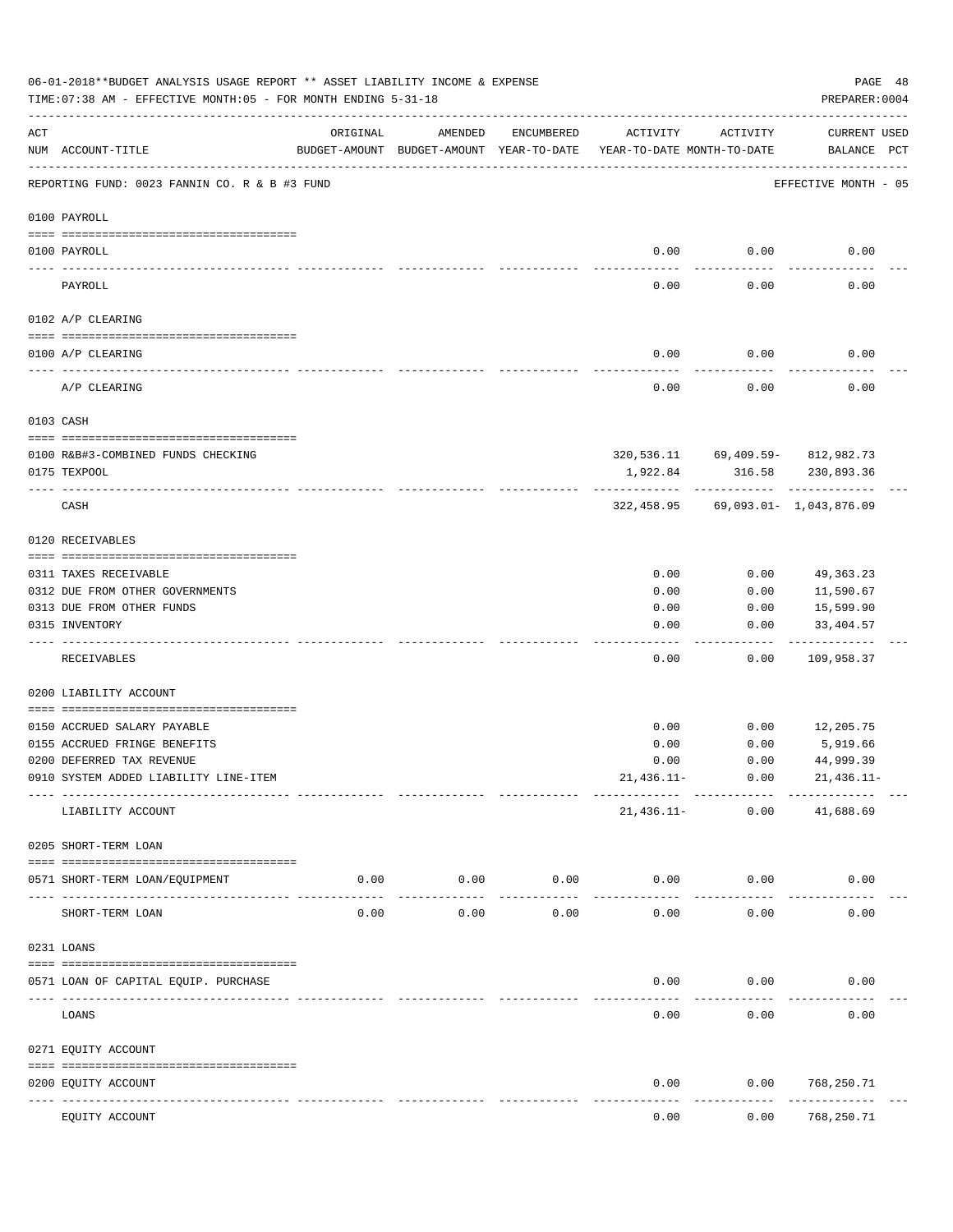| ACT | NUM ACCOUNT-TITLE                             | ORIGINAL                         | AMENDED<br>BUDGET-AMOUNT BUDGET-AMOUNT YEAR-TO-DATE YEAR-TO-DATE MONTH-TO-DATE | ENCUMBERED      | ACTIVITY         | ACTIVITY                      | <b>CURRENT USED</b><br>BALANCE PCT      |                |
|-----|-----------------------------------------------|----------------------------------|--------------------------------------------------------------------------------|-----------------|------------------|-------------------------------|-----------------------------------------|----------------|
|     | REPORTING FUND: 0023 FANNIN CO. R & B #3 FUND |                                  |                                                                                |                 |                  |                               | EFFECTIVE MONTH - 05                    |                |
|     | 0300 CASH                                     |                                  |                                                                                |                 |                  |                               |                                         |                |
|     | 0123 BEGINNING CASH BALANCE                   |                                  | 41,773.98 41,773.98                                                            |                 | 0.00             |                               | $0.00$ $41,773.98$ 00                   |                |
|     | CASH                                          | 41,773.98                        | 41,773.98                                                                      | 0.00            | 0.00             | 0.00                          | 41,773.98                               | 0 <sub>0</sub> |
|     | 0310 PROPERTY TAXES                           |                                  |                                                                                |                 |                  |                               |                                         |                |
|     |                                               |                                  |                                                                                |                 |                  |                               |                                         |                |
|     | 0110 CURRENT TAXES<br>0120 DELINQUENT TAXES   | 11,080.00                        | 784,688.39 784,688.39<br>11,080.00                                             |                 |                  |                               | 747, 787.52  12, 631.96  36, 900.87  95 |                |
|     |                                               |                                  |                                                                                |                 | -----------      | 15,521.61 2,197.41<br>------- | 4,441.61+ 140                           |                |
|     | PROPERTY TAXES                                | 795,768.39                       | 795,768.39                                                                     | 0.00            | 763,309.13       | 14,829.37                     | 32,459.26 96                            |                |
|     | 0318 OTHER TAXES                              |                                  |                                                                                |                 |                  |                               |                                         |                |
|     | 0120 PAY N LIEU TAX/GRASSLAND                 |                                  | 2,200.00 2,200.00                                                              |                 |                  |                               | 1,110.97 0.00 1,089.03                  | 50             |
|     | 0121 PAY N LIEU TAX/UPPER TRINITY             | 0.00                             | 0.00                                                                           |                 | 1,544.90         | 0.00                          | 1,544.90+                               |                |
|     | 0160 SALES TAX REVENUES                       | 71,488.00                        | 71,488.00                                                                      |                 | 56,593.68        | 8,602.94                      | 14,894.32                               | 79             |
|     | OTHER TAXES                                   | 73,688.00                        |                                                                                | 73,688.00 0.00  | 59,249.55        | 8,602.94                      | -----------<br>14,438.45                | 80             |
|     | 0321 FEES OF TAX COLLECTOR                    |                                  |                                                                                |                 |                  |                               |                                         |                |
|     | 0200 CAR REGISTRATION/SALES TAX               |                                  | 149,206.00 149,206.00                                                          |                 |                  |                               | 127,979.55 0.00 21,226.45               | 86             |
|     | 0300 COUNTY'S ADDITIONAL \$10                 |                                  | 104,000.00   104,000.00                                                        |                 |                  |                               | 78,139.00 9,995.71 25,861.00            | 75             |
|     |                                               |                                  |                                                                                |                 |                  | .                             | -----------                             |                |
|     | FEES OF TAX COLLECTOR                         | 253,206.00                       |                                                                                | 253,206.00 0.00 |                  | 206, 118.55 9, 995.71         | 47,087.45                               | 81             |
|     | 0330 GRANTS                                   |                                  |                                                                                |                 |                  |                               |                                         |                |
|     |                                               |                                  |                                                                                |                 |                  |                               |                                         |                |
|     | 0200 FEMA GRANT                               | 0.00                             | 0.00                                                                           |                 | 0.00             | 0.00                          | 0.00                                    |                |
|     | GRANTS                                        | 0.00                             | 0.00                                                                           | 0.00            | 0.00             | 0.00                          | 0.00                                    |                |
|     | 0350 FINES                                    |                                  |                                                                                |                 |                  |                               |                                         |                |
|     | 0403 COUNTY CLERK FINES                       | 21,010.00                        | 21,010.00                                                                      |                 |                  |                               | 7,274.83 0.00 13,735.17                 | 35             |
|     | 0450 DISTRICT CLERK FINES                     | 19,764.00                        | 19,764.00                                                                      |                 |                  |                               | 9,988.90 1,589.86 9,775.10              | 51             |
|     | 0455 J. P. #1 FINES                           | 14,449.00                        | 14,449.00                                                                      |                 | 7,129.22         | 2,613.14                      | 7,319.78                                | 49             |
|     | 0456 J. P. #2 FINES                           | 2,500.00                         | 2,500.00                                                                       |                 | 3,310.35         | 0.00                          | 810.35+ 132                             |                |
|     | 0457 J. P. #3 FINES                           | 3,500.00                         | 3,500.00                                                                       |                 | 3,340.40         | 0.00<br>----------            | 159.60<br>----------                    | 95             |
|     | FINES                                         | 61,223.00                        | 61,223.00                                                                      |                 |                  | $0.00$ $31,043.70$ $4,203.00$ | 30,179.30                               | 51             |
|     | 0360 INTEREST EARNINGS                        |                                  |                                                                                |                 |                  |                               |                                         |                |
|     | 0100 INTEREST EARNINGS                        | 325.00<br>-------- ------------- | 325.00                                                                         |                 | ------------     | -----------                   | 2,263.27 369.78 1,938.27+696            |                |
|     | INTEREST EARNINGS                             | 325.00                           | 325.00                                                                         |                 | $0.00$ 2, 263.27 |                               | 369.78 1,938.27+ 696                    |                |
|     | 0364 SALE OF ASSETS                           |                                  |                                                                                |                 |                  |                               |                                         |                |
|     | 0162 LAND/BUILDING                            | 0.00                             | 0.00                                                                           |                 |                  | $0.00$ $0.00$                 | 0.00                                    |                |
|     | 0163 SALE OF EQUIPMENT                        | 5,000.00                         | 5,000.00                                                                       |                 | 0.00             | 0.00                          | 5,000.00                                | 00             |
|     |                                               |                                  |                                                                                |                 |                  |                               |                                         |                |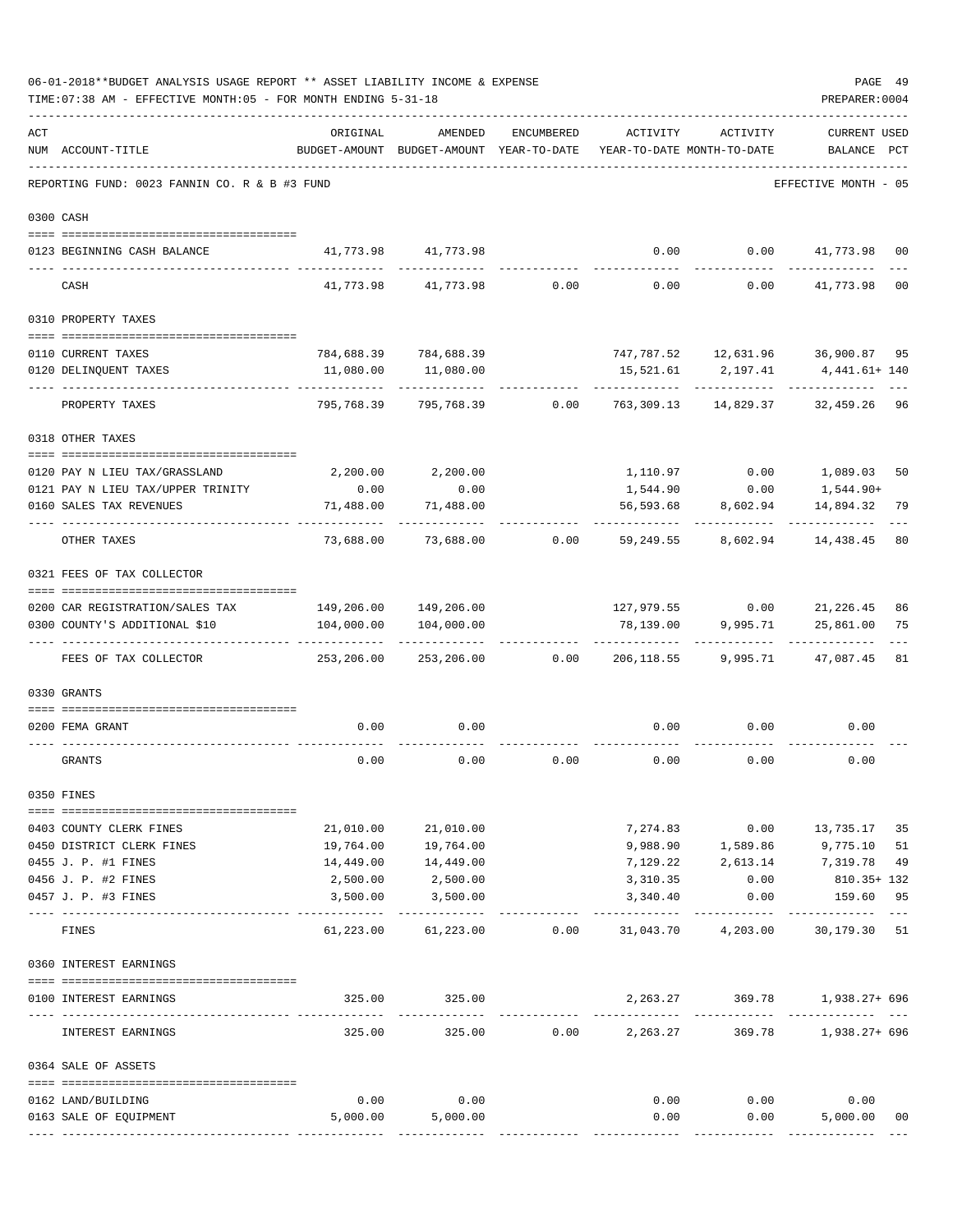| ACT | NUM ACCOUNT-TITLE                                                                                | ORIGINAL<br>BUDGET-AMOUNT BUDGET-AMOUNT YEAR-TO-DATE | AMENDED                 | <b>ENCUMBERED</b> | ACTIVITY<br>YEAR-TO-DATE MONTH-TO-DATE | ACTIVITY             | <b>CURRENT USED</b><br>BALANCE | PCT      |
|-----|--------------------------------------------------------------------------------------------------|------------------------------------------------------|-------------------------|-------------------|----------------------------------------|----------------------|--------------------------------|----------|
|     |                                                                                                  |                                                      |                         |                   |                                        |                      |                                |          |
|     | REPORTING FUND: 0023 FANNIN CO. R & B #3 FUND                                                    |                                                      |                         |                   |                                        |                      | EFFECTIVE MONTH - 05           |          |
|     | SALE OF ASSETS                                                                                   | 5,000.00                                             | 5,000.00                | 0.00              | 0.00                                   | 0.00                 | 5,000.00                       | 00       |
|     | 0370 MISCELLANEOUS REVENUES                                                                      |                                                      |                         |                   |                                        |                      |                                |          |
|     | 0120 STATE LATERAL ROAD                                                                          | 16,000.00                                            | 16,000.00               |                   | 30,319.60                              | 0.00                 | 14,319.60+ 189                 |          |
|     | 0125 TDT WEIGHT FEES                                                                             | 27,740.00                                            | 27,740.00               |                   | 19,665.28                              | 0.00                 | 8,074.72                       | - 71     |
|     | 0130 REFUNDS & MISCELLANEOUS                                                                     | 10,000.00                                            | 10,000.00               |                   | 2,605.42                               | 0.00                 | 7,394.58 26                    |          |
|     | 0139 RESTITUTION                                                                                 | 0.00                                                 | 0.00                    |                   | 0.00                                   | 0.00                 | 0.00                           |          |
|     | 0140 PROCEEDS OF LOANS                                                                           | 0.00                                                 | 0.00                    |                   | 0.00                                   | 0.00                 | 0.00                           |          |
|     | 0145 REIMBURSEMENT OF MATERIALS                                                                  | 10,000.00                                            | 10,000.00               |                   | 11,279.37                              | 417.51               | 1,279.37+ 113                  |          |
|     | MISCELLANEOUS REVENUES                                                                           | 63,740.00                                            | 63,740.00               | 0.00              | 63,869.67                              | 417.51               | 129.67+ 100                    |          |
|     | 0509 CONTINGENCY                                                                                 |                                                      |                         |                   |                                        |                      |                                |          |
|     | 0475 CONTINGENCY                                                                                 |                                                      | 21, 140, 96 21, 140, 96 | 0.00              | 0.00                                   | 0.00                 | 21,140.96 00                   |          |
|     | CONTINGENCY                                                                                      |                                                      | 21, 140, 96 21, 140, 96 | 0.00              | 0.00                                   | 0.00                 | 21,140.96                      | 00       |
|     | 0623 ROAD & BRIDGE 3                                                                             |                                                      |                         |                   |                                        |                      |                                |          |
|     |                                                                                                  |                                                      |                         |                   |                                        |                      |                                |          |
|     | 0100 COMPENSATION PAY<br>0101 SALARY ELECTED OFFICIAL                                            | 0.00                                                 | 0.00                    | 0.00              | 0.00                                   | 0.00<br>7,026.27     | 0.00<br>18,736.53              |          |
|     | 0105 SALARY SECRETARY                                                                            | 60,894.15<br>9,338.20                                | 60,894.15<br>9,338.20   | 0.00<br>0.00      | 42,157.62<br>6,183.52                  | 1,083.24             | 3,154.68                       | 69<br>66 |
|     | 0106 SALARY PRECINCT EMPLOYEES                                                                   | 262,555.20                                           | 262,555.20              | 0.00              | 164,411.53                             | 28,865.84            | 98,143.67                      | 63       |
|     | 0107 REGULAR-TEMP. PART-TIME                                                                     | 13,602.81                                            | 13,602.81               | 0.00              | 0.00                                   | 0.00                 | 13,602.81                      | 00       |
|     | 0199 TOTAL SALARIES                                                                              | 346,390.36                                           | 346,390.36              | $- - - -$<br>0.00 | 212,752.67                             | 36,975.35            | 133,637.69                     | 61       |
|     | 0201 SOCIAL SECURITY TAXES                                                                       | 21,513.40                                            | 21,513.40               | 0.00              | 13,131.44                              | 2,282.86             | 8,381.96                       | 61       |
|     | 0202 GROUP HEALTH INSURANCE                                                                      | 104,946.00                                           | 104,946.00              | 0.00              | 75,647.09                              | 13,118.10            | 29,298.91                      | 72       |
|     | 0203 RETIREMENT                                                                                  | 39,419.22                                            | 39,419.22               | 0.00              | 24,100.80                              | 4,252.14             | 15,318.42                      | 61       |
|     | 0204 WORKERS' COMPENSATION                                                                       | 11,526.90                                            | 11,526.90               | 0.00              | 4,675.70                               | 0.00                 | 6,851.20                       | 41       |
|     | 0205 MEDICARE TAX                                                                                | 5,031.36                                             | 5,031.36                | 0.00              | 3,071.09                               | 533.91               | 1,960.27                       | 61       |
|     | 0206 UNEMPLOYMENT EXPENSE                                                                        | 900.00                                               | 900.00                  | 0.00              | 0.00                                   | 0.00                 | 900.00                         | 00       |
|     | 0299 TOTAL EMPLOYEE BENEFITS 48,336.88 183,336.88 183,336.88 0.00 120,626.12 20,187.01 62,710.76 |                                                      |                         |                   |                                        |                      |                                | 66       |
|     | 0310 OFFICE SUPPLIES                                                                             | 500.00                                               | 500.00                  | 29.99             | 209.69                                 | 65.61                | 260.32                         | 48       |
|     | 0314 EMPLOYEE PHYSICALS/DOT TESTING                                                              | 250.00                                               | 250.00                  | 0.00              | 60.00                                  | 0.00                 | 190.00                         | 24       |
|     | 0315 COPIER EXPENSE                                                                              | 0.00                                                 | 0.00                    | 0.00              | 0.00                                   | 0.00                 | 0.00                           |          |
|     | 0340 SHOP SUPPLIES                                                                               | 6,500.00                                             | 6,500.00                | 0.00              | 2,406.04                               | 216.65               | 4,093.96                       | 37       |
|     | 0341 R & B MAT. ROCK & GRAVEL                                                                    | 155,000.00                                           | 155,000.00              | 0.00              |                                        | 116,025.92 10,518.17 | 38,974.08                      | 75       |
|     | 0342 R & B MAT. CULVERTS                                                                         | 35,000.00                                            | 35,000.00               | 0.00              | 4,088.80                               | 0.00                 | 30,911.20                      | 12       |
|     | 0343 R & B MAT. HARDWRE & LUMB                                                                   | 5,000.00                                             | 5,000.00                | 0.00              | 3,233.50                               | 1,409.50             | 1,766.50                       | 65       |
|     | 0344 R & B MAT. ASPHALT/RD OIL                                                                   | 85,000.00                                            | 85,000.00               | 0.00              | 23,391.36                              | 10,942.72            | 61,608.64                      | 28       |
|     | 0345 CHEMICALS                                                                                   | 3,000.00                                             | 3,000.00                | 0.00              | 0.00                                   | 0.00                 | 3,000.00                       | 00       |
|     | 0346 CETRZ EXPENDITURES                                                                          | 0.00                                                 | 0.00                    | 0.00              | 0.00                                   | 0.00                 | 0.00                           |          |
|     | 0350 DEBRIS REMOVAL                                                                              | 4,000.00                                             | 4,000.00                | 0.00              | 1,476.00                               | 369.00               | 2,524.00 37                    |          |
|     | 0395 UNIFORMS                                                                                    | 1,000.00                                             | 1,000.00                | 0.00              | 928.47                                 | 419.42               | 71.53 93                       |          |
|     | 0399 TOTAL R&B MATERIALS                                                                         | 295,250.00                                           | 295,250.00              | 29.99             | 151,819.78                             | 23,941.07            | 143,400.23 51                  |          |
|     | 0400 LEGAL FEES                                                                                  | 0.00                                                 | 0.00                    | 0.00              | 0.00                                   | 0.00                 | 0.00                           |          |
|     | 0420 UTILITY TELEPHONE                                                                           | 400.00                                               | 400.00                  | 0.00              | 295.00                                 | 75.48                | 105.00                         | 74       |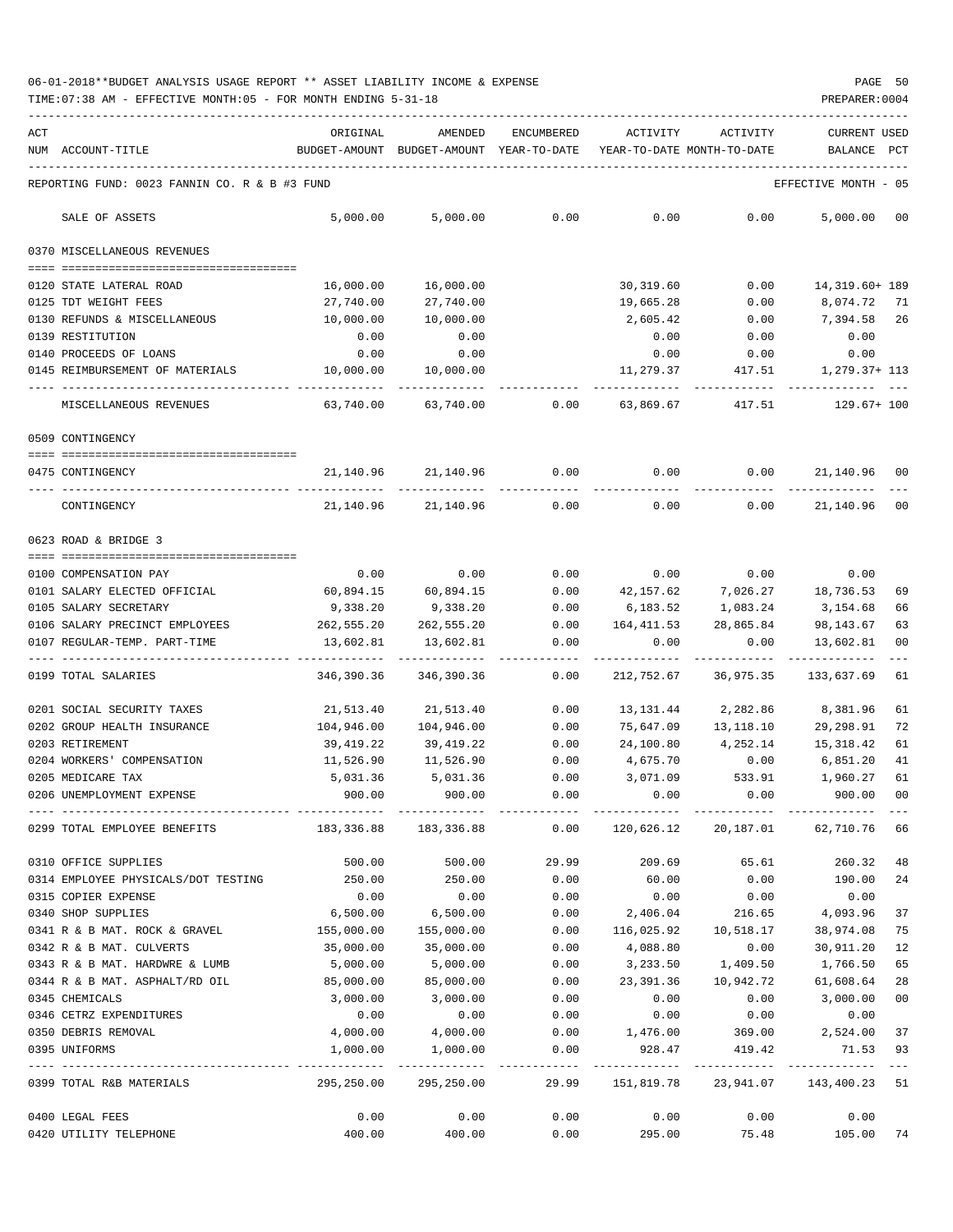TIME:07:38 AM - EFFECTIVE MONTH:05 - FOR MONTH ENDING 5-31-18 PREPARER:0004

| ACT |                                                        | ORIGINAL                    | AMENDED                                     | ENCUMBERED             | ACTIVITY       | ACTIVITY                                               | <b>CURRENT USED</b>          |                |
|-----|--------------------------------------------------------|-----------------------------|---------------------------------------------|------------------------|----------------|--------------------------------------------------------|------------------------------|----------------|
|     | NUM ACCOUNT-TITLE                                      | BUDGET-AMOUNT               | BUDGET-AMOUNT YEAR-TO-DATE                  |                        |                | YEAR-TO-DATE MONTH-TO-DATE                             | BALANCE                      | PCT            |
|     | REPORTING FUND: 0023 FANNIN CO. R & B #3 FUND          |                             |                                             |                        |                |                                                        | EFFECTIVE MONTH - 05         |                |
|     | 0421 INTERNET SERVICE                                  | 825.00                      | 825.00                                      | 0.00                   | 599.60         | 149.90                                                 | 225.40                       | 73             |
|     | 0423 CELL PHONE ALLOWANCE                              | 600.00                      | 600.00                                      | 0.00                   | 425.00         | 75.00                                                  | 175.00                       | 71             |
|     | 0427 OUT OF COUNTY TRAVEL                              | 3,500.00                    | 3,500.00                                    | 0.00                   | 2,257.11       | 334.04                                                 | 1,242.89                     | 64             |
|     | 0430 BIDS, NOTICES & PERMITS                           | 1,200.00                    | 1,200.00                                    | 0.00                   | 953.78         | 56.03                                                  | 246.22                       | 79             |
|     | 0435 PRINTING                                          | 100.00                      | 100.00                                      | 0.00                   | 0.00           | 0.00                                                   | 100.00                       | 0 <sub>0</sub> |
|     | 0440 UTILITY ELECTRICITY                               | 2,700.00                    | 2,700.00                                    | 0.00                   | 1,962.02       | 238.03                                                 | 737.98                       | 73             |
|     | 0441 UTILITY GAS                                       | 500.00                      | 500.00                                      | 0.00                   | 0.00           | 0.00                                                   | 500.00                       | 0 <sub>0</sub> |
|     | 0442 UTILITY WATER                                     | 700.00                      | 700.00                                      | 0.00                   | 225.48         | 32.29                                                  | 474.52                       | 32             |
|     | 0443 TRASH DUMPSTER PICKUP                             | 1,000.00                    | 1,000.00                                    | 0.00                   | 517.65         | 74.97                                                  | 482.35                       | 52             |
|     | 0447 REPEATER SERVICE CONTRACT                         | 682.32                      | 682.32                                      | 0.00                   | 686.32         | 0.00                                                   | $4.00 - 101$                 |                |
|     | 0450 R&M BUILDING                                      | 1,500.00                    | 1,500.00                                    | 0.00                   | 0.00           | 0.00                                                   | 1,500.00                     | 0 <sub>0</sub> |
|     | 0453 COMPUTER SOFTWARE                                 | 1,000.00                    | 1,000.00                                    | 0.00                   | 0.00           | 0.00                                                   | 1,000.00                     | 0 <sub>0</sub> |
|     | 0457 R & M MACHINERY GAS & OIL                         | 150,000.00                  | 150,000.00                                  | 0.00                   | 60,468.04      | 12,349.56                                              | 89,531.96                    | 40             |
|     | 0458 R & M MACHINERY PARTS                             | 76,454.03                   | 76,454.03                                   | 0.00                   | 60,071.03      | 4,900.10                                               | 16,383.00                    | 79             |
|     | 0459 R & M MACH. TIRES & TUBES                         | 25,000.00                   | 25,000.00                                   | 568.00                 | 7,043.00       | 0.00                                                   | 17,389.00                    | 30             |
|     | 0460 EQUIPMENT RENTAL/LEASE                            | 5,000.00                    | 5,000.00                                    | 0.00                   | 0.00           | 0.00                                                   | 5,000.00                     | 0 <sub>0</sub> |
|     | 0480 BOND                                              | 150.00                      | 150.00                                      | 0.00                   | 150.00         | 0.00                                                   | 0.00                         | 100            |
|     | 0482 INSURANCE                                         | 6,000.00                    | 6,000.00                                    | 0.00                   | 4,946.93       | 0.00                                                   | 1,053.07                     | 82             |
|     | 0485 PRISONER SUPPLIES                                 | 2,000.00                    | 2,000.00                                    | 0.00                   | 0.00           | 0.00                                                   | 2,000.00                     | 0 <sub>0</sub> |
|     | 0488 FANNIN RURAL RAIL DISTRICT                        | 0.00                        | 0.00                                        | 0.00                   | 0.00           | 0.00                                                   | 0.00                         |                |
|     | 0490 MISCELLANEOUS                                     | 1,500.00                    | 1,500.00                                    | 0.00                   | 0.00           | 0.00                                                   | 1,500.00                     | 0 <sub>0</sub> |
|     | 0491 SOIL & WATER CONSERVATION                         | 250.00                      | 250.00                                      | 0.00                   | 250.00         | 0.00                                                   | 0.00                         | 100            |
|     | 0492 TDRA FLOOD CASH MATCH                             | 0.00                        | 0.00                                        | 0.00                   | 0.00           | 0.00                                                   | 0.00                         |                |
|     | 0494 FLOOD CONTROL SITE MAINTENANCE                    | 0.00                        | 0.00                                        | 0.00                   | 0.00           | 0.00                                                   | 0.00                         |                |
|     | 0495 PIPELINE SALES TAX REIMBURSEMENT                  | 0.00                        | 0.00                                        | 0.00                   | 0.00           | 0.00                                                   | 0.00                         |                |
|     | 0496 TCOG HAZARDOUS WASTEMATCH                         | 1,250.00                    | 1,250.00                                    | 0.00                   | 0.00           | 0.00                                                   | 1,250.00                     | 00             |
|     | -------------------<br>0499 TOTAL SER. & OTHER CHARGES | 282, 311.35                 | 282, 311.35                                 | 568.00                 | 140,850.96     | 18,285.40                                              | 140,892.39                   | 50             |
|     | 0500 LAND                                              |                             |                                             |                        | 0.00           | 0.00                                                   | 0.00                         |                |
|     | 0535 BUILDING                                          |                             |                                             |                        | 0.00           | 0.00                                                   | 0.00                         |                |
|     | 0562 LAND/BUILDING                                     | 0.00                        | 0.00                                        | 0.00                   | 0.00           | 0.00                                                   | 0.00                         |                |
|     | 0570 COMPUTER EQUIPMENT                                | 0.00                        | 0.00                                        | 0.00                   | 0.00           | 0.00                                                   | 0.00                         |                |
|     | 0571 PURCHASE OF MACH./EQUIP.                          | 150,000.00                  | 150,000.00                                  | 0.00                   | 145,765.62     | 6,500.00                                               | 4,234.38                     | 97             |
|     | 0572 OFFICE EQUIPMENT                                  | 0.00                        | 0.00                                        | 0.00                   | 0.00           | 0.00                                                   | 0.00                         |                |
|     | 0573 RADIO EQUIPMENT                                   | 594.00                      | 594.00                                      | 0.00                   | 0.00           | 0.00                                                   | 594.00                       | 00             |
|     | 0575 LAND/BUILDING                                     |                             | 1,000.00 1,000.00                           | 0.00                   | 0.00           | 0.00                                                   | 1,000.00                     | 0 <sub>0</sub> |
|     | 0580 PRECINCT BRIDGE                                   | 0.00                        | 0.00                                        | 0.00                   | 0.00           | 0.00                                                   | 0.00                         |                |
|     | 0599 CAPITAL OUTLAY                                    | _____________<br>151,594.00 | -----------------------------<br>151,594.00 |                        |                | $0.00$ 145,765.62 6,500.00                             | -------------<br>5,828.38 96 |                |
|     | 0630 NOTE PAYMENT-PRINCIPAL                            | 0.00                        | 0.00                                        | 0.00                   | 0.00           | 0.00                                                   | 0.00                         |                |
|     | 0670 NOTE PAYMENT-INTEREST                             | 0.00                        | 0.00                                        | 0.00                   | 0.00           | 0.00                                                   | 0.00                         |                |
|     | ROAD & BRIDGE 3                                        |                             | 1,258,882.59 1,258,882.59                   | ------------<br>597.99 | -------------- | ------------<br>771,815.15  105,888.83  486,469.45  61 |                              |                |
|     | 0625 ADMINISTRATIVE OFFICE R&B #3                      |                             |                                             |                        |                |                                                        |                              |                |
|     | 0105 SALARY SECRETARY                                  | 9,593.48                    | 9,593.48                                    | 0.00                   |                | 6,641.64 1,106.94                                      | 2,951.84                     | 69             |
|     | 0201 SOCIAL SECURITY TAXES                             | 594.80                      | 594.80                                      | 0.00                   | 299.20         | 48.87                                                  | 295.60                       | 50             |
|     | 0202 GROUP HEALTH INSURANCE                            | 2,623.65                    | 2,623.65                                    | 0.00                   | 1,858.44       | 327.96                                                 | 765.21                       | 71             |
|     | 0203 RETIREMENT                                        | 1,091.74                    | 1,091.74                                    | 0.00                   | 751.91         | 127.29                                                 | 339.83                       | 69             |
|     | 0204 WORKERS' COMPENSATION                             | 40.29                       | 40.29                                       | 0.00                   | 16.83          | 0.00                                                   | 23.46                        | 42             |
|     | 0205 MEDICARE TAX                                      | 139.11                      | 139.11                                      | 0.00                   | 69.98          | 11.43                                                  | 69.13                        | 50             |
|     |                                                        |                             |                                             |                        |                |                                                        |                              |                |

0310 OFFICE SUPPLIES 100.00 100.00 0.00 71.60 0.00 28.40 72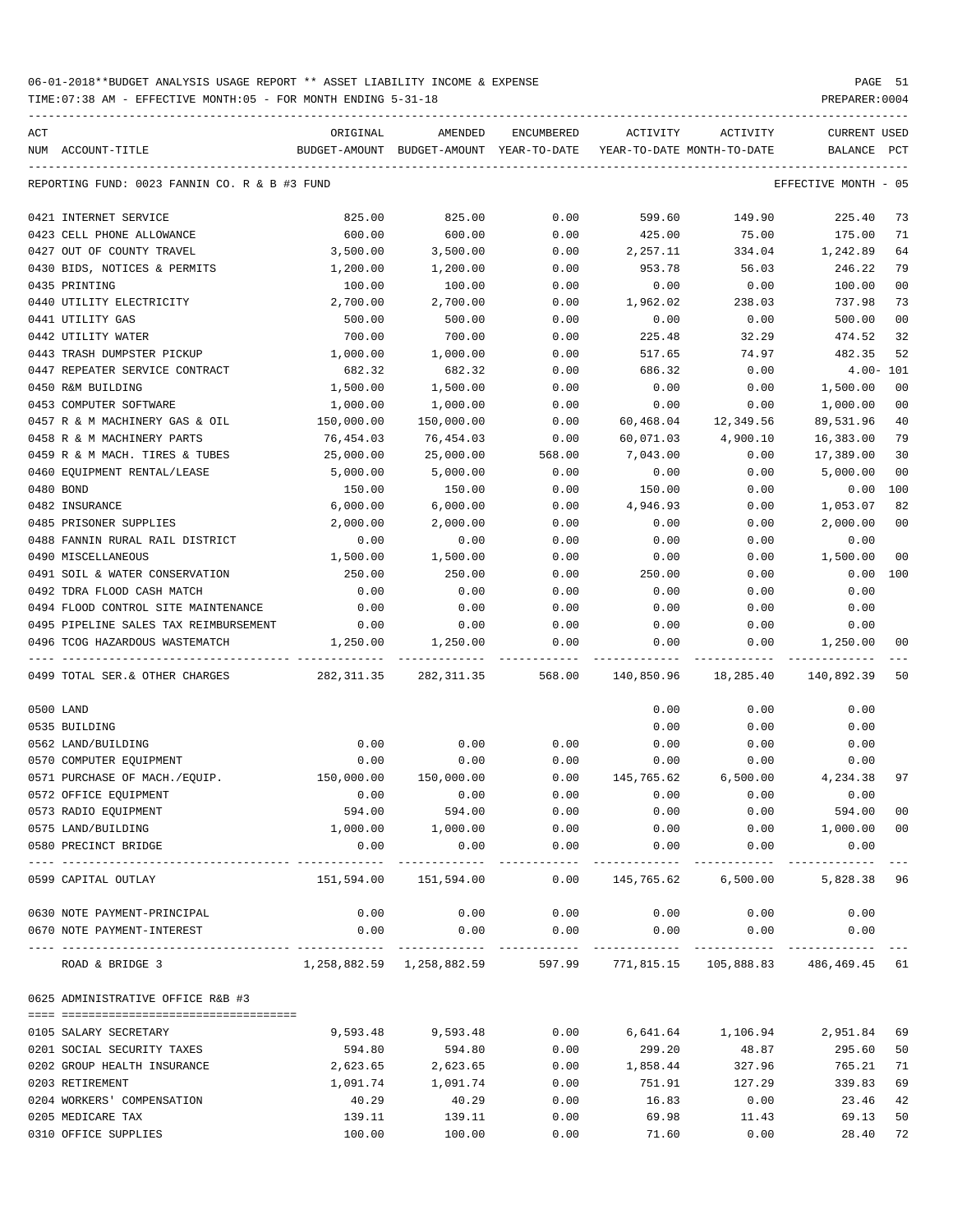06-01-2018\*\*BUDGET ANALYSIS USAGE REPORT \*\* ASSET LIABILITY INCOME & EXPENSE PAGE 52 TIME:07:38 AM - EFFECTIVE MONTH:05 - FOR MONTH ENDING 5-31-18 PREPARER:0004

| ACT                                           | ORIGINAL      | AMENDED       | ENCUMBERED   | ACTIVITY                   | ACTIVITY   | <b>CURRENT USED</b>  |            |
|-----------------------------------------------|---------------|---------------|--------------|----------------------------|------------|----------------------|------------|
| ACCOUNT-TITLE<br>NUM                          | BUDGET-AMOUNT | BUDGET-AMOUNT | YEAR-TO-DATE | YEAR-TO-DATE MONTH-TO-DATE |            | BALANCE              | <b>PCT</b> |
| REPORTING FUND: 0023 FANNIN CO. R & B #3 FUND |               |               |              |                            |            | EFFECTIVE MONTH - 05 |            |
| 0311 POSTAL EXPENSES                          | 0.00          | 0.00          | 0.00         | 0.00                       | 0.00       | 0.00                 |            |
| 0353 COMPUTER EXPENSE                         | 500.00        | 500.00        | 0.00         | 409.31                     | 0.00       | 90.69                | 82         |
| 0427 OUT OF COUNTY TRAVEL                     | 0.00          | 0.00          | 0.00         | 0.00                       | 0.00       | 0.00                 |            |
| 0480 BOND                                     | 17.75         | 17.75         | 0.00         | 24.75                      | 0.00       | $7.00 - 139$         |            |
| 0572 OFFICE EQUIPMENT                         | 0.00          | 0.00          | 0.00         | 0.00                       | 0.00       | 0.00                 |            |
| 0574 COMPUTER EQUIPMENT                       | 0.00          | 0.00          | 0.00         | 0.00                       | 0.00       | 0.00                 |            |
| ADMINISTRATIVE OFFICE R&B #3                  | 14,700.82     | 14,700.82     | 0.00         | 10,143.66                  | 1,622.49   | 4,557.16             | 69         |
| FANNIN CO. R & B #3 FUND                      |               |               |              |                            |            |                      |            |
| INCOME TOTALS                                 | 1,294,724.37  | 1,294,724.37  |              | 1,125,853.87               | 38,418.31  | 168,870.50           | 87         |
| EXPENSE TOTALS                                | 1,294,724.37  | 1,294,724.37  | 597.99       | 781,958.81                 | 107,511.32 | 512,167.57           | 60         |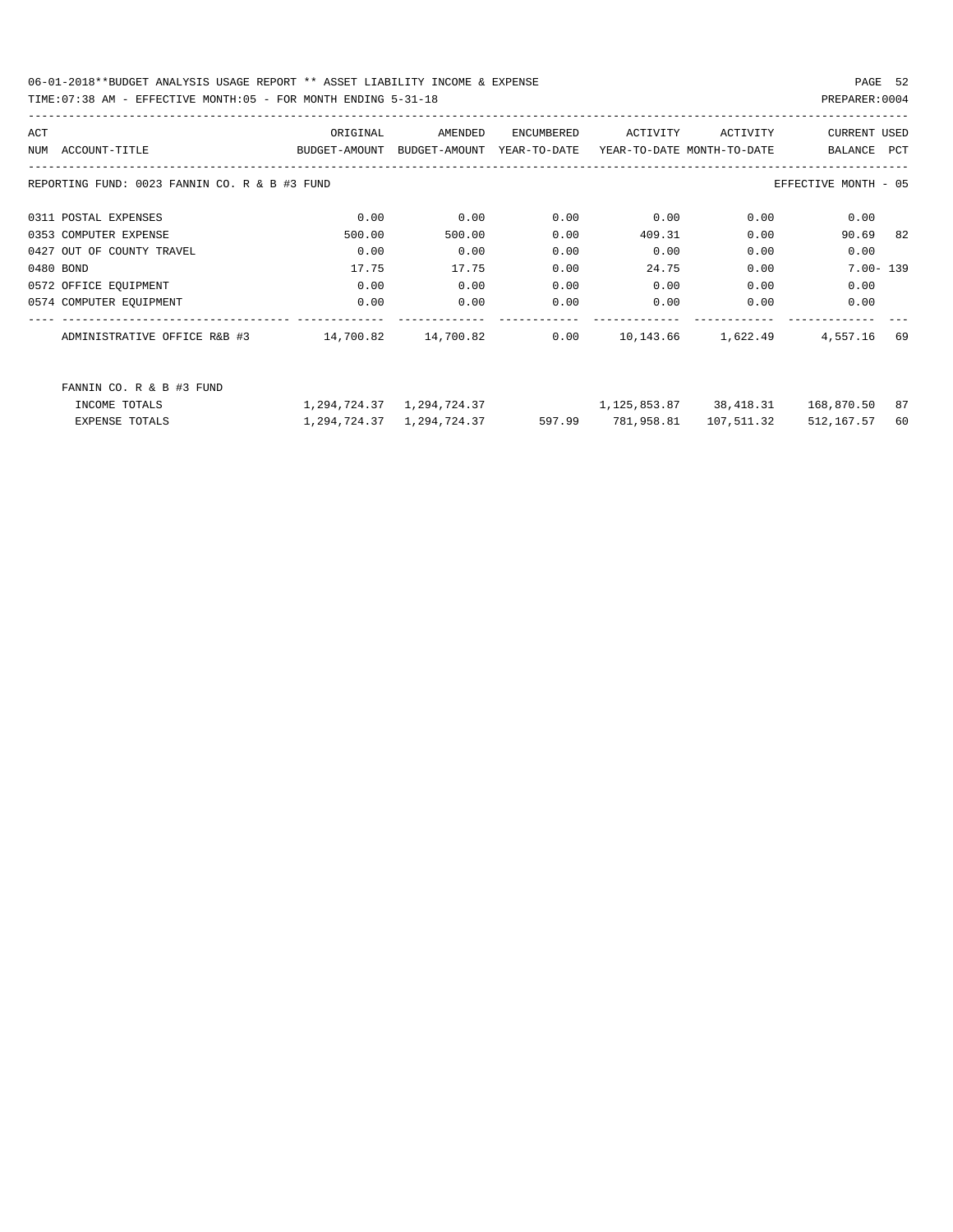|     | 06-01-2018**BUDGET ANALYSIS USAGE REPORT ** ASSET LIABILITY INCOME & EXPENSE<br>TIME: 07:38 AM - EFFECTIVE MONTH: 05 - FOR MONTH ENDING 5-31-18 |            |                                      |                      |                                                                                 |                                   | PREPARER: 0004                                           | PAGE 53        |
|-----|-------------------------------------------------------------------------------------------------------------------------------------------------|------------|--------------------------------------|----------------------|---------------------------------------------------------------------------------|-----------------------------------|----------------------------------------------------------|----------------|
| ACT | NUM ACCOUNT-TITLE                                                                                                                               | ORIGINAL   | AMENDED                              | ENCUMBERED           | ACTIVITY<br>BUDGET-AMOUNT BUDGET-AMOUNT YEAR-TO-DATE YEAR-TO-DATE MONTH-TO-DATE | ACTIVITY                          | <b>CURRENT USED</b><br>BALANCE PCT                       |                |
|     | REPORTING FUND: 0024 FANNIN CO. R & B #4 FUND                                                                                                   |            |                                      |                      |                                                                                 |                                   | EFFECTIVE MONTH - 05                                     |                |
|     | 0100 PAYROLL                                                                                                                                    |            |                                      |                      |                                                                                 |                                   |                                                          |                |
|     | 0100 PAYROLL                                                                                                                                    |            |                                      |                      | 0.00                                                                            | 0.00                              | 0.00                                                     |                |
|     | PAYROLL                                                                                                                                         |            |                                      |                      | 0.00                                                                            | 0.00                              | 0.00                                                     |                |
|     | 0102 A/P CLEARING                                                                                                                               |            |                                      |                      |                                                                                 |                                   |                                                          |                |
|     | 0100 A/P CLEARING                                                                                                                               |            |                                      |                      | 0.00                                                                            | 0.00                              | 0.00                                                     |                |
|     | A/P CLEARING                                                                                                                                    |            |                                      |                      | 0.00                                                                            | 0.00                              | 0.00                                                     |                |
|     | 0103 CASH                                                                                                                                       |            |                                      |                      |                                                                                 |                                   |                                                          |                |
|     |                                                                                                                                                 |            |                                      |                      |                                                                                 |                                   |                                                          |                |
|     | 0100 R&B#4- COMBINED FUNDS CHECKING<br>0175 TEXPOOL                                                                                             |            |                                      |                      | 1,060.21                                                                        | 100,140.34                        | 103, 378.61    142, 437.96-    225, 992.06<br>202,370.11 |                |
|     | CASH                                                                                                                                            |            |                                      |                      | 104,438.82                                                                      |                                   | 42,297.62-428,362.17                                     |                |
|     | 0120 RECEIVABLES                                                                                                                                |            |                                      |                      |                                                                                 |                                   |                                                          |                |
|     |                                                                                                                                                 |            |                                      |                      |                                                                                 |                                   |                                                          |                |
|     | 0311 TAXES RECEIVABLE<br>0312 DUE FROM OTHER GOVERNMENTS                                                                                        |            |                                      |                      | 0.00<br>0.00                                                                    | 0.00<br>0.00                      | 27,083.12<br>6,597.33                                    |                |
|     | 0313 DUE FROM OTHER FUNDS                                                                                                                       |            |                                      |                      | 0.00                                                                            | 0.00                              | 8,879.84                                                 |                |
|     | 0315 INVENTORY                                                                                                                                  |            |                                      |                      | 0.00                                                                            | 0.00                              | 6,291.25                                                 |                |
|     | RECEIVABLES                                                                                                                                     |            |                                      |                      | 0.00                                                                            | 0.00                              | 48,851.54                                                |                |
|     | 0200 LIABILITY ACCOUNT                                                                                                                          |            |                                      |                      |                                                                                 |                                   |                                                          |                |
|     |                                                                                                                                                 |            |                                      |                      |                                                                                 |                                   |                                                          |                |
|     | 0150 ACCRUED SALARY PAYABLE<br>0155 ACCRUED FRINGE BENEFITS                                                                                     |            |                                      |                      | 0.00<br>0.00                                                                    | 0.00<br>0.00                      | 10,235.35<br>5,173.21                                    |                |
|     | 0200 DEFERRED TAX REVENUE                                                                                                                       |            |                                      |                      | 0.00                                                                            | 0.00                              | 24,598.77                                                |                |
|     | 0910 SYSTEM ADDED LIABILITY LINE-ITEM                                                                                                           |            |                                      |                      | 10,901.61-                                                                      |                                   | $0.00 10,901.61-$                                        |                |
|     | LIABILITY ACCOUNT                                                                                                                               |            |                                      |                      |                                                                                 | ------------<br>$10,901.61-$ 0.00 | 29,105.72                                                |                |
|     | 0271 EQUITY ACCOUNT                                                                                                                             |            |                                      |                      |                                                                                 |                                   |                                                          |                |
|     | 0200 EQUITY ACCOUNT                                                                                                                             |            | -------------                        |                      |                                                                                 |                                   | $0.00$ $0.00$ $332,767.56$<br>-------------              |                |
|     | EQUITY ACCOUNT                                                                                                                                  |            |                                      |                      | $- - - - -$<br>0.00                                                             | -----------<br>0.00               | 332,767.56                                               |                |
|     | 0300 TOTAL REV/TRANSFERS                                                                                                                        |            |                                      |                      |                                                                                 |                                   |                                                          |                |
|     | 0124 BEGINNING CASH BALANCE                                                                                                                     |            | 171, 134. 18    171, 134. 18         |                      |                                                                                 |                                   | $0.00$ $0.00$ $171,134.18$ 00                            |                |
|     | TOTAL REV/TRANSFERS                                                                                                                             |            | 171, 134. 18    171, 134. 18    0.00 |                      |                                                                                 |                                   | $0.00$ $0.00$ $171,134.18$                               | 0 <sub>0</sub> |
|     | 0310 PROPERTY TAXES                                                                                                                             |            |                                      |                      |                                                                                 |                                   |                                                          |                |
|     | 0110 CURRENT TAXES                                                                                                                              |            | 446,662.00 446,662.00                |                      |                                                                                 |                                   | 425,657.22 7,190.38 21,004.78 95                         |                |
|     | 0120 DELINQUENT TAXES                                                                                                                           | 8,000.00   | 8,000.00                             |                      |                                                                                 | 8,835.22 1,250.82                 | $835.22 + 110$                                           |                |
|     | PROPERTY TAXES                                                                                                                                  | 454,662.00 | 454,662.00                           | ------------<br>0.00 | 434,492.44                                                                      | 8,441.20                          | ------------------<br>20,169.56 96                       |                |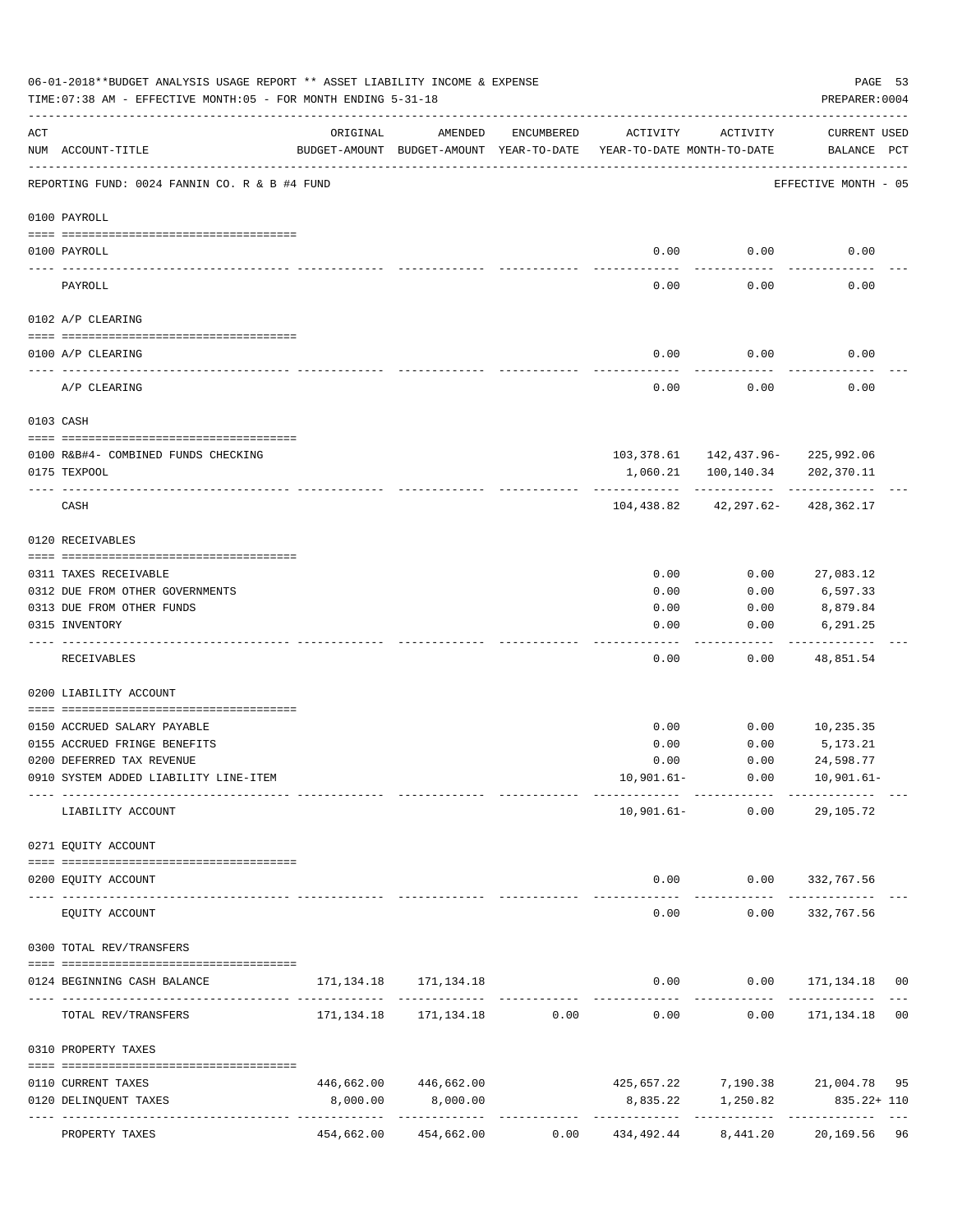|     | 06-01-2018**BUDGET ANALYSIS USAGE REPORT ** ASSET LIABILITY INCOME & EXPENSE<br>TIME: 07:38 AM - EFFECTIVE MONTH: 05 - FOR MONTH ENDING 5-31-18                                                                                                                                                                                                                                                                                                      |                                               |                                                                                |            |                          |                        | PAGE 54<br>PREPARER: 0004                  |                                       |
|-----|------------------------------------------------------------------------------------------------------------------------------------------------------------------------------------------------------------------------------------------------------------------------------------------------------------------------------------------------------------------------------------------------------------------------------------------------------|-----------------------------------------------|--------------------------------------------------------------------------------|------------|--------------------------|------------------------|--------------------------------------------|---------------------------------------|
| ACT | NUM ACCOUNT-TITLE                                                                                                                                                                                                                                                                                                                                                                                                                                    | ORIGINAL                                      | AMENDED<br>BUDGET-AMOUNT BUDGET-AMOUNT YEAR-TO-DATE YEAR-TO-DATE MONTH-TO-DATE | ENCUMBERED | ACTIVITY                 | ACTIVITY               | CURRENT USED<br>BALANCE PCT                |                                       |
|     | REPORTING FUND: 0024 FANNIN CO. R & B #4 FUND                                                                                                                                                                                                                                                                                                                                                                                                        |                                               |                                                                                |            |                          |                        | EFFECTIVE MONTH - 05                       |                                       |
|     | 0318 OTHER TAXES                                                                                                                                                                                                                                                                                                                                                                                                                                     |                                               |                                                                                |            |                          |                        |                                            |                                       |
|     |                                                                                                                                                                                                                                                                                                                                                                                                                                                      |                                               |                                                                                |            |                          |                        |                                            |                                       |
|     | 0120 PAY N LIEU TAX/GRASSLAND<br>0121 PAY N LIEU TAX/UPPER TRINITY                                                                                                                                                                                                                                                                                                                                                                                   | 0.00                                          | 1,200.00 1,200.00<br>0.00                                                      |            |                          | 879.39 0.00            | 632.39 0.00 567.61<br>879.39+              | 53                                    |
|     | 0160 SALES TAX REVENUES                                                                                                                                                                                                                                                                                                                                                                                                                              | 40,693.00                                     | 40,693.00                                                                      |            | 32,214.38                | 4,896.99               | 8,478.62                                   | 79                                    |
|     | OTHER TAXES                                                                                                                                                                                                                                                                                                                                                                                                                                          | .<br>41,893.00                                | 41,893.00                                                                      | 0.00       | -----------<br>33,726.16 | 4,896.99               | 8,166.84                                   | 81                                    |
|     | 0321 FEES OF TAX COLLECTOR                                                                                                                                                                                                                                                                                                                                                                                                                           |                                               |                                                                                |            |                          |                        |                                            |                                       |
|     | 0200 CAR REGISTRATION/SALES TAX                                                                                                                                                                                                                                                                                                                                                                                                                      |                                               | 84,931.00 84,931.00                                                            |            |                          |                        | 72,848.78   0.00   12,082.22               | 86                                    |
|     | 0300 COUNTY'S ADDITIONAL \$10                                                                                                                                                                                                                                                                                                                                                                                                                        | 63,000.00                                     | 63,000.00                                                                      |            | 44,478.45                | 5,689.80               | 18,521.55                                  | 71                                    |
|     | FEES OF TAX COLLECTOR                                                                                                                                                                                                                                                                                                                                                                                                                                | $147,931.00$ $147,931.00$ $0.00$ $117,327.23$ |                                                                                |            |                          | ----------<br>5,689.80 | 30,603.77                                  | 79                                    |
|     | 0330 GRANTS                                                                                                                                                                                                                                                                                                                                                                                                                                          |                                               |                                                                                |            |                          |                        |                                            |                                       |
|     | 0200 FEMA GRANT                                                                                                                                                                                                                                                                                                                                                                                                                                      | 0.00                                          | 0.00                                                                           |            | 0.00                     | 0.00                   | 0.00                                       |                                       |
|     | GRANTS                                                                                                                                                                                                                                                                                                                                                                                                                                               | 0.00                                          | 0.00                                                                           | 0.00       | 0.00                     | 0.00                   | 0.00                                       |                                       |
|     | 0350 FINES                                                                                                                                                                                                                                                                                                                                                                                                                                           |                                               |                                                                                |            |                          |                        |                                            |                                       |
|     | 0403 COUNTY CLERK FINES                                                                                                                                                                                                                                                                                                                                                                                                                              |                                               | 11,959.00 11,959.00                                                            |            |                          | 4, 141.00 0.00         | 7,818.00                                   | 35                                    |
|     | 0450 DISTRICT CLERK FINES                                                                                                                                                                                                                                                                                                                                                                                                                            | 12,052.00                                     | 12,052.00                                                                      |            |                          | 5,685.93 904.99        | 6,366.07                                   | 47                                    |
|     | 0455 J. P. #1 FINES                                                                                                                                                                                                                                                                                                                                                                                                                                  | 8,232.00                                      | 8,232.00                                                                       |            |                          | 4,058.11 1,487.45      | 4,173.89                                   | 49                                    |
|     | 0456 J. P. #2 FINES                                                                                                                                                                                                                                                                                                                                                                                                                                  | 1,500.00                                      | 1,500.00                                                                       |            | 1,884.35                 | 0.00                   | 384.35+ 126                                |                                       |
|     | 0457 J. P. #3 FINES                                                                                                                                                                                                                                                                                                                                                                                                                                  | 2,200.00                                      | 2,200.00                                                                       |            | 1,901.44                 | 0.00                   | 298.56                                     | 86                                    |
|     | FINES                                                                                                                                                                                                                                                                                                                                                                                                                                                |                                               | 35,943.00 35,943.00 0.00 17,670.83 2,392.44 18,272.17                          |            |                          |                        |                                            | 49                                    |
|     | 0360 INTEREST EARNINGS                                                                                                                                                                                                                                                                                                                                                                                                                               |                                               |                                                                                |            |                          |                        |                                            |                                       |
|     | 0100 INTEREST EARNING                                                                                                                                                                                                                                                                                                                                                                                                                                |                                               | 157.85 157.85                                                                  |            |                          |                        |                                            |                                       |
|     | INTEREST EARNINGS                                                                                                                                                                                                                                                                                                                                                                                                                                    |                                               | 157.85                                                                         |            |                          |                        | 157.85 0.00 1,161.12 162.53 1,003.27+736   |                                       |
|     | 0364 SALE OF ASSETS                                                                                                                                                                                                                                                                                                                                                                                                                                  |                                               |                                                                                |            |                          |                        |                                            |                                       |
|     | 0162 LAND/BUILDING                                                                                                                                                                                                                                                                                                                                                                                                                                   |                                               | $0.00$ 0.00                                                                    |            |                          |                        | $0.00$ $0.00$ $0.00$ $0.00$                |                                       |
|     | 0163 SALE OF EQUIPMENT                                                                                                                                                                                                                                                                                                                                                                                                                               |                                               | 10,000.00  10,000.00                                                           |            |                          | ____________           | $0.00$ $0.00$ $10,000.00$<br>------------- | 0 <sub>0</sub><br>$\qquad \qquad - -$ |
|     | SALE OF ASSETS                                                                                                                                                                                                                                                                                                                                                                                                                                       |                                               | 10,000.00  10,000.00  0.00                                                     |            | 0.00                     |                        | $0.00$ 10,000.00 00                        |                                       |
|     | 0370 MISCELLANEOUS REVENUES<br>$\verb c  = \verb c  = \verb c  = \verb c  = \verb c  = \verb c  = \verb c  = \verb c  = \verb c  = \verb c  = \verb c  = \verb c  = \verb c  = \verb c  = \verb c  = \verb c  = \verb c  = \verb c  = \verb c  = \verb c  = \verb c  = \verb c  = \verb c  = \verb c  = \verb c  = \verb c  = \verb c  = \verb c  = \verb c  = \verb c  = \verb c  = \verb c  = \verb c  = \verb c  = \verb c  = \verb c  = \verb c$ |                                               |                                                                                |            |                          |                        |                                            |                                       |
|     | 0120 STATE LATERAL ROAD                                                                                                                                                                                                                                                                                                                                                                                                                              | 8,600.00                                      | 8,600.00                                                                       |            |                          | 17,258.59 0.00         | 8,658.59+ 201                              |                                       |
|     | 0125 TDT WEIGHT FEES                                                                                                                                                                                                                                                                                                                                                                                                                                 | 16,000.00                                     | 16,000.00                                                                      |            | 11,193.91                | 0.00                   | 4,806.09                                   | 70                                    |
|     | 0130 REFUNDS & MISCELLANEOUS                                                                                                                                                                                                                                                                                                                                                                                                                         | 3,500.00                                      | 3,500.00                                                                       |            | 1,117.12                 | 0.00                   | 2,382.88                                   | 32                                    |
|     | 0138 SALE OF SCRAP IRON                                                                                                                                                                                                                                                                                                                                                                                                                              | 0.00                                          | 0.00                                                                           |            | 0.00                     | 0.00                   | 0.00                                       |                                       |
|     | 0140 PROCEEDS OF LOAN                                                                                                                                                                                                                                                                                                                                                                                                                                | 0.00                                          | 0.00                                                                           |            | 0.00                     | 0.00                   | 0.00                                       |                                       |
|     | 0145 REIMBURSEMENT OF MATERIALS 10,000.00                                                                                                                                                                                                                                                                                                                                                                                                            |                                               | 10,000.00                                                                      |            | 13,963.02                | 644.90                 | 3,963.02+ 140                              |                                       |
|     | 0146 SALE OF RECYCLED MATERIALS<br>0147 OFFICE RENTAL                                                                                                                                                                                                                                                                                                                                                                                                | 500.00<br>0.00                                | 500.00<br>0.00                                                                 |            | 498.50<br>0.00           | 0.00<br>0.00           | 1.50 100<br>0.00                           |                                       |
|     |                                                                                                                                                                                                                                                                                                                                                                                                                                                      |                                               |                                                                                |            |                          |                        |                                            |                                       |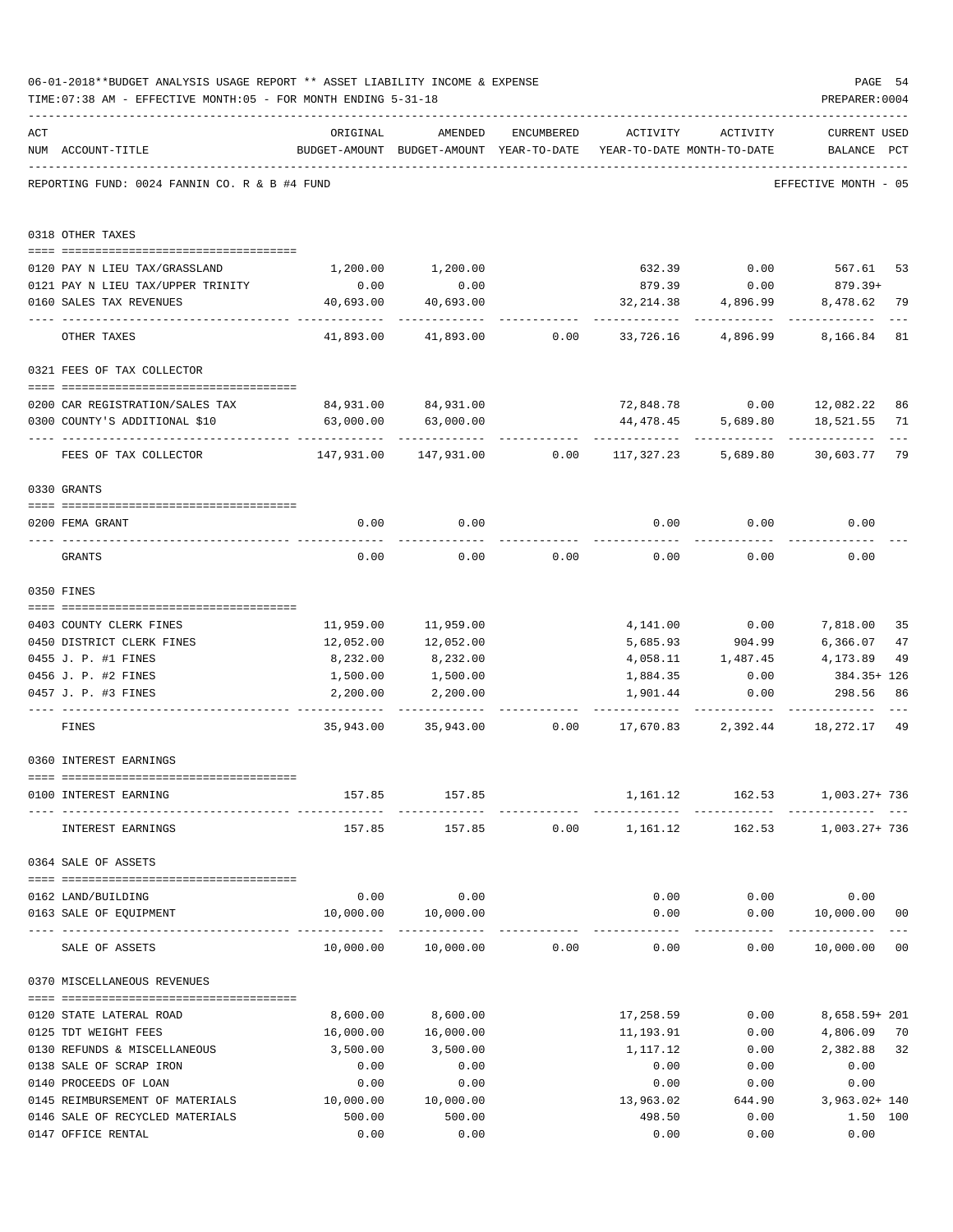| 06-01-2018**BUDGET ANALYSIS USAGE REPORT ** ASSET LIABILITY INCOME & EXPENSE |  |  |  | PAGE |  |
|------------------------------------------------------------------------------|--|--|--|------|--|
|                                                                              |  |  |  |      |  |

TIME:07:38 AM - EFFECTIVE MONTH:05 - FOR MONTH ENDING 5-31-18 PREPARER:0004

| ACT | NUM ACCOUNT-TITLE                                         | ORIGINAL           | AMENDED<br>BUDGET-AMOUNT BUDGET-AMOUNT YEAR-TO-DATE | ENCUMBERED   | ACTIVITY          | ACTIVITY<br>YEAR-TO-DATE MONTH-TO-DATE | CURRENT USED<br>BALANCE PCT |          |
|-----|-----------------------------------------------------------|--------------------|-----------------------------------------------------|--------------|-------------------|----------------------------------------|-----------------------------|----------|
|     |                                                           |                    |                                                     |              |                   |                                        |                             |          |
|     | REPORTING FUND: 0024 FANNIN CO. R & B #4 FUND             |                    |                                                     |              |                   |                                        | EFFECTIVE MONTH - 05        |          |
|     | MISCELLANEOUS REVENUES                                    | 38,600.00          | 38,600.00                                           | 0.00         | 44,031.14         | 644.90                                 | $5,431.14+114$              |          |
|     | 0509 CONTINGENCY                                          |                    |                                                     |              |                   |                                        |                             |          |
|     | 0475 CONTINGENCY                                          |                    | 10,649.46 10,649.46                                 | 0.00         | 0.00              | 0.00                                   | 10,649.46 00                |          |
|     | CONTINGENCY                                               | 10,649.46          | 10,649.46                                           | 0.00         | 0.00              | 0.00                                   | 10,649.46 00                |          |
|     | 0624 ROAD & BRIDGE 4                                      |                    |                                                     |              |                   |                                        |                             |          |
|     |                                                           |                    |                                                     |              |                   |                                        |                             |          |
|     | 0100 COMPENSATION PAY                                     | 0.00               | 0.00                                                | 0.00         | 0.00              | 0.00                                   | 0.00                        |          |
|     | 0101 SALARY ELECTED OFFICIAL                              | 60,894.15          | 60,894.15                                           | 0.00         | 42,157.62         | 7,026.27                               | 18,736.53                   | 69       |
|     | 0105 SALARY SECRETARY                                     | 26,735.86          | 26,735.86                                           | 0.00         | 18,509.40         | 3,084.90                               | 8,226.46                    | 69       |
|     | 0106 SALARY PRECINCT EMPLOYEES                            | 180,513.40         | 180,513.40                                          | 0.00         | 89,686.09         | 15,646.40                              | 90,827.31                   | 50       |
|     | 0107 REGULAR-TEMP. PART-TIME                              | 0.00               | 0.00                                                | 0.00         | 10,706.22         | 1,777.44                               | 10,706.22-                  |          |
|     | 0108 LABOR REIMBURSEMENT                                  | 0.00               | 0.00                                                | 0.00         | 0.00              | 0.00                                   | 0.00                        |          |
|     | 0199 TOTAL SALARIES                                       | 268,143.41         | 268, 143. 41                                        | 0.00         | 161,059.33        | 27,535.01                              | 107,084.08                  | 60       |
|     | 0201 SOCIAL SECURITY TAXES                                | 16,624.89          | 16,624.89                                           | 0.00         | 9,944.44          | 1,700.05                               | 6,680.45                    | 60       |
|     | 0202 GROUP HEALTH INSURANCE                               | 83,956.80          | 83,956.80                                           | 0.00         | 49,411.55         | 10,057.24                              | 34,545.25                   | 59       |
|     | 0203 RETIREMENT                                           | 30,514.72          | 30,514.72                                           | 0.00         | 18,239.91         | 3,166.54                               | 12,274.81                   | 60       |
|     | 0204 WORKERS' COMPENSATION                                | 7,740.60           | 7,740.60                                            | 0.00         | 3,138.29          | 0.00                                   | 4,602.31                    | 41       |
|     | 0205 MEDICARE TAX                                         | 3,888.08           | 3,888.08                                            | 0.00         | 2,325.62          | 397.58                                 | 1,562.46                    | 60       |
|     | 0206 UNEMPLOYMENT EXPENSE                                 | 0.00               | 0.00                                                | 0.00         | 1,813.84          | 680.19                                 | 1,813.84-                   |          |
|     | 0299 TOTAL EMPLOYEE BENEFITS                              | 142,725.09         | 142,725.09                                          | 0.00         | 84,873.65         | 16,001.60                              | 57,851.44                   | 59       |
|     | 0310 OFFICE SUPPLIES                                      | 250.00             | 250.00                                              | 0.00         | 49.00             | 0.00                                   | 201.00                      | 20       |
|     | 0314 EMPLOYEE PHYSICALS/DOT TESTING                       | 275.00             | 275.00                                              | 0.00         | 100.00            | 40.00                                  | 175.00                      | 36       |
|     | 0340 SHOP SUPPLIES                                        | 2,250.00           | 2,250.00                                            | 0.00         | 1,705.90          | 487.75                                 | 544.10                      | 76       |
|     | 0341 R & B MAT. ROCK & GRAVEL                             | 100,500.00         | 100,500.00                                          | 0.00         | 48,181.77         | 10,051.50                              | 52, 318.23                  | 48       |
|     | 0342 R & B MAT. CULVERTS                                  | 7,000.00           | 7,000.00                                            | 0.00         | 6,438.26          | 970.20                                 | 561.74                      | 92       |
|     | 0343 R & B MAT. HARDWRE & LUMB                            | 2,500.00           | 2,500.00                                            | 0.00         | 108.68            | 0.00                                   | 2,391.32                    | 04       |
|     | 0344 R & B MAT. ASPHALT/RD OIL                            | 60,000.00          | 60,000.00                                           | 0.00         | 5,843.43          | 276.29                                 | 54, 156. 57 10              |          |
|     | 0345 CHEMICALS                                            | 1,500.00           | 1,500.00                                            | 0.00         | 0.00              | 0.00                                   | 1,500.00 00                 |          |
|     | 0346 CETRZ EXPENDITURES                                   | 0.00               | 0.00                                                | 0.00         | 0.00              | 0.00                                   | 0.00                        |          |
|     | 0350 DEBRIS REMOVAL<br>0395 EMPLOYEE UNIFORMS             | 0.00<br>2,500.00   | 0.00<br>2,500.00                                    | 0.00<br>0.00 | 0.00<br>1,244.63  | 0.00<br>146.64                         | 0.00<br>1,255.37            | 50       |
|     | 0399 TOTAL R&B MATERIALS                                  | 176,775.00         | -------------- ------------<br>176,775.00           | 0.00         | 63,671.67         | 11,972.38                              | 113, 103. 33 36             |          |
|     |                                                           |                    |                                                     |              |                   |                                        |                             |          |
|     | 0400 LEGAL FEES                                           | 0.00               | 0.00                                                | 0.00         | 0.00              | 0.00                                   | 0.00                        |          |
|     | 0420 UTILITY TELEPHONE                                    | 1,700.00           | 1,700.00                                            | 0.00         | 1,075.41          | 213.03                                 | 624.59                      | 63       |
|     | 0421 DSL INTERNET<br>0423 CELL PHONE ALLOWANCE            | 600.00             | 600.00                                              | 0.00         | 474.12            | 120.00                                 | 125.88                      | 79       |
|     |                                                           | 0.00               | 0.00                                                | 0.00         | 0.00              | 0.00                                   | 0.00                        |          |
|     | 0427 OUT OF COUNTY TRAVEL<br>0430 BIDS, NOTICES & PERMITS | 4,600.00<br>200.00 | 4,600.00<br>200.00                                  | 0.00<br>0.00 | 1,092.04<br>91.12 | 225.00<br>91.12                        | 3,507.96<br>108.88          | 24<br>46 |
|     | 0435 PRINTING                                             | 100.00             | 100.00                                              | 0.00         | 0.00              | 0.00                                   | 100.00                      | 00       |
|     | 0440 UTILITY ELECTRICITY                                  | 4,000.00           | 4,000.00                                            | 0.00         | 1,909.45          | 254.32                                 | 2,090.55                    | 48       |
|     | 0441 UTILITY GAS                                          | 750.00             | 750.00                                              | 0.00         | 551.44            | 56.13                                  | 198.56                      | 74       |
|     | 0442 UTILITY WATER                                        | 2,500.00           | 2,500.00                                            | 0.00         | 1,075.87          | 302.13                                 | 1,424.13                    | 43       |
|     | 0443 TRASH PICKUP                                         | 2,500.00           | 2,500.00                                            | 0.00         | 1,004.76          | 0.00                                   | 1,495.24                    | 40       |
|     |                                                           |                    |                                                     |              |                   |                                        |                             |          |

0447 REPEATER SERVICE CONTRACT 682.32 682.32 0.00 686.32 0.00 4.00- 101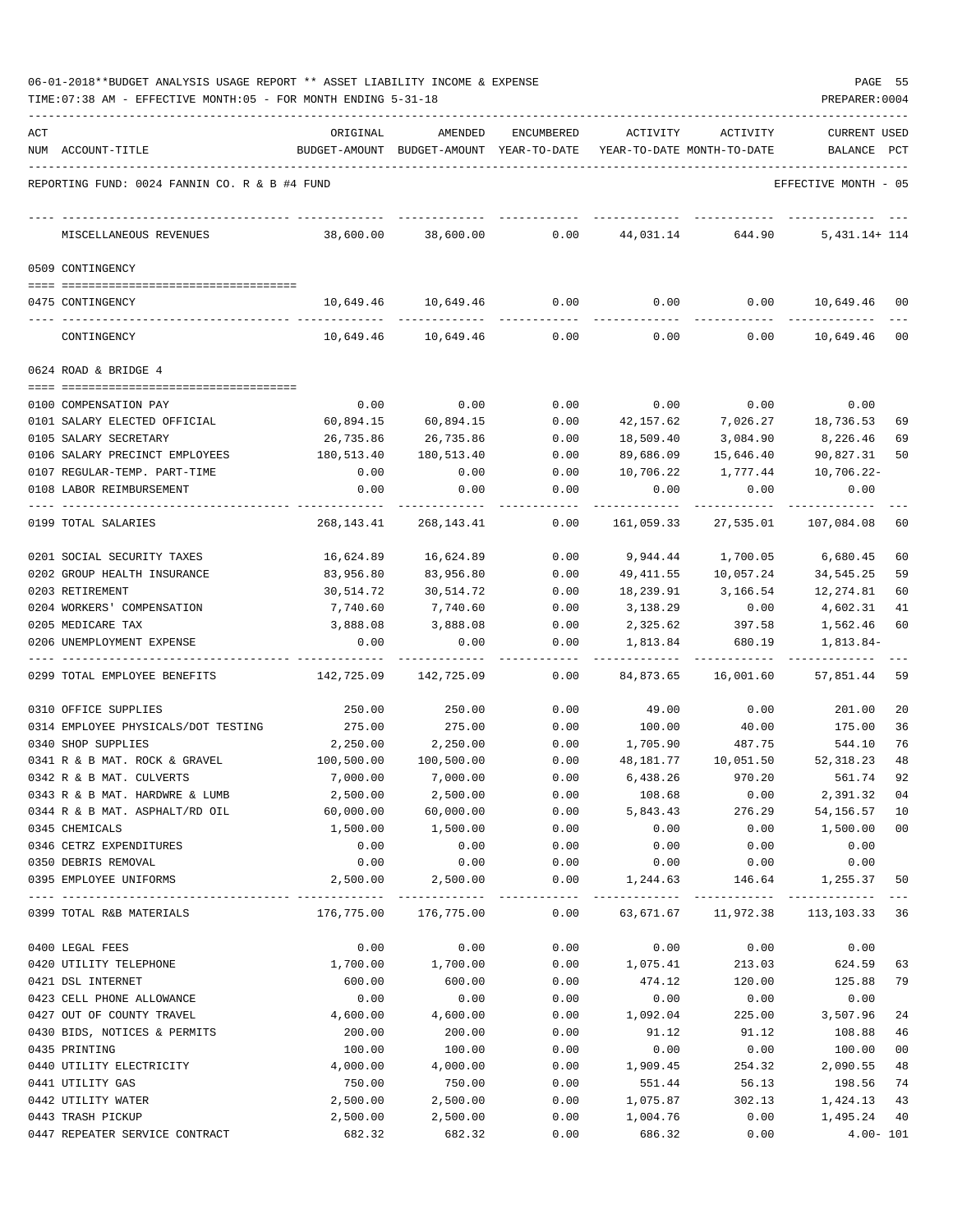| ACT | NUM ACCOUNT-TITLE                             | ORIGINAL   | AMENDED<br>BUDGET-AMOUNT BUDGET-AMOUNT YEAR-TO-DATE | <b>ENCUMBERED</b> | ACTIVITY<br>YEAR-TO-DATE MONTH-TO-DATE | ACTIVITY                       | CURRENT USED<br>BALANCE | PCT            |
|-----|-----------------------------------------------|------------|-----------------------------------------------------|-------------------|----------------------------------------|--------------------------------|-------------------------|----------------|
|     |                                               |            |                                                     |                   |                                        |                                |                         |                |
|     | REPORTING FUND: 0024 FANNIN CO. R & B #4 FUND |            |                                                     |                   |                                        |                                | EFFECTIVE MONTH - 05    |                |
|     | 0450 R&M BUILDING                             | 2,000.00   | 2,000.00                                            | 0.00              | 187.50                                 | 0.00                           | 1,812.50                | 09             |
|     | 0453 COMPUTER SOFTWARE                        | 1,044.00   | 1,044.00                                            | 0.00              | 0.00                                   | 0.00                           | 1,044.00                | 00             |
|     | 0457 R & M MACHINERY GAS & OIL                | 44,500.00  | 44,500.00                                           | 0.00              | 28,765.59                              | 3,914.67                       | 15,734.41               | 65             |
|     | 0458 R & M MACHINERY PARTS                    | 20,000.00  | 20,000.00                                           | 0.00              | 21,000.88                              | 453.60                         | 1,000.88-105            |                |
|     | 0459 R & M MACH. TIRES & TUBES                | 9,000.00   | 9,000.00                                            | 0.00              | 5,404.00                               | 764.00                         | 3,596.00                | 60             |
|     | 0460 EQUIPMENT RENTAL/LEASE                   | 17,103.42  | 17,103.42                                           | 0.00              | 0.00                                   | 0.00                           | 17,103.42               | 0 <sub>0</sub> |
|     | 0480 BOND                                     | 0.00       | 0.00                                                | 0.00              | 0.00                                   | 0.00                           | 0.00                    |                |
|     | 0482 INSURANCE                                | 6,000.00   | 6,000.00                                            | 0.00              | 3,853.93                               | 1,000.00                       | 2,146.07                | 64             |
|     | 0485 PRISONER'S SUPPLIES                      | 800.00     | 800.00                                              | 0.00              | 0.00                                   | 0.00                           | 800.00                  | 0 <sub>0</sub> |
|     | 0488 FANNIN RURAL RAIL DISTRICT               | 0.00       | 0.00                                                | 0.00              | 0.00                                   | 0.00                           | 0.00                    |                |
|     | 0490 MISCELLANEOUS                            | 500.00     | 500.00                                              | 0.00              | 0.00                                   | 0.00                           | 500.00                  | 0 <sup>0</sup> |
|     | 0491 SOIL & WATER CONSERVATION                | 250.00     | 250.00                                              | 0.00              | 250.00                                 | 0.00                           | 0.00                    | 100            |
|     | 0492 TDRA FLOOD CASH MATCH                    | 0.00       | 0.00                                                | 0.00              | 0.00                                   | 0.00                           | 0.00                    |                |
|     | 0494 FLOOD CONTROL SITE MAINTENANCE           | 0.00       | 0.00                                                | 0.00              | 0.00                                   | 0.00                           | 0.00                    |                |
|     | 0495 PIPELINE SALES TAX REIMBURSEMENT         | 0.00       | 0.00                                                | 0.00              | 0.00                                   | 0.00                           | 0.00                    |                |
|     | 0496 TCOG HAZARDOUS WASTEMATCH                | 1,250.00   | 1,250.00                                            | 0.00              | 0.00                                   | 0.00                           | 1,250.00                | 00             |
|     | 0499 TOTAL SER. & OTHER CHARGES               | 120,079.74 | 120,079.74                                          | 0.00              | 67,422.43                              | 7,394.00                       | 52,657.31               | 56             |
|     | 0500 LAND                                     |            |                                                     |                   | 0.00                                   | 0.00                           | 0.00                    |                |
|     | 0535 BUILDING                                 |            |                                                     |                   | 0.00                                   | 0.00                           | 0.00                    |                |
|     | 0570 COMPUTER EQUIPMENT                       |            | 1,247.51 1,247.51                                   | 0.00              | 0.00                                   | 0.00                           | 1,247.51                | 0 <sup>0</sup> |
|     | 0571 PURCHASE OF MACH./EQUIP.                 | 166,000.00 | 166,000.00                                          | 0.00              | 145,945.00                             | 0.00                           | 20,055.00               | 88             |
|     | 0573 RADIO EQUIPMENT                          | 0.00       | 0.00                                                | 0.00              | 0.00                                   | 0.00                           | 0.00                    |                |
|     | 0575 BUILDING                                 | 0.00       | 0.00                                                | 0.00              | 0.00                                   | 0.00                           | 0.00                    |                |
|     | 0599 CAPITAL OUTLAY                           | 167,247.51 | 167,247.51                                          | 0.00              | 145,945.00                             | 0.00                           | 21,302.51               | 87             |
|     | ROAD & BRIDGE 4                               | 874,970.75 | 874,970.75                                          | 0.00              | 522,972.08                             | 62,902.99                      | 351,998.67              | 60             |
|     | 0625 ADMINISTRATIVE OFFICE R&B #4             |            |                                                     |                   |                                        |                                |                         |                |
|     | 0105 SALARY SECRETARY                         | 9,593.48   | 9,593.48                                            | 0.00              |                                        | 6,641.64 1,106.94              | 2,951.84                | 69             |
|     | 0201 SOCIAL SECURITY TAXES                    | 594.80     | 594.80                                              | 0.00              | 299.20                                 | 48.87                          | 295.60                  | 50             |
|     | 0202 GROUP HEALTH INSURANCE                   | 2,623.65   | 2,623.65                                            | 0.00              | 1,858.44                               | 327.96                         | 765.21                  | 71             |
|     | 0203 RETIREMENT                               | 1,091.74   | 1,091.74                                            | 0.00              | 751.91                                 | 127.29                         | 339.83                  | 69             |
|     | 0204 WORKERS' COMPENSATION                    | 40.29      | 40.29                                               | 0.00              | 16.83                                  | 0.00                           | 23.46                   | 42             |
|     | 0205 MEDICARE TAX                             | 139.11     | 139.11                                              | 0.00              | 69.98                                  | 11.43                          | 69.13                   | 50             |
|     | 0310 OFFICE SUPPLIES                          | 100.00     | 100.00                                              | 0.00              | 24.36                                  | 0.00                           | 75.64                   | 24             |
|     | 0311 POSTAL EXPENSES                          | 0.00       | 0.00                                                | 0.00              | 0.00                                   | 0.00                           | 0.00                    |                |
|     | 0353 COMPUTER EXPENSE                         | 500.00     | 500.00                                              | 0.00              | 409.30                                 | 0.00                           | 90.70                   | 82             |
|     | 0427 OUT OF COUNTY TRAVEL                     | 0.00       | 0.00                                                | 0.00              | 0.00                                   | 0.00                           | 0.00                    |                |
|     | 0480 BOND                                     | 17.75      | 17.75                                               | 0.00              | 24.75                                  | 0.00                           | $7.00 - 139$            |                |
|     | 0572 OFFICE EQUIPMENT                         | 0.00       | 0.00                                                | 0.00              | 0.00                                   | 0.00                           | 0.00                    |                |
|     | 0574 COMPUTER EQUIPMENT                       | 0.00       | 0.00                                                | 0.00              | 0.00                                   | 0.00                           | 0.00                    |                |
|     | ADMINISTRATIVE OFFICE R&B #4 14,700.82        |            | 14,700.82                                           | 0.00              |                                        | 10,096.41 1,622.49 4,604.41 69 |                         |                |
|     | FANNIN CO. R & B #4 FUND                      |            |                                                     |                   |                                        |                                |                         |                |
|     | INCOME TOTALS                                 | 900,321.03 | 900,321.03                                          |                   | 648,408.92                             | 22,227.86                      | 251,912.11 72           |                |
|     | EXPENSE TOTALS                                | 900,321.03 | 900, 321.03                                         | 0.00              | 533,068.49                             | 64,525.48                      | 367,252.54              | 59             |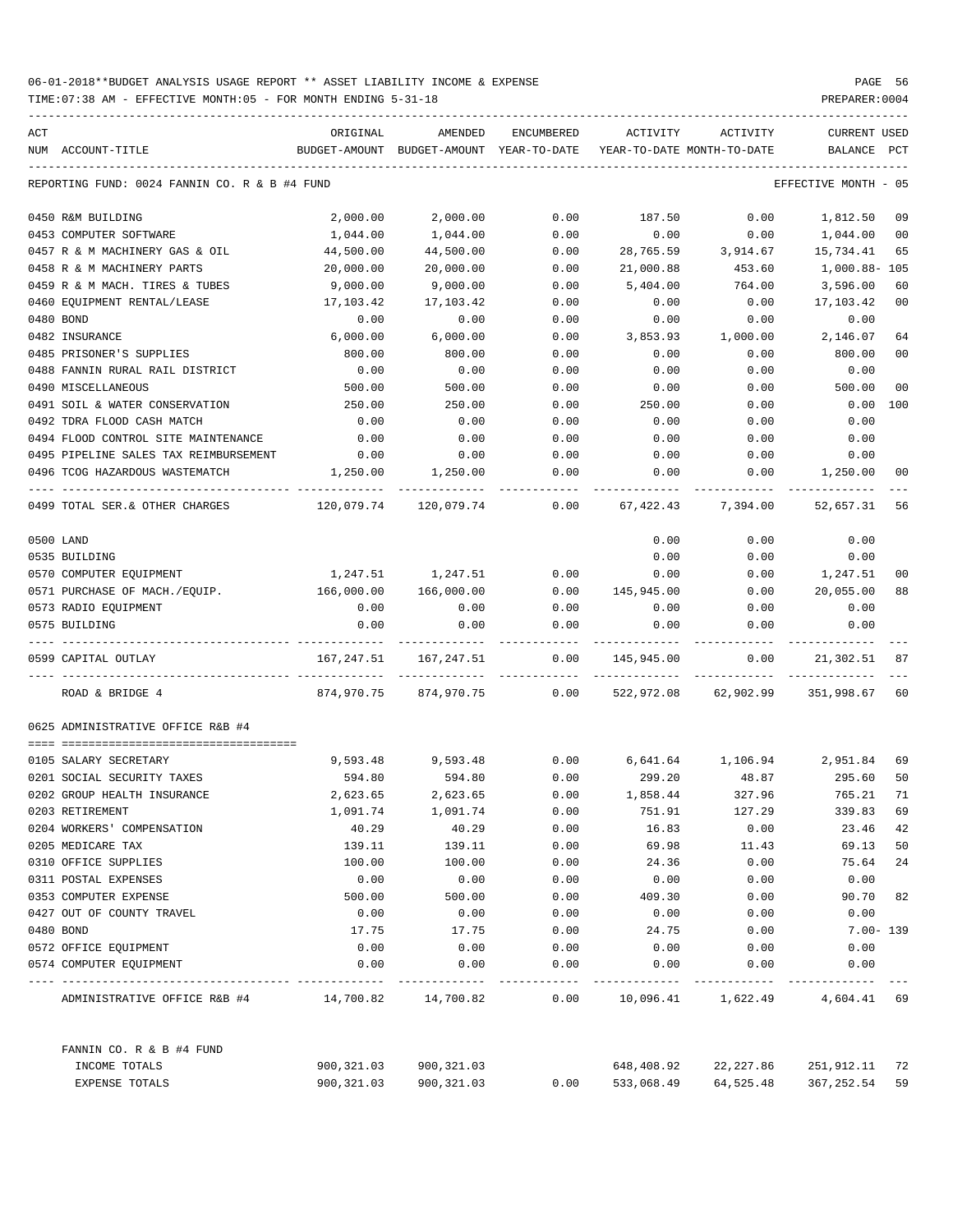|     | 06-01-2018**BUDGET ANALYSIS USAGE REPORT ** ASSET LIABILITY INCOME & EXPENSE<br>TIME: 07:38 AM - EFFECTIVE MONTH: 05 - FOR MONTH ENDING 5-31-18 |               |               |                   |                            |          | PREPARER: 0004       | PAGE 57        |
|-----|-------------------------------------------------------------------------------------------------------------------------------------------------|---------------|---------------|-------------------|----------------------------|----------|----------------------|----------------|
| ACT |                                                                                                                                                 | ORIGINAL      | AMENDED       | <b>ENCUMBERED</b> | ACTIVITY                   | ACTIVITY | <b>CURRENT USED</b>  |                |
|     | NUM ACCOUNT-TITLE                                                                                                                               | BUDGET-AMOUNT | BUDGET-AMOUNT | YEAR-TO-DATE      | YEAR-TO-DATE MONTH-TO-DATE |          | BALANCE              | PCT            |
|     | REPORTING FUND: 0025 FANNIN COUNTY BEES                                                                                                         |               |               |                   |                            |          | EFFECTIVE MONTH - 05 |                |
|     | 0103 CASH                                                                                                                                       |               |               |                   |                            |          |                      |                |
|     | 0100 BEES-COMBINED FUNDS CHECKING                                                                                                               |               |               |                   | 0.00                       | 0.00     | 2,177.67             |                |
|     | CASH                                                                                                                                            |               |               |                   | 0.00                       | 0.00     | 2,177.67             |                |
|     | 0271 EQUITY ACCOUNT                                                                                                                             |               |               |                   |                            |          |                      |                |
|     |                                                                                                                                                 |               |               |                   |                            |          |                      |                |
|     | 0200 EQUITY ACCOUNT                                                                                                                             |               |               |                   | 0.00                       | 0.00     | 2,177.67             |                |
|     | EQUITY ACCOUNT                                                                                                                                  |               |               |                   | 0.00                       | 0.00     | 2,177.67             |                |
|     | 0300 CASH                                                                                                                                       |               |               |                   |                            |          |                      |                |
|     | 0125 BEGINNING CASH BALANCE                                                                                                                     | 1,000.00      | 1,000.00      |                   | 0.00                       | 0.00     | 1,000.00             | 00             |
|     | $\mbox{CASH}$                                                                                                                                   | 1,000.00      | 1,000.00      | 0.00              | 0.00                       | 0.00     | 1,000.00             | 0 <sub>0</sub> |
|     | 0370 MISC. INCOME                                                                                                                               |               |               |                   |                            |          |                      |                |
|     | 0138 SALE OF SCRAP IRON                                                                                                                         | 0.00          | 0.00          |                   | 0.00                       | 0.00     | 0.00                 |                |
|     | 0625 DONATIONS                                                                                                                                  | 0.00          | 0.00          |                   | 0.00                       | 0.00     | 0.00                 |                |
|     | MISC. INCOME                                                                                                                                    | 0.00          | 0.00          | 0.00              | 0.00                       | 0.00     | 0.00                 |                |
|     | 0625 FANNIN COUNTY BEES                                                                                                                         |               |               |                   |                            |          |                      |                |
|     | 0310 OFFICE SUPPLIES                                                                                                                            | 0.00          | 0.00          | 0.00              | 0.00                       | 0.00     | 0.00                 |                |
|     | 0343 ROAD SIGNS                                                                                                                                 | 0.00          | 0.00          | 0.00              | 0.00                       | 0.00     | 0.00                 |                |
|     | 0353 COMPUTER EXPENSE                                                                                                                           | 0.00          | 0.00          | 0.00              | 0.00                       | 0.00     | 0.00                 |                |
|     | 0427 TRAVEL EXPENSE                                                                                                                             | 1,000.00      | 1,000.00      | 0.00              | 0.00                       | 0.00     | 1,000.00             | 0 <sub>0</sub> |
|     | 0572 OFFICE EQUIPMENT                                                                                                                           | 0.00          | 0.00          | 0.00              | 0.00                       | 0.00     | 0.00                 |                |
|     | FANNIN COUNTY BEES                                                                                                                              | 1,000.00      | 1,000.00      | 0.00              | 0.00                       | 0.00     | 1,000.00             | 0 <sub>0</sub> |
|     | FANNIN COUNTY BEES                                                                                                                              |               |               |                   |                            |          |                      |                |
|     | INCOME TOTALS                                                                                                                                   | 1,000.00      | 1,000.00      |                   | 0.00                       | 0.00     | 1,000.00             | 00             |
|     | <b>EXPENSE TOTALS</b>                                                                                                                           | 1,000.00      | 1,000.00      | 0.00              | 0.00                       | 0.00     | 1,000.00             | 0 <sub>0</sub> |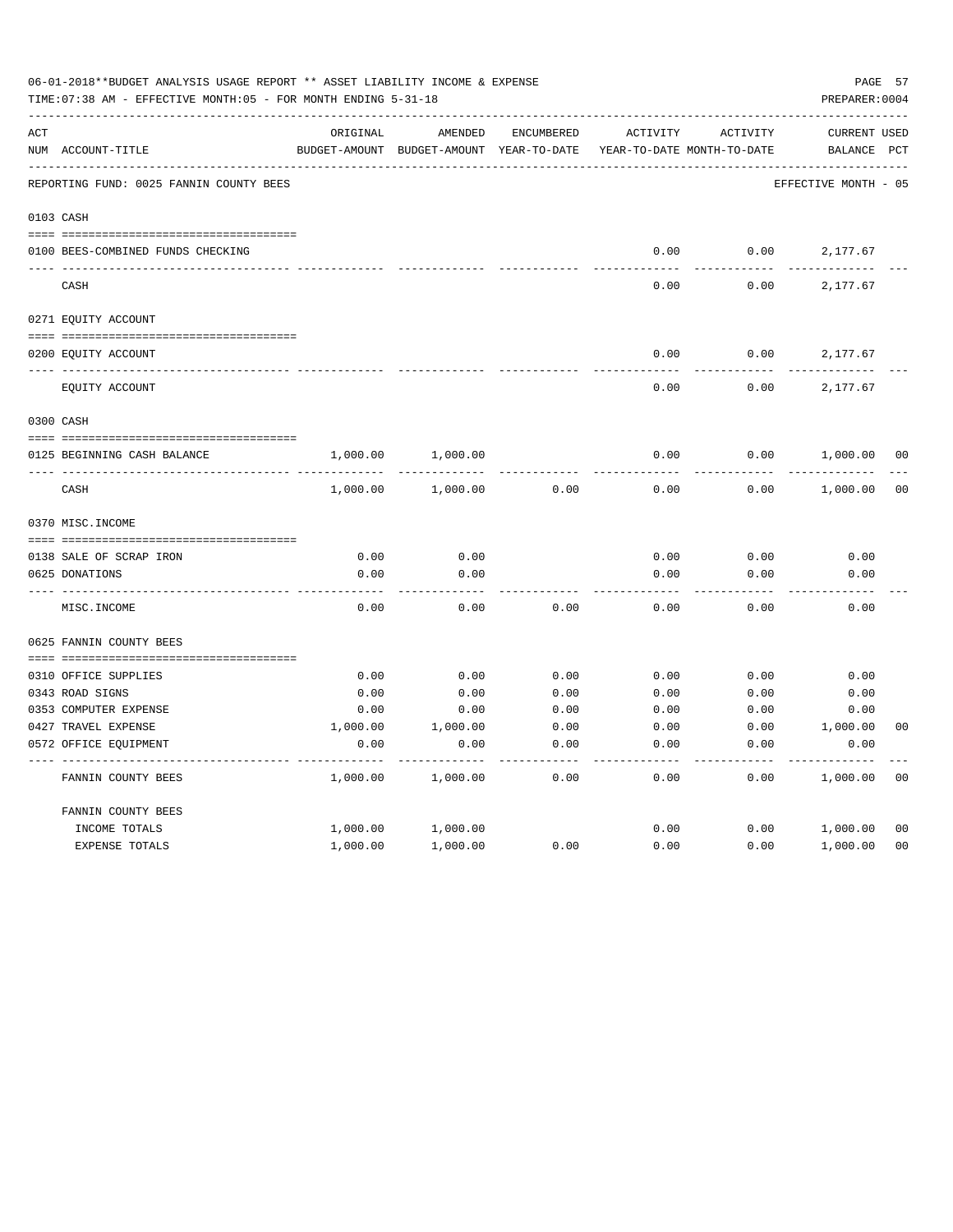|     | 06-01-2018**BUDGET ANALYSIS USAGE REPORT ** ASSET LIABILITY INCOME & EXPENSE<br>TIME: 07:38 AM - EFFECTIVE MONTH: 05 - FOR MONTH ENDING 5-31-18 |          |                                                     |             |                                                                         |                        | PAGE 58<br>PREPARER: 0004          |               |
|-----|-------------------------------------------------------------------------------------------------------------------------------------------------|----------|-----------------------------------------------------|-------------|-------------------------------------------------------------------------|------------------------|------------------------------------|---------------|
| ACT | NUM ACCOUNT-TITLE                                                                                                                               | ORIGINAL | AMENDED<br>BUDGET-AMOUNT BUDGET-AMOUNT YEAR-TO-DATE | ENCUMBERED  | ACTIVITY<br>YEAR-TO-DATE MONTH-TO-DATE                                  | ACTIVITY               | <b>CURRENT USED</b><br>BALANCE PCT |               |
|     | REPORTING FUND: 0026 J.P.#1 JUST.CT.TECHNOLOGY                                                                                                  |          |                                                     |             |                                                                         |                        | EFFECTIVE MONTH - 05               |               |
|     | 0102 A/P CLEARING                                                                                                                               |          |                                                     |             |                                                                         |                        |                                    |               |
|     | 0100 A/P CLEARING                                                                                                                               |          |                                                     |             | 0.00                                                                    | 0.00                   | 0.00                               |               |
|     | ---- --------<br>A/P CLEARING                                                                                                                   |          |                                                     |             | 0.00                                                                    | 0.00                   | 0.00                               |               |
|     | 0103 CASH                                                                                                                                       |          |                                                     |             |                                                                         |                        |                                    |               |
|     | 0100 J.P.#1 JUST.CT.TECH-COMB.FUND CKIN                                                                                                         |          |                                                     |             |                                                                         |                        | 72.90- 364.57 46,376.33            |               |
|     | CASH                                                                                                                                            |          |                                                     |             | 72.90-                                                                  |                        | 364.57 46,376.33                   |               |
|     | 0120 RECEIVABLES                                                                                                                                |          |                                                     |             |                                                                         |                        |                                    |               |
|     | 0313 DUE FROM OTHER FUNDS                                                                                                                       |          |                                                     |             | 0.00                                                                    | 0.00                   | 487.74                             |               |
|     | RECEIVABLES                                                                                                                                     |          |                                                     |             | 0.00                                                                    | 0.00                   | 487.74                             |               |
|     | 0200 SYSTEM ADDED LIABILITY DEPARTMENT                                                                                                          |          |                                                     |             |                                                                         |                        |                                    |               |
|     | 0910 SYSTEM ADDED LIABILITY LINE-ITEM                                                                                                           |          |                                                     |             | 0.00                                                                    | 0.00                   | 0.00                               |               |
|     | SYSTEM ADDED LIABILITY DEPARTMENT                                                                                                               |          |                                                     |             | 0.00                                                                    | 0.00                   | 0.00                               |               |
|     | 0271 EQUITY ACCOUNT                                                                                                                             |          |                                                     |             |                                                                         |                        |                                    |               |
|     | 0200 EQUITY ACCOUNT                                                                                                                             |          |                                                     |             | 0.00                                                                    | 0.00                   | 46,936.97                          |               |
|     | EQUITY ACCOUNT                                                                                                                                  |          |                                                     |             | 0.00                                                                    | 0.00                   | 46,936.97                          |               |
|     | 0300 CASH                                                                                                                                       |          |                                                     |             |                                                                         |                        |                                    |               |
|     | 0126 BEGINNING CASH BALANCE                                                                                                                     | 1,000.00 | 1,000.00                                            |             | 0.00                                                                    |                        | 0.00 1,000.00                      | 00            |
|     | CASH                                                                                                                                            |          | $1,000.00$ $1,000.00$ $0.00$                        |             |                                                                         | $0.00$ 0.00            | 1,000.00 00                        |               |
|     | 0360 INTEREST EARNINGS                                                                                                                          |          |                                                     |             |                                                                         |                        |                                    |               |
|     | 0100 INTEREST EARNINGS                                                                                                                          | 20.00    | 20.00                                               |             |                                                                         | 22.85 2.78             | $2.85 + 114$                       |               |
|     | INTEREST EARNINGS                                                                                                                               | 20.00    | 20.00                                               | 0.00        | ______________<br>22.85                                                 | -------------<br>2.78  | --------------<br>$2.85 + 114$     |               |
|     | 0370 MISCELLANEOUS INCOME                                                                                                                       |          |                                                     |             |                                                                         |                        |                                    |               |
|     | 0455 J.P.#1 TECHNOLOGY FEES                                                                                                                     |          | 4,000.00 4,000.00                                   |             |                                                                         |                        | 1,300.47 361.79 2,699.53 33        |               |
|     | ------------------ -------------<br>MISCELLANEOUS INCOME                                                                                        |          |                                                     |             | ------------- --------------<br>$4,000.00$ $4,000.00$ $0.00$ $1,300.47$ | ------------<br>361.79 | -------------<br>2,699.53          | $- - -$<br>33 |
|     | 0455 J.P.#1 TECHNOLOGY EQUIP.                                                                                                                   |          |                                                     |             |                                                                         |                        |                                    |               |
|     | 0420 OMNIBASE TELEPHONE LINE                                                                                                                    | 0.00     |                                                     |             | $0.00$ $0.00$ $0.00$ $0.00$ $0.00$                                      |                        | 0.00                               |               |
|     | 0572 OFFICE EQUIPMENT                                                                                                                           | 5,020.00 | 5,020.00<br>-------------                           | ----------- | $0.00$ 1,396.22<br>-------------                                        | 0.00<br>------------   | 3,623.78<br>-------------          | 28            |
|     | J.P.#1 TECHNOLOGY EQUIP.                                                                                                                        | 5,020.00 | 5,020.00                                            | 0.00        | 1,396.22                                                                | 0.00                   | 3,623.78                           | 28            |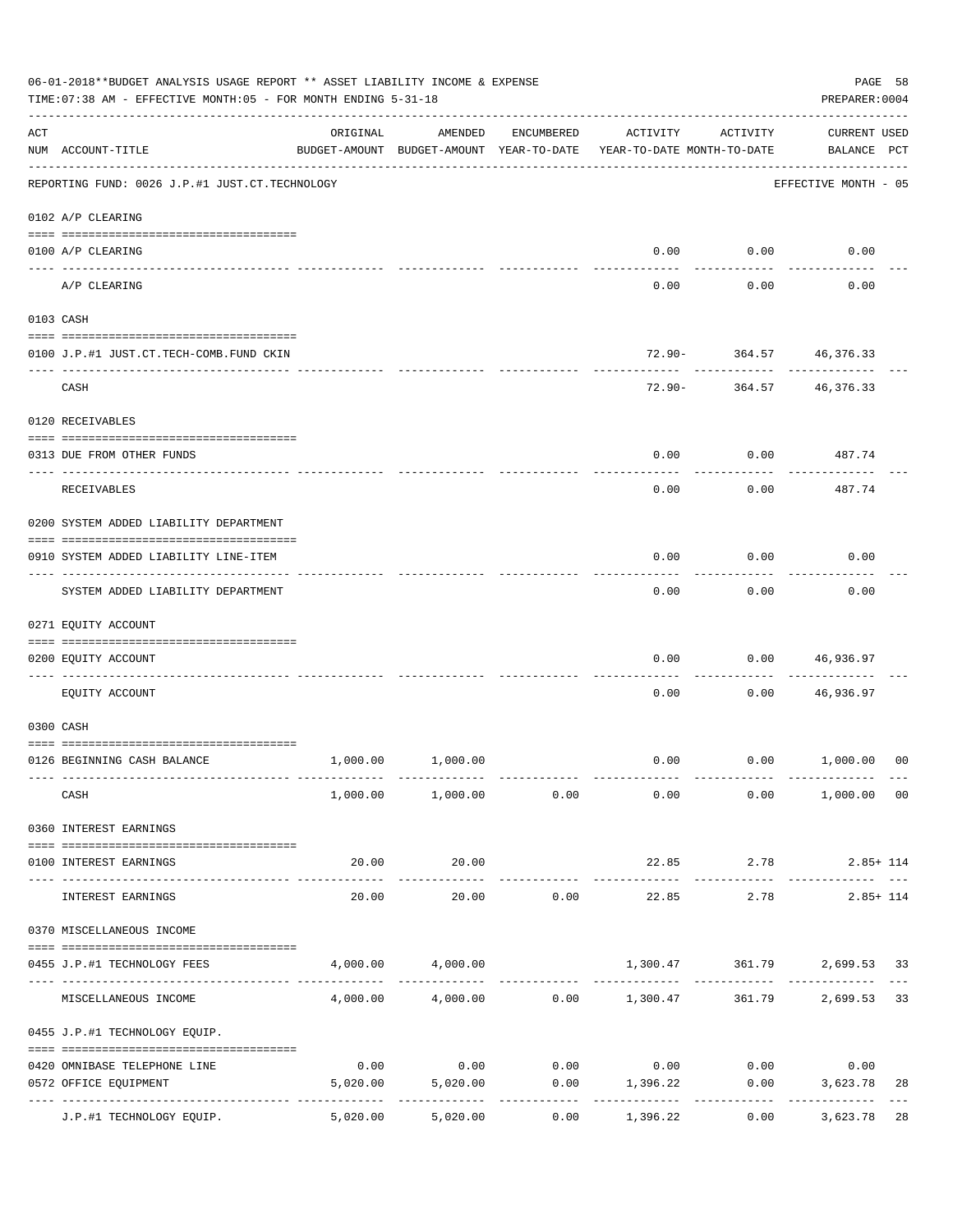| 06-01-2018**BUDGET ANALYSIS USAGE REPORT ** ASSET LIABILITY INCOME & EXPENSE |               |               |              |                            |          | PAGE 59              |     |
|------------------------------------------------------------------------------|---------------|---------------|--------------|----------------------------|----------|----------------------|-----|
| TIME: 07:38 AM - EFFECTIVE MONTH: 05 - FOR MONTH ENDING 5-31-18              |               |               |              |                            |          | PREPARER: 0004       |     |
| ACT                                                                          | ORIGINAL      | AMENDED       | ENCUMBERED   | ACTIVITY                   | ACTIVITY | <b>CURRENT USED</b>  |     |
| NUM ACCOUNT-TITLE                                                            | BUDGET-AMOUNT | BUDGET-AMOUNT | YEAR-TO-DATE | YEAR-TO-DATE MONTH-TO-DATE |          | BALANCE              | PCT |
| REPORTING FUND: 0026 J.P.#1 JUST.CT.TECHNOLOGY                               |               |               |              |                            |          | EFFECTIVE MONTH - 05 |     |
| J.P.#1 JUST.CT.TECHNOLOGY                                                    |               |               |              |                            |          |                      |     |
| INCOME TOTALS                                                                | 5.020.00      | 5.020.00      |              | 1,323.32                   | 364.57   | 3,696.68             | -26 |
| <b>EXPENSE TOTALS</b>                                                        | 5.020.00      | 5.020.00      | 0.00         | 1,396.22                   | 0.00     | 3,623.78             | 2.8 |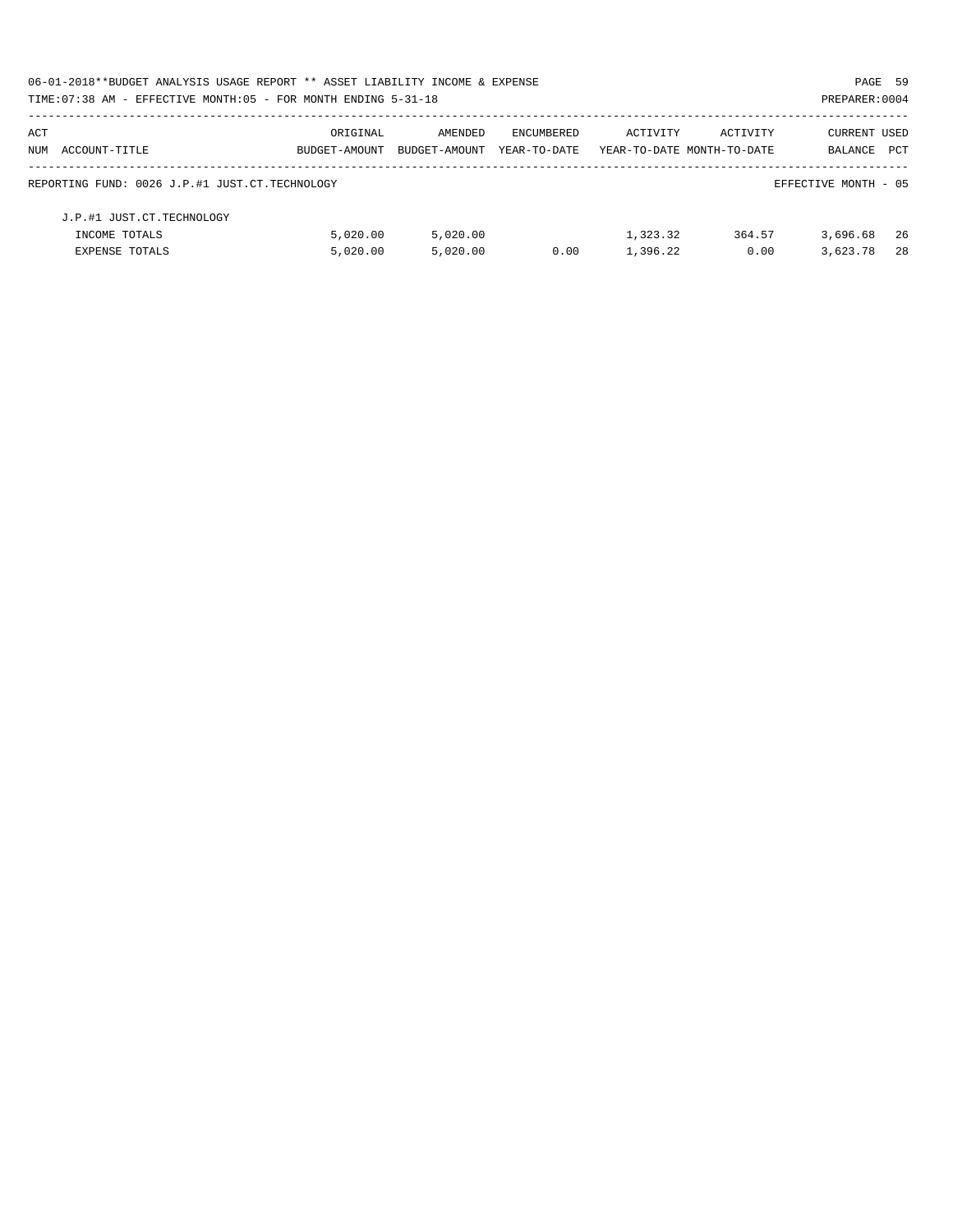|     | 06-01-2018**BUDGET ANALYSIS USAGE REPORT ** ASSET LIABILITY INCOME & EXPENSE<br>TIME: 07:38 AM - EFFECTIVE MONTH: 05 - FOR MONTH ENDING 5-31-18 |          |                              |                                 |                                                                                 |                     | PAGE 60<br>PREPARER: 0004             |                     |
|-----|-------------------------------------------------------------------------------------------------------------------------------------------------|----------|------------------------------|---------------------------------|---------------------------------------------------------------------------------|---------------------|---------------------------------------|---------------------|
| ACT | NUM ACCOUNT-TITLE<br>--------------------------------------                                                                                     | ORIGINAL | AMENDED                      | ENCUMBERED                      | ACTIVITY<br>BUDGET-AMOUNT BUDGET-AMOUNT YEAR-TO-DATE YEAR-TO-DATE MONTH-TO-DATE | ACTIVITY            | <b>CURRENT USED</b><br>BALANCE PCT    |                     |
|     | REPORTING FUND: 0027 J.P.#2 JUST.CT.TECHNOLOGY                                                                                                  |          |                              |                                 |                                                                                 |                     | EFFECTIVE MONTH - 05                  |                     |
|     | 0102 A/P CLEARING                                                                                                                               |          |                              |                                 |                                                                                 |                     |                                       |                     |
|     | 0100 A/P CLEARING<br>---- ----------<br>------------------------- ----------                                                                    |          |                              |                                 | 0.00                                                                            | 0.00                | 0.00                                  |                     |
|     | A/P CLEARING                                                                                                                                    |          |                              |                                 | 0.00                                                                            | 0.00                | 0.00                                  |                     |
|     | 0103 CASH                                                                                                                                       |          |                              |                                 |                                                                                 |                     |                                       |                     |
|     | 0100 J.P.#2 JUST.CT.TECH-COMB.FUND CKIN                                                                                                         |          |                              |                                 |                                                                                 |                     | 819.45- 0.59 10,204.79                |                     |
|     | CASH                                                                                                                                            |          |                              |                                 |                                                                                 | ------------        | -----------<br>819.45- 0.59 10,204.79 |                     |
|     | 0120 RECEIVABLES                                                                                                                                |          |                              |                                 |                                                                                 |                     |                                       |                     |
|     | 0313 DUE FROM OTHER FUNDS                                                                                                                       |          |                              |                                 | 0.00                                                                            |                     | $0.00$ 84.20                          |                     |
|     | RECEIVABLES                                                                                                                                     |          |                              |                                 | 0.00                                                                            | 0.00                | 84.20                                 |                     |
|     | 0271 EQUITY ACCOUNT                                                                                                                             |          |                              |                                 |                                                                                 |                     |                                       |                     |
|     | 0200 EQUITY ACCOUNT                                                                                                                             |          |                              |                                 | 0.00                                                                            |                     | $0.00$ 11,108.44                      |                     |
|     | EQUITY ACCOUNT                                                                                                                                  |          |                              |                                 | 0.00                                                                            | ---------           | -----------<br>$0.00$ $11,108.44$     |                     |
|     | 0300 CASH                                                                                                                                       |          |                              |                                 |                                                                                 |                     |                                       |                     |
|     | 0127 BEGINNING CASH BALANCE                                                                                                                     | 2,000.00 | 2,000.00                     |                                 | 0.00                                                                            | 0.00                | 2,000.00                              | 00                  |
|     | CASH                                                                                                                                            |          | $2,000.00$ $2,000.00$ $0.00$ | ------------------------------- | 0.00                                                                            | ----------          | 0.00 2,000.00                         | 0 <sub>0</sub>      |
|     | 0360 INTEREST EARNINGS                                                                                                                          |          |                              |                                 |                                                                                 |                     |                                       |                     |
|     | 0100 INTEREST EARNINGS                                                                                                                          | 7.00     | 7.00                         |                                 |                                                                                 |                     | 5.07 0.59 1.93 72                     |                     |
|     | INTEREST EARNINGS                                                                                                                               | 7.00     | 7.00                         | 0.00                            | 5.07                                                                            | 0.59                | 1.93                                  | 72                  |
|     | 0370 MISCELLANEOUS INCOME                                                                                                                       |          |                              |                                 |                                                                                 |                     |                                       |                     |
|     | 0456 J.P.#2 TECHNOLOGY FEES                                                                                                                     | 400.00   | 400.00                       |                                 | 538.38                                                                          | 0.00                | 138.38+ 135                           |                     |
|     | MISCELLANEOUS INCOME                                                                                                                            | 400.00   | 400.00                       | 0.00                            | 538.38                                                                          | 0.00                | .<br>$138.38 + 135$                   |                     |
|     | 0456 TECHNOLOGY EQUIPMENT                                                                                                                       |          |                              |                                 |                                                                                 |                     |                                       |                     |
|     | 0572 OFFICE EQUIPMENT                                                                                                                           | 2,407.00 | 2,407.00                     |                                 | $0.00$ 1,362.90                                                                 |                     | $0.00$ 1,044.10                       | 57                  |
|     | TECHNOLOGY EQUIPMENT                                                                                                                            | 2,407.00 | 2,407.00                     | 0.00                            | 1,362.90                                                                        | -----------<br>0.00 | 1,044.10                              | $\frac{1}{2}$<br>57 |
|     | J.P.#2 JUST.CT.TECHNOLOGY                                                                                                                       |          |                              |                                 |                                                                                 |                     |                                       |                     |
|     | INCOME TOTALS                                                                                                                                   | 2,407.00 | 2,407.00                     |                                 | 543.45                                                                          | 0.59                | 1,863.55                              | 23                  |
|     | EXPENSE TOTALS                                                                                                                                  | 2,407.00 | 2,407.00                     | 0.00                            | 1,362.90                                                                        | 0.00                | 1,044.10                              | 57                  |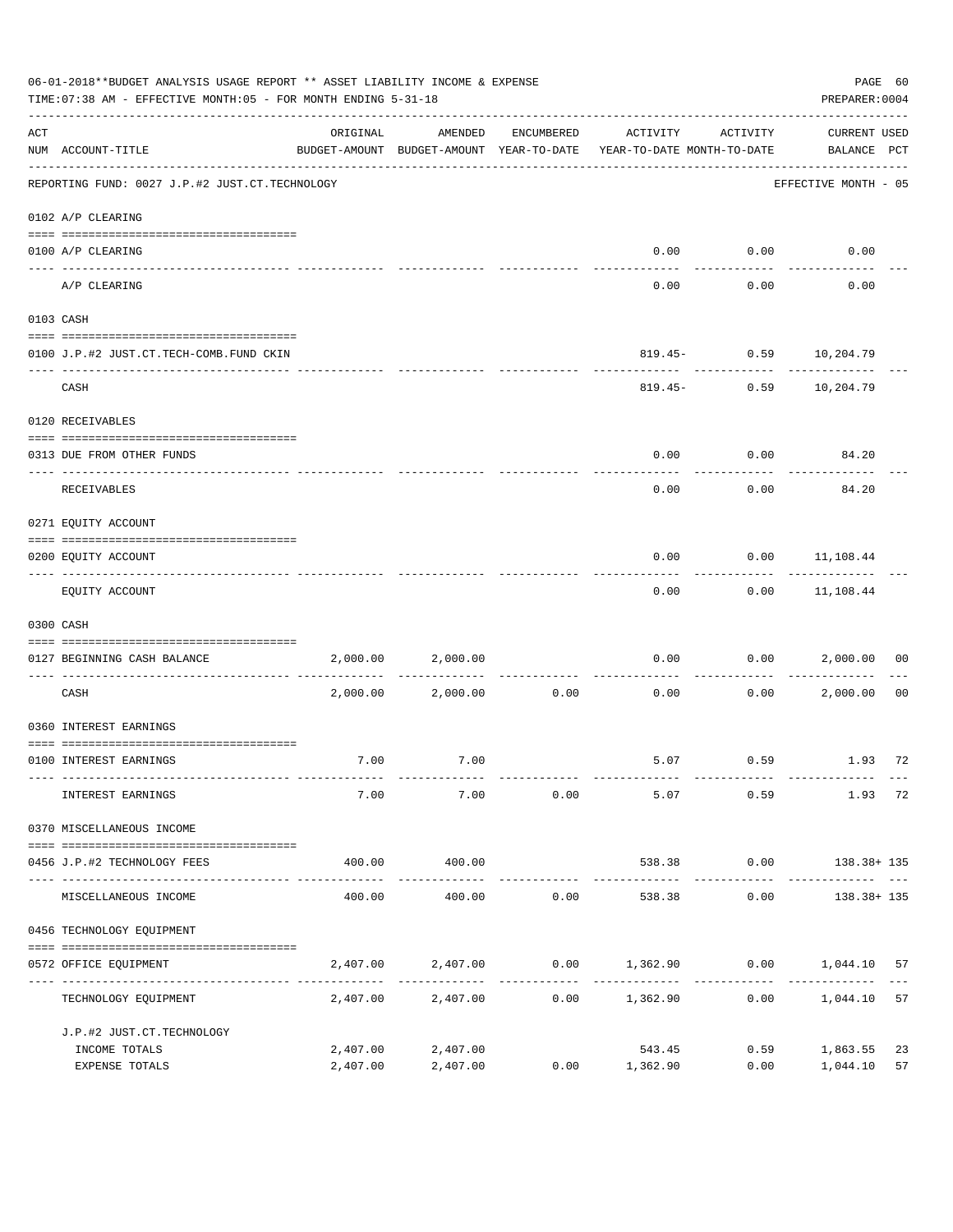|     | 06-01-2018**BUDGET ANALYSIS USAGE REPORT ** ASSET LIABILITY INCOME & EXPENSE<br>TIME: 07:38 AM - EFFECTIVE MONTH: 05 - FOR MONTH ENDING 5-31-18 |          |                                                                                |            |               |                        | PAGE 61<br>PREPARER: 0004                                    |  |
|-----|-------------------------------------------------------------------------------------------------------------------------------------------------|----------|--------------------------------------------------------------------------------|------------|---------------|------------------------|--------------------------------------------------------------|--|
| ACT | NUM ACCOUNT-TITLE                                                                                                                               | ORIGINAL | AMENDED<br>BUDGET-AMOUNT BUDGET-AMOUNT YEAR-TO-DATE YEAR-TO-DATE MONTH-TO-DATE | ENCUMBERED | ACTIVITY      | ACTIVITY               | <b>CURRENT USED</b><br>BALANCE PCT                           |  |
|     | REPORTING FUND: 0028 J.P.#3 JUST.CT.TECHNOLOGY                                                                                                  |          |                                                                                |            |               |                        | EFFECTIVE MONTH - 05                                         |  |
|     | 0102 A/P CLEARING                                                                                                                               |          |                                                                                |            |               |                        |                                                              |  |
|     | 0100 A/P CLEARING                                                                                                                               |          |                                                                                |            | 0.00          | 0.00                   | 0.00                                                         |  |
|     | A/P CLEARING                                                                                                                                    |          |                                                                                |            | 0.00          | 0.00                   | 0.00                                                         |  |
|     | 0103 CASH                                                                                                                                       |          |                                                                                |            |               |                        |                                                              |  |
|     | 0100 J.P.#3 JUST.CT.TECH-COMB.FUND CKIN                                                                                                         |          |                                                                                |            | 395.97        |                        | $0.31$ 4,958.61                                              |  |
|     | CASH                                                                                                                                            |          |                                                                                |            | 395.97        | ----------<br>0.31     | 4,958.61                                                     |  |
|     | 0120 RECEIVABLES                                                                                                                                |          |                                                                                |            |               |                        |                                                              |  |
|     | 0313 DUE FROM OTHER FUNDS                                                                                                                       |          |                                                                                |            | 0.00          |                        | $0.00$ 156.60                                                |  |
|     | RECEIVABLES                                                                                                                                     |          |                                                                                |            | 0.00          | 0.00                   | 156.60                                                       |  |
|     | 0200 SYSTEM ADDED LIABILITY DEPARTMENT                                                                                                          |          |                                                                                |            |               |                        |                                                              |  |
|     | 0910 SYSTEM ADDED LIABILITY LINE-ITEM                                                                                                           |          |                                                                                |            | 0.00          | 0.00                   | 0.00                                                         |  |
|     | SYSTEM ADDED LIABILITY DEPARTMENT                                                                                                               |          |                                                                                |            | 0.00          | 0.00                   | 0.00                                                         |  |
|     | 0271 EQUITY ACCOUNT                                                                                                                             |          |                                                                                |            |               |                        |                                                              |  |
|     | 0200 EQUITY ACCOUNT                                                                                                                             |          |                                                                                |            | 0.00          | 0.00                   | 4,719.24                                                     |  |
|     | EQUITY ACCOUNT                                                                                                                                  |          |                                                                                |            | 0.00          | 0.00                   | 4,719.24                                                     |  |
|     | 0300 CASH                                                                                                                                       |          |                                                                                |            |               |                        |                                                              |  |
|     | 0128 BEGINNING CASH                                                                                                                             | 3,100.00 | 3,100.00                                                                       |            | 0.00          |                        | $0.00$ 3,100.00<br>00                                        |  |
|     | CASH                                                                                                                                            |          |                                                                                |            |               |                        | $3,100.00$ $3,100.00$ $0.00$ $0.00$ $0.00$ $3,100.00$ $0.00$ |  |
|     | 0360 INTEREST EARNINGS                                                                                                                          |          |                                                                                |            |               |                        |                                                              |  |
|     | 0100 INTEREST EARNINGS                                                                                                                          | 0.00     | 0.00                                                                           |            |               | 2.33 0.31              | $2.33+$                                                      |  |
|     | INTEREST EARNINGS                                                                                                                               | 0.00     | 0.00                                                                           | 0.00       | 2.33          | 0.31                   | ----------------------------<br>$2.33+$                      |  |
|     | 0370 MISCELLANEOUS INCOME                                                                                                                       |          |                                                                                |            |               |                        |                                                              |  |
|     | 0456 J.P.#3 TECHNOLOGY FEES                                                                                                                     | 400.00   | 400.00                                                                         |            |               |                        | 678.63 0.00 278.63+170                                       |  |
|     | MISCELLANEOUS INCOME                                                                                                                            |          |                                                                                |            |               | ---------              | $400.00$ $400.00$ $0.00$ $678.63$ $0.00$ $278.63 + 170$      |  |
|     | 0457 TECHNOLOGY EQUIPMENT                                                                                                                       |          |                                                                                |            |               |                        |                                                              |  |
|     | 0572 OFFICE EQUIPMENT                                                                                                                           |          | 3,500.00 3,500.00 160.99 284.99 0.00                                           |            |               |                        | 3,054.02 13                                                  |  |
|     | TECHNOLOGY EQUIPMENT                                                                                                                            |          | 3,500.00 3,500.00 160.99                                                       |            | ------------- | ------------<br>284.99 | -------------<br>13<br>0.00<br>3,054.02                      |  |

J.P.#3 JUST.CT.TECHNOLOGY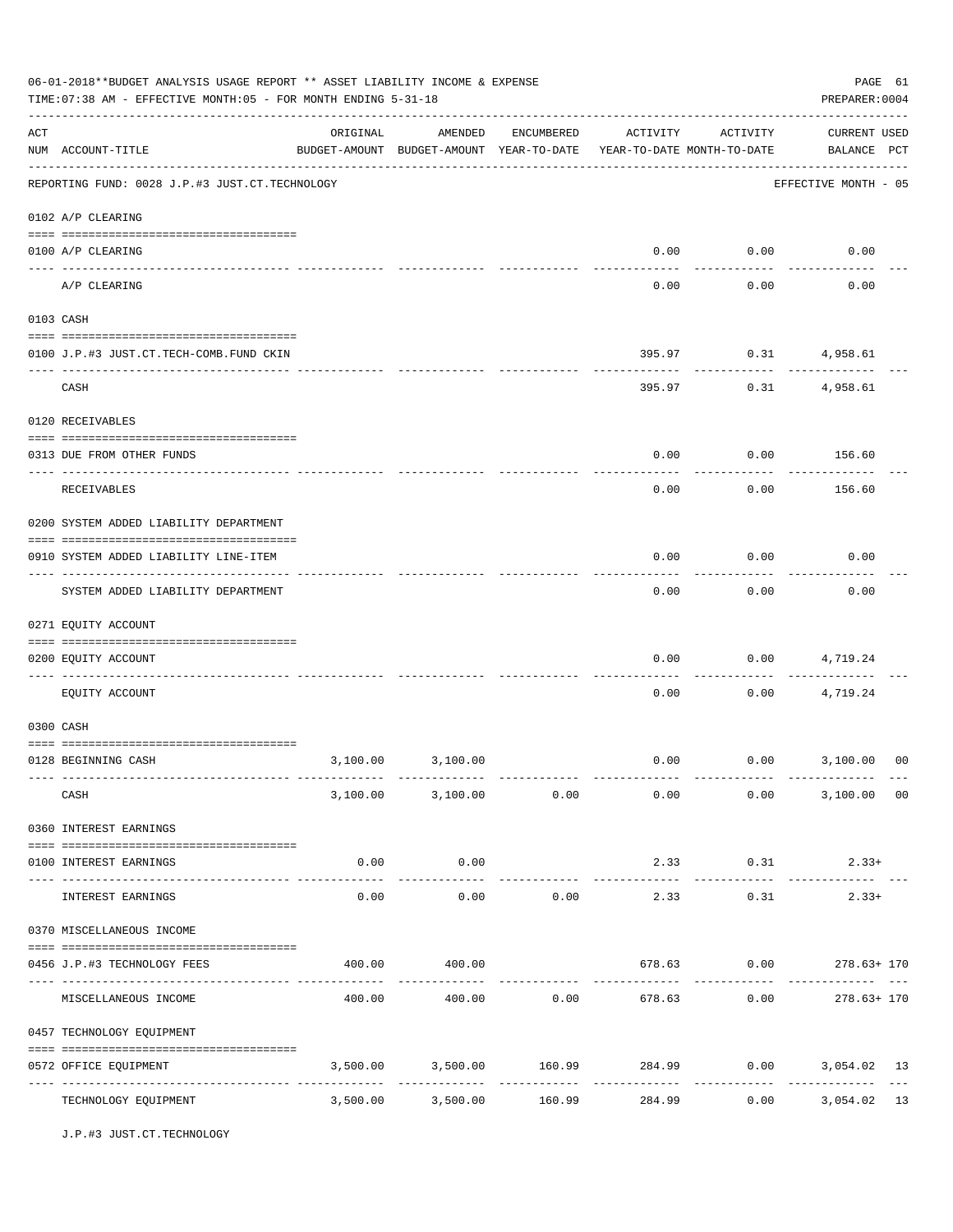|     | 06-01-2018**BUDGET ANALYSIS USAGE REPORT ** ASSET LIABILITY INCOME & EXPENSE<br>PAGE 62 |               |               |                   |                            |          |                      |            |  |  |
|-----|-----------------------------------------------------------------------------------------|---------------|---------------|-------------------|----------------------------|----------|----------------------|------------|--|--|
|     | TIME: 07:38 AM - EFFECTIVE MONTH: 05 - FOR MONTH ENDING 5-31-18<br>PREPARER: 0004       |               |               |                   |                            |          |                      |            |  |  |
|     |                                                                                         |               |               |                   |                            |          |                      |            |  |  |
| ACT |                                                                                         | ORIGINAL      | AMENDED       | <b>ENCUMBERED</b> | ACTIVITY                   | ACTIVITY | CURRENT USED         |            |  |  |
|     | NUM ACCOUNT-TITLE                                                                       | BUDGET-AMOUNT | BUDGET-AMOUNT | YEAR-TO-DATE      | YEAR-TO-DATE MONTH-TO-DATE |          | BALANCE              | <b>PCT</b> |  |  |
|     |                                                                                         |               |               |                   |                            |          |                      |            |  |  |
|     | REPORTING FUND: 0028 J.P.#3 JUST.CT.TECHNOLOGY                                          |               |               |                   |                            |          | EFFECTIVE MONTH - 05 |            |  |  |
|     |                                                                                         |               |               |                   |                            |          |                      |            |  |  |
|     | INCOME TOTALS                                                                           | 3.500.00      | 3,500.00      |                   | 680.96                     | 0.31     | 2,819.04             | 19         |  |  |
|     | <b>EXPENSE TOTALS</b>                                                                   | 3.500.00      | 3.500.00      | 160.99            | 284.99                     | 0.00     | 3,054.02             | 13         |  |  |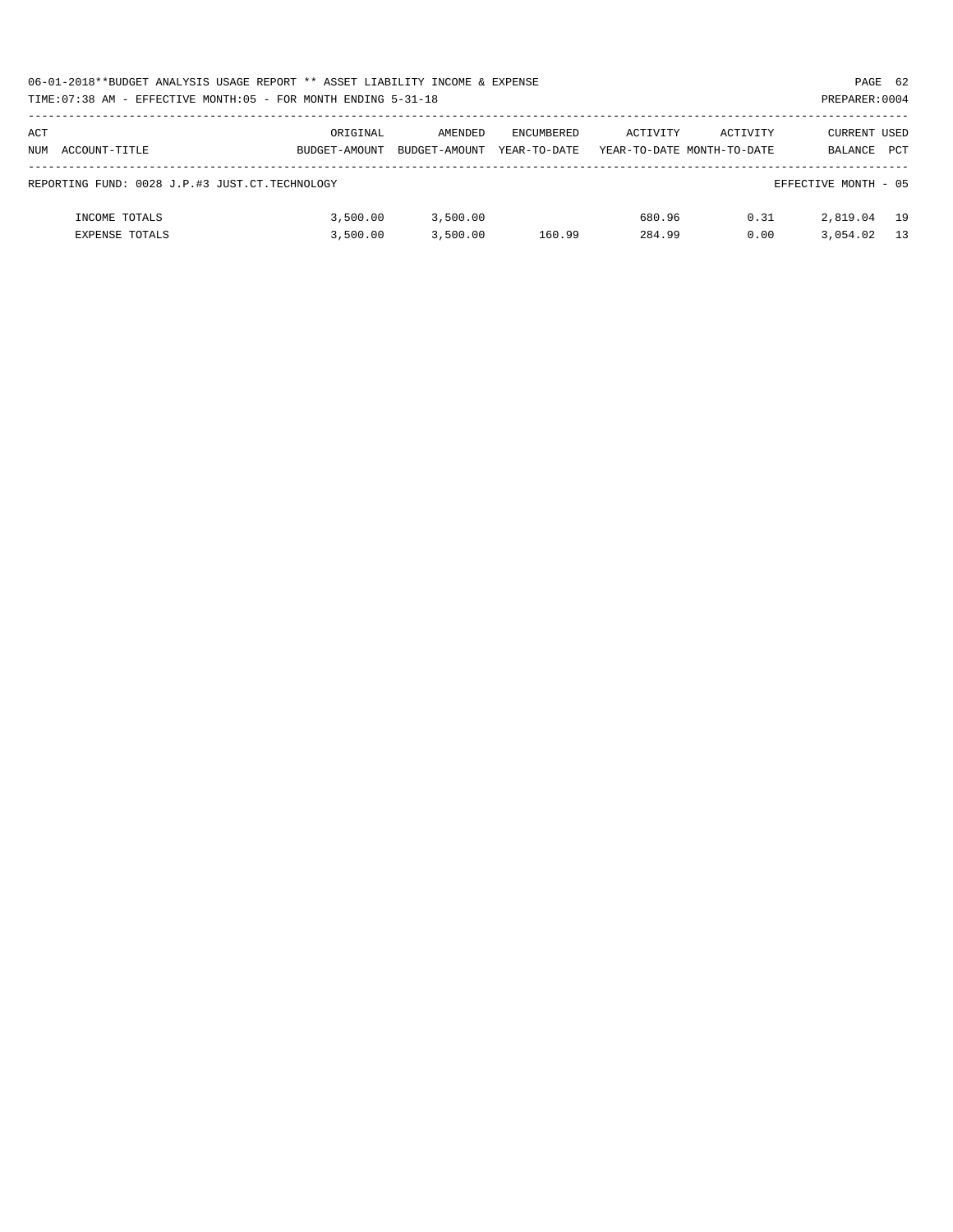|     | 06-01-2018**BUDGET ANALYSIS USAGE REPORT ** ASSET LIABILITY INCOME & EXPENSE<br>TIME:07:38 AM - EFFECTIVE MONTH:05 - FOR MONTH ENDING 5-31-18 |          |                                                     |            |          |                                        | PAGE 63<br>PREPARER: 0004   |
|-----|-----------------------------------------------------------------------------------------------------------------------------------------------|----------|-----------------------------------------------------|------------|----------|----------------------------------------|-----------------------------|
| ACT | NUM ACCOUNT-TITLE                                                                                                                             | ORIGINAL | AMENDED<br>BUDGET-AMOUNT BUDGET-AMOUNT YEAR-TO-DATE | ENCUMBERED | ACTIVITY | ACTIVITY<br>YEAR-TO-DATE MONTH-TO-DATE | CURRENT USED<br>BALANCE PCT |
|     | REPORTING FUND: 0030 SHERIFF WORK RELEASE                                                                                                     |          |                                                     |            |          |                                        | EFFECTIVE MONTH - 05        |
|     | 0103 CASH                                                                                                                                     |          |                                                     |            |          |                                        |                             |
|     | 0100 SHERIFF WORK RELEASE-COMB FUND CKI                                                                                                       |          |                                                     |            | 0.00     | 0.00                                   | 983.14                      |
|     | CASH                                                                                                                                          |          |                                                     |            | 0.00     | 0.00                                   | -------<br>983.14           |
|     | 0271 EQUITY ACCOUNT                                                                                                                           |          |                                                     |            |          |                                        |                             |
|     | 0200 EQUITY ACCOUNT                                                                                                                           |          |                                                     |            | 0.00     | 0.00                                   | 983.14                      |
|     | EQUITY ACCOUNT                                                                                                                                |          |                                                     |            | 0.00     | 0.00                                   | 983.14                      |
|     | 0360 INTEREST EARNINGS                                                                                                                        |          |                                                     |            |          |                                        |                             |
|     | 0100 INTEREST EARNINGS                                                                                                                        | 0.00     | 0.00                                                |            | 0.00     | 0.00                                   | 0.00                        |
|     | INTEREST EARNINGS                                                                                                                             | 0.00     | 0.00                                                | 0.00       | 0.00     | 0.00                                   | 0.00                        |
|     | 0370 MISCELLANEOUS INCOME                                                                                                                     |          |                                                     |            |          |                                        |                             |
|     | 0569 SHERIFF WORK RELEASE                                                                                                                     | 0.00     | 0.00                                                |            | 0.00     | 0.00                                   | 0.00                        |
|     | MISCELLANEOUS INCOME                                                                                                                          | 0.00     | 0.00                                                | 0.00       | 0.00     | 0.00                                   | 0.00                        |
|     | 0569 WORK RELEASE                                                                                                                             |          |                                                     |            |          |                                        |                             |
|     |                                                                                                                                               |          |                                                     |            |          |                                        |                             |
|     | 0310 OFFICE SUPPLIES                                                                                                                          | 0.00     | 0.00                                                | 0.00       | 0.00     | 0.00                                   | 0.00                        |
|     | 0421 ONLINE RESEARCH                                                                                                                          | 0.00     | 0.00                                                | 0.00       | 0.00     | 0.00                                   | 0.00                        |
|     | 0571 EQUIPMENT                                                                                                                                | 0.00     | 0.00                                                | 0.00       | 0.00     | 0.00                                   | 0.00                        |
|     | WORK RELEASE                                                                                                                                  | 0.00     | 0.00                                                | 0.00       | 0.00     | 0.00                                   | 0.00                        |
|     | SHERIFF WORK RELEASE                                                                                                                          |          |                                                     |            |          |                                        |                             |
|     | INCOME TOTALS                                                                                                                                 | 0.00     | 0.00                                                |            | 0.00     | 0.00                                   | 0.00                        |
|     | <b>EXPENSE TOTALS</b>                                                                                                                         | 0.00     | 0.00                                                | 0.00       | 0.00     | 0.00                                   | 0.00                        |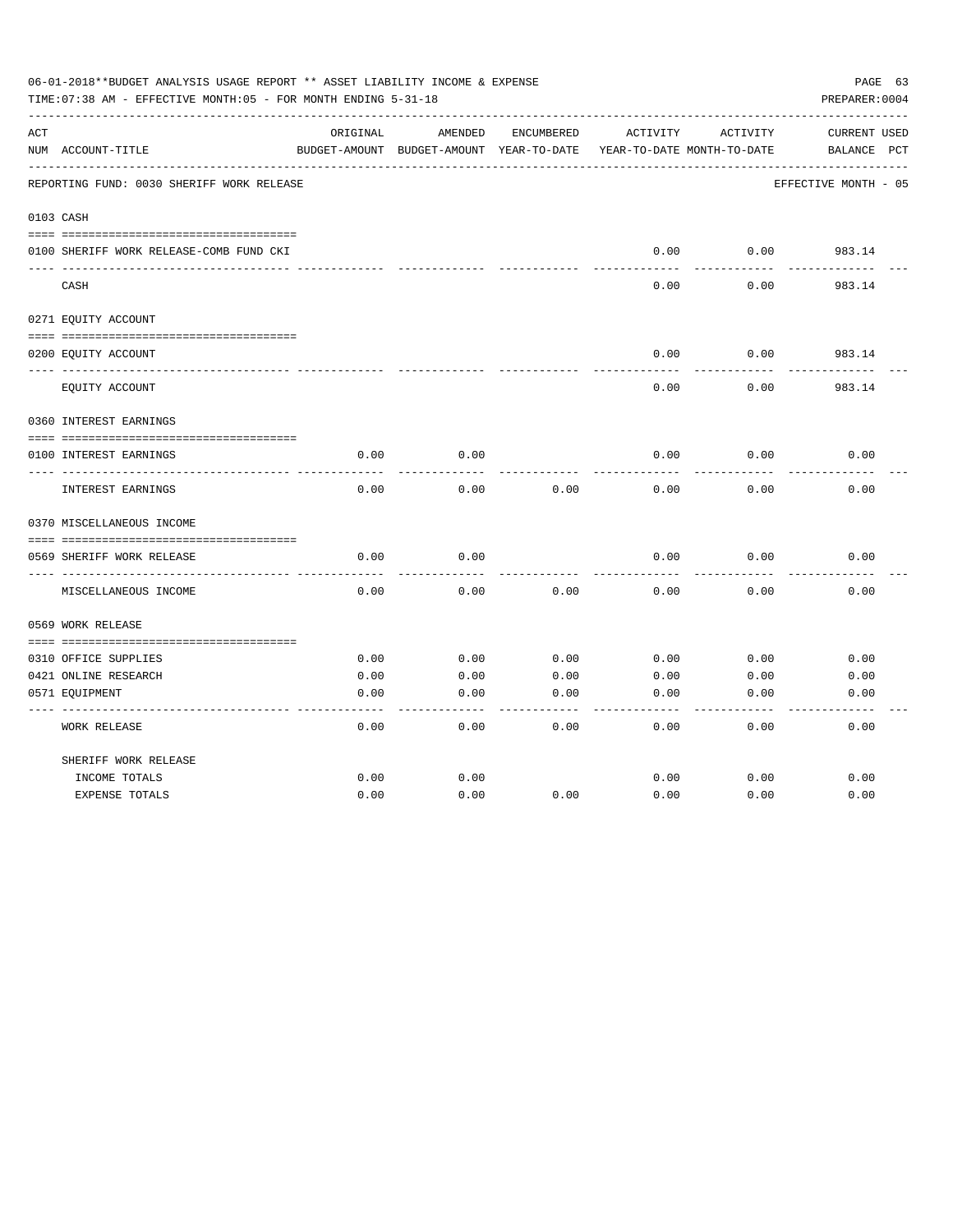|     | 06-01-2018**BUDGET ANALYSIS USAGE REPORT ** ASSET LIABILITY INCOME & EXPENSE<br>TIME: 07:38 AM - EFFECTIVE MONTH: 05 - FOR MONTH ENDING 5-31-18<br>PREPARER: 0004 |          |         |            |                                                                                 |                                          |                                    |  |  |
|-----|-------------------------------------------------------------------------------------------------------------------------------------------------------------------|----------|---------|------------|---------------------------------------------------------------------------------|------------------------------------------|------------------------------------|--|--|
| ACT | NUM ACCOUNT-TITLE                                                                                                                                                 | ORIGINAL | AMENDED | ENCUMBERED | ACTIVITY<br>BUDGET-AMOUNT BUDGET-AMOUNT YEAR-TO-DATE YEAR-TO-DATE MONTH-TO-DATE | ACTIVITY                                 | <b>CURRENT USED</b><br>BALANCE PCT |  |  |
|     | REPORTING FUND: 0031 COURTHOUSE RESTORATION FUND                                                                                                                  |          |         |            |                                                                                 |                                          | EFFECTIVE MONTH - 05               |  |  |
|     | 0103 CASH                                                                                                                                                         |          |         |            |                                                                                 |                                          |                                    |  |  |
|     | 0100 COURTHOUSE RESTORATION-COMB. FUND<br>0175 TEXPOOL                                                                                                            |          |         |            | 0.00                                                                            | 55,690.00- 55,690.00- 55,575.00-<br>0.00 | 0.00                               |  |  |
|     | CASH                                                                                                                                                              |          |         |            |                                                                                 | $55,690.00 - 55,690.00 - 55,575.00 -$    |                                    |  |  |
|     | 0271 EQUITY ACCOUNT                                                                                                                                               |          |         |            |                                                                                 |                                          |                                    |  |  |
|     | 0200 EQUITY ACCOUNT                                                                                                                                               |          |         |            | 0.00                                                                            | 0.00                                     | 115.00                             |  |  |
|     | EQUITY ACCOUNT                                                                                                                                                    |          |         |            | 0.00                                                                            | 0.00                                     | 115.00                             |  |  |
|     | 0300 CASH                                                                                                                                                         |          |         |            |                                                                                 |                                          |                                    |  |  |
|     | 0131 BEGINNING CASH BALANCE                                                                                                                                       | 0.00     | 0.00    |            | 0.00                                                                            | 0.00                                     | 0.00                               |  |  |
|     | CASH                                                                                                                                                              | 0.00     | 0.00    | 0.00       | 0.00                                                                            | 0.00                                     | 0.00                               |  |  |
|     | 0330 GRANT INCOME                                                                                                                                                 |          |         |            |                                                                                 |                                          |                                    |  |  |
|     | 0510 COURTHOUSE RESTORATION                                                                                                                                       | 0.00     | 0.00    |            | 0.00                                                                            | 0.00                                     | 0.00                               |  |  |
|     | GRANT INCOME                                                                                                                                                      | 0.00     | 0.00    | 0.00       | 0.00                                                                            | 0.00                                     | 0.00                               |  |  |
|     | 0370 MISCELLANEOUS INCOME                                                                                                                                         |          |         |            |                                                                                 |                                          |                                    |  |  |
|     | 0131 RESTORATION DONATIONS                                                                                                                                        | 0.00     | 0.00    |            | 0.00                                                                            | 0.00                                     | 0.00                               |  |  |
|     | MISCELLANEOUS INCOME                                                                                                                                              | 0.00     | 0.00    | 0.00       | 0.00                                                                            | 0.00                                     | 0.00                               |  |  |
|     | 0510 COURTHOUSE RESTORATION                                                                                                                                       |          |         |            |                                                                                 |                                          |                                    |  |  |
|     | 0403 ARCHITECTURAL FEES                                                                                                                                           | 0.00     | 0.00    | 0.00       | 55,690.00                                                                       | 55,690.00                                | $55,690.00 -$                      |  |  |
|     | 0490 MISCELLANEOUS                                                                                                                                                | 0.00     | 0.00    | 0.00       | 0.00                                                                            | 0.00                                     | 0.00                               |  |  |
|     | COURTHOUSE RESTORATION                                                                                                                                            | 0.00     | 0.00    | 0.00       | 55,690.00                                                                       | 55,690.00                                | $55,690.00 -$                      |  |  |
|     | COURTHOUSE RESTORATION FUND                                                                                                                                       |          |         |            |                                                                                 |                                          |                                    |  |  |
|     | INCOME TOTALS                                                                                                                                                     | 0.00     | 0.00    |            | 0.00                                                                            | 0.00                                     | 0.00                               |  |  |
|     | EXPENSE TOTALS                                                                                                                                                    | 0.00     | 0.00    | 0.00       | 55,690.00                                                                       | 55,690.00                                | $55,690.00 -$                      |  |  |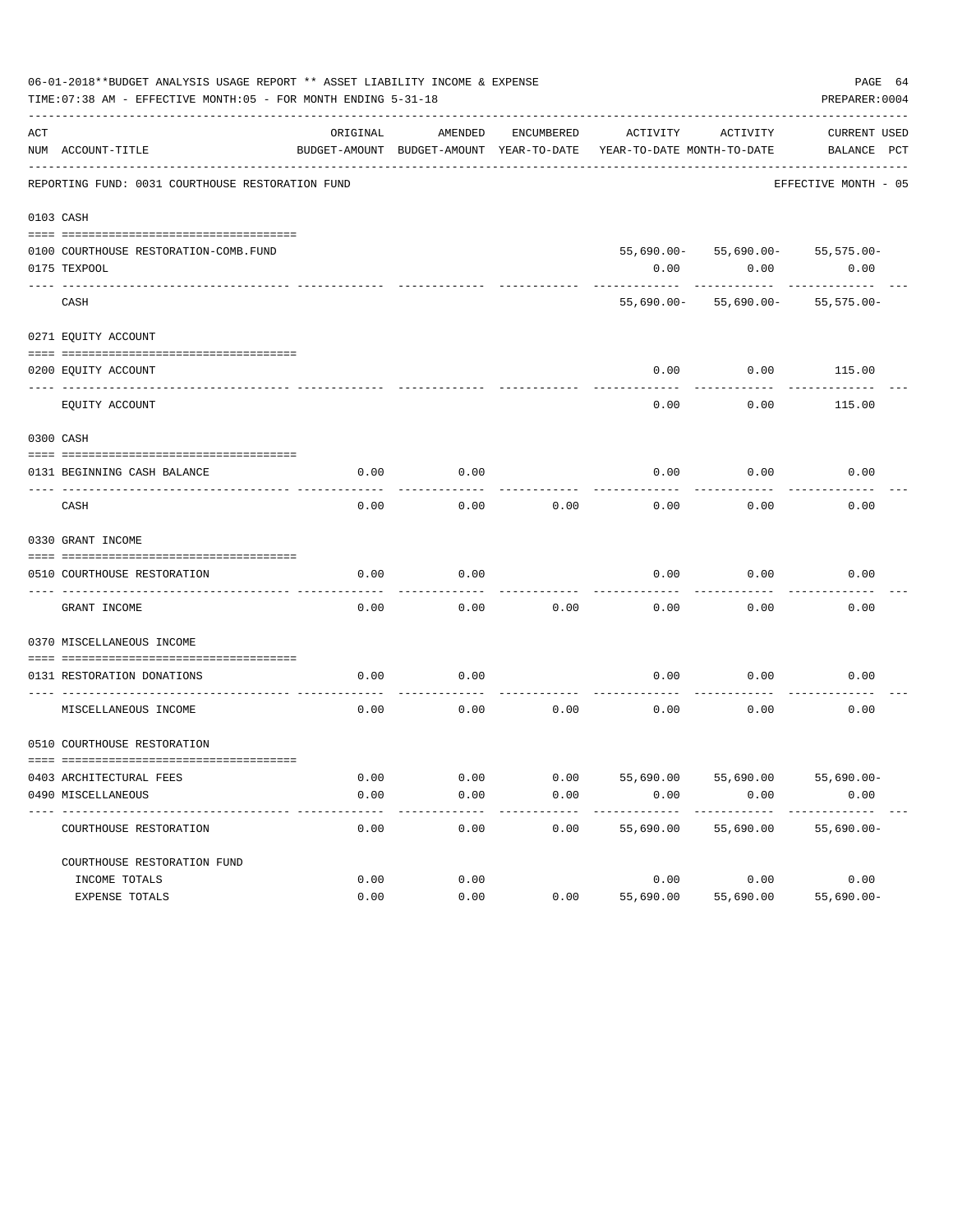|     | 06-01-2018**BUDGET ANALYSIS USAGE REPORT ** ASSET LIABILITY INCOME & EXPENSE<br>TIME: 07:38 AM - EFFECTIVE MONTH: 05 - FOR MONTH ENDING 5-31-18 |          |                                                     |            |                                        |          | PAGE 65<br>PREPARER: 0004   |                |
|-----|-------------------------------------------------------------------------------------------------------------------------------------------------|----------|-----------------------------------------------------|------------|----------------------------------------|----------|-----------------------------|----------------|
| ACT | NUM ACCOUNT-TITLE                                                                                                                               | ORIGINAL | AMENDED<br>BUDGET-AMOUNT BUDGET-AMOUNT YEAR-TO-DATE | ENCUMBERED | ACTIVITY<br>YEAR-TO-DATE MONTH-TO-DATE | ACTIVITY | CURRENT USED<br>BALANCE PCT |                |
|     | REPORTING FUND: 0033 BAIL BONDSMAN APP. FEES                                                                                                    |          |                                                     |            |                                        |          | EFFECTIVE MONTH - 05        |                |
|     | 0102 A/P CLEARING                                                                                                                               |          |                                                     |            |                                        |          |                             |                |
|     | 0100 A/P CLEARING                                                                                                                               |          |                                                     |            | 0.00                                   | 0.00     | 0.00                        |                |
|     | ---- --------<br>A/P CLEARING                                                                                                                   |          |                                                     |            | 0.00                                   | 0.00     | 0.00                        |                |
|     | 0103 BAIL BONDSMAN AP.FEE CASH                                                                                                                  |          |                                                     |            |                                        |          |                             |                |
|     | 0100 BAIL BONDSMAN APP.-COMB FUND CKING                                                                                                         |          |                                                     |            | 0.00                                   | 0.00     | 8,596.74                    |                |
|     | BAIL BONDSMAN AP.FEE CASH                                                                                                                       |          |                                                     |            | 0.00                                   | 0.00     | 8,596.74                    |                |
|     | 0271 EQUITY ACCOUNT                                                                                                                             |          |                                                     |            |                                        |          |                             |                |
|     | 0200 EQUITY ACCOUNT                                                                                                                             |          |                                                     |            | 0.00                                   |          | $0.00$ 8,596.74             |                |
|     | EQUITY ACCOUNT                                                                                                                                  |          |                                                     |            | 0.00                                   | 0.00     | 8,596.74                    |                |
|     | 0300 CASH                                                                                                                                       |          |                                                     |            |                                        |          |                             |                |
|     | 0133 BEGINNING CASH BALANCE                                                                                                                     | 2,000.00 | 2,000.00                                            |            | 0.00                                   | 0.00     | 2,000.00 00                 |                |
|     | CASH                                                                                                                                            | 2,000.00 | 2,000.00                                            | 0.00       | 0.00                                   | 0.00     | 2,000.00                    | 00             |
|     | 0340 BAIL BOND APPLICATION FEE                                                                                                                  |          |                                                     |            |                                        |          |                             |                |
|     | 0480 APPLICATION FEE                                                                                                                            | 500.00   | 500.00                                              |            | 0.00                                   | 0.00     | 500.00                      | 00             |
|     | BAIL BOND APPLICATION FEE                                                                                                                       | 500.00   | 500.00                                              | 0.00       | 0.00                                   | 0.00     | 500.00                      | 0 <sub>0</sub> |
|     | 0498 BAIL BONDSMAN EXP.                                                                                                                         |          |                                                     |            |                                        |          |                             |                |
|     | 0310 OFFICE SUPPLIES                                                                                                                            |          | 200.00 200.00 0.00                                  |            | $0.00$ $0.00$ $200.00$ $00$            |          |                             |                |
|     | 0427 OUT OF COUNTY TRAVEL                                                                                                                       | 2,300.00 | 2,300.00                                            | 0.00       | 0.00                                   | 0.00     | 2,300.00 00                 |                |
|     | BAIL BONDSMAN EXP.                                                                                                                              | 2,500.00 | 2,500.00                                            | 0.00       | 0.00                                   | 0.00     | 2,500.00                    | 0 <sub>0</sub> |
|     | BAIL BONDSMAN APP. FEES                                                                                                                         |          |                                                     |            |                                        |          |                             |                |
|     | INCOME TOTALS                                                                                                                                   | 2,500.00 | 2,500.00                                            |            | 0.00                                   | 0.00     | 2,500.00                    | 0 <sub>0</sub> |
|     | EXPENSE TOTALS                                                                                                                                  | 2,500.00 | 2,500.00                                            | 0.00       | 0.00                                   | 0.00     | 2,500.00                    | 0 <sub>0</sub> |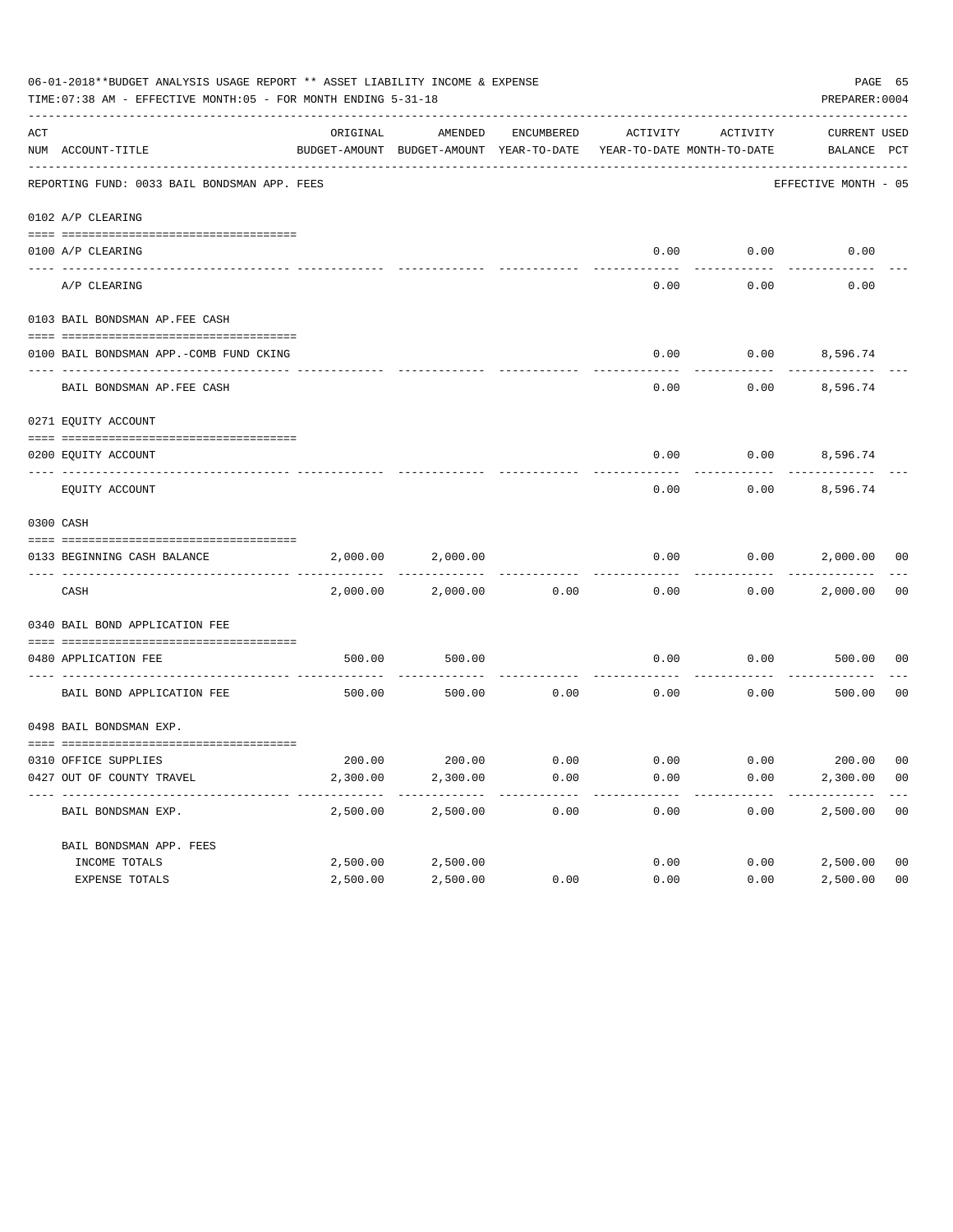|     | 06-01-2018**BUDGET ANALYSIS USAGE REPORT ** ASSET LIABILITY INCOME & EXPENSE<br>TIME: 07:38 AM - EFFECTIVE MONTH: 05 - FOR MONTH ENDING 5-31-18                                                                                                                                                                                                                                                                                                      |          |                                                                                |                   |                 |                             | PAGE 66<br>PREPARER: 0004                 |
|-----|------------------------------------------------------------------------------------------------------------------------------------------------------------------------------------------------------------------------------------------------------------------------------------------------------------------------------------------------------------------------------------------------------------------------------------------------------|----------|--------------------------------------------------------------------------------|-------------------|-----------------|-----------------------------|-------------------------------------------|
| ACT | NUM ACCOUNT-TITLE                                                                                                                                                                                                                                                                                                                                                                                                                                    | ORIGINAL | AMENDED<br>BUDGET-AMOUNT BUDGET-AMOUNT YEAR-TO-DATE YEAR-TO-DATE MONTH-TO-DATE | ENCUMBERED        | ACTIVITY        | ACTIVITY                    | <b>CURRENT USED</b><br>BALANCE PCT        |
|     | REPORTING FUND: 0034 DISTRICT CT.RECORDS ARCHIVE                                                                                                                                                                                                                                                                                                                                                                                                     |          |                                                                                |                   |                 |                             | EFFECTIVE MONTH - 05                      |
|     | 0100 PAYROLL                                                                                                                                                                                                                                                                                                                                                                                                                                         |          |                                                                                |                   |                 |                             |                                           |
|     |                                                                                                                                                                                                                                                                                                                                                                                                                                                      |          |                                                                                |                   |                 |                             |                                           |
|     | 0100 PAYROLL<br>--------------------------- --------<br>---- -------                                                                                                                                                                                                                                                                                                                                                                                 |          |                                                                                |                   |                 | $0.00$ $0.00$               | 0.00                                      |
|     | PAYROLL                                                                                                                                                                                                                                                                                                                                                                                                                                              |          |                                                                                |                   | 0.00            | 0.00                        | 0.00                                      |
|     | 0103 CASH                                                                                                                                                                                                                                                                                                                                                                                                                                            |          |                                                                                |                   |                 |                             |                                           |
|     | 0100 DISTRICT CT.REC.ARCHIVE COMB.FUND                                                                                                                                                                                                                                                                                                                                                                                                               |          |                                                                                |                   |                 | 2,961.60  401.51  25,767.87 |                                           |
|     | CASH                                                                                                                                                                                                                                                                                                                                                                                                                                                 |          |                                                                                |                   |                 | 2,961.60  401.51  25,767.87 | ------------- -------------               |
|     | 0120 RECEIVABLES                                                                                                                                                                                                                                                                                                                                                                                                                                     |          |                                                                                |                   |                 |                             |                                           |
|     | 0313 DUE FROM OTHER FUNDS                                                                                                                                                                                                                                                                                                                                                                                                                            |          |                                                                                |                   | 0.00            | $0.00$ 817.02               |                                           |
|     | RECEIVABLES                                                                                                                                                                                                                                                                                                                                                                                                                                          |          |                                                                                |                   | 0.00            | 0.00                        | 817.02                                    |
|     | 0271 EQUITY ACCOUNT                                                                                                                                                                                                                                                                                                                                                                                                                                  |          |                                                                                |                   |                 |                             |                                           |
|     | 0200 EQUITY ACCOUNT                                                                                                                                                                                                                                                                                                                                                                                                                                  |          |                                                                                |                   | 0.00            | $0.00$ 23,623.29            |                                           |
|     | EQUITY ACCOUNT                                                                                                                                                                                                                                                                                                                                                                                                                                       |          |                                                                                |                   | 0.00            | ---------                   | ------------<br>$0.00$ 23,623.29          |
|     | 0300 CASH                                                                                                                                                                                                                                                                                                                                                                                                                                            |          |                                                                                |                   |                 |                             |                                           |
|     | $\verb c  = \verb c  = \verb c  = \verb c  = \verb c  = \verb c  = \verb c  = \verb c  = \verb c  = \verb c  = \verb c  = \verb c  = \verb c  = \verb c  = \verb c  = \verb c  = \verb c  = \verb c  = \verb c  = \verb c  = \verb c  = \verb c  = \verb c  = \verb c  = \verb c  = \verb c  = \verb c  = \verb c  = \verb c  = \verb c  = \verb c  = \verb c  = \verb c  = \verb c  = \verb c  = \verb c  = \verb c$<br>0134 BEGINNING CASH BALANCE | 1,000.00 | 1,000.00                                                                       |                   | 0.00            |                             | 0.00 1,000.00<br>00                       |
|     | ----------------------------- -----<br>CASH                                                                                                                                                                                                                                                                                                                                                                                                          |          | 1,000.00 1,000.00                                                              | 0.00              | 0.00            |                             | $0.00$ 1,000.00<br>0 <sub>0</sub>         |
|     | 0360 INTEREST INCOME                                                                                                                                                                                                                                                                                                                                                                                                                                 |          |                                                                                |                   |                 |                             |                                           |
|     |                                                                                                                                                                                                                                                                                                                                                                                                                                                      |          |                                                                                |                   |                 |                             |                                           |
|     | 0100 INTEREST INCOME                                                                                                                                                                                                                                                                                                                                                                                                                                 | 0.00     | 0.00                                                                           |                   |                 | 11.98 1.51                  | $11.98+$                                  |
|     | INTEREST INCOME                                                                                                                                                                                                                                                                                                                                                                                                                                      | 0.00     | 0.00                                                                           |                   |                 | $0.00$ 11.98 1.51           | $11.98+$                                  |
|     | 0370 MISCELLANEOUS INCOME                                                                                                                                                                                                                                                                                                                                                                                                                            |          |                                                                                |                   |                 |                             |                                           |
|     | 0450 DISTRICT CT.RECORDS ARCHIVE FEE                                                                                                                                                                                                                                                                                                                                                                                                                 |          | 2,000.00 2,000.00                                                              |                   |                 | 2,949.62 400.00             | 949.62+ 147                               |
|     | MISCELLANEOUS INCOME                                                                                                                                                                                                                                                                                                                                                                                                                                 |          | 2,000.00 2,000.00                                                              |                   | $0.00$ 2,949.62 | 400.00                      | 949.62+ 147                               |
|     | 0450 DISTRICT CT.RECORDS ARCHIVE EQUIPM                                                                                                                                                                                                                                                                                                                                                                                                              |          |                                                                                |                   |                 |                             |                                           |
|     | 0107 SALARYTEMP/EXTRA                                                                                                                                                                                                                                                                                                                                                                                                                                | 0.00     | 0.00                                                                           | 0.00              | 0.00            | 0.00                        | 0.00                                      |
|     | 0201 SOCIAL SECURITY TAXES                                                                                                                                                                                                                                                                                                                                                                                                                           | 0.00     | 0.00                                                                           | 0.00              | 0.00            | 0.00                        | 0.00                                      |
|     | 0203 RETIREMENT                                                                                                                                                                                                                                                                                                                                                                                                                                      | 0.00     | 0.00                                                                           | 0.00              | 0.00            | 0.00                        | 0.00                                      |
|     | 0204 WORKERS COMPENSATION                                                                                                                                                                                                                                                                                                                                                                                                                            | 0.00     | 0.00                                                                           | 0.00              | 0.00            | 0.00                        | 0.00                                      |
|     | 0205 MEDICARE TAX                                                                                                                                                                                                                                                                                                                                                                                                                                    | 0.00     | 0.00                                                                           | 0.00              | 0.00            | 0.00                        | 0.00                                      |
|     | 0572 OFFICE EQUIPMENT<br>-------------------- -----------                                                                                                                                                                                                                                                                                                                                                                                            | 3,000.00 | 3,000.00<br>-----------                                                        | 0.00<br>--------- | 0.00<br>------  | 0.00<br>---------           | 3,000.00<br>00<br>. _ _ _ _ _ _ _ _ _ _ _ |
|     | DISTRICT CT.RECORDS ARCHIVE EQUIPM                                                                                                                                                                                                                                                                                                                                                                                                                   |          | 3,000.00 3,000.00                                                              | 0.00              | 0.00            | 0.00                        | 3,000.00<br>0 <sub>0</sub>                |
|     | DISTRICT CT.RECORDS ARCHIVE                                                                                                                                                                                                                                                                                                                                                                                                                          |          |                                                                                |                   |                 |                             |                                           |
|     | INCOME TOTALS                                                                                                                                                                                                                                                                                                                                                                                                                                        | 3,000.00 | 3,000.00                                                                       |                   | 2,961.60        | 401.51                      | 38.40<br>99                               |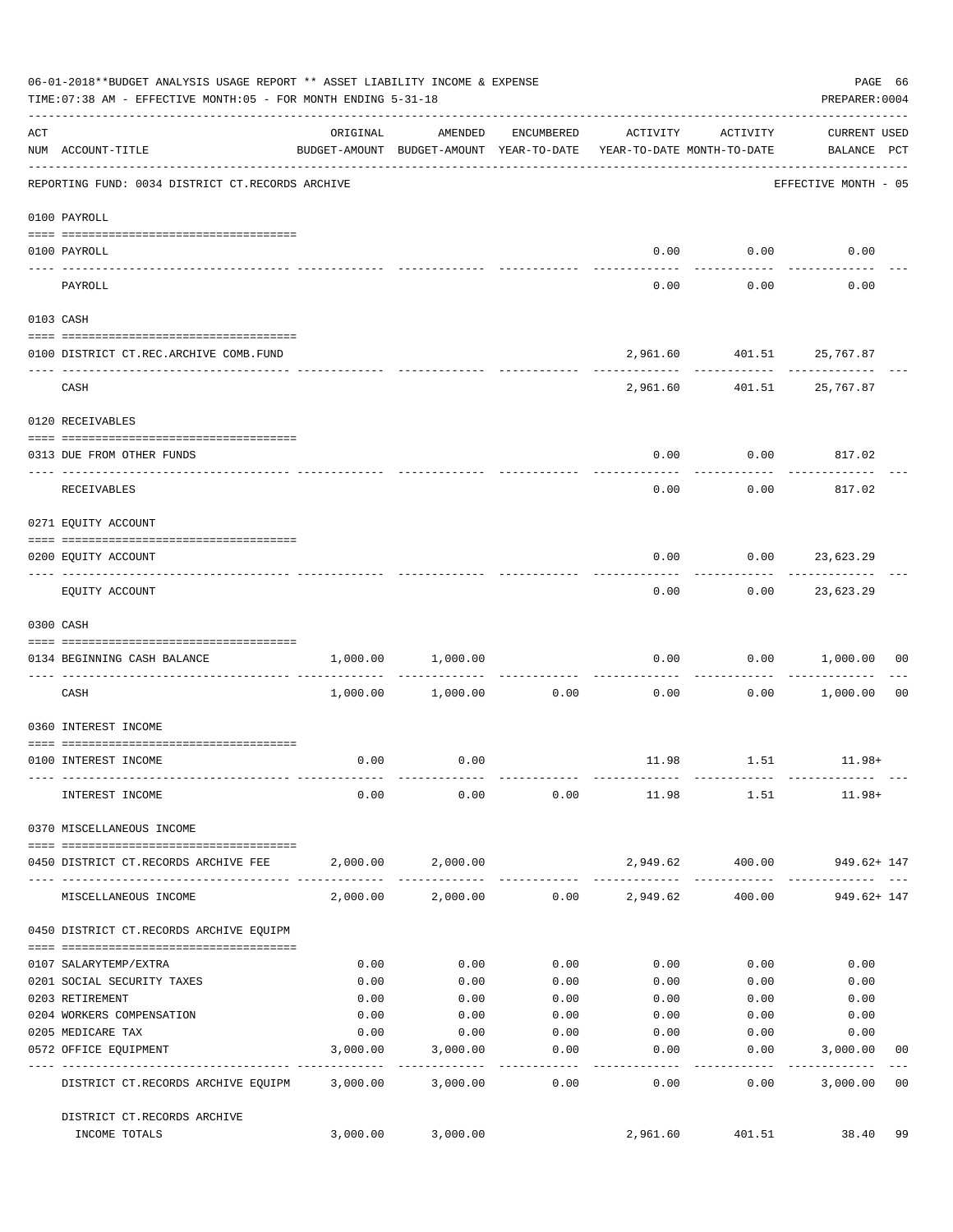| 06-01-2018**BUDGET ANALYSIS USAGE REPORT ** ASSET LIABILITY INCOME & EXPENSE<br>TIME: 07:38 AM - EFFECTIVE MONTH: 05 - FOR MONTH ENDING 5-31-18<br>PREPARER: 0004 |                           |                          |                                   |          |                                        |                                       |            |  |
|-------------------------------------------------------------------------------------------------------------------------------------------------------------------|---------------------------|--------------------------|-----------------------------------|----------|----------------------------------------|---------------------------------------|------------|--|
| ACT<br>ACCOUNT-TITLE<br>NUM                                                                                                                                       | ORIGINAL<br>BUDGET-AMOUNT | AMENDED<br>BUDGET-AMOUNT | <b>ENCUMBERED</b><br>YEAR-TO-DATE | ACTIVITY | ACTIVITY<br>YEAR-TO-DATE MONTH-TO-DATE | <b>CURRENT USED</b><br><b>BALANCE</b> | <b>PCT</b> |  |
| REPORTING FUND: 0034 DISTRICT CT.RECORDS ARCHIVE                                                                                                                  |                           |                          |                                   |          |                                        | EFFECTIVE MONTH - 05                  |            |  |
| <b>EXPENSE TOTALS</b>                                                                                                                                             | 3,000,00                  | 3,000.00                 | 0.00                              | 0.00     | 0.00                                   | 3,000,00                              | 00         |  |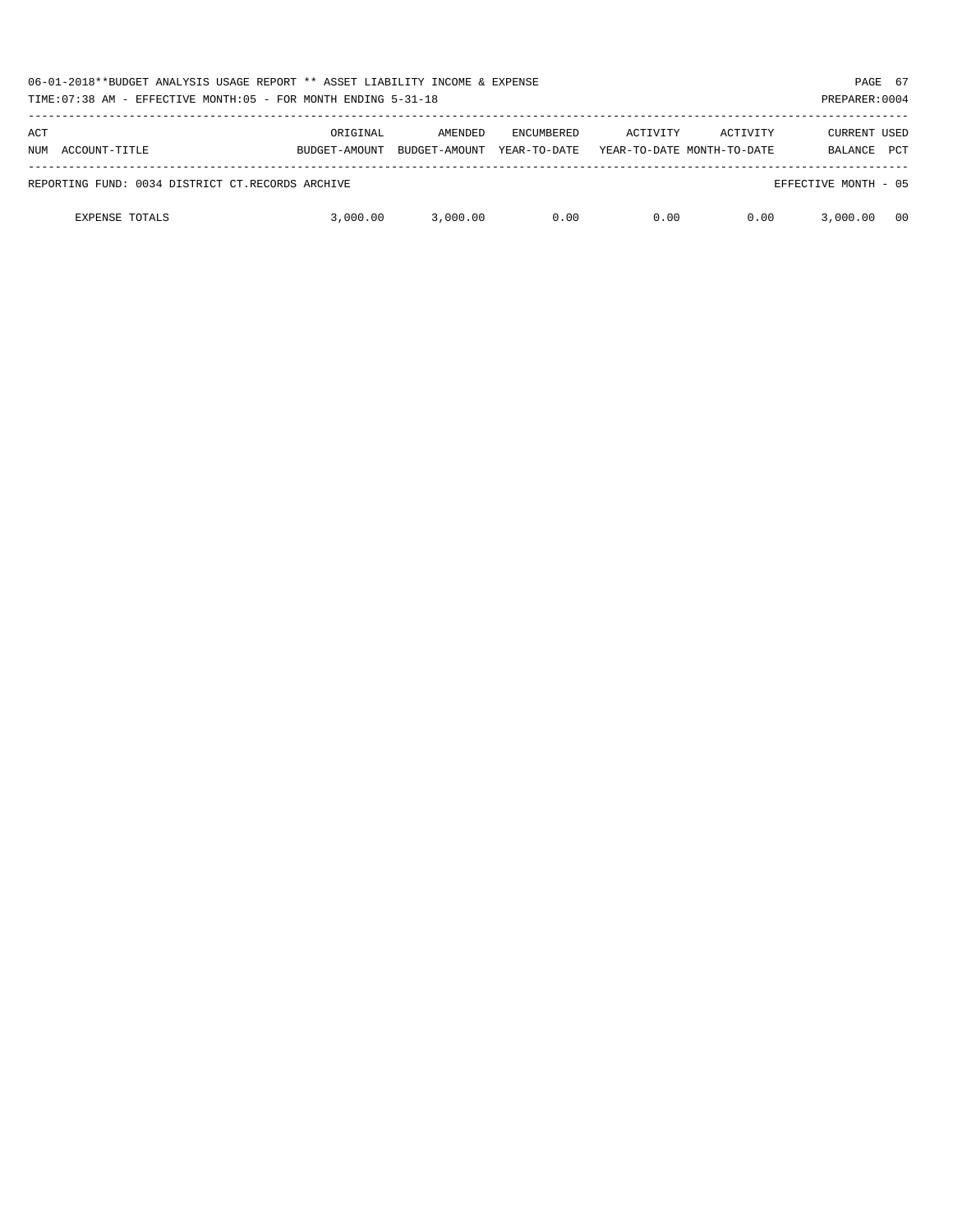|     | 06-01-2018**BUDGET ANALYSIS USAGE REPORT ** ASSET LIABILITY INCOME & EXPENSE<br>TIME: 07:38 AM - EFFECTIVE MONTH: 05 - FOR MONTH ENDING 5-31-18 |           |                                                                                |                             |          |                                                      | PREPARER: 0004                            | PAGE 68        |
|-----|-------------------------------------------------------------------------------------------------------------------------------------------------|-----------|--------------------------------------------------------------------------------|-----------------------------|----------|------------------------------------------------------|-------------------------------------------|----------------|
| ACT | NUM ACCOUNT-TITLE                                                                                                                               | ORIGINAL  | AMENDED<br>BUDGET-AMOUNT BUDGET-AMOUNT YEAR-TO-DATE YEAR-TO-DATE MONTH-TO-DATE | ENCUMBERED                  | ACTIVITY | ACTIVITY                                             | <b>CURRENT USED</b><br>BALANCE PCT        |                |
|     | REPORTING FUND: 0035 LAW LIBRARY FUND                                                                                                           |           |                                                                                |                             |          |                                                      | -----------------<br>EFFECTIVE MONTH - 05 |                |
|     | 0103 CASH                                                                                                                                       |           |                                                                                |                             |          |                                                      |                                           |                |
|     | 0100 LAW LIBRARY-COMBINED FUND CHECKING                                                                                                         |           |                                                                                |                             |          | 7,887.02 864.08 151,517.51                           |                                           |                |
|     | CASH                                                                                                                                            |           |                                                                                |                             |          | --------- ----------- -----------<br>7,887.02 864.08 | 151,517.51                                |                |
|     | 0120 RECEIVABLES                                                                                                                                |           |                                                                                |                             |          |                                                      |                                           |                |
|     | 0313 DUE FROM OTHER FUNDS                                                                                                                       |           |                                                                                |                             | 0.00     | $0.00$ $4,553.07$                                    |                                           |                |
|     | RECEIVABLES                                                                                                                                     |           |                                                                                |                             | 0.00     | ----------                                           | $0.00$ 4,553.07                           |                |
|     | 0200 LIABILITY ACCOUNT                                                                                                                          |           |                                                                                |                             |          |                                                      |                                           |                |
|     | 0910 SYSTEM ADDED LIABILITY LI                                                                                                                  |           |                                                                                |                             | 0.00     | 0.00                                                 | 0.00                                      |                |
|     | LIABILITY ACCOUNT                                                                                                                               |           |                                                                                |                             | 0.00     | 0.00                                                 | 0.00                                      |                |
|     | 0271 EQUITY ACCOUNT                                                                                                                             |           |                                                                                |                             |          |                                                      |                                           |                |
|     | 0200 EQUITY ACCOUNT                                                                                                                             |           |                                                                                |                             | 0.00     | $0.00$ 148,183.56                                    |                                           |                |
|     | EQUITY ACCOUNT                                                                                                                                  |           |                                                                                |                             | 0.00     | ---------<br>$0.00$ 148, 183.56                      | -----------                               |                |
|     | 0340 FEES OF OFFICE                                                                                                                             |           |                                                                                |                             |          |                                                      |                                           |                |
|     |                                                                                                                                                 |           |                                                                                |                             |          |                                                      |                                           | 53             |
|     | 0403 COUNTY CLERK FEES<br>0450 DISTRICT CLERK FEES                                                                                              |           | 5,000.00 5,000.00<br>10,000.00 10,000.00                                       |                             |          | 2,627.94 0.00 2,372.06<br>7,285.78 1,155.00          | 2,714.22                                  | 73             |
|     |                                                                                                                                                 |           |                                                                                | -------------- ------------ |          |                                                      |                                           |                |
|     | FEES OF OFFICE                                                                                                                                  |           |                                                                                |                             |          | $15,000.00$ $15,000.00$ $0.00$ $9,913.72$ $1,155.00$ | 5,086.28                                  | 66             |
|     | 0360 INTEREST EARNINGS                                                                                                                          |           |                                                                                |                             |          |                                                      |                                           |                |
|     | 0100 INTEREST EARNINGS                                                                                                                          | 30.00     | 30.00                                                                          |                             | 73.30    | 9.08                                                 | $43.30 + 244$                             |                |
|     | INTEREST EARNINGS                                                                                                                               | 30.00     | 30.00                                                                          | 0.00                        | 73.30    | 9.08                                                 | 43.30+ 244                                |                |
|     | 0475 LAW LIBRARY                                                                                                                                |           |                                                                                |                             |          |                                                      |                                           |                |
|     | 0310 OFFICE SUPPLIES                                                                                                                            | 2,000.00  | 2,000.00                                                                       | 0.00                        | 0.00     | 0.00                                                 | 2,000.00                                  | 0 <sub>0</sub> |
|     | 0421 LEXIS NEXIS ONLINE LEGAL RESEARCH                                                                                                          | 3,600.00  | 3,600.00                                                                       | 0.00                        | 2,100.00 | 300.00                                               | 1,500.00                                  | 58             |
|     | 0453 R&M COMPUTER                                                                                                                               | 3,000.00  | 3,000.00                                                                       | 0.00                        | 0.00     | 0.00                                                 | 3,000.00                                  | 0 <sub>0</sub> |
|     | 0574 TECHNOLOGY                                                                                                                                 | 0.00      | 0.00                                                                           | 0.00                        | 0.00     | 0.00                                                 | 0.00                                      |                |
|     | 0590 LAW BOOKS                                                                                                                                  | 6,430.00  | 6,430.00                                                                       | 0.00                        | 0.00     | 0.00                                                 | 6,430.00                                  | 0 <sub>0</sub> |
|     | LAW LIBRARY                                                                                                                                     |           | 15,030.00 15,030.00                                                            | 0.00                        | 2,100.00 | 300.00                                               | 12,930.00 14                              |                |
|     | LAW LIBRARY FUND                                                                                                                                |           |                                                                                |                             |          |                                                      |                                           |                |
|     | INCOME TOTALS                                                                                                                                   | 15,030.00 | 15,030.00                                                                      |                             | 9,987.02 | 1,164.08                                             | 5,042.98                                  | 66             |
|     | EXPENSE TOTALS                                                                                                                                  | 15,030.00 | 15,030.00                                                                      | 0.00                        | 2,100.00 | 300.00                                               | 12,930.00                                 | 14             |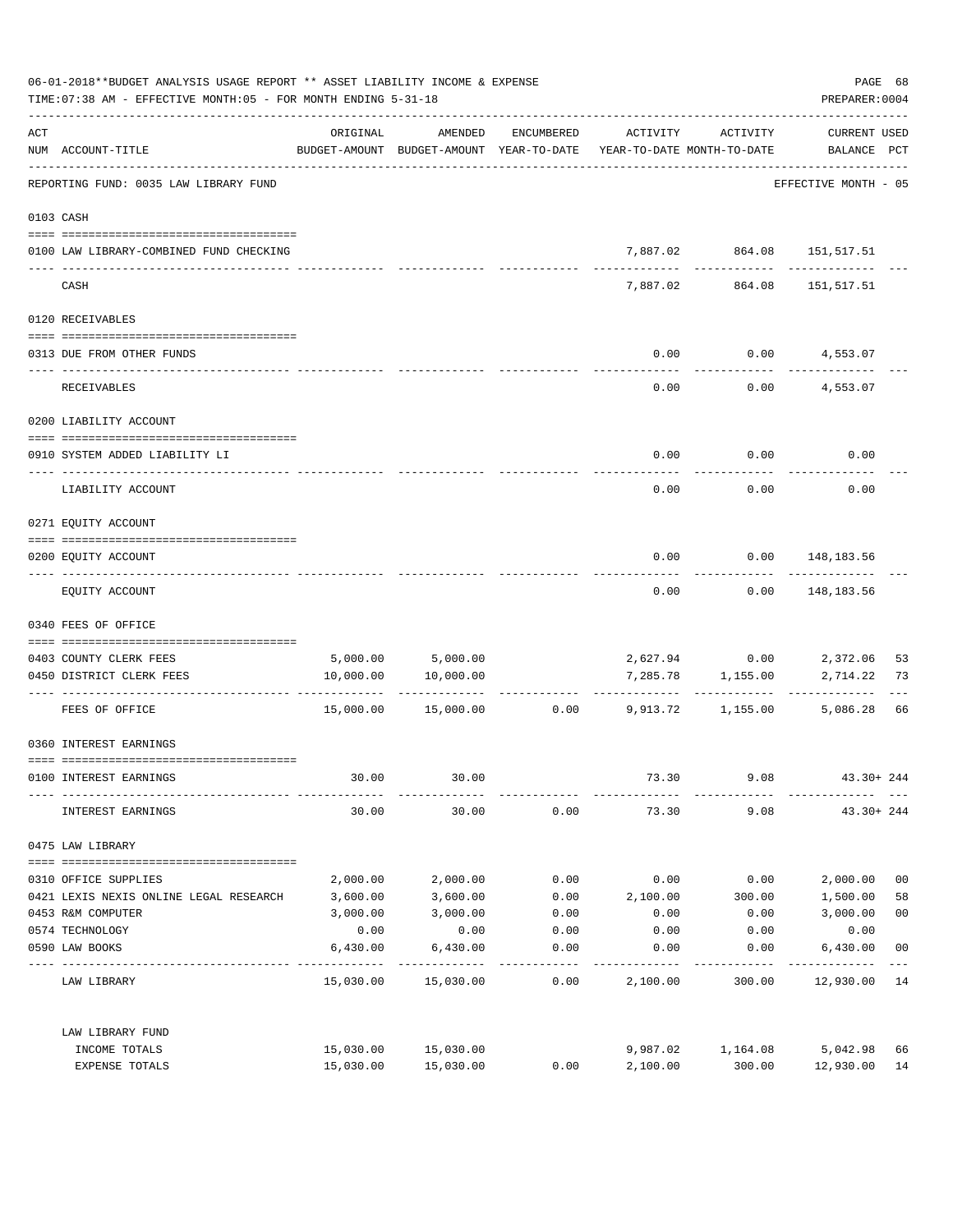|                                                                                                           | ACTIVITY              |                                        |                                    |                |
|-----------------------------------------------------------------------------------------------------------|-----------------------|----------------------------------------|------------------------------------|----------------|
| ACT<br>ORIGINAL<br>AMENDED<br>ENCUMBERED<br>NUM ACCOUNT-TITLE<br>BUDGET-AMOUNT BUDGET-AMOUNT YEAR-TO-DATE |                       | ACTIVITY<br>YEAR-TO-DATE MONTH-TO-DATE | <b>CURRENT USED</b><br>BALANCE PCT |                |
| REPORTING FUND: 0036 D.A. FEE ACCOUNT FUND                                                                |                       |                                        | EFFECTIVE MONTH - 05               |                |
| 0100 PAYROLL                                                                                              |                       |                                        |                                    |                |
| 0100 PAYROLL                                                                                              |                       | $0.00$ 0.00                            | 0.00                               |                |
| ---- ---<br>PAYROLL                                                                                       | 0.00                  | 0.00                                   | 0.00                               |                |
| 0102 A/P CLEARING                                                                                         |                       |                                        |                                    |                |
| 0100 A/P CLEARING                                                                                         | 0.00                  | 0.00                                   | 0.00                               |                |
| A/P CLEARING                                                                                              | 0.00                  | 0.00                                   | 0.00                               |                |
|                                                                                                           |                       |                                        |                                    |                |
| 0103 CASH                                                                                                 |                       |                                        |                                    |                |
| 0136 D. A. FEE CASH ACCT.                                                                                 |                       |                                        | 2,137.06 67.56 9,737.47            |                |
| 0236 D.A. FEE SEIZURE FUND                                                                                | 752.76-               | 0.12                                   | 14,487.18                          |                |
| CASH                                                                                                      | 1,384.30              | 67.68                                  | 24,224.65                          |                |
| 0200 LIABILITY ACCOUNT                                                                                    |                       |                                        |                                    |                |
|                                                                                                           |                       |                                        |                                    |                |
| 0150 ACCRUED SALARY PAYABLE                                                                               | 0.00                  | 0.00                                   | 0.00                               |                |
| 0155 ACCRUED FRINGE BENEFITS<br>0910 SYSTEM ADDED LIABILITY LINE-ITEM                                     | 0.00<br>0.00          | 0.00<br>0.00                           | 0.01<br>0.00                       |                |
|                                                                                                           |                       |                                        |                                    |                |
| LIABILITY ACCOUNT                                                                                         | 0.00                  | 0.00                                   | 0.01                               |                |
| 0271 EQUITY ACCOUNT                                                                                       |                       |                                        |                                    |                |
| 0200 EQUITY ACCOUNT                                                                                       | 0.00                  | 0.00                                   | 22,840.34                          |                |
|                                                                                                           |                       |                                        |                                    |                |
| EQUITY ACCOUNT                                                                                            | 0.00                  | 0.00                                   | 22,840.34                          |                |
| 0300 CASH                                                                                                 |                       |                                        |                                    |                |
| 0136 BEGINNING CASH BALANCE-D.A.FEE 6,000.00 6,000.00                                                     |                       | 0.00                                   | $0.00$ 6,000.00                    | 0 <sub>0</sub> |
| 5,610.00<br>5,610.00<br>0236 BEGINNING CASH BALANCE-SEIZURE                                               | 0.00                  |                                        | $0.00$ 5,610.00                    | 0 <sub>0</sub> |
| CASH<br>11,610.00<br>11,610.00<br>0.00                                                                    | -------------<br>0.00 | -----------<br>0.00                    | -------------<br>11,610.00 00      |                |
| 0340 FEES OF OFFICE                                                                                       |                       |                                        |                                    |                |
| 3,100.00 3,100.00<br>0475 DISTRICT ATTORNEY FEES                                                          |                       |                                        | 1,163.19 140.00 1,936.81 38        |                |
| 3,100.00 3,100.00 0.00 1,163.19<br>FEES OF OFFICE                                                         |                       |                                        | 140.00 1,936.81 38                 |                |
| 0352 OTHER FORFEITURES                                                                                    |                       |                                        |                                    |                |
| 0.00<br>0.00<br>0200 CONTRABAND FORFEITURE                                                                |                       |                                        | $221.24$ 0.00 221.24+              |                |
| 0.00<br>0300 D.A. SEIZURE FUND<br>0.00                                                                    | 0.00                  | 0.00                                   | 0.00                               |                |
| ----------<br>0.00<br>0.00<br>OTHER FORFEITURES<br>0.00                                                   | 221.24                | 0.00                                   | -----------<br>$221.24+$           |                |

0360 INTEREST EARNINGS

==== ===================================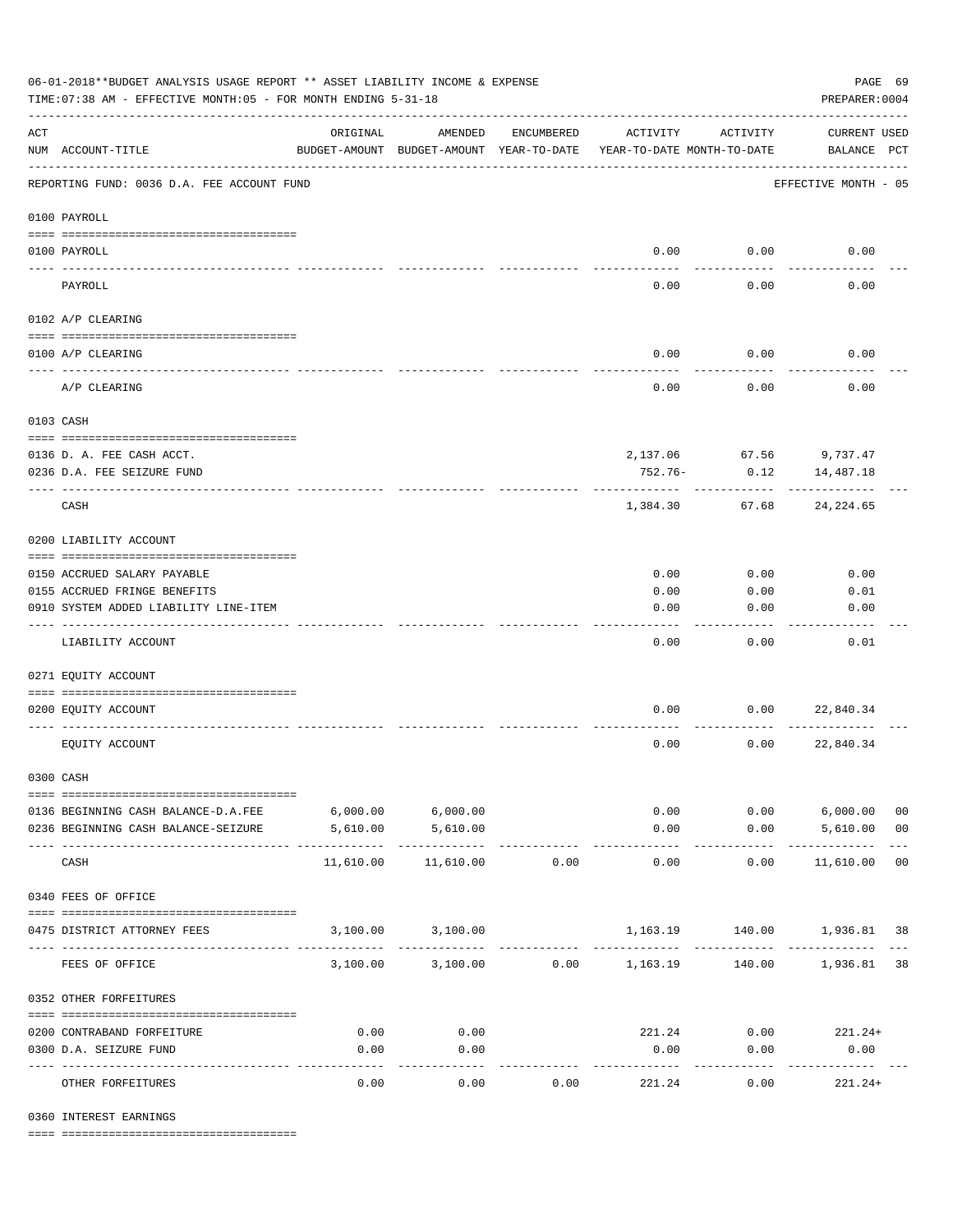TIME:07:38 AM - EFFECTIVE MONTH:05 - FOR MONTH ENDING 5-31-18 PREPARER:0004

| ACT | NUM ACCOUNT-TITLE                               | ORIGINAL     | AMENDED<br>BUDGET-AMOUNT BUDGET-AMOUNT YEAR-TO-DATE YEAR-TO-DATE MONTH-TO-DATE | <b>ENCUMBERED</b> | ACTIVITY     | ACTIVITY     | <b>CURRENT USED</b><br>BALANCE PCT |                |
|-----|-------------------------------------------------|--------------|--------------------------------------------------------------------------------|-------------------|--------------|--------------|------------------------------------|----------------|
|     | REPORTING FUND: 0036 D.A. FEE ACCOUNT FUND      |              |                                                                                |                   |              |              | EFFECTIVE MONTH - 05               |                |
|     |                                                 |              |                                                                                |                   |              |              |                                    |                |
|     | 0100 INTEREST EARNINGS-D.A. FEE                 | 0.00         | 0.00                                                                           |                   | 0.54         | 0.08         | $0.54+$                            |                |
|     | 0236 INTEREST EARNINGS-SEIZURE FUND             | 0.00         | 0.00                                                                           |                   | 1.00         | 0.12         | $1.00+$                            |                |
|     | INTEREST EARNINGS                               | 0.00         | ----<br>0.00                                                                   | 0.00              | 1.54         | 0.20         | $1.54+$                            |                |
|     | 0370 MISCELLANEOUS                              |              |                                                                                |                   |              |              |                                    |                |
|     | 0130 REFUNDS & MISCELLANEOUS                    | 0.00         | 0.00                                                                           |                   | 1,103.21     | 109.52       | $1,103.21+$                        |                |
|     | 0319 RESTITUTION                                | 0.00         | 0.00                                                                           |                   | 182.15       | 0.00         | 182.15+                            |                |
|     | MISCELLANEOUS                                   | 0.00         | 0.00                                                                           | 0.00              | 1,285.36     | 109.52       | $1,285.36+$                        |                |
|     | 0475 DISTRICT ATTORNEY DEPT                     |              |                                                                                |                   |              |              |                                    |                |
|     |                                                 |              |                                                                                |                   |              |              |                                    |                |
|     | 0107 SALARY SUPPLEMENT                          | 6,490.00     | 6,490.00                                                                       | 0.00              | 0.00         | 0.00         | 6.490.00                           | 0 <sub>0</sub> |
|     | 0201 SOCIAL SECURITY TAXES                      | 0.00         | 0.00                                                                           | 0.00              | 0.00         | 0.00         | 0.00                               |                |
|     | 0203 RETIREMENT<br>0204 WORKERS COMPENSATION    | 0.00<br>0.00 | 0.00<br>0.00                                                                   | 0.00<br>0.00      | 0.00         | 0.00         | 0.00<br>0.00                       |                |
|     | 0205 MEDICARE TAX                               | 0.00         | 0.00                                                                           | 0.00              | 0.00<br>0.00 | 0.00<br>0.00 | 0.00                               |                |
|     | 0310 OFFICE SUPPLIES                            | 800.00       | 800.00                                                                         | 0.00              | 312.03       | 182.04       | 487.97                             | 39             |
|     | 0321 CONTINUING EDUCATION                       | 2,810.00     | 2,810.00                                                                       | 0.00              | 0.00         | 0.00         | 2,810.00                           | 0 <sub>0</sub> |
|     | 0353 COMPUTER EXPENSE                           | 0.00         | 0.00                                                                           | 0.00              | 0.00         | 0.00         | 0.00                               |                |
|     | 0421 INVESTIGATOR/HOT CK. ONLINE                | 0.00         | 0.00                                                                           | 0.00              | 0.00         | 0.00         | 0.00                               |                |
|     | 0490 MISCELLANEOUS                              | 954.00       | 954.00                                                                         | 0.00              | 0.00         | 0.00         | 954.00                             | 0 <sub>0</sub> |
|     | 0499 BANK SERVICE FEES                          | 90.00        | 90.00                                                                          | 0.00              | 0.00         | 0.00         | 90.00                              | 0 <sub>0</sub> |
|     | 0572 OFFICE EQUIPMENT                           | 0.00         | 0.00                                                                           | 0.00              | 0.00         | 0.00         | 0.00                               |                |
|     | 0574 COMPUTER EQUIPMENT                         | 0.00         | 0.00                                                                           | 0.00              | 0.00         | 0.00         | 0.00                               |                |
|     | DISTRICT ATTORNEY DEPT                          | 11,144.00    | 11,144.00                                                                      | 0.00              | 312.03       | 182.04       | 10,831.97                          | 03             |
|     | 0477 D.A. SEIZURE                               |              |                                                                                |                   |              |              |                                    |                |
|     | 0107 SALARY SUPPLEMENT                          | 860.00       | 860.00                                                                         | 0.00              | 0.00         | 0.00         | 860.00                             | 0 <sub>0</sub> |
|     | 0201 SOCIAL SECURITY TAXES                      | 0.00         | 0.00                                                                           | 0.00              | 0.00         | 0.00         | 0.00                               |                |
|     | 0203 RETIREMENT                                 | 0.00         | 0.00                                                                           | 0.00              | 0.00         | 0.00         | 0.00                               |                |
|     | 0204 WORKERS COMPENSATION                       | 0.00         | 0.00                                                                           | 0.00              | 0.00         | 0.00         | 0.00                               |                |
|     | 0205 MEDICARE TAX                               | 0.00         | 0.00                                                                           | 0.00              | 0.00         | 0.00         | 0.00                               |                |
|     | 0310 OFFICE SUPPLIES                            | 0.00         | 0.00                                                                           | 0.00              | 0.00         | 0.00         | 0.00                               |                |
|     | 0321 TRAINING                                   | 1,577.00     | 1,577.00                                                                       | 0.00              | 0.00         | 0.00         | 1,577.00                           | 00             |
|     | 0470 CIVIL PROCESS                              | 0.00         | 0.00                                                                           | 0.00              | 0.00         | 0.00         | 0.00                               |                |
|     | 0480 TOWING                                     | 0.00         | 0.00                                                                           | 0.00              | 0.00         | 0.00         | 0.00                               |                |
|     | 0490 MISCELLANEOUS                              | 954.00       | 954.00                                                                         | 0.00              | 975.00       | 0.00         | $21.00 - 102$                      |                |
|     | 0499 BANK SERVICE FEES                          | 175.00       | 175.00                                                                         | 0.00              | 0.00         | 0.00         | 175.00                             | 0 <sub>0</sub> |
|     | 0572 OFFICE EQUIPMENT                           | 0.00         | 0.00                                                                           | 0.00              | 0.00         | 0.00         | 0.00                               |                |
|     | 0574 COMPUTER EQUIPMENT<br>--------------- ---- | 0.00         | 0.00                                                                           | 0.00              | 0.00         | 0.00         | 0.00                               |                |
|     | D.A. SEIZURE                                    | 3,566.00     | 3,566.00                                                                       | 0.00              | 975.00       | 0.00         | 2,591.00                           | 27             |
|     | 0999 ACCOUNTS PAYABLE                           |              |                                                                                |                   |              |              |                                    |                |
|     | 0100 A/P CLEARING ACCOUNT                       |              |                                                                                |                   | 0.00         | 0.00         | 0.00                               |                |
|     | ACCOUNTS PAYABLE                                |              |                                                                                |                   | 0.00         | 0.00         | 0.00                               |                |

D.A. FEE ACCOUNT FUND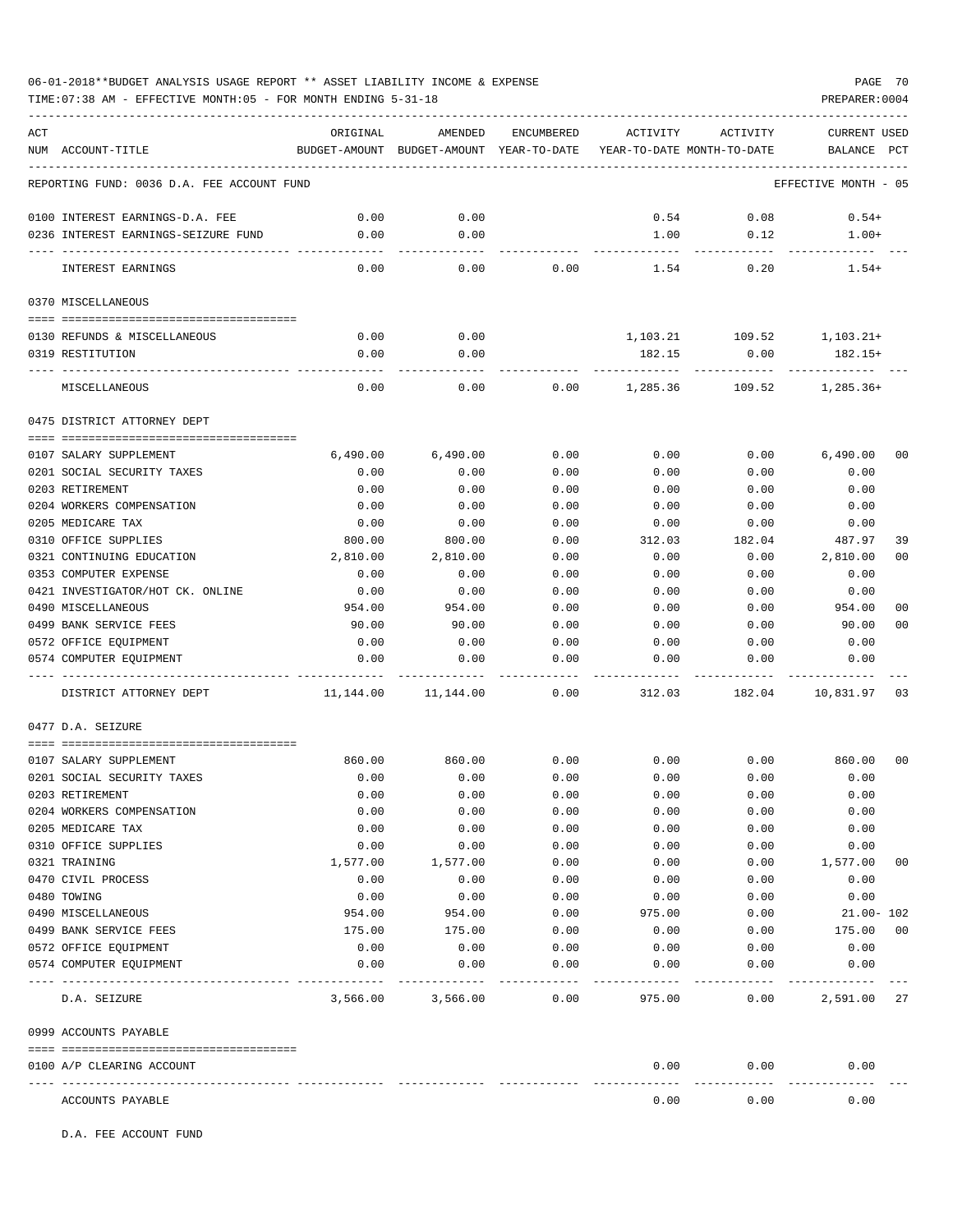| 06-01-2018**BUDGET ANALYSIS USAGE REPORT ** ASSET LIABILITY INCOME & EXPENSE | PAGE 71        |
|------------------------------------------------------------------------------|----------------|
| TIME: 07:38 AM - EFFECTIVE MONTH: 05 - FOR MONTH ENDING 5-31-18              | PREPARER: 0004 |

| ACT<br>NUM | ACCOUNT-TITLE                              | ORIGINAL<br>BUDGET-AMOUNT | AMENDED<br>BUDGET-AMOUNT | ENCUMBERED<br>YEAR-TO-DATE | ACTIVITY             | ACTIVITY<br>YEAR-TO-DATE MONTH-TO-DATE | <b>CURRENT USED</b><br>BALANCE | PCT      |
|------------|--------------------------------------------|---------------------------|--------------------------|----------------------------|----------------------|----------------------------------------|--------------------------------|----------|
|            | REPORTING FUND: 0036 D.A. FEE ACCOUNT FUND |                           |                          |                            |                      |                                        | EFFECTIVE MONTH - 05           |          |
|            | INCOME TOTALS<br><b>EXPENSE TOTALS</b>     | 14,710.00<br>14,710.00    | 14,710.00<br>14,710.00   | 0.00                       | 2,671.33<br>1,287.03 | 249.72<br>182.04                       | 12,038.67<br>13,422.97         | 18<br>09 |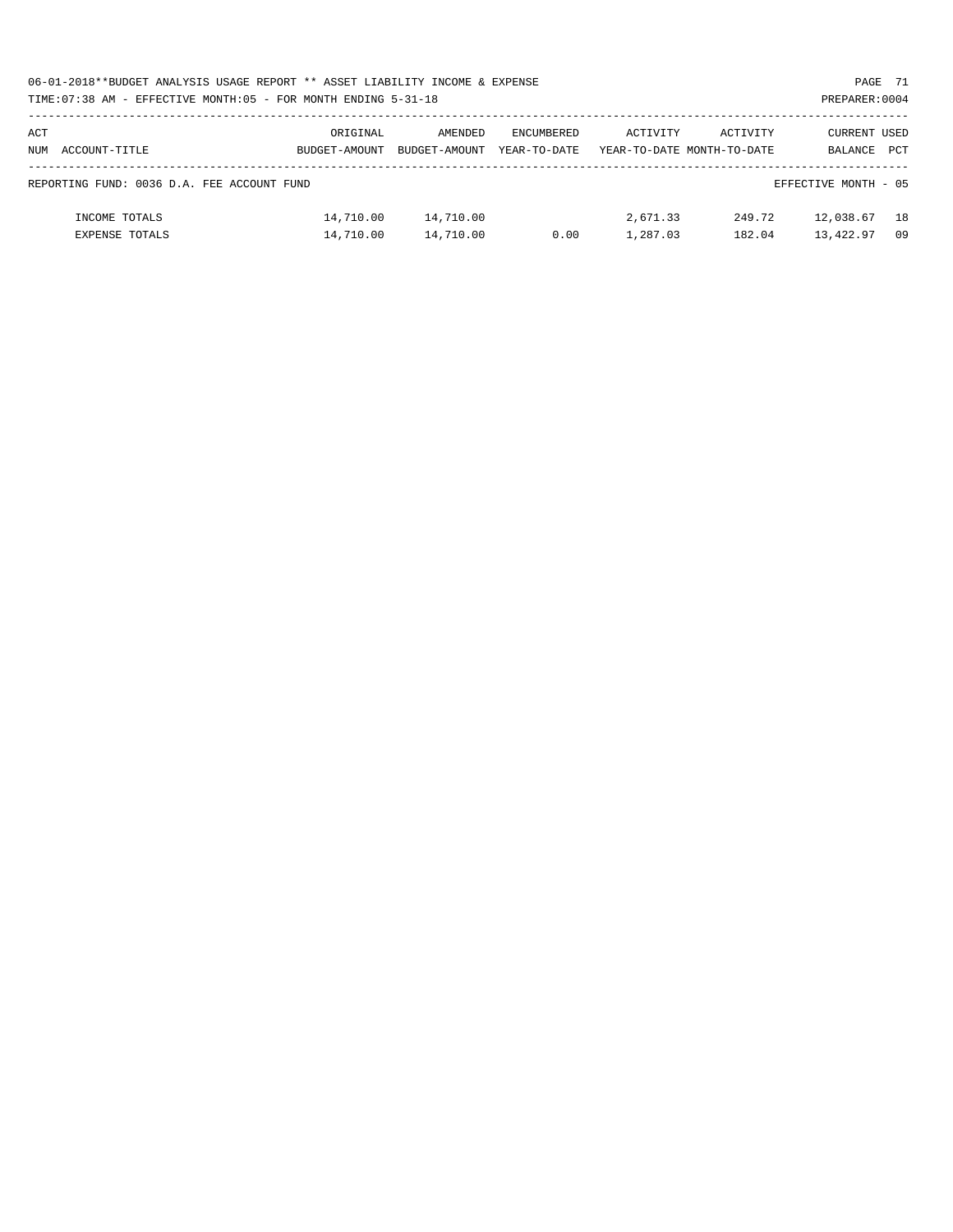|     | 06-01-2018**BUDGET ANALYSIS USAGE REPORT ** ASSET LIABILITY INCOME & EXPENSE<br>TIME: 07:38 AM - EFFECTIVE MONTH: 05 - FOR MONTH ENDING 5-31-18 |          |                                                     |            |          |                                        |                                    |  |  |  |
|-----|-------------------------------------------------------------------------------------------------------------------------------------------------|----------|-----------------------------------------------------|------------|----------|----------------------------------------|------------------------------------|--|--|--|
| ACT | NUM ACCOUNT-TITLE                                                                                                                               | ORIGINAL | AMENDED<br>BUDGET-AMOUNT BUDGET-AMOUNT YEAR-TO-DATE | ENCUMBERED | ACTIVITY | ACTIVITY<br>YEAR-TO-DATE MONTH-TO-DATE | <b>CURRENT USED</b><br>BALANCE PCT |  |  |  |
|     | REPORTING FUND: 0037 CONTRABAND SEIZURE                                                                                                         |          |                                                     |            |          |                                        | EFFECTIVE MONTH - 05               |  |  |  |
|     | 0103 CONTRABAND SEIZURE                                                                                                                         |          |                                                     |            |          |                                        |                                    |  |  |  |
|     | 0137 CASH-CONTRABAND SEIZURE                                                                                                                    |          |                                                     |            | 0.37     | 0.05                                   | 5,610.83                           |  |  |  |
|     | CONTRABAND SEIZURE                                                                                                                              |          |                                                     |            | 0.37     | 0.05                                   | 5,610.83                           |  |  |  |
|     | 0200 LIABILITY ACCOUNT                                                                                                                          |          |                                                     |            |          |                                        |                                    |  |  |  |
|     | 0910 SYSTEM ADDED LIABILITY LINE-ITEM                                                                                                           |          |                                                     |            | 0.00     | 0.00                                   | 0.00                               |  |  |  |
|     | LIABILITY ACCOUNT                                                                                                                               |          |                                                     |            | 0.00     | 0.00                                   | 0.00                               |  |  |  |
|     | 0207 DUE TO                                                                                                                                     |          |                                                     |            |          |                                        |                                    |  |  |  |
|     | 0099 HELD IN TRUST                                                                                                                              |          |                                                     |            | 0.00     | 0.00                                   | 3,209.46                           |  |  |  |
|     | DUE TO                                                                                                                                          |          |                                                     |            | 0.00     | 0.00                                   | 3,209.46                           |  |  |  |
|     | 0271 EQUITY ACCOUNT                                                                                                                             |          |                                                     |            |          |                                        |                                    |  |  |  |
|     | 0200 EOUITY ACCOUNT                                                                                                                             |          |                                                     |            | 0.00     | 0.00                                   | 2,401.00                           |  |  |  |
|     | EQUITY ACCOUNT                                                                                                                                  |          |                                                     |            | 0.00     | 0.00                                   | 2,401.00                           |  |  |  |
|     | 0360 INTEREST EARNINGS                                                                                                                          |          |                                                     |            |          |                                        |                                    |  |  |  |
|     | 0100 INTEREST EARNINGS                                                                                                                          | 0.00     | 0.00                                                |            | 0.37     | 0.05                                   | $0.37+$                            |  |  |  |
|     | INTEREST EARNINGS                                                                                                                               | 0.00     | 0.00                                                | 0.00       | 0.37     | 0.05                                   | $0.37+$                            |  |  |  |
|     | 0370 MISCELLANEOUS                                                                                                                              |          |                                                     |            |          |                                        |                                    |  |  |  |
|     | 0130 REFUNDS & MISCELLANEOUS                                                                                                                    | 0.00     | 0.00                                                |            | 0.00     | 0.00                                   | 0.00                               |  |  |  |
|     | MISCELLANEOUS                                                                                                                                   | 0.00     | 0.00                                                | 0.00       | 0.00     | 0.00                                   | 0.00                               |  |  |  |
|     | CONTRABAND SEIZURE<br>INCOME TOTALS                                                                                                             | 0.00     | 0.00                                                |            | 0.37     | 0.05                                   | $0.37+$                            |  |  |  |
|     | EXPENSE TOTALS                                                                                                                                  | 0.00     | 0.00                                                | 0.00       | 0.00     | 0.00                                   | 0.00                               |  |  |  |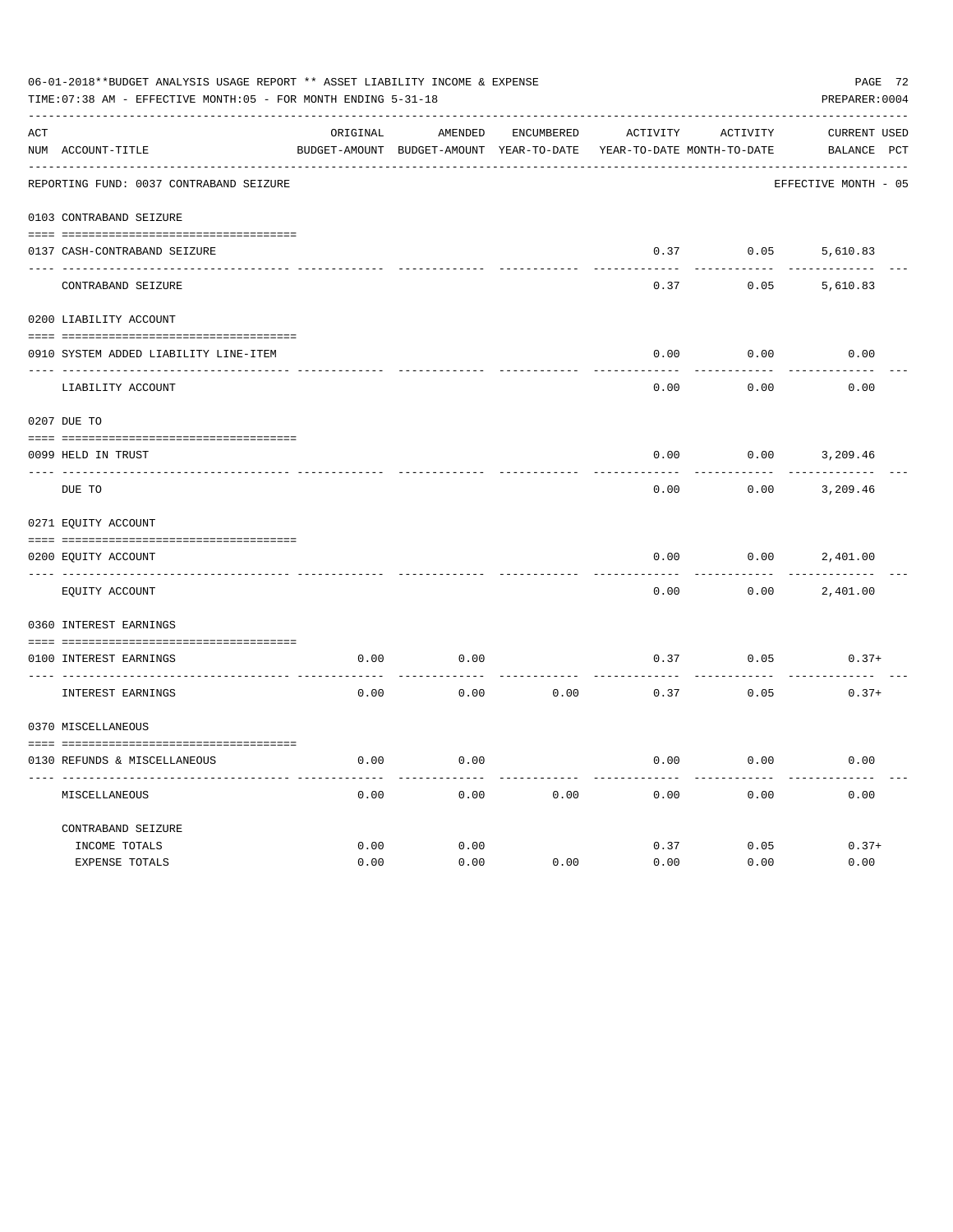|     | 06-01-2018**BUDGET ANALYSIS USAGE REPORT ** ASSET LIABILITY INCOME & EXPENSE<br>PAGE 73<br>TIME: 07:38 AM - EFFECTIVE MONTH: 05 - FOR MONTH ENDING 5-31-18<br>PREPARER: 0004 |          |                                                     |            |                                        |                    |                                    |  |  |  |  |
|-----|------------------------------------------------------------------------------------------------------------------------------------------------------------------------------|----------|-----------------------------------------------------|------------|----------------------------------------|--------------------|------------------------------------|--|--|--|--|
| ACT | NUM ACCOUNT-TITLE                                                                                                                                                            | ORIGINAL | AMENDED<br>BUDGET-AMOUNT BUDGET-AMOUNT YEAR-TO-DATE | ENCUMBERED | ACTIVITY<br>YEAR-TO-DATE MONTH-TO-DATE | ACTIVITY           | <b>CURRENT USED</b><br>BALANCE PCT |  |  |  |  |
|     | REPORTING FUND: 0038 IHC CO-OP GIN                                                                                                                                           |          |                                                     |            |                                        |                    | EFFECTIVE MONTH - 05               |  |  |  |  |
|     | 0102 A/P CLEARING                                                                                                                                                            |          |                                                     |            |                                        |                    |                                    |  |  |  |  |
|     | 0100 A/P CLEARING                                                                                                                                                            |          |                                                     |            | 0.00                                   | 0.00               | 0.00                               |  |  |  |  |
|     | A/P CLEARING                                                                                                                                                                 |          |                                                     |            | 0.00                                   | 0.00               | 0.00                               |  |  |  |  |
|     | 0103 IHC CO-OP GIN CASH                                                                                                                                                      |          |                                                     |            |                                        |                    |                                    |  |  |  |  |
|     |                                                                                                                                                                              |          |                                                     |            |                                        |                    |                                    |  |  |  |  |
|     | 0100 IHC CO-OP GIN-COMBINED FUND CKING                                                                                                                                       |          |                                                     |            | 153.79                                 |                    | $0.64$ $0.35$ 519.23               |  |  |  |  |
|     | 0175 IHC CO-OP GIN TEXPOOL                                                                                                                                                   |          |                                                     |            |                                        | 25.31<br>--------- | 18,460.79                          |  |  |  |  |
|     | IHC CO-OP GIN CASH                                                                                                                                                           |          |                                                     |            | 154.43                                 | 25.66              | 18,980.02                          |  |  |  |  |
|     | 0271 EQUITY ACCOUNT                                                                                                                                                          |          |                                                     |            |                                        |                    |                                    |  |  |  |  |
|     | 0200 EQUITY ACCOUNT                                                                                                                                                          |          |                                                     |            | 0.00                                   | 0.00               | 18,825.59                          |  |  |  |  |
|     | EQUITY ACCOUNT                                                                                                                                                               |          |                                                     |            | 0.00                                   | 0.00               | 18,825.59                          |  |  |  |  |
|     | 0360 INTEREST EARNINGS                                                                                                                                                       |          |                                                     |            |                                        |                    |                                    |  |  |  |  |
|     | 0100 INTEREST EARNINGS                                                                                                                                                       | 0.00     | 0.00                                                |            |                                        |                    | $154.43$ $25.66$ $154.43+$         |  |  |  |  |
|     | INTEREST EARNINGS                                                                                                                                                            | 0.00     | 0.00                                                | 0.00       | 154.43                                 | ---------<br>25.66 | $154.43+$                          |  |  |  |  |
|     | 0645 CO-OP FUND                                                                                                                                                              |          |                                                     |            |                                        |                    |                                    |  |  |  |  |
|     |                                                                                                                                                                              |          |                                                     |            |                                        |                    |                                    |  |  |  |  |
|     | 0412 PRESCRIPTIONS                                                                                                                                                           | 0.00     | 0.00                                                | 0.00       | 0.00                                   | 0.00               | 0.00                               |  |  |  |  |
|     | CO-OP FUND                                                                                                                                                                   | 0.00     | 0.00                                                | 0.00       | 0.00                                   | 0.00               | 0.00                               |  |  |  |  |
|     | IHC CO-OP GIN                                                                                                                                                                |          |                                                     |            |                                        |                    |                                    |  |  |  |  |
|     | INCOME TOTALS                                                                                                                                                                | 0.00     | 0.00                                                |            | 154.43                                 | 25.66              | $154.43+$                          |  |  |  |  |
|     | <b>EXPENSE TOTALS</b>                                                                                                                                                        | 0.00     | 0.00                                                | 0.00       | 0.00                                   | 0.00               | 0.00                               |  |  |  |  |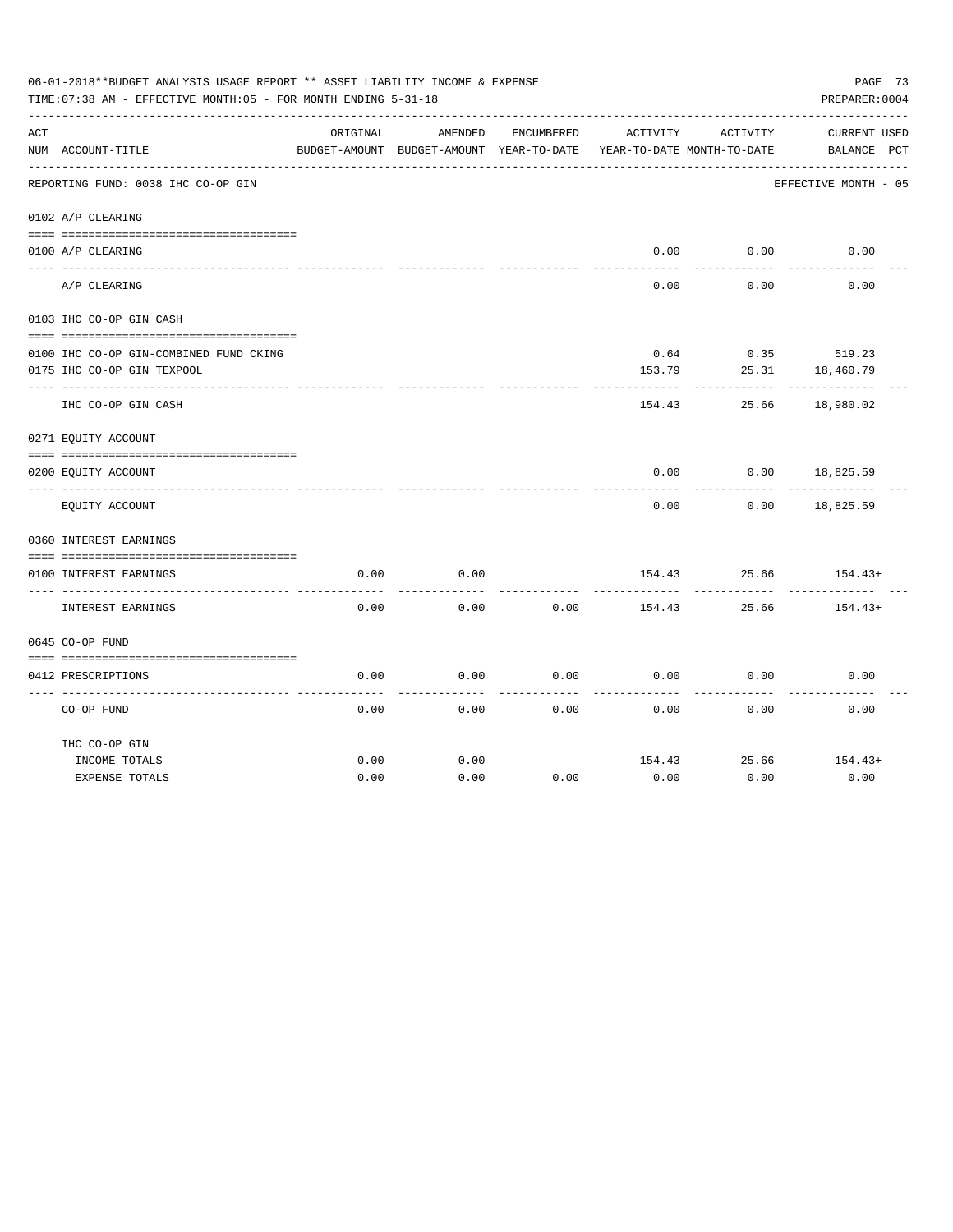|     | 06-01-2018**BUDGET ANALYSIS USAGE REPORT ** ASSET LIABILITY INCOME & EXPENSE<br>PAGE 74<br>TIME: 07:38 AM - EFFECTIVE MONTH: 05 - FOR MONTH ENDING 5-31-18<br>PREPARER: 0004 |              |                                                     |              |                 |                                        |                                    |  |  |  |  |
|-----|------------------------------------------------------------------------------------------------------------------------------------------------------------------------------|--------------|-----------------------------------------------------|--------------|-----------------|----------------------------------------|------------------------------------|--|--|--|--|
| ACT | NUM ACCOUNT-TITLE                                                                                                                                                            | ORIGINAL     | AMENDED<br>BUDGET-AMOUNT BUDGET-AMOUNT YEAR-TO-DATE | ENCUMBERED   | ACTIVITY        | ACTIVITY<br>YEAR-TO-DATE MONTH-TO-DATE | <b>CURRENT USED</b><br>BALANCE PCT |  |  |  |  |
|     | REPORTING FUND: 0039 IHC B.R. COOPER                                                                                                                                         |              |                                                     |              |                 |                                        | EFFECTIVE MONTH - 05               |  |  |  |  |
|     | 0102 A/P CLEARING                                                                                                                                                            |              |                                                     |              |                 |                                        |                                    |  |  |  |  |
|     |                                                                                                                                                                              |              |                                                     |              |                 |                                        |                                    |  |  |  |  |
|     | 0100 A/P CLEARING<br>---- ---------                                                                                                                                          |              |                                                     |              | 0.00            | 0.00                                   | 0.00                               |  |  |  |  |
|     | A/P CLEARING                                                                                                                                                                 |              |                                                     |              | 0.00            | 0.00                                   | 0.00                               |  |  |  |  |
|     | 0103 IHC B.R. COOPER CASH                                                                                                                                                    |              |                                                     |              |                 |                                        |                                    |  |  |  |  |
|     | 0100 IHC B.R. COOPER-COMB.FUND CHECKING                                                                                                                                      |              |                                                     |              |                 | $1,185.79$ $0.79$ $13,150.26$          |                                    |  |  |  |  |
|     | 0175 B.R. COOPER-TEXPOOL                                                                                                                                                     |              |                                                     |              | 51.16           | 8.44                                   | 6,154.03                           |  |  |  |  |
|     |                                                                                                                                                                              |              |                                                     |              |                 |                                        |                                    |  |  |  |  |
|     | IHC B.R. COOPER CASH                                                                                                                                                         |              |                                                     |              | 1,236.95        | 9.23                                   | 19,304.29                          |  |  |  |  |
|     | 0271 EQUITY ACCOUNT                                                                                                                                                          |              |                                                     |              |                 |                                        |                                    |  |  |  |  |
|     | 0200 EQUITY ACCOUNT                                                                                                                                                          |              |                                                     |              | 0.00            |                                        | $0.00$ 18,067.34                   |  |  |  |  |
|     | EQUITY ACCOUNT                                                                                                                                                               |              |                                                     |              | 0.00            | 0.00                                   | 18,067.34                          |  |  |  |  |
|     | 0360 INTEREST EARNINGS                                                                                                                                                       |              |                                                     |              |                 |                                        |                                    |  |  |  |  |
|     |                                                                                                                                                                              |              |                                                     |              |                 |                                        |                                    |  |  |  |  |
|     | 0100 INTEREST EARNINGS                                                                                                                                                       | 0.00         | 0.00                                                |              | 56.60           | 9.23                                   | $56.60+$                           |  |  |  |  |
|     | INTEREST EARNINGS                                                                                                                                                            | 0.00         | 0.00                                                | 0.00         | 56.60           | 9.23                                   | $56.60+$                           |  |  |  |  |
|     | 0370 MISCELLANEOUS INCOME                                                                                                                                                    |              |                                                     |              |                 |                                        |                                    |  |  |  |  |
|     |                                                                                                                                                                              |              |                                                     |              |                 |                                        |                                    |  |  |  |  |
|     | 0150 BONNIE RUTH COOPER TRUST                                                                                                                                                | 0.00         | 0.00                                                |              |                 | 1,180.35 0.00<br>-----------           | 1,180.35+                          |  |  |  |  |
|     | MISCELLANEOUS INCOME                                                                                                                                                         | 0.00         | 0.00                                                |              | $0.00$ 1,180.35 | 0.00                                   | $1,180.35+$                        |  |  |  |  |
|     | 0645 BONNIE RUTH COOPER                                                                                                                                                      |              |                                                     |              |                 |                                        |                                    |  |  |  |  |
|     |                                                                                                                                                                              |              |                                                     |              |                 |                                        |                                    |  |  |  |  |
|     | 0404 COBRA/INSURANCE                                                                                                                                                         | 0.00         | 0.00                                                | 0.00         | 0.00            | 0.00                                   | 0.00                               |  |  |  |  |
|     | 0410 CERT. REG. NURSE ANES.                                                                                                                                                  | 0.00         | 0.00                                                | 0.00         | 0.00            | 0.00                                   | 0.00                               |  |  |  |  |
|     | 0411 PHYSICIAN, NON-EMERGENCY<br>0412 PRESCRIPTIONS, DRUGS                                                                                                                   | 0.00         | 0.00                                                | 0.00         | 0.00            | 0.00                                   | 0.00                               |  |  |  |  |
|     |                                                                                                                                                                              | 0.00         | 0.00                                                | 0.00         | 0.00            | 0.00                                   | 0.00                               |  |  |  |  |
|     | 0413 HOSPITAL-INPATIENT                                                                                                                                                      | 0.00<br>0.00 | 0.00                                                | 0.00         | 0.00            | 0.00                                   | 0.00                               |  |  |  |  |
|     | 0414 HOSPITAL, OUTPATIENT                                                                                                                                                    |              | 0.00                                                | 0.00         | 0.00            | 0.00                                   | 0.00                               |  |  |  |  |
|     | 0415 LABORATORY/X-RAY<br>0418 FED. QUALIFIED HEALTH CENTER                                                                                                                   | 0.00<br>0.00 | 0.00<br>0.00                                        | 0.00<br>0.00 | 0.00<br>0.00    | 0.00<br>0.00                           | 0.00<br>0.00                       |  |  |  |  |
|     | 0422 AMBULATORY SURGICAL CENTER                                                                                                                                              | 0.00         | 0.00                                                | 0.00         | 0.00            | 0.00                                   | 0.00                               |  |  |  |  |
|     |                                                                                                                                                                              |              |                                                     | ----         |                 |                                        |                                    |  |  |  |  |
|     | BONNIE RUTH COOPER                                                                                                                                                           | 0.00         | 0.00                                                | 0.00         | 0.00            | 0.00                                   | 0.00                               |  |  |  |  |
|     | IHC B.R. COOPER                                                                                                                                                              |              |                                                     |              |                 |                                        |                                    |  |  |  |  |
|     | INCOME TOTALS                                                                                                                                                                | 0.00         | 0.00                                                |              | 1,236.95        | 9.23                                   | 1,236.95+                          |  |  |  |  |
|     | EXPENSE TOTALS                                                                                                                                                               | 0.00         | 0.00                                                | 0.00         | 0.00            | 0.00                                   | 0.00                               |  |  |  |  |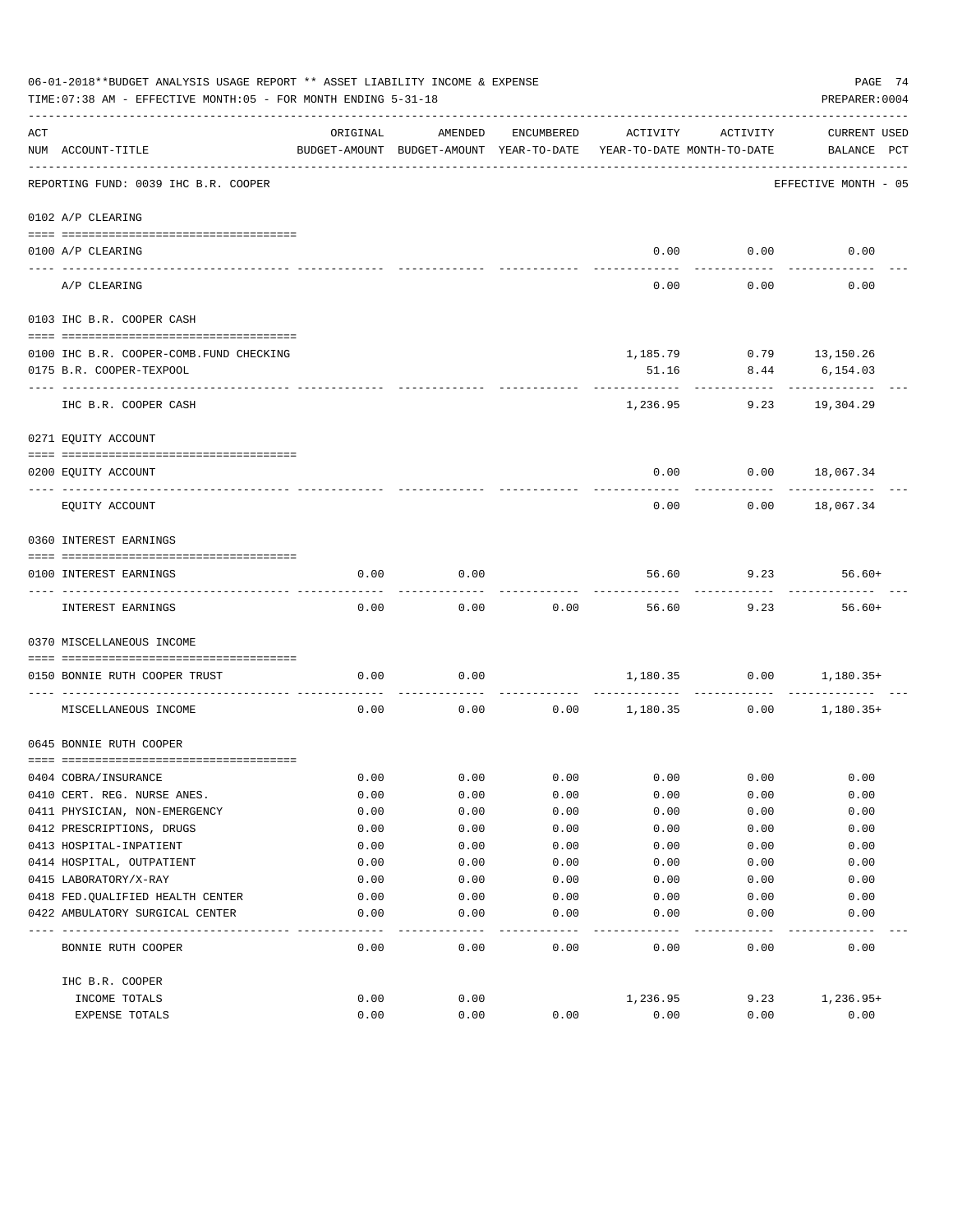|     | 06-01-2018**BUDGET ANALYSIS USAGE REPORT ** ASSET LIABILITY INCOME & EXPENSE<br>TIME: 07:38 AM - EFFECTIVE MONTH: 05 - FOR MONTH ENDING 5-31-18 |          |          |      |                                                                                 |                                                                                                      |                      |                |  |  |  |
|-----|-------------------------------------------------------------------------------------------------------------------------------------------------|----------|----------|------|---------------------------------------------------------------------------------|------------------------------------------------------------------------------------------------------|----------------------|----------------|--|--|--|
| ACT |                                                                                                                                                 | ORIGINAL | AMENDED  |      | ENCUMBERED ACTIVITY ACTIVITY                                                    |                                                                                                      | CURRENT USED         |                |  |  |  |
|     | NUM ACCOUNT-TITLE                                                                                                                               |          |          |      | BUDGET-AMOUNT BUDGET-AMOUNT YEAR-TO-DATE YEAR-TO-DATE MONTH-TO-DATE BALANCE PCT |                                                                                                      |                      |                |  |  |  |
|     | REPORTING FUND: 0040 NAACHO                                                                                                                     |          |          |      |                                                                                 |                                                                                                      | EFFECTIVE MONTH - 05 |                |  |  |  |
|     | 0103 CASH                                                                                                                                       |          |          |      |                                                                                 |                                                                                                      |                      |                |  |  |  |
|     |                                                                                                                                                 |          |          |      |                                                                                 |                                                                                                      |                      |                |  |  |  |
|     | 0100 NAACHO-COMBINED FUND CKING                                                                                                                 |          |          |      |                                                                                 | $2\, , 037 \, . \, 29 - \qquad \quad 1\, , 635 \, . \, 35 - \qquad \quad \quad 2\, , 635 \, . \, 44$ |                      |                |  |  |  |
|     | CASH                                                                                                                                            |          |          |      |                                                                                 | $2,037.29 - 1,635.35 - 2,635.44$                                                                     |                      |                |  |  |  |
|     | 0200 SYSTEM ADDED LIABILITY DEPARTMENT                                                                                                          |          |          |      |                                                                                 |                                                                                                      |                      |                |  |  |  |
|     |                                                                                                                                                 |          |          |      |                                                                                 |                                                                                                      |                      |                |  |  |  |
|     | 0910 SYSTEM ADDED LIABILITY LINE-ITEM                                                                                                           |          |          |      | 0.00                                                                            | 0.00                                                                                                 | 0.00                 |                |  |  |  |
|     | SYSTEM ADDED LIABILITY DEPARTMENT                                                                                                               |          |          |      | 0.00                                                                            | 0.00                                                                                                 | 0.00                 |                |  |  |  |
|     | 0271 EOUITY ACCOUNT                                                                                                                             |          |          |      |                                                                                 |                                                                                                      |                      |                |  |  |  |
|     | 0200 EQUITY ACCOUNT                                                                                                                             |          |          |      |                                                                                 | $0.00$ $0.00$ $4,672.73$                                                                             |                      |                |  |  |  |
|     | EQUITY ACCOUNT                                                                                                                                  |          |          |      | 0.00                                                                            | 0.00                                                                                                 | 4,672.73             |                |  |  |  |
|     | 0300 CASH                                                                                                                                       |          |          |      |                                                                                 |                                                                                                      |                      |                |  |  |  |
|     | 0110 UNENCUMBERED FUND BALANCE                                                                                                                  | 4,000.00 | 4,000.00 |      | 0.00                                                                            |                                                                                                      | $0.00$ $4,000.00$ 00 |                |  |  |  |
|     | CASH                                                                                                                                            | 4,000.00 | 4,000.00 | 0.00 | 0.00                                                                            |                                                                                                      | $0.00$ $4,000.00$    | 0 <sub>0</sub> |  |  |  |
|     | 0330 GRANT INCOME                                                                                                                               |          |          |      |                                                                                 |                                                                                                      |                      |                |  |  |  |
|     | 0410 NAACHO GRANT INCOME                                                                                                                        | 0.00     | 0.00     |      | 0.00                                                                            | 0.00                                                                                                 | 0.00                 |                |  |  |  |
|     | GRANT INCOME                                                                                                                                    | 0.00     | 0.00     |      | $0.00$ 0.00                                                                     | 0.00                                                                                                 | 0.00                 |                |  |  |  |
|     | 0411 NACCHO                                                                                                                                     |          |          |      |                                                                                 |                                                                                                      |                      |                |  |  |  |
|     | 0310 OFFICE SUPPLIES                                                                                                                            |          |          |      | $1,000.00$ $1,000.00$ $0.00$ $477.92$ $75.98$ $522.08$ $48$                     |                                                                                                      |                      |                |  |  |  |
|     | 0427 OUT OF COUNTY TRAVEL                                                                                                                       | 3,000.00 | 3,000.00 | 0.00 | 1,559.37                                                                        | 1,559.37                                                                                             | 1,440.63 52          |                |  |  |  |
|     | 0574 COMPUTER EQUIPMENT                                                                                                                         | 0.00     | 0.00     | 0.00 | 0.00                                                                            | 0.00                                                                                                 | 0.00                 |                |  |  |  |
|     | NACCHO                                                                                                                                          | 4,000.00 | 4,000.00 | 0.00 | --------<br>2,037.29                                                            | -------<br>1,635.35                                                                                  | 1,962.71             | 51             |  |  |  |
|     | NAACHO                                                                                                                                          |          |          |      |                                                                                 |                                                                                                      |                      |                |  |  |  |
|     | INCOME TOTALS                                                                                                                                   | 4,000.00 | 4,000.00 |      | 0.00                                                                            | 0.00                                                                                                 | 4,000.00             | 0 <sub>0</sub> |  |  |  |
|     | EXPENSE TOTALS                                                                                                                                  | 4,000.00 | 4,000.00 | 0.00 | 2,037.29                                                                        | 1,635.35                                                                                             | 1,962.71             | 51             |  |  |  |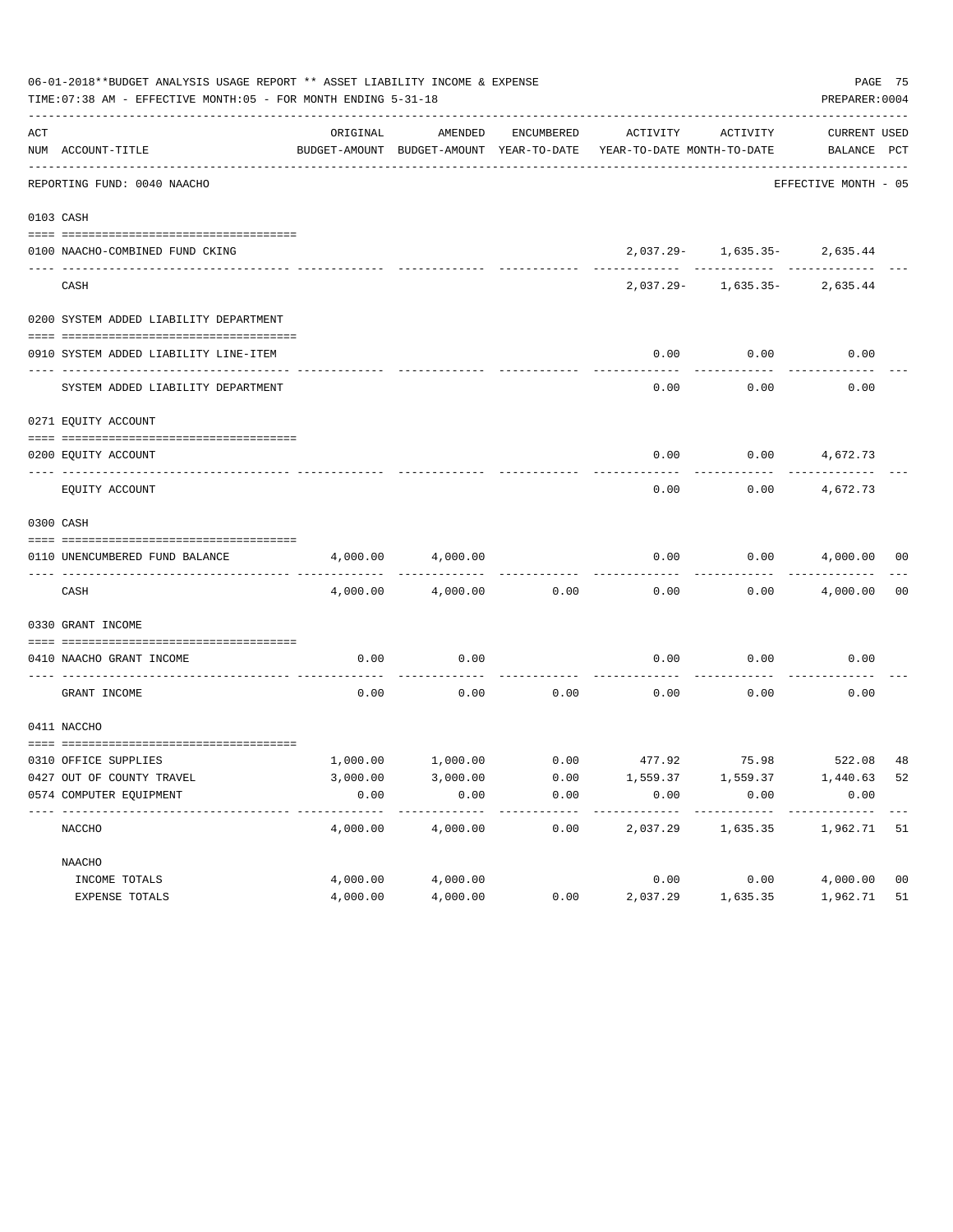|     | 06-01-2018**BUDGET ANALYSIS USAGE REPORT ** ASSET LIABILITY INCOME & EXPENSE<br>TIME: 07:38 AM - EFFECTIVE MONTH: 05 - FOR MONTH ENDING 5-31-18<br>PREPARER: 0004 |                                                                                 |                    |            |                |                           |                                    |  |  |  |  |
|-----|-------------------------------------------------------------------------------------------------------------------------------------------------------------------|---------------------------------------------------------------------------------|--------------------|------------|----------------|---------------------------|------------------------------------|--|--|--|--|
| ACT | NUM ACCOUNT-TITLE                                                                                                                                                 | ORIGINAL<br>BUDGET-AMOUNT BUDGET-AMOUNT YEAR-TO-DATE YEAR-TO-DATE MONTH-TO-DATE | AMENDED            | ENCUMBERED | ACTIVITY       | ACTIVITY                  | <b>CURRENT USED</b><br>BALANCE PCT |  |  |  |  |
|     | REPORTING FUND: 0041 CITIZEN CORPS (CERT)                                                                                                                         |                                                                                 |                    |            |                |                           | EFFECTIVE MONTH - 05               |  |  |  |  |
|     | 0102 A/P CLEARING                                                                                                                                                 |                                                                                 |                    |            |                |                           |                                    |  |  |  |  |
|     | 0100 A/P CLEARING                                                                                                                                                 |                                                                                 |                    |            | 0.00           | 0.00                      | 0.00                               |  |  |  |  |
|     | A/P CLEARING                                                                                                                                                      |                                                                                 |                    |            | 0.00           | 0.00                      | 0.00                               |  |  |  |  |
|     | 0103 CASH                                                                                                                                                         |                                                                                 |                    |            |                |                           |                                    |  |  |  |  |
|     | 0100 CITIZEN CORPS (CERT)-COMB. FUND CKIN                                                                                                                         |                                                                                 |                    |            | 300.00         | 0.00                      | 300.00                             |  |  |  |  |
|     | CASH                                                                                                                                                              |                                                                                 |                    |            | 300.00         | ---------<br>0.00         | 300.00                             |  |  |  |  |
|     | 0120 RECEIVABLES                                                                                                                                                  |                                                                                 |                    |            |                |                           |                                    |  |  |  |  |
|     |                                                                                                                                                                   |                                                                                 |                    |            |                |                           |                                    |  |  |  |  |
|     | 0312 DUE FROM OTHER GOVERNMENTS                                                                                                                                   |                                                                                 |                    |            | 0.00           | 0.00                      | 0.00                               |  |  |  |  |
|     | RECEIVABLES                                                                                                                                                       |                                                                                 |                    |            | 0.00           | 0.00                      | 0.00                               |  |  |  |  |
|     | 0200 SYSTEM ADDED LIABILITY DEPARTMENT                                                                                                                            |                                                                                 |                    |            |                |                           |                                    |  |  |  |  |
|     | 0910 SYSTEM ADDED LIABILITY LINE-ITEM                                                                                                                             |                                                                                 |                    |            | 0.00           | 0.00                      | 0.00                               |  |  |  |  |
|     | SYSTEM ADDED LIABILITY DEPARTMENT                                                                                                                                 |                                                                                 |                    |            | 0.00           | - - - - - - - - -<br>0.00 | 0.00                               |  |  |  |  |
|     | 0207 DUE TO FUND                                                                                                                                                  |                                                                                 |                    |            |                |                           |                                    |  |  |  |  |
|     | 0095 DUE TO OTHER FUNDS                                                                                                                                           |                                                                                 |                    |            | 0.00           | 0.00                      | 0.00                               |  |  |  |  |
|     | DUE TO FUND                                                                                                                                                       |                                                                                 |                    |            | 0.00           | 0.00                      | 0.00                               |  |  |  |  |
|     | 0271 EQUITY ACCOUNT                                                                                                                                               |                                                                                 |                    |            |                |                           |                                    |  |  |  |  |
|     | 0200 EQUITY ACCOUNT                                                                                                                                               |                                                                                 |                    |            |                | $0.00$ $0.00$             | 0.00                               |  |  |  |  |
|     | EQUITY ACCOUNT                                                                                                                                                    |                                                                                 |                    |            | 0.00           | 0.00                      | 0.00                               |  |  |  |  |
|     | 0370 MISCELLANEOUS                                                                                                                                                |                                                                                 |                    |            |                |                           |                                    |  |  |  |  |
|     | 0406 DONATIONS                                                                                                                                                    | 0.00                                                                            | 0.00               |            | 300.00         | 0.00                      | $300.00+$                          |  |  |  |  |
|     | MISCELLANEOUS                                                                                                                                                     | -----------<br>0.00                                                             | ----------<br>0.00 | 0.00       | 300.00         | .<br>0.00                 | $300.00+$                          |  |  |  |  |
|     | 0406 CERT DONATIONS                                                                                                                                               |                                                                                 |                    |            |                |                           |                                    |  |  |  |  |
|     | 0310 SUPPLIES                                                                                                                                                     | 0.00                                                                            | 0.00               | 0.00       | 0.00           | 0.00                      | 0.00                               |  |  |  |  |
|     | 0330 GAS & OIL                                                                                                                                                    | 0.00                                                                            | 0.00               | 0.00       | 0.00           | 0.00                      | 0.00                               |  |  |  |  |
|     | 0427 TRAINING EXPENSE                                                                                                                                             | 0.00                                                                            | 0.00               | 0.00       | 0.00           | 0.00                      | 0.00                               |  |  |  |  |
|     | CERT DONATIONS                                                                                                                                                    | 0.00                                                                            | 0.00               | 0.00       | 0.00           | 0.00                      | 0.00                               |  |  |  |  |
|     | CITIZEN CORPS (CERT)                                                                                                                                              |                                                                                 |                    |            |                |                           |                                    |  |  |  |  |
|     | INCOME TOTALS<br>EXPENSE TOTALS                                                                                                                                   | 0.00<br>0.00                                                                    | 0.00<br>0.00       | 0.00       | 300.00<br>0.00 | 0.00<br>0.00              | $300.00+$<br>0.00                  |  |  |  |  |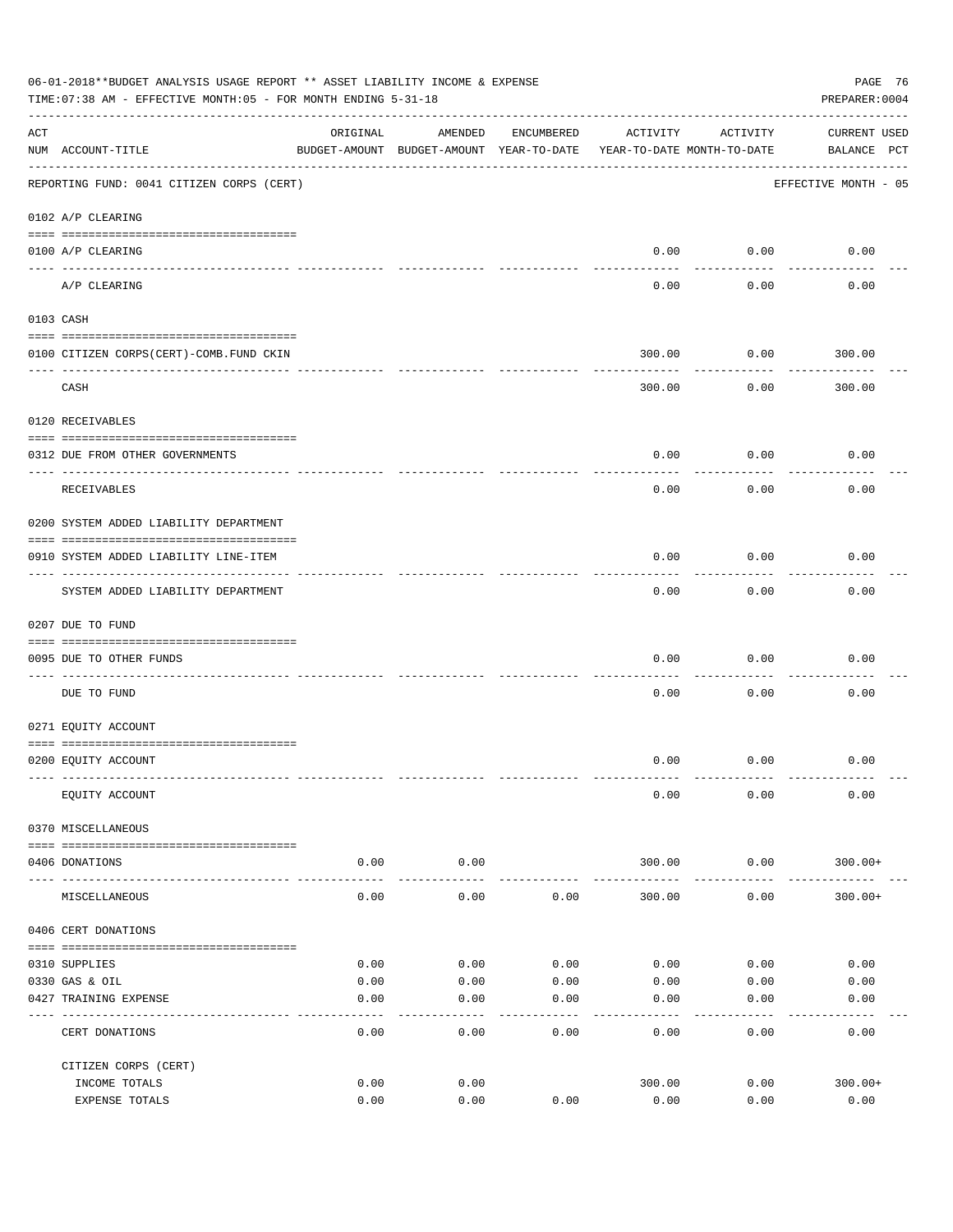|     | 06-01-2018**BUDGET ANALYSIS USAGE REPORT ** ASSET LIABILITY INCOME & EXPENSE<br>PAGE 77<br>TIME: 07:38 AM - EFFECTIVE MONTH: 05 - FOR MONTH ENDING 5-31-18<br>PREPARER: 0004 |          |                                                     |            |          |                                        |                                       |  |  |  |  |
|-----|------------------------------------------------------------------------------------------------------------------------------------------------------------------------------|----------|-----------------------------------------------------|------------|----------|----------------------------------------|---------------------------------------|--|--|--|--|
| ACT | NUM ACCOUNT-TITLE                                                                                                                                                            | ORIGINAL | AMENDED<br>BUDGET-AMOUNT BUDGET-AMOUNT YEAR-TO-DATE | ENCUMBERED | ACTIVITY | ACTIVITY<br>YEAR-TO-DATE MONTH-TO-DATE | <b>CURRENT USED</b><br>BALANCE<br>PCT |  |  |  |  |
|     | REPORTING FUND: 0042 HAZARD MITIGATION PLAN                                                                                                                                  |          |                                                     |            |          |                                        | EFFECTIVE MONTH - 05                  |  |  |  |  |
|     | 0103 CASH                                                                                                                                                                    |          |                                                     |            |          |                                        |                                       |  |  |  |  |
|     | 0100 HAZARD MITIGATION-COMB.FUND CKING.                                                                                                                                      |          |                                                     |            | 0.00     | 0.00                                   | $428.64-$                             |  |  |  |  |
|     | CASH                                                                                                                                                                         |          |                                                     |            | 0.00     | 0.00                                   | $428.64-$                             |  |  |  |  |
|     | 0200 SYSTEM ADDED LIABILITY DEPARTMENT                                                                                                                                       |          |                                                     |            |          |                                        |                                       |  |  |  |  |
|     | 0910 SYSTEM ADDED LIABILITY LINE-ITEM                                                                                                                                        |          |                                                     |            | 0.00     | 0.00                                   | 0.00                                  |  |  |  |  |
|     | SYSTEM ADDED LIABILITY DEPARTMENT                                                                                                                                            |          |                                                     |            | 0.00     | 0.00                                   | 0.00                                  |  |  |  |  |
|     | 0271 EQUITY ACCOUNT                                                                                                                                                          |          |                                                     |            |          |                                        |                                       |  |  |  |  |
|     | 0200 EQUITY ACCOUNT                                                                                                                                                          |          |                                                     |            | 0.00     | 0.00                                   | $428.64-$                             |  |  |  |  |
|     | EQUITY ACCOUNT                                                                                                                                                               |          |                                                     |            | 0.00     | 0.00                                   | $428.64-$                             |  |  |  |  |
|     | 0330 GRANT INCOME                                                                                                                                                            |          |                                                     |            |          |                                        |                                       |  |  |  |  |
|     | 0477 HAZARD MITIGATION DR-1999                                                                                                                                               | 0.00     | 0.00                                                |            | 0.00     | 0.00                                   | 0.00                                  |  |  |  |  |
|     | GRANT INCOME                                                                                                                                                                 | 0.00     | 0.00                                                | 0.00       | 0.00     | 0.00                                   | 0.00                                  |  |  |  |  |
|     | 0477 HAZARD MITIGATION GRANT                                                                                                                                                 |          |                                                     |            |          |                                        |                                       |  |  |  |  |
|     |                                                                                                                                                                              |          |                                                     |            |          |                                        |                                       |  |  |  |  |
|     | 0310 OFFICE SUPPLIES                                                                                                                                                         | 0.00     | 0.00                                                | 0.00       | 0.00     | 0.00                                   | 0.00                                  |  |  |  |  |
|     | 0415 CONSULTANT                                                                                                                                                              | 0.00     | 0.00                                                | 0.00       | 0.00     | 0.00                                   | 0.00                                  |  |  |  |  |
|     | 0427 TRAVEL AND TRAINING                                                                                                                                                     | 0.00     | 0.00                                                | 0.00       | 0.00     | 0.00                                   | 0.00                                  |  |  |  |  |
|     | 0574 COMPUTER EQUIPMENT                                                                                                                                                      | 0.00     | 0.00                                                | 0.00       | 0.00     | 0.00                                   | 0.00                                  |  |  |  |  |
|     | HAZARD MITIGATION GRANT                                                                                                                                                      | 0.00     | 0.00                                                | 0.00       | 0.00     | 0.00                                   | 0.00                                  |  |  |  |  |
|     | HAZARD MITIGATION PLAN                                                                                                                                                       |          |                                                     |            |          |                                        |                                       |  |  |  |  |
|     | INCOME TOTALS                                                                                                                                                                | 0.00     | 0.00                                                |            | 0.00     | 0.00                                   | 0.00                                  |  |  |  |  |
|     | <b>EXPENSE TOTALS</b>                                                                                                                                                        | 0.00     | 0.00                                                | 0.00       | 0.00     | 0.00                                   | 0.00                                  |  |  |  |  |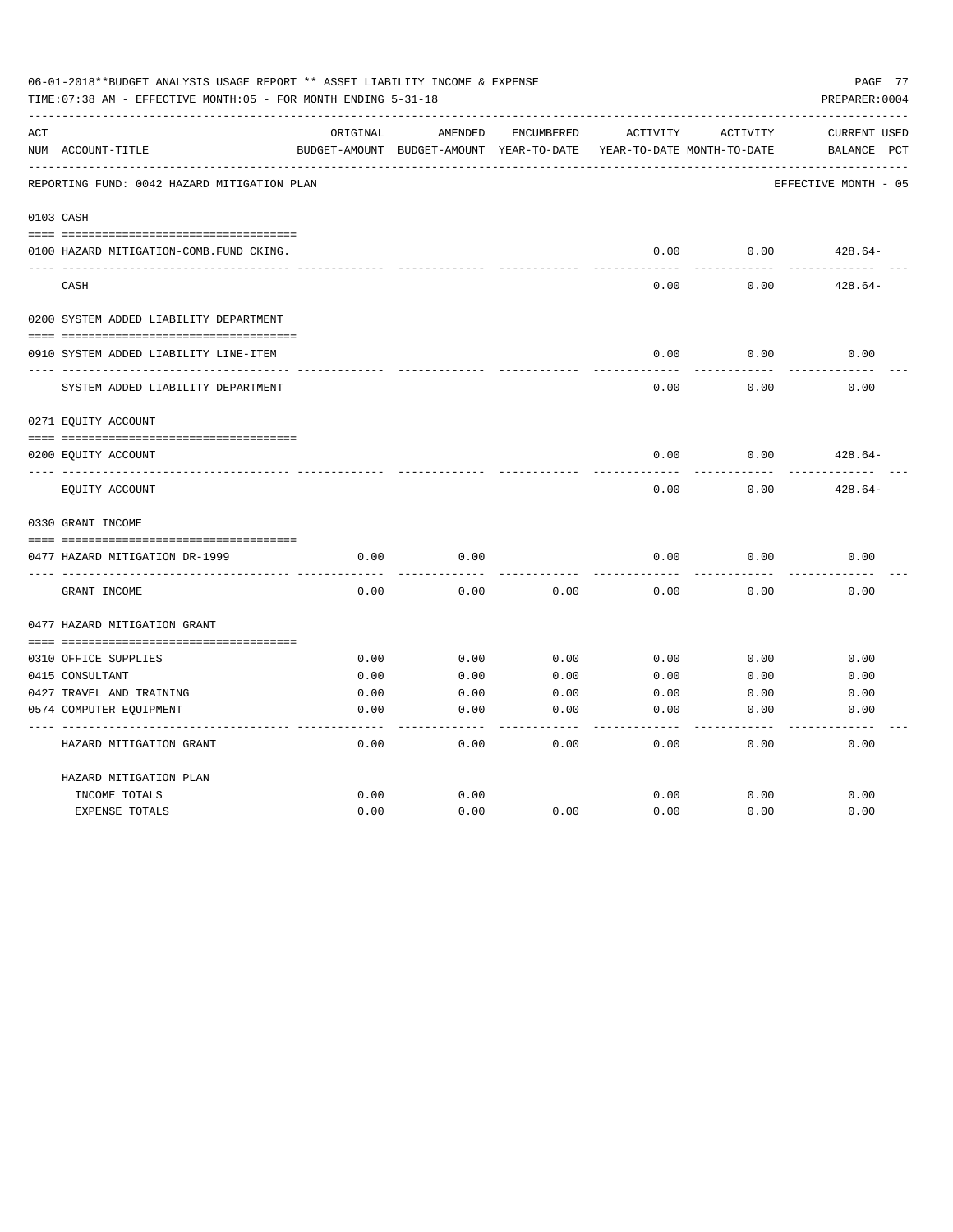|     | 06-01-2018**BUDGET ANALYSIS USAGE REPORT ** ASSET LIABILITY INCOME & EXPENSE<br>PAGE 78<br>TIME: 07:38 AM - EFFECTIVE MONTH: 05 - FOR MONTH ENDING 5-31-18<br>PREPARER: 0004 |              |                                                     |              |                                        |              |                                    |  |  |  |  |
|-----|------------------------------------------------------------------------------------------------------------------------------------------------------------------------------|--------------|-----------------------------------------------------|--------------|----------------------------------------|--------------|------------------------------------|--|--|--|--|
| ACT | NUM ACCOUNT-TITLE                                                                                                                                                            | ORIGINAL     | AMENDED<br>BUDGET-AMOUNT BUDGET-AMOUNT YEAR-TO-DATE | ENCUMBERED   | ACTIVITY<br>YEAR-TO-DATE MONTH-TO-DATE | ACTIVITY     | <b>CURRENT USED</b><br>BALANCE PCT |  |  |  |  |
|     | REPORTING FUND: 0044 HOMELAND SECURITY                                                                                                                                       |              |                                                     |              |                                        |              | EFFECTIVE MONTH - 05               |  |  |  |  |
|     | 0102 A/P CLEARING                                                                                                                                                            |              |                                                     |              |                                        |              |                                    |  |  |  |  |
|     | 0100 A/P CLEARING<br>---- ----------                                                                                                                                         |              |                                                     |              | 0.00                                   | 0.00         | 0.00                               |  |  |  |  |
|     | A/P CLEARING                                                                                                                                                                 |              |                                                     |              | 0.00                                   | 0.00         | 0.00                               |  |  |  |  |
|     | 0103 CASH                                                                                                                                                                    |              |                                                     |              |                                        |              |                                    |  |  |  |  |
|     | 0100 HOMELAND SECURITY-COMB.FUND CHKING                                                                                                                                      |              |                                                     |              | 0.00                                   | 0.00         | 0.00                               |  |  |  |  |
|     | CASH                                                                                                                                                                         |              |                                                     |              | 0.00                                   | 0.00         | 0.00                               |  |  |  |  |
|     | 0120 RECEIVABLES                                                                                                                                                             |              |                                                     |              |                                        |              |                                    |  |  |  |  |
|     | 0312 DUE FROM OTHER GOVERNMENT                                                                                                                                               |              |                                                     |              | 0.00                                   | 0.00         | 0.00                               |  |  |  |  |
|     | RECEIVABLES                                                                                                                                                                  |              |                                                     |              | 0.00                                   | 0.00         | 0.00                               |  |  |  |  |
|     | 0200 SYSTEM ADDED LIABILITY DEPARTMENT                                                                                                                                       |              |                                                     |              |                                        |              |                                    |  |  |  |  |
|     | 0910 SYSTEM ADDED LIABILITY LINE-ITEM                                                                                                                                        |              |                                                     |              | 0.00                                   | 0.00         | 0.00                               |  |  |  |  |
|     | SYSTEM ADDED LIABILITY DEPARTMENT                                                                                                                                            |              |                                                     |              | 0.00                                   | 0.00         | 0.00                               |  |  |  |  |
|     | 0207 DUE TO FUND                                                                                                                                                             |              |                                                     |              |                                        |              |                                    |  |  |  |  |
|     | 0095 DUE TO OTHER FUNDS                                                                                                                                                      |              |                                                     |              | 0.00                                   | 0.00         | 0.00                               |  |  |  |  |
|     | DUE TO FUND                                                                                                                                                                  |              |                                                     |              | 0.00                                   | 0.00         | 0.00                               |  |  |  |  |
|     | 0271 EQUITY ACCOUNT                                                                                                                                                          |              |                                                     |              |                                        |              |                                    |  |  |  |  |
|     | 0200 EQUITY ACCOUNT                                                                                                                                                          |              |                                                     |              | 0.00                                   | 0.00         | 0.00                               |  |  |  |  |
|     | EQUITY ACCOUNT                                                                                                                                                               |              |                                                     |              | 0.00                                   | 0.00         | 0.00                               |  |  |  |  |
|     | 0330 GRANTS                                                                                                                                                                  |              |                                                     |              |                                        |              |                                    |  |  |  |  |
|     |                                                                                                                                                                              |              |                                                     |              |                                        |              |                                    |  |  |  |  |
|     | 0423 2016 HOMELAND SECURITY                                                                                                                                                  | 0.00         | 0.00                                                |              | 0.00                                   | 0.00         | 0.00                               |  |  |  |  |
|     | GRANTS                                                                                                                                                                       | 0.00         | 0.00                                                | 0.00         | 0.00                                   | 0.00         | 0.00                               |  |  |  |  |
|     | 0412 HOMELAND SECURITY                                                                                                                                                       |              |                                                     |              |                                        |              |                                    |  |  |  |  |
|     |                                                                                                                                                                              |              |                                                     |              |                                        |              |                                    |  |  |  |  |
|     | 0578 2011 EQUIPMENT                                                                                                                                                          | 0.00         | 0.00                                                | 0.00         | 0.00                                   | 0.00         | 0.00                               |  |  |  |  |
|     | 0579 2012 EQUIPMENT<br>0580 2013 EQUIPMENT                                                                                                                                   | 0.00<br>0.00 | 0.00<br>0.00                                        | 0.00<br>0.00 | 0.00<br>0.00                           | 0.00<br>0.00 | 0.00<br>0.00                       |  |  |  |  |
|     | 0581 2014 EQUIPMENT                                                                                                                                                          | 0.00         | 0.00                                                | 0.00         | 0.00                                   | 0.00         | 0.00                               |  |  |  |  |
|     |                                                                                                                                                                              |              |                                                     |              |                                        |              |                                    |  |  |  |  |
|     | 0582 2015 EQUIPMENT<br>0583 2016 EQUIPMENT                                                                                                                                   | 0.00<br>0.00 | 0.00<br>0.00                                        | 0.00<br>0.00 | 0.00<br>0.00                           | 0.00<br>0.00 | 0.00<br>0.00                       |  |  |  |  |
|     |                                                                                                                                                                              |              | - - - -                                             | ----         | $---$                                  | .            | -----                              |  |  |  |  |
|     | HOMELAND SECURITY                                                                                                                                                            | 0.00         | 0.00                                                | 0.00         | 0.00                                   | 0.00         | 0.00                               |  |  |  |  |
|     | HOMELAND SECURITY                                                                                                                                                            |              |                                                     |              |                                        |              |                                    |  |  |  |  |
|     | INCOME TOTALS                                                                                                                                                                | 0.00         | 0.00                                                |              | 0.00                                   | 0.00         | 0.00                               |  |  |  |  |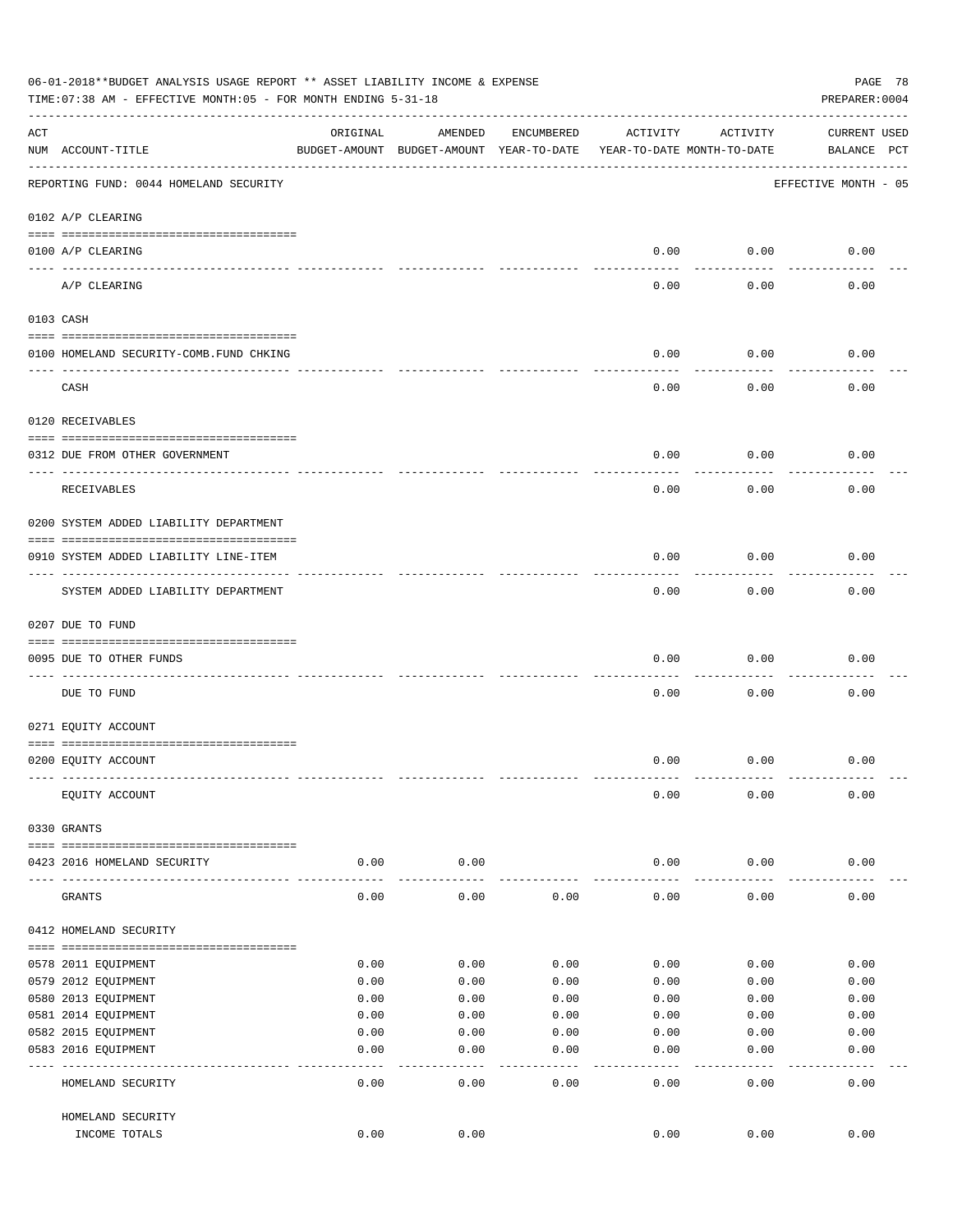| 06-01-2018**BUDGET ANALYSIS USAGE REPORT ** ASSET LIABILITY INCOME & EXPENSE<br>TIME: 07:38 AM - EFFECTIVE MONTH: 05 - FOR MONTH ENDING 5-31-18<br>PREPARER: 0004 |               |               |                   |                            |          |                       |  |  |  |
|-------------------------------------------------------------------------------------------------------------------------------------------------------------------|---------------|---------------|-------------------|----------------------------|----------|-----------------------|--|--|--|
| ACT                                                                                                                                                               | ORIGINAL      | AMENDED       | <b>ENCUMBERED</b> | ACTIVITY                   | ACTIVITY | <b>CURRENT USED</b>   |  |  |  |
| ACCOUNT-TITLE<br>NUM                                                                                                                                              | BUDGET-AMOUNT | BUDGET-AMOUNT | YEAR-TO-DATE      | YEAR-TO-DATE MONTH-TO-DATE |          | <b>PCT</b><br>BALANCE |  |  |  |
| REPORTING FUND: 0044 HOMELAND SECURITY                                                                                                                            |               |               |                   |                            |          | EFFECTIVE MONTH - 05  |  |  |  |
| <b>EXPENSE TOTALS</b>                                                                                                                                             | 0.00          | 0.00          | 0.00              | 0.00                       | 0.00     | 0.00                  |  |  |  |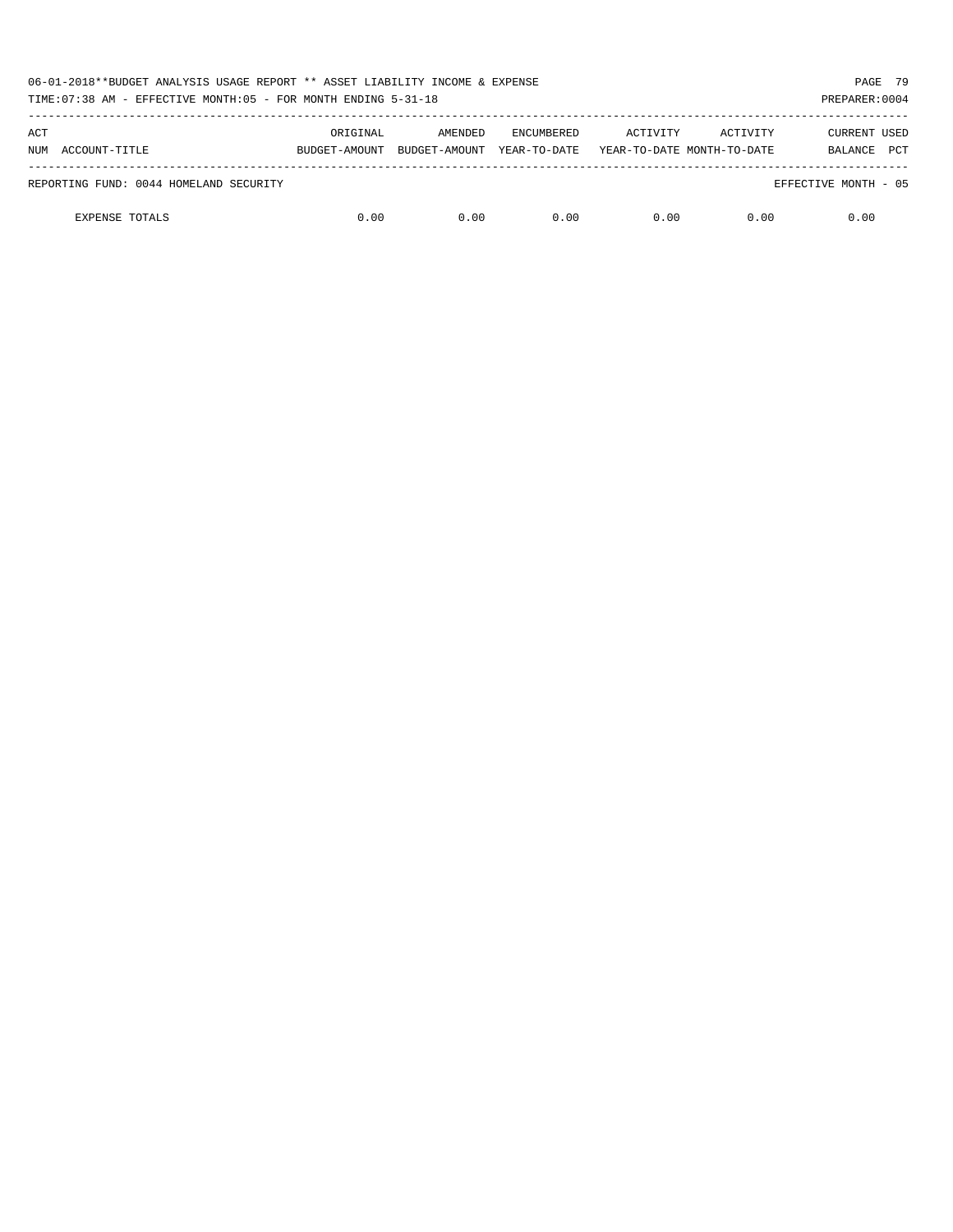|     | 06-01-2018**BUDGET ANALYSIS USAGE REPORT ** ASSET LIABILITY INCOME & EXPENSE<br>TIME: 07:38 AM - EFFECTIVE MONTH: 05 - FOR MONTH ENDING 5-31-18 |                  |                                                     |              |                                        |                            | PAGE 80<br>PREPARER: 0004          |
|-----|-------------------------------------------------------------------------------------------------------------------------------------------------|------------------|-----------------------------------------------------|--------------|----------------------------------------|----------------------------|------------------------------------|
| ACT | NUM ACCOUNT-TITLE                                                                                                                               | ORIGINAL         | AMENDED<br>BUDGET-AMOUNT BUDGET-AMOUNT YEAR-TO-DATE | ENCUMBERED   | ACTIVITY<br>YEAR-TO-DATE MONTH-TO-DATE | ACTIVITY                   | <b>CURRENT USED</b><br>BALANCE PCT |
|     | REPORTING FUND: 0045 CHAPTER 19 FUNDS                                                                                                           |                  |                                                     |              |                                        |                            | EFFECTIVE MONTH - 05               |
|     | 0100 PAYROLL                                                                                                                                    |                  |                                                     |              |                                        |                            |                                    |
|     | 0100 PAYROLL                                                                                                                                    |                  |                                                     |              | 0.00                                   | 0.00                       | 0.00                               |
|     | PAYROLL                                                                                                                                         |                  |                                                     |              | 0.00                                   | 0.00                       | 0.00                               |
|     | 0103 CASH                                                                                                                                       |                  |                                                     |              |                                        |                            |                                    |
|     | 0100 CHAPTER 19-COMBINED FUNDS CHECKING                                                                                                         |                  |                                                     |              |                                        | $977.47 - 977.47 - 977.47$ |                                    |
|     | CASH                                                                                                                                            |                  |                                                     |              | $977.47 -$                             | 977.47-                    | $977.47 -$                         |
|     | 0120 RECEIVABLES                                                                                                                                |                  |                                                     |              |                                        |                            |                                    |
|     | 0312 DUE FROM OTHER GOVERNMENT                                                                                                                  |                  |                                                     |              | 0.00                                   | 0.00                       | 0.00                               |
|     |                                                                                                                                                 |                  |                                                     |              |                                        |                            |                                    |
|     | <b>RECEIVABLES</b>                                                                                                                              |                  |                                                     |              | 0.00                                   | 0.00                       | 0.00                               |
|     | 0200 SYSTEM ADDED LIABILITY DEPARTMENT                                                                                                          |                  |                                                     |              |                                        |                            |                                    |
|     | 0150 ACCRUED SALARY PAYABLE                                                                                                                     |                  |                                                     |              | 0.00                                   | $0.00$ 302.00              |                                    |
|     | 0155 ACCRUED FRINGE BENEFITS                                                                                                                    |                  |                                                     |              | 0.00                                   | 0.00                       | 0.00                               |
|     | 0910 SYSTEM ADDED LIABILITY LINE-ITEM                                                                                                           |                  |                                                     |              | $3,975.00 -$                           | 0.00                       | $3,975.00 -$                       |
|     | SYSTEM ADDED LIABILITY DEPARTMENT                                                                                                               |                  |                                                     |              | $3,975.00 -$                           | 0.00                       | $3,673.00 -$                       |
|     | 0207 DUE TO FUND                                                                                                                                |                  |                                                     |              |                                        |                            |                                    |
|     | 0095 DUE TO OTHER FUNDS                                                                                                                         |                  |                                                     |              | 0.00                                   | 0.00                       | 0.00                               |
|     | DUE TO FUND                                                                                                                                     |                  |                                                     |              | 0.00                                   | 0.00                       | 0.00                               |
|     | 0271 EQUITY ACCOUNT                                                                                                                             |                  |                                                     |              |                                        |                            |                                    |
|     |                                                                                                                                                 |                  |                                                     |              |                                        |                            |                                    |
|     | 0200 EQUITY ACCOUNT                                                                                                                             |                  |                                                     |              | 0.00                                   | 0.00                       | $302.00 -$                         |
|     | EQUITY ACCOUNT                                                                                                                                  |                  |                                                     |              | 0.00                                   | 0.00                       | $302.00 -$                         |
|     | 0330 GRANT INCOME                                                                                                                               |                  |                                                     |              |                                        |                            |                                    |
|     | 0403 CHAPTER 19 FUNDS                                                                                                                           | 4,000.00         | 4,000.00                                            |              | 5,052.74                               | 0.00                       | 1,052.74+ 126                      |
|     | GRANT INCOME                                                                                                                                    | 4,000.00         | 4,000.00                                            | 0.00         | -------------<br>5,052.74              | 0.00                       | 1,052.74+ 126                      |
|     | 0403 CHAPTER 19 FUNDS                                                                                                                           |                  |                                                     |              |                                        |                            |                                    |
|     | 0103 SALARY                                                                                                                                     | 0.00             | 0.00                                                | 0.00         | 1,068.00                               | 908.00                     | $1,068.00 -$                       |
|     | 0201 SOCIAL SECURITY                                                                                                                            | 0.00             | 0.00                                                | 0.00         | 66.22                                  | 56.30                      | $66.22 -$                          |
|     | 0204 WORKERS COMPENSATION                                                                                                                       | 0.00             | 0.00                                                | 0.00         | 0.00                                   | 0.00                       | 0.00                               |
|     | 0205 MEDICARE TAX                                                                                                                               | 0.00             | 0.00                                                | 0.00         | 15.49                                  | 13.17                      | $15.49-$                           |
|     | 0310 OFFICE SUPPLIES<br>0427 OUT OF COUNTY TRAVEL                                                                                               | 500.00<br>100.00 | 1,000.00<br>100.00                                  | 0.00<br>0.00 | 655.50<br>0.00                         | 0.00<br>0.00               | 344.50<br>66<br>100.00<br>00       |
|     | 0481 DUES                                                                                                                                       | 0.00             | 250.00                                              | 0.00         | 250.00                                 | 0.00                       | 0.00 100                           |
|     | 0572 OFFICE EQUIPMENT                                                                                                                           | 700.00           | 700.00                                              | 0.00         | 0.00                                   | 0.00                       | 0 <sub>0</sub><br>700.00           |
|     | 0573 ELECTION EQUIPMENT                                                                                                                         | 2,700.00         | 1,950.00                                            | 0.00         | 0.00                                   | 0.00                       | 1,950.00<br>0 <sub>0</sub>         |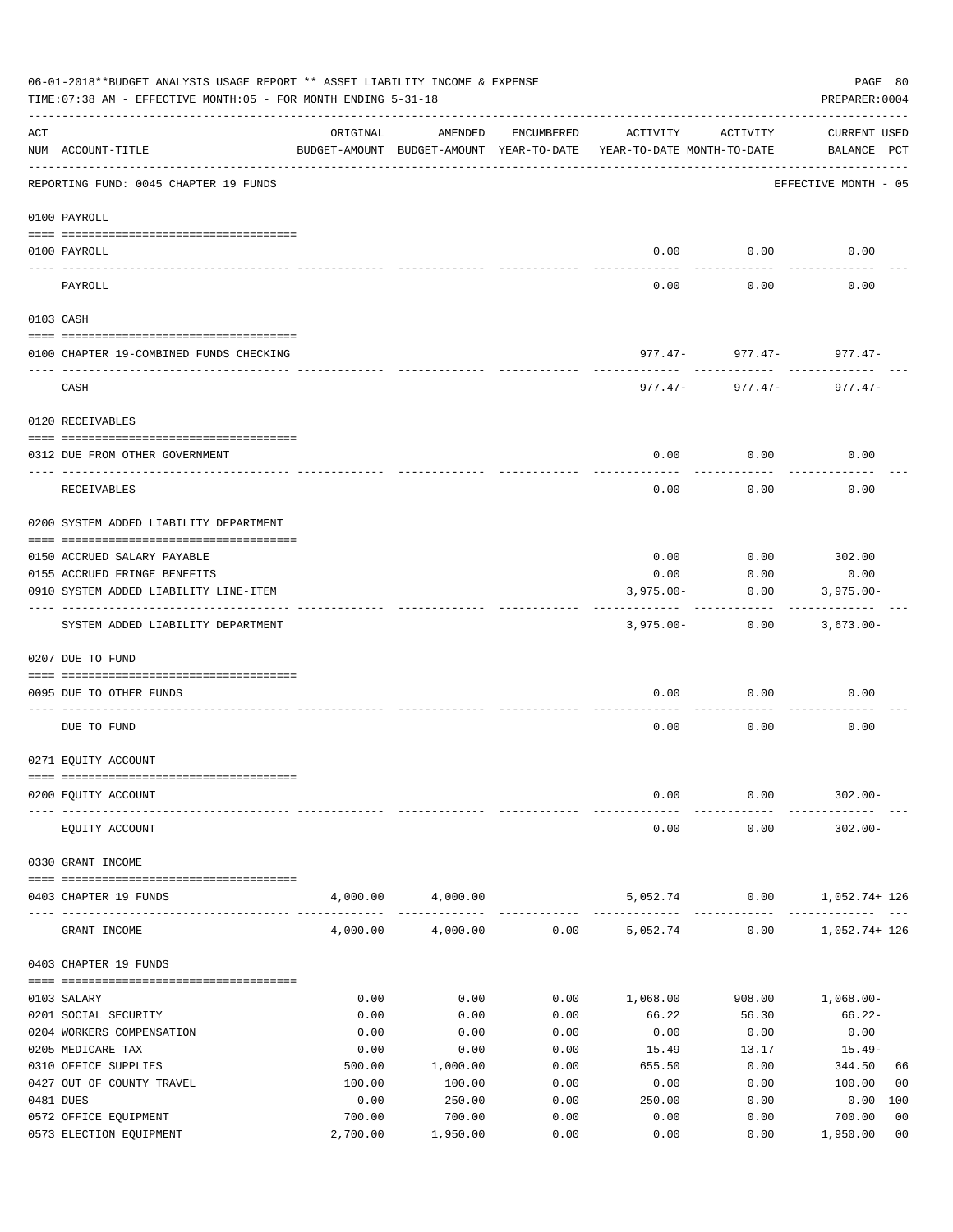| 06-01-2018**BUDGET ANALYSIS USAGE REPORT ** ASSET LIABILITY INCOME & EXPENSE | PAGE 81        |  |
|------------------------------------------------------------------------------|----------------|--|
| TIME: 07:38 AM - EFFECTIVE MONTH: 05 - FOR MONTH ENDING 5-31-18              | PREPARER: 0004 |  |

| ACT                                   | ORIGINAL      | AMENDED       | ENCUMBERED   | ACTIVITY | ACTIVITY                   | <b>CURRENT USED</b>   |
|---------------------------------------|---------------|---------------|--------------|----------|----------------------------|-----------------------|
| ACCOUNT-TITLE<br>NUM                  | BUDGET-AMOUNT | BUDGET-AMOUNT | YEAR-TO-DATE |          | YEAR-TO-DATE MONTH-TO-DATE | <b>PCT</b><br>BALANCE |
|                                       |               |               |              |          |                            |                       |
| REPORTING FUND: 0045 CHAPTER 19 FUNDS |               |               |              |          |                            | EFFECTIVE MONTH - 05  |
|                                       |               |               |              |          |                            |                       |
| 0574 COMPUTER EOUIPMENT               | 0.00          | 0.00          | 0.00         | 0.00     | 0.00                       | 0.00                  |
|                                       |               |               |              |          |                            |                       |
| CHAPTER 19 FUNDS                      | 4,000.00      | 4,000.00      | 0.00         | 2,055.21 | 977.47                     | 1,944.79<br>-51       |
|                                       |               |               |              |          |                            |                       |
| CHAPTER 19 FUNDS                      |               |               |              |          |                            |                       |
| INCOME TOTALS                         | 4,000.00      | 4,000.00      |              | 5,052.74 | 0.00                       | 1,052.74+ 126         |
| <b>EXPENSE TOTALS</b>                 | 4,000.00      | 4,000.00      | 0.00         | 2,055.21 | 977.47                     | 1,944.79<br>- 51      |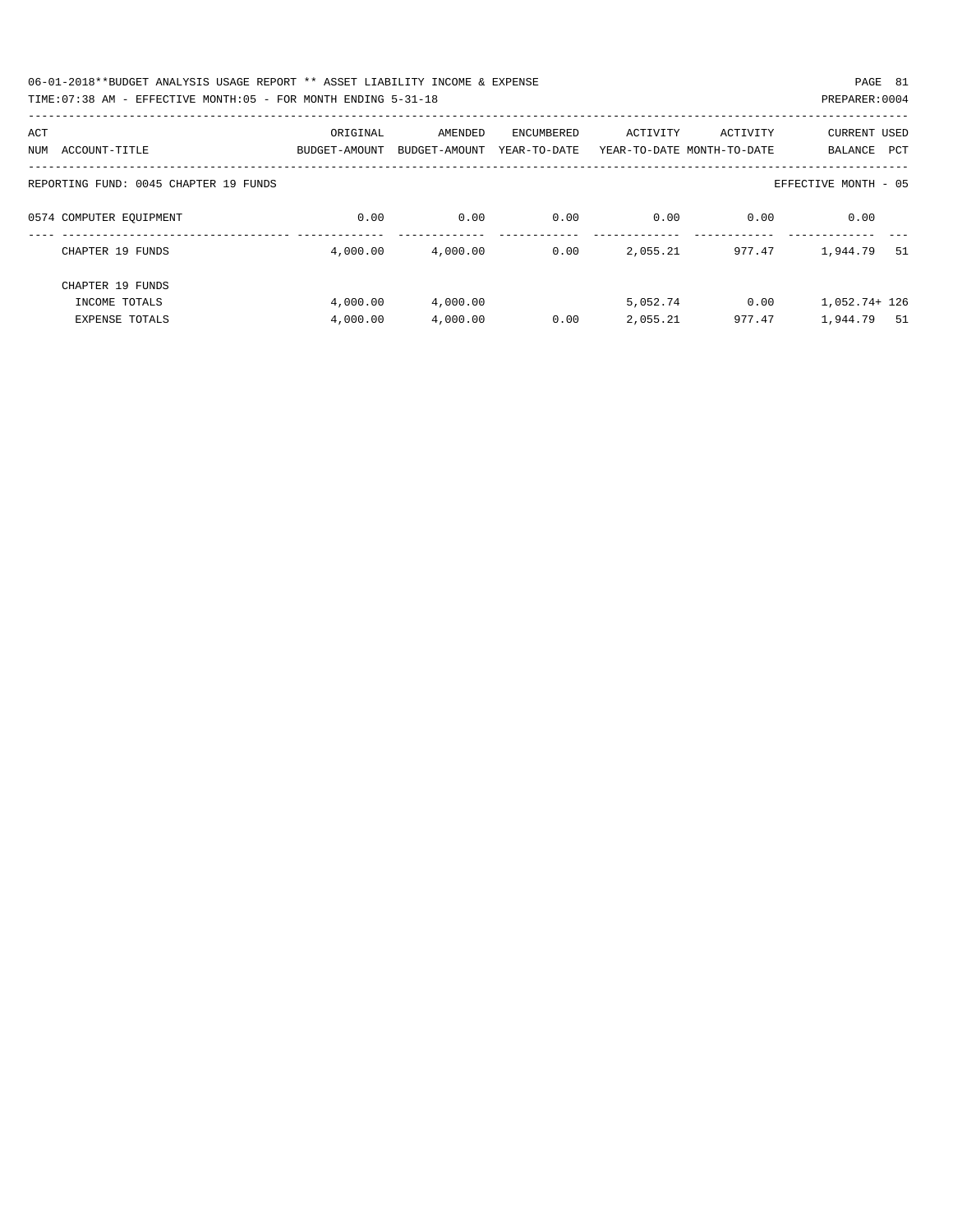| 06-01-2018**BUDGET ANALYSIS USAGE REPORT ** ASSET LIABILITY INCOME & EXPENSE<br>TIME: 07:38 AM - EFFECTIVE MONTH: 05 - FOR MONTH ENDING 5-31-18 |                                                                     |                                                                                 |                     |              |                            |                                   |                                          |                |  |  |
|-------------------------------------------------------------------------------------------------------------------------------------------------|---------------------------------------------------------------------|---------------------------------------------------------------------------------|---------------------|--------------|----------------------------|-----------------------------------|------------------------------------------|----------------|--|--|
| ACT                                                                                                                                             | NUM ACCOUNT-TITLE                                                   | ORIGINAL<br>BUDGET-AMOUNT BUDGET-AMOUNT YEAR-TO-DATE YEAR-TO-DATE MONTH-TO-DATE | AMENDED             | ENCUMBERED   | ACTIVITY                   | ACTIVITY                          | CURRENT USED<br>BALANCE PCT              |                |  |  |
|                                                                                                                                                 | REPORTING FUND: 0046 SAFE ROOM REIMBURSEMENT PROGRAM                |                                                                                 |                     |              |                            |                                   | ----------------<br>EFFECTIVE MONTH - 05 |                |  |  |
|                                                                                                                                                 | 0103 CASH                                                           |                                                                                 |                     |              |                            |                                   |                                          |                |  |  |
|                                                                                                                                                 | 0100 SAFE ROOM REIMB. PROG. - COMB. FUNDS                           |                                                                                 |                     |              |                            | 404.48 1,125.24                   | 5,978.68                                 |                |  |  |
|                                                                                                                                                 | CASH                                                                |                                                                                 |                     |              |                            | ----------- ------------ -------- | 404.48 1,125.24 5,978.68                 |                |  |  |
|                                                                                                                                                 | 0120 RECEIVABLES                                                    |                                                                                 |                     |              |                            |                                   |                                          |                |  |  |
|                                                                                                                                                 | 0312 DUE FROM OTHER GOVERNMENTS                                     |                                                                                 |                     |              |                            | $0.00$ 0.00                       | 0.00                                     |                |  |  |
|                                                                                                                                                 | RECEIVABLES                                                         |                                                                                 |                     |              | 0.00                       | ---------<br>0.00                 | 0.00                                     |                |  |  |
|                                                                                                                                                 | 0200 SYSTEM ADDED LIABILITY DEPARTMENT                              |                                                                                 |                     |              |                            |                                   |                                          |                |  |  |
|                                                                                                                                                 | 0910 SYSTEM ADDED LIABILITY LINE-ITEM                               |                                                                                 |                     |              |                            |                                   | $634.95 - 0.00$ 634.95-                  |                |  |  |
|                                                                                                                                                 | SYSTEM ADDED LIABILITY DEPARTMENT                                   |                                                                                 |                     |              | 634.95-                    | 0.00                              | 634.95-                                  |                |  |  |
|                                                                                                                                                 | 0271 EQUITY ACCOUNT                                                 |                                                                                 |                     |              |                            |                                   |                                          |                |  |  |
|                                                                                                                                                 | 0200 EQUITY ACCOUNT                                                 |                                                                                 |                     |              | 0.00                       |                                   | $0.00$ 5,574.20                          |                |  |  |
|                                                                                                                                                 | EQUITY ACCOUNT                                                      |                                                                                 |                     |              | 0.00                       | 0.00                              | 5,574.20                                 |                |  |  |
|                                                                                                                                                 | 0300 CASH                                                           |                                                                                 |                     |              |                            |                                   |                                          |                |  |  |
|                                                                                                                                                 | 0146 BEGINNING CASH BALANCE<br>------------------------------ ----- |                                                                                 | 1,200.00 1,200.00   | ------------ | 0.00                       |                                   | $0.00$ 1,200.00                          | 00             |  |  |
|                                                                                                                                                 | CASH                                                                |                                                                                 | 1,200.00 1,200.00   | 0.00         | 0.00                       | 0.00                              | 1,200.00                                 | 0 <sub>0</sub> |  |  |
|                                                                                                                                                 | 0330 GRANT INCOME                                                   |                                                                                 |                     |              |                            |                                   |                                          |                |  |  |
|                                                                                                                                                 | 0475 SAFE ROOM REIMBURSEMENT DR-4029 90,000.00 90,000.00            |                                                                                 |                     |              |                            |                                   | 63.985.77 28.751.04 26.014.23 71         |                |  |  |
|                                                                                                                                                 | 0476 ADMINISTRATIVE FEE                                             |                                                                                 | 3,000.00 3,000.00   |              |                            | 2,400.00 1,200.00                 | 600.00                                   | 80             |  |  |
|                                                                                                                                                 | GRANT INCOME                                                        |                                                                                 | 93,000.00 93,000.00 |              | $0.00$ 66,385.77 29,951.04 |                                   | 26,614.23                                | 71             |  |  |
|                                                                                                                                                 | 0475 SAFE ROOM REIMBURSEMENT PROGRAM                                |                                                                                 |                     |              |                            |                                   |                                          |                |  |  |
|                                                                                                                                                 | 0310 OFFICE SUPPLIES                                                | 0.00                                                                            | 200.00              | 0.00         | 722.60                     | 70.65                             | $522.60 - 361$                           |                |  |  |
|                                                                                                                                                 | 0314 SAFE ROOM REIMBURSEMENT                                        | 93,300.00                                                                       | 92,600.00           | 0.00         | 63,985.80                  | 28,751.04                         | 28,614.20                                | 69             |  |  |
|                                                                                                                                                 | 0330 GAS/OIL                                                        | 150.00                                                                          | 150.00              | 0.00         | 16.19                      | 4.11                              | 133.81                                   | 11             |  |  |
|                                                                                                                                                 | 0427 OUT OF COUNTY TRAVEL                                           | 500.00                                                                          | 500.00              | 0.00         | 26.75                      | 0.00                              | 473.25                                   | 05             |  |  |
|                                                                                                                                                 | 0454 R&M AUTO                                                       | 250.00                                                                          | 750.00              | 0.00         | 595.00                     | 0.00                              | 155.00                                   | 79             |  |  |
|                                                                                                                                                 | 0573 RADIO EQUIPMENT                                                | 0.00                                                                            | 0.00                | 0.00         | 0.00                       | 0.00                              | 0.00                                     |                |  |  |
|                                                                                                                                                 | 0574 COMPUTER EQUIPMENT                                             | 0.00                                                                            | 0.00                | 0.00         | 0.00                       | 0.00                              | 0.00                                     |                |  |  |
|                                                                                                                                                 | SAFE ROOM REIMBURSEMENT PROGRAM                                     | 94,200.00                                                                       | 94,200.00           | 0.00         | 65,346.34                  | 28,825.80                         | 28,853.66                                | 69             |  |  |
|                                                                                                                                                 | SAFE ROOM REIMBURSEMENT PROGRAM                                     |                                                                                 |                     |              |                            |                                   |                                          |                |  |  |
|                                                                                                                                                 | INCOME TOTALS                                                       | 94,200.00                                                                       | 94,200.00           |              | 66,385.77                  | 29,951.04                         | 27,814.23                                | 70             |  |  |
|                                                                                                                                                 | EXPENSE TOTALS                                                      | 94,200.00                                                                       | 94,200.00           | 0.00         | 65,346.34                  | 28,825.80                         | 28,853.66                                | 69             |  |  |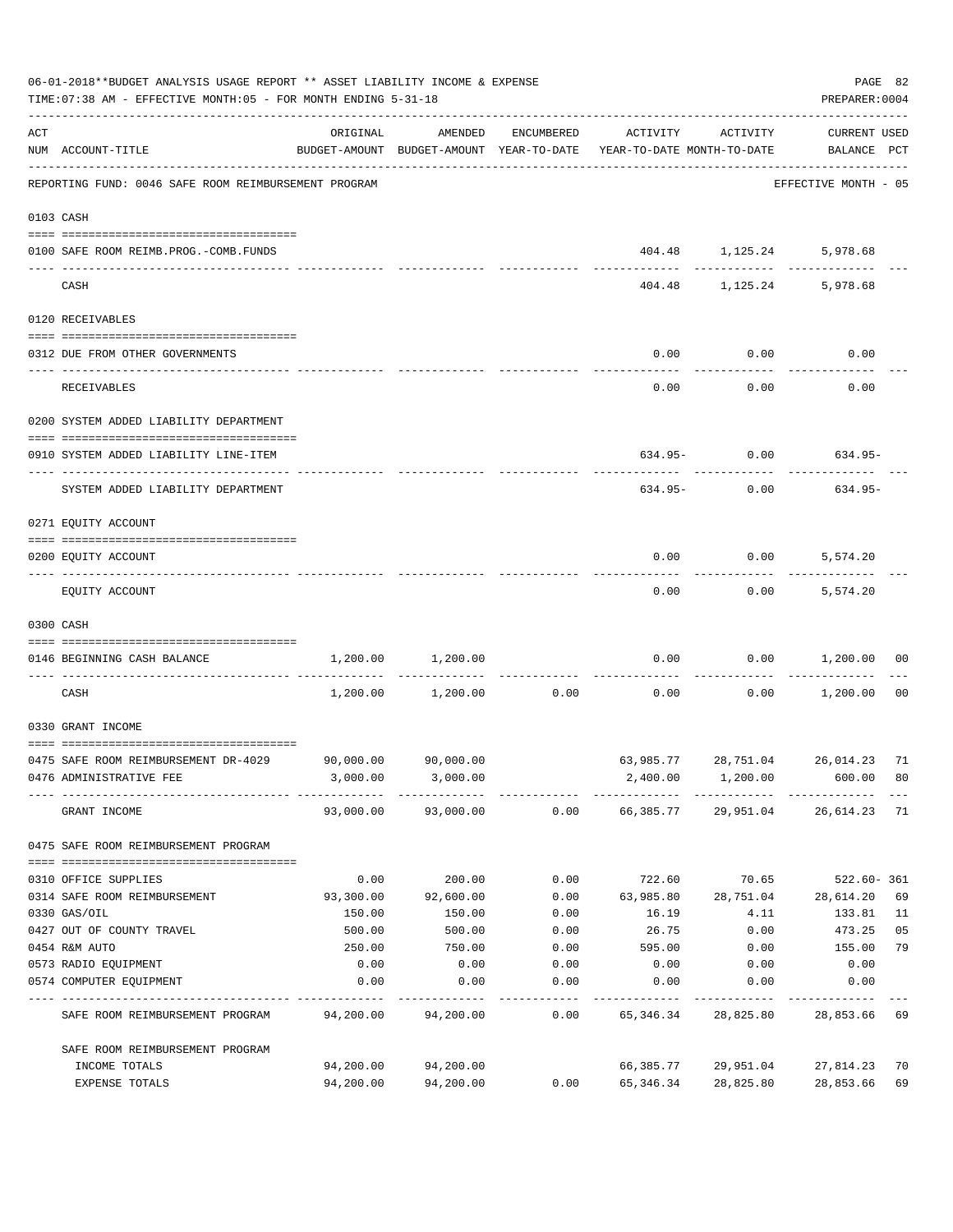| 06-01-2018**BUDGET ANALYSIS USAGE REPORT ** ASSET LIABILITY INCOME & EXPENSE<br>TIME: 07:38 AM - EFFECTIVE MONTH: 05 - FOR MONTH ENDING 5-31-18<br>PREPARER: 0004 |                                                                       |                         |                     |            |                                                                                 |                               |                      |    |  |  |
|-------------------------------------------------------------------------------------------------------------------------------------------------------------------|-----------------------------------------------------------------------|-------------------------|---------------------|------------|---------------------------------------------------------------------------------|-------------------------------|----------------------|----|--|--|
| ACT                                                                                                                                                               | NUM ACCOUNT-TITLE                                                     | ORIGINAL                | AMENDED             | ENCUMBERED | BUDGET-AMOUNT BUDGET-AMOUNT YEAR-TO-DATE YEAR-TO-DATE MONTH-TO-DATE BALANCE PCT | ACTIVITY ACTIVITY             | CURRENT USED         |    |  |  |
|                                                                                                                                                                   | REPORTING FUND: 0048 ELECTION EQUIPMENT FUND                          |                         |                     |            |                                                                                 |                               | EFFECTIVE MONTH - 05 |    |  |  |
|                                                                                                                                                                   | 0103 CASH                                                             |                         |                     |            |                                                                                 |                               |                      |    |  |  |
|                                                                                                                                                                   |                                                                       |                         |                     |            |                                                                                 | 7,546.05-262.50 27,582.68     |                      |    |  |  |
|                                                                                                                                                                   | 0100 ELECTION EQUIP. FUND-COMBINED FUNDS<br>------------------------- |                         |                     |            |                                                                                 | ---------                     | ---------            |    |  |  |
|                                                                                                                                                                   | CASH                                                                  |                         |                     |            | 7,546.05-                                                                       |                               | 262.50 27,582.68     |    |  |  |
|                                                                                                                                                                   | 0200 SYSTEM ADDED LIABILITY DEPARTMENT                                |                         |                     |            |                                                                                 |                               |                      |    |  |  |
|                                                                                                                                                                   | 0910 SYSTEM ADDED LIABILITY LINE-ITEM                                 |                         |                     |            |                                                                                 | $392.75 - 0.00$               | $392.75-$            |    |  |  |
|                                                                                                                                                                   | SYSTEM ADDED LIABILITY DEPARTMENT                                     |                         |                     |            | 392.75-                                                                         | 0.00                          | 392.75-              |    |  |  |
|                                                                                                                                                                   | 0271 EQUITY ACCOUNT                                                   |                         |                     |            |                                                                                 |                               |                      |    |  |  |
|                                                                                                                                                                   | 0200 EOUITY ACCOUNT                                                   |                         |                     |            |                                                                                 | $0.00$ $0.00$ $35,128,73$     |                      |    |  |  |
|                                                                                                                                                                   | EQUITY ACCOUNT                                                        |                         |                     |            | 0.00                                                                            | 0.00                          | 35,128.73            |    |  |  |
|                                                                                                                                                                   | 0300 CASH                                                             |                         |                     |            |                                                                                 |                               |                      |    |  |  |
|                                                                                                                                                                   | 0148 BEGINNING CASH BALANCE                                           | 17,100.00               | 17,100.00           |            | 0.00                                                                            |                               | $0.00$ 17,100.00     | 00 |  |  |
|                                                                                                                                                                   | CASH                                                                  |                         | 17,100.00 17,100.00 | 0.00       | 0.00                                                                            |                               | $0.00$ 17,100.00     | 00 |  |  |
|                                                                                                                                                                   | 0340 INCOME                                                           |                         |                     |            |                                                                                 |                               |                      |    |  |  |
|                                                                                                                                                                   |                                                                       |                         |                     |            |                                                                                 |                               |                      |    |  |  |
|                                                                                                                                                                   | 0130 REFUNDS & MISCELLANEOUS<br>0403 CONTRACT ADMINISTRATIVE FEE      | 0.00<br>0.00            | 0.00<br>0.00        |            | 0.00<br>225.00                                                                  | 0.00<br>112.50                | 0.00<br>$225.00+$    |    |  |  |
|                                                                                                                                                                   | 0484 ELECTION REIMBURSEMENT                                           |                         | 4,000.00 4,000.00   |            |                                                                                 | 1,005.00 150.00               | 2,995.00             | 25 |  |  |
|                                                                                                                                                                   | INCOME                                                                |                         |                     |            | ------------<br>$4,000.00$ $4,000.00$ $0.00$ $1,230.00$                         | ----------------------------- | 262.50 2,770.00      | 31 |  |  |
|                                                                                                                                                                   | 0403 ELECTION EQUIPMENT FUND                                          |                         |                     |            |                                                                                 |                               |                      |    |  |  |
|                                                                                                                                                                   |                                                                       |                         |                     |            |                                                                                 |                               |                      |    |  |  |
|                                                                                                                                                                   | 0485 LICENSE/SUPPORT                                                  | 0.00                    | 0.00                | 0.00       | 0.00                                                                            | 0.00                          | 0.00                 |    |  |  |
|                                                                                                                                                                   | 0573 ELECTION EQUIPMENT                                               | 21,100.00               | 21,100.00           | 3,210.00   | 8,383.30                                                                        | 0.00                          | 9,506.70             | 55 |  |  |
|                                                                                                                                                                   | ELECTION EQUIPMENT FUND                                               | ----------<br>21,100.00 | 21,100.00           | 3,210.00   | ----------<br>8,383.30                                                          | 0.00                          | 9,506.70             | 55 |  |  |
|                                                                                                                                                                   | ELECTION EQUIPMENT FUND                                               |                         |                     |            |                                                                                 |                               |                      |    |  |  |
|                                                                                                                                                                   | INCOME TOTALS                                                         | 21,100.00               | 21,100.00           |            | 1,230.00                                                                        | 262.50                        | 19,870.00            | 06 |  |  |
|                                                                                                                                                                   | EXPENSE TOTALS                                                        | 21,100.00               | 21,100.00           | 3,210.00   | 8,383.30                                                                        | 0.00                          | 9,506.70             | 55 |  |  |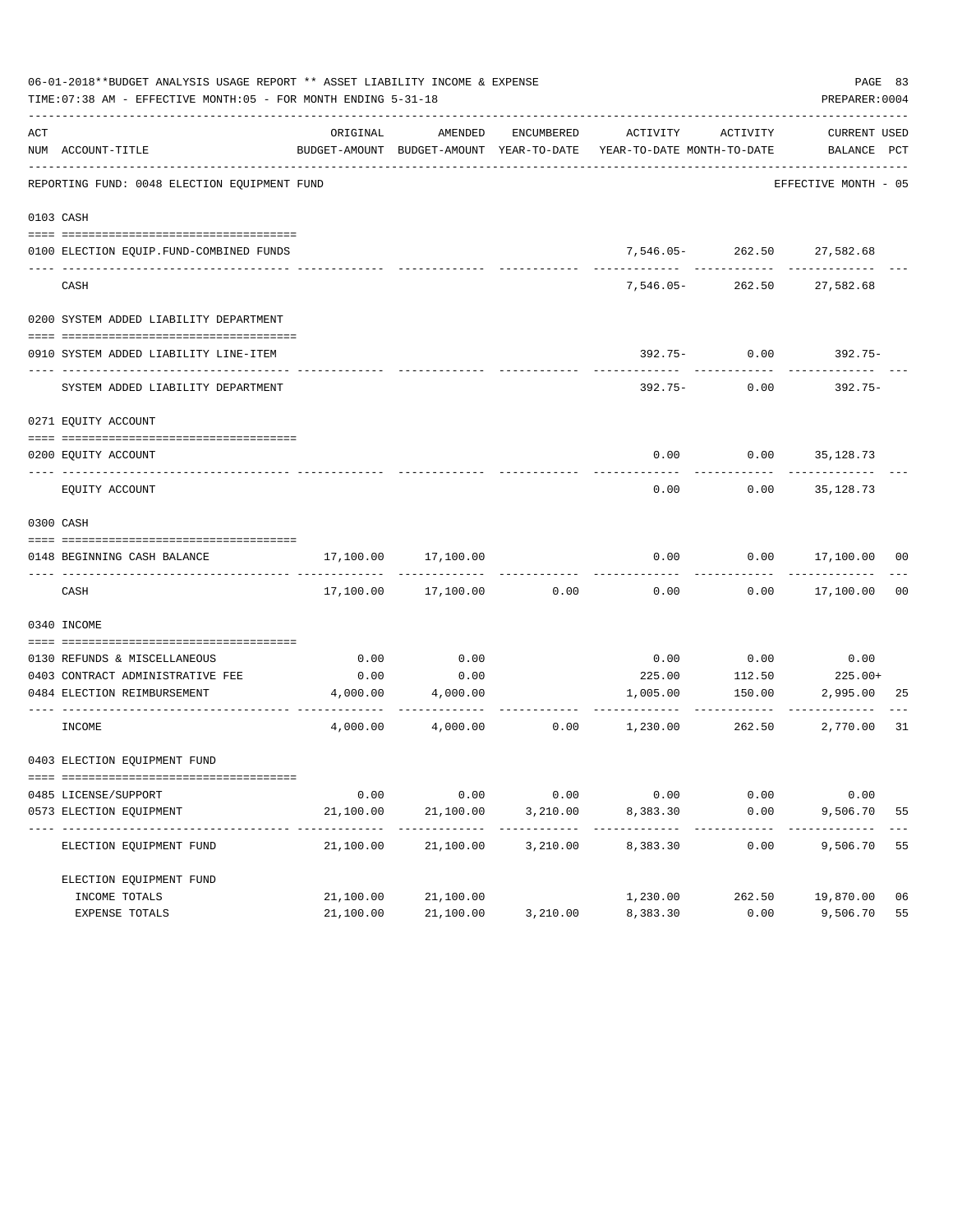|     | 06-01-2018**BUDGET ANALYSIS USAGE REPORT ** ASSET LIABILITY INCOME & EXPENSE<br>TIME: 07:38 AM - EFFECTIVE MONTH: 05 - FOR MONTH ENDING 5-31-18 |          |         |            |                                                                                 |                                | PAGE 84<br>PREPARER: 0004          |    |
|-----|-------------------------------------------------------------------------------------------------------------------------------------------------|----------|---------|------------|---------------------------------------------------------------------------------|--------------------------------|------------------------------------|----|
| ACT | NUM ACCOUNT-TITLE                                                                                                                               | ORIGINAL | AMENDED | ENCUMBERED | ACTIVITY<br>BUDGET-AMOUNT BUDGET-AMOUNT YEAR-TO-DATE YEAR-TO-DATE MONTH-TO-DATE | ACTIVITY                       | <b>CURRENT USED</b><br>BALANCE PCT |    |
|     | REPORTING FUND: 0049 INVESTIGATOR/LEOSE GRANT                                                                                                   |          |         |            |                                                                                 |                                | EFFECTIVE MONTH - 05               |    |
|     | 0100 PAYROLL                                                                                                                                    |          |         |            |                                                                                 |                                |                                    |    |
|     | 0100 PAYROLL                                                                                                                                    |          |         |            | 0.00                                                                            | 0.00                           | 0.00                               |    |
|     | PAYROLL                                                                                                                                         |          |         |            | -----<br>0.00                                                                   | . <u>.</u> .<br>0.00           | 0.00                               |    |
|     | 0103 CASH                                                                                                                                       |          |         |            |                                                                                 |                                |                                    |    |
|     |                                                                                                                                                 |          |         |            |                                                                                 |                                |                                    |    |
|     | 0100 INVESTIGATOR/LEOSE-COMB.FUNDS                                                                                                              |          |         |            |                                                                                 | $62.70 - 0.00$ 619.89          |                                    |    |
|     | CASH                                                                                                                                            |          |         |            |                                                                                 | ------------<br>$62.70 - 0.00$ | -----------<br>619.89              |    |
|     | 0271 EQUITY ACCOUNT                                                                                                                             |          |         |            |                                                                                 |                                |                                    |    |
|     | 0200 EQUITY ACCOUNT                                                                                                                             |          |         |            | 0.00                                                                            | 0.00                           | 682.59                             |    |
|     |                                                                                                                                                 |          |         |            |                                                                                 |                                |                                    |    |
|     | EQUITY ACCOUNT                                                                                                                                  |          |         |            | 0.00                                                                            | 0.00                           | 682.59                             |    |
|     | 0300 CASH                                                                                                                                       |          |         |            |                                                                                 |                                |                                    |    |
|     | 0149 BEGINNING CASH BALANCE                                                                                                                     | 0.00     | 682.59  |            | 0.00                                                                            | 0.00                           | 682.59 00                          |    |
|     | CASH                                                                                                                                            | 0.00     | 682.59  | 0.00       | 0.00                                                                            | 0.00                           | 682.59                             | 00 |
|     | 0330 GRANT INCOME                                                                                                                               |          |         |            |                                                                                 |                                |                                    |    |
|     | 0475 INVESTIGATOR/LEOSE GRANT                                                                                                                   | 0.00     | 0.00    |            |                                                                                 | 619.89 0.00 619.89+            |                                    |    |
|     | GRANT INCOME                                                                                                                                    | 0.00     | 0.00    | 0.00       | 619.89                                                                          | 0.00                           | $619.89+$                          |    |
|     | 0475 INVESTIGATOR/LEOSE                                                                                                                         |          |         |            |                                                                                 |                                |                                    |    |
|     |                                                                                                                                                 | 0.00     | 0.00    | 0.00       |                                                                                 | $0.00$ 0.00                    | 0.00                               |    |
|     | 0103 SALARY<br>0201 SOCIAL SECURITY                                                                                                             | 0.00     | 0.00    | 0.00       | 0.00                                                                            | 0.00                           | 0.00                               |    |
|     | 0202 GROUP HEALTH INSURANCE                                                                                                                     | 0.00     | 0.00    | 0.00       | 0.00                                                                            | 0.00                           | 0.00                               |    |
|     | 0203 RETIREMENT                                                                                                                                 | 0.00     | 0.00    | 0.00       | 0.00                                                                            | 0.00                           | 0.00                               |    |
|     | 0204 WORKER'S COMPENSATION                                                                                                                      | 0.00     | 0.00    | 0.00       | 0.00                                                                            | 0.00                           | 0.00                               |    |
|     | 0205 MEDICARE TAX                                                                                                                               | 0.00     | 0.00    | 0.00       | 0.00                                                                            | 0.00                           | 0.00                               |    |
|     | 0310 OFFICE SUPPLIES                                                                                                                            | 0.00     | 0.00    | 0.00       | 0.00                                                                            | 0.00                           | 0.00                               |    |
|     | 0427 TRAINING/TUITION/OUT OF COUNTY                                                                                                             | 0.00     | 682.59  | 0.00       | 682.59                                                                          | 0.00                           | 0.00 100                           |    |
|     | 0572 OFFICE EQUIPMENT                                                                                                                           | 0.00     | 0.00    | 0.00       | 0.00                                                                            | 0.00                           | 0.00                               |    |
|     | 0574 COMPUTER EQUIPMENT                                                                                                                         | 0.00     | 0.00    | 0.00       | 0.00                                                                            | 0.00                           | 0.00                               |    |
|     | INVESTIGATOR/LEOSE                                                                                                                              | 0.00     | 682.59  | 0.00       | 682.59                                                                          | 0.00                           | 0.00 100                           |    |
|     | INVESTIGATOR/LEOSE GRANT                                                                                                                        |          |         |            |                                                                                 |                                |                                    |    |
|     | INCOME TOTALS                                                                                                                                   | 0.00     | 682.59  |            | 619.89                                                                          | 0.00                           | 62.70                              | 91 |
|     | EXPENSE TOTALS                                                                                                                                  | 0.00     | 682.59  | 0.00       | 682.59                                                                          | 0.00                           | 0.00 100                           |    |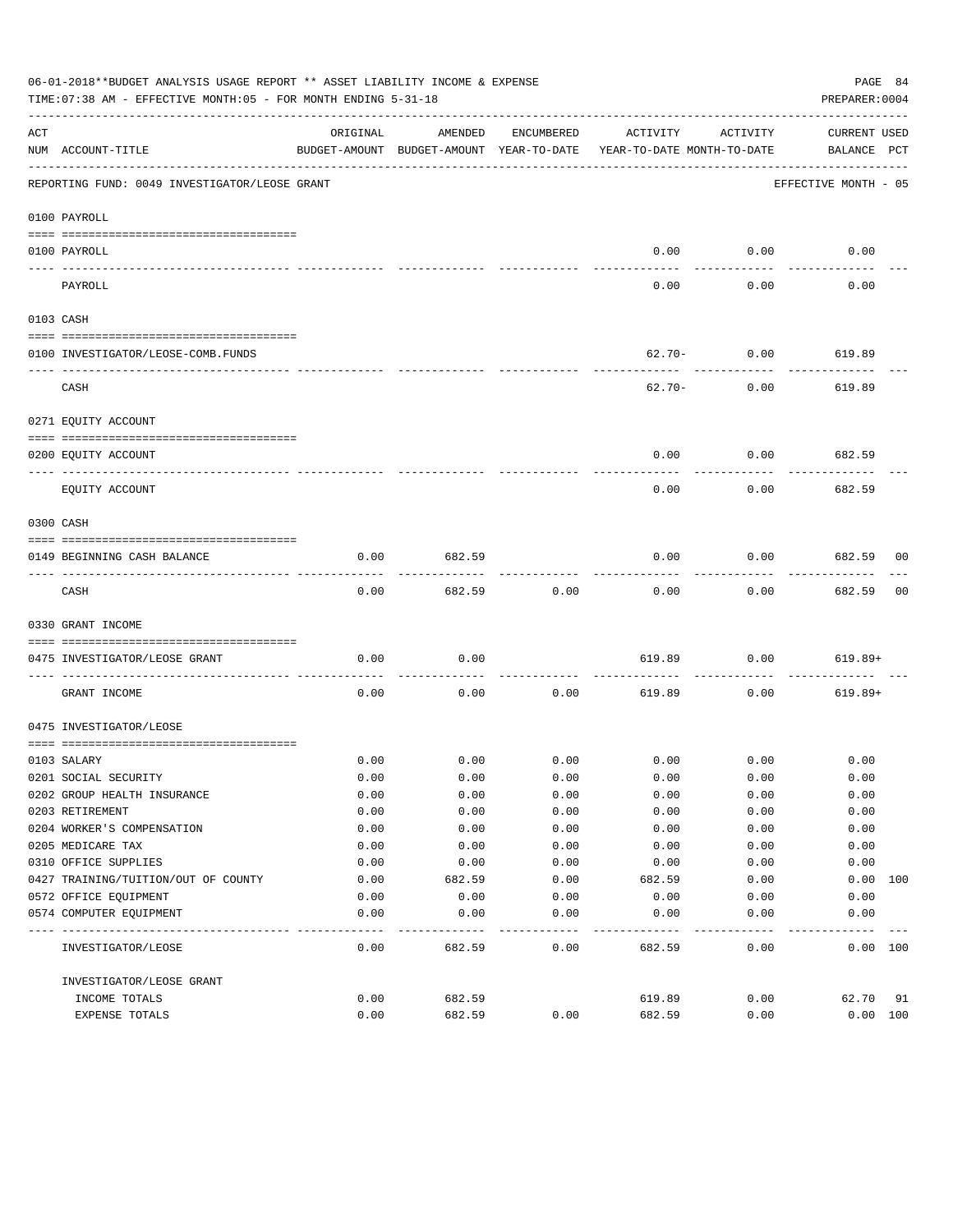|     | 06-01-2018**BUDGET ANALYSIS USAGE REPORT ** ASSET LIABILITY INCOME & EXPENSE<br>TIME: 07:38 AM - EFFECTIVE MONTH: 05 - FOR MONTH ENDING 5-31-18<br>PREPARER: 0004 |          |                                                     |            |                                        |                      |                                    |    |  |  |  |
|-----|-------------------------------------------------------------------------------------------------------------------------------------------------------------------|----------|-----------------------------------------------------|------------|----------------------------------------|----------------------|------------------------------------|----|--|--|--|
| ACT | NUM ACCOUNT-TITLE                                                                                                                                                 | ORIGINAL | AMENDED<br>BUDGET-AMOUNT BUDGET-AMOUNT YEAR-TO-DATE | ENCUMBERED | ACTIVITY<br>YEAR-TO-DATE MONTH-TO-DATE | ACTIVITY             | <b>CURRENT USED</b><br>BALANCE PCT |    |  |  |  |
|     | REPORTING FUND: 0051 CO.CLERK CO.& DIST.CT. TECHNOLOGY                                                                                                            |          |                                                     |            |                                        |                      | EFFECTIVE MONTH - 05               |    |  |  |  |
|     | 0103 CASH                                                                                                                                                         |          |                                                     |            |                                        |                      |                                    |    |  |  |  |
|     | 0100 CO.CLK.CO.& DIST.CT.TECHNOLOGY-COM                                                                                                                           |          |                                                     |            |                                        | 342.67 0.00 7,318.59 |                                    |    |  |  |  |
|     | CASH                                                                                                                                                              |          |                                                     |            | 342.67                                 | 0.00                 | 7,318.59                           |    |  |  |  |
|     | 0120 RECEIVABLES                                                                                                                                                  |          |                                                     |            |                                        |                      |                                    |    |  |  |  |
|     | 0313 DUE FROM OTHER FUNDS                                                                                                                                         |          |                                                     |            | 0.00                                   | 0.00                 | 356.83                             |    |  |  |  |
|     | RECEIVABLES                                                                                                                                                       |          |                                                     |            | 0.00                                   | 0.00                 | 356.83                             |    |  |  |  |
|     | 0271 EQUITY ACCOUNT                                                                                                                                               |          |                                                     |            |                                        |                      |                                    |    |  |  |  |
|     | 0200 EQUITY ACCOUNT                                                                                                                                               |          |                                                     |            | 0.00                                   |                      | $0.00$ 7,332.75                    |    |  |  |  |
|     | EQUITY ACCOUNT                                                                                                                                                    |          |                                                     |            | 0.00                                   | 0.00                 | 7,332.75                           |    |  |  |  |
|     | 0370 CO.CLK.MISCELLANEOUS INCOME                                                                                                                                  |          |                                                     |            |                                        |                      |                                    |    |  |  |  |
|     | 0440 CO.CLK.CO.& DIST.CT.TECHNOLOGY FEE                                                                                                                           | 1,000.00 | 1,000.00                                            |            | 380.26                                 | 0.00                 | 619.74 38                          |    |  |  |  |
|     | CO. CLK. MISCELLANEOUS INCOME                                                                                                                                     | 1,000.00 | 1,000.00                                            | 0.00       | 380.26                                 | 0.00                 | 619.74                             | 38 |  |  |  |
|     | 0440 CO.CLK.COURT TECHNOLOGY EQUIPMENT                                                                                                                            |          |                                                     |            |                                        |                      |                                    |    |  |  |  |
|     | 0572 OFFICE EQUIPMENT                                                                                                                                             | 1,000.00 | 1,000.00                                            | 0.00       | 37.59                                  | 0.00                 | 962.41                             | 04 |  |  |  |
|     | CO.CLK.COURT TECHNOLOGY EQUIPMENT                                                                                                                                 | 1,000.00 | 1,000.00                                            | 0.00       | 37.59                                  | 0.00                 | 962.41                             | 04 |  |  |  |
|     | CO. CLERK CO. & DIST. CT. TECHNOLOGY                                                                                                                              |          |                                                     |            |                                        |                      |                                    |    |  |  |  |
|     | INCOME TOTALS                                                                                                                                                     | 1,000.00 | 1,000.00                                            |            | 380.26                                 | 0.00                 | 619.74                             | 38 |  |  |  |
|     | <b>EXPENSE TOTALS</b>                                                                                                                                             | 1,000.00 | 1,000.00                                            | 0.00       | 37.59                                  | 0.00                 | 962.41                             | 04 |  |  |  |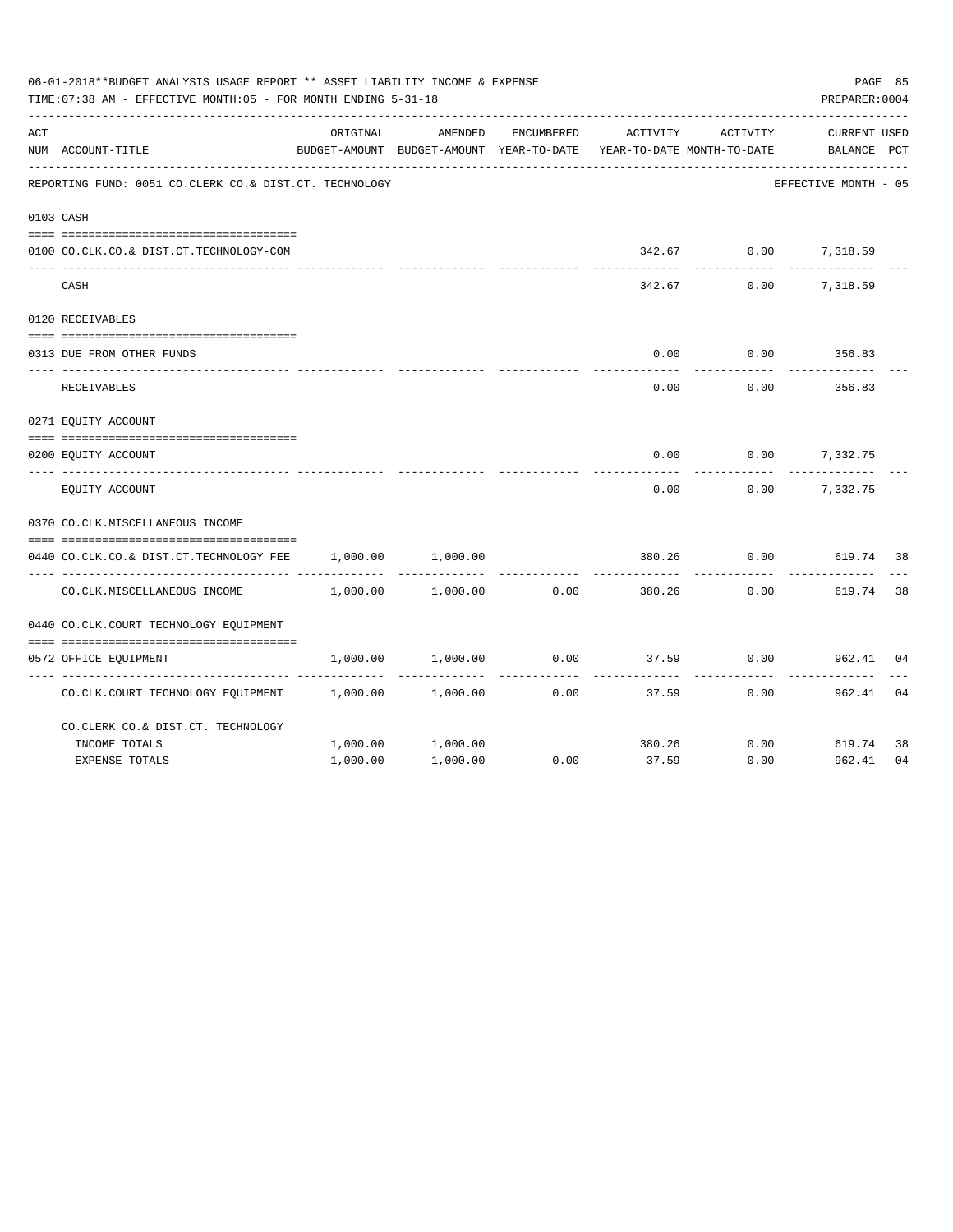|     | 06-01-2018**BUDGET ANALYSIS USAGE REPORT ** ASSET LIABILITY INCOME & EXPENSE<br>TIME: 07:38 AM - EFFECTIVE MONTH: 05 - FOR MONTH ENDING 5-31-18 |          |                                          |            |          |                            |                       |                |  |  |
|-----|-------------------------------------------------------------------------------------------------------------------------------------------------|----------|------------------------------------------|------------|----------|----------------------------|-----------------------|----------------|--|--|
| ACT |                                                                                                                                                 | ORIGINAL | AMENDED                                  | ENCUMBERED | ACTIVITY | ACTIVITY                   | <b>CURRENT USED</b>   |                |  |  |
|     | NUM ACCOUNT-TITLE                                                                                                                               |          | BUDGET-AMOUNT BUDGET-AMOUNT YEAR-TO-DATE |            |          | YEAR-TO-DATE MONTH-TO-DATE | BALANCE PCT           |                |  |  |
|     | REPORTING FUND: 0052 CO.CLK.COURT RECORDS PRESERVATION                                                                                          |          |                                          |            |          |                            | EFFECTIVE MONTH - 05  |                |  |  |
|     | 0103 CASH                                                                                                                                       |          |                                          |            |          |                            |                       |                |  |  |
|     | 0100 CO.CLK.COURT RECORDS PRESERVATION-                                                                                                         |          |                                          |            |          |                            | 756.19 0.75 12,857.26 |                |  |  |
|     | CASH                                                                                                                                            |          |                                          |            | 756.19   | 0.75                       | 12,857.26             |                |  |  |
|     | 0120 RECEIVABLES                                                                                                                                |          |                                          |            |          |                            |                       |                |  |  |
|     | 0313 DUE FROM OTHER FUNDS                                                                                                                       |          |                                          |            | 0.00     | 0.00                       | 900.00                |                |  |  |
|     | RECEIVABLES                                                                                                                                     |          |                                          |            | 0.00     | 0.00                       | 900.00                |                |  |  |
|     | 0271 EQUITY ACCOUNT                                                                                                                             |          |                                          |            |          |                            |                       |                |  |  |
|     | 0200 EQUITY ACCOUNT                                                                                                                             |          |                                          |            | 0.00     | 0.00                       | 13,001.07             |                |  |  |
|     | ---- -------------<br>EQUITY ACCOUNT                                                                                                            |          |                                          |            | 0.00     | 0.00                       | 13,001.07             |                |  |  |
|     | 0360 INTEREST EARNINGS                                                                                                                          |          |                                          |            |          |                            |                       |                |  |  |
|     | 0100 INTEREST EARNINGS                                                                                                                          | 6.00     | 6.00                                     |            | 6.19     | 0.75                       | $0.19 + 103$          |                |  |  |
|     | ---- --------------<br>INTEREST EARNINGS                                                                                                        | 6.00     | 6.00                                     | 0.00       | 6.19     | 0.75                       | $0.19 + 103$          |                |  |  |
|     | 0370 CO.CLK.MISCELLANEOUS INCOME                                                                                                                |          |                                          |            |          |                            |                       |                |  |  |
|     | 0133 CO.CLK.COURT RECORDS PRESERVATION                                                                                                          | 5,000.00 | 5,000.00                                 |            | 750.00   | 0.00                       | 4,250.00 15           |                |  |  |
|     | CO. CLK. MISCELLANEOUS INCOME                                                                                                                   | 5,000.00 | 5,000.00                                 | 0.00       | 750.00   | 0.00                       | 4,250.00              | 15             |  |  |
|     | 0449 CO.CLK.COURT RECORDS PRES.EQUIPMEN                                                                                                         |          |                                          |            |          |                            |                       |                |  |  |
|     | 0572 OFFICE EQUIPMENT                                                                                                                           | 5,006.00 | 5,006.00                                 | 0.00       | 0.00     |                            | 0.00<br>5,006.00      | 0 <sub>0</sub> |  |  |
|     | CO.CLK.COURT RECORDS PRES.EQUIPMEN                                                                                                              | 5,006.00 | 5,006.00                                 | 0.00       | 0.00     | 0.00                       | 5,006.00              | 0 <sub>0</sub> |  |  |
|     | CO.CLK.COURT RECORDS PRESERVATION                                                                                                               |          |                                          |            |          |                            |                       |                |  |  |
|     | INCOME TOTALS                                                                                                                                   | 5,006.00 | 5,006.00                                 |            | 756.19   | 0.75                       | 4,249.81              | 15             |  |  |
|     | <b>EXPENSE TOTALS</b>                                                                                                                           | 5,006.00 | 5,006.00                                 | 0.00       | 0.00     | 0.00                       | 5,006.00              | 0 <sup>0</sup> |  |  |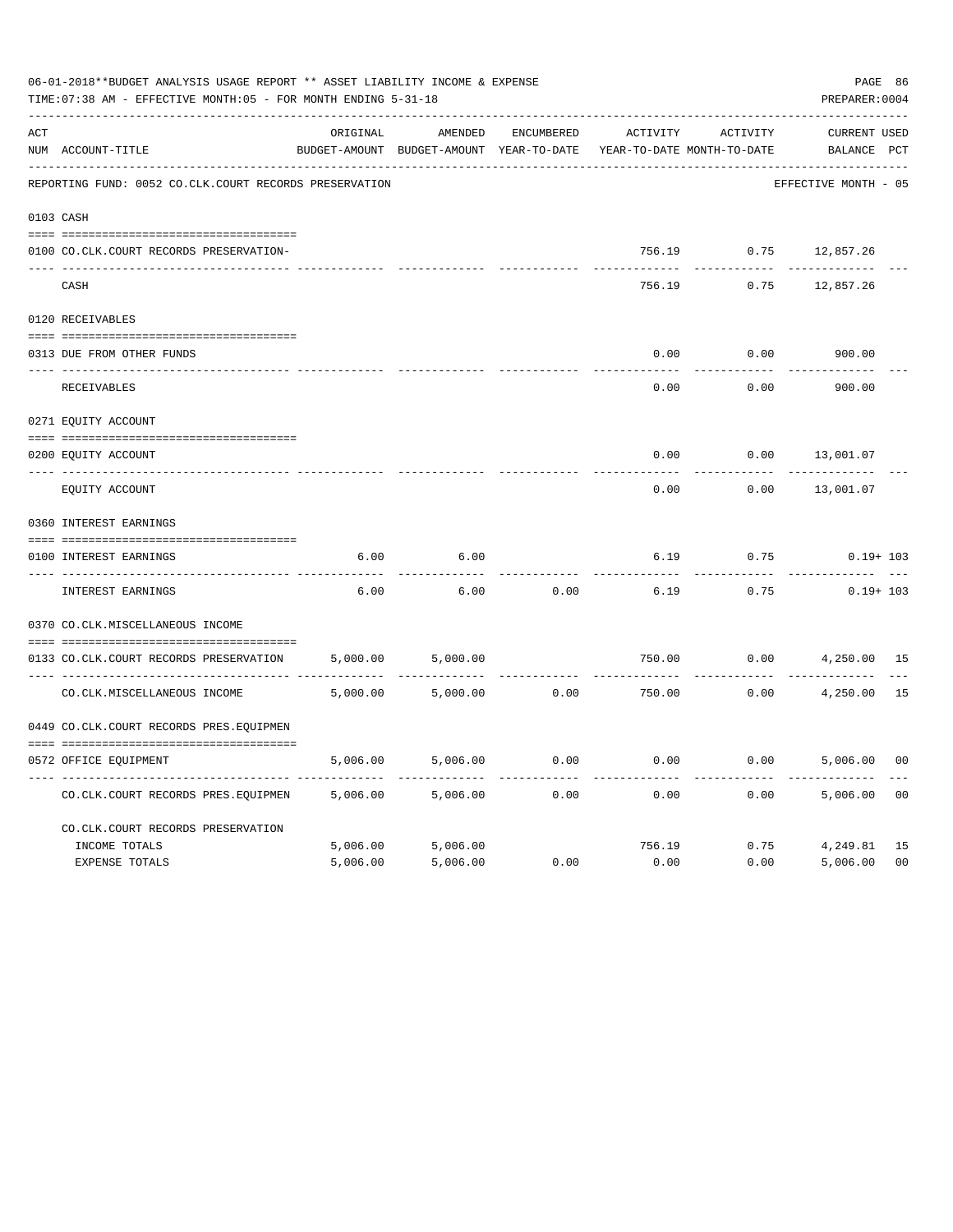|     | 06-01-2018**BUDGET ANALYSIS USAGE REPORT ** ASSET LIABILITY INCOME & EXPENSE<br>TIME: 07:38 AM - EFFECTIVE MONTH: 05 - FOR MONTH ENDING 5-31-18 |                       |                                                                                |                    |                   |                                               | PREPARER: 0004                   | PAGE 87                          |
|-----|-------------------------------------------------------------------------------------------------------------------------------------------------|-----------------------|--------------------------------------------------------------------------------|--------------------|-------------------|-----------------------------------------------|----------------------------------|----------------------------------|
| ACT | NUM ACCOUNT-TITLE                                                                                                                               | ORIGINAL              | AMENDED<br>BUDGET-AMOUNT BUDGET-AMOUNT YEAR-TO-DATE YEAR-TO-DATE MONTH-TO-DATE |                    |                   | ENCUMBERED ACTIVITY ACTIVITY                  | CURRENT USED<br>BALANCE PCT      |                                  |
|     | REPORTING FUND: 0053 CO.CLERK RECORDS ARCHIVE                                                                                                   |                       |                                                                                |                    |                   |                                               | EFFECTIVE MONTH - 05             |                                  |
|     | 0103 CASH                                                                                                                                       |                       |                                                                                |                    |                   |                                               |                                  |                                  |
|     | 0100 CO.CLK.REC.ARCHIVE -COMB.FUNDS CKI                                                                                                         |                       |                                                                                |                    |                   | 37,000.00   0.00   295,013.30<br>------------ | -------------                    |                                  |
|     | CASH                                                                                                                                            |                       |                                                                                |                    | 37,000.00         | 0.00                                          | 295,013.30                       |                                  |
|     | 0120 RECEIVABLES                                                                                                                                |                       |                                                                                |                    |                   |                                               |                                  |                                  |
|     | 0313 DUE FROM OTHER FUNDS                                                                                                                       |                       |                                                                                |                    | 0.00<br>--------- |                                               | 0.00 24,590.00                   |                                  |
|     | RECEIVABLES                                                                                                                                     |                       |                                                                                |                    | 0.00              |                                               | 0.00 24,590.00                   |                                  |
|     | 0200 SYSTEM ADDED LIABILITY DEPARTMENT                                                                                                          |                       |                                                                                |                    |                   |                                               |                                  |                                  |
|     | 0910 SYSTEM ADDED LIABILITY LINE-ITEM                                                                                                           |                       |                                                                                |                    | 0.00              | $0.00$ 0.00                                   |                                  |                                  |
|     | SYSTEM ADDED LIABILITY DEPARTMENT                                                                                                               |                       |                                                                                |                    | 0.00              | 0.00                                          | 0.00                             |                                  |
|     | 0271 EQUITY ACCOUNT                                                                                                                             |                       |                                                                                |                    |                   |                                               |                                  |                                  |
|     | 0200 EQUITY ACCOUNT                                                                                                                             |                       |                                                                                |                    | 0.00              | 0.00                                          | 282,603.30                       |                                  |
|     | EQUITY ACCOUNT                                                                                                                                  |                       |                                                                                |                    | 0.00              |                                               | 0.00 282,603.30                  |                                  |
|     | 0300 CASH                                                                                                                                       |                       |                                                                                |                    |                   |                                               |                                  |                                  |
|     | 0153 BEGINNING CASH BALANCE                                                                                                                     |                       | 18, 104. 98   18, 104. 98                                                      |                    | 0.00              |                                               | $0.00$ 18,104.98 00              |                                  |
|     | CASH                                                                                                                                            |                       | $18,104.98$ $18,104.98$ $0.00$ $0.00$                                          |                    |                   |                                               | $0.00$ 18,104.98                 | 0 <sub>0</sub>                   |
|     | 0370 MISCELLANEOUS INCOME                                                                                                                       |                       |                                                                                |                    |                   |                                               |                                  |                                  |
|     | 0133 CO. CLERK RECORDS ARCHIVE FEE                                                                                                              |                       | 40,000.00 40,000.00                                                            |                    |                   |                                               | 37,000.00   0.00   3,000.00   93 |                                  |
|     | MISCELLANEOUS INCOME                                                                                                                            | 40,000.00             | 40,000.00                                                                      | 0.00               | 37,000.00         | 0.00                                          | 3,000.00                         | 93                               |
|     | 0403 CO.CLERK RECORDS ARCHIVE                                                                                                                   |                       |                                                                                |                    |                   |                                               |                                  |                                  |
|     |                                                                                                                                                 |                       |                                                                                |                    |                   |                                               |                                  |                                  |
|     | 0437 DIGITAL IMAGING<br>0490 CO. CLERK MISCELLANEOUS                                                                                            | 53,700.00<br>4,404.98 | 53,700.00<br>4,404.98                                                          | 0.00<br>0.00       | 0.00<br>0.00      | 0.00<br>0.00                                  | 53,700.00<br>4,404.98            | 0 <sub>0</sub><br>0 <sub>0</sub> |
|     | CO. CLERK RECORDS ARCHIVE                                                                                                                       | 58,104.98             | -------------<br>58,104.98                                                     | ----------<br>0.00 | 0.00              | $- - - - -$<br>0.00                           | 58,104.98                        | 0 <sub>0</sub>                   |
|     | CO. CLERK RECORDS ARCHIVE                                                                                                                       |                       |                                                                                |                    |                   |                                               |                                  |                                  |
|     | INCOME TOTALS                                                                                                                                   | 58,104.98             | 58,104.98                                                                      |                    | 37,000.00         | 0.00                                          | 21,104.98                        | 64                               |
|     | EXPENSE TOTALS                                                                                                                                  | 58,104.98             | 58,104.98                                                                      | 0.00               | 0.00              | 0.00                                          | 58,104.98                        | 0 <sub>0</sub>                   |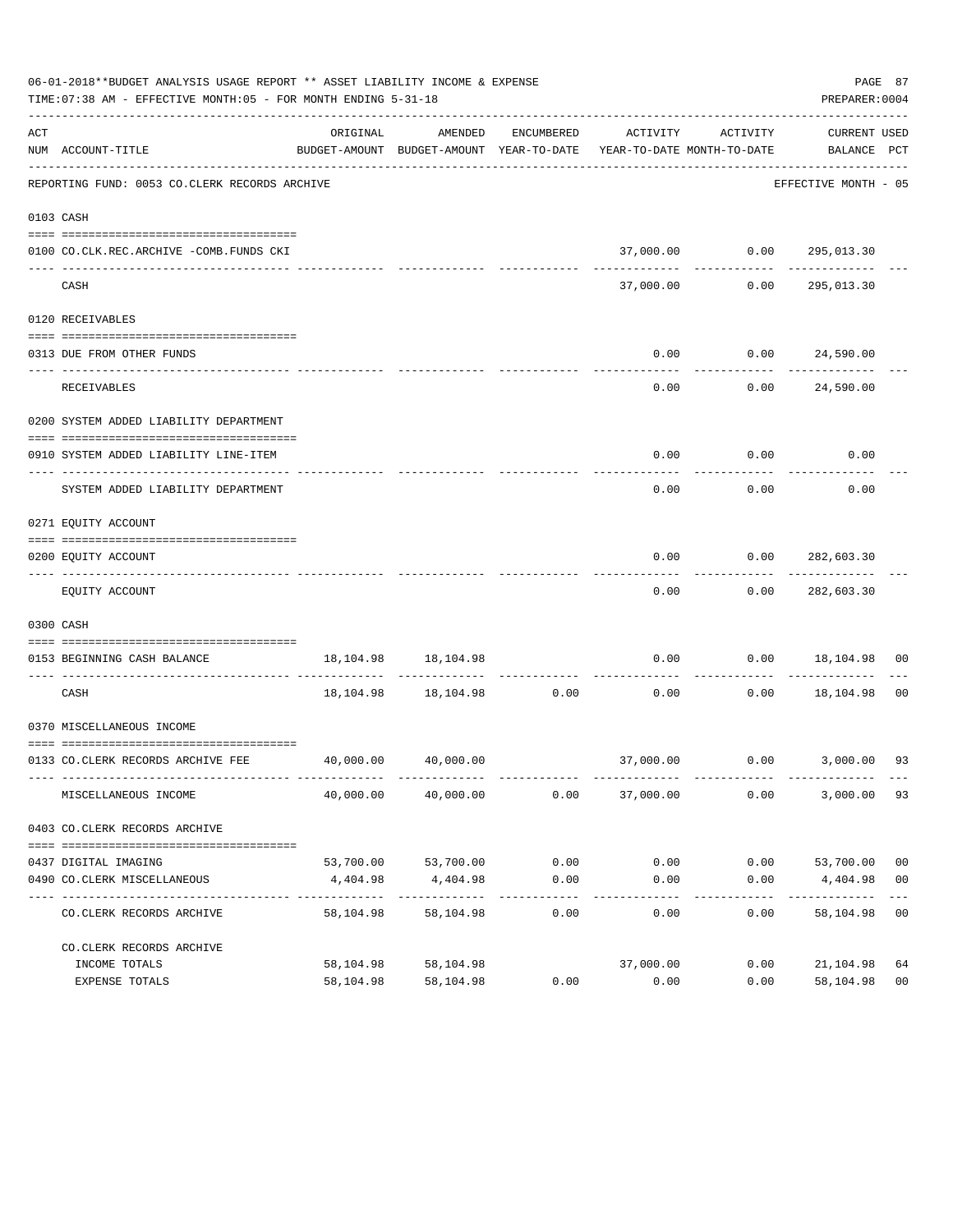|     | 06-01-2018**BUDGET ANALYSIS USAGE REPORT ** ASSET LIABILITY INCOME & EXPENSE<br>TIME: 07:38 AM - EFFECTIVE MONTH: 05 - FOR MONTH ENDING 5-31-18 |          |                                                     |                   |                                        |                           | PREPARER: 0004                     | PAGE 88        |
|-----|-------------------------------------------------------------------------------------------------------------------------------------------------|----------|-----------------------------------------------------|-------------------|----------------------------------------|---------------------------|------------------------------------|----------------|
| ACT | NUM ACCOUNT-TITLE                                                                                                                               | ORIGINAL | AMENDED<br>BUDGET-AMOUNT BUDGET-AMOUNT YEAR-TO-DATE | ENCUMBERED        | ACTIVITY<br>YEAR-TO-DATE MONTH-TO-DATE | ACTIVITY                  | <b>CURRENT USED</b><br>BALANCE PCT |                |
|     | REPORTING FUND: 0055 F.C. LAW ENFORCEMENT EDUCATION                                                                                             |          |                                                     |                   |                                        |                           | EFFECTIVE MONTH - 05               |                |
|     | 0102 A/P CLEARING                                                                                                                               |          |                                                     |                   |                                        |                           |                                    |                |
|     | 0100 A/P CLEARING                                                                                                                               |          |                                                     |                   | 0.00                                   | 0.00                      | 0.00                               |                |
|     | ---- ----------<br>---------------------- ---------<br>A/P CLEARING                                                                             |          |                                                     |                   | 0.00                                   | 0.00                      | 0.00                               |                |
|     | 0103 CASH                                                                                                                                       |          |                                                     |                   |                                        |                           |                                    |                |
|     | 0155 F.C. LAW ENFORCEMENT EDUCATION                                                                                                             |          |                                                     |                   |                                        | 1,601.99 239.98- 1,848.49 |                                    |                |
|     | CASH                                                                                                                                            |          |                                                     |                   | 1,601.99                               | .                         | 239.98- 1,848.49                   |                |
|     | 0200 LIABILITY ACCOUNT                                                                                                                          |          |                                                     |                   |                                        |                           |                                    |                |
|     |                                                                                                                                                 |          |                                                     |                   |                                        |                           |                                    |                |
|     | 0910 SYSTEM ADDED LIABILITY LINE-ITEM                                                                                                           |          |                                                     |                   | 0.00                                   | 0.00                      | 0.00                               |                |
|     | LIABILITY ACCOUNT                                                                                                                               |          |                                                     |                   | 0.00                                   | 0.00                      | 0.00                               |                |
|     | 0271 EQUITY ACCOUNT                                                                                                                             |          |                                                     |                   |                                        |                           |                                    |                |
|     | 0200 EQUITY ACCOUNT                                                                                                                             |          |                                                     |                   | 0.00                                   | 0.00                      | 246.50                             |                |
|     | EQUITY ACCOUNT                                                                                                                                  |          |                                                     |                   | 0.00                                   | 0.00                      | 246.50                             |                |
|     | 0300 CASH                                                                                                                                       |          |                                                     |                   |                                        |                           |                                    |                |
|     | 0156 BEGINNING CASH BALANCE                                                                                                                     | 500.00   | 500.00                                              |                   | 0.00                                   | 0.00                      | 500.00                             | 00             |
|     | CASH                                                                                                                                            | 500.00   | 500.00                                              | 0.00              | 0.00                                   | 0.00                      | 500.00                             | 0 <sub>0</sub> |
|     | 0360 INTEREST EARNINGS                                                                                                                          |          |                                                     |                   |                                        |                           |                                    |                |
|     | 0100 INTEREST EARNINGS                                                                                                                          | 0.00     | 0.00                                                |                   |                                        | $0.08$ 0.02               | $0.08+$                            |                |
|     |                                                                                                                                                 |          |                                                     |                   |                                        |                           |                                    |                |
|     | INTEREST EARNINGS                                                                                                                               | 0.00     | 0.00                                                | 0.00              | 0.08                                   | 0.02                      | $0.08+$                            |                |
|     | 0370 MISCELLANEOUS                                                                                                                              |          |                                                     |                   |                                        |                           |                                    |                |
|     | 0130 REFUNDS & MISCELLANEOUS                                                                                                                    | 0.00     | 0.00                                                |                   | 0.00                                   | 0.00                      | 0.00                               |                |
|     | 0160 PEACE OFFICER ALLOCATION                                                                                                                   | 2,600.00 | 2,600.00                                            |                   | 1,841.91                               | 0.00                      | 758.09                             | 71             |
|     | MISCELLANEOUS                                                                                                                                   | 2,600.00 | -----------<br>2,600.00                             |                   | $0.00$ 1,841.91                        | 0.00                      | 758.09                             | 71             |
|     | 0560 LAW ENFORCEMENT EDUCATION                                                                                                                  |          |                                                     |                   |                                        |                           |                                    |                |
|     | 0427 OUT OF COUNTY TRAVEL                                                                                                                       | 0.00     | 0.00                                                | 0.00              |                                        | $0.00$ 0.00               | 0.00                               |                |
|     | 0428 TRAINING & TUITION                                                                                                                         | 3,100.00 | 3,100.00                                            | 0.00              | 240.00                                 |                           | 240.00 2,860.00                    | 08             |
|     | 0435 PRINTING                                                                                                                                   | 0.00     | 0.00                                                | 0.00              | 0.00                                   | 0.00                      | 0.00                               |                |
|     | 0490 MISCELLANEOUS                                                                                                                              | 0.00     | 0.00                                                | 0.00<br>$- - - -$ | 0.00                                   | 0.00                      | 0.00                               |                |
|     | LAW ENFORCEMENT EDUCATION                                                                                                                       | 3,100.00 | 3,100.00                                            | 0.00              | 240.00                                 | 240.00                    | 2,860.00                           | 08             |
|     | 0999 ACCOUNTS PAYABLE                                                                                                                           |          |                                                     |                   |                                        |                           |                                    |                |
|     | 0100 A/P CLEARING ACCOUNT                                                                                                                       |          |                                                     |                   | 0.00                                   | 0.00                      | 0.00                               |                |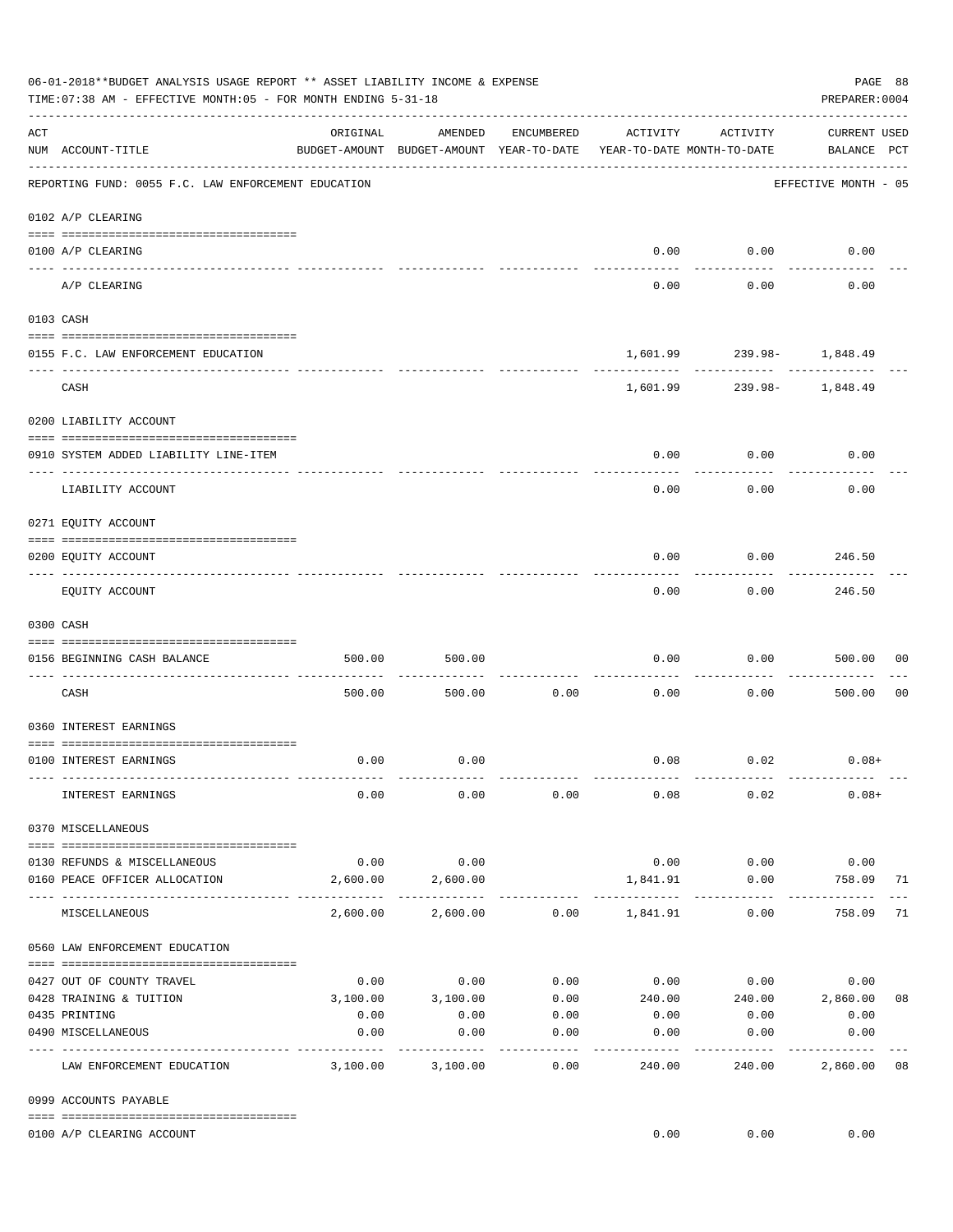|     | 06-01-2018**BUDGET ANALYSIS USAGE REPORT ** ASSET LIABILITY INCOME & EXPENSE<br>TIME: 07:38 AM - EFFECTIVE MONTH: 05 - FOR MONTH ENDING 5-31-18 |                                                                                 |          |            |          |          | PAGE 89<br>PREPARER: 0004   |    |
|-----|-------------------------------------------------------------------------------------------------------------------------------------------------|---------------------------------------------------------------------------------|----------|------------|----------|----------|-----------------------------|----|
| ACT | NUM ACCOUNT-TITLE                                                                                                                               | ORIGINAL<br>BUDGET-AMOUNT BUDGET-AMOUNT YEAR-TO-DATE YEAR-TO-DATE_MONTH-TO-DATE | AMENDED  | ENCUMBERED | ACTIVITY | ACTIVITY | CURRENT USED<br>BALANCE PCT |    |
|     | REPORTING FUND: 0055 F.C. LAW ENFORCEMENT EDUCATION                                                                                             |                                                                                 |          |            |          |          | EFFECTIVE MONTH - 05        |    |
|     | ACCOUNTS PAYABLE                                                                                                                                |                                                                                 |          |            | 0.00     | 0.00     | 0.00                        |    |
|     | F.C. LAW ENFORCEMENT EDUCATION                                                                                                                  |                                                                                 |          |            |          |          |                             |    |
|     | INCOME TOTALS                                                                                                                                   | 3.100.00                                                                        | 3,100.00 |            | 1,841.99 | 0.02     | 1,258.01                    | 59 |
|     | EXPENSE TOTALS                                                                                                                                  | 3,100.00                                                                        | 3.100.00 | 0.00       | 240.00   | 240.00   | 2,860.00                    | 08 |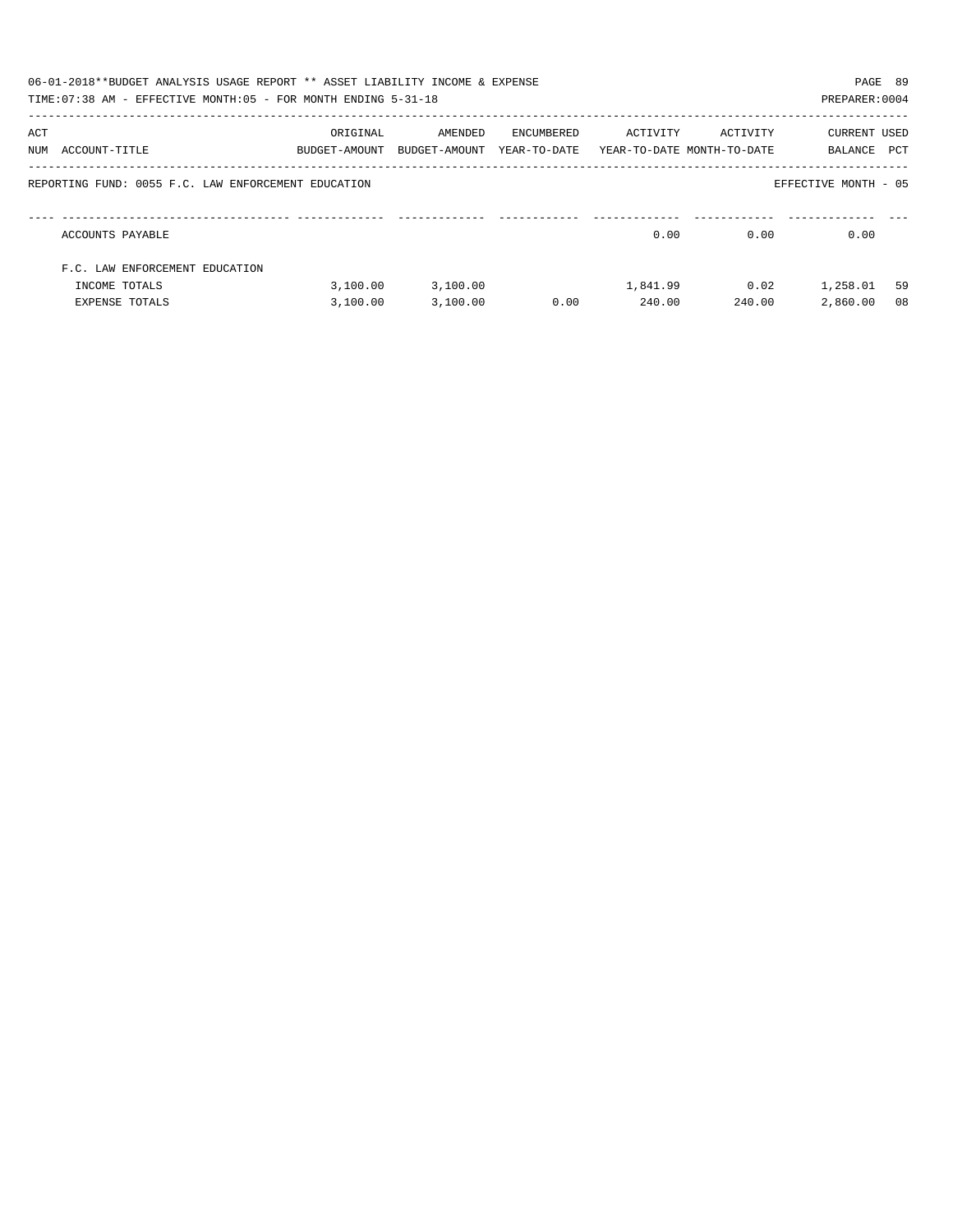|          | 06-01-2018**BUDGET ANALYSIS USAGE REPORT ** ASSET LIABILITY INCOME & EXPENSE<br>TIME: 07:38 AM - EFFECTIVE MONTH: 05 - FOR MONTH ENDING 5-31-18                                                                                                                                                                                                                                                                                                            |          |                                                     |              |                                        |                             | PREPARER: 0004                                                | PAGE 90        |
|----------|------------------------------------------------------------------------------------------------------------------------------------------------------------------------------------------------------------------------------------------------------------------------------------------------------------------------------------------------------------------------------------------------------------------------------------------------------------|----------|-----------------------------------------------------|--------------|----------------------------------------|-----------------------------|---------------------------------------------------------------|----------------|
| ACT      | NUM ACCOUNT-TITLE                                                                                                                                                                                                                                                                                                                                                                                                                                          | ORIGINAL | AMENDED<br>BUDGET-AMOUNT BUDGET-AMOUNT YEAR-TO-DATE | ENCUMBERED   | ACTIVITY<br>YEAR-TO-DATE MONTH-TO-DATE | ACTIVITY                    | <b>CURRENT USED</b><br>BALANCE PCT                            |                |
|          | REPORTING FUND: 0056 F C SHERIFF FORFEITURE                                                                                                                                                                                                                                                                                                                                                                                                                |          |                                                     |              |                                        |                             | EFFECTIVE MONTH - 05                                          |                |
|          | 0100 PAYROLL                                                                                                                                                                                                                                                                                                                                                                                                                                               |          |                                                     |              |                                        |                             |                                                               |                |
|          | 0100 PAYROLL                                                                                                                                                                                                                                                                                                                                                                                                                                               |          |                                                     |              | 0.00                                   | 0.00                        | 0.00                                                          |                |
| ---- --- | PAYROLL                                                                                                                                                                                                                                                                                                                                                                                                                                                    |          |                                                     |              | 0.00                                   | 0.00                        | 0.00                                                          |                |
|          | 0102 A/P CLEARING                                                                                                                                                                                                                                                                                                                                                                                                                                          |          |                                                     |              |                                        |                             |                                                               |                |
|          | 0100 A/P CLEARING                                                                                                                                                                                                                                                                                                                                                                                                                                          |          |                                                     |              | 0.00                                   | 0.00                        | 0.00                                                          |                |
|          | A/P CLEARING                                                                                                                                                                                                                                                                                                                                                                                                                                               |          |                                                     |              | 0.00                                   | 0.00                        | 0.00                                                          |                |
|          | 0103 CASH                                                                                                                                                                                                                                                                                                                                                                                                                                                  |          |                                                     |              |                                        |                             |                                                               |                |
|          | 0156 CASH-F C SHERIFF FORFEITURE                                                                                                                                                                                                                                                                                                                                                                                                                           |          |                                                     |              |                                        |                             | 40, 454.68 5, 658.70 58, 314.87                               |                |
|          | 0159 CASH-FEDERAL FORFEITURE 2018                                                                                                                                                                                                                                                                                                                                                                                                                          |          |                                                     |              | 177,057.11                             |                             | 10,376.15- 177,057.11                                         |                |
|          | CASH                                                                                                                                                                                                                                                                                                                                                                                                                                                       |          |                                                     |              | 217,511.79                             |                             | 4,717.45-235,371.98                                           |                |
|          | 0200 LIABILITY ACCOUNT                                                                                                                                                                                                                                                                                                                                                                                                                                     |          |                                                     |              |                                        |                             |                                                               |                |
|          | 0910 SYSTEM ADDED LIABILITY LINE-ITEM                                                                                                                                                                                                                                                                                                                                                                                                                      |          |                                                     |              | 0.00                                   | 0.00                        | 0.00                                                          |                |
|          | LIABILITY ACCOUNT                                                                                                                                                                                                                                                                                                                                                                                                                                          |          |                                                     |              | 0.00                                   | 0.00                        | 0.00                                                          |                |
|          | 0271 EQUITY ACCOUNT                                                                                                                                                                                                                                                                                                                                                                                                                                        |          |                                                     |              |                                        |                             |                                                               |                |
|          | 0200 EQUITY ACCOUNT                                                                                                                                                                                                                                                                                                                                                                                                                                        |          |                                                     |              | 0.00                                   | 0.00                        | 17,860.19                                                     |                |
|          | EQUITY ACCOUNT                                                                                                                                                                                                                                                                                                                                                                                                                                             |          |                                                     |              | 0.00                                   | 0.00                        | 17,860.19                                                     |                |
|          | 0300 CASH                                                                                                                                                                                                                                                                                                                                                                                                                                                  |          |                                                     |              |                                        |                             |                                                               |                |
|          | 0156 BEGINNING CASH BALANCE                                                                                                                                                                                                                                                                                                                                                                                                                                |          | 18,000.00  18,000.00                                |              | 0.00                                   |                             | $0.00$ 18,000.00 00                                           |                |
|          | ------------- --------<br>CASH                                                                                                                                                                                                                                                                                                                                                                                                                             |          | $- - - - - - - -$<br>18,000.00  18,000.00  0.00     | ------------ |                                        | 0.00                        | $0.00$ 18,000.00                                              | 0 <sub>0</sub> |
|          | 0330 GRANTS                                                                                                                                                                                                                                                                                                                                                                                                                                                |          |                                                     |              |                                        |                             |                                                               |                |
|          | $\verb c  = \verb c  = \verb c  = \verb c  = \verb c  = \verb c  = \verb c  = \verb c  = \verb c  = \verb c  = \verb c  = \verb c  = \verb c  = \verb c  = \verb c  = \verb c  = \verb c  = \verb c  = \verb c  = \verb c  = \verb c  = \verb c  = \verb c  = \verb c  = \verb c  = \verb c  = \verb c  = \verb c  = \verb c  = \verb c  = \verb c  = \verb c  = \verb c  = \verb c  = \verb c  = \verb c  = \verb c$<br>0560 BULLETPROOF VEST PARTNERSHIP | 0.00     | 0.00<br>-----------                                 |              |                                        | $0.00$ $0.00$<br>---------- | 0.00                                                          |                |
|          | GRANTS                                                                                                                                                                                                                                                                                                                                                                                                                                                     | 0.00     | 0.00                                                | 0.00         | 0.00                                   | 0.00                        | 0.00                                                          |                |
|          | 0352 OTHER FOREITURES                                                                                                                                                                                                                                                                                                                                                                                                                                      |          |                                                     |              |                                        |                             |                                                               |                |
|          | 0200 CONTRABAND FOREITURE                                                                                                                                                                                                                                                                                                                                                                                                                                  |          |                                                     |              |                                        |                             | 5,000.00   10,000.00   58,028.68   9,877.13   48,028.68   580 |                |
|          | 0300 PLEA BARGAIN AGREEMENT                                                                                                                                                                                                                                                                                                                                                                                                                                | 0.00     | 0.00<br>-----------                                 |              | 0.00                                   | 0.00                        | 0.00                                                          |                |
|          | OTHER FOREITURES                                                                                                                                                                                                                                                                                                                                                                                                                                           |          |                                                     |              |                                        |                             | 5,000.00 10,000.00 0.00 58,028.68 9,877.13 48,028.68+ 580     |                |
|          | 0355 FEDERAL FORFEITURE FUNDS 2018                                                                                                                                                                                                                                                                                                                                                                                                                         |          |                                                     |              |                                        |                             |                                                               |                |
|          | 0560 FEDERAL FORFEITURE FUNDS 2018                                                                                                                                                                                                                                                                                                                                                                                                                         | 0.00     | 263,577.22                                          |              |                                        |                             |                                                               |                |
|          | FEDERAL FORFEITURE FUNDS 2018                                                                                                                                                                                                                                                                                                                                                                                                                              |          | $0.00$ $263,577.22$ $0.00$ $428,333.82$             |              |                                        |                             | $0.00$ $164,756.60+163$                                       |                |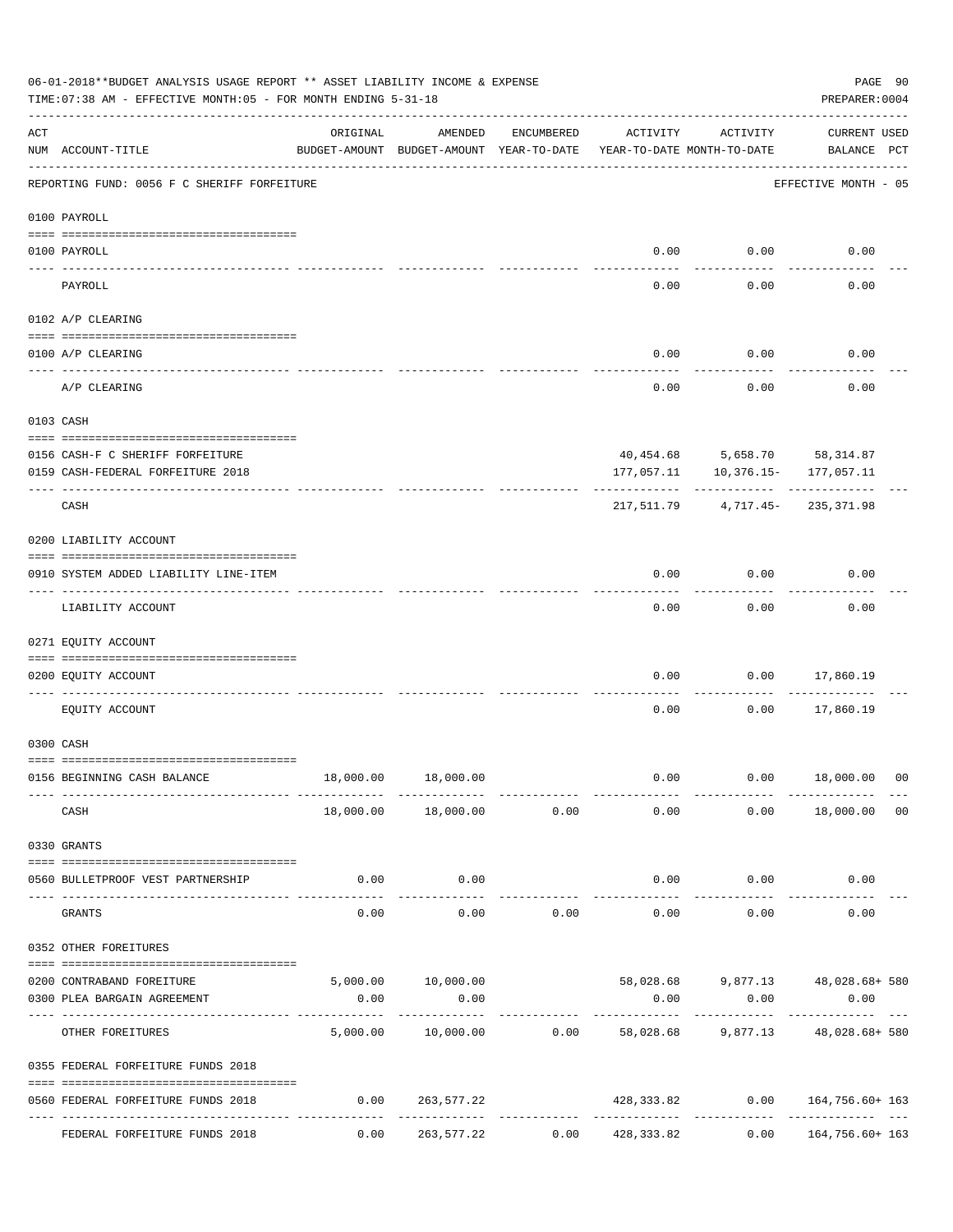|     | TIME: 07:38 AM - EFFECTIVE MONTH: 05 - FOR MONTH ENDING 5-31-18 |                  |                                                                                |              |                           |                       | PREPARER: 0004                     |                |
|-----|-----------------------------------------------------------------|------------------|--------------------------------------------------------------------------------|--------------|---------------------------|-----------------------|------------------------------------|----------------|
| ACT | NUM ACCOUNT-TITLE                                               | ORIGINAL         | AMENDED<br>BUDGET-AMOUNT BUDGET-AMOUNT YEAR-TO-DATE YEAR-TO-DATE MONTH-TO-DATE | ENCUMBERED   | ACTIVITY                  | ACTIVITY              | <b>CURRENT USED</b><br>BALANCE PCT |                |
|     | REPORTING FUND: 0056 F C SHERIFF FORFEITURE                     |                  |                                                                                |              |                           |                       | EFFECTIVE MONTH - 05               |                |
|     | 0360 INTEREST EARNINGS                                          |                  |                                                                                |              |                           |                       |                                    |                |
|     | 0100 INTEREST EARNINGS-SO FORFEITURE                            | 0.00             | 0.00                                                                           |              |                           |                       | $14.31$ $2.30$ $14.31+$            |                |
|     | 0159 INTEREST EARNINGS-FEDERAL FORF 201                         | 0.00             | 0.00                                                                           |              | 0.00                      | 0.00                  | 0.00                               |                |
|     |                                                                 |                  |                                                                                |              | ---------                 |                       |                                    |                |
|     | INTEREST EARNINGS                                               | 0.00             | 0.00                                                                           | 0.00         | 14.31                     | 2.30                  | $14.31+$                           |                |
|     | 0370 MISCELLANEOUS                                              |                  |                                                                                |              |                           |                       |                                    |                |
|     |                                                                 |                  |                                                                                |              |                           |                       |                                    |                |
|     | 0108 FEDERAL OT REIMBURSEMENT<br>0130 REFUNDS & MISCELLANEOUS   | 0.00<br>0.00     | 0.00                                                                           |              |                           | $0.00$ $0.00$<br>0.00 | 0.00                               |                |
|     |                                                                 |                  | 2,016.00                                                                       |              | 3,712.11                  |                       | 1,696.11+ 184                      |                |
|     | MISCELLANEOUS                                                   | 0.00             | 2,016.00                                                                       |              | $0.00$ 3,712.11           | 0.00                  | 1,696.11+ 184                      |                |
|     | 0390 TRANSFERS                                                  |                  |                                                                                |              |                           |                       |                                    |                |
|     |                                                                 |                  |                                                                                |              |                           |                       |                                    |                |
|     | 0140 TRANSFERS IN                                               | 0.00             | 0.00                                                                           |              | 0.00                      | 0.00                  | 0.00                               |                |
|     | TRANSFERS                                                       | 0.00             | 0.00                                                                           | 0.00         | 0.00                      | 0.00                  | 0.00                               |                |
|     | 0560 F C SHERIFF FORFEITURE                                     |                  |                                                                                |              |                           |                       |                                    |                |
|     |                                                                 |                  |                                                                                |              |                           |                       |                                    |                |
|     | 0108 SALARY                                                     | 0.00             | 0.00                                                                           | 0.00         | 0.00                      | 0.00                  | 0.00                               |                |
|     | 0201 SOCIAL SECURITY TAXES                                      | 0.00             | 0.00                                                                           | 0.00         | 0.00                      | 0.00                  | 0.00                               |                |
|     | 0202 GROUP HEALTH INSURANCE                                     | 0.00             | 0.00                                                                           | 0.00         | 0.00                      | 0.00                  | 0.00                               |                |
|     | 0203 RETIREMENT                                                 | 0.00             | 0.00                                                                           | 0.00         | 0.00                      | 0.00                  | 0.00                               |                |
|     | 0204 WORKERS COMPENSATION                                       | 0.00             | 0.00                                                                           | 0.00         | 63.79                     | 0.00                  | $63.79-$                           |                |
|     | 0205 MEDICARE TAX                                               | 0.00<br>2,627.49 | 0.00                                                                           | 0.00         | 0.00                      | 0.00                  | 0.00<br>2,961.86                   | 54             |
|     | 0310 SUPPLIES<br>0316 EMPLOYEE AWARDS BANQUET                   | 0.00             | 6,463.01<br>0.00                                                               | 0.00<br>0.00 | 3,501.15<br>0.00          | 0.00<br>0.00          | 0.00                               |                |
|     | 0395 UNIFORMS/PROT.VESTS                                        | 1,000.00         | 3,016.00                                                                       | 0.00         |                           | 3,091.00 2,656.00     | $75.00 - 102$                      |                |
|     | 0423 INTERNET SERVICE                                           | 3,250.00         | 3,250.00                                                                       | 0.00         | 1,823.52                  | 455.88                | 1,426.48                           | 56             |
|     | 0427 OUT OF COUNTY TRAVEL                                       | 0.00             | 0.00                                                                           | 0.00         | 0.00                      | 0.00                  | 0.00                               |                |
|     | 0428 TRAINING & TUITION                                         | 0.00             | 288.45                                                                         | 0.00         | 288.45                    | 0.00                  |                                    | 0.00 100       |
|     | 0452 R & M EQUIPMENT                                            | 0.00             | 0.00                                                                           | 0.00         | 0.00                      | 0.00                  | 0.00                               |                |
|     | 0454 R&M AUTO                                                   | 0.00             | 0.00                                                                           | 0.00         | 0.00                      | 0.00                  | 0.00                               |                |
|     | 0460 EQUIPMENT RENTAL/LEASE                                     | 0.00             | 142.03                                                                         | 0.00         | 142.03                    | 0.00                  |                                    | 0.00 100       |
|     | 0490 MISCELLANEOUS                                              | 0.00             | 734.00                                                                         | 0.00         | 734.00                    | 0.00                  |                                    | 0.00 100       |
|     | 0495 NARCOTICS AND/OR OTHER INVESTIGATI                         | 3,000.00         | 3,000.00                                                                       | 0.00         | 2,500.00                  | 0.00                  | 500.00                             | 83             |
|     | 0499 BANK SERVICE FEES                                          | 135.00           | 135.00                                                                         | 0.00         | 0.00                      | 0.00                  | 135.00                             | 0 <sub>0</sub> |
|     | 0571 AUTOMOBILES                                                | 0.00             | 0.00                                                                           | 0.00         | 0.00                      | 0.00                  | 0.00                               |                |
|     | 0572 OFFICE EQUIPMENT                                           | 0.00             | 0.00                                                                           | 0.00         | 0.00                      | 0.00                  | 0.00                               |                |
|     | 0573 TELEPHONE EQUIPMENT                                        | 0.00             | 0.00                                                                           | 0.00         | 0.00                      | 0.00                  | 0.00                               |                |
|     | 0580 INVESTIGATIVE EQUIPMENT                                    | 3,365.00         | 3,365.00                                                                       | 0.00         | 3,328.00                  | 0.00                  | 37.00 99                           |                |
|     | F C SHERIFF FORFEITURE                                          |                  | 13,377.49 20,393.49                                                            |              | $0.00$ 15,471.94 3,111.88 |                       | 4,921.55 76                        |                |
|     | 0565 INVESTIGATOR CRIMES AGAINST CHILDR                         |                  |                                                                                |              |                           |                       |                                    |                |
|     | 0108 SALARY                                                     | 6,278.63         | 6,278.63                                                                       | 0.00         | 3,863.84                  | 724.47                | 2,414.79                           | 62             |
|     | 0201 SOCIAL SECURITY TAXES                                      | 389.28           | 389.28                                                                         | 0.00         | 239.52                    | 44.91                 | 149.76                             | 62             |
|     | 0202 GROUP HEALTH INSURANCE                                     | 1,993.97         | 1,993.97                                                                       | 0.00         | 1,219.35                  | 243.87                | 774.62                             | 61             |
|     | 0203 RETIREMENT                                                 | 714.51           | 714.51                                                                         | 0.00         | 438.72                    | 83.31                 | 275.79                             | 61             |
|     | 0204 WORKERS COMPENSATION                                       | 155.08           | 155.08                                                                         | 0.00         | 0.00                      | 0.00                  | 155.08                             | 0 <sub>0</sub> |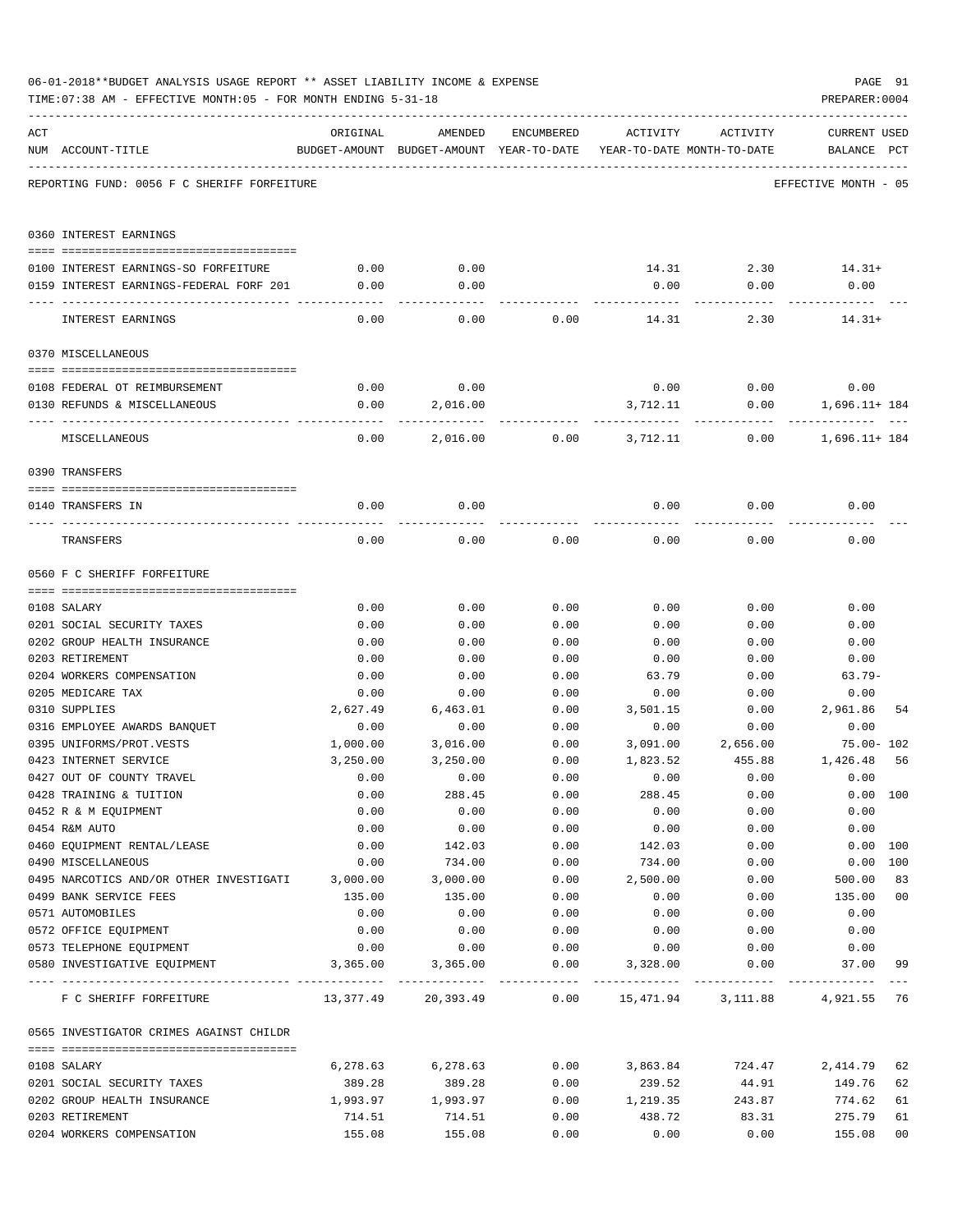## 06-01-2018\*\*BUDGET ANALYSIS USAGE REPORT \*\* ASSET LIABILITY INCOME & EXPENSE PAGE 92

TIME:07:38 AM - EFFECTIVE MONTH:05 - FOR MONTH ENDING 5-31-18 PREPARER:0004

| ACT |                                                                                         | ORIGINAL                             | AMENDED                                                             | ENCUMBERED      | ACTIVITY                                 | ACTIVITY                          | <b>CURRENT USED</b>  |  |
|-----|-----------------------------------------------------------------------------------------|--------------------------------------|---------------------------------------------------------------------|-----------------|------------------------------------------|-----------------------------------|----------------------|--|
|     | NUM ACCOUNT-TITLE                                                                       |                                      | BUDGET-AMOUNT BUDGET-AMOUNT YEAR-TO-DATE YEAR-TO-DATE MONTH-TO-DATE |                 |                                          |                                   | BALANCE PCT          |  |
|     | REPORTING FUND: 0056 F C SHERIFF FORFEITURE                                             |                                      |                                                                     |                 |                                          |                                   | EFFECTIVE MONTH - 05 |  |
|     | 0205 MEDICARE TAX                                                                       |                                      | $91.04$ $91.04$ 0.00 $56.00$ 10.50 35.04 62                         |                 |                                          |                                   |                      |  |
|     | INVESTIGATOR CRIMES AGAINST CHILDR 9,622.51 9,622.51 0.00 5,817.43 1,107.06 3,805.08 60 |                                      |                                                                     |                 |                                          |                                   |                      |  |
|     | 0570 FEDERAL FORFEITURE FUNDS 2018                                                      |                                      |                                                                     |                 |                                          |                                   |                      |  |
|     |                                                                                         |                                      |                                                                     |                 |                                          |                                   |                      |  |
|     | 0310 OFFICE & MISC. SUPPLIES                                                            | 0.00                                 | 2,000.00                                                            |                 | $0.00$ 1,084.70 0.00                     |                                   | 915.30 54            |  |
|     | 0395 UNIFORMS/PROT. VESTS/BADGES                                                        | 0.00                                 | 7,000.00                                                            | 0.00            | 6,852.50 6,640.00                        |                                   | 147.50 98            |  |
|     | 0571 AUTOMOBILES                                                                        | 0.00                                 | 122,481.78                                                          | 0.00            |                                          | 122,481.78   0.00   0.00   100    |                      |  |
|     | 0574 TECHNOLOGY                                                                         | 0.00                                 | 116,683.27                                                          | 0.00            | 120,421.21 3,737.94 3,737.94-103         |                                   |                      |  |
|     | 0579 WEAPONS                                                                            | 0.00                                 |                                                                     | 15,412.17 0.00  | 447.57 0.00 14,964.60 03                 |                                   |                      |  |
|     | FEDERAL FORFEITURE FUNDS 2018                                                           | ------------- --------------<br>0.00 |                                                                     | 263.577.22 0.00 |                                          | 251,287.76 10,377.94 12,289.46 95 |                      |  |
|     | 0999 ACCOUNTS PAYABLE                                                                   |                                      |                                                                     |                 |                                          |                                   |                      |  |
|     | -------------------------------------                                                   |                                      |                                                                     |                 |                                          |                                   |                      |  |
|     | 0100 A/P CLEARING ACCOUNT                                                               |                                      |                                                                     |                 | 0.00                                     | $0.00$ 0.00                       |                      |  |
|     | ACCOUNTS PAYABLE                                                                        |                                      |                                                                     |                 |                                          | 0.00                              | 0.00<br>0.00         |  |
|     | F C SHERIFF FORFEITURE                                                                  |                                      |                                                                     |                 |                                          |                                   |                      |  |
|     | INCOME TOTALS                                                                           |                                      | 23,000.00 293,593.22                                                |                 | $490,088.92$ $9,879.43$ $196,495.70+167$ |                                   |                      |  |
|     | <b>EXPENSE TOTALS</b>                                                                   | 23,000.00                            | 293,593.22                                                          | 0.00            |                                          | 272,577.13 14,596.88 21,016.09 93 |                      |  |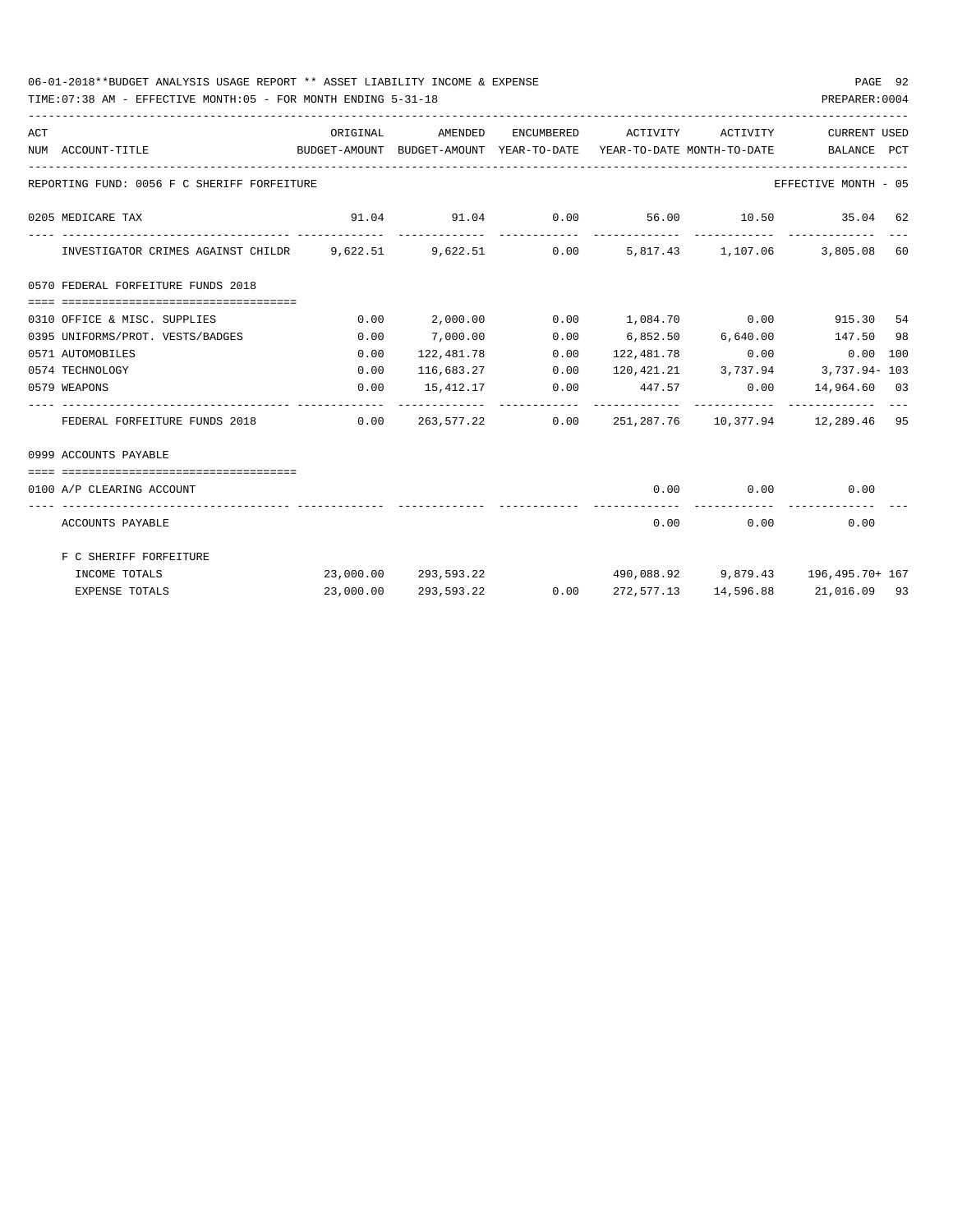|     | 06-01-2018**BUDGET ANALYSIS USAGE REPORT ** ASSET LIABILITY INCOME & EXPENSE<br>PAGE 93<br>TIME: 07:38 AM - EFFECTIVE MONTH: 05 - FOR MONTH ENDING 5-31-18<br>PREPARER: 0004 |          |                                                     |            |                                        |          |                                    |  |  |  |
|-----|------------------------------------------------------------------------------------------------------------------------------------------------------------------------------|----------|-----------------------------------------------------|------------|----------------------------------------|----------|------------------------------------|--|--|--|
| ACT | NUM ACCOUNT-TITLE                                                                                                                                                            | ORIGINAL | AMENDED<br>BUDGET-AMOUNT BUDGET-AMOUNT YEAR-TO-DATE | ENCUMBERED | ACTIVITY<br>YEAR-TO-DATE MONTH-TO-DATE | ACTIVITY | <b>CURRENT USED</b><br>BALANCE PCT |  |  |  |
|     | REPORTING FUND: 0057 SHERIFF K-9 UNIT                                                                                                                                        |          |                                                     |            |                                        |          | EFFECTIVE MONTH - 05               |  |  |  |
|     | 0103 CASH                                                                                                                                                                    |          |                                                     |            |                                        |          |                                    |  |  |  |
|     | 0100 SHERIFF K-9 UNIT-COMB.FUND CHECKIN                                                                                                                                      |          |                                                     |            | 0.00                                   | 0.00     | 595.29                             |  |  |  |
|     | CASH                                                                                                                                                                         |          |                                                     |            | 0.00                                   | 0.00     | 595.29                             |  |  |  |
|     | 0200 SYSTEM ADDED LIABILITY DEPARTMENT                                                                                                                                       |          |                                                     |            |                                        |          |                                    |  |  |  |
|     | 0910 SYSTEM ADDED LIABILITY LINE-ITEM                                                                                                                                        |          |                                                     |            | 0.00                                   | 0.00     | 0.00                               |  |  |  |
|     | SYSTEM ADDED LIABILITY DEPARTMENT                                                                                                                                            |          |                                                     |            | 0.00                                   | 0.00     | 0.00                               |  |  |  |
|     | 0271 EQUITY ACCOUNT                                                                                                                                                          |          |                                                     |            |                                        |          |                                    |  |  |  |
|     | 0200 EQUITY ACCOUNT                                                                                                                                                          |          |                                                     |            | 0.00                                   | 0.00     | 595.29                             |  |  |  |
|     | ---- -----------<br>EQUITY ACCOUNT                                                                                                                                           |          |                                                     |            | 0.00                                   | 0.00     | 595.29                             |  |  |  |
|     | 0300 CASH                                                                                                                                                                    |          |                                                     |            |                                        |          |                                    |  |  |  |
|     | 0157 BEGINNING CASH BALANCE                                                                                                                                                  | 0.00     | 0.00                                                |            | 0.00                                   | 0.00     | 0.00                               |  |  |  |
|     | CASH                                                                                                                                                                         | 0.00     | 0.00                                                | 0.00       | 0.00                                   | 0.00     | 0.00                               |  |  |  |
|     | 0360 INTEREST INCOME                                                                                                                                                         |          |                                                     |            |                                        |          |                                    |  |  |  |
|     | 0100 INTEREST EARNINGS                                                                                                                                                       | 0.00     | 0.00                                                |            | 0.00                                   | 0.00     | 0.00                               |  |  |  |
|     | INTEREST INCOME                                                                                                                                                              | 0.00     | 0.00                                                | 0.00       | 0.00                                   | 0.00     | 0.00                               |  |  |  |
|     | 0370 MISCELLANEOUS INCOME                                                                                                                                                    |          |                                                     |            |                                        |          |                                    |  |  |  |
|     | 0560 SHERIFF K-9 UNIT                                                                                                                                                        | 0.00     | 0.00                                                |            | 0.00                                   | 0.00     | 0.00                               |  |  |  |
|     | MISCELLANEOUS INCOME                                                                                                                                                         | 0.00     | 0.00                                                | 0.00       | 0.00                                   | 0.00     | 0.00                               |  |  |  |
|     | 0560 SHERIFF K-9 UNIT                                                                                                                                                        |          |                                                     |            |                                        |          |                                    |  |  |  |
|     | 0310 SUPPLIES                                                                                                                                                                | 0.00     | 0.00                                                | 0.00       | 0.00                                   | 0.00     | 0.00                               |  |  |  |
|     | 0395 UNIFORMS                                                                                                                                                                | 0.00     | 0.00                                                | 0.00       | 0.00                                   | 0.00     | 0.00                               |  |  |  |
|     | 0427 OUT OF COUNTY TRAVEL                                                                                                                                                    | 0.00     | 0.00                                                | 0.00       | 0.00                                   | 0.00     | 0.00                               |  |  |  |
|     | 0428 TRAINING/TUITION                                                                                                                                                        | 0.00     | 0.00                                                | 0.00       | 0.00                                   | 0.00     | 0.00                               |  |  |  |
|     | 0571 EQUIPMENT                                                                                                                                                               | 0.00     | 0.00                                                | 0.00       | 0.00                                   | 0.00     | 0.00                               |  |  |  |
|     | 0580 PURCHASE OF ANIMAL                                                                                                                                                      | 0.00     | 0.00                                                | 0.00       | 0.00                                   | 0.00     | 0.00                               |  |  |  |
|     | SHERIFF K-9 UNIT                                                                                                                                                             | 0.00     | 0.00                                                | 0.00       | 0.00                                   | 0.00     | 0.00                               |  |  |  |
|     | SHERIFF K-9 UNIT                                                                                                                                                             |          |                                                     |            |                                        |          |                                    |  |  |  |
|     | INCOME TOTALS                                                                                                                                                                | 0.00     | 0.00                                                |            | 0.00                                   | 0.00     | 0.00                               |  |  |  |
|     | EXPENSE TOTALS                                                                                                                                                               | 0.00     | 0.00                                                | 0.00       | 0.00                                   | 0.00     | 0.00                               |  |  |  |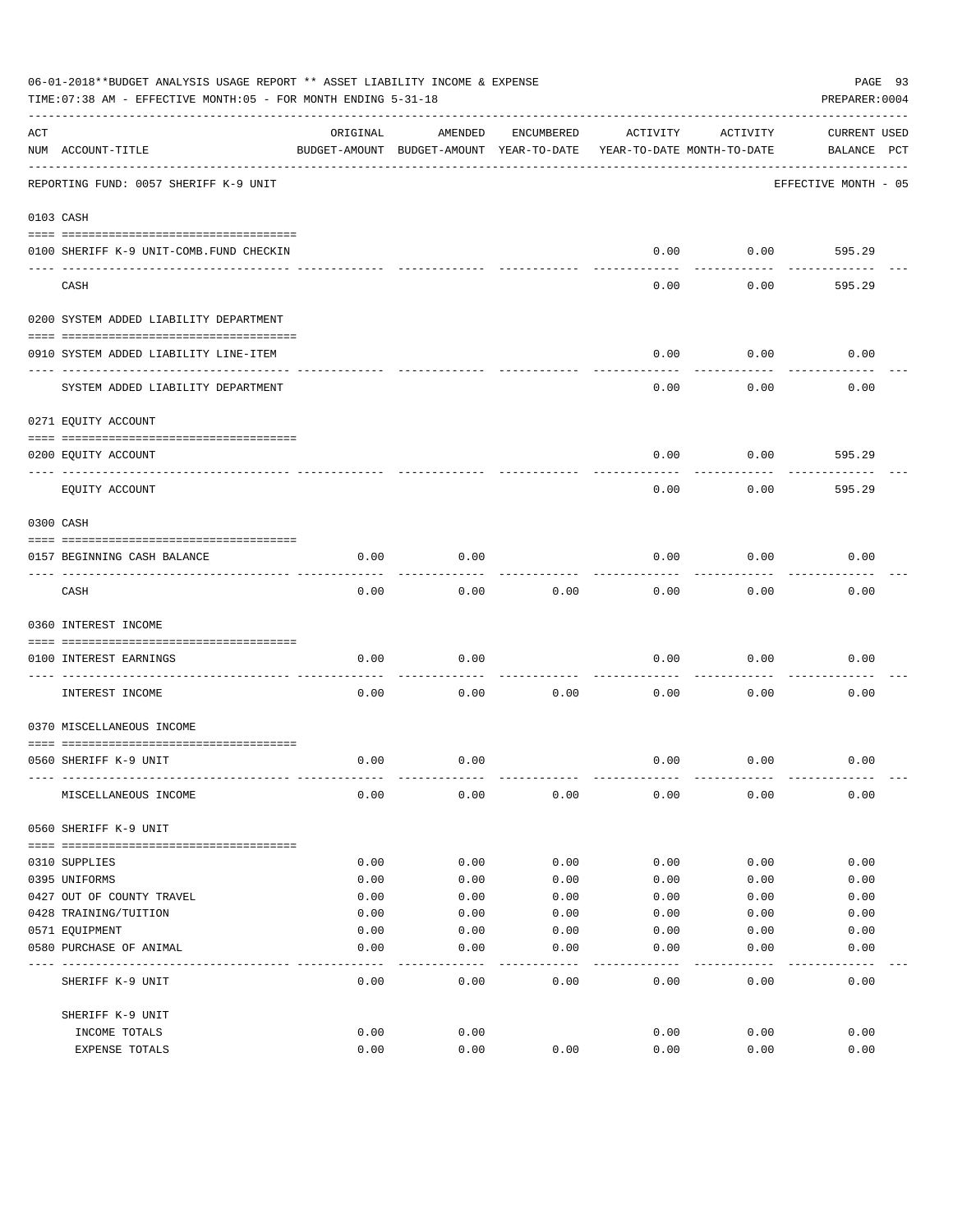|     | 06-01-2018**BUDGET ANALYSIS USAGE REPORT ** ASSET LIABILITY INCOME & EXPENSE<br>TIME: 07:38 AM - EFFECTIVE MONTH: 05 - FOR MONTH ENDING 5-31-18<br>PREPARER: 0004 |                        |                     |            |                                                                                 |                                                            |                                    |                         |  |  |  |
|-----|-------------------------------------------------------------------------------------------------------------------------------------------------------------------|------------------------|---------------------|------------|---------------------------------------------------------------------------------|------------------------------------------------------------|------------------------------------|-------------------------|--|--|--|
| ACT | NUM ACCOUNT-TITLE                                                                                                                                                 | ORIGINAL               | AMENDED             | ENCUMBERED | ACTIVITY<br>BUDGET-AMOUNT BUDGET-AMOUNT YEAR-TO-DATE YEAR-TO-DATE MONTH-TO-DATE | ACTIVITY                                                   | <b>CURRENT USED</b><br>BALANCE PCT |                         |  |  |  |
|     | -------------------------------------<br>REPORTING FUND: 0059 DRUG COURT PROGRAM                                                                                  |                        |                     |            |                                                                                 |                                                            | EFFECTIVE MONTH - 05               |                         |  |  |  |
|     | 0103 CASH                                                                                                                                                         |                        |                     |            |                                                                                 |                                                            |                                    |                         |  |  |  |
|     | 0100 DRUG COURT-COMBINED FUNDS                                                                                                                                    |                        |                     |            |                                                                                 | 681.21- 68.84- 33,748.45                                   |                                    |                         |  |  |  |
|     | CASH                                                                                                                                                              |                        |                     |            |                                                                                 | --------------------------<br>$681.21 - 68.84 - 33,748.45$ |                                    |                         |  |  |  |
|     | 0120 RECEIVABLES                                                                                                                                                  |                        |                     |            |                                                                                 |                                                            |                                    |                         |  |  |  |
|     | 0313 DUE FROM OTHER FUNDS                                                                                                                                         |                        |                     |            | 0.00                                                                            | $0.00$ 1,650.01                                            |                                    |                         |  |  |  |
|     | RECEIVABLES                                                                                                                                                       |                        |                     |            | 0.00                                                                            | . <u>.</u> .                                               | . <u>.</u><br>$0.00$ 1,650.01      |                         |  |  |  |
|     |                                                                                                                                                                   |                        |                     |            |                                                                                 |                                                            |                                    |                         |  |  |  |
|     | 0200 SYSTEM ADDED LIABILITY DEPARTMENT                                                                                                                            |                        |                     |            |                                                                                 |                                                            |                                    |                         |  |  |  |
|     | 0910 SYSTEM ADDED LIABILITY LINE-ITEM                                                                                                                             |                        |                     |            | _______________________                                                         | $1,350.00 - 0.00 - 1,350.00 -$                             |                                    |                         |  |  |  |
|     | SYSTEM ADDED LIABILITY DEPARTMENT                                                                                                                                 |                        |                     |            | 1,350.00-                                                                       |                                                            | $0.00$ 1,350.00-                   |                         |  |  |  |
|     | 0271 EQUITY ACCOUNT                                                                                                                                               |                        |                     |            |                                                                                 |                                                            |                                    |                         |  |  |  |
|     | 0200 EQUITY ACCOUNT                                                                                                                                               |                        |                     |            |                                                                                 | $0.00$ $0.00$ $36,079.67$                                  |                                    |                         |  |  |  |
|     | EQUITY ACCOUNT                                                                                                                                                    |                        |                     |            |                                                                                 | ---------<br>$0.00$ $0.00$ $36,079.67$                     |                                    |                         |  |  |  |
|     | 0300 CASH                                                                                                                                                         |                        |                     |            |                                                                                 |                                                            |                                    |                         |  |  |  |
|     | 0159 BEGINNING CASH BALANCE                                                                                                                                       |                        | 10,000.00 10,000.00 |            | 0.00                                                                            | 0.00 10,000.00                                             |                                    | 00                      |  |  |  |
|     |                                                                                                                                                                   |                        |                     |            |                                                                                 | ----------                                                 |                                    |                         |  |  |  |
|     | CASH                                                                                                                                                              |                        | 10,000.00 10,000.00 |            | $0.00$ 0.00                                                                     |                                                            | 0.00 10,000.00                     | 00                      |  |  |  |
|     | 0360 INTEREST EARNINGS                                                                                                                                            |                        |                     |            |                                                                                 |                                                            |                                    |                         |  |  |  |
|     | 0100 INTEREST EARNINGS                                                                                                                                            |                        | 15.00 15.00         |            |                                                                                 | 16.57 2.03 1.57+110                                        |                                    |                         |  |  |  |
|     | INTEREST EARNINGS                                                                                                                                                 | 15.00                  | 15.00               | 0.00       | 16.57                                                                           | 2.03                                                       | $1.57 + 110$                       |                         |  |  |  |
|     | 0370 DRUG COURT INCOME                                                                                                                                            |                        |                     |            |                                                                                 |                                                            |                                    |                         |  |  |  |
|     | 0425 DRUG COURT FEE                                                                                                                                               | 4,000.00               | 4,000.00            |            | 2,944.72                                                                        |                                                            | 249.13 1,055.28 74                 |                         |  |  |  |
|     | DRUG COURT INCOME                                                                                                                                                 | 4,000.00               | 4,000.00            |            | $0.00$ 2,944.72                                                                 |                                                            | 249.13 1,055.28                    | 74                      |  |  |  |
|     | 0425 DRUG COURT EXPENSE                                                                                                                                           |                        |                     |            |                                                                                 |                                                            |                                    |                         |  |  |  |
|     | 0433 DRUG COURT PROGRAMS                                                                                                                                          |                        | 5,415.00 5,415.00   |            | $0.00$ 560.00 320.00 4,855.00                                                   |                                                            |                                    | 10                      |  |  |  |
|     | 0437 ATTORNEY FEES DRUG COURT                                                                                                                                     | 3,600.00               | 3,600.00            |            | $0.00$ 1,732.50                                                                 |                                                            | $0.00$ 1,867.50                    | 48                      |  |  |  |
|     | 0439 INVESTIGATOR EXPENSE                                                                                                                                         | 5,000.00<br>---------- | 5,000.00            | 0.00       | 0.00                                                                            | 0.00<br>---------                                          | 5,000.00<br>. _ _ _ _ _ _ _ _ _ _  | 0 <sub>0</sub><br>$---$ |  |  |  |
|     | DRUG COURT EXPENSE                                                                                                                                                | 14,015.00              | 14,015.00           | 0.00       | 2,292.50                                                                        | 320.00                                                     | 11,722.50                          | 16                      |  |  |  |
|     | DRUG COURT PROGRAM                                                                                                                                                |                        |                     |            |                                                                                 |                                                            |                                    |                         |  |  |  |
|     | INCOME TOTALS                                                                                                                                                     |                        | 14,015.00 14,015.00 |            | 2,961.29                                                                        | 251.16                                                     | 11,053.71                          | 21                      |  |  |  |
|     | EXPENSE TOTALS                                                                                                                                                    |                        | 14,015.00 14,015.00 | 0.00       | 2,292.50                                                                        | 320.00                                                     | 11,722.50                          | 16                      |  |  |  |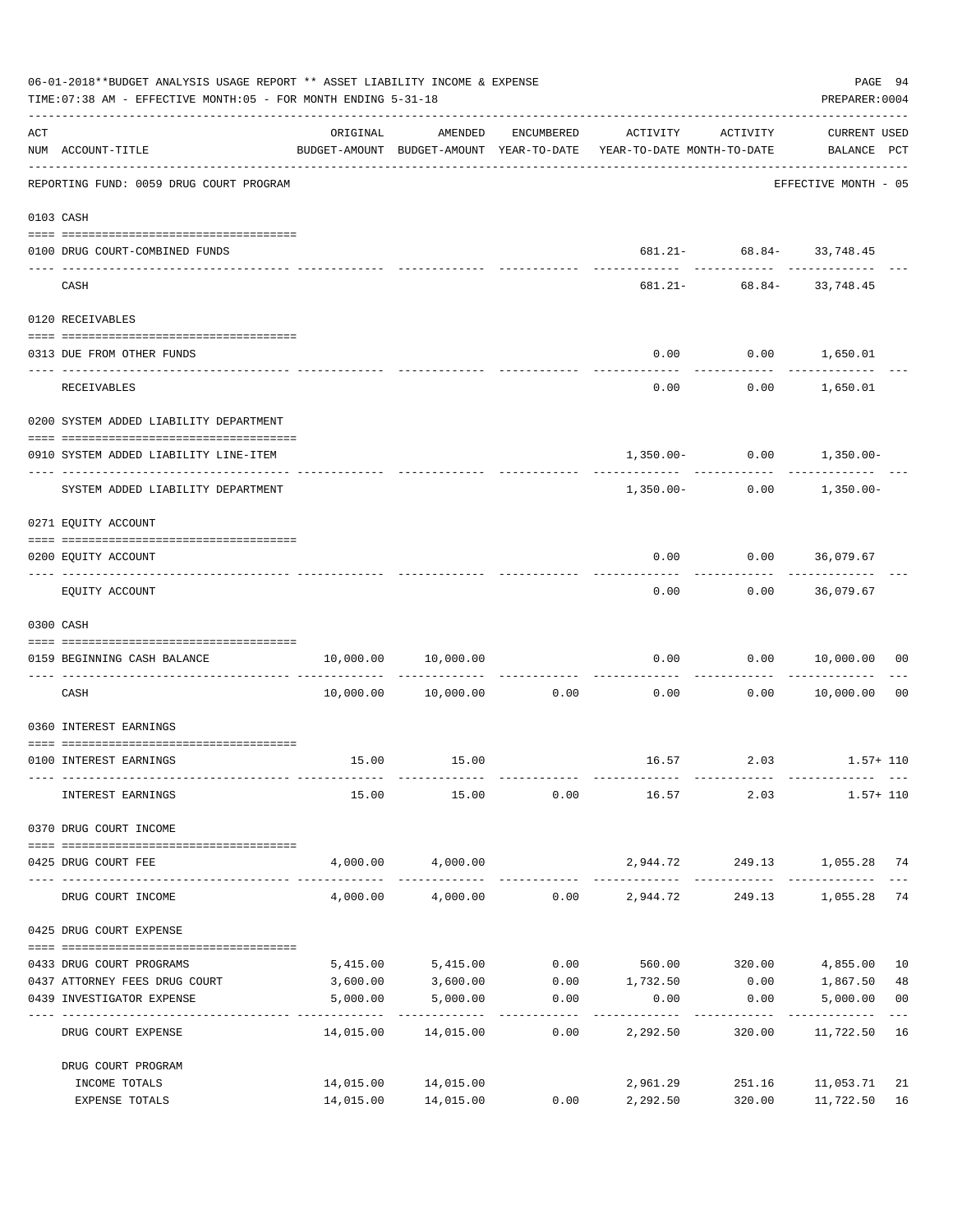|     | 06-01-2018**BUDGET ANALYSIS USAGE REPORT ** ASSET LIABILITY INCOME & EXPENSE<br>TIME: 07:38 AM - EFFECTIVE MONTH: 05 - FOR MONTH ENDING 5-31-18 |                             |                                                     |            |                |                                        | PAGE 95<br>PREPARER: 0004                                   |  |
|-----|-------------------------------------------------------------------------------------------------------------------------------------------------|-----------------------------|-----------------------------------------------------|------------|----------------|----------------------------------------|-------------------------------------------------------------|--|
| ACT | NUM ACCOUNT-TITLE                                                                                                                               | ORIGINAL                    | AMENDED<br>BUDGET-AMOUNT BUDGET-AMOUNT YEAR-TO-DATE | ENCUMBERED | ACTIVITY       | ACTIVITY<br>YEAR-TO-DATE MONTH-TO-DATE | <b>CURRENT USED</b><br>BALANCE PCT                          |  |
|     | REPORTING FUND: 0060 SINKING FUND                                                                                                               |                             |                                                     |            |                |                                        | EFFECTIVE MONTH - 05                                        |  |
|     | 0103 CASH                                                                                                                                       |                             |                                                     |            |                |                                        |                                                             |  |
|     | 0100 SINKING-COMBINED FUND CHECKING                                                                                                             |                             |                                                     |            |                |                                        | $153, 108.71 \qquad \quad 7,036.03 \qquad \quad 180,018.09$ |  |
|     | 0175 TEXPOOL                                                                                                                                    |                             |                                                     |            | 0.00           | 0.00                                   | 0.00                                                        |  |
|     | CASH                                                                                                                                            |                             |                                                     |            | 153,108.71     | 7,036.03                               | 180,018.09                                                  |  |
|     | 0120 RECEIVABLES                                                                                                                                |                             |                                                     |            |                |                                        |                                                             |  |
|     | 0311 TAXES RECEIVABLE                                                                                                                           |                             |                                                     |            | 0.00           | 0.00                                   | 0.00                                                        |  |
|     | 0312 DUE FROM OTHER GOVERNMENT                                                                                                                  |                             |                                                     |            | 0.00           | 0.00                                   | 0.00                                                        |  |
|     | 0313 DUE FROM OTHER FUNDS                                                                                                                       |                             |                                                     |            | 0.00           | 0.00                                   | 0.00                                                        |  |
|     | RECEIVABLES                                                                                                                                     |                             |                                                     |            | 0.00           | 0.00                                   | 0.00                                                        |  |
|     | 0200 LIABILITY ACCOUNT                                                                                                                          |                             |                                                     |            |                |                                        |                                                             |  |
|     | 0200 DEFERRED REVENUE                                                                                                                           |                             |                                                     |            | 0.00           | 0.00                                   | 0.00                                                        |  |
|     | 0910 SYSTEM ADDED LIABILITY LINE-ITEM                                                                                                           |                             |                                                     |            | 0.00           | 0.00                                   | 0.00                                                        |  |
|     | LIABILITY ACCOUNT                                                                                                                               |                             |                                                     |            | 0.00           | 0.00                                   | 0.00                                                        |  |
|     | 0271 EQUITY ACCOUNT                                                                                                                             |                             |                                                     |            |                |                                        |                                                             |  |
|     | 0200 EQUITY ACCOUNT                                                                                                                             |                             |                                                     |            | 0.00           | 0.00                                   | 26,909.38                                                   |  |
|     | EQUITY ACCOUNT                                                                                                                                  |                             |                                                     |            | 0.00           | 0.00                                   | 26,909.38                                                   |  |
|     | 0300 CASH                                                                                                                                       |                             |                                                     |            |                |                                        |                                                             |  |
|     | 0110 BEGINNING CASH BALANCE                                                                                                                     | 0.00                        | 0.00                                                |            | 0.00           | 0.00                                   | 0.00                                                        |  |
|     | CASH                                                                                                                                            | 0.00                        | 0.00                                                | 0.00       | 0.00           | 0.00                                   | 0.00                                                        |  |
|     | 0310 PROPERTY TAXES                                                                                                                             |                             |                                                     |            |                |                                        |                                                             |  |
|     |                                                                                                                                                 |                             |                                                     |            |                |                                        |                                                             |  |
|     | 0110 CURRENT TAXES<br>0120 DELINQUENT TAXES                                                                                                     | 0.00                        | 400,647.62 400,647.62<br>0.00                       |            | 850.61         | 161.89                                 | 408,921.98 6,874.14 8,274.36+102<br>$850.61+$               |  |
|     | PROPERTY TAXES                                                                                                                                  | -------------<br>400,647.62 | -------------<br>400,647.62                         | 0.00       | -------------- | -------------<br>409,772.59 7,036.03   | $9,124.97+102$                                              |  |
|     | 0318 OTHER TAXES                                                                                                                                |                             |                                                     |            |                |                                        |                                                             |  |
|     |                                                                                                                                                 |                             |                                                     |            |                |                                        |                                                             |  |
|     | 0120 PAY N LIEU TAX/GRASSLAND<br>0121 PAY N LIEU TAX/UPPER TRINITY                                                                              | 0.00<br>0.00                | 0.00<br>0.00                                        |            | 788.80         | 0.00                                   | $0.00$ $0.00$ $0.00$<br>788.80+                             |  |
|     |                                                                                                                                                 |                             |                                                     |            |                |                                        |                                                             |  |
|     | OTHER TAXES                                                                                                                                     | 0.00                        | 0.00                                                | 0.00       | 788.80         | 0.00                                   | 788.80+                                                     |  |
|     | 0360 INTEREST EARNINGS                                                                                                                          |                             |                                                     |            |                |                                        |                                                             |  |
|     | 0100 INTEREST EARNINGS                                                                                                                          | 0.00                        | 0.00                                                |            | 0.00           | 0.00                                   | 0.00                                                        |  |
|     | 0200 INTEREST, 2017 GO BONDS                                                                                                                    | 0.00                        | 0.00                                                |            | 0.00           | 0.00                                   | 0.00                                                        |  |
|     | INTEREST EARNINGS                                                                                                                               | 0.00                        | $- - - - -$<br>0.00                                 | 0.00       | 0.00           | 0.00                                   | 0.00                                                        |  |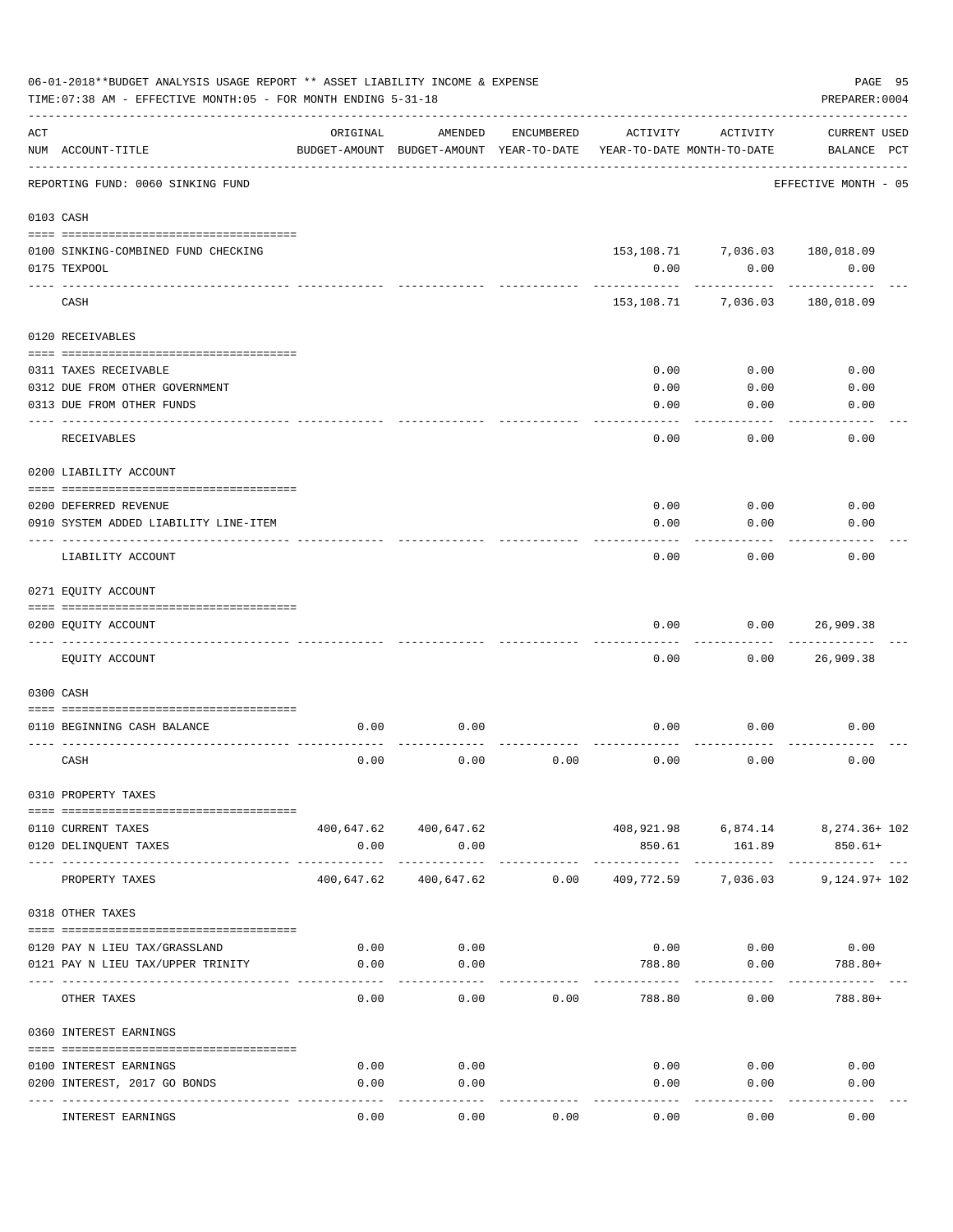|     | TIME: 07:38 AM - EFFECTIVE MONTH: 05 - FOR MONTH ENDING 5-31-18                                      |          |                         |             |                  |             | PREPARER: 0004                                                         |    |
|-----|------------------------------------------------------------------------------------------------------|----------|-------------------------|-------------|------------------|-------------|------------------------------------------------------------------------|----|
| ACT | BUDGET-AMOUNT BUDGET-AMOUNT YEAR-TO-DATE YEAR-TO-DATE MONTH-TO-DATE BALANCE PCT<br>NUM ACCOUNT-TITLE | ORIGINAL | AMENDED                 | ENCUMBERED  | ACTIVITY         | ACTIVITY    | <b>CURRENT USED</b>                                                    |    |
|     | REPORTING FUND: 0060 SINKING FUND                                                                    |          |                         |             |                  |             | EFFECTIVE MONTH - 05                                                   |    |
|     | 0370 MISCELLANEOUS                                                                                   |          |                         |             |                  |             |                                                                        |    |
|     | 0130 REFUNDS & MISCELLANEOUS                                                                         | 0.00     | 0.00                    |             |                  |             | $0.00$ 0.00 0.00 0.00                                                  |    |
|     | MISCELLANEOUS                                                                                        | 0.00     |                         | $0.00$ 0.00 |                  | $0.00$ 0.00 | 0.00                                                                   |    |
|     | 0620 DEBT SERVICE                                                                                    |          |                         |             |                  |             |                                                                        |    |
|     |                                                                                                      |          |                         |             |                  |             |                                                                        |    |
|     | 0309 ANNUAL PAYING AGENT REGISTRAR FEES                                                              |          | 500.00 500.00           |             |                  |             | $0.00$ 117.26 $0.00$ 382.74 23                                         |    |
|     | 0400 BOND LEGAL FEES                                                                                 | 0.00     | 0.00                    | 0.00        | 0.00             | 0.00        | 0.00                                                                   |    |
|     | 0401 CONTINUING DISCLOSURE FEES 2,250.00 2,250.00                                                    |          |                         | 0.00        | 0.00             |             | $0.00$ 2,250.00                                                        | 00 |
|     | 0490 MISCELLANEOUS                                                                                   |          | 34, 124, 70 34, 124, 70 |             |                  |             | $0.00$ $0.00$ $0.00$ $0.01$ $0.34,124.70$                              | 00 |
|     | 0627 PRINCIPAL, 2017 GO BONDS                                                                        |          | $60,000.00$ $60,000.00$ |             | $0.00$ 60,000.00 | 0.00        | $0.00$ 100                                                             |    |
|     | DEBT SERVICE                                                                                         |          |                         |             |                  |             | 96.874.70  96.874.70  0.00  60.117.26  0.00  36.757.44  62             |    |
|     | 0660 DEBT SERVICE INTEREST                                                                           |          |                         |             |                  |             |                                                                        |    |
|     | 0667 INTEREST, 2017 GO BONDS                                                                         |          |                         |             |                  |             | $303,772.92$ $303,772.92$ $0.00$ $197,335.42$ $0.00$ $106,437.50$ $65$ |    |
|     | DEBT SERVICE INTEREST                                                                                |          |                         |             |                  |             | $303.772.92$ $303.772.92$ 0.00 $197.335.42$ 0.00 $106.437.50$ 65       |    |
|     | SINKING FUND                                                                                         |          |                         |             |                  |             |                                                                        |    |
|     | INCOME TOTALS                                                                                        |          | 400,647.62 400,647.62   |             |                  |             | $410,561.39$ $7,036.03$ $9,913.77+102$                                 |    |
|     | <b>EXPENSE TOTALS</b>                                                                                |          | 400,647.62 400,647.62   |             |                  |             | $0.00$ $257,452.68$ $0.00$ $143,194.94$ $64$                           |    |

06-01-2018\*\*BUDGET ANALYSIS USAGE REPORT \*\* ASSET LIABILITY INCOME & EXPENSE PAGE 96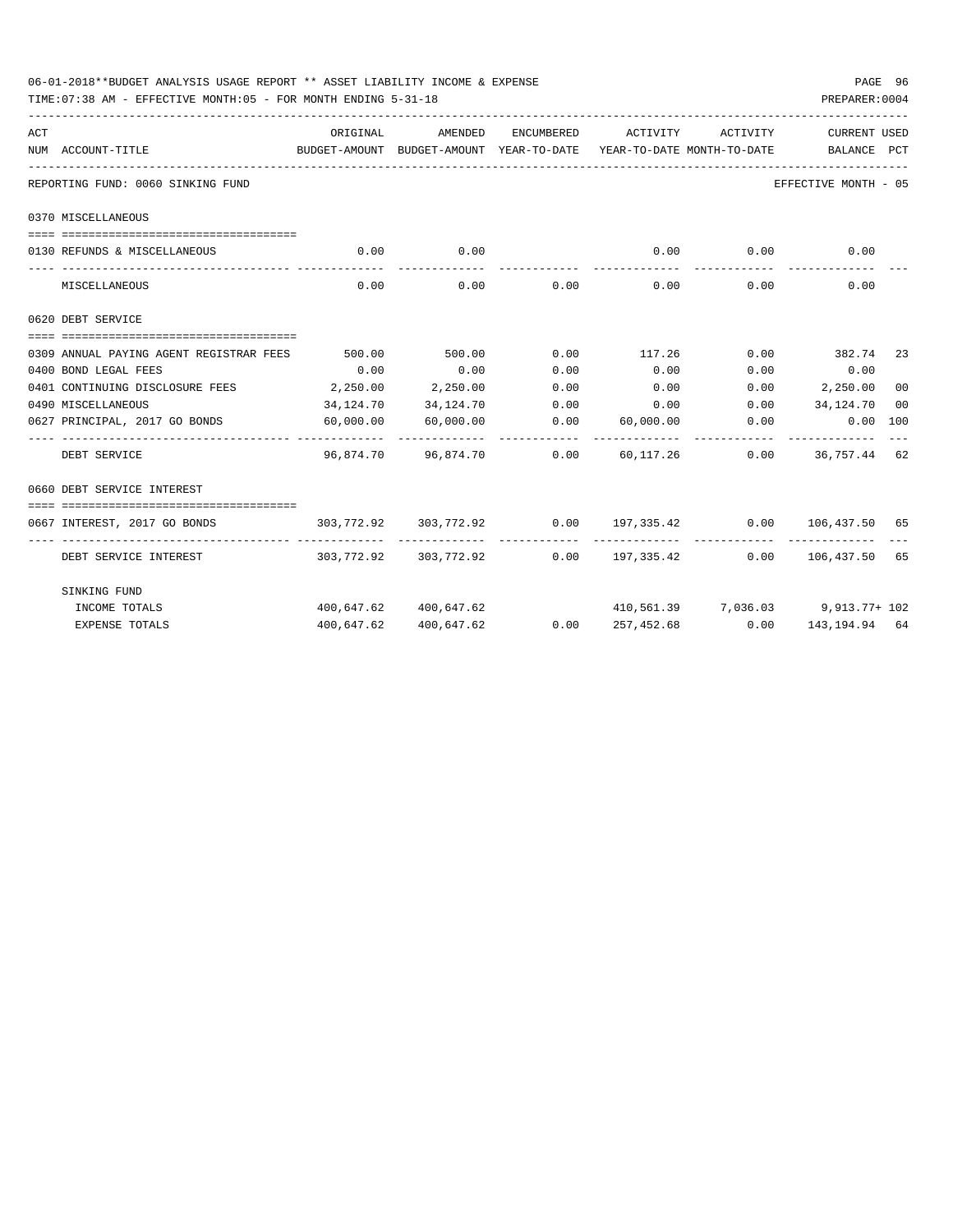|     | 06-01-2018**BUDGET ANALYSIS USAGE REPORT ** ASSET LIABILITY INCOME & EXPENSE<br>PREPARER: 0004<br>TIME: 07:38 AM - EFFECTIVE MONTH: 05 - FOR MONTH ENDING 5-31-18 |          |                                                     |            |                                        |          |                                    |    |  |  |
|-----|-------------------------------------------------------------------------------------------------------------------------------------------------------------------|----------|-----------------------------------------------------|------------|----------------------------------------|----------|------------------------------------|----|--|--|
| ACT | NUM ACCOUNT-TITLE                                                                                                                                                 | ORIGINAL | AMENDED<br>BUDGET-AMOUNT BUDGET-AMOUNT YEAR-TO-DATE | ENCUMBERED | ACTIVITY<br>YEAR-TO-DATE MONTH-TO-DATE | ACTIVITY | <b>CURRENT USED</b><br>BALANCE PCT |    |  |  |
|     | REPORTING FUND: 0061 DIST.CLK.CO.&DIST.CT.TECH.-COMB.FUN                                                                                                          |          |                                                     |            |                                        |          | EFFECTIVE MONTH - 05               |    |  |  |
|     | 0103 CASH                                                                                                                                                         |          |                                                     |            |                                        |          |                                    |    |  |  |
|     | 0100 DIST.CLK.CO.& DIST.CT.TECH.-COMBIN                                                                                                                           |          |                                                     |            |                                        |          | 474.14- 68.87 2,651.57             |    |  |  |
|     | CASH                                                                                                                                                              |          |                                                     |            | 474.14-                                | 68.87    | 2,651.57                           |    |  |  |
|     | 0120 RECEIVABLES                                                                                                                                                  |          |                                                     |            |                                        |          |                                    |    |  |  |
|     | 0313 DUE FROM OTHER FUNDS                                                                                                                                         |          |                                                     |            | 0.00                                   | 0.00     | 68.65                              |    |  |  |
|     | RECEIVABLES                                                                                                                                                       |          |                                                     |            | 0.00                                   | 0.00     | 68.65                              |    |  |  |
|     | 0271 EQUITY ACCOUNT                                                                                                                                               |          |                                                     |            |                                        |          |                                    |    |  |  |
|     | 0200 EQUITY ACCOUNT                                                                                                                                               |          |                                                     |            | 0.00                                   |          | $0.00$ 3, 194.36                   |    |  |  |
|     | EQUITY ACCOUNT                                                                                                                                                    |          |                                                     |            | 0.00                                   | 0.00     | 3,194.36                           |    |  |  |
|     | 0370 DIST.CLK.MISCELLANEOUS INCOME                                                                                                                                |          |                                                     |            |                                        |          |                                    |    |  |  |
|     | 0440 DIST.CLK.CO.& DIST.CT.TECHNOLOGY F                                                                                                                           | 1,000.00 | 1,000.00                                            |            | 436.46                                 | 68.87    | 563.54                             | 44 |  |  |
|     | DIST.CLK.MISCELLANEOUS INCOME                                                                                                                                     | 1,000.00 | 1,000.00                                            | 0.00       | 436.46                                 | 68.87    | 563.54                             | 44 |  |  |
|     | 0440 DIST.CLK.COURT TECHNOLOGY EOUIPMEN                                                                                                                           |          |                                                     |            |                                        |          |                                    |    |  |  |
|     | 0572 OFFICE EQUIPMENT                                                                                                                                             | 1,000.00 | 1,000.00                                            | 0.00       | 910.60                                 | 0.00     | 89.40                              | 91 |  |  |
|     | DIST.CLK.COURT TECHNOLOGY EQUIPMEN                                                                                                                                | 1,000.00 | 1,000.00                                            | 0.00       | 910.60                                 | 0.00     | 89.40                              | 91 |  |  |
|     | DIST.CLK.CO.&DIST.CT.TECH.-COMB.FU                                                                                                                                |          |                                                     |            |                                        |          |                                    |    |  |  |
|     | INCOME TOTALS                                                                                                                                                     | 1,000.00 | 1,000.00                                            |            | 436.46                                 | 68.87    | 563.54                             | 44 |  |  |
|     | <b>EXPENSE TOTALS</b>                                                                                                                                             | 1,000.00 | 1,000.00                                            | 0.00       | 910.60                                 | 0.00     | 89.40                              | 91 |  |  |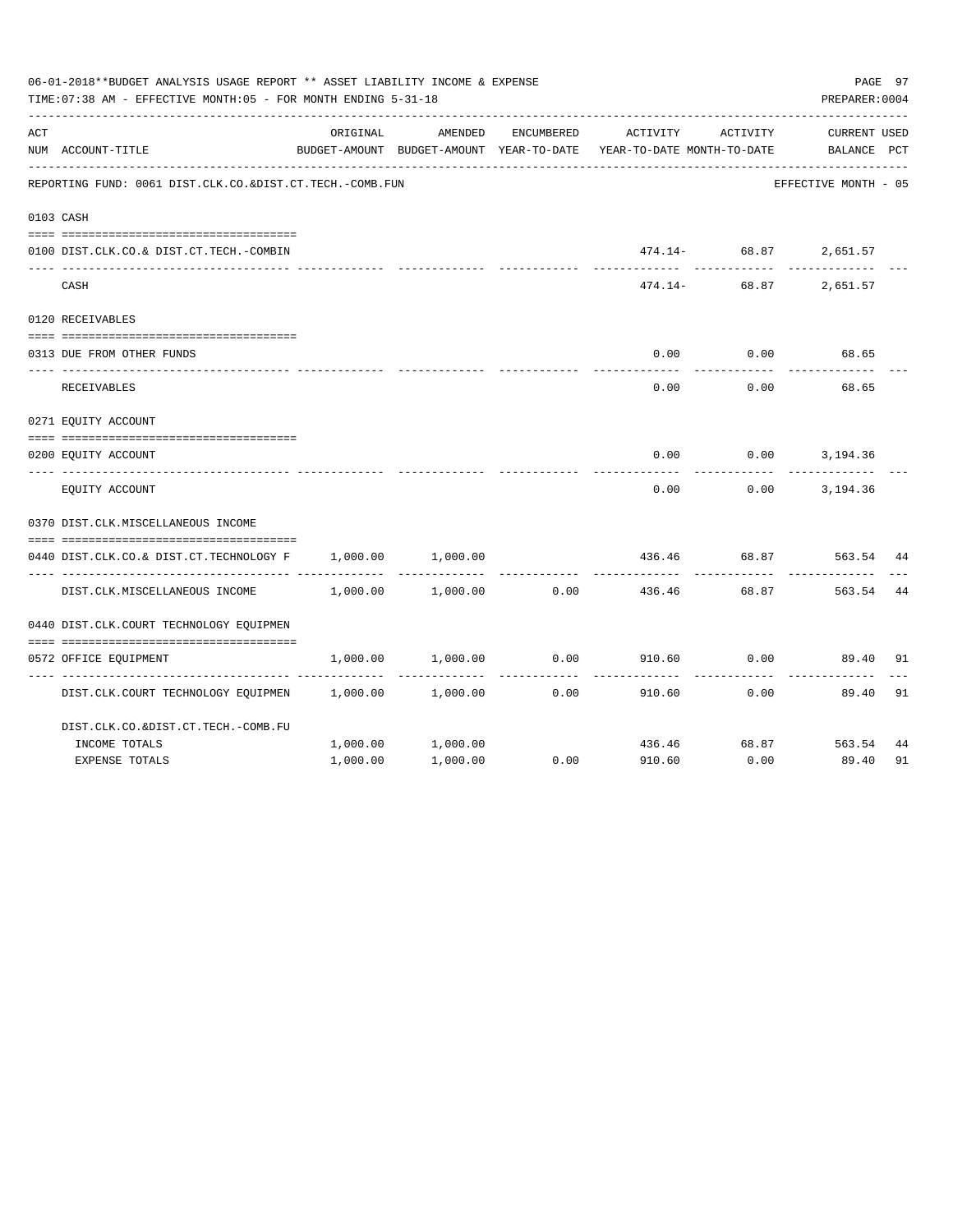|     | 06-01-2018**BUDGET ANALYSIS USAGE REPORT ** ASSET LIABILITY INCOME & EXPENSE<br>TIME: 07:38 AM - EFFECTIVE MONTH: 05 - FOR MONTH ENDING 5-31-18<br>___________________________________ |          |                                                     |                   |                                        |                   | PREPARER: 0004              | PAGE 98        |
|-----|----------------------------------------------------------------------------------------------------------------------------------------------------------------------------------------|----------|-----------------------------------------------------|-------------------|----------------------------------------|-------------------|-----------------------------|----------------|
| ACT | NUM ACCOUNT-TITLE                                                                                                                                                                      | ORIGINAL | AMENDED<br>BUDGET-AMOUNT BUDGET-AMOUNT YEAR-TO-DATE | <b>ENCUMBERED</b> | ACTIVITY<br>YEAR-TO-DATE MONTH-TO-DATE | ACTIVITY          | CURRENT USED<br>BALANCE PCT |                |
|     | REPORTING FUND: 0062 DIST.CLK.COURT RECORDS PRESERVATION                                                                                                                               |          |                                                     |                   |                                        |                   | EFFECTIVE MONTH - 05        |                |
|     | 0103 CASH                                                                                                                                                                              |          |                                                     |                   |                                        |                   |                             |                |
|     | 0100 DIST.CLK.COURT RECORDS PRESERVATIO                                                                                                                                                |          |                                                     |                   | 2,297.80                               |                   | 351.75 29,206.12            |                |
|     | CASH                                                                                                                                                                                   |          |                                                     |                   | 2,297.80                               | 351.75            | 29,206.12                   |                |
|     | 0120 RECEIVABLES                                                                                                                                                                       |          |                                                     |                   |                                        |                   |                             |                |
|     | 0313 DUE FROM OTHER FUNDS                                                                                                                                                              |          |                                                     |                   | 0.00                                   | 0.00              | 609.11                      |                |
|     | <b>RECEIVABLES</b>                                                                                                                                                                     |          |                                                     |                   | 0.00                                   | 0.00              | 609.11                      |                |
|     | 0271 EQUITY ACCOUNT                                                                                                                                                                    |          |                                                     |                   |                                        |                   |                             |                |
|     | 0200 EQUITY ACCOUNT                                                                                                                                                                    |          |                                                     |                   | 0.00                                   | 0.00              | 27,517.43                   |                |
|     | __________________<br>EQUITY ACCOUNT                                                                                                                                                   |          |                                                     |                   | ------<br>0.00                         | 0.00              | 27,517.43                   |                |
|     | 0360 INTEREST EARNINGS                                                                                                                                                                 |          |                                                     |                   |                                        |                   |                             |                |
|     | 0100 INTEREST EARNINGS                                                                                                                                                                 | 5.00     | 5.00                                                |                   | 10.91                                  | 1.75              | $5.91 + 218$                |                |
|     | INTEREST EARNINGS                                                                                                                                                                      | 5.00     | 5.00                                                | 0.00              | 10.91                                  | ---------<br>1.75 | $5.91 + 218$                |                |
|     | 0370 DIST.CLK.COURT MISCELLAEOUS INCOME                                                                                                                                                |          |                                                     |                   |                                        |                   |                             |                |
|     | 0133 DIST.CLK.COURT RECORDS PRESERVATIO                                                                                                                                                | 4,000.00 | 4,000.00                                            |                   | 2,286.89                               | 350.00            | 1,713.11 57                 |                |
|     | DIST.CLK.COURT MISCELLAEOUS INCOME                                                                                                                                                     | 4,000.00 | 4,000.00                                            | 0.00              |                                        |                   | 2,286.89 350.00 1,713.11    | 57             |
|     | 0449 DIST.CLK.RECORDS PRES.EQUIPMENT                                                                                                                                                   |          |                                                     |                   |                                        |                   |                             |                |
|     | 0572 OFFICE EQUIPMENT                                                                                                                                                                  | 4,005.00 | 4,005.00                                            | 0.00              | 0.00                                   | 0.00              | 4,005.00                    | 0 <sub>0</sub> |
|     | DIST.CLK.RECORDS PRES.EQUIPMENT                                                                                                                                                        | 4,005.00 | 4,005.00                                            | 0.00              | 0.00                                   | 0.00              | 4,005.00                    | 0 <sub>0</sub> |
|     | DIST.CLK.COURT RECORDS PRESERVATIO                                                                                                                                                     |          |                                                     |                   |                                        |                   |                             |                |
|     | INCOME TOTALS                                                                                                                                                                          | 4,005.00 | 4,005.00                                            |                   |                                        |                   | 2,297.80 351.75 1,707.20    | 57             |
|     | <b>EXPENSE TOTALS</b>                                                                                                                                                                  | 4,005.00 | 4,005.00                                            | 0.00              | 0.00                                   | 0.00              | 4,005.00                    | 0 <sub>0</sub> |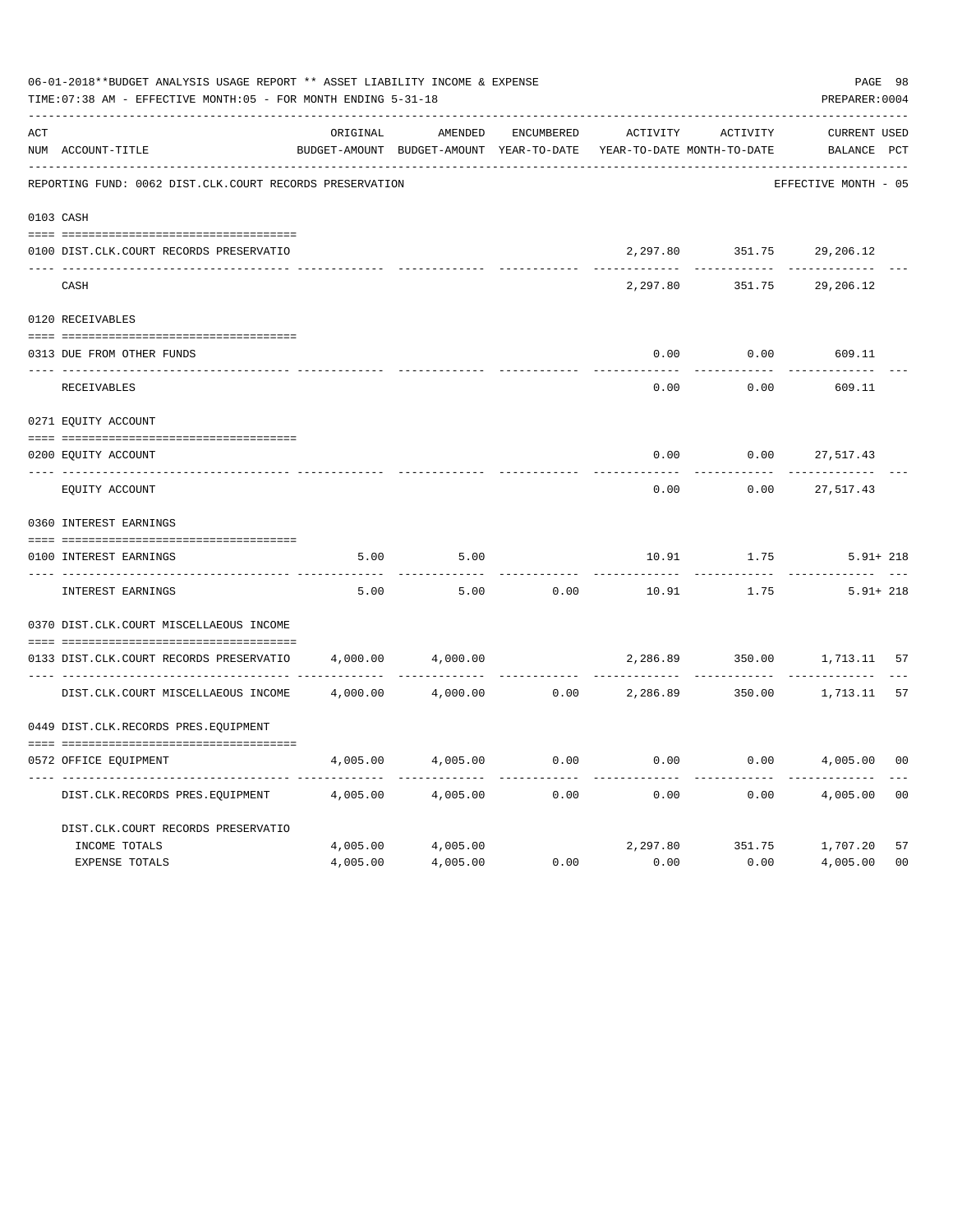|     | 06-01-2018**BUDGET ANALYSIS USAGE REPORT ** ASSET LIABILITY INCOME & EXPENSE<br>TIME: 07:38 AM - EFFECTIVE MONTH: 05 - FOR MONTH ENDING 5-31-18 |          |                                                     |            |                                       |                                                 | PREPARER: 0004              | PAGE 99        |
|-----|-------------------------------------------------------------------------------------------------------------------------------------------------|----------|-----------------------------------------------------|------------|---------------------------------------|-------------------------------------------------|-----------------------------|----------------|
| ACT | NUM ACCOUNT-TITLE                                                                                                                               | ORIGINAL | AMENDED<br>BUDGET-AMOUNT BUDGET-AMOUNT YEAR-TO-DATE | ENCUMBERED |                                       | ACTIVITY ACTIVITY<br>YEAR-TO-DATE MONTH-TO-DATE | CURRENT USED<br>BALANCE PCT |                |
|     | REPORTING FUND: 0063 LAW ENF. EDUCATION CONST.#1                                                                                                |          |                                                     |            |                                       |                                                 | EFFECTIVE MONTH - 05        |                |
|     | 0103 CASH                                                                                                                                       |          |                                                     |            |                                       |                                                 |                             |                |
|     | 0100 LEOSE CONST.#1-COMBINED FUNDS CHEC                                                                                                         |          |                                                     |            |                                       |                                                 | 678.30   0.00   2,010.11    |                |
|     | CASH                                                                                                                                            |          |                                                     |            | 678.30                                | 0.00                                            | 2,010.11                    |                |
|     | 0200 LIABILITY ACCOUNT                                                                                                                          |          |                                                     |            |                                       |                                                 |                             |                |
|     | 0910 SYSTEM ADDED LIABILITY LINE ITEM                                                                                                           |          |                                                     |            | 0.00                                  | 0.00                                            | 0.00                        |                |
|     | LIABILITY ACCOUNT                                                                                                                               |          |                                                     |            | 0.00                                  | 0.00                                            | 0.00                        |                |
|     | 0271 EQUITY ACCOUNT                                                                                                                             |          |                                                     |            |                                       |                                                 |                             |                |
|     | 0200 EQUITY ACCOUNT                                                                                                                             |          |                                                     |            |                                       |                                                 | $0.00$ $0.00$ $1,331.81$    |                |
|     | EQUITY ACCOUNT                                                                                                                                  |          |                                                     |            | 0.00                                  |                                                 | $0.00$ 1,331.81             |                |
|     | 0300 CASH                                                                                                                                       |          |                                                     |            |                                       |                                                 |                             |                |
|     | 0151 BEGINNING CASH BALANCE                                                                                                                     | 1,000.00 | 1,000.00                                            |            | 0.00                                  |                                                 | $0.00$ $1,000.00$ 00        |                |
|     | CASH                                                                                                                                            |          | 1,000.00 1,000.00                                   | 0.00       | 0.00                                  |                                                 | $0.00$ 1,000.00             | 0 <sub>0</sub> |
|     | 0370 MISCELLANEOUS INCOME                                                                                                                       |          |                                                     |            |                                       |                                                 |                             |                |
|     | 0130 REFUNDS & MISCELLANEOUS                                                                                                                    |          | $0.00$ 0.00                                         |            | 0.00                                  | 0.00                                            | 0.00                        |                |
|     | 0160 PEACE OFFICER ALLOCATION                                                                                                                   |          | 1,000.00 1,000.00                                   |            | 678.30<br>------------- ------------- | 0.00<br>.                                       | 321.70                      | 68             |
|     | MISCELLANEOUS INCOME                                                                                                                            |          | 1,000.00 1,000.00                                   | 0.00       |                                       | 678.30<br>0.00                                  | 321.70                      | 68             |
|     | 0551 LAW ENFORCEMENT EDUCATION                                                                                                                  |          |                                                     |            |                                       |                                                 |                             |                |
|     | 0427 OUT OF COUNTY TRAVEL                                                                                                                       | 1,000.00 | 1,000.00                                            | 0.00       | 0.00                                  | 0.00                                            | 1,000.00                    | 00             |
|     | 0428 TRAINING & TUITION                                                                                                                         | 1,000.00 | 1,000.00                                            | 0.00       | 0.00                                  | 0.00                                            | 1,000.00                    | 0 <sub>0</sub> |
|     | LAW ENFORCEMENT EDUCATION                                                                                                                       | 2,000.00 | 2,000.00                                            | 0.00       | 0.00                                  | 0.00                                            | 2,000.00                    | 0 <sub>0</sub> |
|     | LAW ENF. EDUCATION CONST. #1                                                                                                                    |          |                                                     |            |                                       |                                                 |                             |                |
|     | INCOME TOTALS                                                                                                                                   | 2,000.00 | 2,000.00                                            |            | 678.30                                | 0.00                                            | 1,321.70                    | 34             |
|     | EXPENSE TOTALS                                                                                                                                  | 2,000.00 | 2,000.00                                            | 0.00       | 0.00                                  | 0.00                                            | 2,000.00                    | 0 <sub>0</sub> |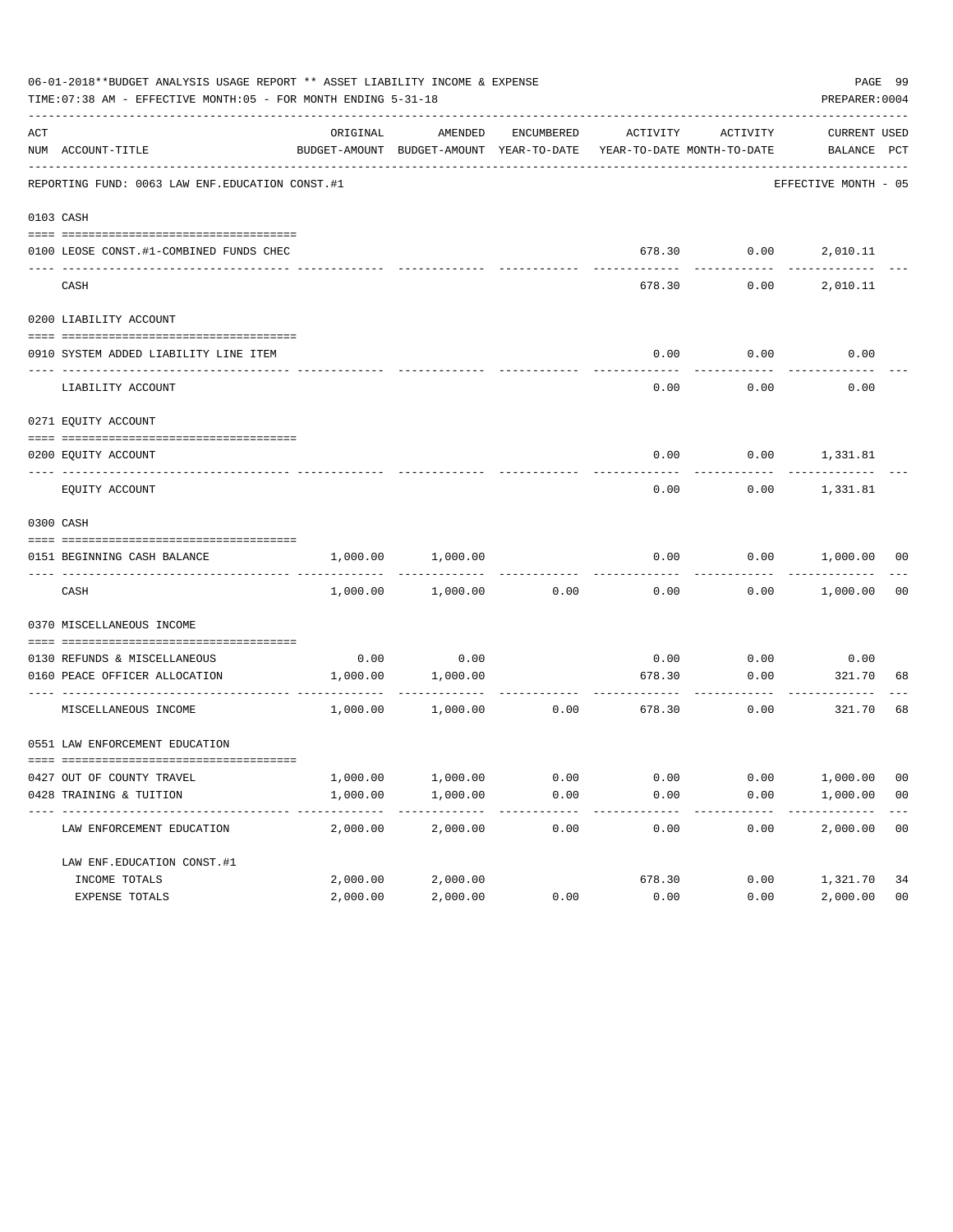|     | 06-01-2018**BUDGET ANALYSIS USAGE REPORT ** ASSET LIABILITY INCOME & EXPENSE<br>TIME: 07:38 AM - EFFECTIVE MONTH: 05 - FOR MONTH ENDING 5-31-18 |          |                                                     |            |                                       |                | PREPARER: 0004                                         | PAGE 100       |
|-----|-------------------------------------------------------------------------------------------------------------------------------------------------|----------|-----------------------------------------------------|------------|---------------------------------------|----------------|--------------------------------------------------------|----------------|
| ACT | NUM ACCOUNT-TITLE                                                                                                                               | ORIGINAL | AMENDED<br>BUDGET-AMOUNT BUDGET-AMOUNT YEAR-TO-DATE | ENCUMBERED | ACTIVITY                              | ACTIVITY       | CURRENT USED<br>YEAR-TO-DATE MONTH-TO-DATE BALANCE PCT |                |
|     | REPORTING FUND: 0064 LAW ENF. EDUCATION CONST. #2                                                                                               |          |                                                     |            |                                       |                | EFFECTIVE MONTH - 05                                   |                |
|     | 0103 CASH                                                                                                                                       |          |                                                     |            |                                       |                |                                                        |                |
|     | 0100 LEOSE CONST.#2-COMBINED FUNDS CHEC                                                                                                         |          |                                                     |            |                                       |                | 678.48 0.00 678.48                                     |                |
|     | CASH                                                                                                                                            |          |                                                     |            | 678.48                                | 0.00           | 678.48                                                 |                |
|     | 0200 LIABILITY ACCOUNT                                                                                                                          |          |                                                     |            |                                       |                |                                                        |                |
|     | 0910 SYSTEM ADDED LIABILITY LINE ITEM                                                                                                           |          |                                                     |            | 0.00                                  | 0.00           | 0.00                                                   |                |
|     | LIABILITY ACCOUNT                                                                                                                               |          |                                                     |            | 0.00                                  | 0.00           | 0.00                                                   |                |
|     | 0271 EQUITY ACCOUNT                                                                                                                             |          |                                                     |            |                                       |                |                                                        |                |
|     | 0200 EQUITY ACCOUNT                                                                                                                             |          |                                                     |            |                                       |                | $0.00$ $0.00$ $0.00$                                   |                |
|     | EQUITY ACCOUNT                                                                                                                                  |          |                                                     |            | 0.00                                  | 0.00           | 0.00                                                   |                |
|     | 0300 CASH                                                                                                                                       |          |                                                     |            |                                       |                |                                                        |                |
|     | 0152 BEGINNING CASH BALANCE                                                                                                                     | 0.00     | 0.00                                                |            | 0.00                                  | 0.00           | 0.00                                                   |                |
|     | CASH                                                                                                                                            | 0.00     | 0.00                                                | 0.00       | 0.00                                  | 0.00           | 0.00                                                   |                |
|     | 0370 MISCELLANEOUS INCOME                                                                                                                       |          |                                                     |            |                                       |                |                                                        |                |
|     | 0130 REFUNDS & MISCELLANEOUS                                                                                                                    |          | $0.00$ 0.00                                         |            | 0.00                                  | 0.00           | 0.00                                                   |                |
|     | 0160 PEACE OFFICER ALLOCATION                                                                                                                   |          | 1,000.00 1,000.00                                   |            | 678.48<br>------------- ------------- | 0.00<br>.      | 321.52<br>---------                                    | 68             |
|     | MISCELLANEOUS INCOME                                                                                                                            |          | 1,000.00 1,000.00                                   | 0.00       |                                       | 678.48<br>0.00 | 321.52                                                 | 68             |
|     | 0552 LAW ENFORCEMENT EDUCATION                                                                                                                  |          |                                                     |            |                                       |                |                                                        |                |
|     | 0427 OUT OF COUNTY TRAVEL                                                                                                                       | 500.00   | 500.00                                              | 0.00       | 0.00                                  | 0.00           | 500.00                                                 | 00             |
|     | 0428 TRAINING & TUITION                                                                                                                         | 500.00   | 500.00                                              | 0.00       | 0.00                                  | 0.00           | 500.00                                                 | 0 <sub>0</sub> |
|     | LAW ENFORCEMENT EDUCATION                                                                                                                       | 1,000.00 | 1,000.00                                            | 0.00       | 0.00                                  | 0.00           | 1,000.00                                               | 00             |
|     | LAW ENF. EDUCATION CONST. #2                                                                                                                    |          |                                                     |            |                                       |                |                                                        |                |
|     | INCOME TOTALS                                                                                                                                   | 1,000.00 | 1,000.00                                            |            | 678.48                                | 0.00           | 321.52                                                 | 68             |
|     | EXPENSE TOTALS                                                                                                                                  | 1,000.00 | 1,000.00                                            | 0.00       | 0.00                                  | 0.00           | 1,000.00                                               | 0 <sub>0</sub> |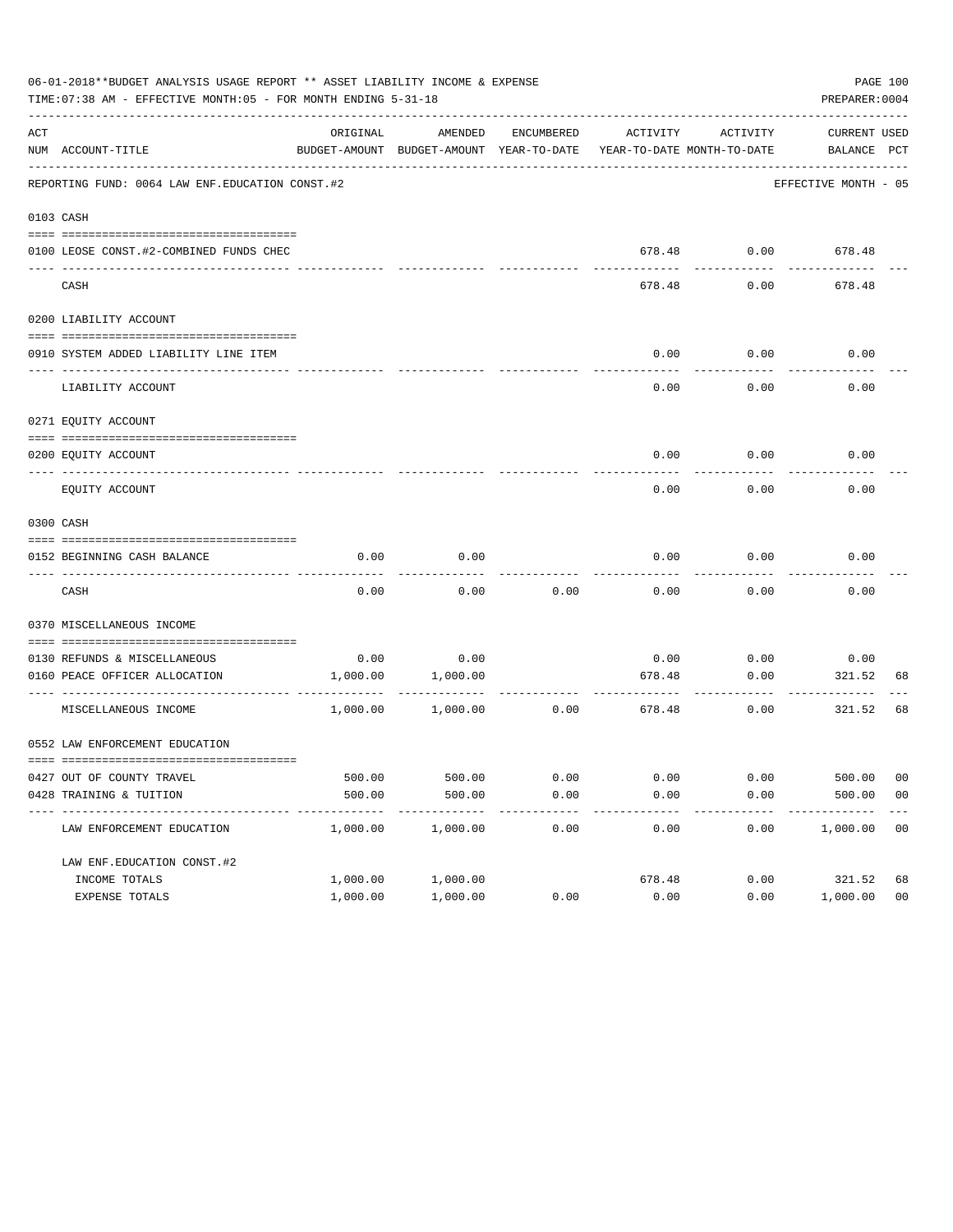|     | 06-01-2018**BUDGET ANALYSIS USAGE REPORT ** ASSET LIABILITY INCOME & EXPENSE<br>TIME: 07:38 AM - EFFECTIVE MONTH: 05 - FOR MONTH ENDING 5-31-18 |          |                                                     |            |        |                                                 | PREPARER: 0004              | PAGE 101       |
|-----|-------------------------------------------------------------------------------------------------------------------------------------------------|----------|-----------------------------------------------------|------------|--------|-------------------------------------------------|-----------------------------|----------------|
| ACT | NUM ACCOUNT-TITLE                                                                                                                               | ORIGINAL | AMENDED<br>BUDGET-AMOUNT BUDGET-AMOUNT YEAR-TO-DATE | ENCUMBERED |        | ACTIVITY ACTIVITY<br>YEAR-TO-DATE MONTH-TO-DATE | CURRENT USED<br>BALANCE PCT |                |
|     | REPORTING FUND: 0065 LAW ENF. EDUCATION CONST.#3                                                                                                |          |                                                     |            |        |                                                 | EFFECTIVE MONTH - 05        |                |
|     | 0103 CASH                                                                                                                                       |          |                                                     |            |        |                                                 |                             |                |
|     | 0100 LEOSE CONST.#3-COMBINED FUNDS CHEC                                                                                                         |          |                                                     |            |        |                                                 | 678.30   0.00   2,010.11    |                |
|     | CASH                                                                                                                                            |          |                                                     |            | 678.30 | 0.00                                            | 2,010.11                    |                |
|     | 0200 LIABILITY ACCOUNT                                                                                                                          |          |                                                     |            |        |                                                 |                             |                |
|     | 0910 SYSTEM ADDED LIABILITY LINE ITEM                                                                                                           |          |                                                     |            | 0.00   | 0.00                                            | 0.00                        |                |
|     | LIABILITY ACCOUNT                                                                                                                               |          |                                                     |            | 0.00   | 0.00                                            | 0.00                        |                |
|     | 0271 EQUITY ACCOUNT                                                                                                                             |          |                                                     |            |        |                                                 |                             |                |
|     | 0200 EQUITY ACCOUNT                                                                                                                             |          |                                                     |            |        |                                                 | $0.00$ $0.00$ $1,331.81$    |                |
|     | EQUITY ACCOUNT                                                                                                                                  |          |                                                     |            | 0.00   |                                                 | $0.00$ 1,331.81             |                |
|     | 0300 CASH                                                                                                                                       |          |                                                     |            |        |                                                 |                             |                |
|     | 0153 BEGINNING CASH BALANCE                                                                                                                     | 1,000.00 | 1,000.00                                            |            | 0.00   |                                                 | $0.00$ $1,000.00$ 00        |                |
|     | CASH                                                                                                                                            |          | 1,000.00 1,000.00                                   | 0.00       | 0.00   |                                                 | $0.00$ 1,000.00             | 00             |
|     | 0370 MISCELLANEOUS                                                                                                                              |          |                                                     |            |        |                                                 |                             |                |
|     | 0130 REFUNDS & MISCELLANEOUS                                                                                                                    |          | $0.00$ 0.00                                         |            | 0.00   | 0.00                                            | 0.00                        |                |
|     | 0160 PEACE OFFICER ALLOCATION                                                                                                                   |          | 1,000.00 1,000.00<br>-----------                    |            | 678.30 | 0.00<br>-----------                             | 321.70<br>----------        | 68             |
|     | MISCELLANEOUS                                                                                                                                   |          | 1,000.00 1,000.00                                   | 0.00       |        | 678.30<br>0.00                                  | 321.70                      | 68             |
|     | 0553 LAW ENFORCEMENT EDUCATION                                                                                                                  |          |                                                     |            |        |                                                 |                             |                |
|     | 0427 OUT OF COUNTY TRAVEL                                                                                                                       | 1,000.00 | 1,000.00                                            | 0.00       | 0.00   | 0.00                                            | 1,000.00                    | 00             |
|     | 0428 TRAINING & TUITION                                                                                                                         | 1,000.00 | 1,000.00                                            | 0.00       | 0.00   | 0.00                                            | 1,000.00                    | 0 <sub>0</sub> |
|     | LAW ENFORCEMENT EDUCATION                                                                                                                       | 2,000.00 | 2,000.00                                            | 0.00       | 0.00   | 0.00                                            | 2,000.00                    | 0 <sub>0</sub> |
|     | LAW ENF. EDUCATION CONST. #3                                                                                                                    |          |                                                     |            |        |                                                 |                             |                |
|     | INCOME TOTALS                                                                                                                                   | 2,000.00 | 2,000.00                                            |            | 678.30 | 0.00                                            | 1,321.70                    | 34             |
|     | EXPENSE TOTALS                                                                                                                                  | 2,000.00 | 2,000.00                                            | 0.00       | 0.00   | 0.00                                            | 2,000.00                    | 0 <sub>0</sub> |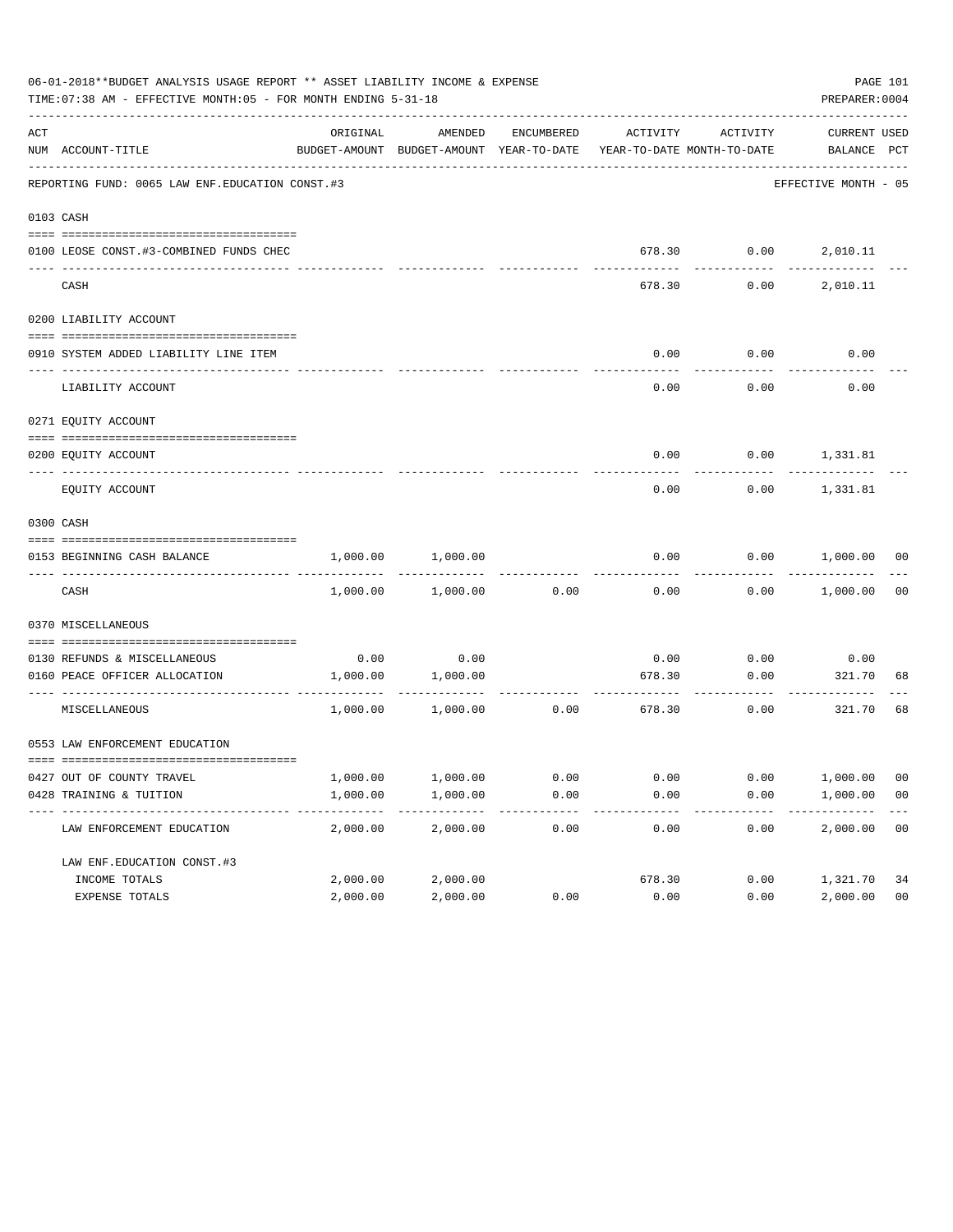|     | 06-01-2018**BUDGET ANALYSIS USAGE REPORT ** ASSET LIABILITY INCOME & EXPENSE<br>TIME: 07:38 AM - EFFECTIVE MONTH: 05 - FOR MONTH ENDING 5-31-18 |              |                           |              |                                                                                                                                 |              | PAGE 102<br>PREPARER: 0004           |                |
|-----|-------------------------------------------------------------------------------------------------------------------------------------------------|--------------|---------------------------|--------------|---------------------------------------------------------------------------------------------------------------------------------|--------------|--------------------------------------|----------------|
| ACT | NUM ACCOUNT-TITLE                                                                                                                               | ORIGINAL     | AMENDED                   | ENCUMBERED   | ACTIVITY<br>BUDGET-AMOUNT BUDGET-AMOUNT YEAR-TO-DATE YEAR-TO-DATE MONTH-TO-DATE                                                 | ACTIVITY     | <b>CURRENT USED</b><br>BALANCE PCT   |                |
|     | REPORTING FUND: 0066 2017 GO BONDS-CONSTRUCTION FUND                                                                                            |              |                           |              |                                                                                                                                 |              | EFFECTIVE MONTH - 05                 |                |
|     | 0103 CASH                                                                                                                                       |              |                           |              |                                                                                                                                 |              |                                      |                |
|     | 0100 GO BONDS CONST. - COMBINED FUNDS CHE                                                                                                       |              |                           |              | $6, 273, 077.50 - 700.00 - 23, 077.50 -$                                                                                        |              |                                      |                |
|     | 0166 ICS DEPOSIT                                                                                                                                |              |                           |              | $\, 6 \, , \, 066 \, , \, 578 \, . \, 88 \qquad \qquad 5 \, , \, 133 \, . \, 48 \qquad \, 6 \, , \, 066 \, , \, 578 \, . \, 88$ |              |                                      |                |
|     | 0175 TEXPOOL                                                                                                                                    |              |                           |              | 0.00                                                                                                                            | 0.00         | 0.00                                 |                |
|     | CASH                                                                                                                                            |              |                           |              |                                                                                                                                 |              | 206, 498.62-4, 433.48 6, 043, 501.38 |                |
|     | 0200 LIABILITY ACCOUNT                                                                                                                          |              |                           |              |                                                                                                                                 |              |                                      |                |
|     | 0910 SYSTEM ADDED LIABILITY LINE-ITEM                                                                                                           |              |                           |              | 0.00                                                                                                                            | 0.00         | 0.00                                 |                |
|     | LIABILITY ACCOUNT                                                                                                                               |              |                           |              | 0.00                                                                                                                            | 0.00         | 0.00                                 |                |
|     | 0231 2017 GO BONDS PAYABLE                                                                                                                      |              |                           |              |                                                                                                                                 |              |                                      |                |
|     |                                                                                                                                                 |              |                           |              |                                                                                                                                 |              |                                      |                |
|     | 0200 2017 GO BONDS PAYABLE                                                                                                                      |              |                           |              | 0.00                                                                                                                            |              | 0.00 6,250,000.00                    |                |
|     | 2017 GO BONDS PAYABLE                                                                                                                           |              |                           |              |                                                                                                                                 | 0.00         | $0.00 \quad 6,250,000.00$            |                |
|     | 0271 EQUITY ACCOUNT                                                                                                                             |              |                           |              |                                                                                                                                 |              |                                      |                |
|     | 0200 EQUITY ACCOUNT                                                                                                                             |              |                           |              | 0.00                                                                                                                            | 0.00         | 0.00                                 |                |
|     |                                                                                                                                                 |              |                           |              |                                                                                                                                 |              |                                      |                |
|     | EQUITY ACCOUNT                                                                                                                                  |              |                           |              | 0.00                                                                                                                            | 0.00         | 0.00                                 |                |
|     | 0300 CASH                                                                                                                                       |              |                           |              |                                                                                                                                 |              |                                      |                |
|     | 0166 BEGINNING CASH BALANCE                                                                                                                     |              | 2,000,000.00 2,000,000.00 |              |                                                                                                                                 |              | $0.00$ $0.00$ $2,000,000.00$         | 00             |
|     | CASH                                                                                                                                            | 2,000,000.00 | 2,000,000.00              |              | $0.00$ 0.00                                                                                                                     |              | 0.00 2,000,000.00                    | 0 <sub>0</sub> |
|     | 0360 INTEREST EARNINGS                                                                                                                          |              |                           |              |                                                                                                                                 |              |                                      |                |
|     | 0100 INTEREST EARNINGS LEGEND BANK                                                                                                              | 0.00         | 0.00                      |              |                                                                                                                                 | 0.00<br>0.00 | 0.00                                 |                |
|     | 0166 INTEREST EARNINGS ICS                                                                                                                      | 0.00         | 0.00                      |              | 30,226.88                                                                                                                       |              | 5, 133.48 30, 226.88+                |                |
|     | INTEREST EARNINGS                                                                                                                               | 0.00         | 0.00                      |              | $0.00$ $30,226.88$ $5,133.48$ $30,226.88+$                                                                                      |              |                                      |                |
|     | 0370 MISCELLANEOUS                                                                                                                              |              |                           |              |                                                                                                                                 |              |                                      |                |
|     | 0130 REFUNDS & MISCELLANEOUS                                                                                                                    | 0.00         | 0.00                      |              |                                                                                                                                 | $0.00$ 0.00  | 0.00                                 |                |
|     | MISCELLANEOUS                                                                                                                                   | 0.00         | 0.00                      | 0.00         | 0.00                                                                                                                            | 0.00         | 0.00                                 |                |
|     | 0666 COURTHOUSE CONSTRUCTION EXPENSE                                                                                                            |              |                           |              |                                                                                                                                 |              |                                      |                |
|     |                                                                                                                                                 |              |                           |              |                                                                                                                                 |              |                                      |                |
|     | 0165 CONSTRUCTION<br>0400 ATTORNEY FEES                                                                                                         | 0.00<br>0.00 | 0.00<br>4,556.00          | 0.00<br>0.00 | 0.00<br>4,556.00                                                                                                                | 0.00<br>0.00 | 0.00<br>0.00 100                     |                |
|     | 0402 ENGINEERING                                                                                                                                | 0.00         | 0.00                      | 0.00         | 0.00                                                                                                                            | 0.00         | 0.00                                 |                |
|     | 0403 ARCHITECTURAL FEES                                                                                                                         | 0.00         | 66,625.00                 | 0.00         | 66,625.00                                                                                                                       | 0.00         | 0.00 100                             |                |
|     | 0430 BIDS & NOTICES                                                                                                                             | 0.00         | 468.00                    | 0.00         | 468.00                                                                                                                          | 0.00         | 0.00 100                             |                |
|     | 0450 R & M BUILDINGS                                                                                                                            | 0.00         | 0.00                      | 0.00         | 0.00                                                                                                                            | 0.00         | 0.00                                 |                |
|     | 0451 ASBESTOS ABATEMENT                                                                                                                         | 0.00         | 155,876.50                | 0.00         | 155,876.50                                                                                                                      | 0.00         | 0.00 100                             |                |
|     | 0482 DEMOLITION                                                                                                                                 | 0.00         | 0.00                      | 0.00         | 0.00                                                                                                                            | 0.00         | 0.00                                 |                |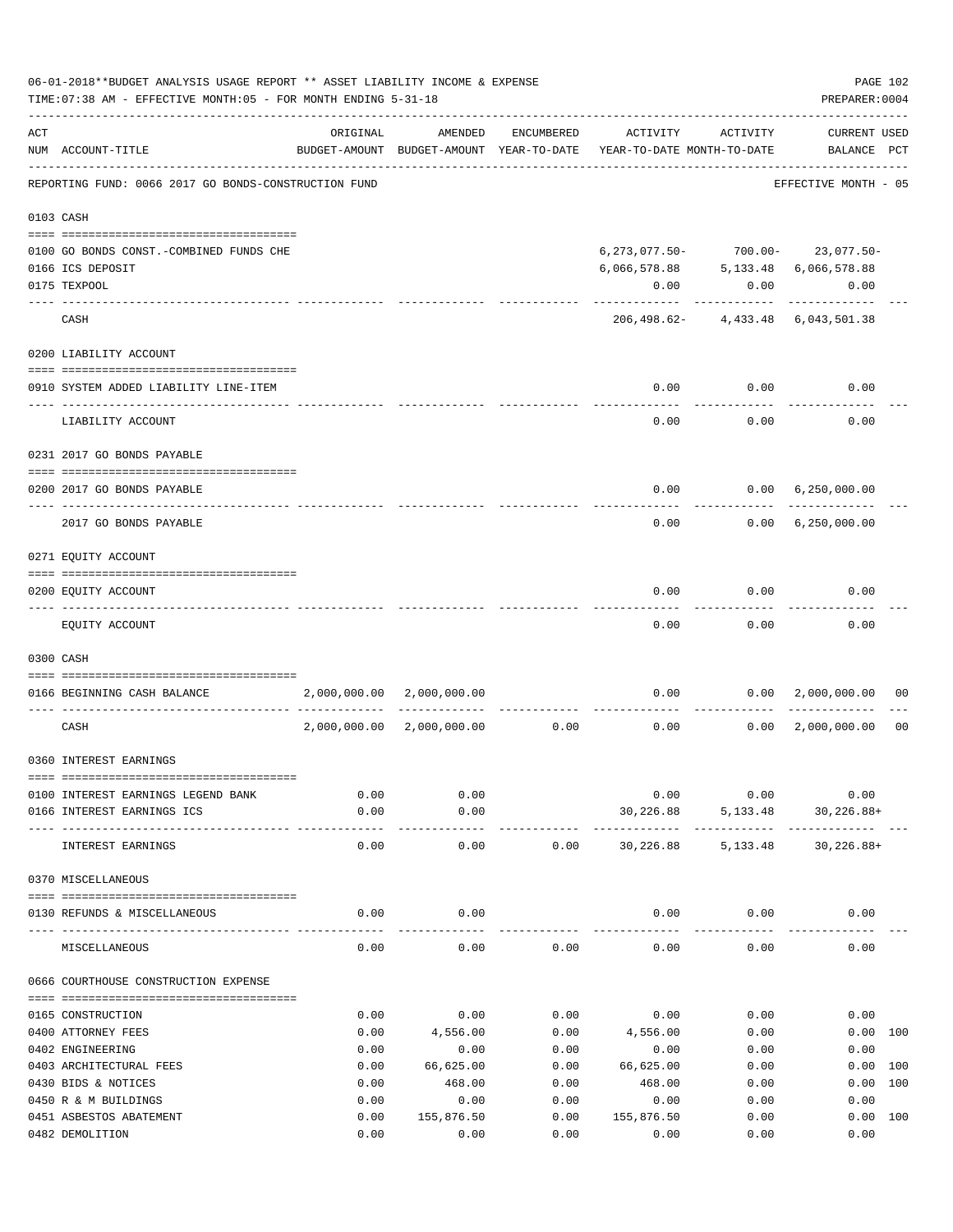06-01-2018\*\*BUDGET ANALYSIS USAGE REPORT \*\* ASSET LIABILITY INCOME & EXPENSE PAGE 103

| TTMF:07:<br>AM<br>- FOR<br>MONTH: 05<br>EFFECT1<br>: 38<br>1 ENDING 5-31-18<br>MONTH<br>TVE. | PREPARER<br>. : 000 <i>°</i> |
|----------------------------------------------------------------------------------------------|------------------------------|
|                                                                                              |                              |

| ACT |                                                      | ORIGINAL      | AMENDED       | <b>ENCUMBERED</b> | ACTIVITY   | ACTIVITY                   | <b>CURRENT USED</b>  |      |
|-----|------------------------------------------------------|---------------|---------------|-------------------|------------|----------------------------|----------------------|------|
| NUM | ACCOUNT-TITLE                                        | BUDGET-AMOUNT | BUDGET-AMOUNT | YEAR-TO-DATE      |            | YEAR-TO-DATE MONTH-TO-DATE | BALANCE              | PCT  |
|     | REPORTING FUND: 0066 2017 GO BONDS-CONSTRUCTION FUND |               |               |                   |            |                            | EFFECTIVE MONTH - 05 |      |
|     | 0490 MISCELLANEOUS                                   | 2,000,000.00  | 1,763,974.50  | 0.00              | 700.00     | 700.00                     | 1,763,274.50         | - 00 |
|     | 0535 BUILDING                                        | 0.00          | 0.00          | 0.00              | 0.00       | 0.00                       | 0.00                 |      |
|     | 0695 SURVEYING                                       | 0.00          | 8,500.00      | 0.00              | 8,500.00   | 0.00                       | 0.00                 | 100  |
|     | COURTHOUSE CONSTRUCTION EXPENSE                      | 2,000,000.00  | 2,000,000.00  | 0.00              | 236,725.50 | 700.00                     | 1,763,274.50         | 12   |
|     | 2017 GO BONDS-CONSTRUCTION FUND                      |               |               |                   |            |                            |                      |      |
|     | INCOME TOTALS                                        | 2,000,000.00  | 2,000,000.00  |                   | 30,226.88  | 5,133.48                   | 1,969,773.12         | 02   |
|     | <b>EXPENSE TOTALS</b>                                | 2,000,000.00  | 2,000,000.00  | 0.00              | 236,725.50 | 700.00                     | 1,763,274.50         | 12   |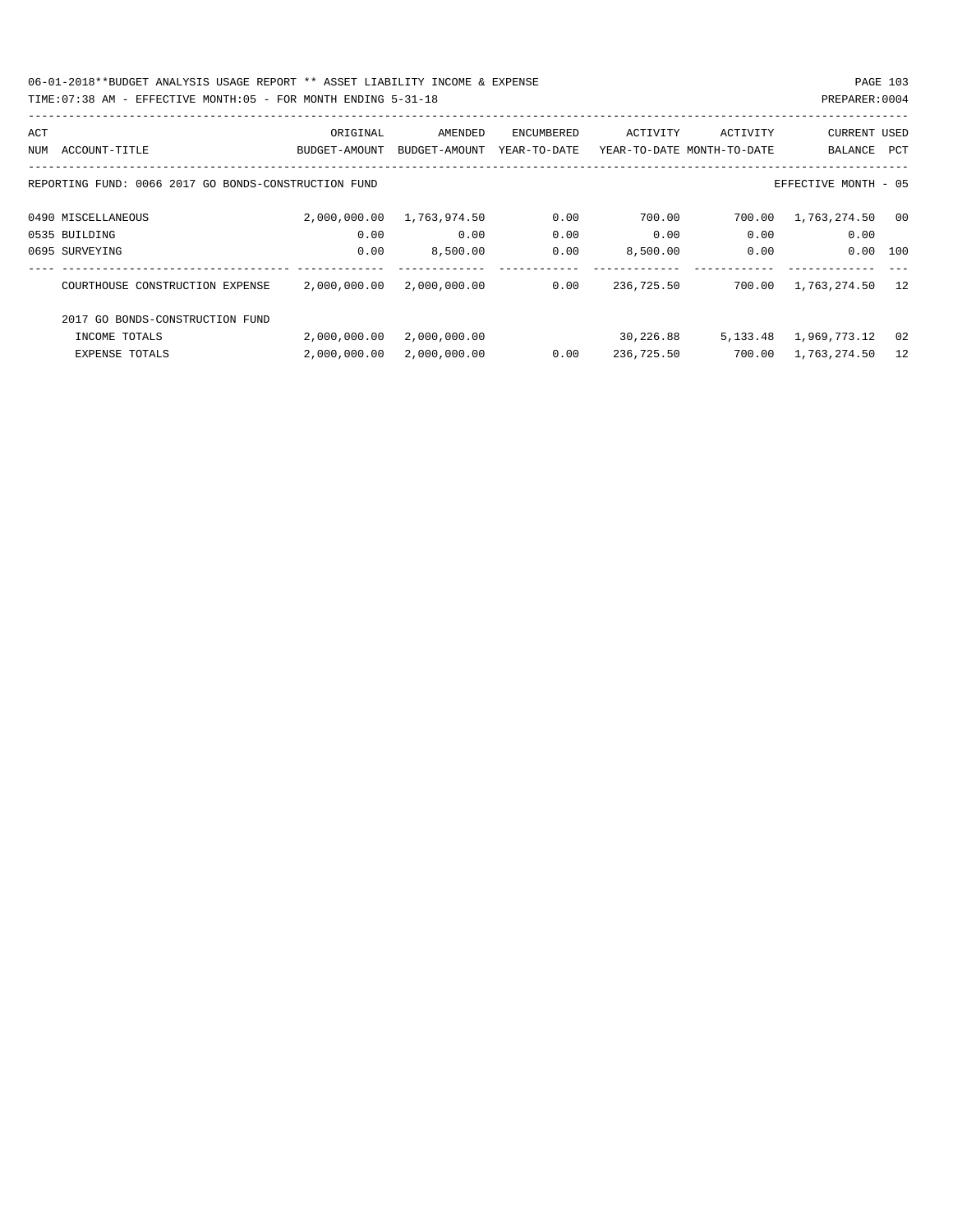|     | 06-01-2018**BUDGET ANALYSIS USAGE REPORT ** ASSET LIABILITY INCOME & EXPENSE<br>TIME: 07:38 AM - EFFECTIVE MONTH: 05 - FOR MONTH ENDING 5-31-18 |                      |           |            |                                                                                 |                   | PAGE 104<br>PREPARER: 0004  |                |
|-----|-------------------------------------------------------------------------------------------------------------------------------------------------|----------------------|-----------|------------|---------------------------------------------------------------------------------|-------------------|-----------------------------|----------------|
| ACT | NUM ACCOUNT-TITLE                                                                                                                               | ORIGINAL             | AMENDED   | ENCUMBERED | ACTIVITY<br>BUDGET-AMOUNT BUDGET-AMOUNT YEAR-TO-DATE YEAR-TO-DATE MONTH-TO-DATE | ACTIVITY          | CURRENT USED<br>BALANCE PCT |                |
|     | REPORTING FUND: 0067 F.C. DETENTION CENTER ANNUAL PAYMEN                                                                                        |                      |           |            |                                                                                 |                   | EFFECTIVE MONTH - 05        |                |
|     | 0103 CASH                                                                                                                                       |                      |           |            |                                                                                 |                   |                             |                |
|     | 0100 ANNUAL PAYMENT-COMBINED FUND CKING                                                                                                         |                      |           |            |                                                                                 | $5,815.95 - 0.00$ | $5,815.95-$                 |                |
|     | CASH                                                                                                                                            |                      |           |            | $5.815.95 -$                                                                    | 0.00              | $5,815.95-$                 |                |
|     | 0200 SYSTEM ADDED LIABILITY DEPARTMENT                                                                                                          |                      |           |            |                                                                                 |                   |                             |                |
|     | 0910 SYSTEM ADDED LIABILITY LINE-ITEM                                                                                                           |                      |           |            | 0.00                                                                            | 0.00              | 0.00                        |                |
|     | SYSTEM ADDED LIABILITY DEPARTMENT                                                                                                               |                      |           |            | 0.00                                                                            | 0.00              | 0.00                        |                |
|     | 0271 EQUITY ACCOUNT                                                                                                                             |                      |           |            |                                                                                 |                   |                             |                |
|     | 0200 EQUITY ACCOUNT                                                                                                                             |                      |           |            | 0.00                                                                            | 0.00              | 0.00                        |                |
|     | EQUITY ACCOUNT                                                                                                                                  |                      |           |            | 0.00                                                                            | 0.00              | 0.00                        |                |
|     | 0300 CASH                                                                                                                                       |                      |           |            |                                                                                 |                   |                             |                |
|     | 0110 UNENCUMBERED FUND BALANCE                                                                                                                  | 0.00                 | 0.00      |            | 0.00                                                                            | 0.00              | 0.00                        |                |
|     | CASH                                                                                                                                            | 0.00                 | 0.00      | 0.00       | 0.00                                                                            | 0.00              | 0.00                        |                |
|     | 0319 ANNUAL PAYMENT INCOME                                                                                                                      |                      |           |            |                                                                                 |                   |                             |                |
|     | 0551 ANNUAL PAYMENT                                                                                                                             | 10,000.00            | 10,000.00 |            | 0.00                                                                            | 0.00              | 10,000.00                   | 00             |
|     | ---------------- -<br>ANNUAL PAYMENT INCOME                                                                                                     | 10,000.00            | 10,000.00 | 0.00       | 0.00                                                                            | 0.00              | 10,000.00                   | 0 <sub>0</sub> |
|     | 0560 F.C. SHERIFF ANNUAL PAYMENT                                                                                                                |                      |           |            |                                                                                 |                   |                             |                |
|     |                                                                                                                                                 |                      |           |            | $10,000.00$ $0.00$ $5,815.95$ $0.00$ $4,184.05$                                 |                   |                             |                |
|     | 0428 TRAINING & TUITION<br>0580 INVESTIGATIVE EQUIPMENT                                                                                         | 5,000.00<br>5,000.00 | 0.00      | 0.00       | 0.00                                                                            | 0.00              | 0.00                        | 58             |
|     | F.C. SHERIFF ANNUAL PAYMENT                                                                                                                     | 10,000.00            | 10,000.00 | 0.00       | 5,815.95                                                                        | 0.00              | 4,184.05                    | 58             |
|     | F.C. DETENTION CENTER ANNUAL PAYME                                                                                                              |                      |           |            |                                                                                 |                   |                             |                |
|     | INCOME TOTALS                                                                                                                                   | 10,000.00            | 10,000.00 |            | 0.00                                                                            | 0.00              | 10,000.00                   | 0 <sub>0</sub> |
|     | EXPENSE TOTALS                                                                                                                                  | 10,000.00            | 10,000.00 | 0.00       | 5,815.95                                                                        | 0.00              | 4,184.05                    | 58             |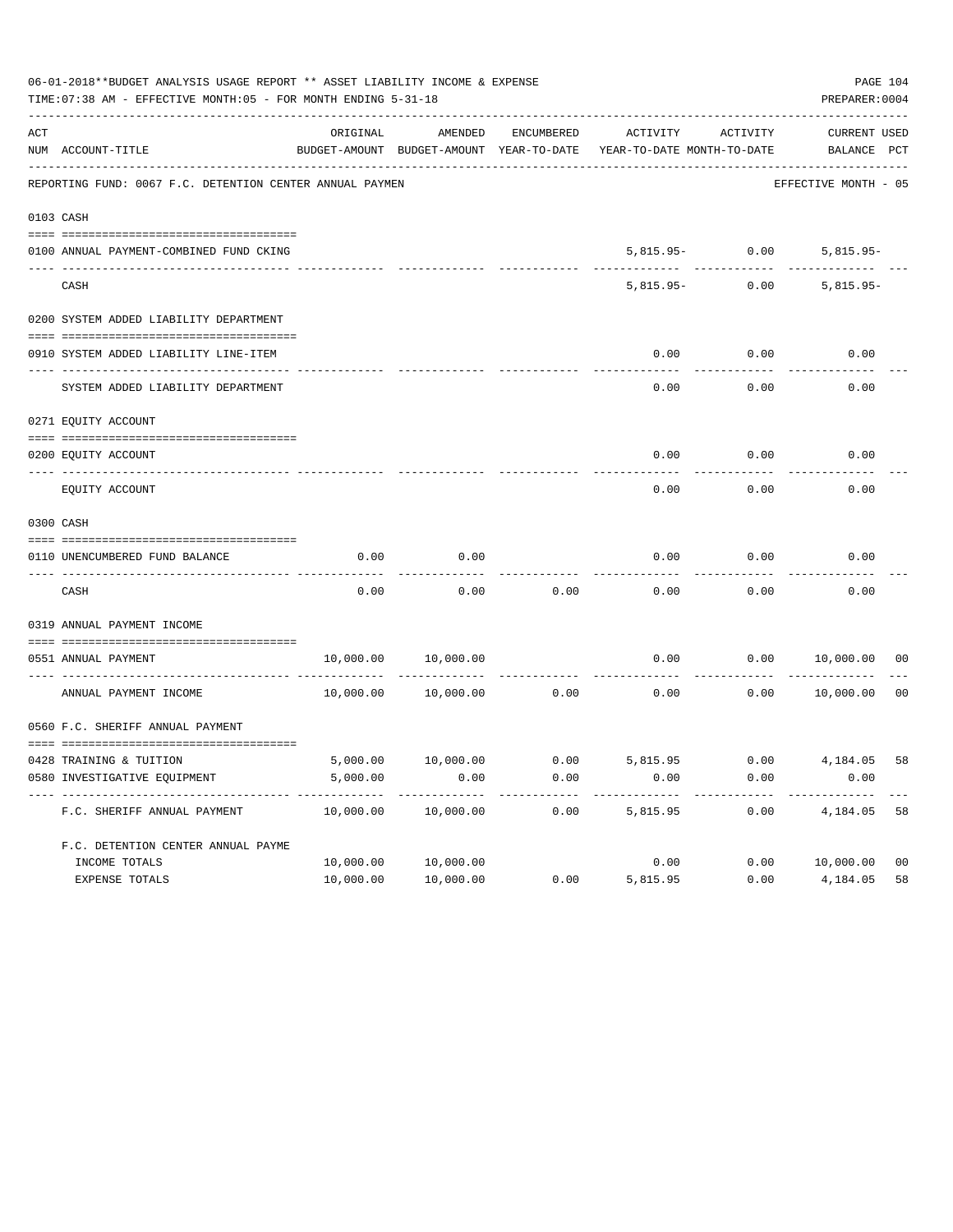|                | 06-01-2018**BUDGET ANALYSIS USAGE REPORT ** ASSET LIABILITY INCOME & EXPENSE<br>TIME: 07:38 AM - EFFECTIVE MONTH: 05 - FOR MONTH ENDING 5-31-18 |          |           |            |                                                                                 |                                       | PAGE 105<br>PREPARER: 0004         |
|----------------|-------------------------------------------------------------------------------------------------------------------------------------------------|----------|-----------|------------|---------------------------------------------------------------------------------|---------------------------------------|------------------------------------|
| $\mathtt{ACT}$ | NUM ACCOUNT-TITLE                                                                                                                               | ORIGINAL | AMENDED   | ENCUMBERED | ACTIVITY<br>BUDGET-AMOUNT BUDGET-AMOUNT YEAR-TO-DATE YEAR-TO-DATE MONTH-TO-DATE | ACTIVITY                              | <b>CURRENT USED</b><br>BALANCE PCT |
|                | REPORTING FUND: 0070 RIGHT OF WAY FUND                                                                                                          |          |           |            |                                                                                 |                                       | EFFECTIVE MONTH - 05               |
|                | 0102 A/P CLEARING                                                                                                                               |          |           |            |                                                                                 |                                       |                                    |
|                | 0100 A/P CLEARING<br>----- ---------                                                                                                            |          |           |            |                                                                                 | $0.00$ 0.00                           | 0.00                               |
|                | A/P CLEARING                                                                                                                                    |          |           |            | 0.00                                                                            | 0.00                                  | 0.00                               |
|                | 0103 CASH                                                                                                                                       |          |           |            |                                                                                 |                                       |                                    |
|                | 0100 RIGHT OF WAY-COMBINED FUND CHECKIN                                                                                                         |          |           |            | 7.99                                                                            | 0.95                                  | 16,042.51                          |
|                | 0170 RIGHT OF WAY CASH ACCT.                                                                                                                    |          |           |            | 0.00                                                                            | 0.00                                  | 0.00                               |
|                | 0175 TEXPOOL                                                                                                                                    |          |           |            | 679.16                                                                          | 111.81                                | 81,553.20                          |
|                | CASH                                                                                                                                            |          |           |            | 687.15                                                                          | 112.76                                | 97,595.71                          |
|                | 0133 ADVANCE TO FUND                                                                                                                            |          |           |            |                                                                                 |                                       |                                    |
|                |                                                                                                                                                 |          |           |            |                                                                                 |                                       |                                    |
|                | 0010 ADVANCE TO GENERAL                                                                                                                         |          |           |            | 0.00                                                                            | 0.00                                  | 0.00                               |
|                | 0021 ADVANCE TO R&B #1                                                                                                                          |          |           |            | 0.00                                                                            | 0.00                                  | 0.00                               |
|                | 0022 ADVANCE TO R&B #2<br>-----------                                                                                                           |          |           |            | 0.00                                                                            | 0.00                                  | 0.00                               |
|                | ADVANCE TO FUND                                                                                                                                 |          |           |            | 0.00                                                                            | 0.00                                  | 0.00                               |
|                | 0200 LIABILITY ACCOUNT                                                                                                                          |          |           |            |                                                                                 |                                       |                                    |
|                | 0910 SYSTEM ADDED LIABILITY LINE-ITEM                                                                                                           |          |           |            | 0.00                                                                            | 0.00                                  | 0.00                               |
|                |                                                                                                                                                 |          |           |            |                                                                                 |                                       |                                    |
|                | LIABILITY ACCOUNT                                                                                                                               |          |           |            | 0.00                                                                            | 0.00                                  | 0.00                               |
|                | 0271 EQUITY ACCOUNT                                                                                                                             |          |           |            |                                                                                 |                                       |                                    |
|                |                                                                                                                                                 |          |           |            |                                                                                 |                                       |                                    |
|                | 0200 EQUITY ACCOUNT                                                                                                                             |          |           |            | 0.00                                                                            | 0.00                                  | 96,908.56                          |
|                |                                                                                                                                                 |          |           |            |                                                                                 |                                       |                                    |
|                | EQUITY ACCOUNT                                                                                                                                  |          |           |            | 0.00                                                                            | 0.00                                  | 96,908.56                          |
|                | 0360 INTEREST EARNINGS                                                                                                                          |          |           |            |                                                                                 |                                       |                                    |
|                |                                                                                                                                                 |          |           |            |                                                                                 |                                       |                                    |
|                | 0100 INTEREST EARNINGS                                                                                                                          | 0.00     | 0.00<br>. |            | -------------                                                                   | 687.15 112.76 687.15+<br>. <u>.</u> . | -----------                        |
|                | INTEREST EARNINGS                                                                                                                               | 0.00     | 0.00      | 0.00       | 687.15                                                                          | 112.76                                | 687.15+                            |
|                | 0622 RIGHT OF WAY                                                                                                                               |          |           |            |                                                                                 |                                       |                                    |
|                | 0399 CLAIM SETTLEMENTS                                                                                                                          | 0.00     | 0.00      | 0.00       | 0.00                                                                            | 0.00                                  | 0.00                               |
|                | 0426 APPRAISAL FEES                                                                                                                             | 0.00     | 0.00      | 0.00       | 0.00                                                                            | 0.00                                  | 0.00                               |
|                | 0429 RELOCATING UTILITIES                                                                                                                       | 0.00     | 0.00      | 0.00       | 0.00                                                                            | 0.00                                  | 0.00                               |
|                | 0449 CONTRACT EXPENSES FOR FM87 R.O.W.                                                                                                          | 0.00     | 0.00      | 0.00       | 0.00                                                                            | 0.00                                  | 0.00                               |
|                | RIGHT OF WAY                                                                                                                                    | 0.00     | 0.00      | 0.00       | 0.00                                                                            | 0.00                                  | 0.00                               |
|                | 0629 RIGHT OF WAY                                                                                                                               |          |           |            |                                                                                 |                                       |                                    |
|                |                                                                                                                                                 |          |           |            |                                                                                 |                                       |                                    |
|                | 0500 RIGHT OF WAY PUR HWY #82                                                                                                                   | 0.00     | 0.00      | 0.00       | 0.00                                                                            | 0.00                                  | 0.00                               |
|                | 0501 RIGHT OF WAY PURCHASE FM #87                                                                                                               | 0.00     | 0.00      | 0.00       | 0.00                                                                            | 0.00                                  | 0.00                               |
|                | 0502 RIGHT OF WAY PURCHASE HWY #121                                                                                                             | 0.00     | 0.00      | 0.00       | 0.00                                                                            | 0.00                                  | 0.00                               |
|                | 0503 RIGHT OF WAY PURCHASE HWY.78                                                                                                               | 0.00     | 0.00      | 0.00       | 0.00                                                                            | 0.00                                  | 0.00                               |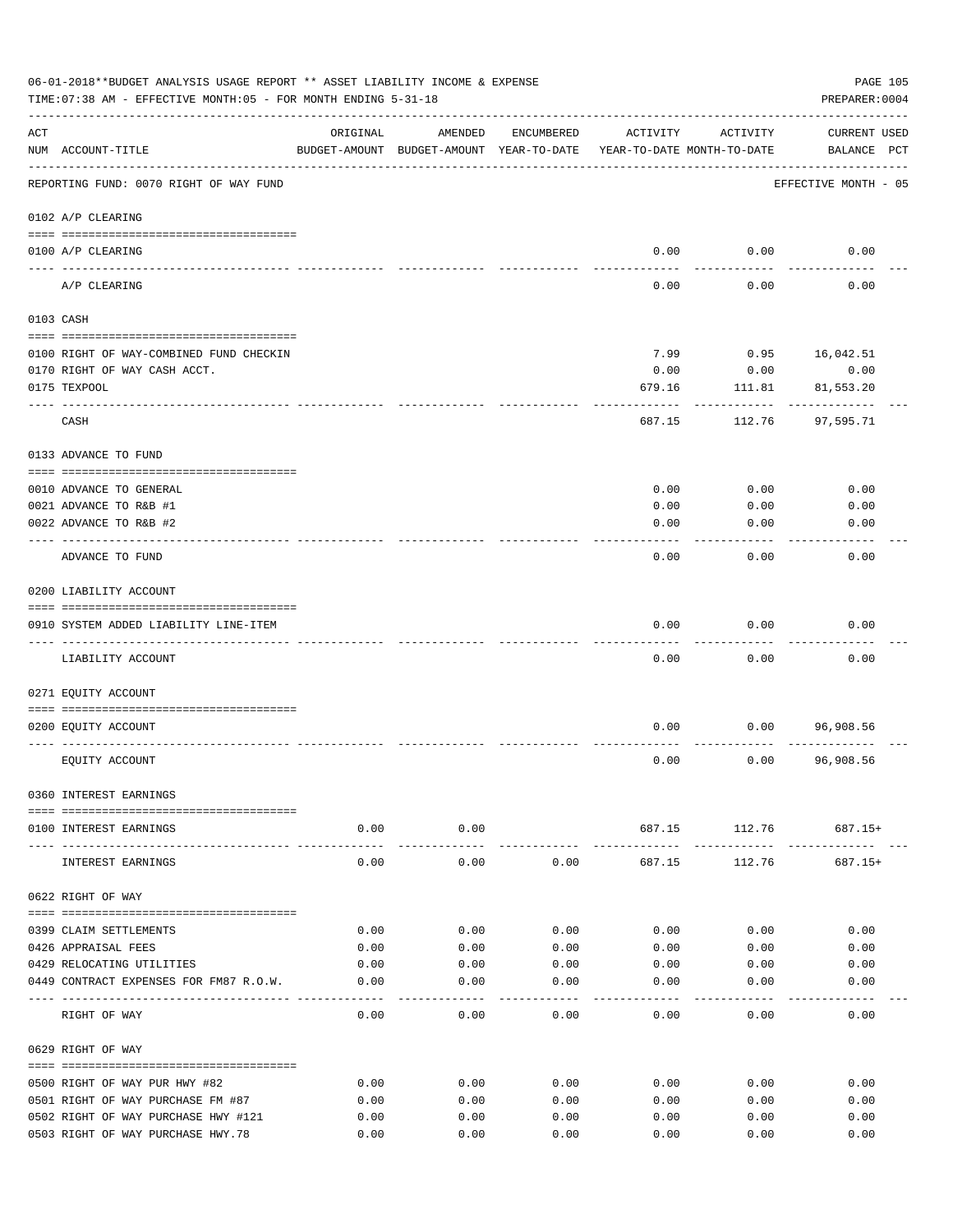| 06-01-2018**BUDGET ANALYSIS USAGE REPORT ** ASSET LIABILITY INCOME & EXPENSE<br>PAGE 106<br>TIME: 07:38 AM - EFFECTIVE MONTH: 05 - FOR MONTH ENDING 5-31-18<br>PREPARER: 0004 |                                        |          |                                                                     |      |                   |               |                       |  |  |  |  |
|-------------------------------------------------------------------------------------------------------------------------------------------------------------------------------|----------------------------------------|----------|---------------------------------------------------------------------|------|-------------------|---------------|-----------------------|--|--|--|--|
| ACT                                                                                                                                                                           |                                        | ORIGINAL | AMENDED ENCUMBERED                                                  |      | ACTIVITY ACTIVITY |               | CURRENT USED          |  |  |  |  |
|                                                                                                                                                                               | NUM ACCOUNT-TITLE                      |          | BUDGET-AMOUNT BUDGET-AMOUNT YEAR-TO-DATE YEAR-TO-DATE MONTH-TO-DATE |      |                   |               | <b>PCT</b><br>BALANCE |  |  |  |  |
|                                                                                                                                                                               | REPORTING FUND: 0070 RIGHT OF WAY FUND |          |                                                                     |      |                   |               | EFFECTIVE MONTH - 05  |  |  |  |  |
|                                                                                                                                                                               | RIGHT OF WAY                           | 0.00     |                                                                     | 0.00 | 0.00              | 0.00          | 0.00<br>0.00          |  |  |  |  |
|                                                                                                                                                                               | 0999 ACCOUNTS PAYABLE                  |          |                                                                     |      |                   |               |                       |  |  |  |  |
|                                                                                                                                                                               |                                        |          |                                                                     |      |                   |               |                       |  |  |  |  |
|                                                                                                                                                                               | 0100 A/P CLEARING ACCOUNT              |          |                                                                     |      | 0.00              | 0.00          | 0.00                  |  |  |  |  |
|                                                                                                                                                                               | ACCOUNTS PAYABLE                       |          |                                                                     |      | 0.00              |               | 0.00<br>0.00          |  |  |  |  |
|                                                                                                                                                                               | RIGHT OF WAY FUND                      |          |                                                                     |      |                   |               |                       |  |  |  |  |
|                                                                                                                                                                               | INCOME TOTALS                          | 0.00     | 0.00                                                                |      |                   | 687.15 112.76 | $687.15+$             |  |  |  |  |
|                                                                                                                                                                               | <b>EXPENSE TOTALS</b>                  | 0.00     | 0.00                                                                | 0.00 | 0.00              | 0.00          | 0.00                  |  |  |  |  |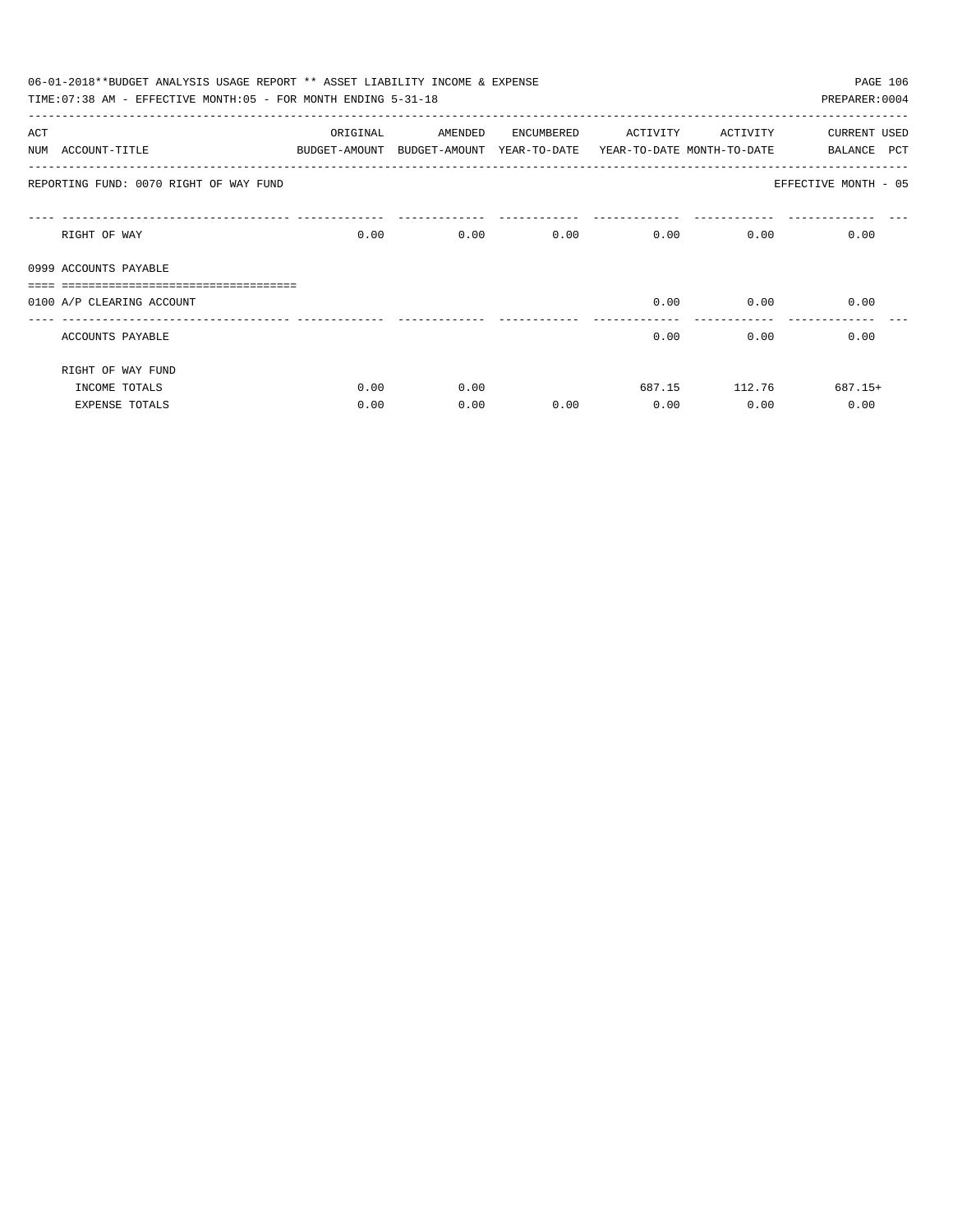| 06-01-2018**BUDGET ANALYSIS USAGE REPORT ** ASSET LIABILITY INCOME & EXPENSE<br>TIME: 07:38 AM - EFFECTIVE MONTH: 05 - FOR MONTH ENDING 5-31-18 |                                                        |           |                                                                                |            |          |          |                             |                |
|-------------------------------------------------------------------------------------------------------------------------------------------------|--------------------------------------------------------|-----------|--------------------------------------------------------------------------------|------------|----------|----------|-----------------------------|----------------|
| ACT                                                                                                                                             | NUM ACCOUNT-TITLE                                      | ORIGINAL  | AMENDED<br>BUDGET-AMOUNT BUDGET-AMOUNT YEAR-TO-DATE YEAR-TO-DATE MONTH-TO-DATE | ENCUMBERED | ACTIVITY | ACTIVITY | CURRENT USED<br>BALANCE PCT |                |
|                                                                                                                                                 | REPORTING FUND: 0071 INVESTIGATOR CRIMES AGAINST WOMEN |           |                                                                                |            |          |          | EFFECTIVE MONTH - 05        |                |
|                                                                                                                                                 | 0100 PAYROLL                                           |           |                                                                                |            |          |          |                             |                |
|                                                                                                                                                 | 0100 PAYROLL                                           |           |                                                                                |            | 0.00     | 0.00     | 0.00                        |                |
|                                                                                                                                                 | ---- --------<br>PAYROLL                               |           |                                                                                |            | 0.00     | 0.00     | 0.00                        |                |
|                                                                                                                                                 | 0103 CASH                                              |           |                                                                                |            |          |          |                             |                |
|                                                                                                                                                 | 0100 INV. CRIMES AGAINST WOMEN-COMB. FUND              |           |                                                                                |            | 0.00     | 0.00     | 0.00                        |                |
|                                                                                                                                                 | CASH                                                   |           |                                                                                |            | 0.00     | 0.00     | 0.00                        |                |
|                                                                                                                                                 | 0120 RECEIVABLES                                       |           |                                                                                |            |          |          |                             |                |
|                                                                                                                                                 | 0312 DUE FROM OTHER GOVERNMENTS                        |           |                                                                                |            | 0.00     | 0.00     | 0.00                        |                |
|                                                                                                                                                 | RECEIVABLES                                            |           |                                                                                |            | 0.00     | 0.00     | 0.00                        |                |
|                                                                                                                                                 | 0200 SYSTEM ADDED LIABILITY DEPARTMENT                 |           |                                                                                |            |          |          |                             |                |
|                                                                                                                                                 | 0910 SYSTEM ADDED LIABILITY LINE-ITEM                  |           |                                                                                |            | 0.00     | 0.00     | 0.00                        |                |
|                                                                                                                                                 | SYSTEM ADDED LIABILITY DEPARTMENT                      |           |                                                                                |            | 0.00     | 0.00     | 0.00                        |                |
|                                                                                                                                                 | 0271 EQUITY ACCOUNT                                    |           |                                                                                |            |          |          |                             |                |
|                                                                                                                                                 | 0200 EQUITY ACCOUNT                                    |           |                                                                                |            | 0.00     | 0.00     | 0.00                        |                |
|                                                                                                                                                 | EOUITY ACCOUNT                                         |           |                                                                                |            | 0.00     | 0.00     | 0.00                        |                |
|                                                                                                                                                 | 0330 GRANT INCOME                                      |           |                                                                                |            |          |          |                             |                |
|                                                                                                                                                 | 0475 INVESTIGATOR CRIMES AGAINST WOMEN 20,020.62       |           | 20,020.62                                                                      |            | 0.00     | 0.00     | 20,020.62                   | 00             |
|                                                                                                                                                 | GRANT INCOME                                           |           | 20,020.62 20,020.62                                                            | 0.00       | 0.00     | 0.00     | 20,020.62                   | 0 <sub>0</sub> |
|                                                                                                                                                 | 0475 INVESTIGATOR CRIMES AGAINST WOMEN                 |           |                                                                                |            |          |          |                             |                |
|                                                                                                                                                 | 0108 SALARY                                            |           | 13, 417. 47 13, 417. 47                                                        | 0.00       | 0.00     | 0.00     | 13,417.47                   | 0 <sub>0</sub> |
|                                                                                                                                                 | 0201 SOCIAL SECURITY TAXES                             | 831.88    | 831.88                                                                         | 0.00       | 0.00     | 0.00     | 831.88                      | 0 <sub>0</sub> |
|                                                                                                                                                 | 0202 GROUP HEALTH INSURANCE                            | 4,040.42  | 4,040.42                                                                       | 0.00       | 0.00     | 0.00     | 4,040.42                    | 0 <sub>0</sub> |
|                                                                                                                                                 | 0203 RETIREMENT                                        | 1,526.91  | 1,526.91                                                                       | 0.00       | 0.00     | 0.00     | 1,526.91                    | 0 <sub>0</sub> |
|                                                                                                                                                 | 0204 WORKERS COMPENSATION                              | 9.39      | 9.39                                                                           | 0.00       | 0.00     | 0.00     | 9.39                        | 0 <sub>0</sub> |
|                                                                                                                                                 | 0205 MEDICARE TAX                                      | 194.55    | 194.55                                                                         | 0.00       | 0.00     | 0.00     | 194.55                      | 0 <sub>0</sub> |
|                                                                                                                                                 | INVESTIGATOR CRIMES AGAINST WOMEN                      |           | 20,020.62 20,020.62                                                            | 0.00       | 0.00     | 0.00     | 20,020.62                   | 0 <sub>0</sub> |
|                                                                                                                                                 | INVESTIGATOR CRIMES AGAINST WOMEN                      |           |                                                                                |            |          |          |                             |                |
|                                                                                                                                                 | INCOME TOTALS                                          | 20,020.62 | 20,020.62                                                                      |            | 0.00     | 0.00     | 20,020.62                   | 0 <sub>0</sub> |
|                                                                                                                                                 | EXPENSE TOTALS                                         | 20,020.62 | 20,020.62                                                                      | 0.00       | 0.00     | 0.00     | 20,020.62                   | 0 <sub>0</sub> |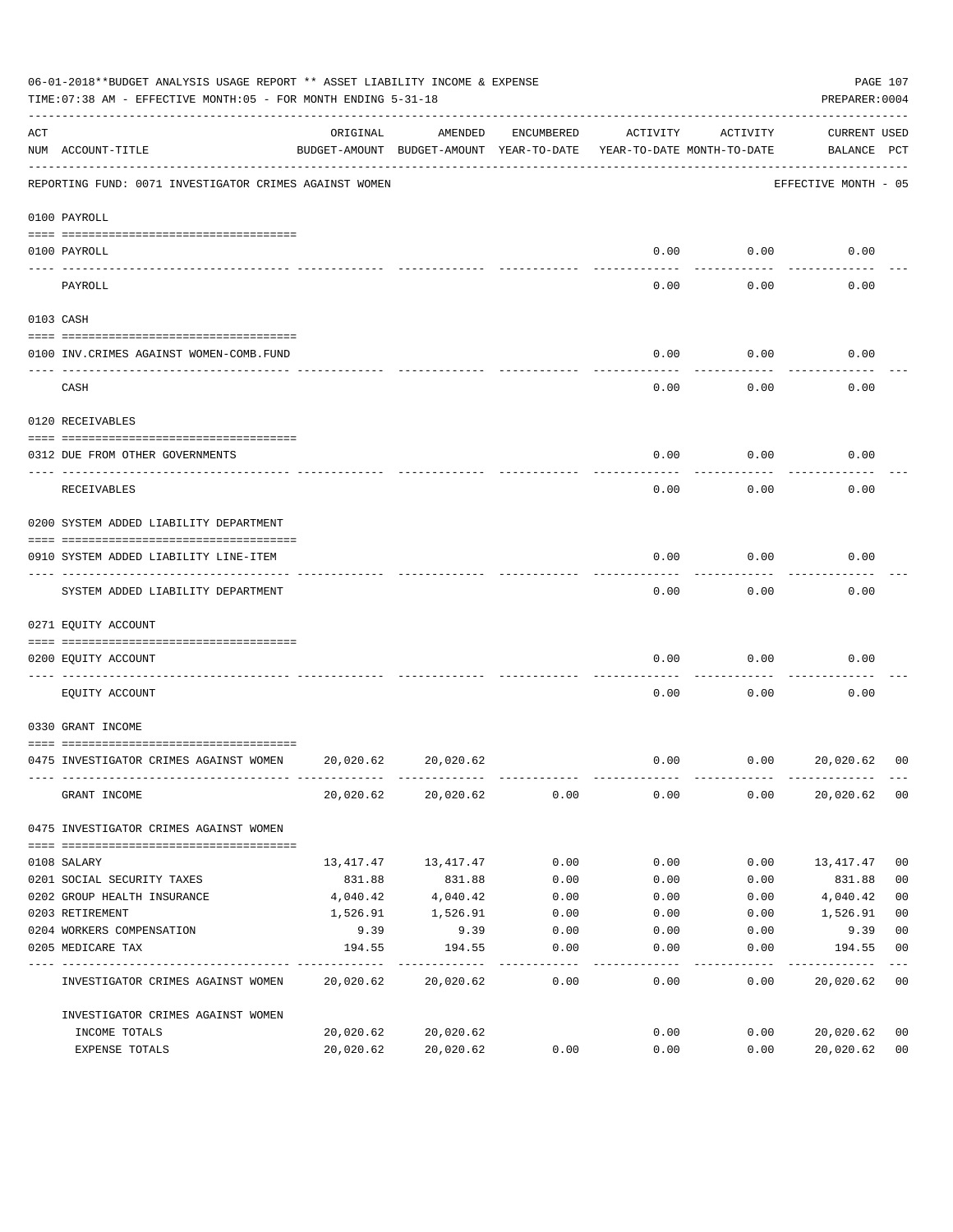|     | 06-01-2018**BUDGET ANALYSIS USAGE REPORT ** ASSET LIABILITY INCOME & EXPENSE<br>TIME: 07:38 AM - EFFECTIVE MONTH: 05 - FOR MONTH ENDING 5-31-18 |           |                     |                    |                                                                                 |                                                                         | PREPARER: 0004                     | PAGE 108    |
|-----|-------------------------------------------------------------------------------------------------------------------------------------------------|-----------|---------------------|--------------------|---------------------------------------------------------------------------------|-------------------------------------------------------------------------|------------------------------------|-------------|
| ACT | NUM ACCOUNT-TITLE                                                                                                                               | ORIGINAL  | AMENDED             | ENCUMBERED         | ACTIVITY<br>BUDGET-AMOUNT BUDGET-AMOUNT YEAR-TO-DATE YEAR-TO-DATE MONTH-TO-DATE | ACTIVITY                                                                | <b>CURRENT USED</b><br>BALANCE PCT |             |
|     | REPORTING FUND: 0072 INVESTIGATOR CRIMES AGAINST CHILDRE                                                                                        |           |                     |                    |                                                                                 |                                                                         | EFFECTIVE MONTH - 05               |             |
|     | 0100 PAYROLL                                                                                                                                    |           |                     |                    |                                                                                 |                                                                         |                                    |             |
|     | 0100 PAYROLL                                                                                                                                    |           |                     |                    | 0.00                                                                            | 0.00                                                                    | 0.00                               |             |
|     | PAYROLL                                                                                                                                         |           |                     |                    | 0.00                                                                            | 0.00                                                                    | 0.00                               |             |
|     | 0103 CASH                                                                                                                                       |           |                     |                    |                                                                                 |                                                                         |                                    |             |
|     | 0100 INV.CRIMES AGAINST CHILDREN-COMB.F                                                                                                         |           |                     |                    |                                                                                 | $8,078.50 - 4,847.10 - 8,078.50 -$                                      |                                    |             |
|     | CASH                                                                                                                                            |           |                     |                    |                                                                                 | --------- ------------ ----------<br>$8,078.50 - 4,847.10 - 8,078.50 -$ |                                    |             |
|     | 0120 RECEIVABLES                                                                                                                                |           |                     |                    |                                                                                 |                                                                         |                                    |             |
|     | 0312 DUE FROM OTHER GOVERNMENTS                                                                                                                 |           |                     |                    | 0.00                                                                            | 0.00                                                                    | 0.00                               |             |
|     | RECEIVABLES                                                                                                                                     |           |                     |                    | 0.00                                                                            | 0.00                                                                    | 0.00                               |             |
|     | 0200 SYSTEM ADDED LIABILITY DEPARTMENT                                                                                                          |           |                     |                    |                                                                                 |                                                                         |                                    |             |
|     | 0910 SYSTEM ADDEND LIABILITY LINE-ITEM                                                                                                          |           |                     |                    | 0.00                                                                            | 0.00                                                                    | 0.00                               |             |
|     | SYSTEM ADDED LIABILITY DEPARTMENT                                                                                                               |           |                     |                    | 0.00                                                                            | 0.00                                                                    | 0.00                               |             |
|     | 0271 EQUITY ACCOUNT                                                                                                                             |           |                     |                    |                                                                                 |                                                                         |                                    |             |
|     | 0200 EQUITY ACCOUNT                                                                                                                             |           |                     |                    | 0.00                                                                            | 0.00                                                                    | 0.00                               |             |
|     | EQUITY ACCOUNT                                                                                                                                  |           |                     |                    | 0.00                                                                            | 0.00                                                                    | 0.00                               |             |
|     | 0330 GRANT INCOME                                                                                                                               |           |                     |                    |                                                                                 |                                                                         |                                    |             |
|     | 0560 INVESTIGATOR CRIMES AGAINST CHILDR 41,899.00 41,899.00                                                                                     |           |                     |                    |                                                                                 | 17,671.68 0.00 24,227.32 42                                             |                                    |             |
|     | GRANT INCOME                                                                                                                                    |           | 41,899.00 41,899.00 |                    | $0.00$ 17,671.68 0.00                                                           |                                                                         | 24, 227. 32 42                     |             |
|     | 0560 INVESTIGATOR CRIMES AGAINST CHILDR                                                                                                         |           |                     |                    |                                                                                 |                                                                         |                                    |             |
|     | 0108 SALARY                                                                                                                                     | 27,488.37 | 27,488.37           | 0.00               | 16,916.00                                                                       | 3,171.75                                                                | 10,572.37                          | 62          |
|     | 0201 SOCIAL SECURITY TAXES                                                                                                                      | 1,704.28  | 1,704.28            | 0.00               | 1,048.80                                                                        | 196.65                                                                  | 655.48                             | 62          |
|     | 0202 GROUP HEALTH INSURANCE                                                                                                                     | 8,500.63  | 8,500.63            | 0.00               | 5,339.70                                                                        | 1,067.94 3,160.93                                                       |                                    | 63          |
|     | 0203 RETIREMENT                                                                                                                                 | 3,128.18  | 3,128.18            | 0.00               | 1,921.14                                                                        | 364.77                                                                  | 1,207.04                           | 61          |
|     | 0204 WORKERS COMPENSATION                                                                                                                       | 678.96    | 678.96              | 0.00               | 279.26                                                                          | 0.00                                                                    | 399.70                             | 41          |
|     | 0205 MEDICARE TAX                                                                                                                               | 398.58    | 398.58              | 0.00<br>---------- | 245.28                                                                          | 45.99                                                                   | 153.30                             | 62<br>$---$ |
|     | INVESTIGATOR CRIMES AGAINST CHILDR 41,899.00 41,899.00                                                                                          |           |                     | 0.00               | 25,750.18                                                                       | 4,847.10                                                                | 16,148.82 61                       |             |
|     | INVESTIGATOR CRIMES AGAINST CHILDR                                                                                                              |           |                     |                    |                                                                                 |                                                                         |                                    |             |
|     | INCOME TOTALS                                                                                                                                   | 41,899.00 | 41,899.00           |                    | 17,671.68                                                                       | 0.00                                                                    | 24, 227. 32 42                     |             |
|     | EXPENSE TOTALS                                                                                                                                  | 41,899.00 | 41,899.00           | 0.00               | 25,750.18                                                                       | 4,847.10                                                                | 16,148.82                          | 61          |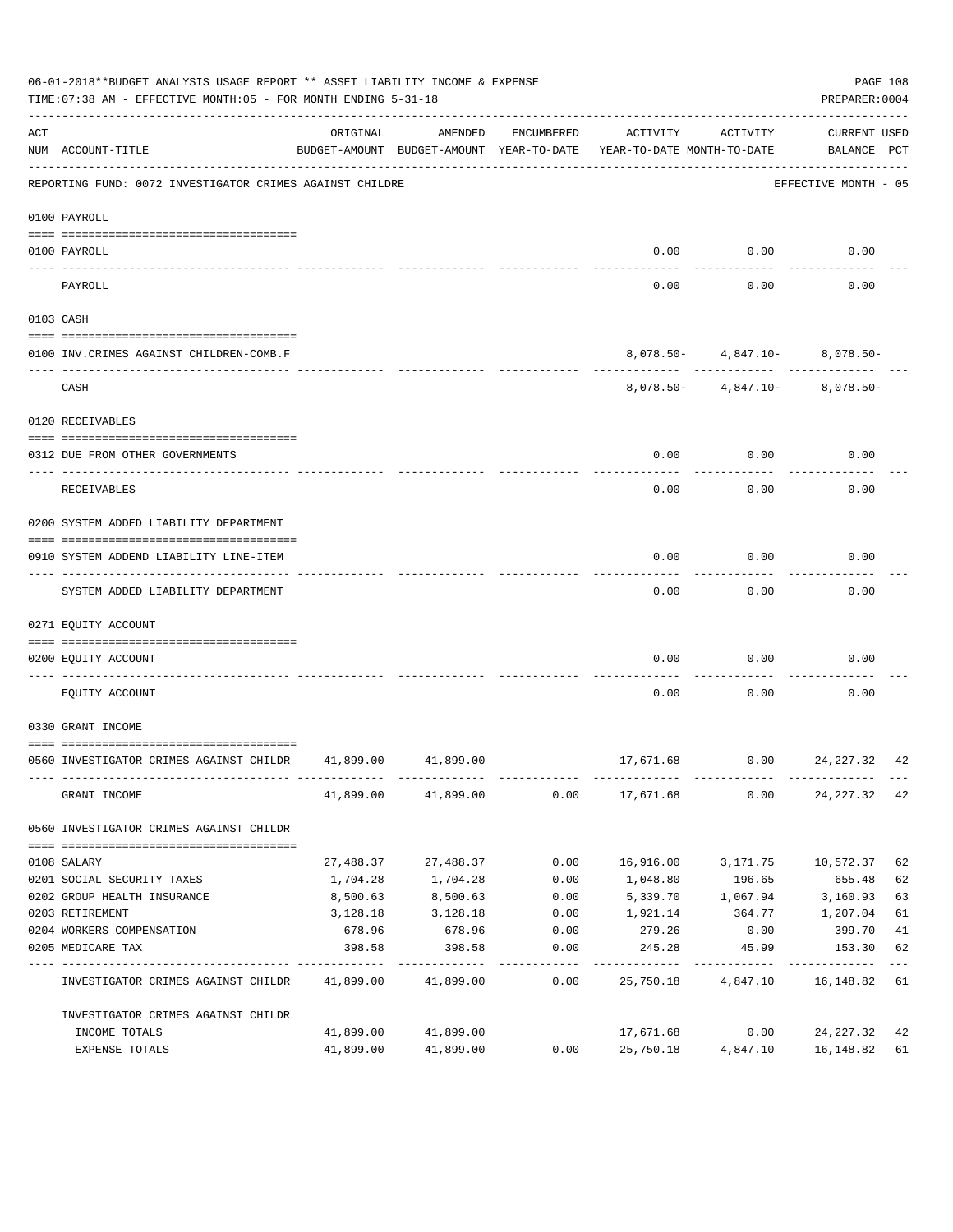|     | 06-01-2018**BUDGET ANALYSIS USAGE REPORT ** ASSET LIABILITY INCOME & EXPENSE<br>TIME: 07:38 AM - EFFECTIVE MONTH: 05 - FOR MONTH ENDING 5-31-18 |          |                                                     |            |                                        |          | PAGE 109<br>PREPARER: 0004  |
|-----|-------------------------------------------------------------------------------------------------------------------------------------------------|----------|-----------------------------------------------------|------------|----------------------------------------|----------|-----------------------------|
| ACT | NUM ACCOUNT-TITLE                                                                                                                               | ORIGINAL | AMENDED<br>BUDGET-AMOUNT BUDGET-AMOUNT YEAR-TO-DATE | ENCUMBERED | ACTIVITY<br>YEAR-TO-DATE MONTH-TO-DATE | ACTIVITY | CURRENT USED<br>BALANCE PCT |
|     | REPORTING FUND: 0080 VETERANS COURT PROGRAM                                                                                                     |          |                                                     |            |                                        |          | EFFECTIVE MONTH - 05        |
|     | 0103 CASH                                                                                                                                       |          |                                                     |            |                                        |          |                             |
|     |                                                                                                                                                 |          |                                                     |            |                                        |          |                             |
|     | 0180 CASH-VETERANS COURT PROGRAM                                                                                                                |          |                                                     |            |                                        |          | 200.00   0.00   200.00      |
|     | CASH                                                                                                                                            |          |                                                     |            | 200.00                                 | 0.00     | 200.00                      |
|     | 0200 LIABILITY ACCOUNT                                                                                                                          |          |                                                     |            |                                        |          |                             |
|     |                                                                                                                                                 |          |                                                     |            |                                        |          |                             |
|     | 0910 SYSTEM ADDED LIABILITY LINE-ITEM                                                                                                           |          |                                                     |            | 0.00                                   | 0.00     | 0.00                        |
|     | LIABILITY ACCOUNT                                                                                                                               |          |                                                     |            | 0.00                                   | 0.00     | 0.00                        |
|     | 0271 EQUITY ACCOUNT                                                                                                                             |          |                                                     |            |                                        |          |                             |
|     | 0200 EOUITY ACCOUNT                                                                                                                             |          |                                                     |            | 0.00                                   | 0.00     | 0.00                        |
|     | EQUITY ACCOUNT                                                                                                                                  |          |                                                     |            | 0.00                                   | 0.00     | 0.00                        |
|     | 0300 CASH                                                                                                                                       |          |                                                     |            |                                        |          |                             |
|     |                                                                                                                                                 |          |                                                     |            |                                        |          |                             |
|     | 0180 BEGINNING CASH BALANCE                                                                                                                     | 0.00     | 0.00                                                |            | 0.00                                   | 0.00     | 0.00                        |
|     | CASH                                                                                                                                            | 0.00     | 0.00                                                | 0.00       | 0.00                                   | 0.00     | 0.00                        |
|     | 0370 VETERANS COURT INCOME                                                                                                                      |          |                                                     |            |                                        |          |                             |
|     | 0130 MISCELLANEOUS                                                                                                                              | 0.00     | 0.00                                                |            | 100.00                                 | 0.00     | $100.00+$                   |
|     | 0180 PROGRAM FEES                                                                                                                               | 0.00     | 0.00                                                |            | 100.00                                 | 0.00     | $100.00+$                   |
|     | ----------------------------- ---<br>VETERANS COURT INCOME                                                                                      | 0.00     | 0.00                                                | 0.00       | 200.00                                 | 0.00     | $200.00+$                   |
|     | 0570 VETERANS COURT EXPENSE                                                                                                                     |          |                                                     |            |                                        |          |                             |
|     |                                                                                                                                                 |          |                                                     |            |                                        |          |                             |
|     | 0490 MISCELLANEOUS                                                                                                                              | 0.00     | 0.00                                                | 0.00       | 0.00                                   | 0.00     | 0.00                        |
|     | VETERANS COURT EXPENSE                                                                                                                          | 0.00     | 0.00                                                | 0.00       | 0.00                                   | 0.00     | 0.00                        |
|     | VETERANS COURT PROGRAM                                                                                                                          |          |                                                     |            |                                        |          |                             |
|     | INCOME TOTALS                                                                                                                                   | 0.00     | 0.00                                                |            | 200.00                                 | 0.00     | $200.00+$                   |
|     | EXPENSE TOTALS                                                                                                                                  | 0.00     | 0.00                                                | 0.00       | 0.00                                   | 0.00     | 0.00                        |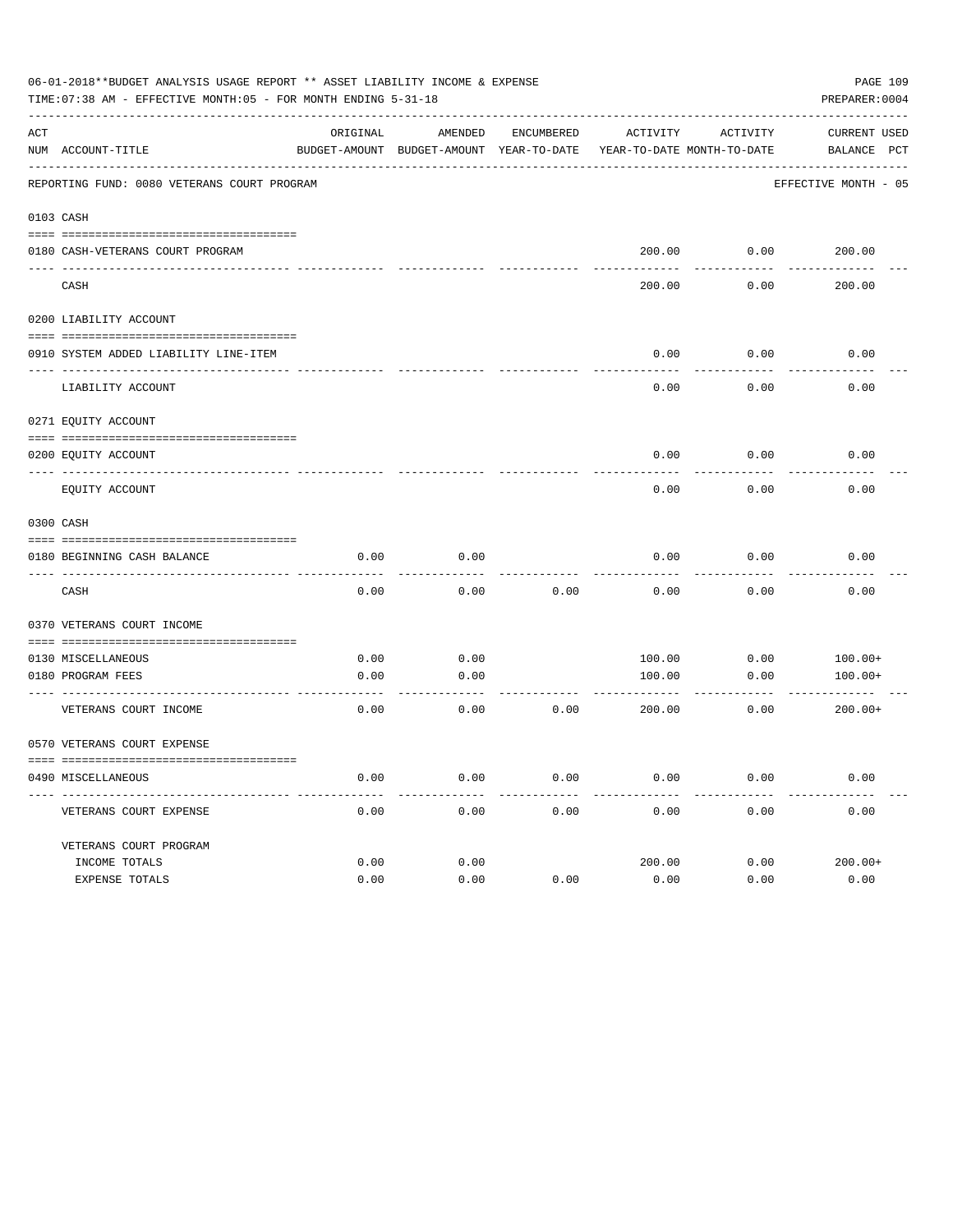|     | 06-01-2018**BUDGET ANALYSIS USAGE REPORT ** ASSET LIABILITY INCOME & EXPENSE<br>TIME: 07:38 AM - EFFECTIVE MONTH: 05 - FOR MONTH ENDING 5-31-18 |          |                                                     |            |                                        |                                       | PAGE 110<br>PREPARER: 0004         |
|-----|-------------------------------------------------------------------------------------------------------------------------------------------------|----------|-----------------------------------------------------|------------|----------------------------------------|---------------------------------------|------------------------------------|
| ACT | NUM ACCOUNT-TITLE                                                                                                                               | ORIGINAL | AMENDED<br>BUDGET-AMOUNT BUDGET-AMOUNT YEAR-TO-DATE | ENCUMBERED | ACTIVITY<br>YEAR-TO-DATE MONTH-TO-DATE | ACTIVITY                              | <b>CURRENT USED</b><br>BALANCE PCT |
|     | REPORTING FUND: 0087 JUVENILE PROBATION                                                                                                         |          |                                                     |            |                                        |                                       | EFFECTIVE MONTH - 05               |
|     | 0103 CASH                                                                                                                                       |          |                                                     |            |                                        |                                       |                                    |
|     | 0187 CASH-JUVENILE PROBATION                                                                                                                    |          |                                                     |            |                                        | 412.72 71.66- 2,261.93<br>----------- | ---------                          |
|     | CASH                                                                                                                                            |          |                                                     |            | 412.72                                 |                                       | 71.66-2,261.93                     |
|     | 0200 SYSTEM ADDED LIABILITY DEPARTMENT                                                                                                          |          |                                                     |            |                                        |                                       |                                    |
|     | 0910 SYSTEM ADDED LIABILITY LINE-ITEM                                                                                                           |          |                                                     |            | 0.00                                   | 0.00                                  | 0.00                               |
|     | SYSTEM ADDED LIABILITY DEPARTMENT                                                                                                               |          |                                                     |            | 0.00                                   | 0.00                                  | 0.00                               |
|     | 0202 ACCOUNTS PAYABLE                                                                                                                           |          |                                                     |            |                                        |                                       |                                    |
|     | 0319 A/P RESTITUTION-JUVENILE PROBATION                                                                                                         |          |                                                     |            | 0.00                                   | 0.00                                  | 0.00                               |
|     | ACCOUNTS PAYABLE                                                                                                                                |          |                                                     |            | 0.00                                   | 0.00                                  | 0.00                               |
|     | 0271 EQUITY                                                                                                                                     |          |                                                     |            |                                        |                                       |                                    |
|     | 0200 EQUITY ACCOUNT                                                                                                                             |          |                                                     |            | 0.00                                   | 0.00                                  | 1,849.21                           |
|     | EQUITY                                                                                                                                          |          |                                                     |            | 0.00                                   | 0.00                                  | 1,849.21                           |
|     | 0340 FEES OF OFFICE                                                                                                                             |          |                                                     |            |                                        |                                       |                                    |
|     | 0575 JUVENILE PROBATION FEES                                                                                                                    | 0.00     | 0.00                                                |            | 1,295.00                               | 85.00                                 | 1,295.00+                          |
|     | 0576 JUVENILE PROBATION RESTITUTION                                                                                                             | 0.00     | 0.00                                                |            | 1,914.00                               | 0.00                                  | 1,914.00+                          |
|     | 0577 JUVENILE PROBATION COURT COSTS                                                                                                             | 0.00     | 0.00                                                |            | 80.00                                  | 20.00                                 | $80.00+$                           |
|     | 0578 FEES RECEIVED FOR OTHER COUNTIES                                                                                                           | 0.00     | 0.00                                                |            | 0.00                                   | 0.00                                  | 0.00                               |
|     | FEES OF OFFICE                                                                                                                                  | 0.00     | 0.00                                                | 0.00       | 3,289.00                               | 105.00                                | $3,289.00+$                        |
|     | 0575 JUVENILE PROBATION                                                                                                                         |          |                                                     |            |                                        |                                       |                                    |
|     | 0310 OFFICE SUPP./MISC.                                                                                                                         | 0.00     | 0.00                                                | 0.00       | 902.28                                 | 176.66                                | $902.28 -$                         |
|     | 0319 RESTITUTION                                                                                                                                | 0.00     | 0.00                                                | 0.00       | 1,914.00                               | 0.00                                  | $1,914.00-$                        |
|     | 0320 COURT COSTS                                                                                                                                | 0.00     | 0.00                                                | 0.00       | 60.00                                  | 0.00                                  | $60.00 -$                          |
|     | 0321 REIMBURSEMENT OF FEES FOR OTHER CO                                                                                                         | 0.00     | 0.00                                                | 0.00       | 0.00                                   | 0.00                                  | 0.00                               |
|     | 0353 COMPUTER EXPENSE                                                                                                                           | 0.00     | 0.00                                                | 0.00       | 0.00                                   | 0.00                                  | 0.00                               |
|     | 0416 STRUCTURAL FAMILY THERAPY                                                                                                                  | 0.00     | 0.00                                                | 0.00       | 0.00                                   | 0.00                                  | 0.00                               |
|     | 0427 TRAVEL AND TRAINING                                                                                                                        | 0.00     | 0.00                                                | 0.00       | 0.00                                   | 0.00                                  | 0.00                               |
|     | JUVENILE PROBATION                                                                                                                              | 0.00     | 0.00                                                | 0.00       | 2,876.28                               | 176.66                                | $2,876.28-$                        |
|     | JUVENILE PROBATION                                                                                                                              |          |                                                     |            |                                        |                                       |                                    |
|     | INCOME TOTALS                                                                                                                                   | 0.00     | 0.00                                                |            | 3,289.00                               | 105.00                                | $3,289.00+$                        |
|     | EXPENSE TOTALS                                                                                                                                  | 0.00     | 0.00                                                | 0.00       | 2,876.28                               | 176.66                                | $2,876.28-$                        |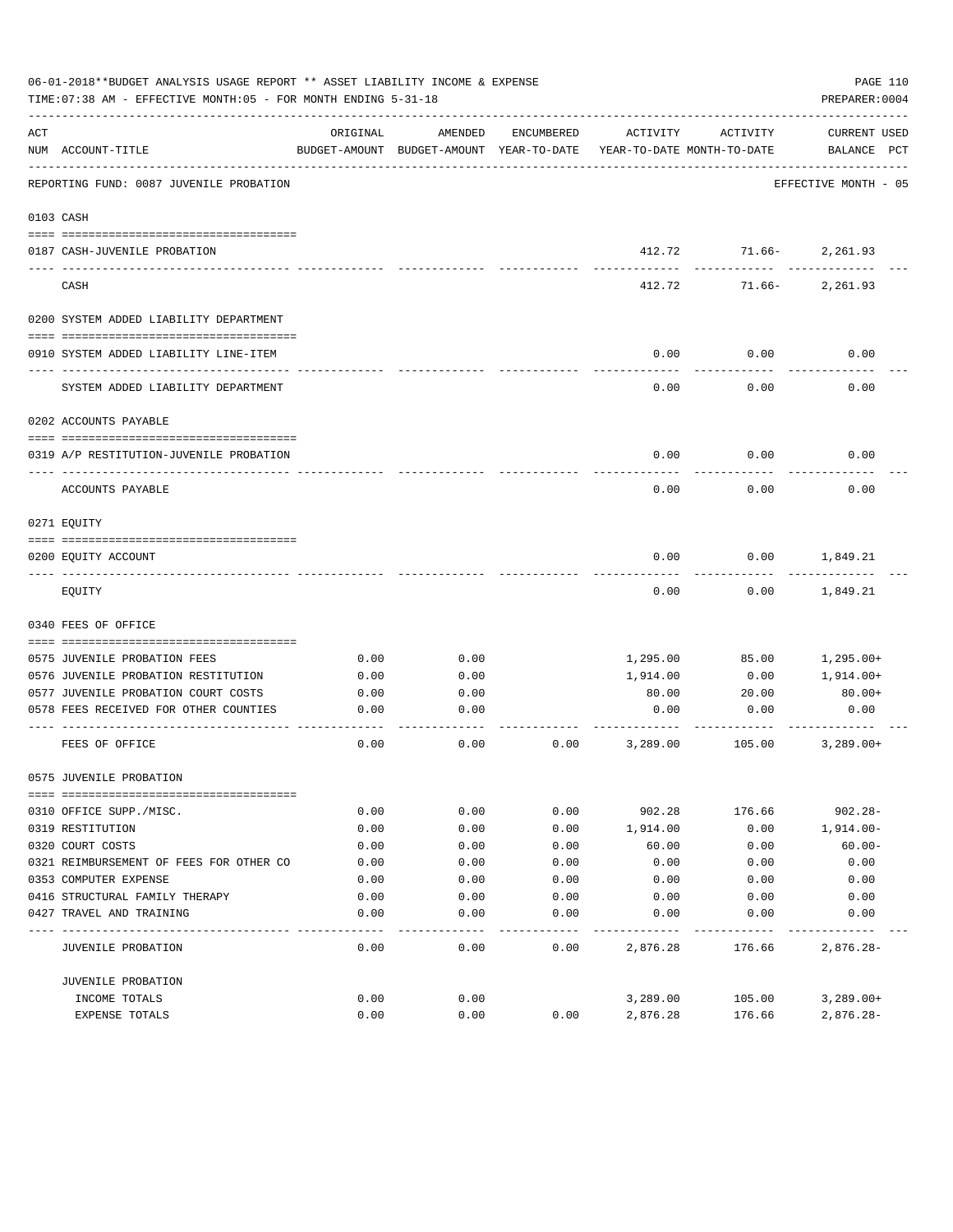|     | 06-01-2018**BUDGET ANALYSIS USAGE REPORT ** ASSET LIABILITY INCOME & EXPENSE<br>TIME: 07:38 AM - EFFECTIVE MONTH: 05 - FOR MONTH ENDING 5-31-18 |                          |                                                                                |               |                     |                     | PREPARER: 0004                     | PAGE 111       |
|-----|-------------------------------------------------------------------------------------------------------------------------------------------------|--------------------------|--------------------------------------------------------------------------------|---------------|---------------------|---------------------|------------------------------------|----------------|
| ACT | NUM ACCOUNT-TITLE                                                                                                                               | ORIGINAL                 | AMENDED<br>BUDGET-AMOUNT BUDGET-AMOUNT YEAR-TO-DATE YEAR-TO-DATE MONTH-TO-DATE | ENCUMBERED    | ACTIVITY            | ACTIVITY            | <b>CURRENT USED</b><br>BALANCE PCT |                |
|     | REPORTING FUND: 0088 IHC NEEDS/OR OTHER RELATED HEALTHCA                                                                                        |                          |                                                                                |               |                     |                     | EFFECTIVE MONTH - 05               |                |
|     | 0103 CASH                                                                                                                                       |                          |                                                                                |               |                     |                     |                                    |                |
|     | 0100 IHC - COMBINED FUNDS CHECKING                                                                                                              |                          |                                                                                |               | 0.00                | 0.00                | 0.00                               |                |
|     | CASH                                                                                                                                            |                          |                                                                                |               | -----<br>0.00       | --------<br>0.00    | 0.00                               |                |
|     | 0271 EQUITY ACCOUNT                                                                                                                             |                          |                                                                                |               |                     |                     |                                    |                |
|     | 0200 EQUITY ACCOUNT                                                                                                                             |                          |                                                                                |               | 0.00                | 0.00                | 0.00                               |                |
|     | EQUITY ACCOUNT                                                                                                                                  |                          |                                                                                |               | 0.00                | 0.00                | 0.00                               |                |
|     | 0367 HOSPITAL AUTHORITY - IHC                                                                                                                   |                          |                                                                                |               |                     |                     |                                    |                |
|     |                                                                                                                                                 |                          |                                                                                |               |                     |                     |                                    |                |
|     | 0100 HOSPITAL QUARTERLY PAYMENT                                                                                                                 | 200,000.00               | 200,000.00                                                                     |               | 0.00                | 0.00                | 200,000.00                         | 0 <sub>0</sub> |
|     |                                                                                                                                                 |                          |                                                                                |               | $- - - - -$         |                     |                                    |                |
|     | HOSPITAL AUTHORITY - IHC                                                                                                                        | 200,000.00               | 200,000.00                                                                     | 0.00          | 0.00                | 0.00                | 200,000.00                         | 0 <sub>0</sub> |
|     | 0645 INDIGENT CARE                                                                                                                              |                          |                                                                                |               |                     |                     |                                    |                |
|     |                                                                                                                                                 |                          |                                                                                |               |                     |                     |                                    |                |
|     | 0409 DIABETIC SUPPLIES                                                                                                                          | 0.00                     | 0.00                                                                           | 0.00          | 0.00                | 0.00                | 0.00                               |                |
|     | 0410 CERT. REG. NURSE ANES.                                                                                                                     | 0.00                     | 0.00                                                                           | 0.00          | 0.00                | 0.00                | 0.00                               |                |
|     | 0411 PHYSICIAN, NON-EMERGENCY                                                                                                                   | 0.00                     | 0.00                                                                           | 0.00          | 0.00                | 0.00                | 0.00                               |                |
|     | 0412 PRESCRIPTIONS, DRUGS                                                                                                                       | 0.00                     | 0.00                                                                           | 0.00          | 0.00                | 0.00                | 0.00                               |                |
|     | 0413 HOSPITAL, INPATIENT                                                                                                                        | 0.00                     | 0.00                                                                           | 0.00          | 0.00                | 0.00                | 0.00                               |                |
|     | 0414 HOSPITAL, OUTPATIENT                                                                                                                       | 0.00                     | 0.00                                                                           | 0.00          | 0.00                | 0.00                | 0.00                               |                |
|     | 0415 LABORATORY/X-RAY                                                                                                                           | 0.00                     | 0.00                                                                           | 0.00          | 0.00                | 0.00                | 0.00                               |                |
|     | 0418 FED. QUALIFIED HEALTH CENTER                                                                                                               | 0.00                     | 0.00                                                                           | 0.00          | 0.00                | 0.00                | 0.00                               |                |
|     | 0420 RURAL HEALTH CLINIC                                                                                                                        | 0.00                     | 0.00                                                                           | 0.00          | 0.00                | 0.00                | 0.00                               |                |
|     | 0422 AMBULATORY SURGICAL CENTER                                                                                                                 | 0.00                     | 0.00                                                                           | 0.00          | 0.00                | 0.00                | 0.00                               |                |
|     | 0423 MEDICAL EQUIP. PURCHASE                                                                                                                    | 200,000.00<br>---------- | 200,000.00<br>--------------                                                   | 0.00<br>----- | 0.00<br>$- - - - -$ | 0.00<br>$- - - - -$ | 200,000.00<br>-----------          | 0 <sub>0</sub> |
|     | INDIGENT CARE                                                                                                                                   | 200,000.00               | 200,000.00                                                                     | 0.00          | 0.00                | 0.00                | 200,000.00                         | 0 <sub>0</sub> |
|     | IHC NEEDS/OR OTHER RELATED HEALTHC                                                                                                              |                          |                                                                                |               |                     |                     |                                    |                |
|     | INCOME TOTALS                                                                                                                                   | 200,000.00               | 200,000.00                                                                     |               | 0.00                | 0.00                | 200,000.00                         | 0 <sub>0</sub> |
|     | EXPENSE TOTALS                                                                                                                                  | 200,000.00               | 200,000.00                                                                     | 0.00          | 0.00                | 0.00                | 200,000.00                         | 0 <sub>0</sub> |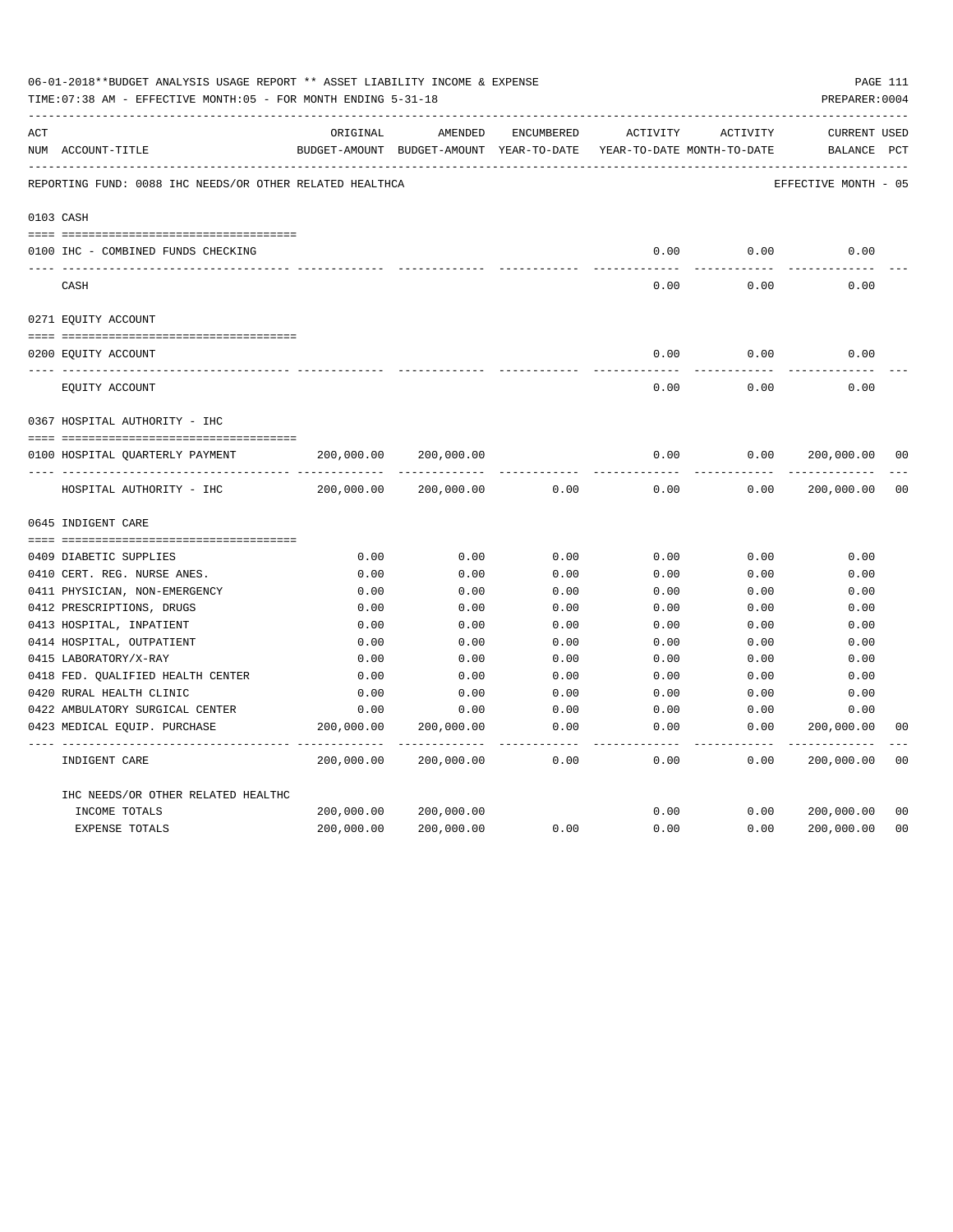|     | 06-01-2018**BUDGET ANALYSIS USAGE REPORT ** ASSET LIABILITY INCOME & EXPENSE<br>TIME: 07:38 AM - EFFECTIVE MONTH: 05 - FOR MONTH ENDING 5-31-18 |                              |                                                     |            |                                        |                      | PREPARER: 0004                     | PAGE 112 |
|-----|-------------------------------------------------------------------------------------------------------------------------------------------------|------------------------------|-----------------------------------------------------|------------|----------------------------------------|----------------------|------------------------------------|----------|
| ACT | NUM ACCOUNT-TITLE                                                                                                                               | ORIGINAL                     | AMENDED<br>BUDGET-AMOUNT BUDGET-AMOUNT YEAR-TO-DATE | ENCUMBERED | ACTIVITY<br>YEAR-TO-DATE MONTH-TO-DATE | ACTIVITY             | CURRENT USED<br>BALANCE PCT        |          |
|     | REPORTING FUND: 0089 TEXAS JUVENILE JUSTICE DEPT.                                                                                               | ---------------------------- |                                                     |            |                                        |                      | EFFECTIVE MONTH - 05               |          |
|     | 0100 PAYROLL                                                                                                                                    |                              |                                                     |            |                                        |                      |                                    |          |
|     | 0100 PAYROLL                                                                                                                                    |                              |                                                     |            | 0.00                                   | 0.00                 | 0.00                               |          |
|     | PAYROLL                                                                                                                                         |                              |                                                     |            | 0.00                                   | 0.00                 | 0.00                               |          |
|     | 0103 CASH                                                                                                                                       |                              |                                                     |            |                                        |                      |                                    |          |
|     | 0689 CASH-STRUCTURAL FAM.THER.GRANT OOG                                                                                                         |                              |                                                     |            | 0.00                                   | 0.00                 | 0.00                               |          |
|     | 0988 CASH-LOCAL FUNDS CARRIED FORWARD                                                                                                           |                              |                                                     |            | 28,991.83                              | 0.00                 | 28,991.83                          |          |
|     | 0992 CASH-INTEREST INCOME                                                                                                                       |                              |                                                     |            | 9.29                                   | 1.34                 | 13,049.51                          |          |
|     | 0993 CASH-BASIC PROBATION SUPERVISION                                                                                                           |                              |                                                     |            | 22,320.35                              | 1,859.79-            | 14,656.88                          |          |
|     | 0994 CASH-COMMUNITY PROGRAMS                                                                                                                    |                              |                                                     |            | 11,225.97                              | 2,621.51-            | 5,053.69                           |          |
|     | 0995 CASH-LOCAL FUNDING FY 2018                                                                                                                 |                              |                                                     |            | 41,526.56                              | 348.48-              | 90,559.52                          |          |
|     | 0996 CASH-PRE/POST ADJUDICATION                                                                                                                 |                              |                                                     |            | 1,685.13                               | 393.05-              | 759.43                             |          |
|     | 0997 CASH-COMMITMENT DIVERSION                                                                                                                  |                              |                                                     |            | 1,685.13                               | 393.05-              | 759.43                             |          |
|     | 0998 CASH-MENTAL HEALTH SERVICES                                                                                                                |                              |                                                     |            | 3,802.39                               |                      | 116.10 3,339.29                    |          |
|     | 0999 CASH-REGIONALS DIVERSIONS ALTERNAT                                                                                                         |                              |                                                     |            |                                        |                      | 15,477.00    1,548.00    15,477.00 |          |
|     |                                                                                                                                                 |                              |                                                     |            | . _ _ _ _ _ _ _ _ _ _                  |                      |                                    |          |
|     | CASH                                                                                                                                            |                              |                                                     |            |                                        |                      | 126,723.65 3,950.44- 172,646.58    |          |
|     | 0220 DEFERRED REVENUE                                                                                                                           |                              |                                                     |            |                                        |                      |                                    |          |
|     | 0189 DEFERRED REVENUE                                                                                                                           |                              |                                                     |            | 0.00                                   | 0.00                 | 0.00                               |          |
|     |                                                                                                                                                 |                              |                                                     |            |                                        |                      |                                    |          |
|     | DEFERRED REVENUE                                                                                                                                |                              |                                                     |            | 0.00                                   | 0.00                 | 0.00                               |          |
|     | 0271 EQUITY ACCOUNT                                                                                                                             |                              |                                                     |            |                                        |                      |                                    |          |
|     | 0200 EQUITY ACCOUNT                                                                                                                             |                              |                                                     |            | 0.00                                   |                      | $0.00$ 45,922.93                   |          |
|     | EQUITY ACCOUNT                                                                                                                                  |                              |                                                     |            | 0.00                                   | 0.00                 | 45,922.93                          |          |
|     | 0300 CASH                                                                                                                                       |                              |                                                     |            |                                        |                      |                                    |          |
|     | 0110 UNENCUMBERED FUND BALANCE                                                                                                                  | 0.00                         | 0.00                                                |            | 0.00                                   | 0.00                 | 0.00                               |          |
|     |                                                                                                                                                 |                              |                                                     |            |                                        |                      |                                    |          |
|     | CASH                                                                                                                                            | 0.00                         | 0.00                                                | 0.00       | 0.00                                   | 0.00                 | 0.00                               |          |
|     | 0330 GRANTS                                                                                                                                     |                              |                                                     |            |                                        |                      |                                    |          |
|     |                                                                                                                                                 |                              |                                                     |            |                                        |                      |                                    |          |
|     | 0908 STRUCTURAL FAM. THER. GRANT OOG                                                                                                            | 0.00                         | 32,000.00                                           |            | 25,000.00                              | 0.00                 | 7,000.00                           | 78       |
|     | 0915 BASIC PROBATION SUPERVISION                                                                                                                | 116,452.00                   | 116,452.00                                          |            | 97,043.00                              | 9,704.00             | 19,409.00                          | 83       |
|     | 0916 COMMUNITY PROGRAMS<br>0917 PRE/POST ADJUDICATION                                                                                           | 80,000.00                    | 80,000.00<br>12,000.00                              |            | 66,667.00                              | 6,667.00             | 13,333.00                          | 83<br>83 |
|     | 0918 COMMITMENT DIVERSION                                                                                                                       | 12,000.00<br>12,000.00       | 12,000.00                                           |            | 10,000.00<br>10,000.00                 | 1,000.00<br>1,000.00 | 2,000.00<br>2,000.00               | 83       |
|     | 0919 MENTAL HEALTH SERVICES                                                                                                                     | 15,032.00                    | 15,032.00                                           |            | 12,527.00                              | 1,253.00             | 2,505.00                           | 83       |
|     | 0920 REGIONAL DIVERSIONS ALTERNATIVES                                                                                                           | 0.00                         | 18,572.00                                           |            | 15,477.00                              | 1,548.00             | 3,095.00                           | 83       |
|     |                                                                                                                                                 | -----------                  |                                                     |            |                                        |                      | -----------                        | $---$    |
|     | GRANTS                                                                                                                                          | 235,484.00                   | 286,056.00                                          | 0.00       | 236,714.00                             | 21,172.00            | 49,342.00                          | 83       |
|     | 0360 INTEREST INCOME                                                                                                                            |                              |                                                     |            |                                        |                      |                                    |          |
|     | 0189 INTEREST INCOME                                                                                                                            | 0.00                         | 0.00                                                |            | 9.29                                   | 1.34                 | $9.29+$                            |          |
|     |                                                                                                                                                 |                              |                                                     |            |                                        |                      |                                    |          |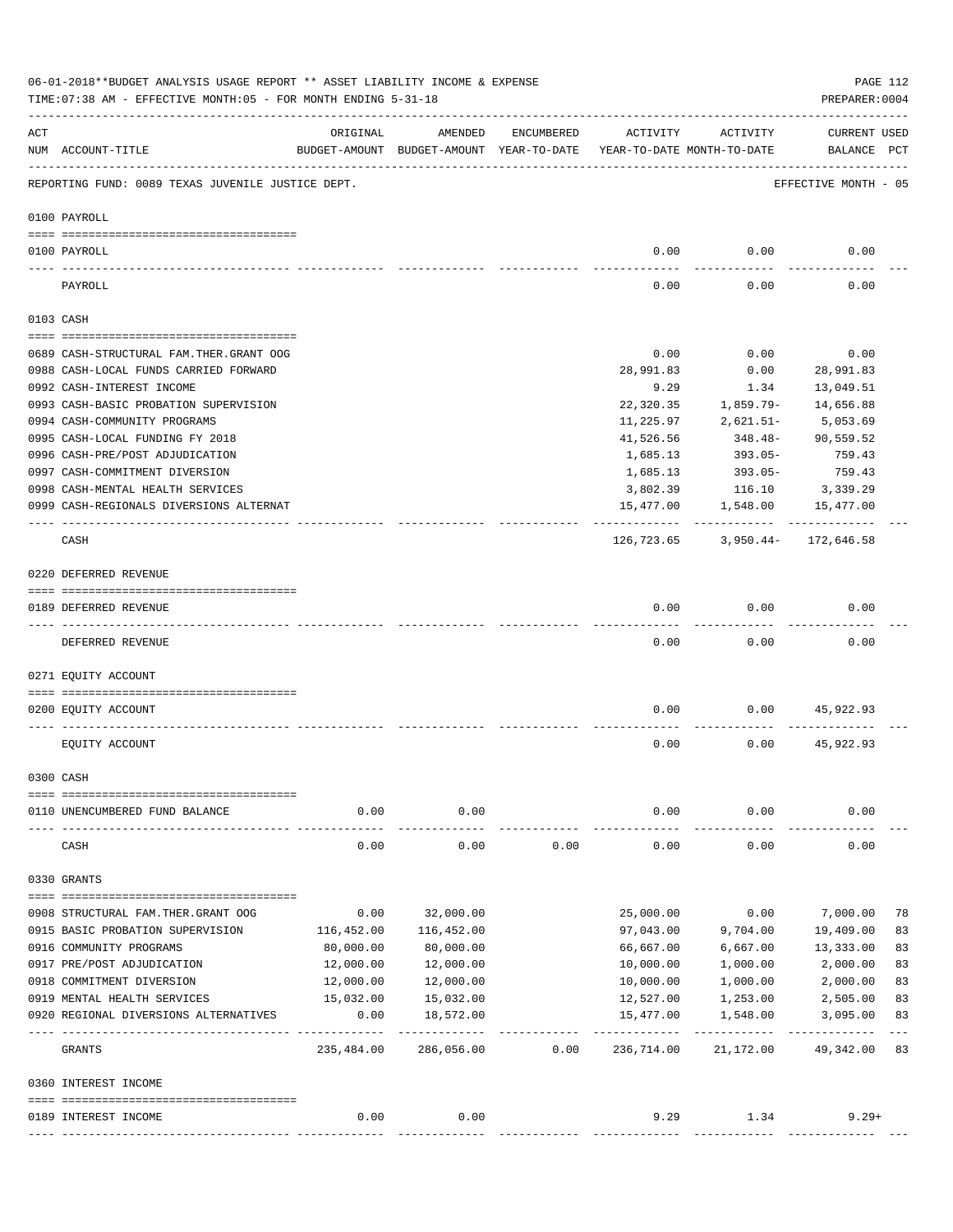TIME:07:38 AM - EFFECTIVE MONTH:05 - FOR MONTH ENDING 5-31-18 PREPARER:0004

| ACT | NUM ACCOUNT-TITLE                                                                                                                                                                                                                                                                                                                                                                                                     | ORIGINAL               | AMENDED<br>BUDGET-AMOUNT BUDGET-AMOUNT YEAR-TO-DATE YEAR-TO-DATE MONTH-TO-DATE | ENCUMBERED     | ACTIVITY                              | ACTIVITY              | <b>CURRENT USED</b><br>BALANCE PCT     |          |
|-----|-----------------------------------------------------------------------------------------------------------------------------------------------------------------------------------------------------------------------------------------------------------------------------------------------------------------------------------------------------------------------------------------------------------------------|------------------------|--------------------------------------------------------------------------------|----------------|---------------------------------------|-----------------------|----------------------------------------|----------|
|     | REPORTING FUND: 0089 TEXAS JUVENILE JUSTICE DEPT.                                                                                                                                                                                                                                                                                                                                                                     |                        |                                                                                |                |                                       |                       | EFFECTIVE MONTH - 05                   |          |
|     | INTEREST INCOME                                                                                                                                                                                                                                                                                                                                                                                                       | 0.00                   | 0.00                                                                           | 0.00           | 9.29                                  | 1.34                  | $9.29+$                                |          |
|     | 0370 MISCELLANEOUS                                                                                                                                                                                                                                                                                                                                                                                                    |                        |                                                                                |                |                                       |                       |                                        |          |
|     | 0130 REFUNDS & MISCELLANEOUS                                                                                                                                                                                                                                                                                                                                                                                          | 0.00                   | 0.00                                                                           |                | 0.00                                  | 0.00                  | 0.00                                   |          |
|     | 0995 LOCAL FUNDING FY 2018                                                                                                                                                                                                                                                                                                                                                                                            | 145,000.00             | 145,000.00                                                                     |                | 145,000.00                            | 0.00                  | $0.00$ 100                             |          |
|     | MISCELLANEOUS                                                                                                                                                                                                                                                                                                                                                                                                         | 145,000.00             |                                                                                |                |                                       | 0.00                  | . <u>.</u> .<br>0.00 100               |          |
|     | 0581 STRUCTURAL FAMILY THERAPY OOG                                                                                                                                                                                                                                                                                                                                                                                    |                        |                                                                                |                |                                       |                       |                                        |          |
|     | 0416 STRUCTURAL FAMILY THERAPY                                                                                                                                                                                                                                                                                                                                                                                        | 0.00                   |                                                                                | 32,000.00 0.00 |                                       | 25,000.00 0.00        | 7,000.00                               | 78       |
|     | STRUCTURAL FAMILY THERAPY OOG                                                                                                                                                                                                                                                                                                                                                                                         | 0.00                   | ---------------<br>32,000.00                                                   | -------------  | 0.00 25,000.00                        | 0.00                  | 7,000.00                               | 78       |
|     | 0588 INTEREST INCOME EXPENSE                                                                                                                                                                                                                                                                                                                                                                                          |                        |                                                                                |                |                                       |                       |                                        |          |
|     |                                                                                                                                                                                                                                                                                                                                                                                                                       |                        | 0.00                                                                           | 0.00           |                                       |                       | 0.00                                   |          |
|     | 0103 SALARY COMM.CORR.OFFICERS<br>0201 SOCIAL SECURITY TAX                                                                                                                                                                                                                                                                                                                                                            | 0.00<br>0.00           | 0.00                                                                           | 0.00           | 0.00<br>0.00                          | 0.00<br>0.00          | 0.00                                   |          |
|     | 0202 GROUP HEALTH INSURANCE                                                                                                                                                                                                                                                                                                                                                                                           | 0.00                   | 0.00                                                                           | 0.00           | 0.00                                  | 0.00                  | 0.00                                   |          |
|     | 0203 RETIREMENT                                                                                                                                                                                                                                                                                                                                                                                                       | 0.00                   | 0.00                                                                           | 0.00           | 0.00                                  | 0.00                  | 0.00                                   |          |
|     | 0204 WORKERS COMPENSATION                                                                                                                                                                                                                                                                                                                                                                                             | 0.00                   | 0.00                                                                           | 0.00           | 0.00                                  | 0.00                  | 0.00                                   |          |
|     | 0205 MEDICARE TAX                                                                                                                                                                                                                                                                                                                                                                                                     | 0.00                   | 0.00                                                                           | 0.00           | 0.00                                  | 0.00                  | 0.00                                   |          |
|     | 0310 OFFICE SUPPLIES                                                                                                                                                                                                                                                                                                                                                                                                  | 0.00                   | 0.00                                                                           | 0.00           | 0.00                                  | 0.00                  | 0.00                                   |          |
|     | 0574 COMPUTER EQUIPMENT                                                                                                                                                                                                                                                                                                                                                                                               | 0.00                   | 0.00                                                                           | 0.00           | 0.00                                  | 0.00                  | 0.00                                   |          |
|     | ---- ------------------<br>INTEREST INCOME EXPENSE                                                                                                                                                                                                                                                                                                                                                                    | ----------<br>0.00     | 0.00                                                                           | 0.00           | 0.00                                  | 0.00                  | 0.00                                   |          |
|     | 0589 REGIONAL DIVERSIONS ALTERNATIVES                                                                                                                                                                                                                                                                                                                                                                                 |                        |                                                                                |                |                                       |                       |                                        |          |
|     |                                                                                                                                                                                                                                                                                                                                                                                                                       |                        |                                                                                |                |                                       |                       |                                        |          |
|     | 0416 STRUCTURAL FAMILY THERAPY                                                                                                                                                                                                                                                                                                                                                                                        | 0.00                   | 18,572.00 0.00                                                                 |                | $0.00$ $0.00$ $18,572.00$ $00$        |                       |                                        |          |
|     | REGIONAL DIVERSIONS ALTERNATIVES                                                                                                                                                                                                                                                                                                                                                                                      |                        | $0.00$ 18,572.00                                                               | 0.00           | 0.00                                  | 0.00                  | 18,572.00                              | 00       |
|     | 0590 BASIC PROBATION SUPERVISION                                                                                                                                                                                                                                                                                                                                                                                      |                        |                                                                                |                |                                       |                       |                                        |          |
|     | 0102 SALARY APPOINTED OFFICIAL                                                                                                                                                                                                                                                                                                                                                                                        | 31,178.65              | 31,178.65                                                                      | 0.00           | 21,585.24                             | 3,597.54              | 9,593.41                               | 69       |
|     | 0103 SALARY COMM.CORR.OFFICERS                                                                                                                                                                                                                                                                                                                                                                                        | 36,553.77              | 36,553.77                                                                      | 0.00           | 25,306.38                             | 4,217.73              | 11,247.39                              | 69       |
|     | 0201 SOCIAL SECURITY TAX                                                                                                                                                                                                                                                                                                                                                                                              | 4,199.41               | 4,199.41                                                                       | 0.00           | 2,835.58                              | 472.08                | 1,363.83                               | 68       |
|     | 0202 GROUP HEALTH INSURANCE                                                                                                                                                                                                                                                                                                                                                                                           | 14,431.47              | 14, 431. 47                                                                    | 0.00           | 10,220.91  1,803.69                   |                       | 4,210.56                               | 71       |
|     | 0203 RETIREMENT                                                                                                                                                                                                                                                                                                                                                                                                       | 7,707.95               | 7,707.95                                                                       | 0.00           | 5,308.51                              | 898.74                | 2,399.44                               | 69       |
|     | 0204 WORKERS COMPENSATION                                                                                                                                                                                                                                                                                                                                                                                             | 548.63                 | 548.63                                                                         | 0.00           | 334.67                                | 0.00                  | 213.96                                 | 61       |
|     | 0205 MEDICARE TAX                                                                                                                                                                                                                                                                                                                                                                                                     | 982.12                 | 982.12                                                                         | 0.00           | 662.59                                | 110.31                | 319.53                                 | 67       |
|     | 0310 OPERATING/TRAVEL EXPENSES                                                                                                                                                                                                                                                                                                                                                                                        | 20,850.00              | 20,850.00                                                                      | 0.00           | 8,468.77                              | 463.70                | 12,381.23                              | 41       |
|     | 0469 UNEXPENDED FUNDS                                                                                                                                                                                                                                                                                                                                                                                                 | 0.00                   | 0.00<br>-----------------------------                                          | 0.00           | 0.00<br>---------------               | 0.00<br>------------- | 0.00                                   |          |
|     | BASIC PROBATION SUPERVISION 116,452.00 116,452.00                                                                                                                                                                                                                                                                                                                                                                     |                        |                                                                                |                | 0.00 74,722.65 11,563.79 41,729.35 64 |                       |                                        |          |
|     | 0591 COMMUNITY PROGRAMS                                                                                                                                                                                                                                                                                                                                                                                               |                        |                                                                                |                |                                       |                       |                                        |          |
|     | $\verb c  = \verb c  = \verb c  = \verb c  = \verb c  = \verb c  = \verb c  = \verb c  = \verb c  = \verb c  = \verb c  = \verb c  = \verb c  = \verb c  = \verb c  = \verb c  = \verb c  = \verb c  = \verb c  = \verb c  = \verb c  = \verb c  = \verb c  = \verb c  = \verb c  = \verb c  = \verb c  = \verb c  = \verb c  = \verb c  = \verb c  = \verb c  = \verb c  = \verb c  = \verb c  = \verb c  = \verb c$ |                        |                                                                                |                |                                       |                       |                                        |          |
|     | 0102 SALARY APPOINTED OFFICIAL<br>0103 SALARY COMM.CORR.OFFICERS                                                                                                                                                                                                                                                                                                                                                      | 26,090.38<br>30,588.29 | 26,090.38<br>30,588.29                                                         | 0.00<br>0.00   | 21, 176. 46 3, 529. 41                | 18,062.64 3,010.44    | 8,027.74<br>9,411.83                   | 69<br>69 |
|     | 0201 SOCIAL SECURITY TAX                                                                                                                                                                                                                                                                                                                                                                                              | 3,514.08               | 3,514.08                                                                       | 0.00           | 2,372.47                              | 394.98                | 1,141.61                               | 68       |
|     | 0202 GROUP HEALTH INSURANCE                                                                                                                                                                                                                                                                                                                                                                                           |                        |                                                                                | 0.00           |                                       |                       | 8,552.19    1,509.21    3,521.98    71 |          |

0203 RETIREMENT 6,452.14 6,452.14 0.00 4,442.21 752.07 2,009.93 69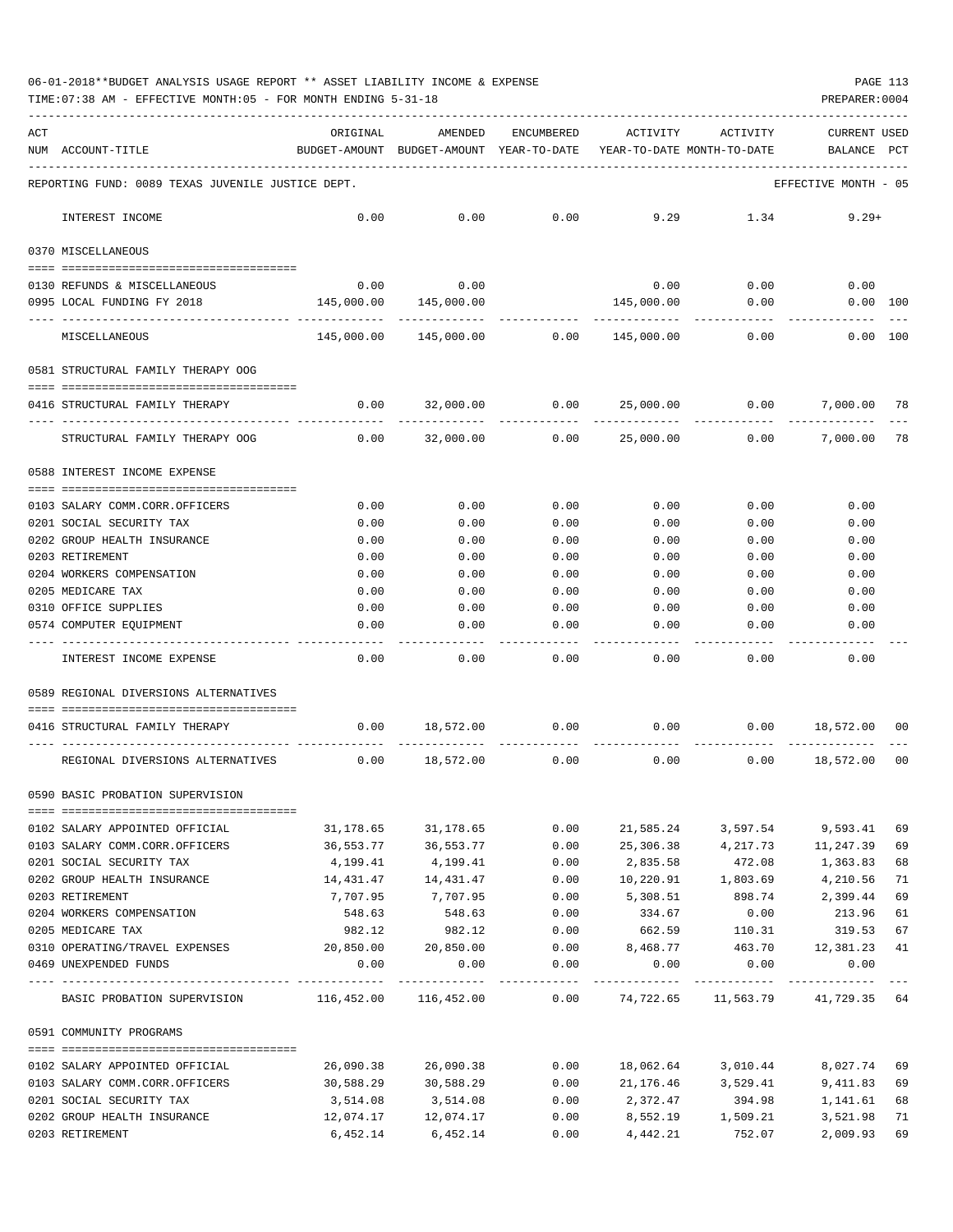TIME:07:38 AM - EFFECTIVE MONTH:05 - FOR MONTH ENDING 5-31-18 PREPARER:0004

| ACT<br>ORIGINAL<br>AMENDED<br>ENCUMBERED<br>ACTIVITY<br>ACTIVITY<br>CURRENT USED<br>NUM ACCOUNT-TITLE<br>BUDGET-AMOUNT BUDGET-AMOUNT YEAR-TO-DATE YEAR-TO-DATE MONTH-TO-DATE<br>PCT<br>BALANCE<br>REPORTING FUND: 0089 TEXAS JUVENILE JUSTICE DEPT.<br>EFFECTIVE MONTH - 05<br>0.00<br>280.06<br>$0.00$ 179.04<br>0204 WORKERS COMPENSATION<br>459.10<br>459.10<br>61<br>92.40<br>266.84<br>0205 MEDICARE TAX<br>821.84<br>821.84<br>0.00<br>555.00<br>68<br>0469 UNEXPENDED FUNDS<br>0.00<br>0.00<br>0.00<br>0.00<br>0.00<br>0.00<br>80,000.00<br>80,000.00<br>0.00<br>55,441.03<br>9,288.51<br>24,558.97<br>COMMUNITY PROGRAMS<br>69<br>0592 PRE/POST ADJUDICATION FACILITIES<br>3,913.56<br>3,913.56<br>0.00<br>2,709.36<br>451.56<br>1,204.20<br>69<br>0102 SALARY APPOINTED OFFICIAL<br>0103 SALARY COMM.CORR.OFFICERS<br>4,588.24<br>4,588.24<br>0.00<br>3,176.46<br>529.41<br>1,411.78<br>69<br>527.11<br>0201 SOCIAL SECURITY TAX<br>527.11<br>0.00<br>355.53<br>59.19<br>171.58<br>67<br>1,811.45<br>0202 GROUP HEALTH INSURANCE<br>1,811.45<br>0.00<br>1,282.14<br>226.26<br>529.31<br>71<br>301.38<br>69<br>0203 RETIREMENT<br>967.50<br>967.50<br>0.00<br>666.12<br>112.77<br>0204 WORKERS COMPENSATION<br>68.86<br>68.86<br>0.00<br>42.01<br>0.00<br>26.85<br>61<br>0205 MEDICARE TAX<br>68<br>123.28<br>123.28<br>0.00<br>83.25<br>13.86<br>40.03<br>0408 DETENTION<br>0.00<br>0.00<br>0.00<br>0.00<br>0.00<br>0.00<br>0.00<br>0.00<br>0469 UNEXPENDED FUNDS<br>0.00<br>0.00<br>0.00<br>0.00<br>PRE/POST ADJUDICATION FACILITIES 12,000.00 12,000.00 0.00<br>8,314.87 1,393.05 3,685.13<br>69<br>0593 COMMITMENT DIVERSION<br>3,913.56<br>3,913.56<br>0.00<br>2,709.36<br>451.56<br>1,204.20<br>69<br>0102 SALARY APPOINTED OFFICIAL<br>0103 SALARY COMM.CORR.OFFICERS<br>529.41<br>69<br>4,588.24<br>4,588.24<br>0.00<br>3,176.46<br>1,411.78<br>0201 SOCIAL SECURITY TAX<br>527.11<br>527.11<br>0.00<br>355.53<br>59.19<br>171.58<br>67<br>0202 GROUP HEALTH INSURANCE<br>1,811.45<br>1,811.45<br>0.00<br>1,282.14<br>226.26<br>529.31<br>71<br>0203 RETIREMENT<br>967.50<br>69<br>967.50<br>0.00<br>666.12<br>112.77<br>301.38<br>26.85<br>0204 WORKERS COMPENSATION<br>68.86<br>68.86<br>0.00<br>42.01<br>0.00<br>61<br>68<br>0205 MEDICARE TAX<br>123.28<br>123.28<br>0.00<br>83.25<br>13.86<br>40.03<br>0415 RESIDENTIAL PLACEMENT<br>0.00<br>0.00<br>0.00<br>0.00<br>0.00<br>0.00<br>COMMITMENT DIVERSION<br>$0.00$ $8,314.87$ $1,393.05$ $3,685.13$<br>69<br>0594 MENTAL HEALTH SERVICES<br>0102 SALARY APPOINTED OFFICIAL<br>1,956.78<br>1,956.78<br>0.00<br>1,354.68<br>225.78<br>602.10<br>69<br>0103 SALARY COMM.CORR.OFFICERS<br>2,294.12<br>2,294.12<br>0.00<br>1,588.14<br>264.69<br>705.98<br>69<br>263.56<br>263.56<br>29.67<br>0201 SOCIAL SECURITY TAX<br>0.00<br>178.21<br>85.35<br>68<br>905.72<br>113.31<br>0202 GROUP HEALTH INSURANCE<br>905.72<br>0.00<br>642.09<br>263.63<br>71<br>69<br>483.75<br>56.49<br>0203 RETIREMENT<br>483.75<br>0.00<br>333.69<br>150.06<br>0204 WORKERS COMPENSATION<br>34.43<br>34.43<br>0.00<br>21.00<br>0.00<br>13.43<br>61<br>61.64<br>0205 MEDICARE TAX<br>61.64<br>0.00<br>41.80<br>6.96<br>68<br>19.84<br>9,032.00<br>440.00<br>0414 COUNSELING/PSYCHOLOGICAL<br>9,032.00<br>0.00<br>4,565.00<br>4,467.00<br>51<br>0415 RESIDENTIAL PLACEMENT<br>0.00<br>0.00<br>0.00<br>0.00<br>0.00<br>0.00<br>------------<br>---------<br>-----------<br>-----------------------------------<br>8,724.61 1,136.90<br>6,307.39<br>58<br>MENTAL HEALTH SERVICES<br>$15,032.00$ $15,032.00$<br>0.00<br>0994 LOCAL FUNDS CARRIED FORWARD<br>0.00<br>0.00<br>$0.00$ $0.00$ $723.00$<br>$723.00 -$<br>0488 LAW ENFORCEMENT INSURANCE<br>------------<br>------------ ---------------<br>------------<br>.<br>------------<br>.<br>0.00<br>0.00<br>0.00<br>723.00<br>0.00<br>$723.00 -$<br>LOCAL FUNDS CARRIED FORWARD |  |  |  |  |  |
|------------------------------------------------------------------------------------------------------------------------------------------------------------------------------------------------------------------------------------------------------------------------------------------------------------------------------------------------------------------------------------------------------------------------------------------------------------------------------------------------------------------------------------------------------------------------------------------------------------------------------------------------------------------------------------------------------------------------------------------------------------------------------------------------------------------------------------------------------------------------------------------------------------------------------------------------------------------------------------------------------------------------------------------------------------------------------------------------------------------------------------------------------------------------------------------------------------------------------------------------------------------------------------------------------------------------------------------------------------------------------------------------------------------------------------------------------------------------------------------------------------------------------------------------------------------------------------------------------------------------------------------------------------------------------------------------------------------------------------------------------------------------------------------------------------------------------------------------------------------------------------------------------------------------------------------------------------------------------------------------------------------------------------------------------------------------------------------------------------------------------------------------------------------------------------------------------------------------------------------------------------------------------------------------------------------------------------------------------------------------------------------------------------------------------------------------------------------------------------------------------------------------------------------------------------------------------------------------------------------------------------------------------------------------------------------------------------------------------------------------------------------------------------------------------------------------------------------------------------------------------------------------------------------------------------------------------------------------------------------------------------------------------------------------------------------------------------------------------------------------------------------------------------------------------------------------------------------------------------------------------------------------------------------------------------------------------------------------------------------------------------------------------------------------------------------------------------------------------------------------------------------------------------------------------------------------------------------------------------------------------------------------------------------------------------------------------------------------------------------------------------------------------------------------------------------------------------------------------------------------------|--|--|--|--|--|
|                                                                                                                                                                                                                                                                                                                                                                                                                                                                                                                                                                                                                                                                                                                                                                                                                                                                                                                                                                                                                                                                                                                                                                                                                                                                                                                                                                                                                                                                                                                                                                                                                                                                                                                                                                                                                                                                                                                                                                                                                                                                                                                                                                                                                                                                                                                                                                                                                                                                                                                                                                                                                                                                                                                                                                                                                                                                                                                                                                                                                                                                                                                                                                                                                                                                                                                                                                                                                                                                                                                                                                                                                                                                                                                                                                                                                                                                              |  |  |  |  |  |
|                                                                                                                                                                                                                                                                                                                                                                                                                                                                                                                                                                                                                                                                                                                                                                                                                                                                                                                                                                                                                                                                                                                                                                                                                                                                                                                                                                                                                                                                                                                                                                                                                                                                                                                                                                                                                                                                                                                                                                                                                                                                                                                                                                                                                                                                                                                                                                                                                                                                                                                                                                                                                                                                                                                                                                                                                                                                                                                                                                                                                                                                                                                                                                                                                                                                                                                                                                                                                                                                                                                                                                                                                                                                                                                                                                                                                                                                              |  |  |  |  |  |
|                                                                                                                                                                                                                                                                                                                                                                                                                                                                                                                                                                                                                                                                                                                                                                                                                                                                                                                                                                                                                                                                                                                                                                                                                                                                                                                                                                                                                                                                                                                                                                                                                                                                                                                                                                                                                                                                                                                                                                                                                                                                                                                                                                                                                                                                                                                                                                                                                                                                                                                                                                                                                                                                                                                                                                                                                                                                                                                                                                                                                                                                                                                                                                                                                                                                                                                                                                                                                                                                                                                                                                                                                                                                                                                                                                                                                                                                              |  |  |  |  |  |
|                                                                                                                                                                                                                                                                                                                                                                                                                                                                                                                                                                                                                                                                                                                                                                                                                                                                                                                                                                                                                                                                                                                                                                                                                                                                                                                                                                                                                                                                                                                                                                                                                                                                                                                                                                                                                                                                                                                                                                                                                                                                                                                                                                                                                                                                                                                                                                                                                                                                                                                                                                                                                                                                                                                                                                                                                                                                                                                                                                                                                                                                                                                                                                                                                                                                                                                                                                                                                                                                                                                                                                                                                                                                                                                                                                                                                                                                              |  |  |  |  |  |
|                                                                                                                                                                                                                                                                                                                                                                                                                                                                                                                                                                                                                                                                                                                                                                                                                                                                                                                                                                                                                                                                                                                                                                                                                                                                                                                                                                                                                                                                                                                                                                                                                                                                                                                                                                                                                                                                                                                                                                                                                                                                                                                                                                                                                                                                                                                                                                                                                                                                                                                                                                                                                                                                                                                                                                                                                                                                                                                                                                                                                                                                                                                                                                                                                                                                                                                                                                                                                                                                                                                                                                                                                                                                                                                                                                                                                                                                              |  |  |  |  |  |
|                                                                                                                                                                                                                                                                                                                                                                                                                                                                                                                                                                                                                                                                                                                                                                                                                                                                                                                                                                                                                                                                                                                                                                                                                                                                                                                                                                                                                                                                                                                                                                                                                                                                                                                                                                                                                                                                                                                                                                                                                                                                                                                                                                                                                                                                                                                                                                                                                                                                                                                                                                                                                                                                                                                                                                                                                                                                                                                                                                                                                                                                                                                                                                                                                                                                                                                                                                                                                                                                                                                                                                                                                                                                                                                                                                                                                                                                              |  |  |  |  |  |
|                                                                                                                                                                                                                                                                                                                                                                                                                                                                                                                                                                                                                                                                                                                                                                                                                                                                                                                                                                                                                                                                                                                                                                                                                                                                                                                                                                                                                                                                                                                                                                                                                                                                                                                                                                                                                                                                                                                                                                                                                                                                                                                                                                                                                                                                                                                                                                                                                                                                                                                                                                                                                                                                                                                                                                                                                                                                                                                                                                                                                                                                                                                                                                                                                                                                                                                                                                                                                                                                                                                                                                                                                                                                                                                                                                                                                                                                              |  |  |  |  |  |
|                                                                                                                                                                                                                                                                                                                                                                                                                                                                                                                                                                                                                                                                                                                                                                                                                                                                                                                                                                                                                                                                                                                                                                                                                                                                                                                                                                                                                                                                                                                                                                                                                                                                                                                                                                                                                                                                                                                                                                                                                                                                                                                                                                                                                                                                                                                                                                                                                                                                                                                                                                                                                                                                                                                                                                                                                                                                                                                                                                                                                                                                                                                                                                                                                                                                                                                                                                                                                                                                                                                                                                                                                                                                                                                                                                                                                                                                              |  |  |  |  |  |
|                                                                                                                                                                                                                                                                                                                                                                                                                                                                                                                                                                                                                                                                                                                                                                                                                                                                                                                                                                                                                                                                                                                                                                                                                                                                                                                                                                                                                                                                                                                                                                                                                                                                                                                                                                                                                                                                                                                                                                                                                                                                                                                                                                                                                                                                                                                                                                                                                                                                                                                                                                                                                                                                                                                                                                                                                                                                                                                                                                                                                                                                                                                                                                                                                                                                                                                                                                                                                                                                                                                                                                                                                                                                                                                                                                                                                                                                              |  |  |  |  |  |
|                                                                                                                                                                                                                                                                                                                                                                                                                                                                                                                                                                                                                                                                                                                                                                                                                                                                                                                                                                                                                                                                                                                                                                                                                                                                                                                                                                                                                                                                                                                                                                                                                                                                                                                                                                                                                                                                                                                                                                                                                                                                                                                                                                                                                                                                                                                                                                                                                                                                                                                                                                                                                                                                                                                                                                                                                                                                                                                                                                                                                                                                                                                                                                                                                                                                                                                                                                                                                                                                                                                                                                                                                                                                                                                                                                                                                                                                              |  |  |  |  |  |
|                                                                                                                                                                                                                                                                                                                                                                                                                                                                                                                                                                                                                                                                                                                                                                                                                                                                                                                                                                                                                                                                                                                                                                                                                                                                                                                                                                                                                                                                                                                                                                                                                                                                                                                                                                                                                                                                                                                                                                                                                                                                                                                                                                                                                                                                                                                                                                                                                                                                                                                                                                                                                                                                                                                                                                                                                                                                                                                                                                                                                                                                                                                                                                                                                                                                                                                                                                                                                                                                                                                                                                                                                                                                                                                                                                                                                                                                              |  |  |  |  |  |
|                                                                                                                                                                                                                                                                                                                                                                                                                                                                                                                                                                                                                                                                                                                                                                                                                                                                                                                                                                                                                                                                                                                                                                                                                                                                                                                                                                                                                                                                                                                                                                                                                                                                                                                                                                                                                                                                                                                                                                                                                                                                                                                                                                                                                                                                                                                                                                                                                                                                                                                                                                                                                                                                                                                                                                                                                                                                                                                                                                                                                                                                                                                                                                                                                                                                                                                                                                                                                                                                                                                                                                                                                                                                                                                                                                                                                                                                              |  |  |  |  |  |
|                                                                                                                                                                                                                                                                                                                                                                                                                                                                                                                                                                                                                                                                                                                                                                                                                                                                                                                                                                                                                                                                                                                                                                                                                                                                                                                                                                                                                                                                                                                                                                                                                                                                                                                                                                                                                                                                                                                                                                                                                                                                                                                                                                                                                                                                                                                                                                                                                                                                                                                                                                                                                                                                                                                                                                                                                                                                                                                                                                                                                                                                                                                                                                                                                                                                                                                                                                                                                                                                                                                                                                                                                                                                                                                                                                                                                                                                              |  |  |  |  |  |
|                                                                                                                                                                                                                                                                                                                                                                                                                                                                                                                                                                                                                                                                                                                                                                                                                                                                                                                                                                                                                                                                                                                                                                                                                                                                                                                                                                                                                                                                                                                                                                                                                                                                                                                                                                                                                                                                                                                                                                                                                                                                                                                                                                                                                                                                                                                                                                                                                                                                                                                                                                                                                                                                                                                                                                                                                                                                                                                                                                                                                                                                                                                                                                                                                                                                                                                                                                                                                                                                                                                                                                                                                                                                                                                                                                                                                                                                              |  |  |  |  |  |
|                                                                                                                                                                                                                                                                                                                                                                                                                                                                                                                                                                                                                                                                                                                                                                                                                                                                                                                                                                                                                                                                                                                                                                                                                                                                                                                                                                                                                                                                                                                                                                                                                                                                                                                                                                                                                                                                                                                                                                                                                                                                                                                                                                                                                                                                                                                                                                                                                                                                                                                                                                                                                                                                                                                                                                                                                                                                                                                                                                                                                                                                                                                                                                                                                                                                                                                                                                                                                                                                                                                                                                                                                                                                                                                                                                                                                                                                              |  |  |  |  |  |
|                                                                                                                                                                                                                                                                                                                                                                                                                                                                                                                                                                                                                                                                                                                                                                                                                                                                                                                                                                                                                                                                                                                                                                                                                                                                                                                                                                                                                                                                                                                                                                                                                                                                                                                                                                                                                                                                                                                                                                                                                                                                                                                                                                                                                                                                                                                                                                                                                                                                                                                                                                                                                                                                                                                                                                                                                                                                                                                                                                                                                                                                                                                                                                                                                                                                                                                                                                                                                                                                                                                                                                                                                                                                                                                                                                                                                                                                              |  |  |  |  |  |
|                                                                                                                                                                                                                                                                                                                                                                                                                                                                                                                                                                                                                                                                                                                                                                                                                                                                                                                                                                                                                                                                                                                                                                                                                                                                                                                                                                                                                                                                                                                                                                                                                                                                                                                                                                                                                                                                                                                                                                                                                                                                                                                                                                                                                                                                                                                                                                                                                                                                                                                                                                                                                                                                                                                                                                                                                                                                                                                                                                                                                                                                                                                                                                                                                                                                                                                                                                                                                                                                                                                                                                                                                                                                                                                                                                                                                                                                              |  |  |  |  |  |
|                                                                                                                                                                                                                                                                                                                                                                                                                                                                                                                                                                                                                                                                                                                                                                                                                                                                                                                                                                                                                                                                                                                                                                                                                                                                                                                                                                                                                                                                                                                                                                                                                                                                                                                                                                                                                                                                                                                                                                                                                                                                                                                                                                                                                                                                                                                                                                                                                                                                                                                                                                                                                                                                                                                                                                                                                                                                                                                                                                                                                                                                                                                                                                                                                                                                                                                                                                                                                                                                                                                                                                                                                                                                                                                                                                                                                                                                              |  |  |  |  |  |
|                                                                                                                                                                                                                                                                                                                                                                                                                                                                                                                                                                                                                                                                                                                                                                                                                                                                                                                                                                                                                                                                                                                                                                                                                                                                                                                                                                                                                                                                                                                                                                                                                                                                                                                                                                                                                                                                                                                                                                                                                                                                                                                                                                                                                                                                                                                                                                                                                                                                                                                                                                                                                                                                                                                                                                                                                                                                                                                                                                                                                                                                                                                                                                                                                                                                                                                                                                                                                                                                                                                                                                                                                                                                                                                                                                                                                                                                              |  |  |  |  |  |
|                                                                                                                                                                                                                                                                                                                                                                                                                                                                                                                                                                                                                                                                                                                                                                                                                                                                                                                                                                                                                                                                                                                                                                                                                                                                                                                                                                                                                                                                                                                                                                                                                                                                                                                                                                                                                                                                                                                                                                                                                                                                                                                                                                                                                                                                                                                                                                                                                                                                                                                                                                                                                                                                                                                                                                                                                                                                                                                                                                                                                                                                                                                                                                                                                                                                                                                                                                                                                                                                                                                                                                                                                                                                                                                                                                                                                                                                              |  |  |  |  |  |
|                                                                                                                                                                                                                                                                                                                                                                                                                                                                                                                                                                                                                                                                                                                                                                                                                                                                                                                                                                                                                                                                                                                                                                                                                                                                                                                                                                                                                                                                                                                                                                                                                                                                                                                                                                                                                                                                                                                                                                                                                                                                                                                                                                                                                                                                                                                                                                                                                                                                                                                                                                                                                                                                                                                                                                                                                                                                                                                                                                                                                                                                                                                                                                                                                                                                                                                                                                                                                                                                                                                                                                                                                                                                                                                                                                                                                                                                              |  |  |  |  |  |
|                                                                                                                                                                                                                                                                                                                                                                                                                                                                                                                                                                                                                                                                                                                                                                                                                                                                                                                                                                                                                                                                                                                                                                                                                                                                                                                                                                                                                                                                                                                                                                                                                                                                                                                                                                                                                                                                                                                                                                                                                                                                                                                                                                                                                                                                                                                                                                                                                                                                                                                                                                                                                                                                                                                                                                                                                                                                                                                                                                                                                                                                                                                                                                                                                                                                                                                                                                                                                                                                                                                                                                                                                                                                                                                                                                                                                                                                              |  |  |  |  |  |
|                                                                                                                                                                                                                                                                                                                                                                                                                                                                                                                                                                                                                                                                                                                                                                                                                                                                                                                                                                                                                                                                                                                                                                                                                                                                                                                                                                                                                                                                                                                                                                                                                                                                                                                                                                                                                                                                                                                                                                                                                                                                                                                                                                                                                                                                                                                                                                                                                                                                                                                                                                                                                                                                                                                                                                                                                                                                                                                                                                                                                                                                                                                                                                                                                                                                                                                                                                                                                                                                                                                                                                                                                                                                                                                                                                                                                                                                              |  |  |  |  |  |
|                                                                                                                                                                                                                                                                                                                                                                                                                                                                                                                                                                                                                                                                                                                                                                                                                                                                                                                                                                                                                                                                                                                                                                                                                                                                                                                                                                                                                                                                                                                                                                                                                                                                                                                                                                                                                                                                                                                                                                                                                                                                                                                                                                                                                                                                                                                                                                                                                                                                                                                                                                                                                                                                                                                                                                                                                                                                                                                                                                                                                                                                                                                                                                                                                                                                                                                                                                                                                                                                                                                                                                                                                                                                                                                                                                                                                                                                              |  |  |  |  |  |
|                                                                                                                                                                                                                                                                                                                                                                                                                                                                                                                                                                                                                                                                                                                                                                                                                                                                                                                                                                                                                                                                                                                                                                                                                                                                                                                                                                                                                                                                                                                                                                                                                                                                                                                                                                                                                                                                                                                                                                                                                                                                                                                                                                                                                                                                                                                                                                                                                                                                                                                                                                                                                                                                                                                                                                                                                                                                                                                                                                                                                                                                                                                                                                                                                                                                                                                                                                                                                                                                                                                                                                                                                                                                                                                                                                                                                                                                              |  |  |  |  |  |
|                                                                                                                                                                                                                                                                                                                                                                                                                                                                                                                                                                                                                                                                                                                                                                                                                                                                                                                                                                                                                                                                                                                                                                                                                                                                                                                                                                                                                                                                                                                                                                                                                                                                                                                                                                                                                                                                                                                                                                                                                                                                                                                                                                                                                                                                                                                                                                                                                                                                                                                                                                                                                                                                                                                                                                                                                                                                                                                                                                                                                                                                                                                                                                                                                                                                                                                                                                                                                                                                                                                                                                                                                                                                                                                                                                                                                                                                              |  |  |  |  |  |
|                                                                                                                                                                                                                                                                                                                                                                                                                                                                                                                                                                                                                                                                                                                                                                                                                                                                                                                                                                                                                                                                                                                                                                                                                                                                                                                                                                                                                                                                                                                                                                                                                                                                                                                                                                                                                                                                                                                                                                                                                                                                                                                                                                                                                                                                                                                                                                                                                                                                                                                                                                                                                                                                                                                                                                                                                                                                                                                                                                                                                                                                                                                                                                                                                                                                                                                                                                                                                                                                                                                                                                                                                                                                                                                                                                                                                                                                              |  |  |  |  |  |
|                                                                                                                                                                                                                                                                                                                                                                                                                                                                                                                                                                                                                                                                                                                                                                                                                                                                                                                                                                                                                                                                                                                                                                                                                                                                                                                                                                                                                                                                                                                                                                                                                                                                                                                                                                                                                                                                                                                                                                                                                                                                                                                                                                                                                                                                                                                                                                                                                                                                                                                                                                                                                                                                                                                                                                                                                                                                                                                                                                                                                                                                                                                                                                                                                                                                                                                                                                                                                                                                                                                                                                                                                                                                                                                                                                                                                                                                              |  |  |  |  |  |
|                                                                                                                                                                                                                                                                                                                                                                                                                                                                                                                                                                                                                                                                                                                                                                                                                                                                                                                                                                                                                                                                                                                                                                                                                                                                                                                                                                                                                                                                                                                                                                                                                                                                                                                                                                                                                                                                                                                                                                                                                                                                                                                                                                                                                                                                                                                                                                                                                                                                                                                                                                                                                                                                                                                                                                                                                                                                                                                                                                                                                                                                                                                                                                                                                                                                                                                                                                                                                                                                                                                                                                                                                                                                                                                                                                                                                                                                              |  |  |  |  |  |
|                                                                                                                                                                                                                                                                                                                                                                                                                                                                                                                                                                                                                                                                                                                                                                                                                                                                                                                                                                                                                                                                                                                                                                                                                                                                                                                                                                                                                                                                                                                                                                                                                                                                                                                                                                                                                                                                                                                                                                                                                                                                                                                                                                                                                                                                                                                                                                                                                                                                                                                                                                                                                                                                                                                                                                                                                                                                                                                                                                                                                                                                                                                                                                                                                                                                                                                                                                                                                                                                                                                                                                                                                                                                                                                                                                                                                                                                              |  |  |  |  |  |
|                                                                                                                                                                                                                                                                                                                                                                                                                                                                                                                                                                                                                                                                                                                                                                                                                                                                                                                                                                                                                                                                                                                                                                                                                                                                                                                                                                                                                                                                                                                                                                                                                                                                                                                                                                                                                                                                                                                                                                                                                                                                                                                                                                                                                                                                                                                                                                                                                                                                                                                                                                                                                                                                                                                                                                                                                                                                                                                                                                                                                                                                                                                                                                                                                                                                                                                                                                                                                                                                                                                                                                                                                                                                                                                                                                                                                                                                              |  |  |  |  |  |
|                                                                                                                                                                                                                                                                                                                                                                                                                                                                                                                                                                                                                                                                                                                                                                                                                                                                                                                                                                                                                                                                                                                                                                                                                                                                                                                                                                                                                                                                                                                                                                                                                                                                                                                                                                                                                                                                                                                                                                                                                                                                                                                                                                                                                                                                                                                                                                                                                                                                                                                                                                                                                                                                                                                                                                                                                                                                                                                                                                                                                                                                                                                                                                                                                                                                                                                                                                                                                                                                                                                                                                                                                                                                                                                                                                                                                                                                              |  |  |  |  |  |
|                                                                                                                                                                                                                                                                                                                                                                                                                                                                                                                                                                                                                                                                                                                                                                                                                                                                                                                                                                                                                                                                                                                                                                                                                                                                                                                                                                                                                                                                                                                                                                                                                                                                                                                                                                                                                                                                                                                                                                                                                                                                                                                                                                                                                                                                                                                                                                                                                                                                                                                                                                                                                                                                                                                                                                                                                                                                                                                                                                                                                                                                                                                                                                                                                                                                                                                                                                                                                                                                                                                                                                                                                                                                                                                                                                                                                                                                              |  |  |  |  |  |
|                                                                                                                                                                                                                                                                                                                                                                                                                                                                                                                                                                                                                                                                                                                                                                                                                                                                                                                                                                                                                                                                                                                                                                                                                                                                                                                                                                                                                                                                                                                                                                                                                                                                                                                                                                                                                                                                                                                                                                                                                                                                                                                                                                                                                                                                                                                                                                                                                                                                                                                                                                                                                                                                                                                                                                                                                                                                                                                                                                                                                                                                                                                                                                                                                                                                                                                                                                                                                                                                                                                                                                                                                                                                                                                                                                                                                                                                              |  |  |  |  |  |
|                                                                                                                                                                                                                                                                                                                                                                                                                                                                                                                                                                                                                                                                                                                                                                                                                                                                                                                                                                                                                                                                                                                                                                                                                                                                                                                                                                                                                                                                                                                                                                                                                                                                                                                                                                                                                                                                                                                                                                                                                                                                                                                                                                                                                                                                                                                                                                                                                                                                                                                                                                                                                                                                                                                                                                                                                                                                                                                                                                                                                                                                                                                                                                                                                                                                                                                                                                                                                                                                                                                                                                                                                                                                                                                                                                                                                                                                              |  |  |  |  |  |
|                                                                                                                                                                                                                                                                                                                                                                                                                                                                                                                                                                                                                                                                                                                                                                                                                                                                                                                                                                                                                                                                                                                                                                                                                                                                                                                                                                                                                                                                                                                                                                                                                                                                                                                                                                                                                                                                                                                                                                                                                                                                                                                                                                                                                                                                                                                                                                                                                                                                                                                                                                                                                                                                                                                                                                                                                                                                                                                                                                                                                                                                                                                                                                                                                                                                                                                                                                                                                                                                                                                                                                                                                                                                                                                                                                                                                                                                              |  |  |  |  |  |
|                                                                                                                                                                                                                                                                                                                                                                                                                                                                                                                                                                                                                                                                                                                                                                                                                                                                                                                                                                                                                                                                                                                                                                                                                                                                                                                                                                                                                                                                                                                                                                                                                                                                                                                                                                                                                                                                                                                                                                                                                                                                                                                                                                                                                                                                                                                                                                                                                                                                                                                                                                                                                                                                                                                                                                                                                                                                                                                                                                                                                                                                                                                                                                                                                                                                                                                                                                                                                                                                                                                                                                                                                                                                                                                                                                                                                                                                              |  |  |  |  |  |
|                                                                                                                                                                                                                                                                                                                                                                                                                                                                                                                                                                                                                                                                                                                                                                                                                                                                                                                                                                                                                                                                                                                                                                                                                                                                                                                                                                                                                                                                                                                                                                                                                                                                                                                                                                                                                                                                                                                                                                                                                                                                                                                                                                                                                                                                                                                                                                                                                                                                                                                                                                                                                                                                                                                                                                                                                                                                                                                                                                                                                                                                                                                                                                                                                                                                                                                                                                                                                                                                                                                                                                                                                                                                                                                                                                                                                                                                              |  |  |  |  |  |
|                                                                                                                                                                                                                                                                                                                                                                                                                                                                                                                                                                                                                                                                                                                                                                                                                                                                                                                                                                                                                                                                                                                                                                                                                                                                                                                                                                                                                                                                                                                                                                                                                                                                                                                                                                                                                                                                                                                                                                                                                                                                                                                                                                                                                                                                                                                                                                                                                                                                                                                                                                                                                                                                                                                                                                                                                                                                                                                                                                                                                                                                                                                                                                                                                                                                                                                                                                                                                                                                                                                                                                                                                                                                                                                                                                                                                                                                              |  |  |  |  |  |
|                                                                                                                                                                                                                                                                                                                                                                                                                                                                                                                                                                                                                                                                                                                                                                                                                                                                                                                                                                                                                                                                                                                                                                                                                                                                                                                                                                                                                                                                                                                                                                                                                                                                                                                                                                                                                                                                                                                                                                                                                                                                                                                                                                                                                                                                                                                                                                                                                                                                                                                                                                                                                                                                                                                                                                                                                                                                                                                                                                                                                                                                                                                                                                                                                                                                                                                                                                                                                                                                                                                                                                                                                                                                                                                                                                                                                                                                              |  |  |  |  |  |
|                                                                                                                                                                                                                                                                                                                                                                                                                                                                                                                                                                                                                                                                                                                                                                                                                                                                                                                                                                                                                                                                                                                                                                                                                                                                                                                                                                                                                                                                                                                                                                                                                                                                                                                                                                                                                                                                                                                                                                                                                                                                                                                                                                                                                                                                                                                                                                                                                                                                                                                                                                                                                                                                                                                                                                                                                                                                                                                                                                                                                                                                                                                                                                                                                                                                                                                                                                                                                                                                                                                                                                                                                                                                                                                                                                                                                                                                              |  |  |  |  |  |
|                                                                                                                                                                                                                                                                                                                                                                                                                                                                                                                                                                                                                                                                                                                                                                                                                                                                                                                                                                                                                                                                                                                                                                                                                                                                                                                                                                                                                                                                                                                                                                                                                                                                                                                                                                                                                                                                                                                                                                                                                                                                                                                                                                                                                                                                                                                                                                                                                                                                                                                                                                                                                                                                                                                                                                                                                                                                                                                                                                                                                                                                                                                                                                                                                                                                                                                                                                                                                                                                                                                                                                                                                                                                                                                                                                                                                                                                              |  |  |  |  |  |
|                                                                                                                                                                                                                                                                                                                                                                                                                                                                                                                                                                                                                                                                                                                                                                                                                                                                                                                                                                                                                                                                                                                                                                                                                                                                                                                                                                                                                                                                                                                                                                                                                                                                                                                                                                                                                                                                                                                                                                                                                                                                                                                                                                                                                                                                                                                                                                                                                                                                                                                                                                                                                                                                                                                                                                                                                                                                                                                                                                                                                                                                                                                                                                                                                                                                                                                                                                                                                                                                                                                                                                                                                                                                                                                                                                                                                                                                              |  |  |  |  |  |
|                                                                                                                                                                                                                                                                                                                                                                                                                                                                                                                                                                                                                                                                                                                                                                                                                                                                                                                                                                                                                                                                                                                                                                                                                                                                                                                                                                                                                                                                                                                                                                                                                                                                                                                                                                                                                                                                                                                                                                                                                                                                                                                                                                                                                                                                                                                                                                                                                                                                                                                                                                                                                                                                                                                                                                                                                                                                                                                                                                                                                                                                                                                                                                                                                                                                                                                                                                                                                                                                                                                                                                                                                                                                                                                                                                                                                                                                              |  |  |  |  |  |
|                                                                                                                                                                                                                                                                                                                                                                                                                                                                                                                                                                                                                                                                                                                                                                                                                                                                                                                                                                                                                                                                                                                                                                                                                                                                                                                                                                                                                                                                                                                                                                                                                                                                                                                                                                                                                                                                                                                                                                                                                                                                                                                                                                                                                                                                                                                                                                                                                                                                                                                                                                                                                                                                                                                                                                                                                                                                                                                                                                                                                                                                                                                                                                                                                                                                                                                                                                                                                                                                                                                                                                                                                                                                                                                                                                                                                                                                              |  |  |  |  |  |
|                                                                                                                                                                                                                                                                                                                                                                                                                                                                                                                                                                                                                                                                                                                                                                                                                                                                                                                                                                                                                                                                                                                                                                                                                                                                                                                                                                                                                                                                                                                                                                                                                                                                                                                                                                                                                                                                                                                                                                                                                                                                                                                                                                                                                                                                                                                                                                                                                                                                                                                                                                                                                                                                                                                                                                                                                                                                                                                                                                                                                                                                                                                                                                                                                                                                                                                                                                                                                                                                                                                                                                                                                                                                                                                                                                                                                                                                              |  |  |  |  |  |

0995 LOCAL FUNDING

==== ===================================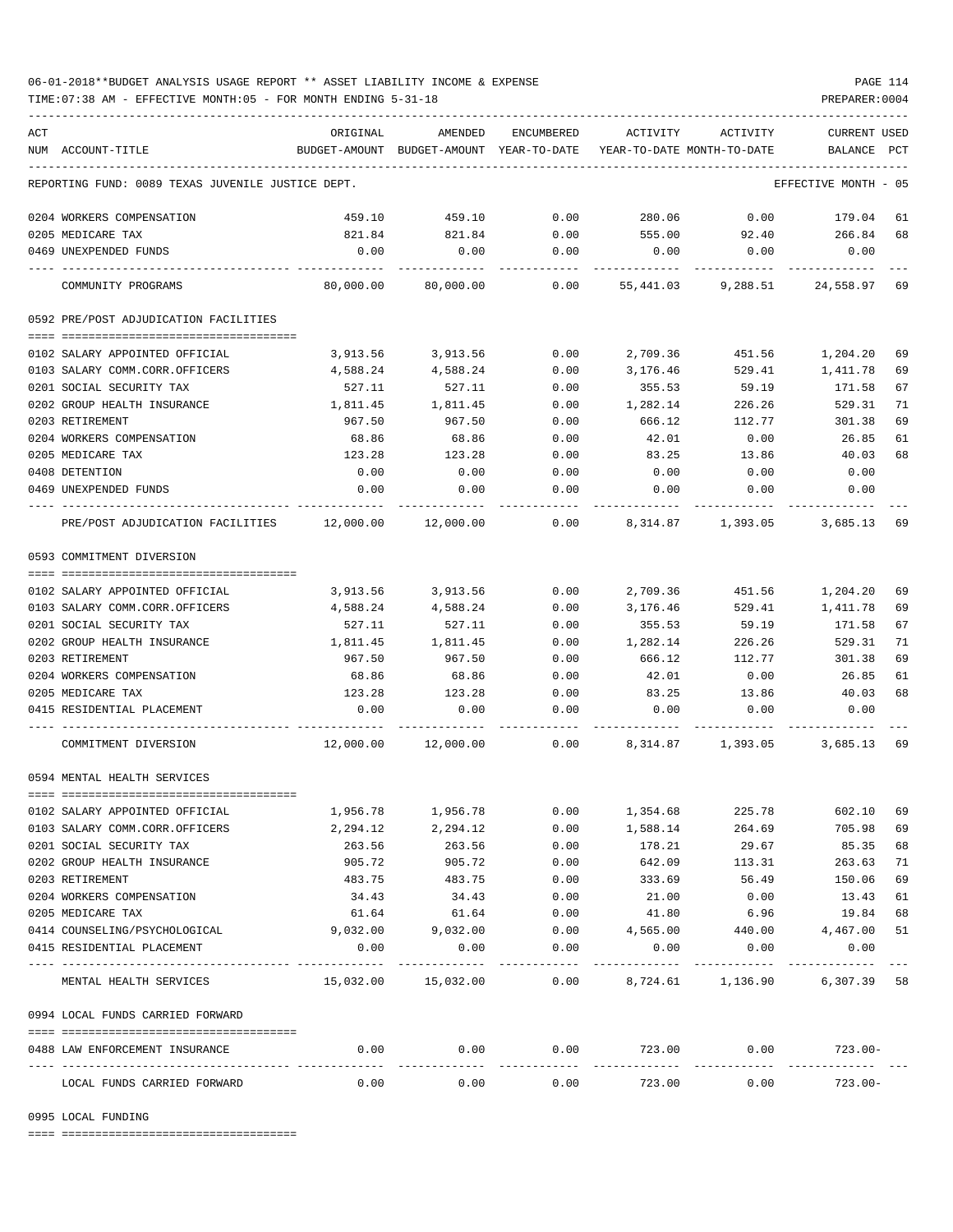TIME:07:38 AM - EFFECTIVE MONTH:05 - FOR MONTH ENDING 5-31-18 PREPARER:0004

| ACT | NUM ACCOUNT-TITLE                                 | ORIGINAL<br>BUDGET-AMOUNT BUDGET-AMOUNT YEAR-TO-DATE YEAR-TO-DATE MONTH-TO-DATE | AMENDED               |      | ENCUMBERED ACTIVITY ACTIVITY                                 |            | CURRENT USED<br>BALANCE PCT       |    |
|-----|---------------------------------------------------|---------------------------------------------------------------------------------|-----------------------|------|--------------------------------------------------------------|------------|-----------------------------------|----|
|     | REPORTING FUND: 0089 TEXAS JUVENILE JUSTICE DEPT. |                                                                                 |                       |      |                                                              |            | EFFECTIVE MONTH - 05              |    |
|     | 0102 SALARY APPOINTED OFFICIAL                    |                                                                                 | 978.39 978.39 0.00    |      | 677.34                                                       | 112.89     | 301.05                            | 69 |
|     | 0103 SALARY COMM.CORR.OFFICERS                    | 1,147.06 1,147.06                                                               |                       | 0.00 | 794.16                                                       | 132.36     | 352.90                            | 69 |
|     | 0105 OFFICE MANAGER                               | 0.00                                                                            | 0.00                  | 0.00 | $0.00$ $0.00$ $0.00$ $0.00$                                  |            |                                   |    |
|     | 0201 SOCIAL SECURITY TAX                          | 131.78                                                                          | 131.78                | 0.00 | 89.02                                                        | 14.82      | 42.76                             | 68 |
|     | 0202 GROUP HEALTH INSURANCE                       | 452.85                                                                          | 452.85                | 0.00 | 321.30                                                       | 56.70      | 131.55                            | 71 |
|     | 0203 RETIREMENT                                   | 241.88                                                                          | 241.88                | 0.00 | 166.72                                                       |            | 28.23 75.16                       | 69 |
|     | 0204 WORKERS COMPENSATION                         | 17.22                                                                           | 17.22                 | 0.00 |                                                              | 10.50 0.00 | 6.72                              | 61 |
|     | 0205 MEDICARE TAX                                 | 30.82                                                                           | 30.82                 | 0.00 | 20.91                                                        | 3.48       | 9.91                              | 68 |
|     | 0401 AUDIT EXPENSE                                | 2,750.00                                                                        | 0.00                  | 0.00 | 0.00                                                         | 0.00       | 0.00                              |    |
|     | 0406 DETENTION OPERATING COST FY18                | 111,250.00                                                                      | 111,250.00            | 0.00 | 49,360.53                                                    | 0.00       | 61,889.47 44                      |    |
|     | 0407 DETENTION OPERATING COST FY17                | 0.00                                                                            | 0.00                  | 0.00 | 19,318.13                                                    | 0.00       | 19,318.13-                        |    |
|     | 0415 RESIDENTIAL PLACEMENT                        | $10,000.00$ $23,350.00$                                                         |                       | 0.00 | 0.00                                                         | 0.00       | 23,350.00 00                      |    |
|     | 0416 STRUCTURAL FAMILY THERAPY 18,000.00          |                                                                                 | 0.00                  | 0.00 | 0.00                                                         | 0.00       | 0.00                              |    |
|     | 0427 TRAVEL AND TRAINING                          | 0.00                                                                            | 0.00                  | 0.00 | 0.00                                                         |            | $0.00$ 0.00                       |    |
|     | 0453 COMPUTER SOFTWARE                            |                                                                                 |                       |      | $0.00$ $7,400.00$ $0.00$ $3,000.00$ $0.00$ $4,400.00$ $41$   |            |                                   |    |
|     | LOCAL FUNDING                                     |                                                                                 |                       |      | $145.000.00$ $145.000.00$ 0.00 73.758.61 348.48 71.241.39 51 |            |                                   |    |
|     | TEXAS JUVENILE JUSTICE DEPT.                      |                                                                                 |                       |      |                                                              |            |                                   |    |
|     | INCOME TOTALS                                     |                                                                                 | 380,484.00 431,056.00 |      |                                                              |            | 381,723.29 21,173.34 49,332.71 89 |    |
|     | <b>EXPENSE TOTALS</b>                             |                                                                                 | 380,484.00 431,056.00 | 0.00 |                                                              |            | 254,999.64 25,123.78 176,056.36   | 59 |
|     |                                                   |                                                                                 |                       |      |                                                              |            |                                   |    |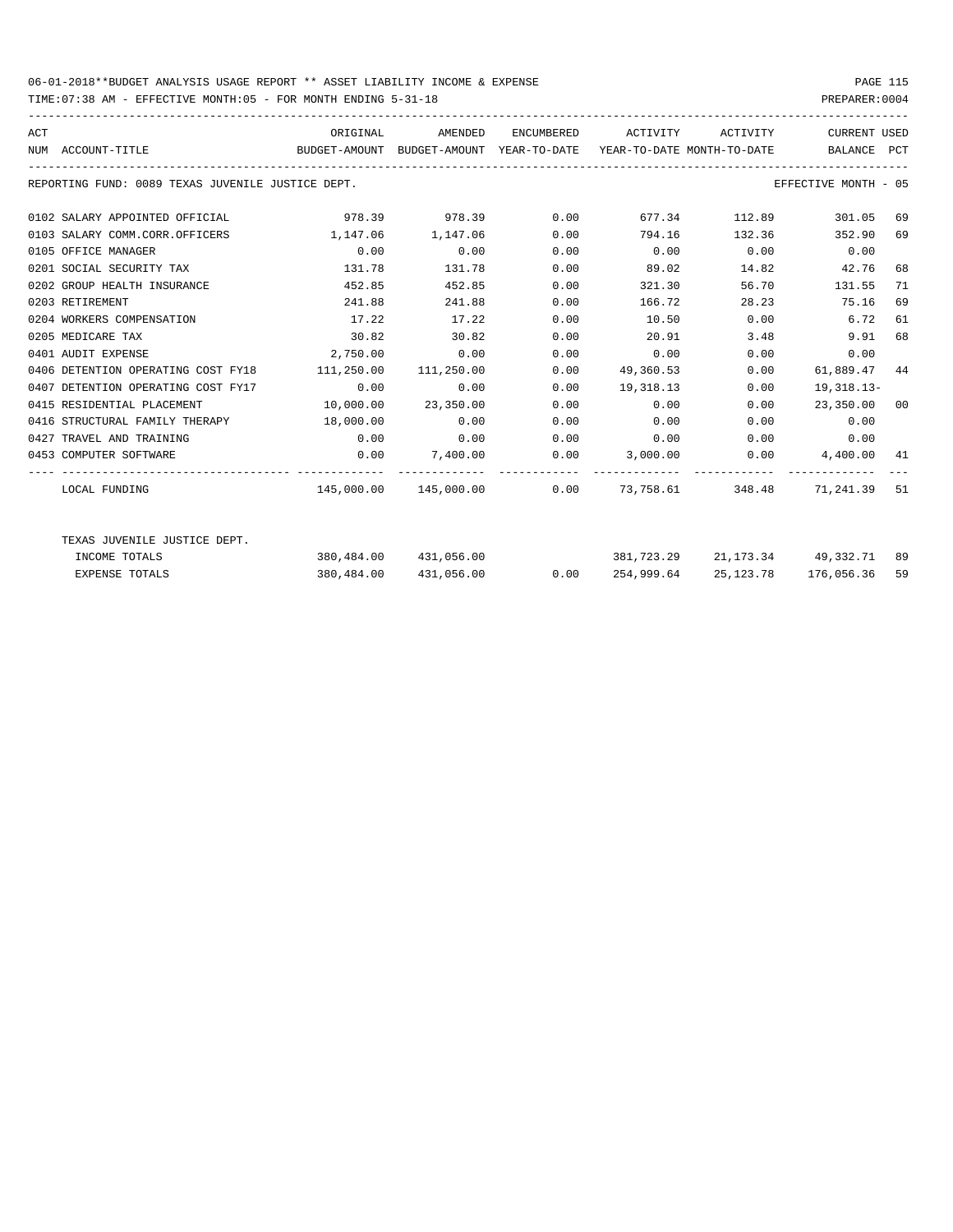|     | 06-01-2018**BUDGET ANALYSIS USAGE REPORT ** ASSET LIABILITY INCOME & EXPENSE<br>TIME: 07:38 AM - EFFECTIVE MONTH: 05 - FOR MONTH ENDING 5-31-18 |               |                                                     |            |                                        |               | PAGE 116<br>PREPARER: 0004         |                |
|-----|-------------------------------------------------------------------------------------------------------------------------------------------------|---------------|-----------------------------------------------------|------------|----------------------------------------|---------------|------------------------------------|----------------|
| ACT | NUM ACCOUNT-TITLE                                                                                                                               | ORIGINAL      | AMENDED<br>BUDGET-AMOUNT BUDGET-AMOUNT YEAR-TO-DATE | ENCUMBERED | ACTIVITY<br>YEAR-TO-DATE MONTH-TO-DATE | ACTIVITY      | <b>CURRENT USED</b><br>BALANCE PCT |                |
|     | REPORTING FUND: 0092 STATZER FUND                                                                                                               |               |                                                     |            |                                        |               | EFFECTIVE MONTH - 05               |                |
|     | 0103 CASH                                                                                                                                       |               |                                                     |            |                                        |               |                                    |                |
|     | 0100 STATZER-COMBINED FUNDS CHECKING<br>0175 TEXPOOL                                                                                            |               |                                                     |            | 1.98<br>331.35                         | 54.54         | $0.23$ 3,982.79<br>39,779.47       |                |
|     | CASH                                                                                                                                            |               |                                                     |            | 333.33                                 | 54.77         | 43,762.26                          |                |
|     | 0200 SYSTEM ADDED LIABILITY DEPARTMENT                                                                                                          |               |                                                     |            |                                        |               |                                    |                |
|     | 0910 SYSTEM ADDED LIABILITY LINE-ITEM                                                                                                           |               |                                                     |            | 0.00                                   | 0.00          | 0.00                               |                |
|     | SYSTEM ADDED LIABILITY DEPARTMENT                                                                                                               |               |                                                     |            | 0.00                                   | 0.00          | 0.00                               |                |
|     | 0271 EQUITY ACCOUNT                                                                                                                             |               |                                                     |            |                                        |               |                                    |                |
|     | 0200 EQUITY ACCOUNT                                                                                                                             |               |                                                     |            | 0.00                                   |               | $0.00$ 43,428.93                   |                |
|     | EQUITY ACCOUNT                                                                                                                                  |               |                                                     |            | 0.00                                   | 0.00          | 43,428.93                          |                |
|     | 0360 INTEREST EARNINGS                                                                                                                          |               |                                                     |            |                                        |               |                                    |                |
|     |                                                                                                                                                 |               |                                                     |            |                                        |               |                                    |                |
|     | 0100 INTEREST EARNINGS<br>0350 GOV. COMMODITY PROG. ASCS                                                                                        | 50.00<br>0.00 | 50.00<br>0.00                                       |            | 333.33<br>0.00                         | 54.77<br>0.00 | 283.33+ 667<br>0.00                |                |
|     |                                                                                                                                                 |               |                                                     |            |                                        |               |                                    |                |
|     | INTEREST EARNINGS                                                                                                                               | 50.00         | 50.00                                               | 0.00       | 333.33                                 | 54.77         | $283.33 + 667$                     |                |
|     | 0370 RENT                                                                                                                                       |               |                                                     |            |                                        |               |                                    |                |
|     | 0100 RENT                                                                                                                                       | 560.00        | 560.00                                              |            | 0.00                                   | 0.00          | 560.00                             | 0 <sub>0</sub> |
|     | 0130 REFUNDS & MISCELLANEOUS                                                                                                                    | 0.00          | 0.00                                                |            | 0.00                                   | 0.00          | 0.00                               |                |
|     | RENT                                                                                                                                            | 560.00        | 560.00                                              | 0.00       | 0.00                                   | 0.00          | 560.00                             | 0 <sub>0</sub> |
|     | 0700 STATZER FARM                                                                                                                               |               |                                                     |            |                                        |               |                                    |                |
|     | 0310 OFFICE SUPPLIES                                                                                                                            | 0.00          | 0.00                                                | 0.00       | 0.00                                   | 0.00          | 0.00                               |                |
|     | 0430 BIDS AND NOTICES                                                                                                                           | 110.00        | 110.00                                              | 0.00       | 0.00                                   | 0.00          | 110.00                             | 0 <sub>0</sub> |
|     | 0484 APPRAISALS                                                                                                                                 | 0.00          | 0.00                                                | 0.00       | 0.00                                   | 0.00          | 0.00                               |                |
|     | 0490 LITERACY COUNCIL DONATION                                                                                                                  | 500.00        | 500.00                                              | 0.00       | 0.00                                   | 0.00          | 500.00                             | 0 <sub>0</sub> |
|     | ---- ----<br>STATZER FARM                                                                                                                       | 610.00        | 610.00                                              | 0.00       | 0.00                                   | 0.00          | 610.00                             | 0 <sub>0</sub> |
|     | 0999 ACCOUNTS PAYABLE                                                                                                                           |               |                                                     |            |                                        |               |                                    |                |
|     | 0100 A/P CLEARING ACCOUNT                                                                                                                       |               |                                                     |            | 0.00                                   | 0.00          | 0.00                               |                |
|     | ACCOUNTS PAYABLE                                                                                                                                |               |                                                     |            | 0.00                                   | 0.00          | 0.00                               |                |
|     | STATZER FUND                                                                                                                                    |               |                                                     |            |                                        |               |                                    |                |
|     | INCOME TOTALS                                                                                                                                   | 610.00        | 610.00                                              |            | 333.33                                 | 54.77         | 276.67                             | 55             |
|     | EXPENSE TOTALS                                                                                                                                  | 610.00        | 610.00                                              | 0.00       | 0.00                                   | 0.00          | 610.00                             | 0 <sub>0</sub> |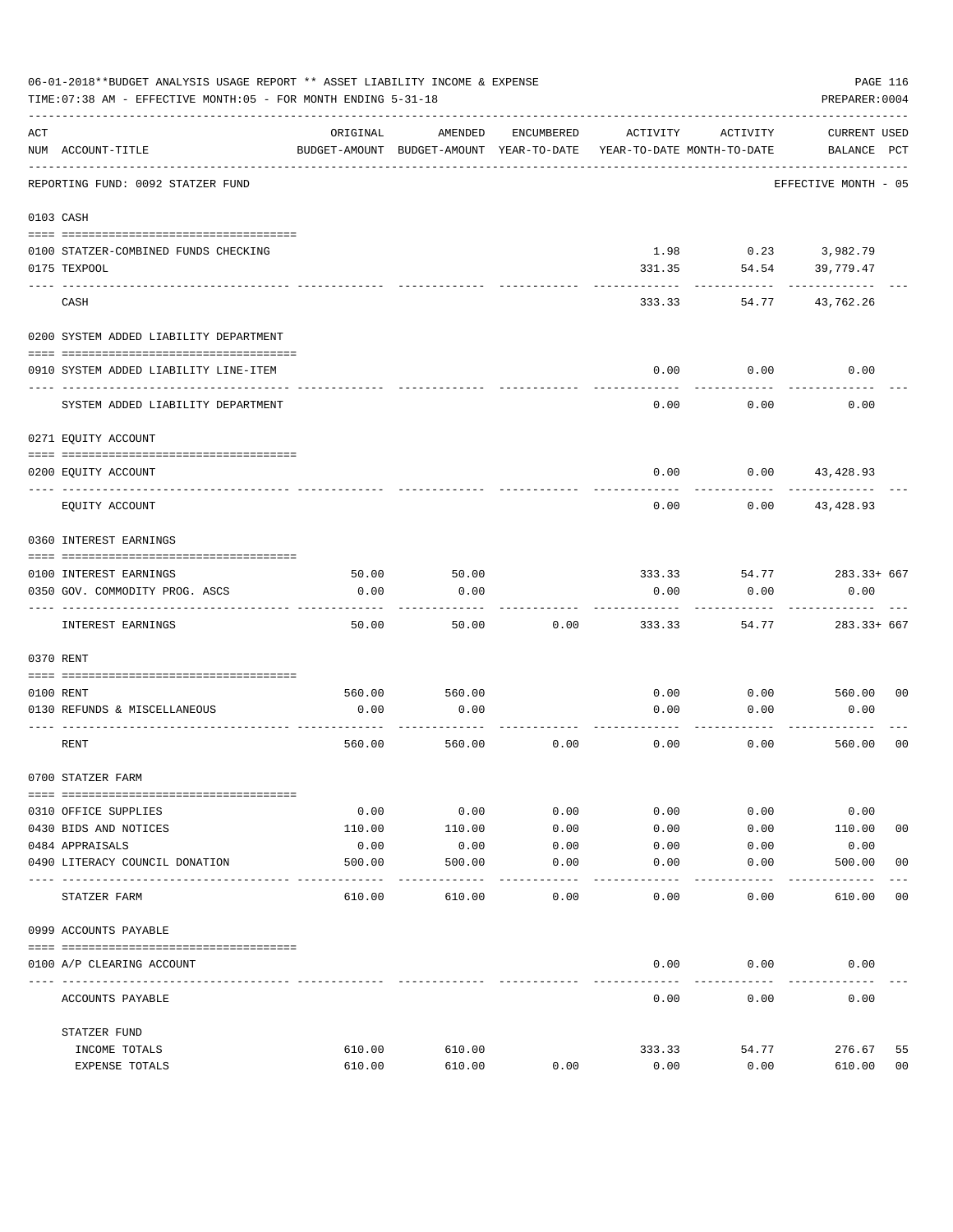|     | 06-01-2018**BUDGET ANALYSIS USAGE REPORT ** ASSET LIABILITY INCOME & EXPENSE<br>TIME: 07:38 AM - EFFECTIVE MONTH: 05 - FOR MONTH ENDING 5-31-18 |          |                                                     |            |                                        |                   | PREPARER: 0004              | PAGE 117 |
|-----|-------------------------------------------------------------------------------------------------------------------------------------------------|----------|-----------------------------------------------------|------------|----------------------------------------|-------------------|-----------------------------|----------|
| ACT | NUM ACCOUNT-TITLE                                                                                                                               | ORIGINAL | AMENDED<br>BUDGET-AMOUNT BUDGET-AMOUNT YEAR-TO-DATE | ENCUMBERED | ACTIVITY<br>YEAR-TO-DATE MONTH-TO-DATE | ACTIVITY          | CURRENT USED<br>BALANCE PCT |          |
|     | REPORTING FUND: 0093 TX. COMM. DEVELOPMENT PGM                                                                                                  |          |                                                     |            |                                        |                   | EFFECTIVE MONTH - 05        |          |
|     | 0103 CASH                                                                                                                                       |          |                                                     |            |                                        |                   |                             |          |
|     | 0909 CASH- #713169 RANDOLPH                                                                                                                     |          |                                                     |            | 0.00                                   |                   | $0.00$ 100.00               |          |
|     | CASH                                                                                                                                            |          |                                                     |            | $- - - -$<br>0.00                      | ---------<br>0.00 | 100.00                      |          |
|     | 0120 RECEIVABLES                                                                                                                                |          |                                                     |            |                                        |                   |                             |          |
|     | 0312 DUE FROM OTHER GOVERNMENT                                                                                                                  |          |                                                     |            | 0.00                                   | 0.00              | 0.00                        |          |
|     | RECEIVABLES                                                                                                                                     |          |                                                     |            | 0.00                                   | ---------<br>0.00 | 0.00                        |          |
|     | 0200 LIABILITY ACCOUNT                                                                                                                          |          |                                                     |            |                                        |                   |                             |          |
|     | 0910 SYSTEM ADDED LIABILITY<br>---- ---------------                                                                                             |          |                                                     |            | 0.00                                   | 0.00              | 0.00                        |          |
|     | LIABILITY ACCOUNT                                                                                                                               |          |                                                     |            | 0.00                                   | 0.00              | 0.00                        |          |
|     | 0271 EQUITY ACCOUNT                                                                                                                             |          |                                                     |            |                                        |                   |                             |          |
|     | 0200 EQUITY ACCOUNT<br>---------------------------------                                                                                        |          |                                                     |            | 0.00                                   | 0.00<br>--------- | 100.00<br>. <u>.</u> .      |          |
|     | EQUITY ACCOUNT                                                                                                                                  |          |                                                     |            | 0.00                                   | 0.00              | 100.00                      |          |
|     | 0330 GRANT INCOME                                                                                                                               |          |                                                     |            |                                        |                   |                             |          |
|     | 0909 GRANT #713169 RANDOLPH                                                                                                                     | 0.00     | 0.00                                                |            | 0.00                                   | 0.00              | 0.00                        |          |
|     | -------------------- -<br>GRANT INCOME                                                                                                          | 0.00     | 0.00                                                | 0.00       | 0.00                                   | 0.00              | 0.00                        |          |
|     | 0370 REFUNDS & MISCELLANEOUS                                                                                                                    |          |                                                     |            |                                        |                   |                             |          |
|     | 0130 REFUNDS & MISCELLANEOUS                                                                                                                    | 0.00     | 0.00                                                |            | 0.00                                   | 0.00              | 0.00                        |          |
|     | REFUNDS & MISCELLANEOUS                                                                                                                         | 0.00     | 0.00                                                | 0.00       | 0.00                                   | 0.00              | 0.00                        |          |
|     | 0909 GRANT #713169 RANDOLPH                                                                                                                     |          |                                                     |            |                                        |                   |                             |          |
|     |                                                                                                                                                 |          |                                                     |            |                                        |                   |                             |          |
|     | 0414 GRANT ADMINISTRATION                                                                                                                       | 0.00     | 0.00                                                | 0.00       | 0.00                                   | 0.00              | 0.00                        |          |
|     | 0415 CONSTRUCTION EXPENSE                                                                                                                       | 0.00     | 0.00                                                | 0.00       | 0.00                                   | 0.00              | 0.00                        |          |
|     | 0416 ENGINEERING                                                                                                                                | 0.00     | 0.00                                                | 0.00       | 0.00<br>-----                          | 0.00              | 0.00                        |          |
|     | GRANT #713169 RANDOLPH                                                                                                                          | 0.00     | 0.00                                                | 0.00       | 0.00                                   | 0.00              | 0.00                        |          |
|     | TX. COMM. DEVELOPMENT PGM                                                                                                                       |          |                                                     |            |                                        |                   |                             |          |
|     | INCOME TOTALS                                                                                                                                   | 0.00     | 0.00                                                |            | 0.00                                   | 0.00              | 0.00                        |          |
|     | EXPENSE TOTALS                                                                                                                                  | 0.00     | 0.00                                                | 0.00       | 0.00                                   | 0.00              | 0.00                        |          |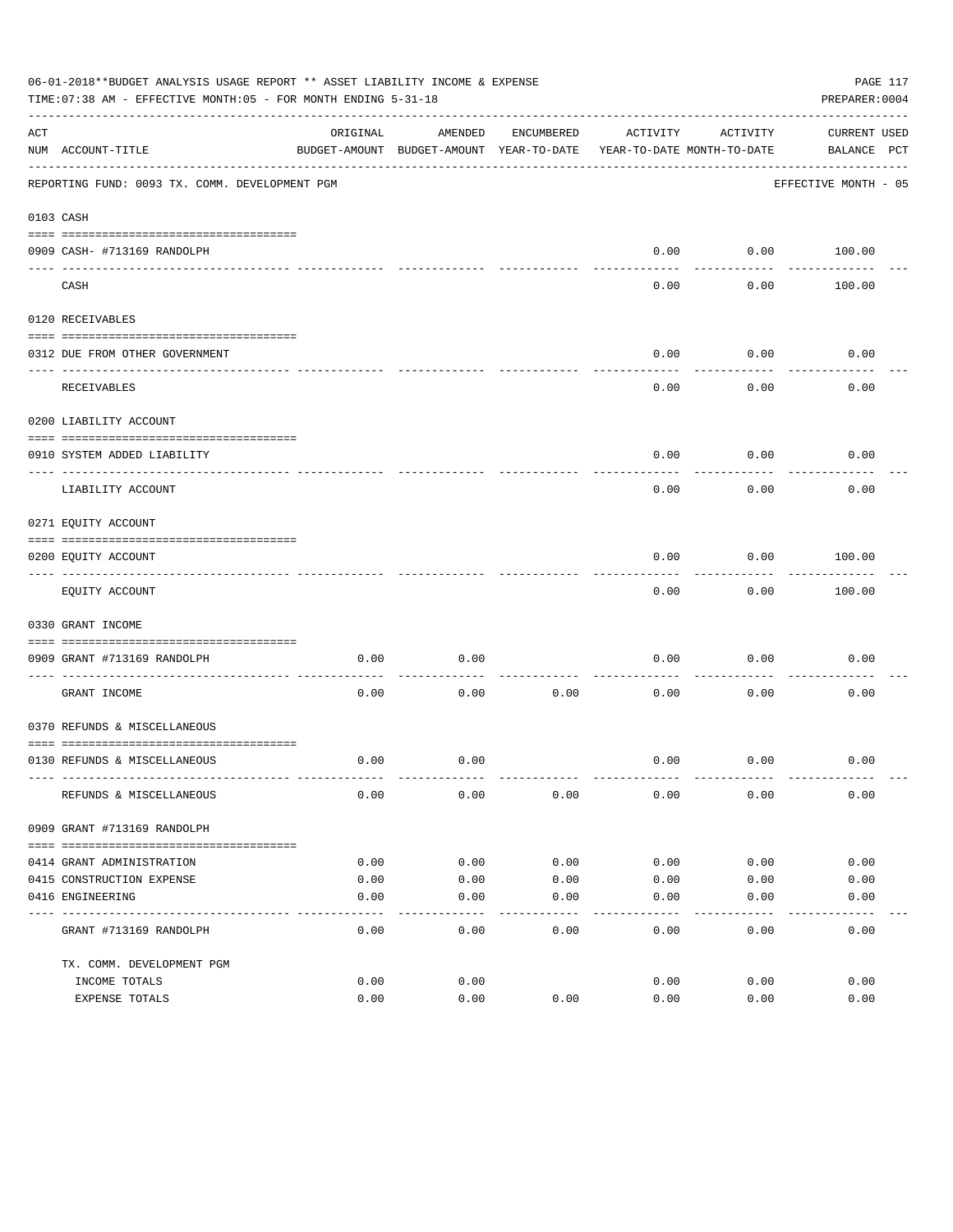|     | 06-01-2018**BUDGET ANALYSIS USAGE REPORT ** ASSET LIABILITY INCOME & EXPENSE<br>TIME: 07:38 AM - EFFECTIVE MONTH: 05 - FOR MONTH ENDING 5-31-18 |          |                                                     |            |                                        |                 | PAGE 118<br>PREPARER: 0004         |
|-----|-------------------------------------------------------------------------------------------------------------------------------------------------|----------|-----------------------------------------------------|------------|----------------------------------------|-----------------|------------------------------------|
| ACT | NUM ACCOUNT-TITLE                                                                                                                               | ORIGINAL | AMENDED<br>BUDGET-AMOUNT BUDGET-AMOUNT YEAR-TO-DATE | ENCUMBERED | ACTIVITY<br>YEAR-TO-DATE MONTH-TO-DATE | ACTIVITY        | <b>CURRENT USED</b><br>BALANCE PCT |
|     | REPORTING FUND: 0095 PAYROLL                                                                                                                    |          |                                                     |            |                                        |                 | EFFECTIVE MONTH - 05               |
|     | 0100 PAYROLL CLEARING ACCOUNT                                                                                                                   |          |                                                     |            |                                        |                 |                                    |
|     | 0100 PAYROLL CASH                                                                                                                               |          |                                                     |            | 0.00                                   | 0.00            | 24.36                              |
|     | PAYROLL CLEARING ACCOUNT                                                                                                                        |          |                                                     |            | 0.00                                   | 0.00            | 24.36                              |
|     | 0200 SYSTEM ADDED LIABILITY DEPARTMENT                                                                                                          |          |                                                     |            |                                        |                 |                                    |
|     | 0910 SYSTEM ADDED LIABILITY LINE-ITEM                                                                                                           |          |                                                     |            | 0.00                                   | 0.00            | 0.00                               |
|     | SYSTEM ADDED LIABILITY DEPARTMENT                                                                                                               |          |                                                     |            | 0.00                                   | -------<br>0.00 | 0.00                               |
|     | 0271 EQUITY ACCOUNT                                                                                                                             |          |                                                     |            |                                        |                 |                                    |
|     | 0200 DEPOSITS                                                                                                                                   |          |                                                     |            | 0.00                                   | 0.00            | 24.36                              |
|     | EQUITY ACCOUNT                                                                                                                                  |          |                                                     |            | 0.00                                   | 0.00            | 24.36                              |
|     | 0360 INTEREST EARNINGS                                                                                                                          |          |                                                     |            |                                        |                 |                                    |
|     | 0100 INTEREST EARNINGS<br>---- --------------                                                                                                   | 0.00     | 0.00                                                |            | 0.00                                   | 0.00            | 0.00                               |
|     | INTEREST EARNINGS                                                                                                                               | 0.00     | 0.00                                                | 0.00       | 0.00                                   | 0.00            | 0.00                               |
|     | 0370 MISCELLANEOUS                                                                                                                              |          |                                                     |            |                                        |                 |                                    |
|     | 0125 AFLAC FSA CLEARING                                                                                                                         | 0.00     | 0.00                                                |            | 0.00                                   | 0.00            | 0.00                               |
|     | 0130 REFUNDS & MISCELLANEOUS                                                                                                                    | 0.00     | 0.00                                                |            | 0.00                                   | 0.00            | 0.00                               |
|     | MISCELLANEOUS                                                                                                                                   | 0.00     | 0.00                                                | 0.00       | 0.00                                   | 0.00            | 0.00                               |
|     | PAYROLL                                                                                                                                         |          |                                                     |            |                                        |                 |                                    |
|     | INCOME TOTALS                                                                                                                                   | 0.00     | 0.00                                                |            | 0.00                                   | 0.00            | 0.00                               |
|     | <b>EXPENSE TOTALS</b>                                                                                                                           | 0.00     | 0.00                                                | 0.00       | 0.00                                   | 0.00            | 0.00                               |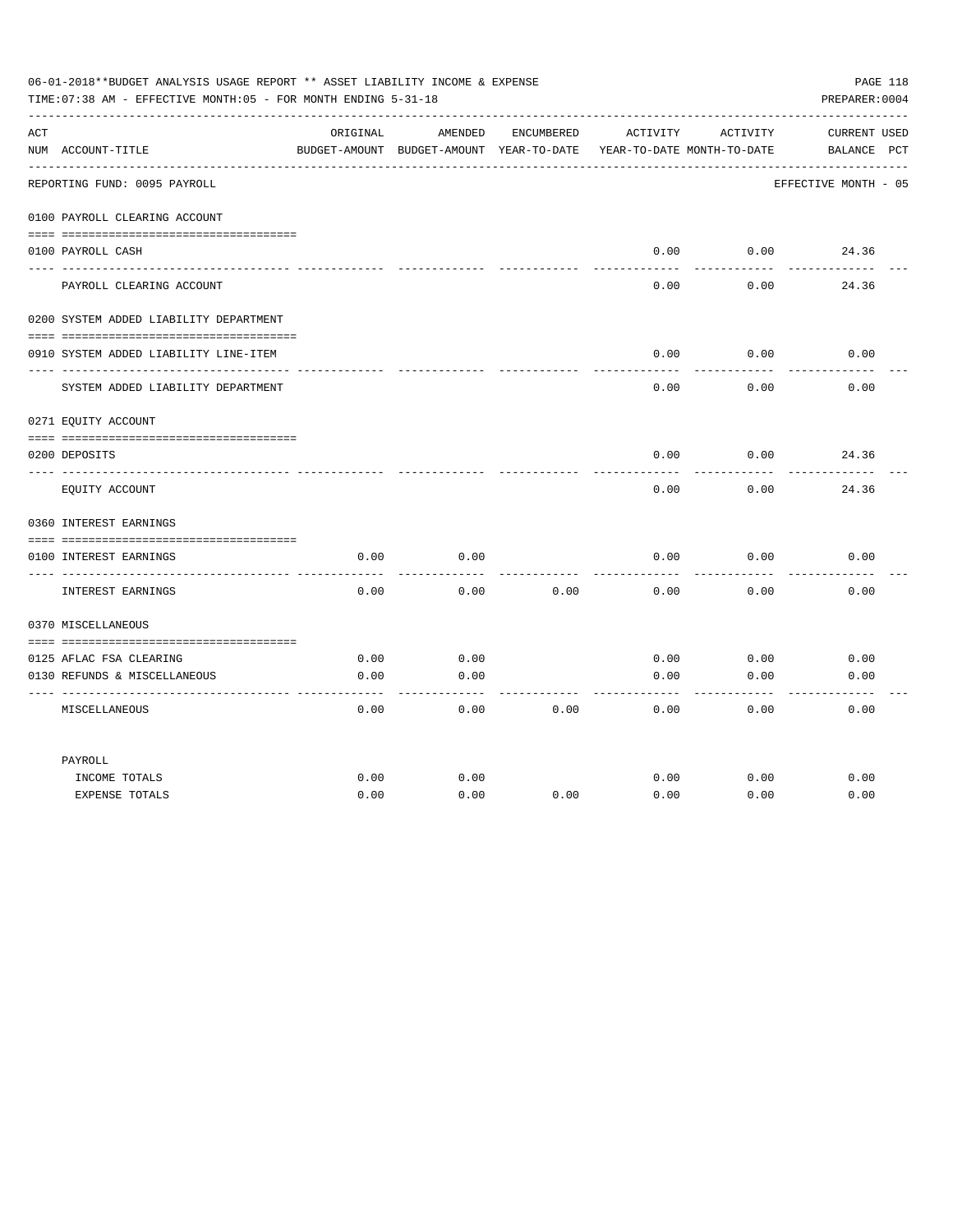|     | 00-01-2018''SUDGET ANALYSIS USAGE REPORT '' ASSET LIABILITY INCOME & EXPENSE<br>TIME: 07:38 AM - EFFECTIVE MONTH: 05 - FOR MONTH ENDING 5-31-18 |          |         |            |                                                                     |          | PAGE 119<br>PREPARER: 0004                  |
|-----|-------------------------------------------------------------------------------------------------------------------------------------------------|----------|---------|------------|---------------------------------------------------------------------|----------|---------------------------------------------|
| ACT |                                                                                                                                                 | ORIGINAL | AMENDED | ENCUMBERED | ACTIVITY                                                            | ACTIVITY | <b>CURRENT USED</b>                         |
|     | NUM ACCOUNT-TITLE                                                                                                                               |          |         |            | BUDGET-AMOUNT BUDGET-AMOUNT YEAR-TO-DATE YEAR-TO-DATE MONTH-TO-DATE |          | BALANCE PCT                                 |
|     | REPORTING FUND: 0098 CAPITAL ASSETS                                                                                                             |          |         |            |                                                                     |          | EFFECTIVE MONTH - 05                        |
|     | 0160 CAPITAL ASSETS                                                                                                                             |          |         |            |                                                                     |          |                                             |
|     |                                                                                                                                                 |          |         |            |                                                                     |          |                                             |
|     | 0100 LAND                                                                                                                                       |          |         |            | 0.00                                                                |          | $0.00$ $341,561.30$                         |
|     | 0200 BUILDINGS                                                                                                                                  |          |         |            | 0.00                                                                | 0.00     | 4,737,000.00                                |
|     | 0201 ACCUM.DEPRECIATION-BUILDINGS                                                                                                               |          |         |            | 0.00                                                                | 0.00     | $3,258,911.08-$                             |
|     | 0210 AUTOMOBILES AND TRUCKS                                                                                                                     |          |         |            | 0.00                                                                | 0.00     | 1,836,648.71                                |
|     | 0211 ACCUM.DEPR.AUTOS AND TRUCKS                                                                                                                |          |         |            | 0.00                                                                | 0.00     | 1,280,042.46-                               |
|     | 0215 COMPUTER EQUIPMENT                                                                                                                         |          |         |            | 0.00                                                                | 0.00     | 647,940.20                                  |
|     | 0216 ACCUM.DEPR.-COMPUTER EQUIPMENT                                                                                                             |          |         |            | 0.00                                                                | 0.00     | 647,940.20-                                 |
|     | 0220 OFFICE EQUIPMENT                                                                                                                           |          |         |            | 0.00                                                                | 0.00     | 99,653.24                                   |
|     | 0221 ACCUM. DEPR. - OFFICE EQUIPMENT                                                                                                            |          |         |            | 0.00                                                                | 0.00     | 94,307.28-                                  |
|     | 0225 RADIO EQUIPMENT                                                                                                                            |          |         |            | 0.00                                                                | 0.00     | 207,010.70                                  |
|     | 0226 ACCUM.DEPR.-RADIO EQUIPMENT                                                                                                                |          |         |            | 0.00                                                                | 0.00     | 186,973.11-                                 |
|     | 0227 SECURITY EQUIPMENT                                                                                                                         |          |         |            | 0.00                                                                | 0.00     | 0.00                                        |
|     | 0228 ACCUM.DEP. - SECURITY EQUIPMENT                                                                                                            |          |         |            | 0.00                                                                | 0.00     | 0.00                                        |
|     | 0230 ROADS                                                                                                                                      |          |         |            | 0.00                                                                | 0.00     | 17,817,815.13                               |
|     | 0231 ACCUM. DEPRECIATION-ROADS                                                                                                                  |          |         |            | 0.00                                                                | 0.00     | 14, 263, 594. 24-                           |
|     | 0235 BRIDGES                                                                                                                                    |          |         |            | 0.00                                                                | 0.00     | 9,726,252.91                                |
|     | 0236 ACCUM. DEPRECIATION-BRIDGES                                                                                                                |          |         |            | 0.00                                                                | 0.00     | $3,125,306.71-$                             |
|     | 0300 ROAD EQUIPMENT                                                                                                                             |          |         |            | 0.00                                                                |          | $0.00 \quad 3,282,441.12$                   |
|     | 0301 ACCUM.DEPRECIATION-ROAD EOUIPMENT                                                                                                          |          |         |            | 0.00                                                                | 0.00     | $2,658,945.21-$                             |
|     | CAPITAL ASSETS                                                                                                                                  |          |         |            | -----<br>0.00                                                       | .        | -------------<br>$0.00 \quad 13,180,303.02$ |
|     | 0271 EQUITY ACCOUNT                                                                                                                             |          |         |            |                                                                     |          |                                             |
|     |                                                                                                                                                 |          |         |            |                                                                     |          |                                             |
|     | 0200 EQUITY ACCOUNT                                                                                                                             |          |         |            | 0.00                                                                |          | $0.00 \quad 13,180,303.02 -$                |
|     | EQUITY ACCOUNT                                                                                                                                  |          |         |            | 0.00                                                                |          | $0.00 \quad 13,180,303.02 -$                |
|     | CAPITAL ASSETS                                                                                                                                  |          |         |            |                                                                     |          |                                             |
|     | INCOME TOTALS                                                                                                                                   | 0.00     | 0.00    |            | 0.00                                                                | 0.00     | 0.00                                        |
|     | EXPENSE TOTALS                                                                                                                                  | 0.00     | 0.00    | 0.00       | 0.00                                                                | 0.00     | 0.00                                        |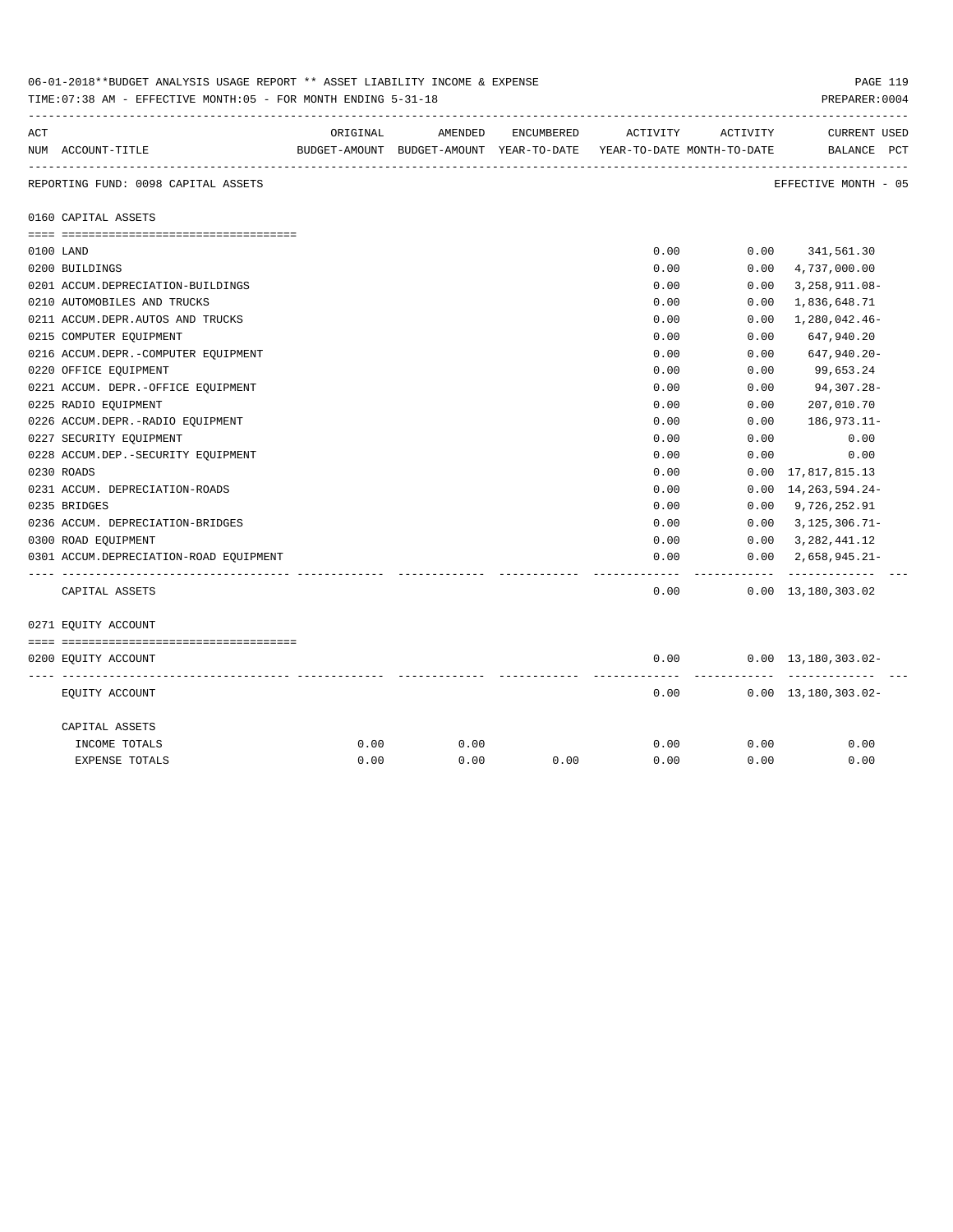| 06-01-2018**BUDGET ANALYSIS USAGE REPORT ** ASSET LIABILITY INCOME & EXPENSE<br>PAGE 120<br>TIME: 07:38 AM - EFFECTIVE MONTH: 05 - FOR MONTH ENDING 5-31-18<br>PREPARER: 0004 |                                                        |          |         |            |                                                                                 |              |                                              |  |
|-------------------------------------------------------------------------------------------------------------------------------------------------------------------------------|--------------------------------------------------------|----------|---------|------------|---------------------------------------------------------------------------------|--------------|----------------------------------------------|--|
| ACT                                                                                                                                                                           | NUM ACCOUNT-TITLE                                      | ORIGINAL | AMENDED | ENCUMBERED | ACTIVITY<br>BUDGET-AMOUNT BUDGET-AMOUNT YEAR-TO-DATE YEAR-TO-DATE MONTH-TO-DATE | ACTIVITY     | <b>CURRENT USED</b><br>BALANCE PCT           |  |
|                                                                                                                                                                               | REPORTING FUND: 0099 GOVERNMENTAL DEBT                 |          |         |            |                                                                                 |              | --------------------<br>EFFECTIVE MONTH - 05 |  |
|                                                                                                                                                                               | 0170 DEFERRED PENSION OUTFLOW                          |          |         |            |                                                                                 |              |                                              |  |
|                                                                                                                                                                               | 0200 DEFERRED PENSION OUTFLOW                          |          |         |            | 0.00                                                                            |              | $0.00 \quad 2.147.956.00$                    |  |
|                                                                                                                                                                               | DEFERRED PENSION OUTFLOW                               |          |         |            | --------<br>0.00                                                                | ---------    | -------------<br>$0.00 \quad 2,147,956.00$   |  |
|                                                                                                                                                                               | 0200 GOVERNMENTAL DEBT                                 |          |         |            |                                                                                 |              |                                              |  |
|                                                                                                                                                                               |                                                        |          |         |            |                                                                                 |              |                                              |  |
|                                                                                                                                                                               | 0240 ACCRUED INTEREST                                  |          |         |            | 0.00                                                                            | 0.00         | 0.00                                         |  |
|                                                                                                                                                                               | 0250 GENERAL OBLIGATION BOND                           |          |         |            | 0.00                                                                            | 0.00         | 0.00                                         |  |
|                                                                                                                                                                               | 0275 NOTES PAYABLE                                     |          |         |            | 0.00                                                                            | 0.00         | 0.00                                         |  |
|                                                                                                                                                                               | 0277 NOTE #16240648-SHERIFF                            |          |         |            | 0.00                                                                            | 0.00         | 0.00                                         |  |
|                                                                                                                                                                               | 0278 NOTE #16308936-SHERIFF                            |          |         |            | 0.00<br>0.00                                                                    | 0.00         | 0.00                                         |  |
|                                                                                                                                                                               | 0279 NOTE #16291000-R&B#3<br>0280 NOTE #16295968-R&B#3 |          |         |            | 0.00                                                                            | 0.00<br>0.00 | 0.00<br>0.00                                 |  |
|                                                                                                                                                                               | 0281 ODYSSEY #16235752-GENERAL                         |          |         |            | 0.00                                                                            | 0.00         | 0.00                                         |  |
|                                                                                                                                                                               | 0350 ACCRUED COMPENSATION                              |          |         |            | 0.00                                                                            | 0.00         | 184,424.54                                   |  |
|                                                                                                                                                                               | 0400 NET PENSION LIABILITY                             |          |         |            | 0.00                                                                            |              | $0.00 \quad 2,063,586.00$                    |  |
|                                                                                                                                                                               | 0450 DEFERRED PENSION IN FLOW                          |          |         |            | 0.00                                                                            | 0.00         | 252,268.00                                   |  |
|                                                                                                                                                                               | GOVERNMENTAL DEBT                                      |          |         |            | 0.00                                                                            | --------     | $0.00 \quad 2,500,278.54$                    |  |
|                                                                                                                                                                               | 0271 EOUITY                                            |          |         |            |                                                                                 |              |                                              |  |
|                                                                                                                                                                               |                                                        |          |         |            |                                                                                 |              |                                              |  |
|                                                                                                                                                                               | 0200 EQUITY ACCOUNT                                    |          |         |            | 0.00                                                                            |              | $0.00$ 352,322.54-                           |  |
|                                                                                                                                                                               | EQUITY                                                 |          |         |            | 0.00                                                                            | 0.00         | 352,322.54-                                  |  |
|                                                                                                                                                                               | GOVERNMENTAL DEBT                                      |          |         |            |                                                                                 |              |                                              |  |
|                                                                                                                                                                               | INCOME TOTALS                                          | 0.00     | 0.00    |            | 0.00                                                                            | 0.00         | 0.00                                         |  |
|                                                                                                                                                                               | <b>EXPENSE TOTALS</b>                                  | 0.00     | 0.00    | 0.00       | 0.00                                                                            | 0.00         | 0.00                                         |  |